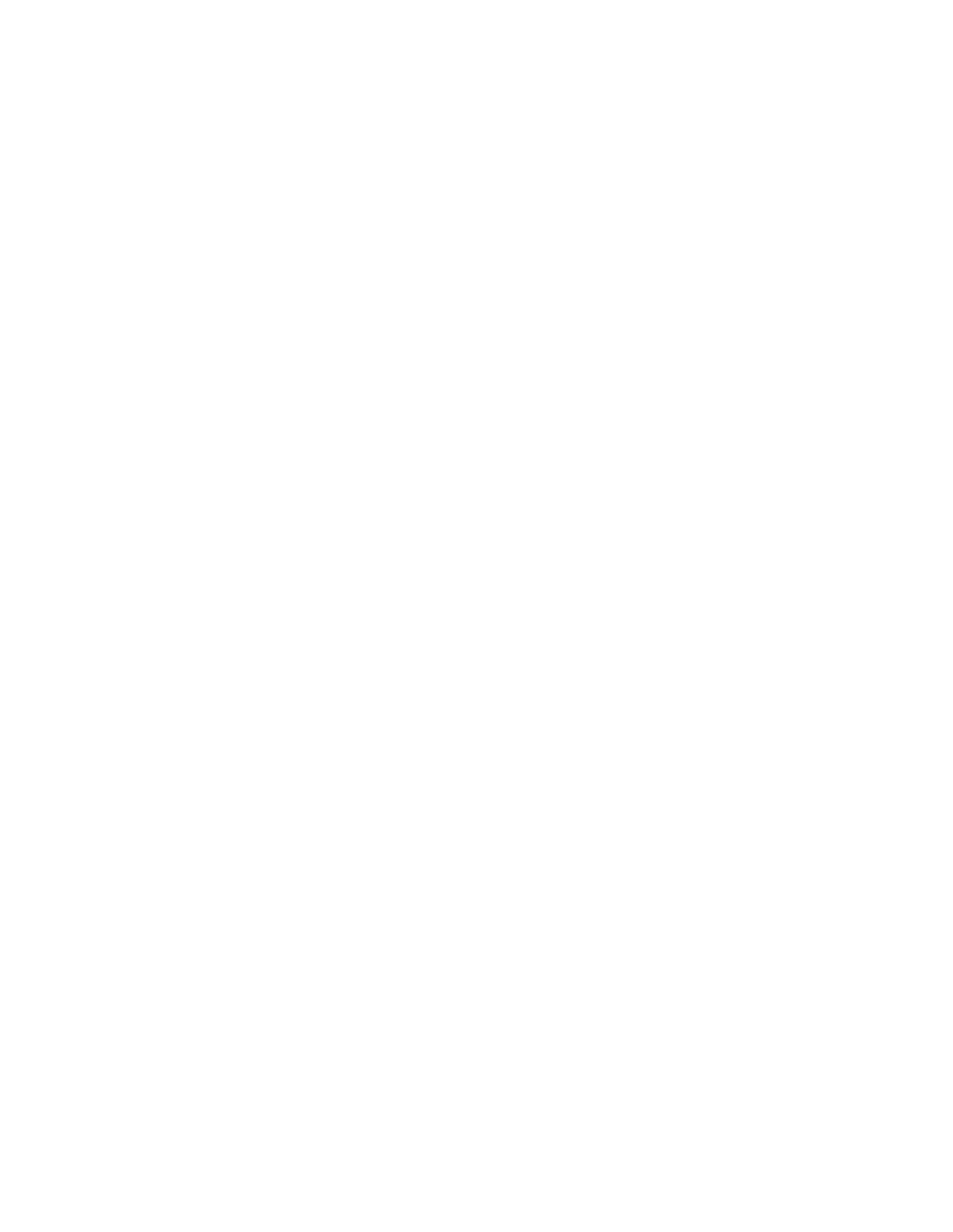# **Contents**

|                                       | 1. Introduction                                               | 9  |  |  |
|---------------------------------------|---------------------------------------------------------------|----|--|--|
| <b>Twisted Calabi Flow</b><br>$2_{-}$ |                                                               |    |  |  |
|                                       |                                                               | 11 |  |  |
|                                       |                                                               | 14 |  |  |
|                                       | 2.2.1.                                                        | 14 |  |  |
|                                       | 2.2.2.<br>Geometric Operators and Curvature                   | 14 |  |  |
|                                       | 2.2.3.                                                        | 15 |  |  |
|                                       | 2.2.4.                                                        | 16 |  |  |
| 2.3.                                  |                                                               | 17 |  |  |
|                                       | 2.3.1.                                                        | 18 |  |  |
|                                       | 2.3.2.                                                        | 20 |  |  |
|                                       | 2.3.3.                                                        | 23 |  |  |
| 2.4.                                  |                                                               | 26 |  |  |
| 2.5.                                  |                                                               | 33 |  |  |
|                                       | 2.5.1.                                                        | 33 |  |  |
|                                       | Exponentiality and Convergence in $C^k(X, g_0)$<br>2.5.2.     | 36 |  |  |
|                                       |                                                               |    |  |  |
|                                       | 3. Time-Dependent Hermitian Yang-Mills Flow                   | 39 |  |  |
|                                       |                                                               | 39 |  |  |
|                                       | 3.2. Preliminaries                                            | 40 |  |  |
|                                       | Chern Connections on E and $\text{End}(E)$<br>3.2.1.          | 40 |  |  |
|                                       | Kähler Identities on Vector Bundles<br>3.2.2.                 | 41 |  |  |
|                                       | 3.2.3.                                                        | 41 |  |  |
| 3.3.                                  |                                                               | 42 |  |  |
| 3.4.                                  |                                                               | 42 |  |  |
|                                       | 3.4.1.                                                        | 43 |  |  |
|                                       | 3.4.2.                                                        | 46 |  |  |
|                                       | 3.4.3.                                                        | 48 |  |  |
| 3.5.                                  |                                                               | 49 |  |  |
|                                       | 3.5.1.                                                        | 50 |  |  |
|                                       | Uniform $C^0$ -boundedness of $h(t)$<br>3.5.2.                | 51 |  |  |
|                                       | 3.5.3.                                                        | 52 |  |  |
| 3.6.                                  |                                                               | 53 |  |  |
|                                       | Poincaré-Inequality on $\Omega^0(X, \text{End}(E))$<br>3.6.1. | 53 |  |  |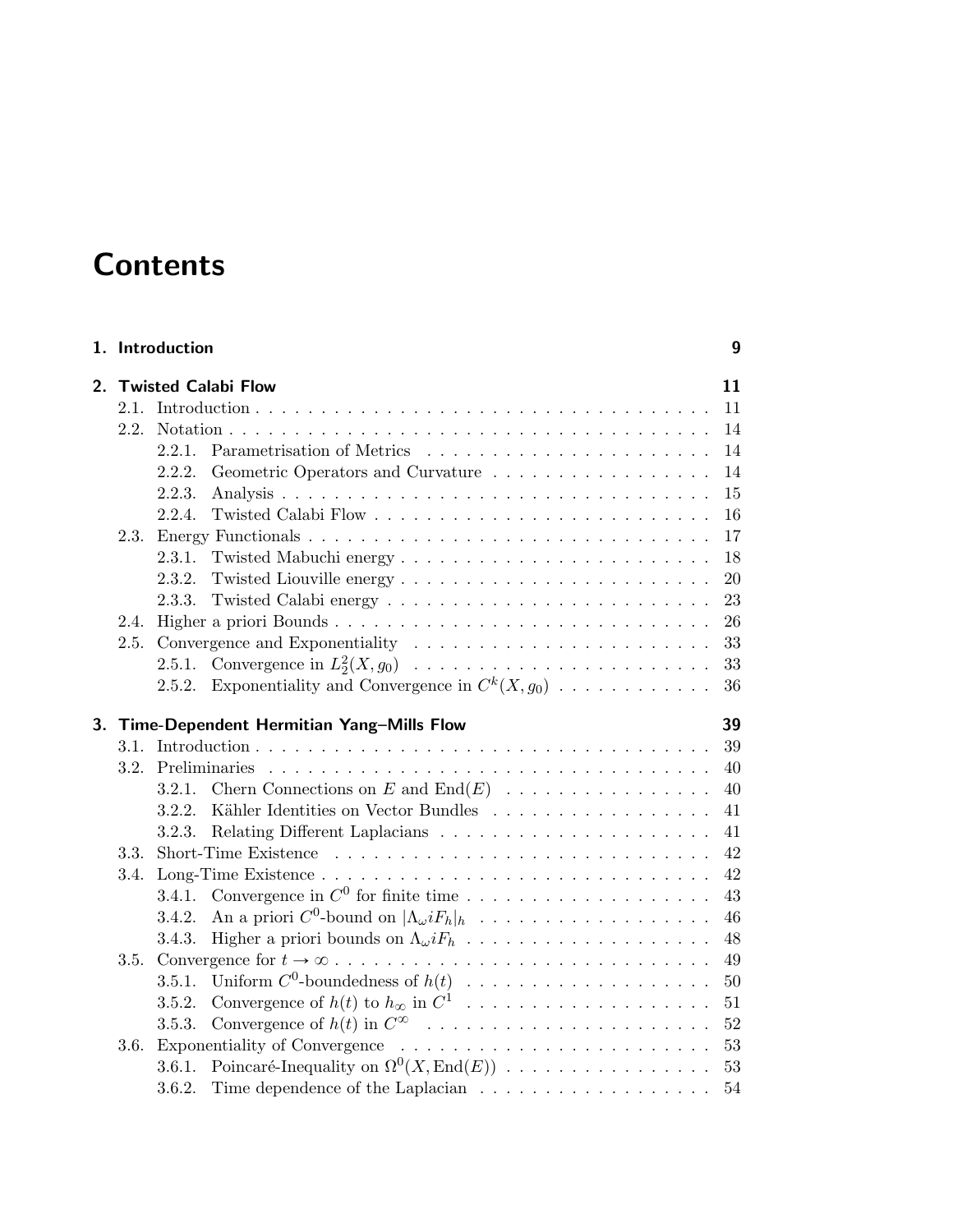| 59<br>4. Geometric Motivation and Adiabatic Limits |        |                                                                         |     |  |  |  |  |  |  |  |
|----------------------------------------------------|--------|-------------------------------------------------------------------------|-----|--|--|--|--|--|--|--|
| 4.1.                                               |        |                                                                         | 59  |  |  |  |  |  |  |  |
|                                                    |        |                                                                         | 60  |  |  |  |  |  |  |  |
|                                                    | 4.2.1. |                                                                         | 60  |  |  |  |  |  |  |  |
|                                                    | 4.2.2. | Geometry of the Vertical-Horizontal Splitting                           | 62  |  |  |  |  |  |  |  |
|                                                    | 4.2.3. | Scalar Curvature Expansion of Adiabatic Metrics                         | 63  |  |  |  |  |  |  |  |
| 4.3.                                               |        |                                                                         | 65  |  |  |  |  |  |  |  |
|                                                    | 4.3.1. | $0^{\text{th}}$ Order Approximation to Calabi Flow                      | 66  |  |  |  |  |  |  |  |
|                                                    | 4.3.2. |                                                                         | 67  |  |  |  |  |  |  |  |
|                                                    | 4.3.3. | $2nd$ Order Approximation to Calabi Flow                                | 68  |  |  |  |  |  |  |  |
|                                                    | 4.3.4. | Higher Order Approximation to Calabi Flow $\dots \dots \dots \dots$     | 70  |  |  |  |  |  |  |  |
| 4.4.                                               |        |                                                                         | 70  |  |  |  |  |  |  |  |
|                                                    | 4.4.1. | Notation and Parametric Geometry of $\mathbb{P} E \text{}$              | 71  |  |  |  |  |  |  |  |
|                                                    | 4.4.2. |                                                                         | 76  |  |  |  |  |  |  |  |
|                                                    | 4.4.3. | $2nd$ Order Approximation to Calabi Flow                                | 78  |  |  |  |  |  |  |  |
|                                                    | 4.4.4. | Higher Order Approximation to Calabi Flow                               | 84  |  |  |  |  |  |  |  |
| 4.5.                                               |        |                                                                         | 85  |  |  |  |  |  |  |  |
|                                                    |        | 4.5.1. The Inverse Function Theorem                                     | 85  |  |  |  |  |  |  |  |
| 87<br>5. Symplectic Curvature Flow                 |        |                                                                         |     |  |  |  |  |  |  |  |
|                                                    |        |                                                                         | 87  |  |  |  |  |  |  |  |
|                                                    |        | 5.2. Compact non-Kähler Static Solutions to SCF                         | 87  |  |  |  |  |  |  |  |
|                                                    | 5.2.1. |                                                                         | 88  |  |  |  |  |  |  |  |
|                                                    | 5.2.2. | Symplectic Curvature Flow on $(Z_{2n}, \omega)$                         | 91  |  |  |  |  |  |  |  |
|                                                    | 5.2.3. |                                                                         | 91  |  |  |  |  |  |  |  |
| 5.3.                                               |        | SCF on Left-invariant Structures on Select Nilmanifolds                 | 92  |  |  |  |  |  |  |  |
|                                                    | 5.3.1. |                                                                         | 94  |  |  |  |  |  |  |  |
|                                                    | 5.3.2. |                                                                         | 96  |  |  |  |  |  |  |  |
|                                                    | 5.3.3. |                                                                         | 98  |  |  |  |  |  |  |  |
|                                                    |        |                                                                         |     |  |  |  |  |  |  |  |
| 5.4.                                               |        |                                                                         |     |  |  |  |  |  |  |  |
|                                                    |        | A. Background Material                                                  | 103 |  |  |  |  |  |  |  |
|                                                    |        |                                                                         |     |  |  |  |  |  |  |  |
|                                                    |        |                                                                         |     |  |  |  |  |  |  |  |
|                                                    |        |                                                                         |     |  |  |  |  |  |  |  |
|                                                    |        | A.4. Parabolic Hölder and Sobolev Norms on Manifolds 106                |     |  |  |  |  |  |  |  |
|                                                    |        | <b>B.</b> Supplement to Chapter 2                                       | 113 |  |  |  |  |  |  |  |
|                                                    |        | B.1. Twisted cscK Metrics on Riemann Surfaces 113                       |     |  |  |  |  |  |  |  |
|                                                    |        |                                                                         |     |  |  |  |  |  |  |  |
|                                                    |        | C. Supplement to Chapter 3                                              | 117 |  |  |  |  |  |  |  |
|                                                    |        | C.1. Relation Between Yang–Mills Flow and Hermitian Yang–Mills Flow 117 |     |  |  |  |  |  |  |  |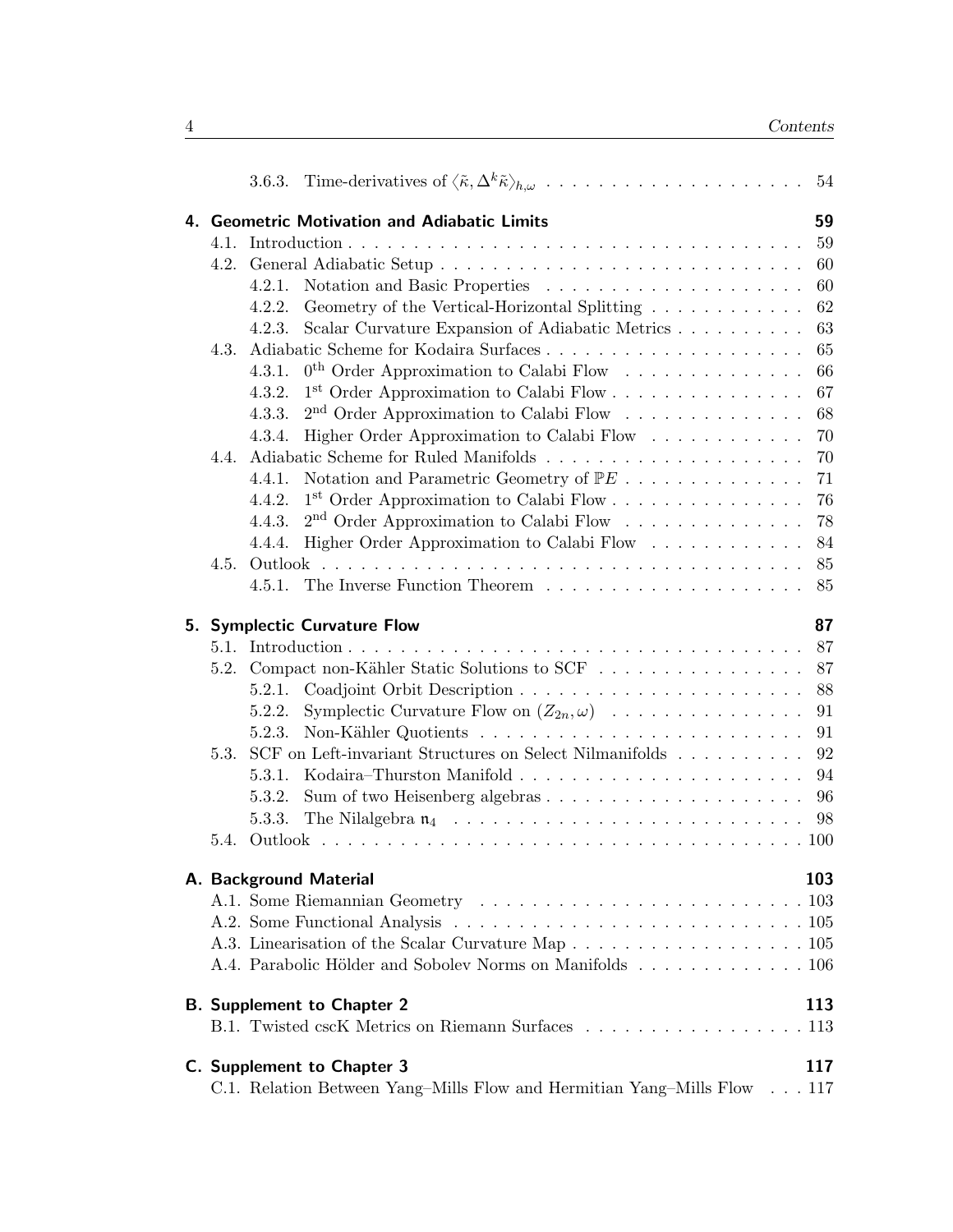|  | D. Supplement to Chapter 4                                                               | 125 |
|--|------------------------------------------------------------------------------------------|-----|
|  | D.1. Direct Computation of the Curvature of $\mathcal{O}(1) \rightarrow \mathbb{P}E$ 125 |     |
|  |                                                                                          |     |
|  | D.2.1. Eigenvalues and Eigenfunctions of the Laplacian of the Round                      |     |
|  |                                                                                          |     |
|  | D.2.2. Eigenvalues and Eigenfunctions of the Fubini-Study Laplacian on                   |     |
|  |                                                                                          |     |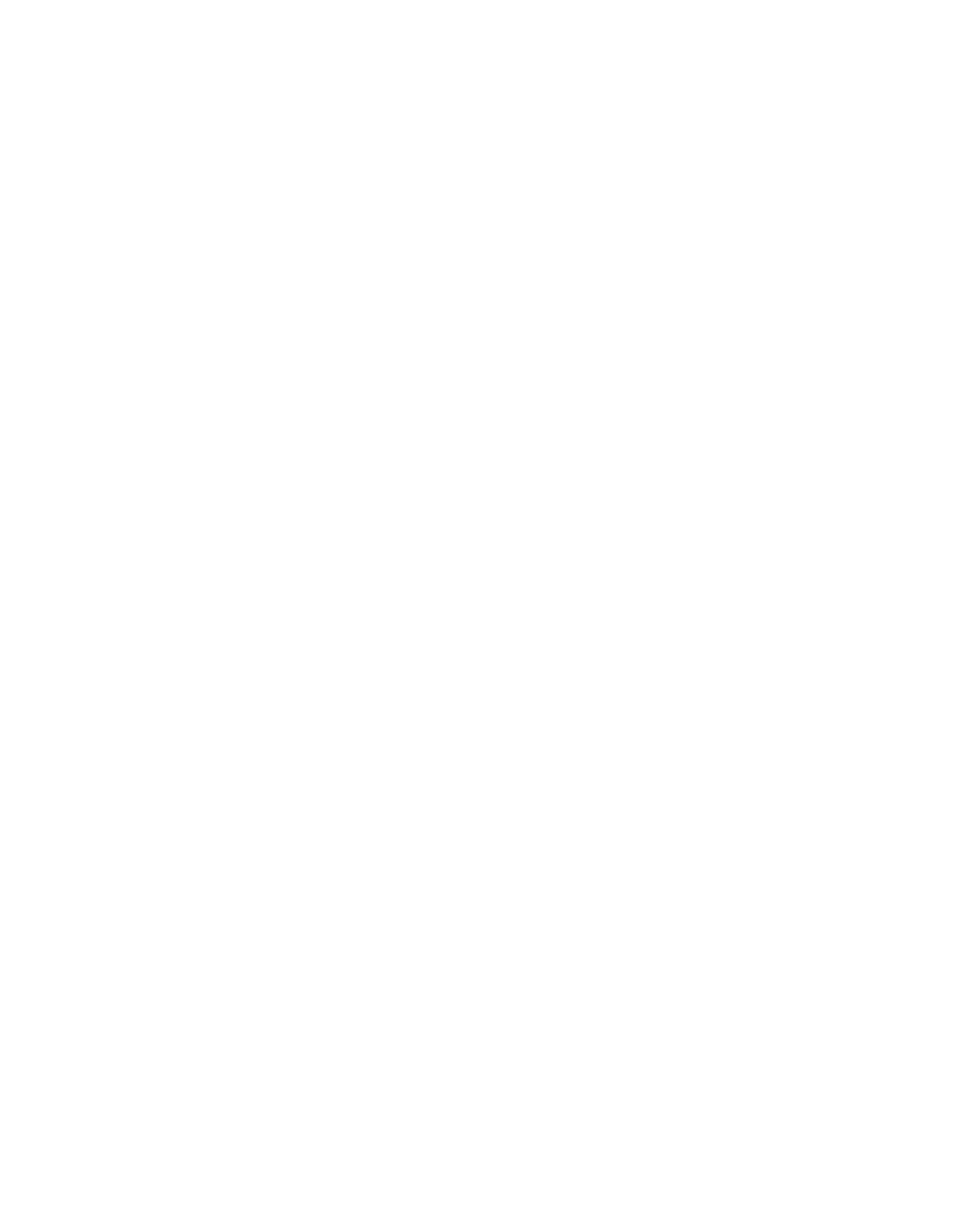## Acknowledgements

This thesis would not have been possible without the encouragement, support and love of my parents and my wife. Thank you Ulli, Achim and Lucie; no words can do you justice.

I wholeheartedly thank Joel Fine for sharing his undying optimism, his inexhaustible passion for mathematics and also for several beers. Our conversations have been a great source of inspiration and encouragement.

I am grateful to my friends and colleagues at the ULB math department for the helpful discussions we have had and the laughs we shared. Thank you also to those who proofread this thesis.

Finally, I would like to express my gratitude to the FNRS for bestowing upon me their very generous Aspirant scholarship.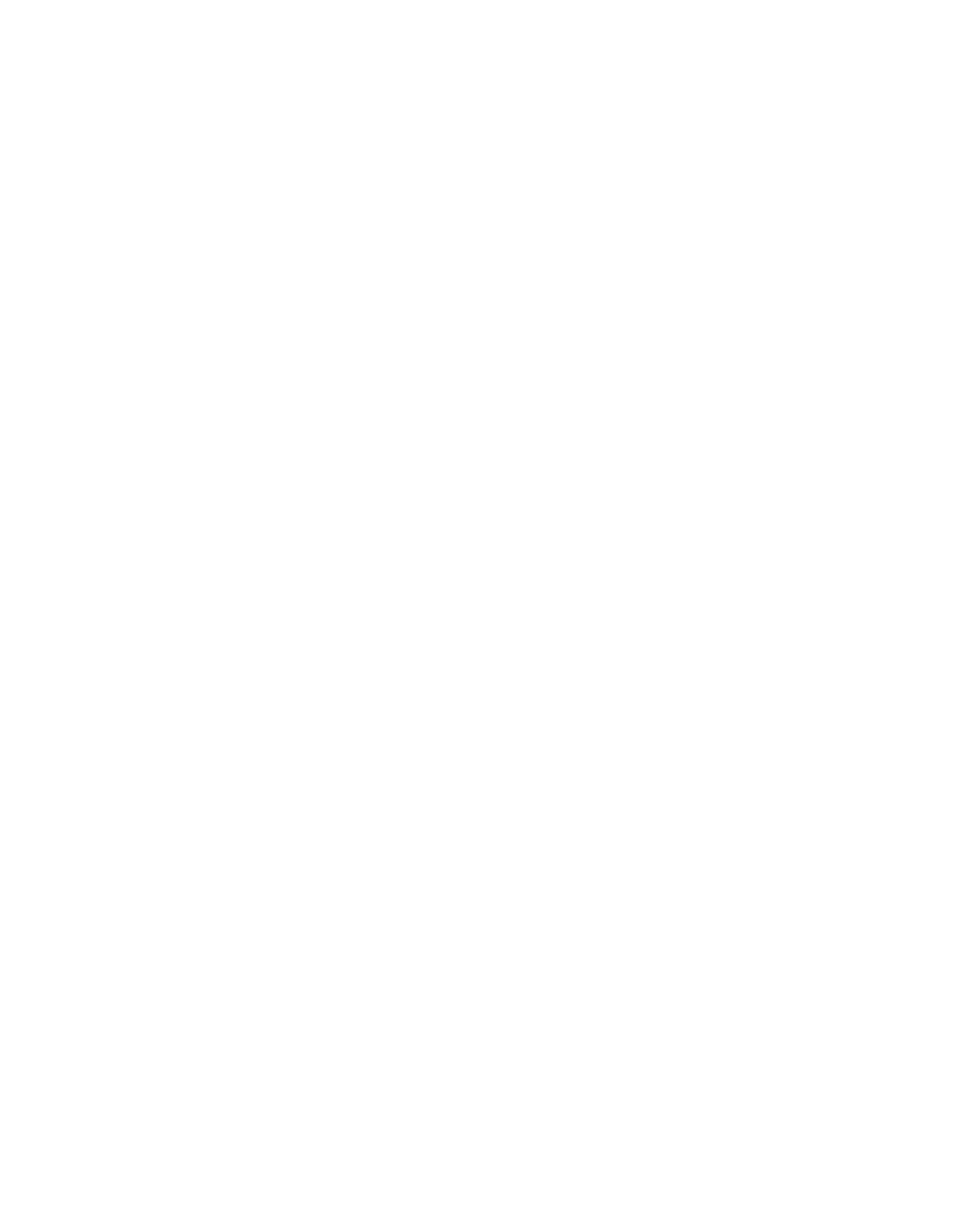## 1. Introduction

A guiding question in differential geometry is the following: Given a family of geometric objects, does there exist a best object in that family? It is often not obvious what qualities should distinguish an object as "best" and the precise definition is tacitly part of the question which, despite its vagueness, leads to numerous important notions and problems. Indeed, many facets of differential geometry can be interpreted in terms of the best object mantra. Examples include harmonic maps as best maps between Riemannian manifolds, encompassing geodesics and minimal submanifolds, Einstein metrics as best metrics on certain manifolds, extremal metrics as best metrics in a given Kähler class, including Kähler–Einstein metrics or Hermite–Einstein metrics as best Hermitian metrics on a holomorphic vector bundle over a Kähler manifold.

In many cases, including the above examples, the problem of finding best objects can be phrased in terms of an elliptic, typically nonlinear partial differential equation. A useful tool in the search for solutions is to consider a related parabolic problem leading to the notion of geometric flows<sup>1</sup>. While not a priori easier than the original elliptic problem, passing to the parabolic picture gives access to additional analytical techniques. Furthermore, one might hope to relate the eventual nonexistence of solutions to the elliptic equation to singularity formation along the parabolic flow.

A testimony to the utility of geometric flows is G. Perelman's work on Ricci flow entailing a proof of Thurston's geometrisation conjecture via Hamilton's programme [28, 29, 24]. Following Perelman's breakthrough in three-dimensional geometry, it has been proposed by G. Tian – J. Song that Kähler–Ricci flow implements a general Kähler version of the minimal model programme in algebraic geometry which aims to find the best representative in the birational equivalence class of a given algebraic variety. It is conjectured that on a general Kähler manifold the flow continues through singularities and converges to an analytical minimal model endowed with a possibly singular Kähler–Einstein structure [2]. Later, G. Tian – J. Streets proposed symplectic curvature flow as a generalisation of Kähler–Ricci flow to almost Kähler and almost Hermitian geometry with the hope of finding canonical structures in these cases [37]. Other prominent examples are S. Donaldson's existence proof of Hermite–Einstein metrics on stable holomorphic bundles over algebraic surfaces using Hermitian Yang–Mills flow [9] or P. Chrusciel's use of Calabi flow in the construction of Robinson–Trautman solutions to Einstein's equations in general relativity [8].

The principal objects of study in this thesis are twisted Calabi flow and time-dependent Hermitian Yang–Mills flow which generalise their namesake flows in the sense that they

<sup>&</sup>lt;sup>1</sup>Here, the term *geometric flow* is used in the broader sense and denotes any (parabolic) evolution equation for geometric quantities. It is not necessarily a gradient flow.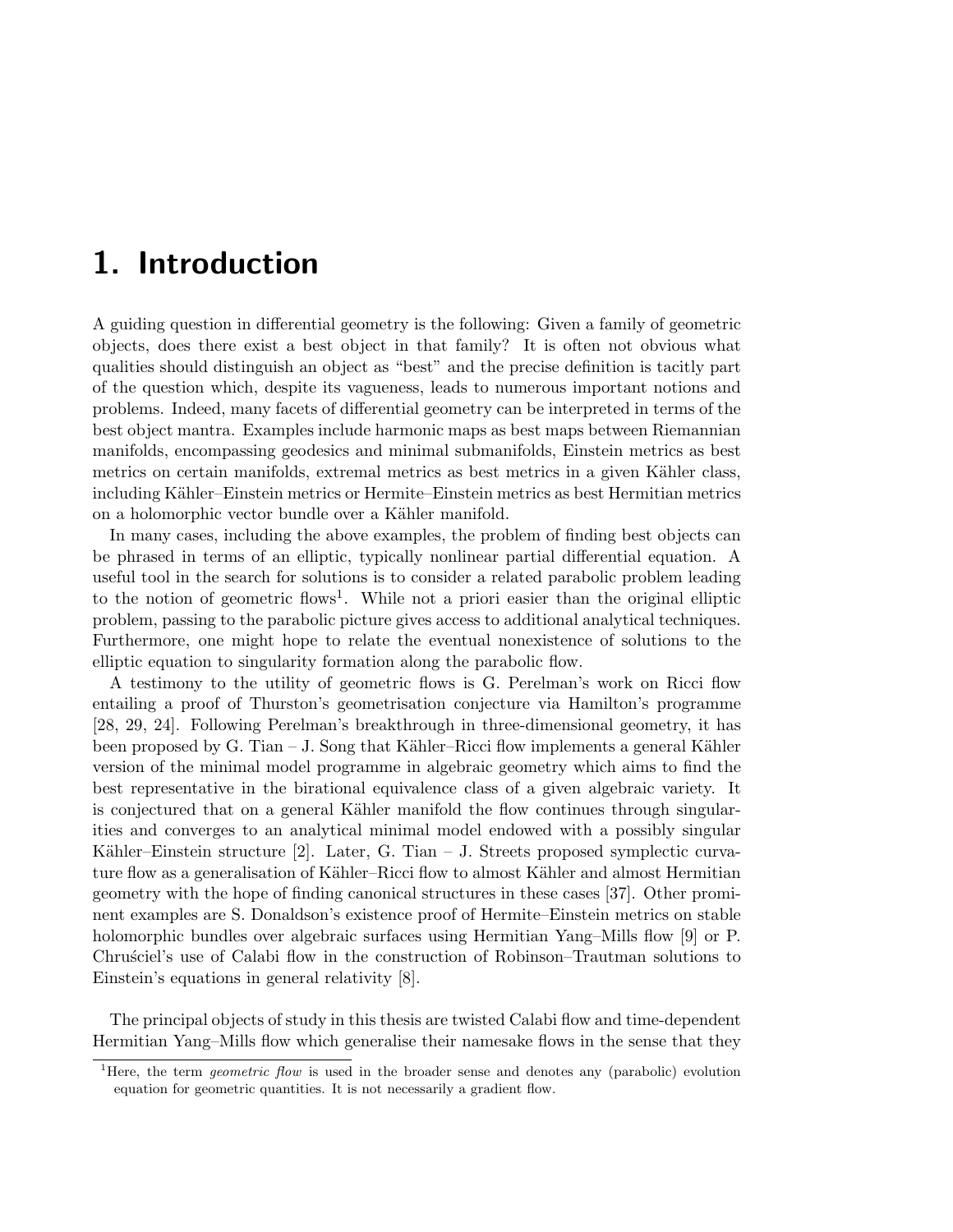involve additional external data. In the case of twisted Calabi flow, the Kähler–Ricci form  $\rho$  is replaced by  $\rho + \alpha$ , where the *twist*  $\alpha$  is a time-dependent family of two-forms. Time-dependent Hermitian Yang–Mills flow is obtained from Hermitian Yang–Mills flow by allowing the Kähler metric on the base to depend on the time parameter. Both arise as first order approximations to Calabi flow on two types of adiabatic fibrations considered by J. Fine [13] and Y.-J. Hong [22, 21] respectively.

It is shown that on a compact Riemann surface of genus at least one and for smooth initial data twisted Calabi flow exists for all positives times provided that the twist  $\alpha(t)$ is negative semidefinite and stays within a fixed cohomology class. Moreover, if the twist converges to a limit  $\alpha_{\infty}$  as  $t \to \infty$ , then the solution converges to the  $\alpha_{\infty}$ -twisted cscK metric considered by J. Fine  $[13, 14]$  and J. Song – G. Tian  $[35]$ .

Similar results are obtained for time-dependent Hermitian Yang–Mills flow. If  $X$  is a compact Riemann surface with Kähler class  $\kappa$  and  $E \to X$  a holomorphic vector bundle, then for any smooth family of Kähler forms  $\omega(t)$  in  $\kappa$  and any Hermitian metric  $h_0$  on E, Hermitian Yang–Mills flow with respect to  $\omega(t)$  starting at  $h_0$  exists for all times. If  $E \to X$  is  $\kappa$ -slope stable and  $\omega(t)$  converges to  $\omega_{\infty}$  at an exponential rate, then the solution converges exponentially to a  $\omega_{\infty}$ -Hermite–Einstein metric.

In addition, the thesis presents several explicit solutions to symplectic curvature flow which can be grouped into two types: left invariant solutions on nilmanifolds and static non-Kähler solutions on twistor fibrations over hyperbolic space. The latter are the first compact examples of potential limit objects for symplectic curvature flow that do not admit a Kähler structure.

**Remark.** By a slight abuse of language, both, complex manifolds admitting Kähler metrics and complex manifolds with a given Kähler structure are referred to as Kähler manifolds. In addition, regarding the complex structure as fixed, the term "Kähler metric" can refer to a Kähler form or the corresponding Riemannian metric, understanding that one uniquely defines the other.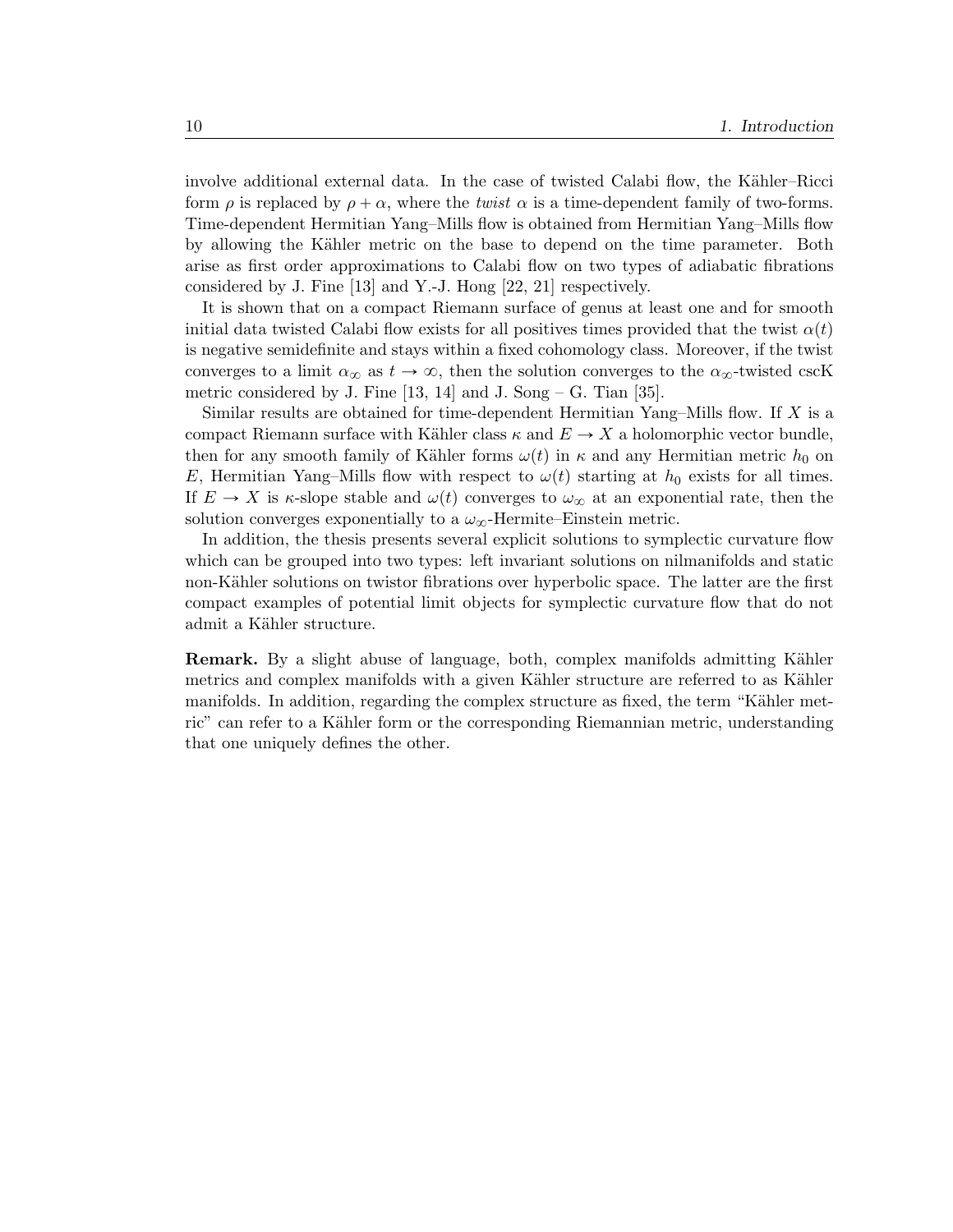## 2. Twisted Calabi Flow

### 2.1. Introduction

One of the key features in the study of compact Kähler manifolds is that the Kähler metrics in a given Kähler class  $\kappa$  can be parametrised by functions. If  $(X, J, \omega_0)$  is Kähler with  $\omega_0 \in \kappa$ , then owing to the  $\overline{\partial}\partial$ -lemma any other Kähler form in  $\kappa$  can be written as  $\omega_0 + i\overline{\partial}\partial\varphi$  with the Kähler potential  $\varphi \in C^{\infty}(X,\mathbb{R})$  being unique up to a constant. Conversely, the two-form  $\omega_{\varphi} := \omega_0 + i \overline{\partial} \partial \varphi$  for  $\varphi \in \mathcal{H} := {\varphi \in C^{\infty}(X, \mathbb{R}) \mid \omega_0 + i \overline{\partial} \partial \varphi > 0}$ defines a Kähler metric in  $\kappa$ , so the set of Kähler metrics in  $\kappa$  can be identified with  $\mathcal{H}/\mathbb{R}$ . It is, however, often more convenient to work with Kähler potentials than with the metrics themselves. As an open subset of  $C^{\infty}(X,\mathbb{R})$ , H carries the structure of a Fréchet manifold, on which

$$
(f_1, f_2)_{\varphi} := \int_X f_1 \cdot f_2 \, \frac{\omega_{\varphi}^n}{n!} \,, \quad f_1, f_2 \in C^{\infty}(X, \mathbb{R}) = T_{\varphi} \mathcal{H} \,.
$$

defines a Riemannian metric. This metric, independently due to Mabuchi, Semmes and Donaldson, formally turns  $H$  into nonpositively curved symmetric space. In addition, proving the existence of weak geodesics, Chen  $[6]$  showed that  $\mathcal H$  is a genuine metric space. These properties play an important role in the search for canonical metrics in Kähler geometry.

The question if a given Kähler class contains a canonical representative has been attributed to Calabi who proposed to look for extremal metrics, i.e. critical points of the Calabi energy

$$
Ca: \mathcal{H} \to \mathbb{R}, \quad \varphi \mapsto Ca(\varphi) = \int_X (S(\omega_{\varphi}) - \underline{S})^2 \frac{\omega_{\varphi}^n}{n!}.
$$
 (2.1)

Here  $S(\omega_{\varphi})$  denotes the scalar curvature of the metric  $\omega_{\varphi}$  and  $\underline{S}$  the average scalar curvature which is a cohomological constant and independent of  $\varphi \in \mathcal{H}$ . The variation of Ca at  $\varphi \in \mathcal{H}$  in direction  $\psi \in T_{\varphi} \mathcal{H} = C^{\infty}(X, \mathbb{R})$  is given by

$$
(dCa)_{\varphi}\psi = 2\int_X(\mathcal{D}_{\varphi}^*\mathcal{D}_{\varphi}S(\omega_{\varphi}))\cdot\psi\,\frac{\omega_{\varphi}^n}{n!},\qquad(2.2)
$$

where the Lichnerowicz operator  $\mathcal{D}_{\varphi} = \overline{\partial} \nabla$  acting on a function f is defined by applying the  $\bar{\partial}$  operator on the holomorphic tangent bundle  $(TX, J)$  to  $\nabla f$ . The  $L^2(X, \omega_{\varphi})$ adjoint of  $\mathcal{D}_{\varphi}$  is denoted by  $\mathcal{D}_{\varphi}^*$  and the subscript indicates that all operations are performed with respect to the metric  $g_{\varphi}$  defined by  $\omega_{\varphi}$ . Integrating by parts, one sees that  $\ker \mathcal{D}_{\varphi}^* \mathcal{D}_{\varphi} = \ker \mathcal{D}_{\varphi}$ , so  $\omega_{\varphi}$  is extremal precisely if the  $g_{\varphi}$ -gradient of the scalar curvature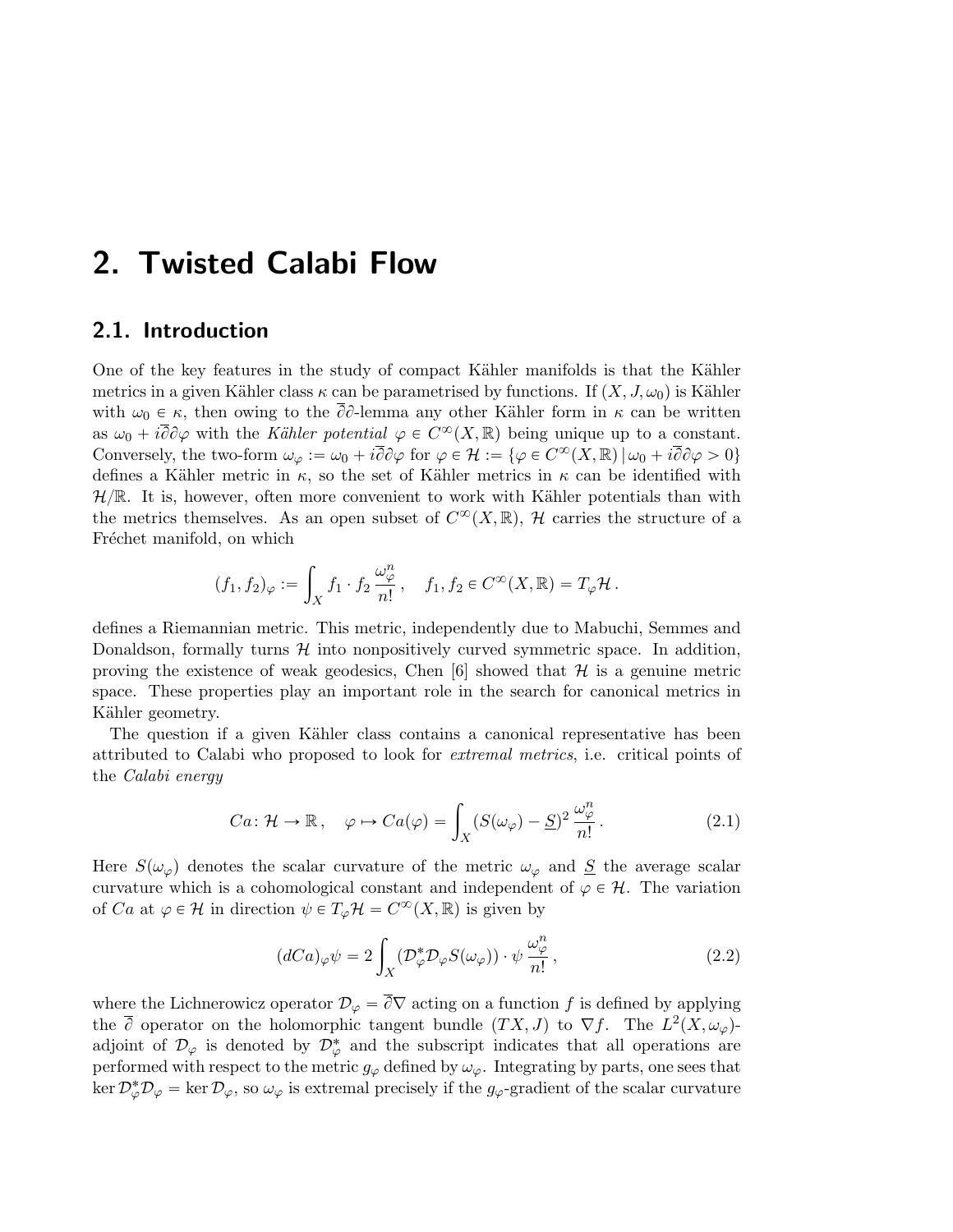defines a holomorphic vector field. If X does not admit nontrivial holomorphic vector fields — or more generally the Futaki invariant of  $(X, \kappa)$  vanishes — this is equivalent to the scalar curvature being constant, i.e.  $S(\omega_{\varphi}) = S$ .

Encompassing constant scalar curvature Kähler and Kähler–Einstein metrics, extremal Kähler metrics have been the object of extensive study (cf. e.g.  $[30]$  for an overview). A method Calabi himself proposed to find extremal metrics is to deform an initial metric via a fourth order parabolic evolution equation known as Calabi flow. The Calabi flow equation reads

$$
\partial_t \varphi = -(S(\omega_{\varphi}) - \underline{S}) \text{ or } \partial_t \omega = -i \overline{\partial} \partial S(\omega) \tag{2.3}
$$

on the level of Kähler potentials and Kähler forms respectively. Calabi flow bears resemblance to (normalised) Ricci flow. Both compare variations in the metric defining quantity — the Kähler potential in the case of Calabi flow and the metric itself in the case of Ricci flow — to the only natural curvature tensor living in the same space, the scalar and the Ricci curvature. This analogy, however, is only formal. Analytically, as a fourth order equation, Calabi flow requires a different set of tools than the second order Ricci flow. One does, for instance, not have a maximum principle and has to rely on monotone quantities such as the Calabi energy (which is manifestly nonincreasing under Calabi flow) to obtain a priori bounds. Calabi flow on compact manifolds has been conjectured to smoothly exist for all times and to converge to a constant scalar curvature Kähler (cscK) metric at infinity, provided such metrics exist in the given Kähler class (in [36] the author states that the long-time existence conjecture is due to Calabi and attributes the convergence conjecture to Donaldson). J. Streets showed in [36] that the long-time existence conjecture is true albeit in a very weak sense. A central motivation for long-time behaviour conjectures is the existence of functional  $Ma: \mathcal{H} \to \mathbb{R}$ , called the Mabuchi energy (or K-energy), whose defining property is

$$
(dMa)_{\varphi}\psi = \int_X (S(\omega_{\varphi}) - \underline{S})\psi \frac{\omega_{\varphi}^n}{n!}.
$$
 (2.4)

The right hand side of  $(2.4)$  defines a closed one-form which by contractibility of H has to be exact. If  $\varphi$  evolves according to (2.3), then  $\partial_t Ma(\varphi) = -Ca(\varphi)$ , so Mabuchi energy is decreasing and convex along Calabi flow. Moreover, Chen–Tian [7] showed that Mabuchi energy is bounded from below if the Kähler class admits cscK metrics. When  $H$  is equipped with the Donaldson–Semmes–Mabuchi metric, Calabi flow becomes precisely the gradient flow of Mabuchi energy and in light of  $H$  being a nonpositively curved metric space one might hope the flow to be well behaved [27].

In the case of compact Riemann surfaces, Calabi flow is fairly well understood. Starting at an arbitrary initial Kähler metric, Calabi flow exists for all times and converges at an exponential rate to a cscK metric of the same volume (that metric is unique except on the Riemann sphere, where the Möbius group  $PGl(2, \mathbb{C})$  acts biholomorphically and generates a nontrivial family of Fubini–Study metrics, all of which are cscK). This was first proved by P. Chrusciel  $[8]$ . Later, X.X. Chen  $[5]$  gave a new proof using a slightly different approach which has since been refined by M. Struwe [38]. All three authors exploit the fact that on a Riemann surface any two Hermitian (and thus Kähler) metrics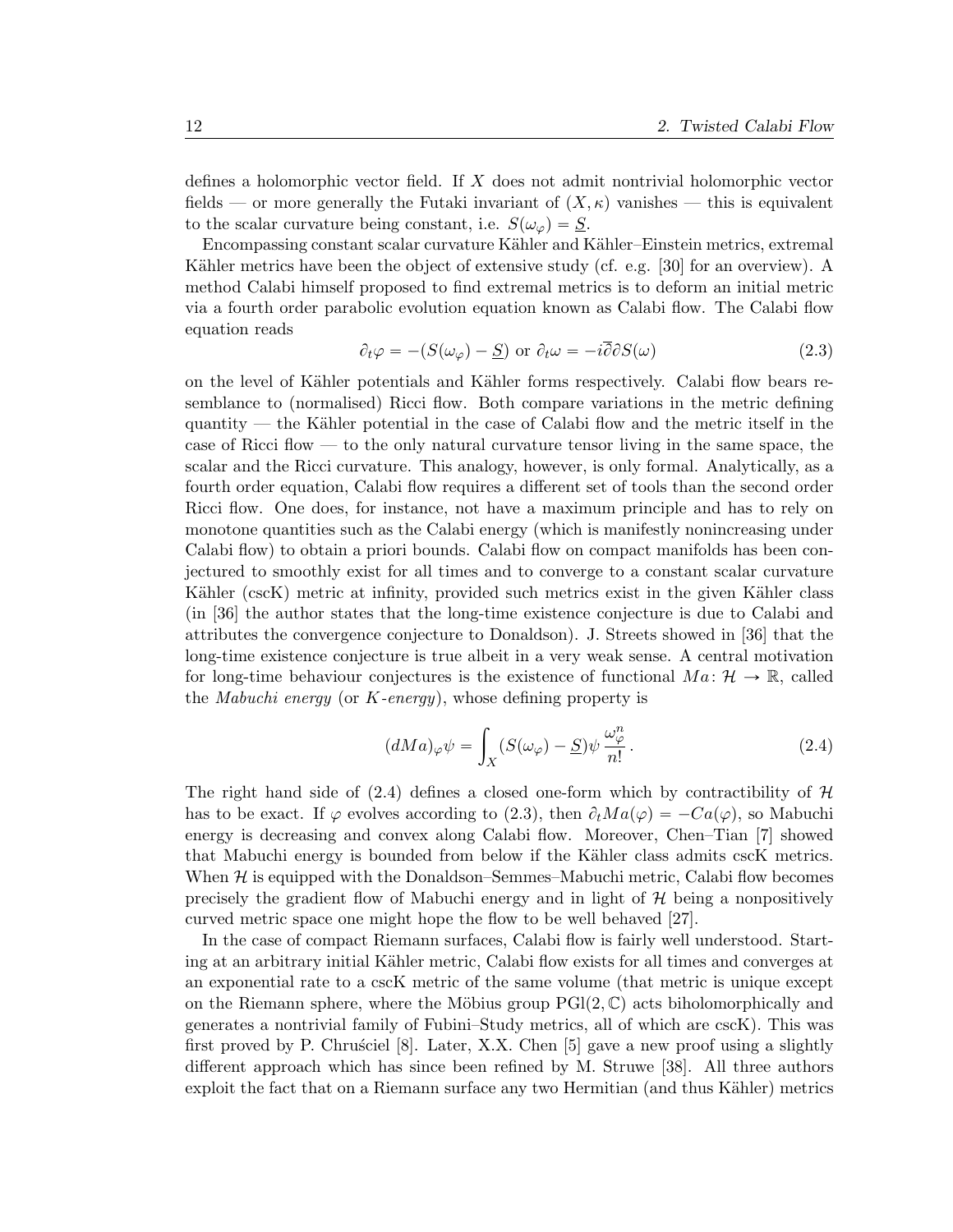are conformally equivalent to parametrise Kähler metrics by  $e^u g_0$  for a reference Kähler metric  $g_0$  of the same volume and rewrite the Calabi flow equation in terms of the logarithm u of the conformal factor. For analytical reasons, the authors choose  $q_0$  to be a constant scalar curvature Kähler metric, thereby assuming a priori knowledge about the existence of a suitable limit object provided by the unformisation theorem. S.-C. Chang [4] later removed this assumption providing a new proof of the uniformisation theorem using Calabi flow. Another specificity to Riemann surfaces exploited by the authors is the existence of energy functionals decreasing along Calabi flow, for which it is unclear whether they generalise to higher dimensions. Chrustiel used a physically motivated Bondi mass loss formula in addition to the fact that Calabi energy is decreasing in order to derive a sufficiently strong a priori bound on  $u$  to prove long-time existence. In Chen's and Struwe's proof, the analytic role of Bondi mass is fulfilled by the Liouville energy, another functional on  $H$  decreasing along Calabi flow. In additional to being mathematically more natural, the Liouville energy has been conjectured by Chen to admit a higher-dimensional generalisation which would be useful in the general study of Calabi flow.

The objective in this chapter is to study *twisted Calabi flow* on compact Riemann surfaces of positive genus. Instead of cscK metrics, twisted Calabi flow is designed to find so called *twisted cscK metrics* appearing in the work of Fine [13, 14] and of Song– Tian [35] which can roughly be understood as canonical metrics on the base of certain fibrations retaining information on the varying moduli of the fibres. More abstractly, given a closed real two-form  $\alpha$  on a Kähler manifold  $(X, J)$ , one can look within a given Kähler class  $\kappa$  for solutions to the equation

$$
\Lambda_{\omega}(\rho(\omega) + \alpha) = \hat{S},\tag{2.5}
$$

where  $\hat{S}$  is a cohomological constant,  $\rho(\omega)$  the Kähler–Ricci form of the metric  $\omega \in \kappa$ and  $\Lambda_{\omega}$  denotes the (pointwise) adjoint of wedging with  $\omega$ . Note that  $\hat{S}$  is cohomological and only depends on the first Chern class of  $(X, J)$ , the cohomology class of  $\alpha$  and the volume of the Kähler class  $[\omega]$ . Also observe that  $\Lambda_{\omega}\rho(\omega) = S(\omega)$  which justifies calling (2.5) the twisted cscK equation. On a Riemann surface of positive genus this equation (2.5) the twisted cscK equation. On a Riemann surface of positive genus this equation can be can always be solved uniquely if  $\int_X \alpha \leq 0$  and one can ask whether the solution can be found via the twisted Calabi flow

$$
\partial_t \varphi = -(\Lambda_{\omega_{\varphi}}(\rho(\omega_{\varphi}) + \alpha) - \hat{S}). \tag{2.6}
$$

For the application in mind (cf. Chapter 4), it is important to allow  $\alpha$  to vary in the time parameter t. We show that on a compact Riemann surface of positive genus for negative semidefinite twists  $\alpha(t)$  in a given cohomology class, the equation (2.6) admits a unique smooth long-time solution. Furthermore, if  $\alpha(t)$  converges to a limiting twist  $\alpha_{\infty}$  in a suitably strong sense, then the solution to twisted Calabi flow converges exponentially fast to the  $\alpha_{\infty}$ -twisted cscK metric.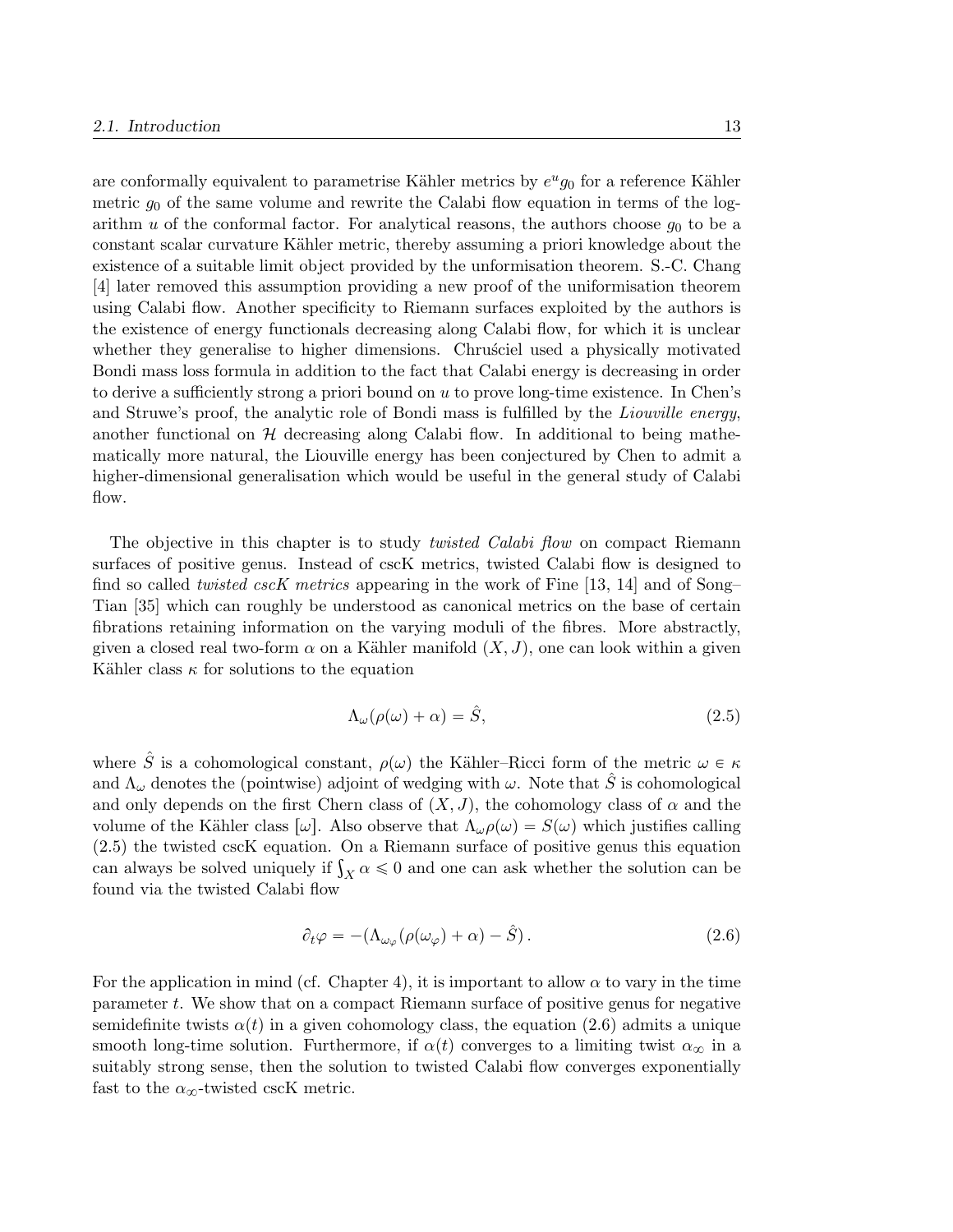## 2.2. Notation

#### 2.2.1. Parametrisation of Metrics

Throughout this chapter  $(X, J, \omega_0)$  denotes a compact Riemann surface of positive genus with fixed complex structure J and a smooth background Kähler metric  $\omega_0$ . The background metric is used to define the space of Kähler potentials  $H$  and the metric corresponding to a potential  $\varphi \in \mathcal{H}$  is denoted by  $\omega_{\varphi} = \omega_0 + i\overline{\partial}\partial\varphi$ . In a local holomorphic coordinate  $z = x + iy$  a Riemannian metric g is locally determined by  $g_{xx} := g(\partial_x, \partial_x)$ ,  $g_{xy} = g(\partial_x, \partial_y)$  and  $g_{yy} = g(\partial_y, \partial_y)$ . If g is J-invariant, then  $g_{xx} = g_{yy}$  and  $g_{xy} = 0$ , so any other *J*-invariant metric g' can be expressed as  $g' = e^u g$  for  $u = \log g'_{xx}/g_{xx}$ . The locally defined  $u$  is independent of the chosen holomorphic coordinate and defines a real valued function on X. Since  $H^2(X,\mathbb{R}) \cong \mathbb{R}$ , a Kähler class is uniquely determined by its volume. These considerations imply that Kähler metrics in  $[\omega_0]$  can also be parametrised as metrics of the same volume conformally equivalent to  $\omega_0$  via

$$
\left\{ u \in C^{\infty}(X, \mathbb{R}) \middle| \int_{X} e^{u} \omega_{0} = \int_{X} \omega_{0} = \text{vol}(X, [\omega_{0}]) \right\}.
$$

#### 2.2.2. Geometric Operators and Curvature

On a general Kähler manifold  $(X, \omega)$ , wedging with the Kähler form  $\omega$  defines a map  $\Omega^{p,q}(X) \to \Omega^{p+1,q+1}(X), \ \alpha \mapsto \alpha \wedge \omega.$  The (pointwise) adjoint of this map  $\Lambda_{\omega} \colon \Omega^{p,q}(X) \to$  $\Omega^{p-1,q-1}(X)$  is called *contraction with*  $\omega$ . On a two-form  $\alpha$  it can be computed as the factor of proportionality between  $\alpha \wedge \omega^{n-1}/(n-1)!$  and the volume form  $\omega^n/n!$ . In the case of a Riemann surface  $(X, \omega)$ , any two-form is of type  $(1, 1)$  and hence a pointwise multiple of  $\omega$ , i.e. given  $\alpha \in \Omega^2(X,\mathbb{R})$ ,  $\Lambda_{\omega}\alpha$  is the unique smooth function such that  $\alpha = \Lambda_{\omega} \alpha \cdot \omega$ . It follows from this description that if  $\omega$  and  $\omega'$  are related by  $\omega' = e^u \omega$ , then  $\Lambda_{\omega'} = e^{-u} \Lambda_{\omega}$ . For metrics parametrised by Kähler potentials  $\varphi \in \mathcal{H}$ , the contraction  $\Lambda_{\omega_{\varphi}}$  is abbreviated by  $\Lambda_{\varphi}$ .

The  $\partial$ -Laplacian associated to a Kähler metric  $\omega$  on functions is defined by  $\Delta_{\omega} f =$  $\Lambda_{\omega} i\partial \partial f$ . It follows from the Kähler identities that  $\Delta_{\omega}$  is one half of the full Riemannian Laplacian. As with the contraction one has  $\Delta_{\omega'} = e^{-u} \Delta_{\omega}$  if  $\omega' = e^u \omega$  and we abbreviate  $\Delta_{\omega_{\varphi}}$  by  $\Delta_{\varphi}$ . Conformal factor and Kähler potential are related by  $(1 + \Delta_0 \varphi) = e^u$  if  $\omega_\varphi = \omega_0 + i \overline{\partial} \partial \varphi = e^u \omega_0.$ 

On a Kähler manifold  $(X, \omega)$  of complex dimension n, one can conveniently compute the Kähler–Ricci form  $\rho(\omega)$  as the *i* times the curvature of the Chern connection on the anti-canonical bundle  $K_X^{-1} = (T_{-}^{1,0} X)^n$  endowed with the Hermitian metric  $h_{\omega} := \omega^n$ which is locally given by  $F_{h_{\omega}} = \bar{\partial} h_{\omega}^{-1} \partial h_{\omega} = \bar{\partial} \partial \log h_{\omega}$ . The scalar curvature is obtained from the Kähler–Ricci form by contracting with  $\omega$ , i.e.  $S(\omega) = \Lambda_{\omega}\rho(\omega)$ . In the case of a Riemann surface, the Kähler–Ricci forms of the background metric  $\omega_0$  and  $e^u \omega_0$  are related by

$$
\rho(e^u\omega_0) = iF_{e^uh_{\omega_0}} = i\overline{\partial}\partial\log(e^uh_{\omega_0}) = i\overline{\partial}\partial u + \rho(\omega_0),
$$

so for the scalar curvature one has

$$
S(e^u\omega_0) = \Lambda_{e^u\omega_0} \rho(e^u\omega_0) = e^{-u}\Lambda_0(i\overline{\partial}\partial u + \rho(\omega_0)) = e^{-u}(\Delta_0 u + S(\omega_0)).
$$
 (2.7)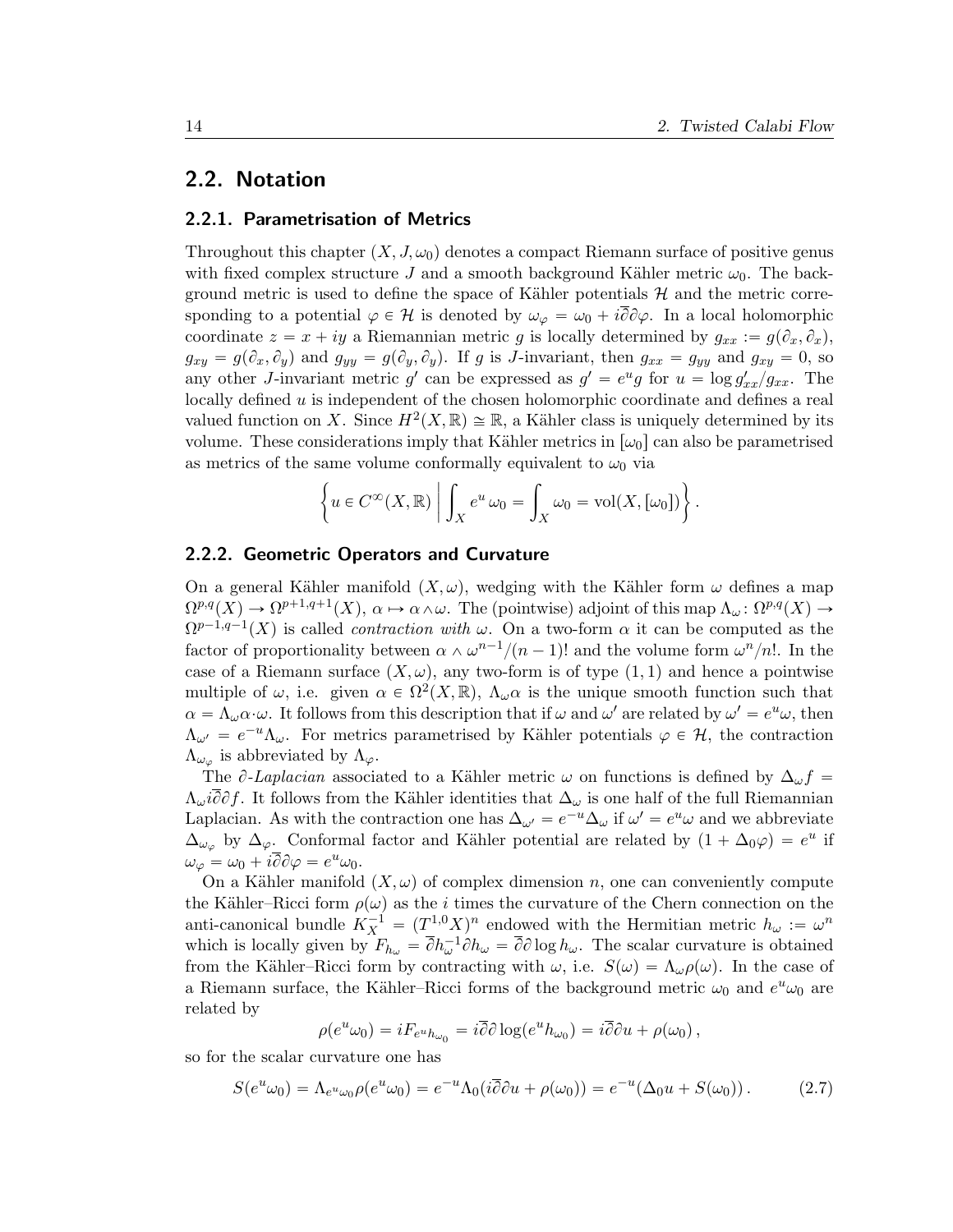Scalar curvature can also be seen as a map

$$
\text{Sc}\colon \mathcal{H} \to C^{\infty}(X,\mathbb{R}), \quad \text{Sc}(\varphi) = S(\omega_{\varphi}) = \Lambda_{\varphi} i \overline{\partial} \partial \log \omega_{\varphi},
$$

where in the last expression  $\omega_{\varphi}$  is interpreted as a Hermitian product on the holomorphic line bundle  $T^{1,0}X$  in a local trivialisation. From here (cf. also Appendix A.3) one obtains

$$
(d\operatorname{Sc})_{\varphi} \cdot \psi = \Delta_{\varphi}^{2} \psi - \operatorname{Sc}(\varphi) \Delta_{\varphi} \psi
$$

for the derivative of the scalar curvature map, which using the relation  $\mathcal{D}_{\varphi}^*\mathcal{D}_{\varphi}\psi = \Delta_{\varphi}^2\psi \text{Sc}(\varphi) \Delta_{\varphi} \psi + \frac{1}{2}$  $\frac{1}{2} \cdot g_{\varphi}(d \operatorname{Sc}(\varphi), d\psi)$  can be reexpressed as

$$
(d\,\text{Sc})_{\varphi} \cdot \psi = \mathcal{D}_{\varphi}^* \mathcal{D}_{\varphi} \psi - \frac{1}{2} g_{\varphi}(d\,\text{Sc}(\varphi), d\psi) \,. \tag{2.8}
$$

,

#### 2.2.3. Analysis

For various analytic arguments, it is necessary to allow metrics that are not a priori smooth and to lower the regularity requirements on  $u$ . For our purposes the spaces of interest are  $C^k(X, g)$  and the Sobolev spaces  $L_k^p$  $_{k}^{p}(X,g)$  which can be defined as the completion of  $C^{\infty}(X)$  with respect to the norms

$$
\begin{array}{rcl} \|\varphi\|_{C^k(X,g)} & = & \displaystyle \sum_{j=0}^k \sup_X |\nabla^j \varphi|\,, \\[2mm] \|\varphi\|_{L^p_k(X,g)} & = & \displaystyle \left(\sum_{j=0}^k \int_X |\nabla^j \varphi|^p \, \omega \right)^{\frac{1}{p}} \end{array}
$$

where all gradients and pointwise norms are taken with respect to the inner products induced by the metric  $g$  on the respective tensors. To lighten the notation, explicit mention of the metric is omitted if norms are taken with respect to the background metric  $g_0$ . The Sobolev embedding theorems provide continuous linear embeddings  $L_k^p$  $\frac{p}{k} \hookrightarrow L_l^q$  $_l^q$  if

$$
\frac{1}{p} \leqslant \frac{1}{q} + \frac{k - l}{2}
$$
  

$$
\frac{1}{p} < \frac{k - l}{2}
$$

and  $L_k^p$  $k \longrightarrow C^l$  if

for integers  $k, l \geq 0$  and reals  $p, q \geq 1$ . Moreover, the embeddings are compact whenever the inequalities are strict (the second always is).

**Remark.** There exists a stronger version of the second embedding into Hölder spaces. However, we only require the stated version.

As a boundary case of the Sobolev embeddings,  $L_1^2$  does not quite embed into  $C^0$ , but a function in  $L_1^2$  cannot have its  $L^p$ -norms grow too quickly in p. A precise statement is provided by the Moser–Trudinger inequality.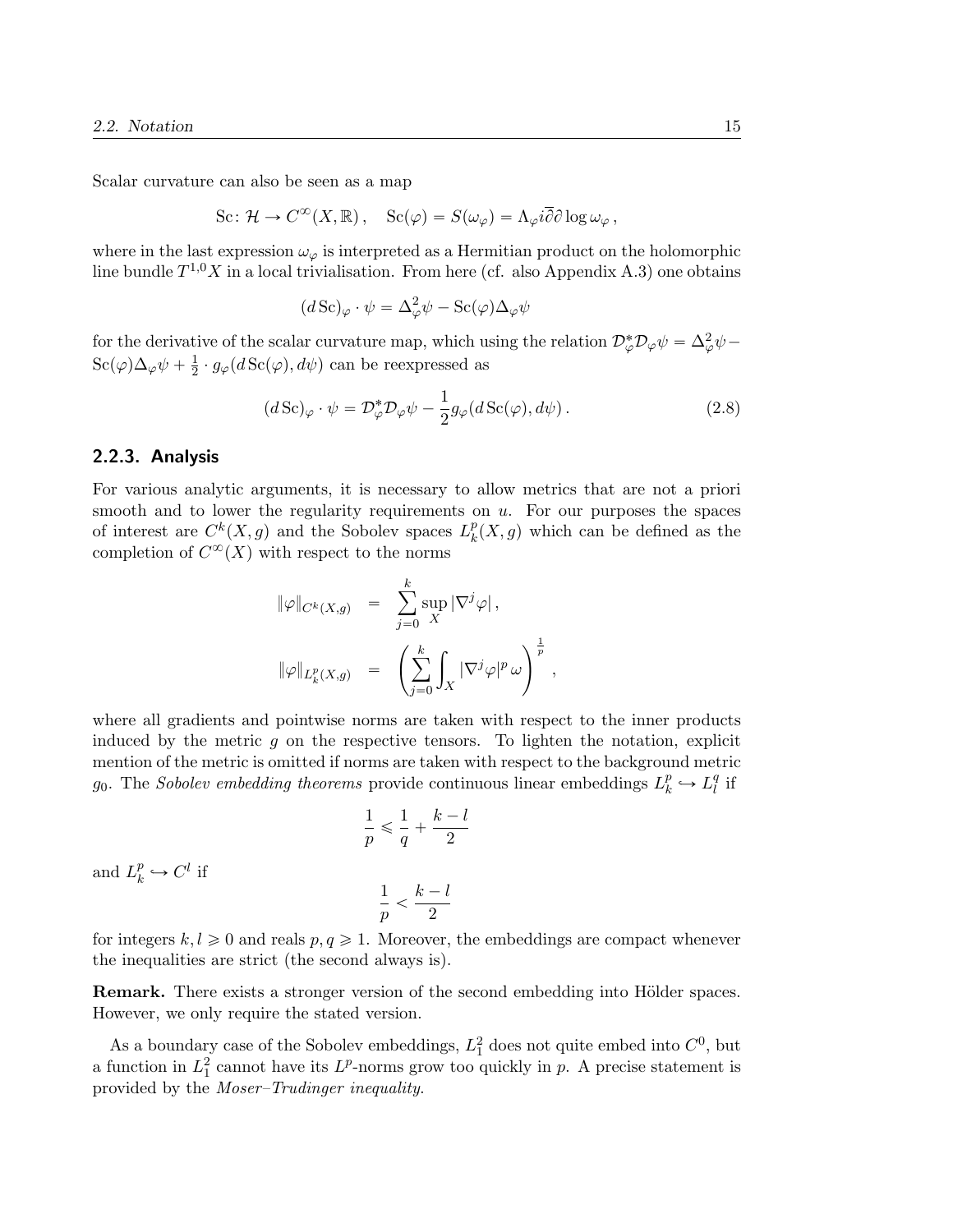**Proposition 2.2.1.** If  $f \in L_1^2$ , then  $e^f \in L^1$ . Moreover, there exist positive constants  $C, \mu$  such that

$$
\int_X e^f \,\omega_0 \leqslant Ce^{\mu \|f\|_{L^2_1}^2}\,.
$$

The Gagliardo–Nirenberg interpolation inequalities, which in their general version permit finer interpolation between Sobolev spaces than the embedding theorems are an essential tool for the higher regularity analysis. Of interest here is only the following case.

**Proposition 2.2.2.** Let  $2 \leq p \leq \infty$  and j,  $m \in \mathbb{N}$  with  $j < m$ . There exists a constant **Proposition 2.2.2.** Let  $2 \leq p \leq \infty$  and  $j, m \in \mathbb{N}$  with  $j < m$ . There exists a const<br>C > 0 such that for all  $f \in L^2_m(X, g)$  with  $\int_X f \omega_0 = 0$  the following inequality holds:

$$
\|\nabla^j f\|_{L^p} \leqslant C \|\nabla^m f\|_{L^2}^a \|f\|_{L^2}^{1-a} \,, \quad a = \frac{j+1-2/p}{m} \,.
$$

**Corollary 2.2.3.** Let  $2 \leq p \leq \infty$  and  $k, l \in \mathbb{N}$  such that  $2 \leq k \leq l + 2$ . There exists a **Corollary 2.2.3.** Let  $2 \leq p \leq \infty$  and  $k, l \in \mathbb{N}$  such that  $2 \leq k < l + 2$ . Then constant  $C > 0$  such that for all  $f \in L^2_{l+2}$  with  $\int_X f \omega_0 = 0$  the following holds:

$$
\|\nabla^k f\|_{L^p} \leqslant C\left(\|\nabla^{l+2} f\|_{L^2}^a \|f\|_{L^2_2}^{1-a} + \|f\|_{L^2_2}\right) \,, \quad a = \frac{k-1-2/p}{l} \,.
$$

Morally, Corollary 2.2.3 is obtained from Proposition 2.2.2 by replacing f by  $\nabla^2 f$ (which is no longer a function). A proof can be found in [8]. The Sobolev, Moser– Trudinger and Gagliardo–Nirenberg inequalities are discussed in a more general form in  $|1|$ .

#### 2.2.4. Twisted Calabi Flow

The goal of this chapter is to prove the following theorem:

**Theorem 2.2.4.** Let  $(X, J)$  be a compact Riemann surface of positive genus and H the space of Kähler potentials for a Kähler class  $\kappa$  with respect to a background metric  $\omega_0 \in \kappa$ . Let  $\alpha(t)$ ,  $t \geq 0$  be a smooth one-parameter family of real closed negative semidefinite two-forms in a fixed cohomology class such that  $\alpha(t)$  converges to a real closed negativesemidefinite two-form  $\alpha_{\infty}$  and  $\partial_t \alpha(t)$  to 0 at exponential rates in  $C^k$  for all  $k \in \mathbb{N}_0$ . Denote by <u>S</u> the average scalar curvature and by <u>α</u> the integral of  $\alpha$  and set  $\hat{S} := \underline{S} + \underline{\alpha}$ . Then the  $\alpha$ -twisted Calabi flow equation

$$
\partial_t \varphi(t) = -(\text{Sc}(\varphi(t)) + \Lambda_{\varphi(t)} \alpha(t) - \hat{S}) \tag{2.9}
$$

starting at smooth initial data  $\varphi(0)$  admits a unique long-time solution  $\varphi(t)$ . Moreover, if  $\omega_{\varphi(t)} = e^{u(t)} \omega_0$ , then  $u(t)$  converges exponentially to the logarithm of the conformal factor of the  $\alpha_{\infty}$ -twisted cscK metric in  $C^k$  for all  $k \in \mathbb{N}_0$ .

Observe that in terms of  $u$ , equation  $(2.9)$  reads

$$
\partial_t u = e^{-u} (\partial_t e^u) = e^{-u} \partial_t (1 + \Delta_0 \varphi) = \Delta_\varphi \partial_t \varphi = -\Delta_\varphi (\mathrm{Sc}(\varphi) + \Lambda_\varphi \alpha) ,
$$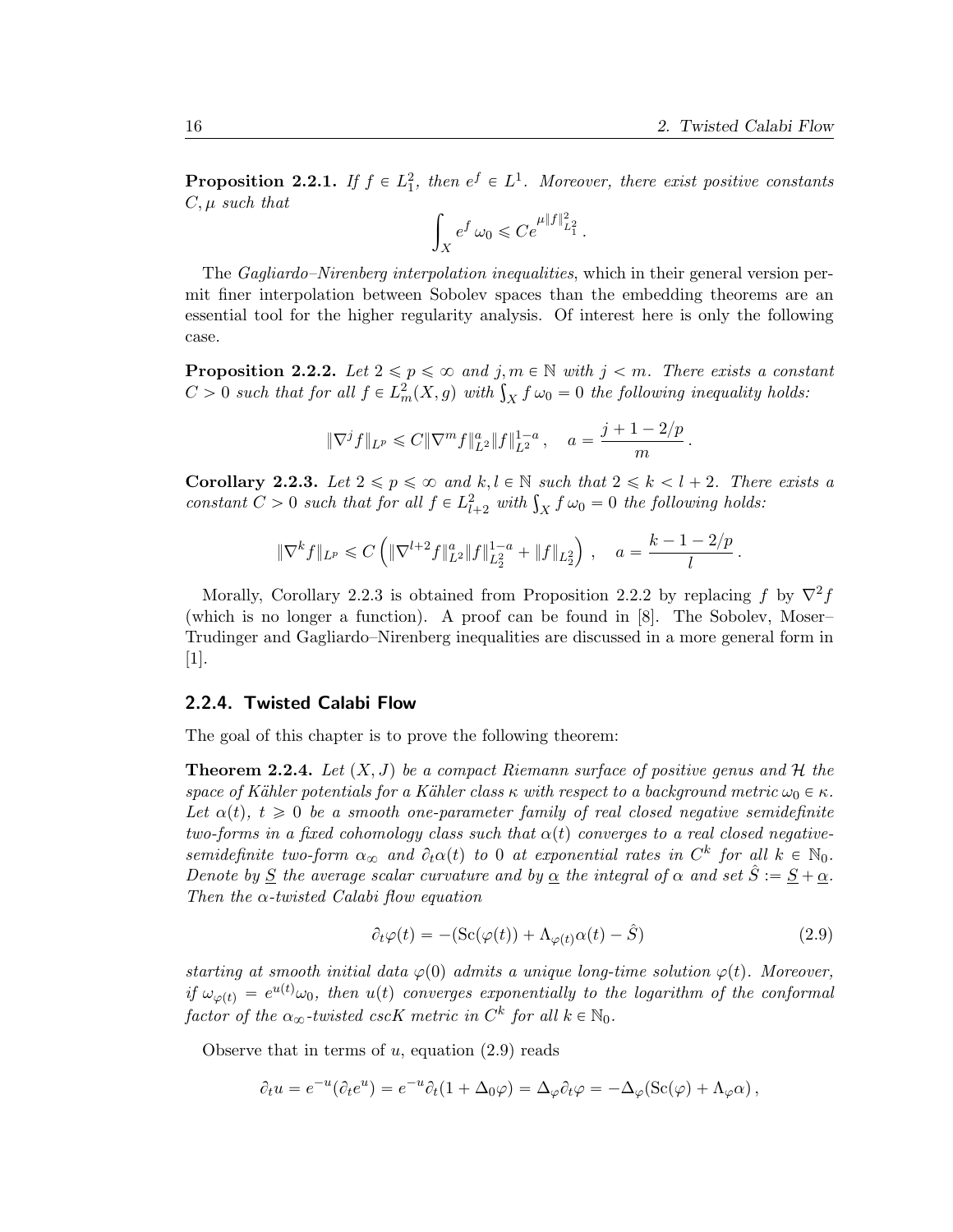which in light of (2.7) can be expressed as

$$
\partial_t u = -e^{-u} \Delta_0 [e^{-u} (\Delta_0 u + \text{Sc}_0 + \Lambda_0 \alpha)] \,. \tag{2.10}
$$

This is a quasilinear fourth order parabolic PDE and standard theory guarantees existence and uniqueness of smooth solutions for small times  $t \in [0, T]$ . Unless explicit note is made to the contrary, the background metric  $g_0$  is taken to be the  $\alpha_{\infty}$ -twisted cscK *metric* satisfying  $Sc_0 + \Lambda_0 \alpha_\infty = \tilde{S}$ , whose existence and uniqueness proof is essentially that of the uniformisation theorem (cf. Appendix B.1). With this choice of  $g_0$ , the claim of Theorem 2.10 then states that  $u(t)$  should exponentially converge to 0. Also note that if  $e^{u(t)}\omega_0$  solves twisted Calabi flow with respect to  $\alpha(t)$  in the class  $[\omega_0]$ , then for any  $c > 0$  the path  $ce^{u(t/c^2)}\omega_0$  is a solution of twisted Calabi flow with respect to  $\alpha(t/c^2)$  in the class  $c[\omega_0]$ . We can hence assume without loss of generality that  $[\omega_0]$  has unit volume.

The proof of Theorem 2.2.4 is organised as follows. Twisted versions of Mabuchi, Liouville and Calabi energy are defined and shown to be uniformly bounded in time along twisted Calabi flow, which is used to obtain an a priori  $L_2^2$ -bound on u. Chrusciel's higher regularity arguments are then adopted to improve the uniform bounds on  $u$  from  $L_2^2$  to any  $C^k$  implying long-time existence of twisted Calabi flow. Lastly, convergence and its exponentiality are established.

**Remark.** In our context, a function f on  $X \times [0, T]$  for  $T \in ]0, \infty]$  is called uniformly bounded or controlled in  $C^k$  or  $L_k^p$  $_k^p$  if there exists a constant independent of  $t \in [0, T[$ such that the respective norm satisfies  $||f|| \leq C$ . In general, C, C', etc. denote constants independent of t whose precise value is allowed to change from line to line.

### 2.3. Energy Functionals

In their proofs of the long-time existence and convergence of Calabi flow on compact Riemann surfaces, X.X. Chen [5] and M. Struwe [38] rely on the boundedness of the Liouville energy, Calabi energy and to a lesser extent of Mabuchi energy along the flow. Bounds on Liouville and Calabi energy imply an a priori bound on  $||u||_{L_2^2}$ , which turns out to be sufficient to extend short-time solutions to arbitrary positive times. X.X. Chen [5] uses the boundedness of Mabuchi energy to show that Calabi energy tends to zero as  $t \to \infty$ . Both, Mabuchi and Liouville energy, are easiest defined in terms of their variations, which on a Riemann surface are given by  $(dMa)_{\varphi} \cdot \psi = \int_X (S(\omega_{\varphi}) - \underline{S}) \psi \, \omega_{\varphi}$  and  $(dF)_{\varphi} \cdot \psi = \int_X g_{\varphi}(dS(\omega_{\varphi}), d\psi) \omega_{\varphi}$ . Choosing a reference metric  $g_0$  in  $H$ , the variational expressions can be integrated to<br>  $Ma(\varphi) = \int$ 

$$
Ma(\varphi) = \int_X u \,\omega_{\varphi} - \frac{1}{2} \underline{S} \varphi \Delta_0 \varphi \,\omega_0 + (\text{Sc}_0 - \underline{S}) \varphi \,\omega_0 ,
$$
  

$$
F(\varphi) = \int_X u [\Delta_0 u + 2 \text{Sc}_0] \,\omega_0 .
$$

An explicit formula for the Mabuchi energy in arbitrary dimension can be found in e.g. [30]. The existence of a higher-dimensional version of the Liouville energy has been conjectured by X.X. Chen (cf. [5]).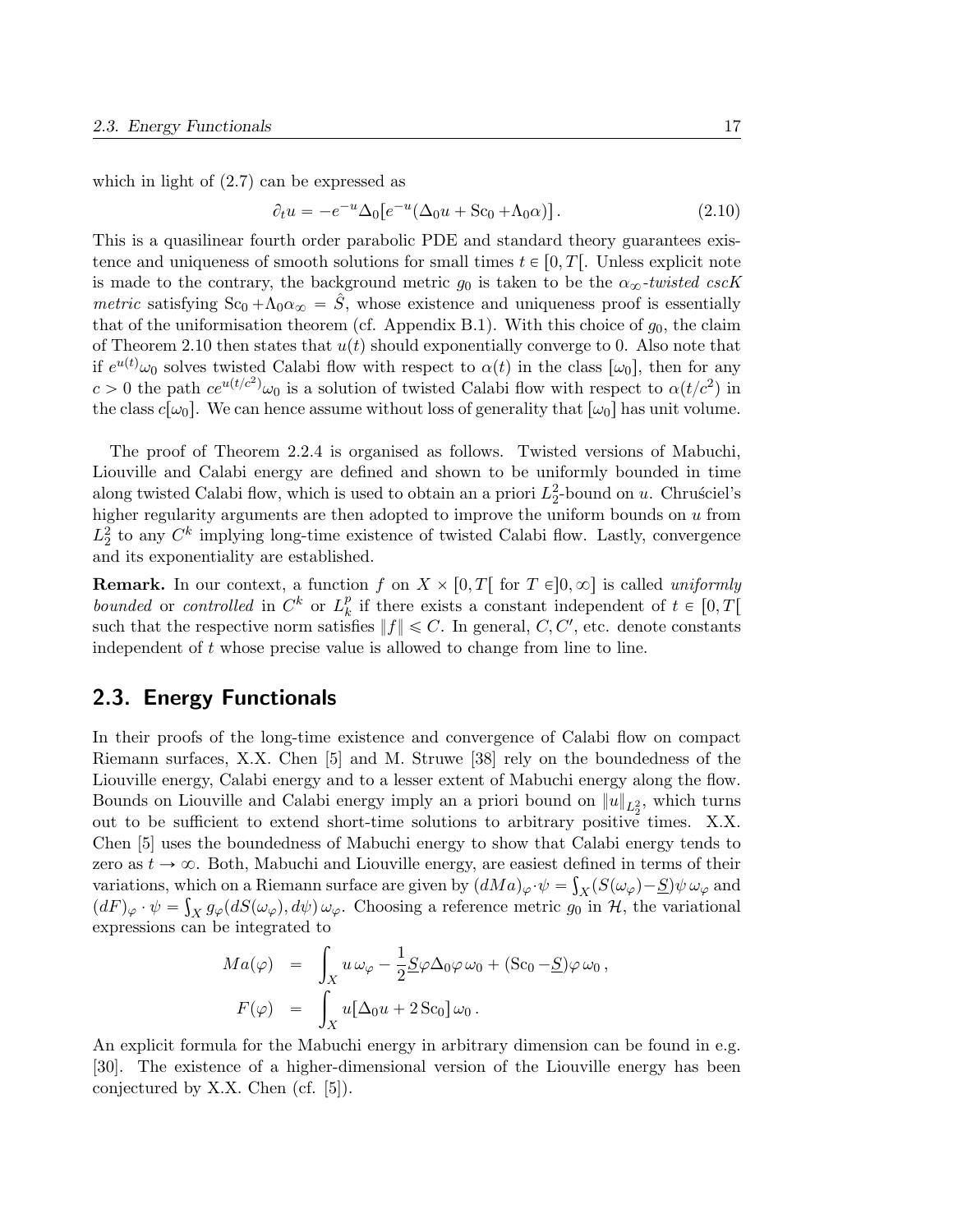As for regular Calabi flow, the key to obtaining critical a priori bounds for solutions to twisted Calabi flow lies in the boundedness of certain energy functionals, namely twisted versions of Mabuchi, Liouville and Calabi energy. Unfortunately, the arguments in [38, 5] cannot be adopted directly, as the twisted Liouville and twisted Calabi energy as defined below are not manifestly decreasing under twisted Calabi flow. However, their time-derivatives are decreasing in leading order and the lower order pieces can be shown to have uniformly bounded time integral by using a lower bound on twisted Mabuchi energy. The twist  $\alpha(t)$  is assumed to satisfy the assumptions of Theorem 2.2.4 throughout.

#### 2.3.1. Twisted Mabuchi energy

The definition of twisted Mabuchi energy requires a choice of a reference Kähler metric g<sub>0</sub>. While not necessary at this point, we choose this to be the same  $\alpha_{\infty}$ -twisted cscK metric used to define H.

**Definition 2.3.1.** Twisted Mabuchi energy is the functional on  $\mathcal{H} \times \Omega^2(X,\mathbb{R})$  given by

$$
Ma(\varphi,\alpha) := \int_X u \,\omega_{\varphi} - \frac{1}{2} \hat{S} \varphi \Delta_0 \varphi \,\omega_0 + (\text{Sc}_0 + \Lambda_0 \alpha - \hat{S}) \varphi \,\omega_0 ,
$$

where u is understood to depend on  $\varphi$  via  $u = \log(1 + \Delta_0\varphi)$ . In this definition,  $\hat{S} = S + \alpha$ and  $\alpha$  depends on the cohomology class of  $\alpha$ .

**Proposition 2.3.2.** Twisted Mabuchi energy is uniformly bounded along twisted Calabi flow.

*Proof.* For  $\alpha = 0$ , twisted Mabuchi energy reduces to regular Mabuchi energy which is known to be bounded below on Riemann surfaces [5]. Denote by  $\Delta_0^{-1}$  the Green's is known to be bounded below on Riemann surfaces [5]. Denote by  $\Delta_0^{-1}$  the Green's operator seen as a homeomorphism of  $C_0^{\infty}(X, g_0) = \{f \in C^{\infty}(X) | \int_X f \omega_0 = 0\}$ . Since  $\underline{\alpha}$ is nonpositive and  $\Lambda_0 \alpha - \alpha$  has zero integral we can estimate

$$
Ma(\varphi, \alpha) = \int_X u \,\omega_{\varphi} - \frac{1}{2} (\underline{S} + \underline{\alpha}) \varphi \Delta_0 \varphi \,\omega_0 + (\text{Sc}_0 - \underline{S} + \Lambda_0 \alpha - \underline{\alpha}) \varphi \,\omega_0
$$
  
\n
$$
= Ma(\varphi, 0) + \frac{|\underline{\alpha}|}{4} \int_X |d\varphi|_{g_0}^2 \,\omega_0 + \int_X (\Lambda_0 \alpha - \underline{\alpha}) \varphi \,\omega_0
$$
  
\n
$$
\geq -C - \left| \int_X (\Lambda_0 \alpha - \underline{\alpha}) \varphi \,\omega_0 \right|
$$
  
\n
$$
= -C - \left| \int_X (1 + \Delta_0 \varphi) \cdot \Delta_0^{-1} (\Lambda_0 \alpha - \underline{\alpha}) \,\omega_0 \right|
$$
  
\n
$$
\geq -C - \sup_X |\Delta_0^{-1} (\Lambda_0 \alpha - \underline{\alpha})| \cdot \int_X \omega_{\varphi}
$$
  
\n
$$
\geq -\left( C + \sup_{X, t \geq 0} |\Delta_0^{-1} (\Lambda_0 \alpha - \underline{\alpha})| \right).
$$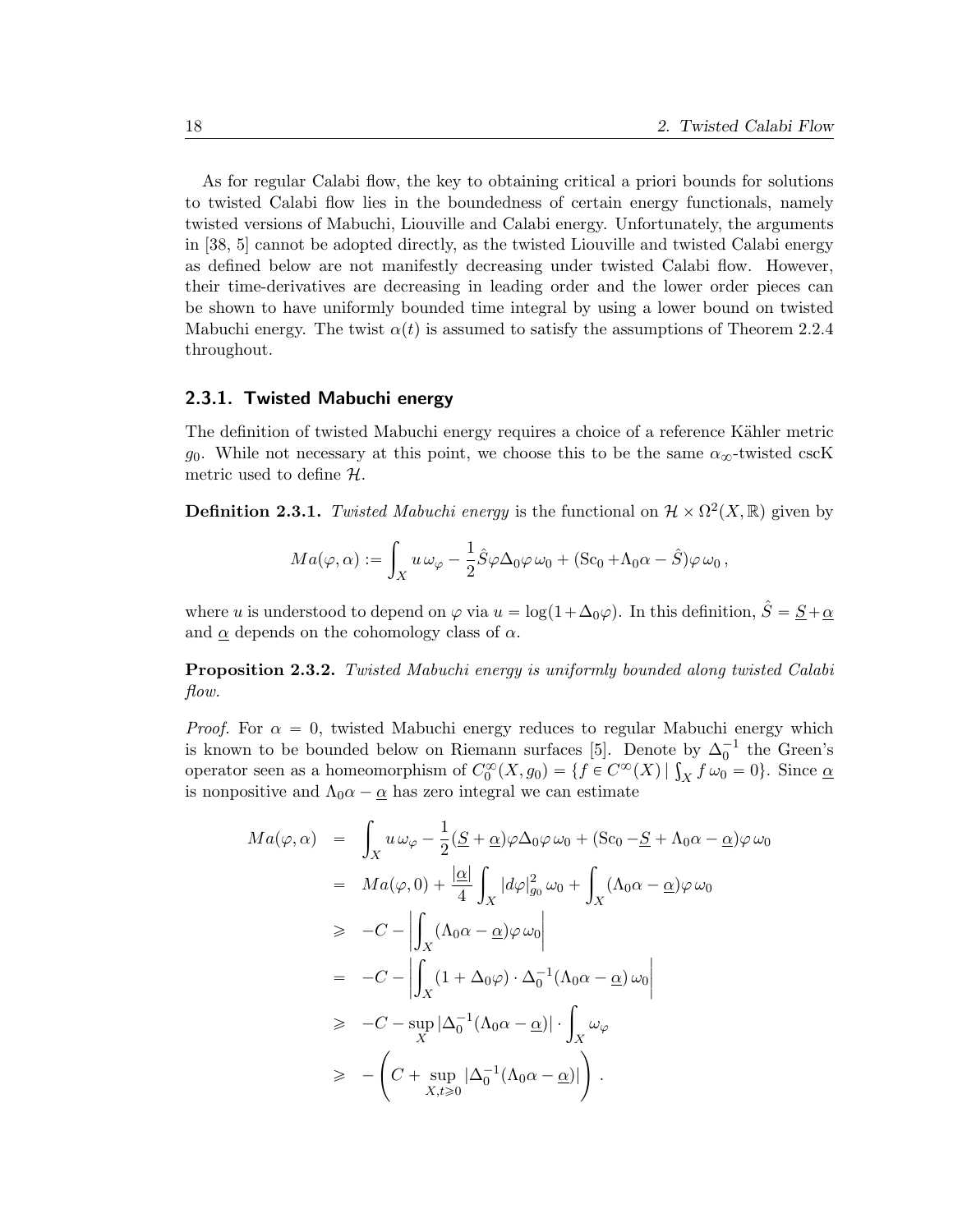By the assumptions convergence assumptions on  $\alpha(t)$ , the second term is bounded, so twisted Mabuchi energy has a lower bound depending only on the path  $\alpha(t)$ .

It remains to find an upper bound. To this end, we individually consider the variations of  $Ma$  in  $\varphi$  and in  $\alpha$ . One computes

$$
(\delta_{\varphi} Ma)_{(\varphi,\alpha)}\dot{\varphi} = \int_{X} \Delta_{\varphi}\dot{\varphi}\,\omega_{\varphi} + u\Delta_{\varphi}\dot{\varphi}\,\omega_{\varphi} - \hat{S}\dot{\varphi}\Delta_{0}\varphi\,\omega_{0} + \dot{\varphi}(\text{Sc}_{0} + \Lambda_{0}\alpha - \hat{S})\,\omega_{0}
$$
  

$$
= \int_{X}\dot{\varphi}\Delta_{0}u - \hat{S}\dot{\varphi}(1 + \Delta_{0}\varphi) + \dot{\varphi}(\text{Sc}_{0} + \Lambda_{0}\alpha)\,\omega_{0}
$$
  

$$
= \int_{X}\dot{\varphi}[\Delta_{0}u + \text{Sc}_{0} + \Lambda_{0}\alpha - e^{u}\hat{S}]\,\omega_{0}
$$
  

$$
= \int_{X}\dot{\varphi}[\text{Sc}(\varphi) + \Lambda_{\varphi}\alpha - \hat{S}]\,\omega_{\varphi},
$$

which in the direction of twisted Calabi flow becomes  
\n
$$
(\delta_{\varphi} Ma)_{(\varphi,\alpha)}(-(Sc(\varphi) + \Lambda_{\varphi}\alpha - \hat{S})) = -\int_X (Sc(\varphi) + \Lambda_{\varphi}\alpha - \hat{S})^2 \,\omega_{\varphi} \leq 0.
$$

We remark that the expression  $Ca(\varphi, \alpha) :=$  $\hat{S}_X(\operatorname{Sc}(\varphi) + \Lambda_{\varphi}\alpha - \hat{S})^2 \omega_{\varphi}$  is the twisted Calabi energy which will be examined later.

For the variation of  $Ma$  in direction of  $\alpha$  one finds

$$
(\delta_{\alpha} Ma)_{(\varphi,\alpha)}\dot{\alpha} = \int_X \varphi \Lambda_0 \dot{\alpha} \,\omega_0 \,,
$$

so the total time-derivative of twisted Mabuchi energy is

$$
\partial_t Ma(\varphi, \alpha) = -Ca(\varphi, \alpha) + \int_X \varphi \Lambda_0 \dot{\alpha} \,\omega_0
$$

and can be estimated by

$$
\partial_t Ma(\varphi, \alpha) \leq \int_X \varphi \Lambda_0 \dot{\alpha} \omega_0
$$
  
\n
$$
\leq \int_X \Delta_0 \varphi \Delta_0^{-1} \Lambda_0 \dot{\alpha} \omega_0
$$
  
\n
$$
= \int_X (1 + \Delta_0 \varphi) \Delta_0^{-1} \Lambda_0 \dot{\alpha} \omega_0
$$
  
\n
$$
\leq \sup_X |\Delta_0^{-1} \Lambda_0 \dot{\alpha}| \cdot \int_X e^u \omega_0
$$
  
\n
$$
= \sup_X |\Delta_0^{-1} \Lambda_0 \dot{\alpha}|.
$$

By the decay properties of  $\alpha$ , the integral  $\int_0^\infty \sup_X |\Delta_0^{-1} \Lambda_0 \dot{\alpha}| dt$  (depending only on  $\alpha(t)$ ) and the background metric) is finite and one gets

$$
Ma(\varphi(t), \alpha(t)) \leq Ma(\varphi(0), \alpha(0)) + \int_0^\infty \sup_X |\Delta_0^{-1} \Lambda_0 \dot{\alpha}| \, dt
$$

which bounds the twisted Mabuchi energy from above along twisted Calabi flow. $\Box$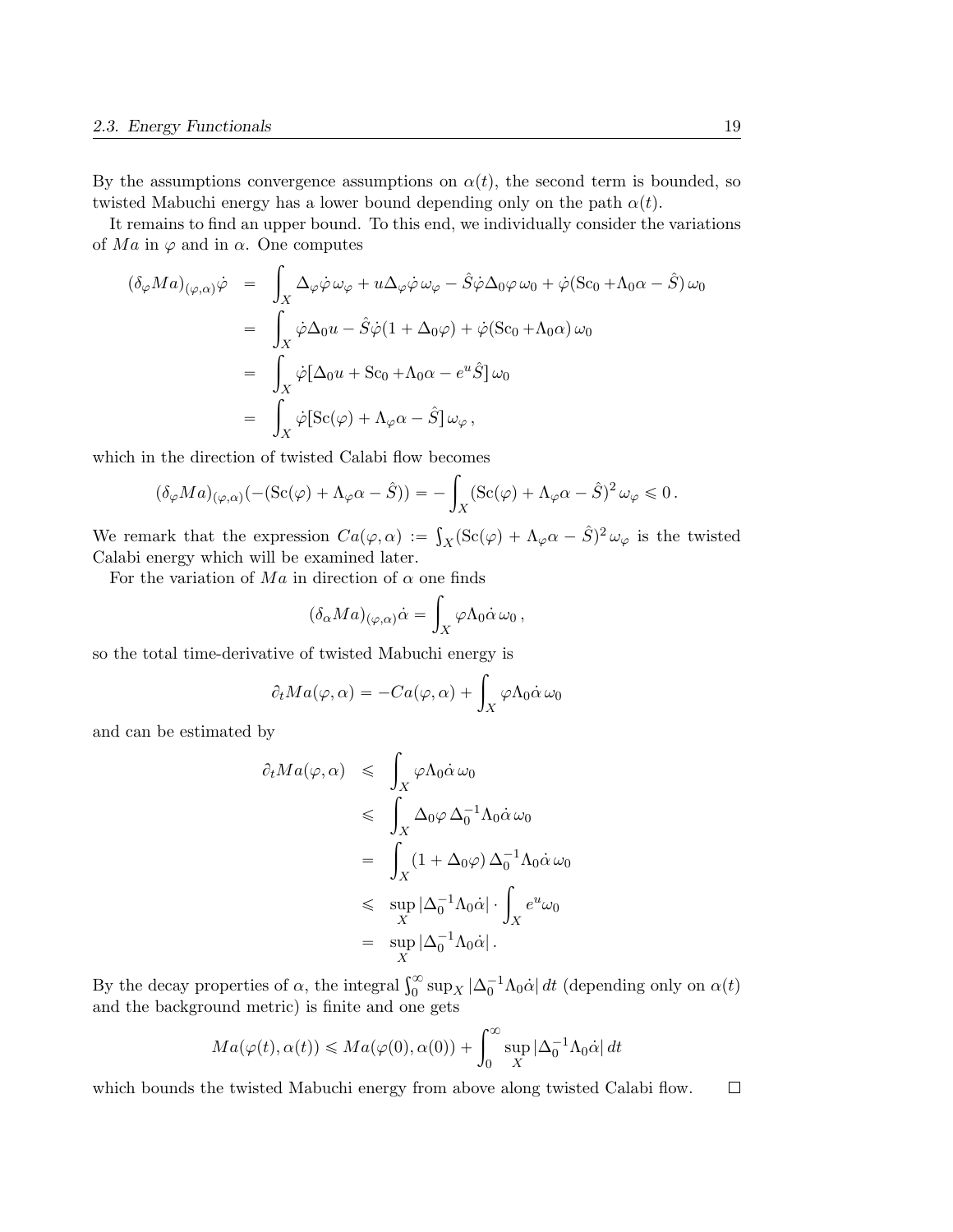Remark. The upper bound on twisted Mabuchi energy is technically not required for Theorem 2.2.4, but the details of the proof are used to bound twisted Liouville and twisted Calabi energy.

#### 2.3.2. Twisted Liouville energy

Like twisted Mabuchi energy, twisted Liouville energy depends on the choice of a background metric  $g_0$ . In this case the choice of  $g_0$  being the  $\alpha_{\infty}$ -twisted cscK metric does matter.

**Definition 2.3.3.** Twisted Liouville energy is the functional on  $\mathcal{H} \times \Omega^2(X,\mathbb{R})$  given by

$$
F(\varphi,\alpha) := \int_X u[\Delta_0 u + 2\Lambda_0 \alpha + 2\,\text{Sc}_0] \,\omega_0 = \frac{1}{2} \int_X |du|_0^2 \,\omega_0 + 2\int_X u(\Lambda_0 \alpha + \text{Sc}_0) \,\omega_0\,.
$$

Proposition 2.3.4. Twisted Liouville energy is uniformly bounded along twisted Calabi flow.

*Proof.* To establish a lower bound we want to use the Poincaré inequality to estimate the second integral appearing in the above right hand side expression for the twisted Liouville energy in terms of  $||du||_{L^2}$  and then complete the square with the first integral. Set  $\tilde{u} := \int_X u \,\omega_0$ . Since we normalised to unit volume, Jensen's inequality implies that Set  $\hat{u} := \int_X u \,\omega_0$ . Since we normalised to unit volume, Jensen's inequality implies that  $\tilde{u} = \int_X u \,\omega_0 \leq \log \int_X e^u \,\omega_0 = 0$ . With the choice of background metric and the zerointegral property of  $\Lambda_0(\alpha - \alpha_\infty)$  in mind we can estimate

$$
F(\varphi, \alpha) = \frac{1}{2} \int_X |du|_0^2 \omega_0 + 2 \int_X u(\Lambda_0 \alpha + \text{Sc}_0) \omega_0
$$
  
\n
$$
= \frac{1}{2} \int_X |du|_0^2 \omega_0 + 2 \hat{S} \cdot \tilde{u} + 2 \int_X u\Lambda_0 (\alpha - \alpha_\infty) \omega_0
$$
  
\n
$$
\geq \frac{1}{2} \int_X |du|_0^2 \omega_0 + 2 \int_X (u - \tilde{u})\Lambda_0 (\alpha - \alpha_\infty) \omega_0
$$
  
\n
$$
\geq \frac{1}{2} \int_X |du|_0^2 \omega_0 - 2 \sup_X |\Lambda_0 (\alpha - \alpha_\infty)| \left( \int_X (u - \tilde{u})^2 \omega_0 \right)^{\frac{1}{2}}
$$
  
\n
$$
\geq \frac{1}{2} \int_X |du|_0^2 \omega_0 - 2 \sup_X |\Lambda_0 (\alpha - \alpha_\infty)| \lambda^{-\frac{1}{2}} \left( \int_X |du|_0^2 \omega_0 \right)^{\frac{1}{2}}
$$
  
\n
$$
= \frac{1}{2} \left[ \left( \int_X |du|_0^2 \omega_0 \right)^{\frac{1}{2}} - 2 \lambda^{-\frac{1}{2}} \sup_X |\Lambda_0 (\alpha - \alpha_\infty)| \right]^2 - 2 \lambda^{-1} \sup_X |\Lambda_0 (\alpha - \alpha_\infty)|^2
$$
  
\n
$$
\geq -2 \lambda^{-1} \sup_{X, t \geq 0} |\Lambda_0 (\alpha - \alpha_\infty)|^2,
$$

where  $\lambda$  is the first nonzero eigenvalue of the full  $g_0$ -Laplacian. Since  $\alpha(t)$  is bounded in t,  $F(\varphi, \alpha)$  can be bounded from below by a constant depending on the path  $\alpha(t)$ .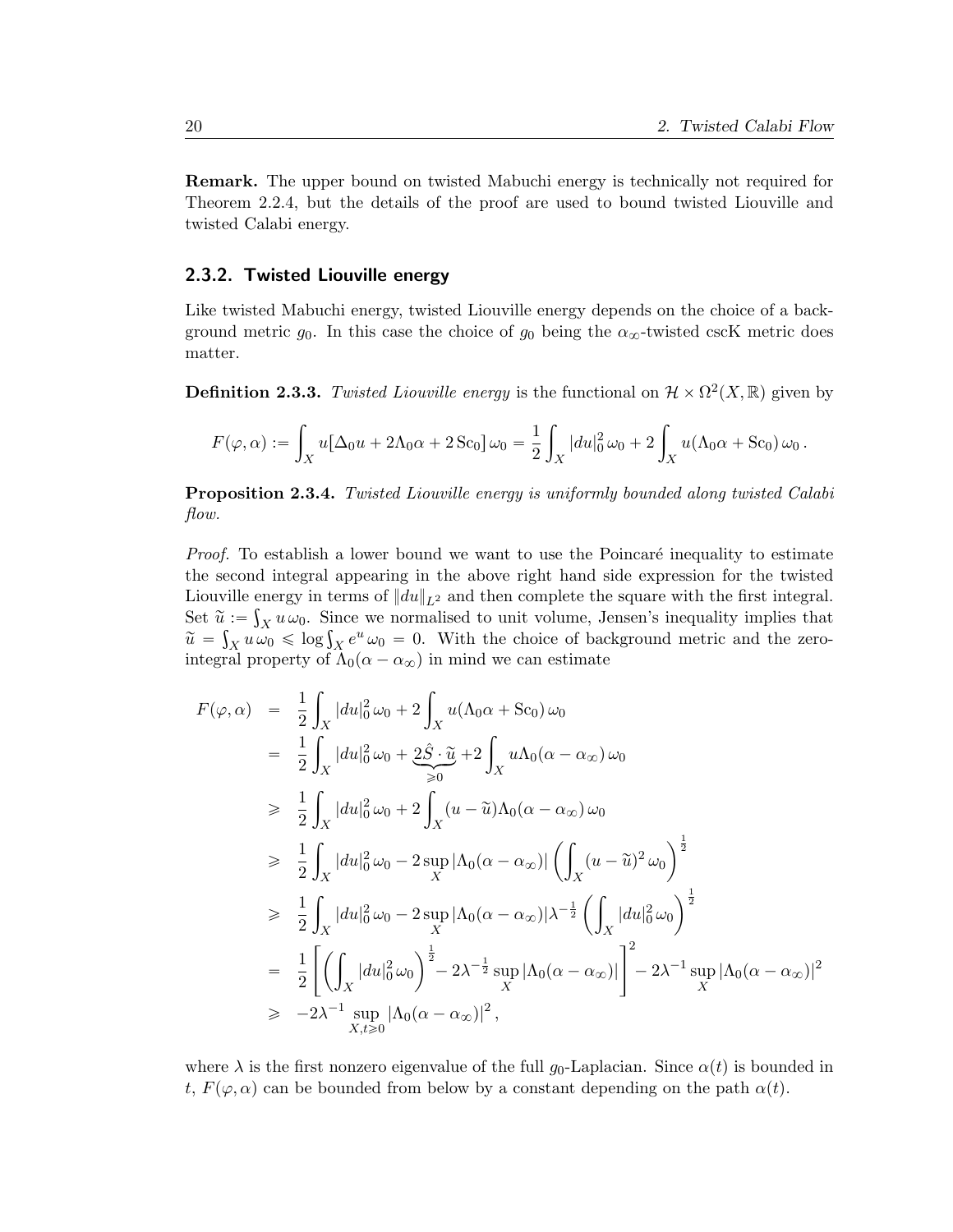An upper bound on twisted Liouville energy can be obtained by estimating its timederivative. We again compute the variation in  $\varphi$  and in  $\alpha$  separately. It is

$$
(\delta_{\varphi} F)_{(\varphi,\alpha)} \dot{\varphi} = 2 \int_X \Delta_{\varphi} \dot{\varphi} [\Delta_0 u + \text{Sc}_0 + \Lambda_0 \alpha] \omega_0
$$
  

$$
= 2 \int_X \Delta_{\varphi} \dot{\varphi} [e^u (\text{Sc}(\varphi) + \Lambda_{\varphi} \alpha)] \omega_0
$$
  

$$
= \int_X g_{\varphi} (d\dot{\varphi}, d(\text{Sc}_{\varphi} + \Lambda_{\varphi} \alpha)) \omega_{\varphi},
$$

which under Calabi flow becomes

$$
(\delta_{\varphi} F)_{(\varphi,\alpha)}(-(Sc(\varphi) + \Lambda_{\varphi}\alpha - \hat{S})) = -\int_X |d(Sc(\varphi) + \Lambda_{\varphi}\alpha)|_{\varphi}^2 \omega_{\varphi} \leq 0.
$$

The variation in  $\alpha$ -direction is

$$
(\delta_{\alpha} F)_{(\varphi,\alpha)} \dot{\alpha} = 2 \int_X u \Lambda_0 \dot{\alpha} \,\omega_0 ,
$$

so for the total time-derivative of twisted Liouville energy one has

$$
\partial_t F(\varphi, \alpha) = -\int_X |d(\mathrm{Sc}(\varphi) + \Lambda_{\varphi}\alpha)|_{\varphi}^2 \,\omega_{\varphi} + 2 \int_X u \Lambda_0 \dot{\alpha} \omega_0,
$$

which can be estimated by

$$
\frac{1}{2}\partial_{t}F(\varphi,\alpha) \leq \int_{X} u\Lambda_{0}\dot{\alpha}\,\omega_{0}
$$
\n
$$
= \int_{X} \Delta_{0}u \underbrace{\Delta_{0}^{-1}\Lambda_{0}\dot{\alpha}}_{=: \eta} \omega_{0}
$$
\n
$$
= \int_{X} Sc(\varphi)\eta \,\omega_{\varphi} - \int_{X} Sc_{0}\,\eta \,\omega_{0}
$$
\n
$$
= \int_{X} (Sc(\varphi) + \Lambda_{\varphi}\alpha - \hat{S})\eta \,\omega_{\varphi} - \int_{X} \Lambda_{\varphi}\alpha \,\eta \,\omega_{\varphi} + \hat{S} \int_{X} \eta \,\omega_{\varphi} - \int_{X} Sc_{0}\,\eta \,\omega_{0}.
$$

In light of the volume constraint  $\int_X \omega_0 =$  $X \omega_{\varphi} = 1$  the last three terms satisfy

$$
-\int_X \Lambda_{\varphi}\alpha\,\eta\,\omega_{\varphi} + \hat{S}\int_X \eta\,\omega_{\varphi} - \int_X \text{Sc}_0\,\eta\,\omega_0 \le \sup_X |\eta| \cdot \underbrace{\left[\sup_{X,t\ge 0} |\Lambda_0\alpha| + |\hat{S}| + \int_X |\,\text{Sc}_0\,|\,\omega_0\right]}_{K},
$$

whereas using Cauchy–Schwarz on the first term gives

$$
\int_X (\operatorname{Sc}(\varphi) + \Lambda_{\varphi}\alpha - \hat{S})\eta \,\omega_{\varphi} \leq \sup_X |\eta| \left( Ca(\varphi, \alpha)\right)^{\frac{1}{2}} \n= \sup_X |\eta| \left( -\partial_t Ma(\varphi, \alpha) + \int_X \varphi \Lambda_0 \dot{\alpha} \,\omega_0 \right)^{\frac{1}{2}}.
$$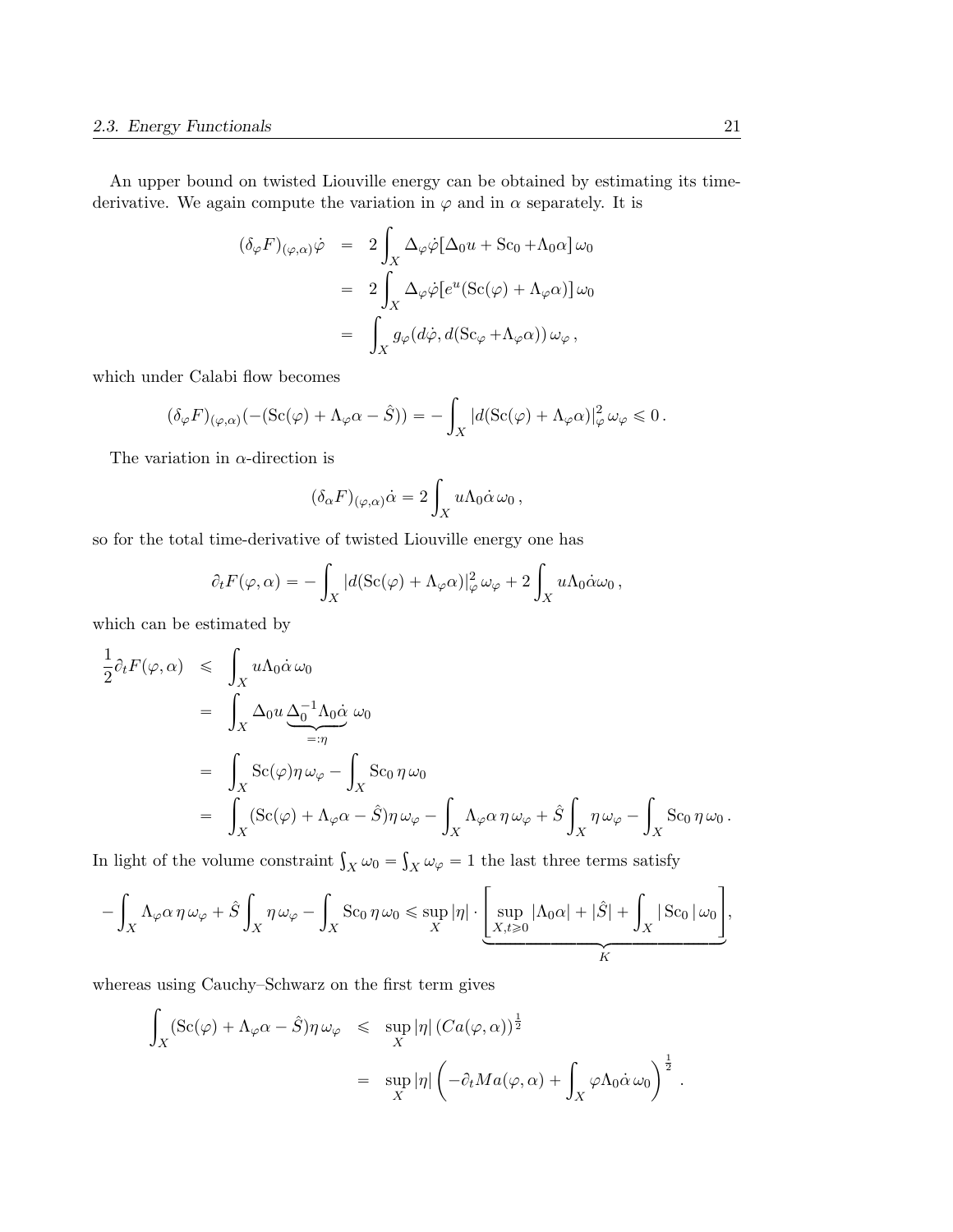In the last step we have used the expression for twisted Calabi energy found in the proof of boundedness of twisted Mabuchi energy (Proposition 2.3.2). Integrating the expression for  $\partial_t F$  from 0 to  $\tau \geq 0$ , these estimates give

$$
\frac{1}{2}F(\varphi(\tau),\alpha(\tau)) = \frac{1}{2}F(\varphi(0),\alpha(0)) + \frac{1}{2}\int_0^{\tau} \partial_t F(\varphi,\alpha) dt
$$
\n
$$
\leq C + K \int_0^{\tau} \sup_X |\eta| dt + \int_0^{\tau} \sup_X |\eta| \left( -\partial_t Ma + \int_X \varphi \Lambda_0 \dot{\alpha} \omega_0 \right)^{\frac{1}{2}} dt
$$
\n
$$
\leq C + K \int_0^{\infty} \sup_X |\eta| dt + \left( \int_0^{\tau} \sup_X |\eta|^2 dt \right)^{\frac{1}{2}} \left( \int_0^{\tau} -\partial_t Ma + \int_X \varphi \Lambda_0 \dot{\alpha} \omega_0 dt \right)^{\frac{1}{2}}
$$
\n
$$
\leq C' + \left( \int_0^{\infty} \sup_X |\eta|^2 dt \right)^{\frac{1}{2}} \left( -Ma(\tau) + Ma(0) + \int_0^{\tau} \int_X (1 + \Delta_0 \varphi) \eta \omega_0 dt \right)^{\frac{1}{2}}
$$
\n
$$
\leq C' + C'' \left( -Ma(\tau) + Ma(0) + \int_0^{\tau} \int_X \eta \omega_\varphi dt \right)^{\frac{1}{2}}
$$
\n
$$
\leq C' + C'' \left( -Ma(\tau) + C''' \right)^{\frac{1}{2}},
$$

where we have used Cauchy–Scharz and the convergence assumptions on  $\alpha$ . Consequently, the lower bound on twisted Mabuchi energy gives the desired upper bound for twisted Liouville energy.

The boundedness of the twisted Liouville energy along twisted Calabi flow has an important implication:

## **Corollary 2.3.5.** Along twisted Calabi flow,  $||u||_{L_1^2}$  is uniformly bounded in t.

Proof. From the computation used to establish a lower bound on twisted Liouville energy in the proof of Proposition 2.3.4 we recall

$$
F(\varphi,\alpha) \geqslant \frac{1}{2} \left[ \left( \int_X |du|_0^2 \, \omega_0 \right)^{\frac{1}{2}} \!\!\! - 2 \lambda^{-\frac{1}{2}} \sup_X \left| \Lambda_0(\alpha - \alpha_\infty) \right| \right]^2 \!\!\! - 2 \lambda^{-1} \sup_X \left| \Lambda_0(\alpha - \alpha_\infty) \right|^2.
$$

Uniform boundedness of  $\sup_X |\Lambda_0(\alpha - \alpha_\infty)|$  and the upper bound on F imply the uniform boundedness of  $||du||_{L^2}^2 = \int_X |du|_0^2 \omega_0$ . Via the Poincaré inequality, this controls  $||u - \tilde{u}||_{L^2}$ and hence  $||u - \tilde{u}||_{L_1^2}$ , so in order to obtain a genuine bound on  $||u||_{L_1^2}$  it remains to find an estimate on  $\tilde{u}$ . By Jensen's inequality we already established  $\tilde{u} \leq 0$ . To find a lower bound we use the volume constraint and the Moser–Trudinger inequality (Proposition 2.2.1). It is

$$
e^{-\widetilde{u}} = e^{-\widetilde{u}} \int_X e^u \,\omega_0 = \int_X e^{u-\widetilde{u}} \,\omega_0 \leqslant Ce^{\mu \|u-\widetilde{u}\|_{L^2_1}^2},
$$

which implies  $\widetilde{u} \geqslant -\log C - \mu \| u - \widetilde{u} \|_{L^2_1}^2$  as desired.

 $\Box$ 

 $\Box$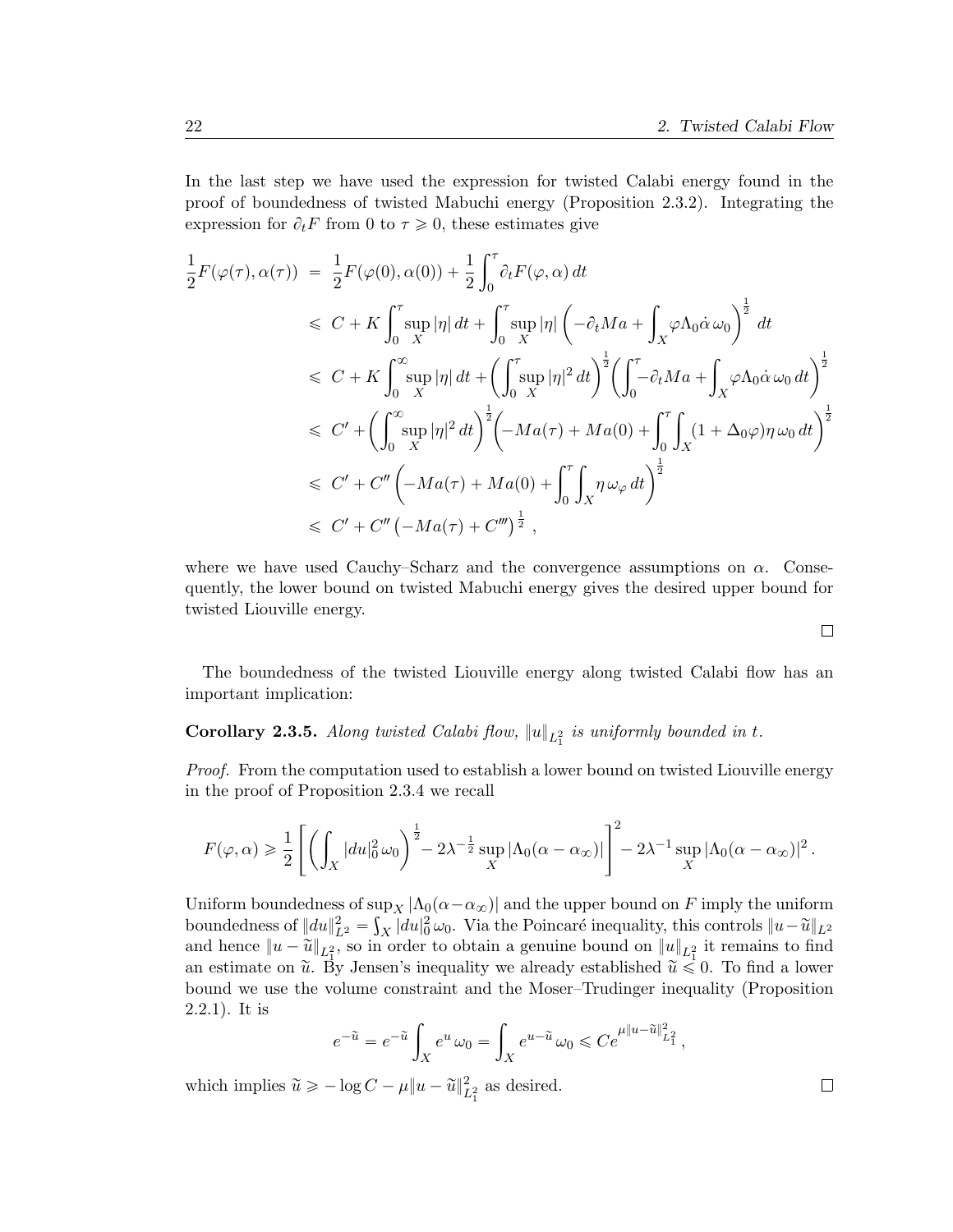Unfortunately, control over  $||u||_{L_1^2}$  is not quite sufficient to imply uniform boundedness of u in  $L^{\infty}$ . However, the Moser-Trudinger inequality allows us to uniformly bound  $X e^{su} \omega_0$  along twisted Calabi flow for any  $s \in \mathbb{R}$  by a constant  $C(s)$ . Indeed, one has

$$
\int_{X} e^{su} \omega_0 \leq C e^{\mu s^2 \|u\|_{L_1^2}^2}.
$$
\n(2.11)

This will be useful in establishing uniform bounds on twisted Calabi energy.

#### 2.3.3. Twisted Calabi energy

**Definition 2.3.6.** Twisted Calabi energy is the functional on  $\mathcal{H} \times \Omega^2(X,\mathbb{R})$  given by

$$
Ca(\varphi, \alpha) := \int_X (\mathrm{Sc}(\varphi) + \Lambda_{\varphi} \alpha - \hat{S})^2 \,\omega_{\varphi}
$$

Proposition 2.3.7. Twisted Calabi energy is uniformly bounded along twisted Calabi flow.

Proof. Twisted Calabi energy is manifestly nonnegative, so it suffices to find an upper bound. This is again done by estimating the time-derivative of twisted Calabi energy and then integrating. Using (2.8), the variation in direction of  $\varphi$  can be expressed as

$$
(\delta_{\varphi} Ca)_{(\varphi,\alpha)}\dot{\varphi} = 2 \int_{X} (\text{Sc}(\varphi) + \Lambda_{\varphi}\alpha - \hat{S}) \mathcal{D}_{\varphi}^{*} \mathcal{D}_{\varphi}\dot{\varphi} \omega_{\varphi}
$$
  

$$
- \int_{X} (\text{Sc}(\varphi) + \Lambda_{\varphi}\alpha - \hat{S}) g_{\varphi}(d \text{ Sc}(\varphi), d\dot{\varphi}) \omega_{\varphi}
$$
  

$$
- 2 \int_{X} (\text{Sc}(\varphi) + \Lambda_{\varphi}\alpha - \hat{S}) \Lambda_{\varphi}\alpha \Delta_{\varphi}\dot{\varphi} \omega_{\varphi}
$$
  

$$
+ \int_{X} (\text{Sc}(\varphi) + \Lambda_{\varphi}\alpha - \hat{S})^{2} \Delta_{\varphi}\dot{\varphi} \omega_{\varphi}.
$$

Integrating the third term by parts gives

$$
-2\int_X (\operatorname{Sc}(\varphi) + \Lambda_{\varphi}\alpha - \hat{S})\Lambda_{\varphi}\alpha\Delta_{\varphi}\dot{\varphi}\,\omega_{\varphi}
$$
  
= 
$$
-\int_X g_{\varphi}(d(\operatorname{Sc}(\varphi) + \Lambda_{\varphi}\alpha), d\dot{\varphi})\,\alpha - \int_X (\operatorname{Sc}(\varphi) + \Lambda_{\varphi}\alpha - \hat{S})g_{\varphi}(d\Lambda_{\varphi}\alpha, d\dot{\varphi})\,\omega_{\varphi}.
$$

and we observe that the second term on the right hand side combines with the second term of the above expression for  $(\delta_{\varphi}Ca)_{(\varphi,\alpha)}\dot{\varphi}$  to cancel out the fourth term. What remains is

$$
(\delta_{\varphi} Ca)_{(\varphi,\alpha)}(\dot{\varphi}) = 2 \int_X (\text{Sc}(\varphi) + \Lambda_{\varphi}\alpha - \hat{S}) \mathcal{D}_{\varphi}^* \mathcal{D}_{\varphi}\dot{\varphi} \,\omega_{\varphi}
$$

$$
- \int_X g_{\varphi}(d(\text{Sc}(\varphi) + \Lambda_{\varphi}\alpha), d\dot{\varphi}) \,\alpha \,.
$$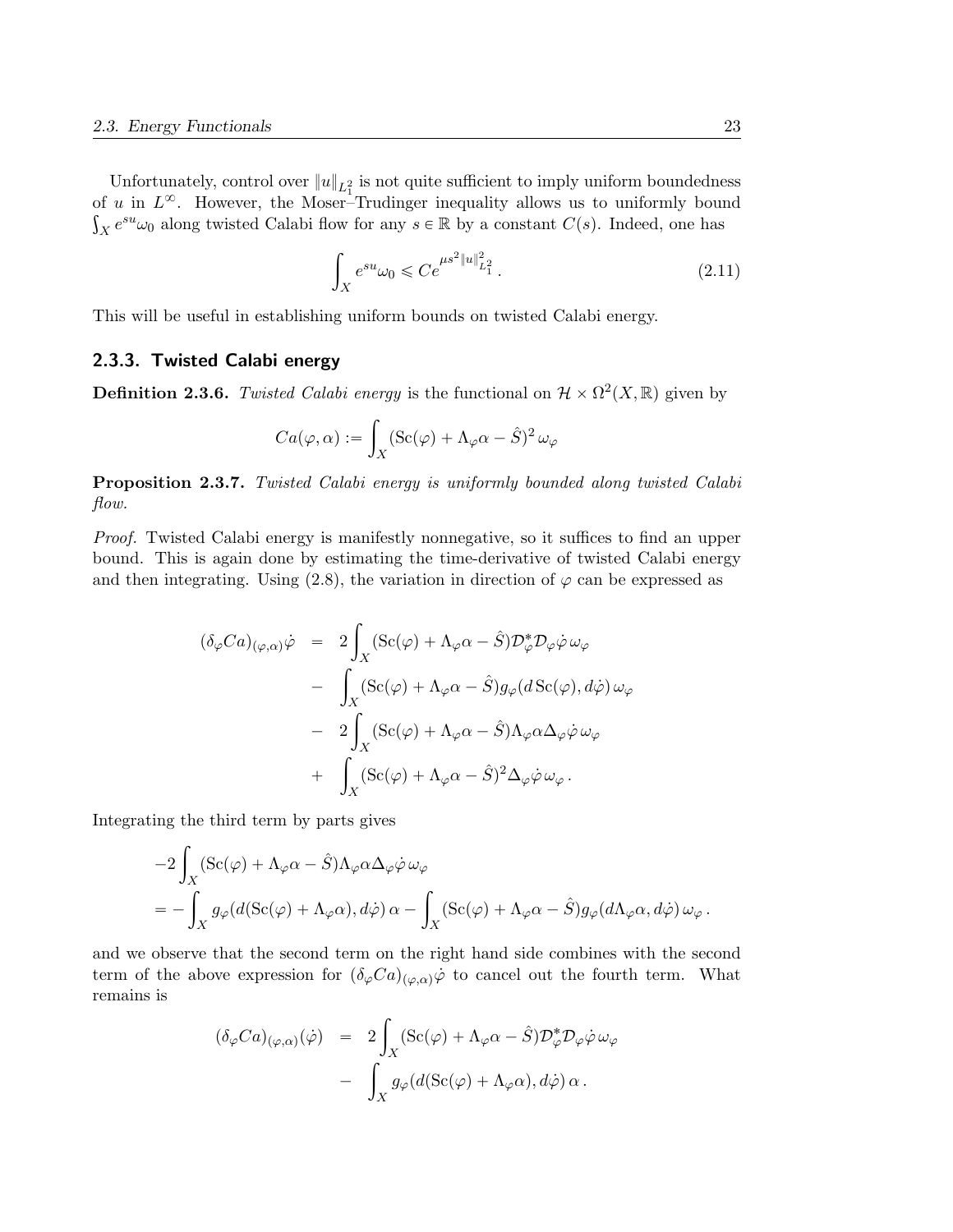Under twisted Calabi flow this becomes

$$
(\delta_{\varphi} Ca)_{(\varphi,\alpha)}(-(Sc(\varphi)+\Lambda_{\varphi}\alpha-\hat{S})) = -2\|\mathcal{D}_{\varphi}(Sc(\varphi)+\Lambda_{\varphi}\alpha)\|_{L^{2}(X,g_{\varphi})}^{2} + \int_{X} |d(Sc(\varphi)+\Lambda_{\varphi}\alpha)|_{g_{\varphi}}^{2}\alpha.
$$

Due to the nonpositivity of  $\alpha$ , both terms are nonpositive.

**Remark.** This is the only instance where pointwise nonpositivity of  $\alpha$  is used. The fact that the elliptic problem of finding twisted cscK metrics only requires  $\alpha$  be integrally nonpositive (cf. Theorem B.1.1 in Appendix B.1) suggest one should also be able to relax the pointwise condition on  $\alpha$  to an integral one in the parabolic case.

The variation in the  $\alpha$ -direction is

$$
(\delta_{\alpha}Ca)_{\varphi,\alpha}\dot{\alpha} = 2\int_{X} (\text{Sc}(\varphi) + \Lambda_{\varphi}\alpha - \hat{S})\Lambda_{\varphi}\dot{\alpha}\,\omega_{\varphi}
$$

and can be estimated by

$$
\int_{X} (\operatorname{Sc}(\varphi) + \Lambda_{\varphi}\alpha - \hat{S})\Lambda_{\varphi}\dot{\alpha}\,\omega_{\varphi} \leq C a^{\frac{1}{2}} \cdot \left( \int_{X} (\Lambda_{\varphi}\dot{\alpha})^{2} \,\omega_{\varphi} \right)^{\frac{1}{2}} \leq \left( -\partial_{t} Ma + \int_{X} \varphi \Lambda_{0}\dot{\alpha}\,\omega_{0} \right)^{\frac{1}{2}} \cdot \sup_{X} |\Lambda_{0}\dot{\alpha}| \cdot \left( \int_{X} e^{-u} \,\omega_{0} \right)^{\frac{1}{2}} \leq C \sup_{X} |\Lambda_{0}\dot{\alpha}| \left( -\partial_{t} Ma + \int_{X} \varphi \Lambda_{0}\dot{\alpha}\,\omega_{0} \right)^{\frac{1}{2}},
$$

where in the last step we used that  $\int_X e^{-u} \omega_0$  is uniformly bounded along Calabi flow by (2.11). We can thus estimate the total time-derivative of twisted Calabi energy by

$$
\partial_t Ca \leqslant C \sup_X \left| \Lambda_0 \dot{\alpha} \right| \left( - \partial_t Ma + \int_X \varphi \Lambda_0 \dot{\alpha} \, \omega_0 \right)^{\frac{1}{2}}
$$

and integration from 0 to  $\tau \geq 0$  gives

$$
Ca(\varphi(\tau), \alpha(\tau)) = Ca(\varphi(0), \alpha(0)) + \int_0^{\tau} \partial_t Ca \, dt
$$
  
\n
$$
\leq C' + C \int_0^{\tau} \sup_X |\Lambda_0 \dot{\alpha}| \left( -\partial_t Ma + \int_X \varphi \Lambda_0 \dot{\alpha} \, \omega_0 \right)^{\frac{1}{2}} \, dt
$$
  
\n
$$
\leq C' + C \left( \int_0^{\tau} \sup_X |\Lambda_0 \dot{\alpha}|^2 \, dt \right)^{\frac{1}{2}} \left( \int_0^{\tau} -\partial_t Ma + \int_X \varphi \Lambda_0 \dot{\alpha} \, \omega_0 \, dt \right)^{\frac{1}{2}}.
$$

By the convergence properties of  $\alpha$ , the integral  $\int_0^\infty \sup_X |\Lambda_0 \dot{\alpha}|^2 dt$  is finite and the same<br>is true for  $\int_0^\infty \int_X \varphi \Lambda_0 \dot{\alpha} \omega_0 dt$  as was shown in the proof of the boundedness of twisted ş  $\int_X \varphi \Lambda_0 \dot{\alpha} \omega_0 dt$  as was shown in the proof of the boundedness of twisted Mabuchi energy (Proposition 2.3.2). Hence

$$
Ca(\tau) \leq C' + C'' \left( -Ma(\tau) + Ma(0) + C''' \right)^{\frac{1}{2}}
$$

and twisted Calabi energy is uniformly bounded along twisted Calabi flow.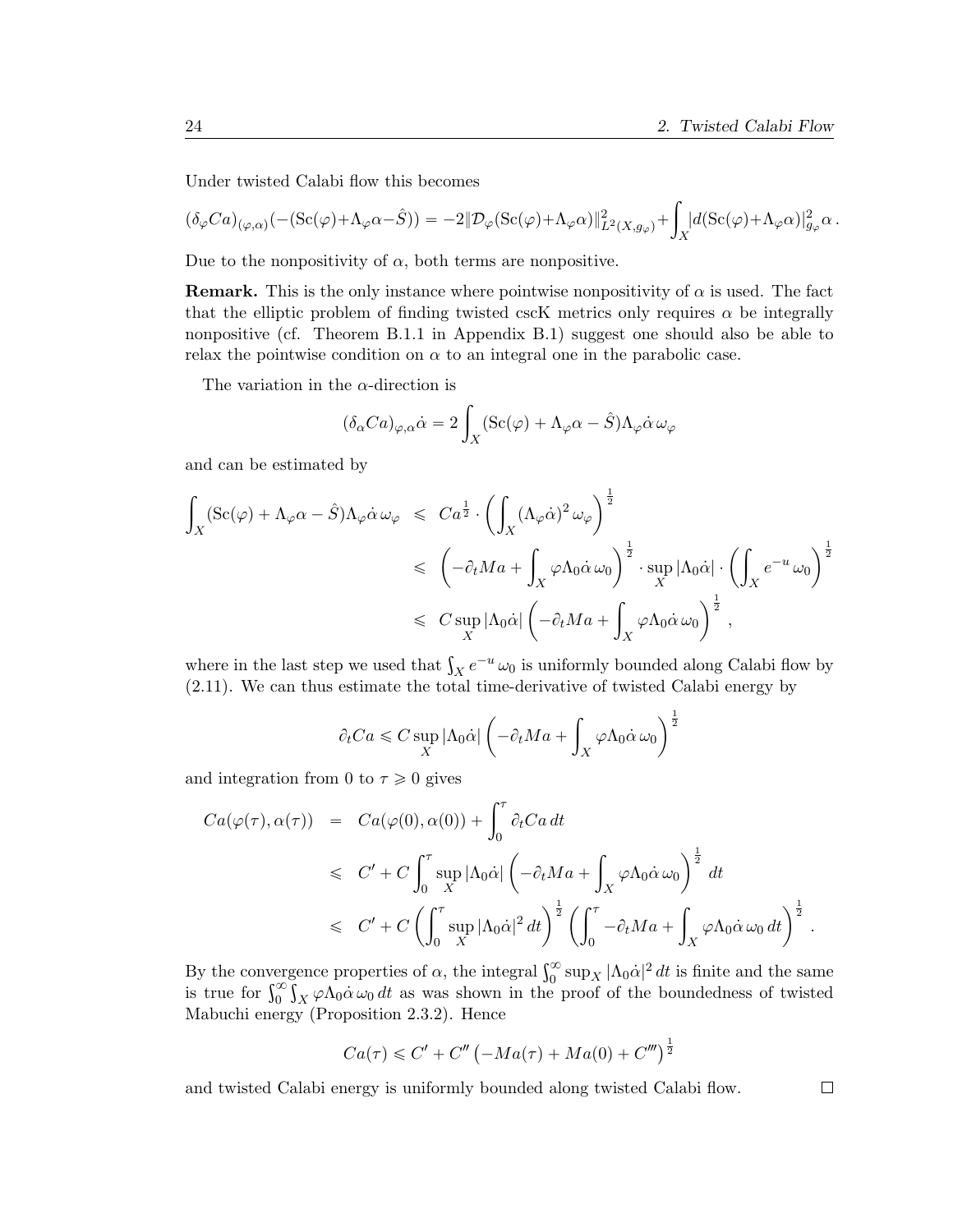Before the boundedness of twisted Calabi energy can be used to control  $||u||_{L_2^2}$  and intermediate step is required.

**Corollary 2.3.8.** The logarithm u of the conformal factor is uniformly bounded in  $C^0$ along twisted Calabi flow.

*Proof.* The idea is to use twisted Calabi energy to obtain a bound on  $||u||_{L_2^{3/2}}$ . The 2 Sobolev embedding  $L_2^{3/2}$  $2^{3/2} \hookrightarrow C^0$  then proves the claim. Using Hölder's inequality with  $p = 4$  and  $q = 4/3$  and the Moser–Trudinger inequality in the form  $(2.11)$  with  $s = 3$  we estimate

$$
\int_X |\Delta_0 u|^{3 \over 2} \omega_0 = \int_X e^{\frac{1}{2}u} |\Delta_\varphi u|^{\frac{3}{2}} \omega_\varphi
$$
\n
$$
\leq \left( \int_X e^{2u} \omega_\varphi \right)^{\frac{1}{4}} \left( \int_X (\Delta_\varphi u)^2 \omega_\varphi \right)^{\frac{3}{4}}
$$
\n
$$
= \left( \int_X e^{3u} \omega_0 \right)^{\frac{1}{4}} \left( \int_X (\text{Sc}(\varphi) - e^{-u} \text{Sc}_0)^2 \omega_\varphi \right)^{\frac{3}{4}}
$$
\n
$$
\leq C \left( \int_X 2(\text{Sc}(\varphi) + \Lambda_\varphi \alpha - \hat{S})^2 + 2(\hat{S} - \Lambda_\varphi \alpha - e^{-u} \text{Sc}_0)^2 \omega_\varphi \right)^{\frac{3}{4}}
$$
\n
$$
\leq C (2Ca + C')^{\frac{3}{4}}.
$$

The desired uniform bound on  $||u||_{L_2^{3/2}}$  then follows from elliptic estimates.

 $\Box$ 

**Corollary 2.3.9.** The logarithm u of the conformal factor is uniformly bounded in  $L_2^2$ along twisted Calabi flow.

*Proof.* The proof is very similar to that of Corollary 2.3.8. With the uniform  $C^0$ boundedness of  $u$  in mind one estimates

$$
\int_{X} (\Delta_0 u)^2 \omega_0 = \int_{X} e^u (\Delta_{\varphi} u)^2 \omega_{\varphi}
$$
\n
$$
\leq \sup_{X} e^u \cdot \int_{X} (\Delta_{\varphi} u)^2 \omega_{\varphi}
$$
\n
$$
\leq C \int_{X} (\text{Sc}(\varphi) - e^{-u} \text{Sc}_0)^2 \omega_{\varphi}
$$
\n
$$
\leq C \int_{X} 2(\text{Sc}(\varphi) + \Lambda_{\varphi} \alpha - \hat{S})^2 + 2(\hat{S} - \Lambda_{\varphi} \alpha - e^{-u} \text{Sc}_0)^2 \omega_{\varphi}
$$
\n
$$
\leq C (2Ca + C').
$$

Again, the desired bound on  $||u||_{L_2^2}$  follows from elliptic estimates.

 $\Box$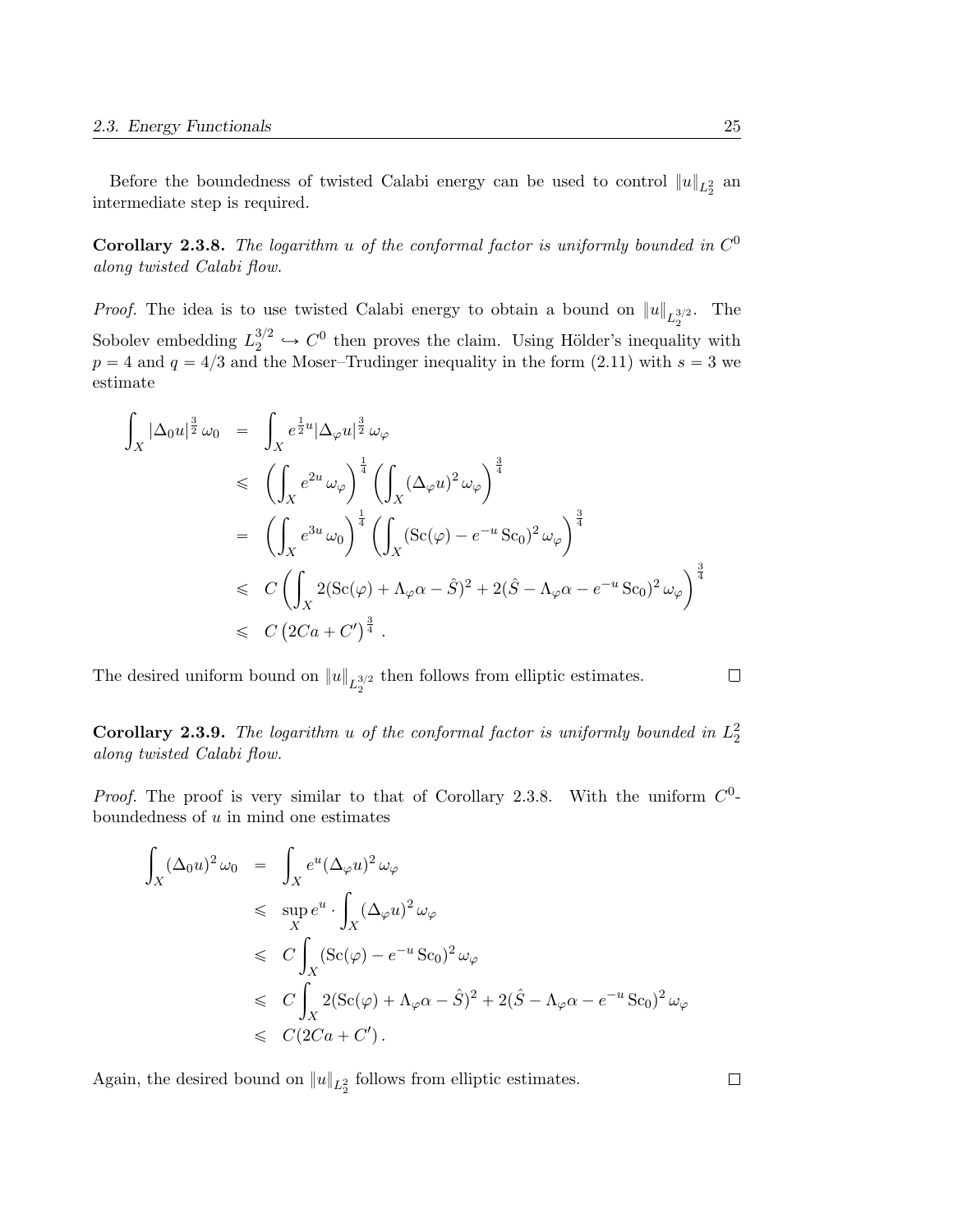### 2.4. Higher a priori Bounds

The presentation largely follows [8], though some adjustments are necessary to deal with additional terms appearing in our case. For integers  $k_1, ..., k_s$  and a tensor S we use the notation

$$
S = \sqrt[u]{\nabla^{k_1} u} \bowtie \cdots \bowtie \nabla^{k_s} u
$$

to indicate that S is an algebraic expression (possibly involving the metric  $g_0$ ) multilinearly and nontrivially depending on the  $k_i$ <sup>th</sup> covariant derivatives of u. We also allow the expressions to contain a factor of a bounded smooth function on  $X \times [0, \infty)$ , such as  $\Lambda_0 \alpha$  or derivatives thereof. One has

$$
\mathbf{``}\nabla^{k_1} u \bowtie \cdots \bowtie \nabla^{k_s} u\mathbf{''} \leq C|\nabla^{k_1} u| \cdots |\nabla^{k_s} u|,
$$

where  $|\cdot|$  is the pointwise norm on tensors induced by  $g_0$ . We also recall that the choice where  $|\cdot|$  is the pointwise norm on tensors induced by  $g_0$ . We also recall that the choice<br>of background metric  $g_0$  was such that  $\int_X \omega_0 = 1$  and  $Sc_0 + \Lambda_0 \alpha_{\infty} = \hat{S}$ . All covariant derivatives are taken with respect to  $g_0$ . We start with a few preparatory lemmas.

**Lemma 2.4.1.** Let  $l \in \mathbb{N}_0$ . The time-derivative of  $\nabla^l u$  can be written as

$$
\partial_t \nabla^l u = e^{-2u} \left[ -\Delta_0^2 \nabla^l u - \nabla^l \Delta_0 \Lambda_0 (\alpha - \alpha_\infty) + R_l^1 + R_l^2 + R_l^3 + R_l^4 \right],
$$

where  $R_l^i$  are expressions of the form

$$
R_l^1 = " \nabla u \bowtie \nabla^{l+3} u"
$$
  
\n
$$
R_l^2 = " (\nabla u + (\nabla u)^2 + \nabla^2 u) \bowtie \nabla^{l+2} u"
$$
  
\n
$$
R_l^3 = \sum_{\substack{s \geq 2 \\ 1 \leq i_j \leq 1+l \\ i_1 + \dots + i_s + \leq l+4}} " \nabla^{i_1} u \bowtie \dots \bowtie \nabla^{i_s} u"
$$
  
\n
$$
R_l^4 = \sum_{1 \leq i \leq l+2} " \nabla^{i} u"
$$

**Remark.** The  $\partial$ -Laplacian appearing in (2.10) is only half the Hodge-Laplacian acting on functions, which normally would lead to confusing prefactors in the analysis. In favour of a cleaner presentation, we redefine  $\nabla$  to be  $1/\sqrt{2}$  times the metric covariant derivative and denote by  $\Delta_0$  acting on tensors 1/2 times the rough Laplacian for the remainder of the higher regularity analysis.

*Proof.* This is shown by induction on l. Using  $\Delta_0(f_1f_2) = (\Delta_0f_1)f_2 + f_1(\Delta_0f_2)$   $g(df_1, df_2), \Delta_0 e^f = e^f(\Delta_0 f - \frac{1}{2})$  $\frac{1}{2}|df|_0^2$  as well as  $Sc_0 + \Lambda_0 \alpha = \hat{S} + \Lambda_0(\alpha - \alpha_\infty)$  one computes for  $l = 0$ :

$$
\partial_t u = -e^{-u} \Delta_0 (e^{-u} (\Delta_0 u + Sc_0 + \Lambda_0 \alpha))
$$
  
\n
$$
= e^{-2u} [-\Delta_0^2 u - \Delta_0 (Sc_0 + \Lambda_0 \alpha) - g_0 (du, d\Delta_0 u)
$$
  
\n
$$
+ (\Delta_0 u)^2 + \frac{1}{2} |du|_0^2 \Delta_0 u + (Sc_0 + \Lambda_0 \alpha) \Delta_0 u - g_0 (du, d(Sc_0 + \Lambda_0 \alpha))]
$$
  
\n
$$
= e^{-2u} [-\Delta_0^2 u - \Delta_0 \Lambda_0 (\alpha - \alpha_\infty) + R_0^1 + R_0^2 + R_0^3 + R_0^4].
$$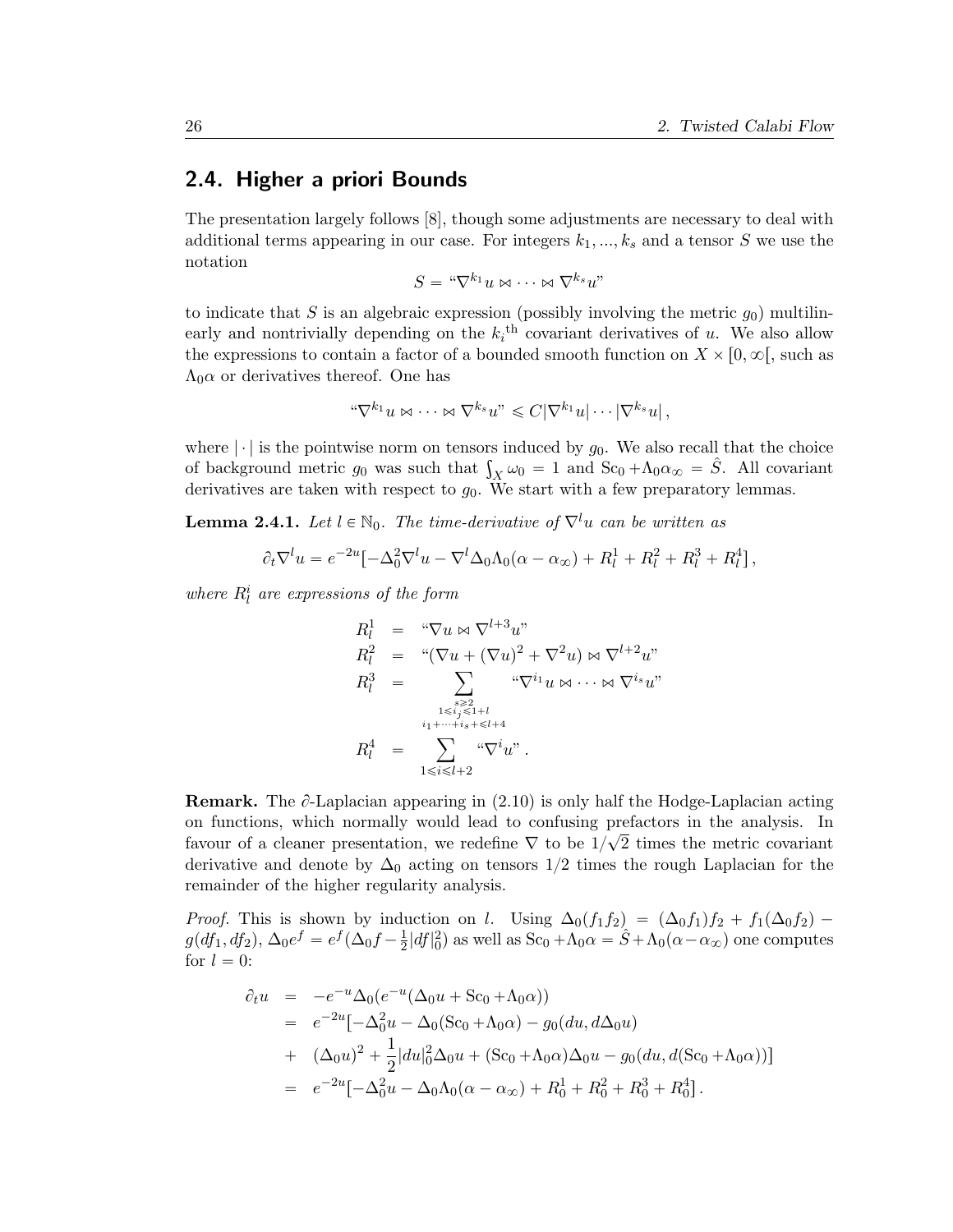Now suppose the claim is true for *l*. Then

$$
\partial_t \nabla^{l+1} u = \nabla (\partial_t \nabla^l u) \n= \nabla (e^{-2u} \left[ -\Delta_0^2 \nabla^l u - \nabla^l \Delta_0 \Lambda_0 (\alpha - \alpha_\infty) + R_l^1 + R_l^2 + R_l^3 + R_l^4 \right]) \n= e^{-2u} (-2\nabla u) \left[ -\Delta_0^2 \nabla^l u - \nabla^l \Delta_0 \Lambda_0 (\alpha - \alpha_\infty) + R_l^1 + R_l^2 + R_l^3 + R_l^4 \right] (2.12) \n+ e^{-2u} \left[ -\nabla \Delta_0^2 \nabla^l u - \nabla^{l+1} \Delta_0 \Lambda_0 (\alpha - \alpha_\infty) \right]
$$
\n(2.13)

+ 
$$
e^{-2u}[\nabla (R_l^1 + R_l^2 + R_l^3 + R_l^4)]
$$
 (2.14)

The first term in (2.12) is  $(\nabla u) \cdot \Delta_0^2 \nabla^l u = \nabla u \bowtie \nabla^{4+l} u$ " and constitutes a part of  $R^1_{l+1}$ . The second term is  $(\nabla u) \cdot \nabla^l \Delta_0 \Lambda_0(\alpha - \alpha_\infty) = \Upsilon^* \nabla u$  and subsumed in  $R^4_{l+1}$ . In a similar fashion  $(\nabla u)R_l^1 = \sqrt[u(\nabla u)]^2 \bowtie \nabla^{l+3}u^r$  contribues to  $R_{l+1}^2$ ,  $(\nabla u)R_l^2$  to  $R_{l+1}^3$ ,  $(\nabla u)R_l^3$  to  $R_{l+1}^3$  and  $(\nabla u)R_l^4$  to  $R_{l+1}^3$  and  $R_{l+1}^2$ .

Commuting  $\Delta^2$  and  $\nabla$  (see e.g. Appendix A.1) one obtains  $-\nabla \Delta_0^2 \nabla^l u = -\Delta_0^2 \nabla^{l+1} u +$ <br> $\nabla^{l+3}$  " $\nabla j_i u$ " (the curvature terms are all bounded) so (2.13) accounts for the two special  $j=1 \atop j=1$  " $\nabla^j u$ " (the curvature terms are all bounded), so (2.13) accounts for the two special terms and a contribution to  $R_{l+1}^4$ .

It remains to examine the contributions from (2.14). The first is

$$
\nabla R_l^1 = \text{``}\nabla u \bowtie \nabla^{l+3} u\text{''} + \text{``}\nabla^2 u \bowtie \nabla^{l+3} u\text{''} + \text{``}\nabla u \bowtie \nabla^{l+4} u\text{''},
$$

where the first term can arise since the notation "S" allowed the appearance of bounded smooth functions. The first two terms contribute to  $R_{l+1}^2$ , and the third to  $R_{l+1}^1$ . The second contribution is

$$
\nabla R_l^2 = "(\nabla u + (\nabla u)^2 + \nabla^2 u) \bowtie \nabla^{l+2} u"
$$
  
+ "(\nabla^2 u + (\nabla u)\nabla^2 u + \nabla^3 u) \bowtie \nabla^{l+2} u"  
+ "(\nabla u + (\nabla u)^2 + \nabla^2 u) \bowtie \nabla^{l+3} u".

Here, the first term adds to  $R_{l+1}^3$  and the third to  $R_{l+1}^2$ , whereas the second term contributes to  $R_{l+1}^3$  and in the case of  $l = 0$  also to  $R_{l+1}^2$ . Next one has

$$
\nabla R_l^3 = \sum_{\substack{s \geqslant 2 \\ 1 \leqslant i_j \leqslant 2+l \\ i_1 + \dots + i_s \leqslant l+5}} \mathsf{``}\nabla^{i_1} u \bowtie \dots \bowtie \nabla^{i_s} u\mathsf{''}
$$

which by definition is subsumed under  $R_{l+1}^3$ . Lastly,

$$
\nabla R_l^4 = \sum_{1 \le i \le l+3} \text{``}\nabla^i u\text{''}
$$

which contributes  $R_{l+1}^4$ .

The purpose of the previous lemma is to more precisely describe the lower order terms of the time-derivative of the functionals ż

$$
E_l := \int_X e^{2u} |\nabla^l u|^2 \,\omega_0 \tag{2.15}
$$

indexed by  $l \in \mathbb{N}$ .

 $\Box$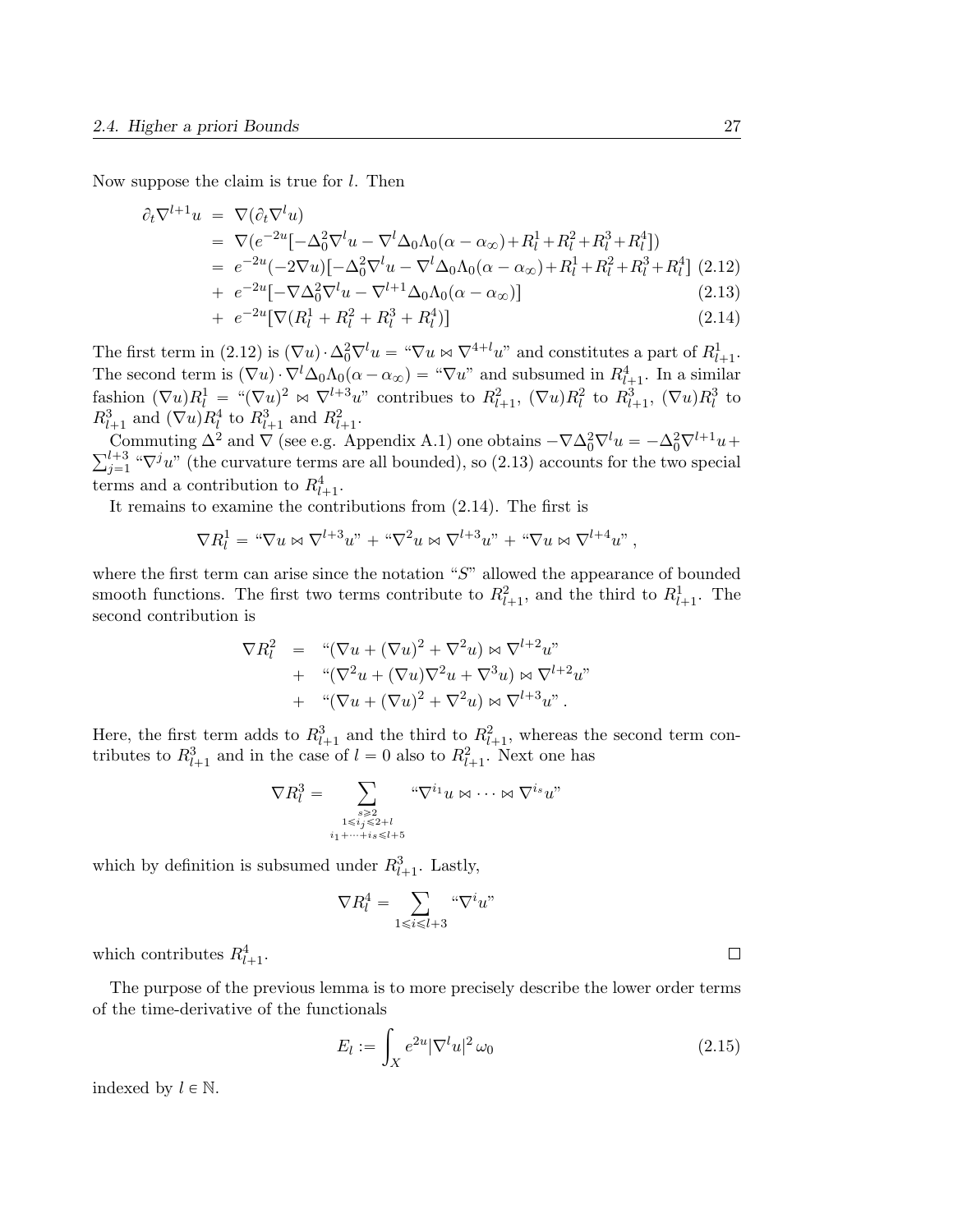**Lemma 2.4.2.** For the time-derivative of  $E_l$  under twisted Calabi flow (2.10) the following estimate holds:

$$
\partial_t E_l \leqslant -2\|\nabla^{l+2} u\|_{L^2}^2 + C(\Phi_l^1 + \Phi_l^2 + \Phi_l^3) + Ce^{-\delta t} \|u - \widetilde{u}\|_{L^2}^2,
$$

where

$$
\begin{array}{rcl}\n\Phi_l^1 & = & \int_X |\nabla u| |\nabla^{l+1} u| |\nabla^{l+2} u| \,\omega_0 \,, \\
\Phi_l^2 & = & \sum_{\substack{s \geqslant 3 \\ i_1 \leqslant i_j \leqslant l+1 \\ i_1 + \cdots + i_s \leqslant 2l+4}} \int_X |\nabla^{i_1} u| \cdots |\nabla^{i_s} u| \,\omega_0 \,, \\
\Phi_l^3 & = & \sum_{\substack{s \leqslant i_1, i_2 \leqslant l+2 \\ i_1 + i_2 \leqslant 2l+2}} \int_X |\nabla^{i_1} u| |\nabla^{i_2} u| \,\omega_0\n\end{array}
$$

and  $\delta$  is a positive constant. Recall that  $\tilde{u}$  was defined to be the average of u with respect to the background metric.

Proof. It follows from Lemma 2.4.1 that

$$
\partial_t E_l = \int_X \partial_t (e^{2u}) |\nabla^l u|^2 \omega_0 + 2 \int_X e^{2u} (\partial_t \nabla^l u, \nabla^l u) \omega_0
$$
  
\n
$$
= 2 \int_X e^{2u} (\partial_t u) |\nabla^l u|^2 \omega_0 - 2 \int_X (\Delta_0 \nabla^l u, \Delta_0 \nabla^l u) \omega_0 + \sum_{r=1}^4 2 \int_X (R_l^r, \nabla^l u) \omega_0
$$
  
\n
$$
- 2 \int_X (\nabla^l \Delta_0 \Lambda_0 (\alpha - \alpha_\infty), \nabla^l u)
$$
  
\nIII<sub>l</sub>

We estimate each term individually.

The first term

$$
I_{l} = -2 \int_{X} \Delta_{0}^{2} u \cdot |\nabla^{l} u|^{2} \omega_{0} - 2 \int_{X} \Delta_{0} \Lambda_{0} (\alpha - \alpha_{\infty}) \cdot |\nabla^{l} u|^{2} \omega_{0} + 2 \int_{X} (R_{0}^{1} + R_{0}^{2} + R_{0}^{3} + R_{0}^{4}) |\nabla^{l} u|^{2} \omega_{0}
$$

needs to be examined separately for  $l = 1, l = 2$  and the general case  $l \geq 3$  to account for the leading order contributions potentially not stemming from the  $|\nabla^l u|^2$  factor. For  $l = 1$ , one can integrate  $\Delta_0^2 u \cdot |\nabla u|^2$  by parts once to obtain an integrand which can be estimated by  $|\nabla^3 u||\nabla^2 u||\nabla u|$ , so the integral is of type  $\Phi_1^1$ . The integrand in the second summand can be estimated by  $|\nabla u|^2$ , so the integral is of type  $\Phi_1^3$ . After integrating  $R_0^1 |\nabla u|^2$  by parts once to get rid of the third derivative, all contributions of the third integral in  $I_1$  can be estimated in terms of  $\Phi_1^2$ . If  $l = 2$ , after integrating the fourth derivative in  $\Delta^4$  by parts, the first and the third term in  $I_2$  can be estimated by  $\Phi_2^2$  and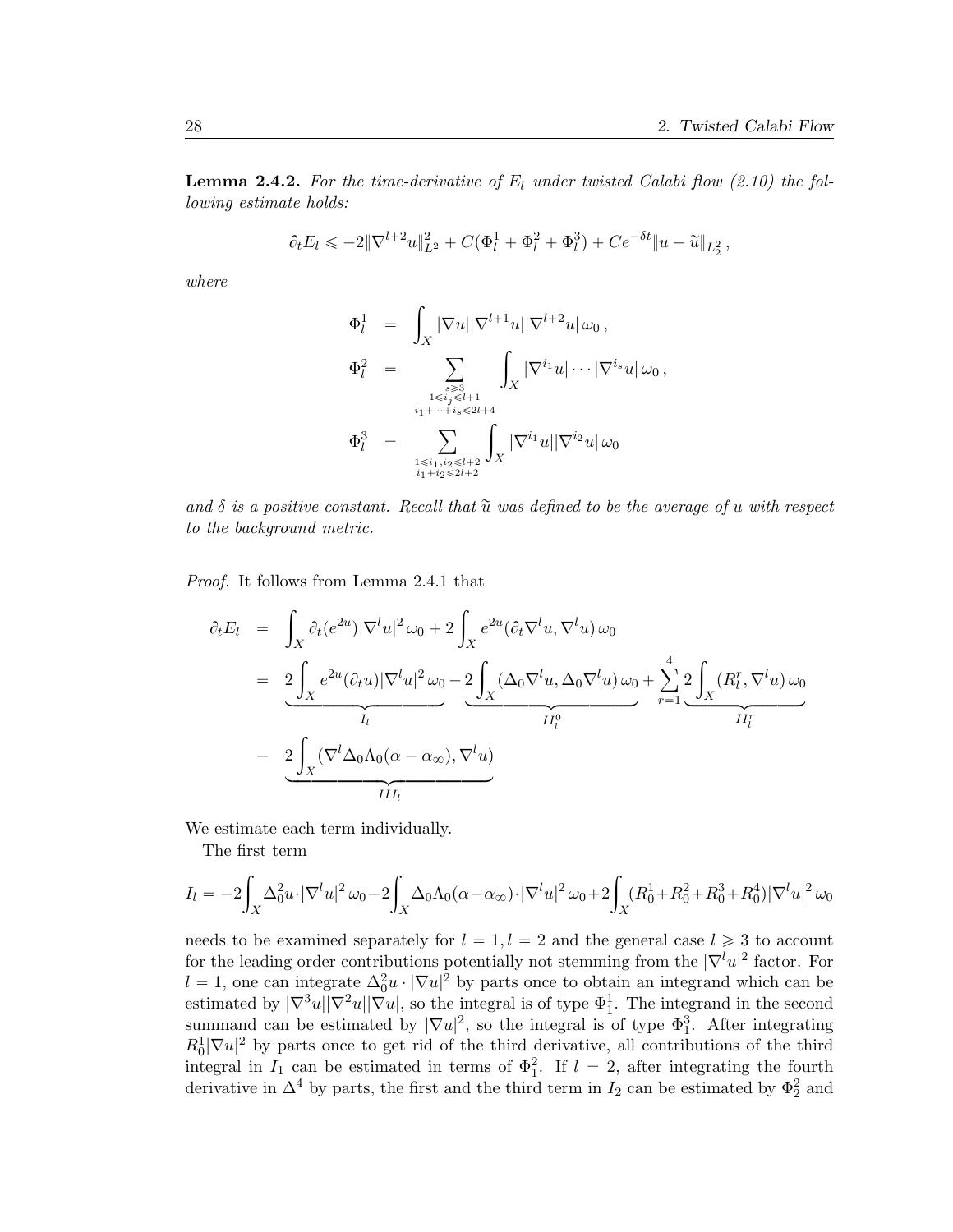the second by  $\Phi_2^3$ . For  $l \geq 3$  the first and third summand can directly be estimated by  $\Phi_l^2$  and the second again by  $\Phi_l^2$ .

The term  $II_l^0$  contains the highest order contribution to  $\partial_t E_l$  and — in light of (A.1) in Appendix  $A.1 - \text{can}$  be expressed as

$$
II_l^0 = -2 \int_X |\Delta_0 \nabla^l u|^2 \,\omega_0 = -2 \int_X |\nabla^{l+2} u|^2 \,\omega_0 + \int_X \, \text{``} |\nabla^{l+1} u|^{2\text{''}} \,\omega_0 \,.
$$

It follows that  $II_l^0 \leqslant -2\|\nabla^{l+2}u\|_{L^2}^2 + C\Phi_l^3$ .

The term  $II_l^1$  is of the form

$$
II_l^1 = \int_X \, ^\omega \nabla u \bowtie \nabla^{l+3} u \bowtie \nabla^l u \, ^\omega \omega_0
$$

which after integration by parts on the highest order derivative becomes

$$
\int_X \, \text{``}\nabla^2 u \bowtie \nabla^{l+2} u \bowtie \nabla^l u \text{''} + \text{``}\nabla u \bowtie \nabla^{l+2} u \bowtie \nabla^{l+1} u \text{''} + \text{``}\nabla u \bowtie \nabla^{l+2} u \bowtie \nabla^l u \text{''} \omega_0.
$$

The middle summand is estimated by  $\Phi_l^1$  and after another integration by parts to get rid of the  $(l+2)^{nd}$  derivative, the third summand by  $\Phi_l^2$ . The first summand is estimated by  $\Phi_l^1$  if  $l = 1$  and after an integration by parts by  $\Phi_l^2$  for  $l \geq 2$ .

For  $II_l^2$  one has

$$
II_l^2 = \int \mathbf{``} (\nabla u + (\nabla u)^2 + \nabla^2 u) \bowtie \nabla^{l+2} u \bowtie \nabla^l u \mathbf{''} \omega_0.
$$

In the case of  $l = 1$  this becomes

$$
\int_X \sqrt[a(\nabla u)^2 \bowtie \nabla^3 u'' + \sqrt[a(\nabla u)^3 \bowtie \nabla^3 u'' + \sqrt[a \nabla^2 u \bowtie \nabla^3 u \bowtie \nabla u'' \omega_0].
$$

The last summand is dominated by  $\Phi_1^1$  and after integrating by parts the third derivative, the first and second summand are less than  $C\Phi_1^2$ . For  $l \geq 2$  one can estimate  $II_l^2$  by  $\Phi_l^2$ after integrating by parts to get rid of the  $(l + 2)$ <sup>nd</sup> derivative.

It follows from the definition of  $R_l^3$  that

$$
II_l^3 = \sum_{\substack{s \geq 2 \\ 1 \leq i_j \leq l+1 \\ i_1 + \cdots + i_s \leq l+4}} \int \mathbf{d} \nabla^{i_1} u \bowtie \cdots \bowtie \nabla^{i_s} u \bowtie \nabla^l u \mathbf{d} \mathbf{d} \mathbf{d}
$$

which can directly be estimated by  $\Phi_l^2$ .

The term  $II_l^4$  is of the form

$$
II_l^4 = \sum_{1 \leq i \leq l+2} \int_X \, \text{``}\nabla^i u \bowtie \nabla^l u \,\text{''} \,\omega_0 \,,
$$

which is controlled by  $\Phi_l^3$ .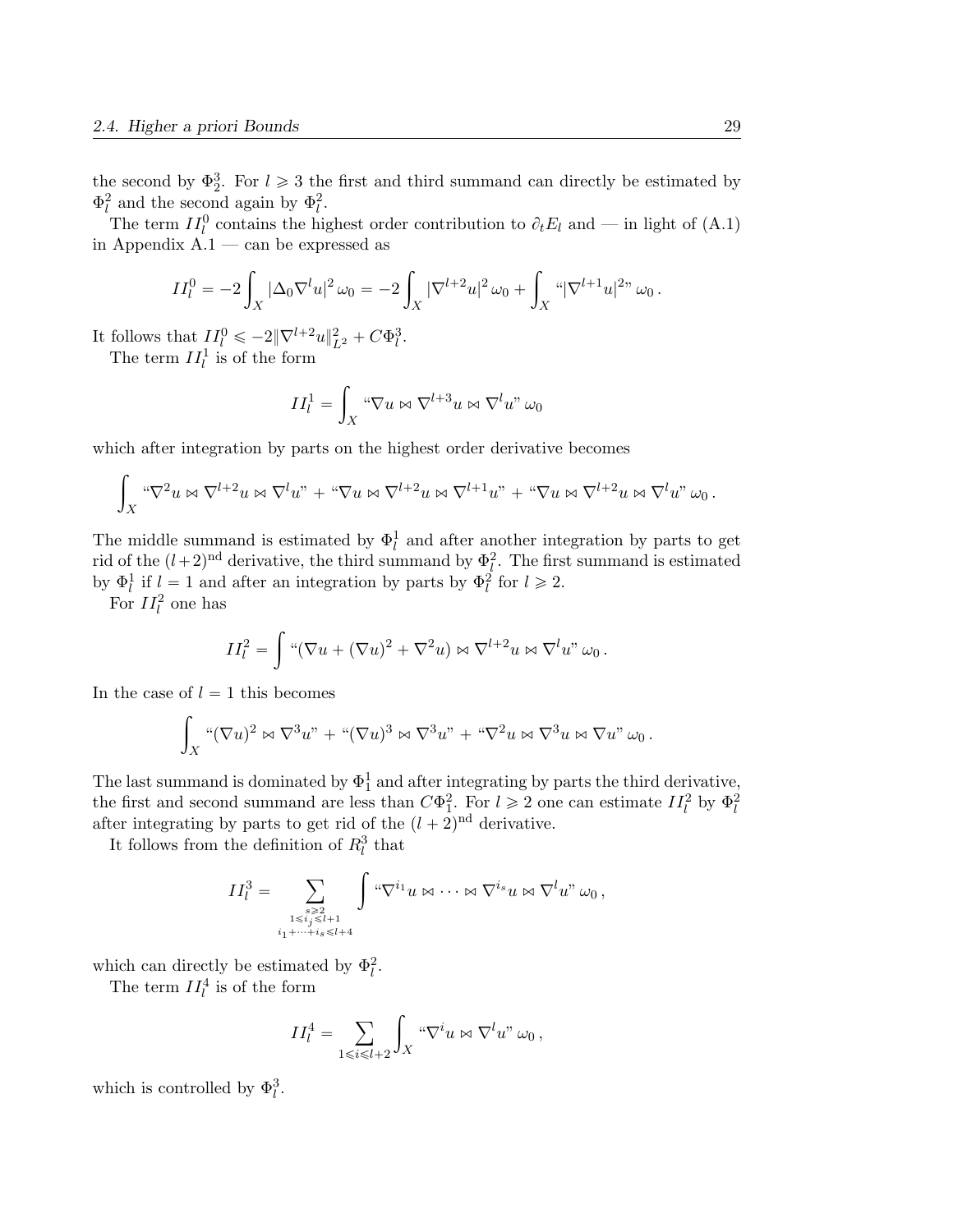Lastly, consider the remaining term

$$
III_l = \int_X (\nabla^l \Delta_0 \Lambda_0(\alpha - \alpha_\infty), \nabla^l u) \,\omega_0\,.
$$

Denoting by  $\nabla^*$  the  $L^2(X, g_0)$ -adjoint of  $\nabla$ , define  $D_l$  to be the differential operator  $D_l = \nabla^{*l-2} \nabla^l$  for  $l \geq 2$  and  $D_1 = id$ . Integrating by parts and applying Cauchy-Schwarz yields

$$
|III_l| \leq \|D_l \Delta_0 \Lambda_0 (\alpha - \alpha_{\infty})\|_{L^2} \|\nabla^2 u\|_{L^2} \leq C e^{-\delta t} \|u - \tilde{u}\|_{L^2} ,
$$

where the exponentially decaying factor on the right hand side is owing to the assumed exponential convergence of  $\alpha$  to  $\alpha_{\infty}$  in  $C^k$  for any  $k \in \mathbb{N}$ .  $\Box$ 

Remark. For our purposes it would have been sufficient to estimate the last term as  $III_l \leqslant \|\nabla^{*l}\nabla^l\Delta_0\Lambda_0(\alpha-\alpha_{\infty})\|_{C^0}\|u\|_{L^1} \leqslant C\|u\|_{L^1}$ , but the above estimates in terms of  $||u - \tilde{u}||_{L_2^2}$  fit in more naturally with the treatment of the other terms. Also, the exponential decay factor, while nice and a byproduct of the choice of background metric, is not strictly necessary and will be left out from here on.

**Lemma 2.4.3.** For  $l \in \mathbb{N}$ , there exists a finite index set B and constants  $\alpha_{\beta}, \gamma_{\beta}$  for each  $\beta \in B$  satisfying  $0 < \alpha_{\beta} < 2$  and  $\gamma_{\beta} \geq 2 - \alpha_{\beta}$  such that

$$
\partial_t E_l \leqslant -2\|\nabla^{l+2} u\|_{L^2}^2 + C \sum_{\beta \in B} \|\nabla^{l+2} u\|_{L^2}^{\alpha_{\beta}} \|u - \tilde{u}\|_{L^2_2}^{\gamma_{\beta}} + C \|u - \tilde{u}\|_{L^2_2}, \tag{2.16}
$$

where  $\widetilde{u} = \int_X u \,\omega_0$ .

*Proof.* We only need to estimate the three terms  $\Phi_s^r$  for  $r = 1, 2, 3$  on the right hand side of the expression for  $\partial_t E_l$  in Lemma 2.4. Starting with  $\Phi_l^1$  one can estimate

$$
\Phi_l^1 = \int_X |\nabla u| |\nabla^{l+1} u| |\nabla^{l+2} u| \, \omega_0 \leqslant \|\nabla u\|_{L^4} \|\nabla^{l+1} u\|_{L^4} \|\nabla^{l+2} u\|_{L^2} \, .
$$

For the first factor one has  $\|\nabla u\|_{L^4} \leqslant C \|u - \tilde{u}\|_{L^2}$  by the Sobolev embeddings. For the second factor one can use the Gagliardo–Nirenberg inequality to obtain  $\|\nabla^{l+1}u\|_{L^4} \leq$  $C\|\nabla^{l+2} u\|_{L^2}^{(l+2-1/2)/(l+2)}\|u-\widetilde{u}\|_{L^2}^{1-(l+2-1/2)/(l+2)}$  $\mathbb{L}^{1-(l+2-1/2)/(l+2)}$ . With the obvious inequality  $||u-\widetilde{u}||_{L^2} \leqslant$  $||u - \tilde{u}||_{L_2^2}$  this combines to

$$
\Phi^1_l \leqslant C\|\nabla^{l+2}u\|_{L^2}^{1+\frac{l+2-1/2}{l+2}}\|u-\widetilde{u}\|_{L^2_2}^{2-\frac{l+2-1/2}{l+2}}
$$

which is of the required form.

Next we estimate

$$
\Phi_l^3 = \sum_{\substack{1 \leq i_1 \leq i_2 \leq l+2 \\ i_1 + i_2 \leq 2l+2}} \int_X |\nabla^{i_1} u| |\nabla^{i_2} u| \, \omega_0 \leq \sum_{\substack{1 \leq i_1 \leq i_2 \leq l+2 \\ i_1 + i_2 \leq 2l+2}} \|\nabla^{i_1} u\|_{L^2} \|\nabla^{i_2} u\|_{L^2}.
$$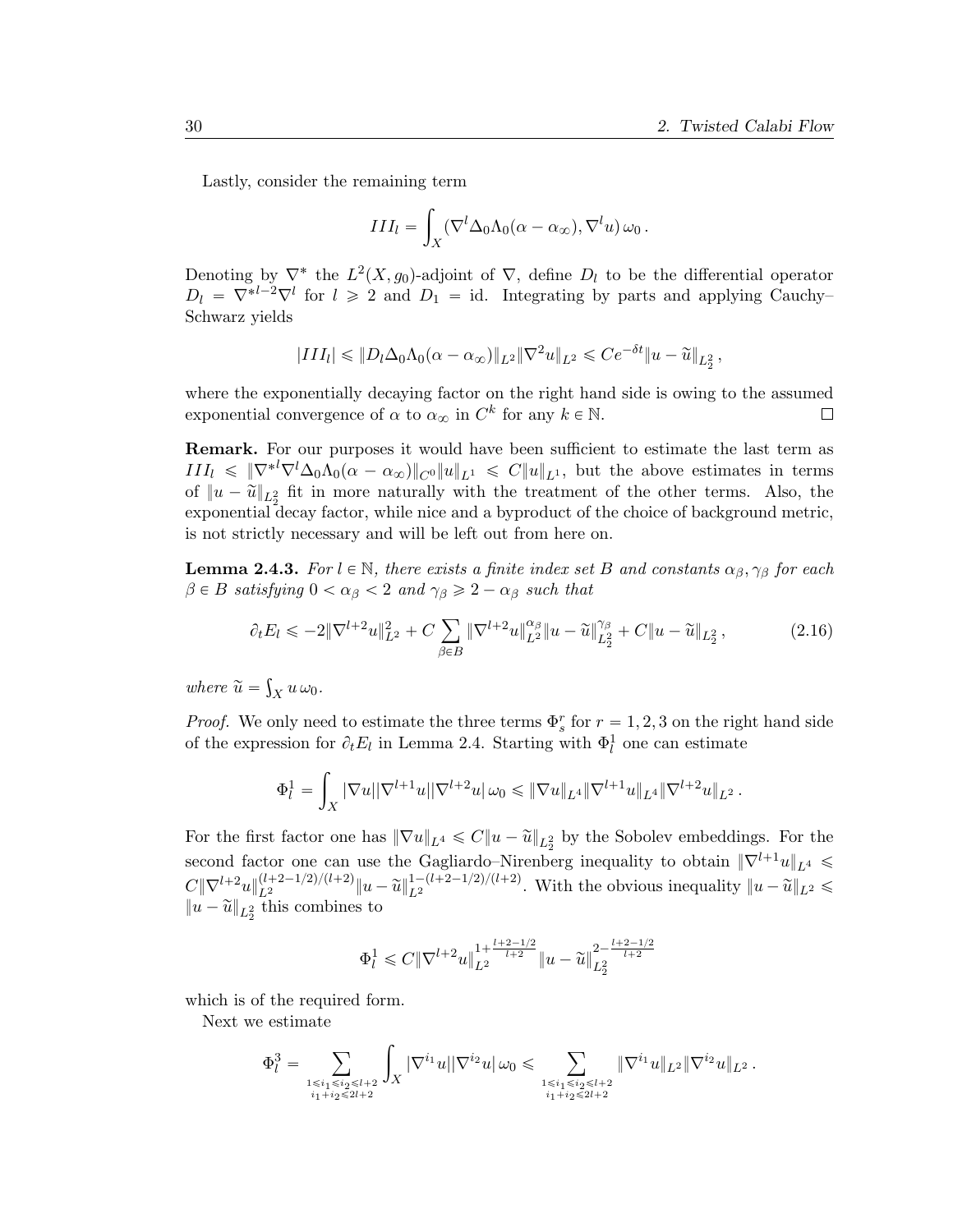If  $i_2 = l + 2$ , then  $i_1 \leq l$  and one can apply Gagliardo–Nirenberg to the  $i_1$ -term and estimate  $\|\nabla^{i_1} u\|_{L^2} \|\nabla^{i_2} u\|_{L^2} \leq C \|\nabla^{l+2} u\|_{L^2}^{1+i_1/(l+2)} \|u - \tilde{u}\|_{L^2}^{1-i_1/(l+2)}$  which is of the form  $(2.16)$  after again estimating  $||u - \tilde{u}||_{L^2} \le ||u - \tilde{u}||_{L^2}$ . If  $i_2 < l+2$ , then  $||\nabla^{i_1}u||_{L^2}\nabla^{i_2}u||_{L^2} \le$  $C\|\nabla^{l+2}u\|_{L^2}^{(i_1+i_2)/(l+2)}\|u-\tilde{u}\|_{L^2}^{2-(i_1+i_2)/(l+2)}$  by application of the Gagliardo–Nirenberg inequality to both factors. This also fits (2.16) since  $i_1 + i_2 \le 2l + 2$ .

It remains to estimate  $\Phi_l^2$ . Let

$$
\Psi=\int_X |\nabla^{i_1} u|\cdots |\nabla^{i_s} u|\,\omega_0
$$

be a summand of  $\Phi_l^2$ , i.e.  $s \geq 3$ ,  $1 \leq i_j \leq l+1$  and  $i_1 + \cdots + i_s \leq 2l+4$ . Let  $k \geq 0$  be the number of  $i_j$ s for which  $i_j = 1$  and reorder the indices such that  $i_j \geq 2$  for  $1 \leq j \leq s-k$ . Applying Hölder's inequality to  $\Psi$  yields

$$
\Psi = \int_X |\nabla u|^k |\nabla^{i_1} u| \cdots |\nabla^{i_{s-k}} u| \leqslant C \|\nabla u\|_{L^{kp_0}}^k \|\nabla^{i_1} u\|_{L^{p_1}} \|\nabla^{i_{s-k}} u\|_{L^{p_{s-k}}},
$$

for positive numbers  $p_0, ..., p_{s-k}$  satisfying  $1/p_0 + 1/p_1 + ... 1/p_{s-k} = 1$ . We emphasise that the indices  $i_j, 1 \leq j \leq s - k$  satisfy  $2 \leq i_j \leq l + 1$  and  $i_1 + \cdots + i_{s-k} \leq 2l + 4 - k$ . Corollary 2.2.3 of the Gagliardo–Nirenberg inequalities implies

$$
\Psi \leqslant \|u-\widetilde u\|_{L^2_2}^k \prod_{j=1}^{s-k} \left( \|\nabla^{l+2} u\|_{L^2}^{a_j} \|u-\widetilde u\|_{L^2_2}^{1-a_j} + \|u-\widetilde u\|_{L^2_2} \right)\,, \quad a_j = \frac{i_j-1-2/p_j}{l}
$$

and evaluating the product gives

$$
\Psi \leqslant C \sum_{\beta \in B'} \|\nabla^{l+2} u\|_{L^2}^{\alpha_\beta} \|u - \widetilde{u}\|_{L^2_2}^{\gamma_\beta},
$$

where the total exponent satisfies  $\alpha_{\beta} + \gamma_{\beta} = s \geqslant 3$ . In order for this to be of the form (2.16), we require  $\alpha_{\beta} < 2$ . The largest exponent of  $\|\nabla^{l+2}u\|$  satisfies

$$
\alpha_{\max} = \sum_{j=1}^{s-k} a_j = \frac{1}{l} \sum_{j=1}^{s-k} (i_j - 1 - 2/p_j) \le \frac{2l+4-k}{l} - \frac{s-k}{l} - \frac{2(1-1/p_0)}{l} \le \frac{2l-1+2/p_0}{l},
$$

so choosing  $p_0 > 2$  implies  $\alpha_{\beta} \le \alpha_{\text{max}} < 2$  as needed.

We can now combine the already established uniform bound on  $u$  in  $L_2^2$  with the preceding lemma to show that norms involving higher derivatives of u cannot exhibit finite time singularities.

**Lemma 2.4.4.** For  $k \in \mathbb{N}$  there exists a positive constant C such that

$$
\partial_t E_k \leqslant -\|\nabla^{k+2} u\|_{L^2}^2 + C\|u - \tilde{u}\|_{L^2}.
$$
\n(2.17)

Remark. The term on the rightmost side of (2.17) can of course be estimated by a constant, but the present form turns out to be useful to establish exponential convergence of  $u \rightarrow 0$  in higher Sobolev norms.

$$
\Box
$$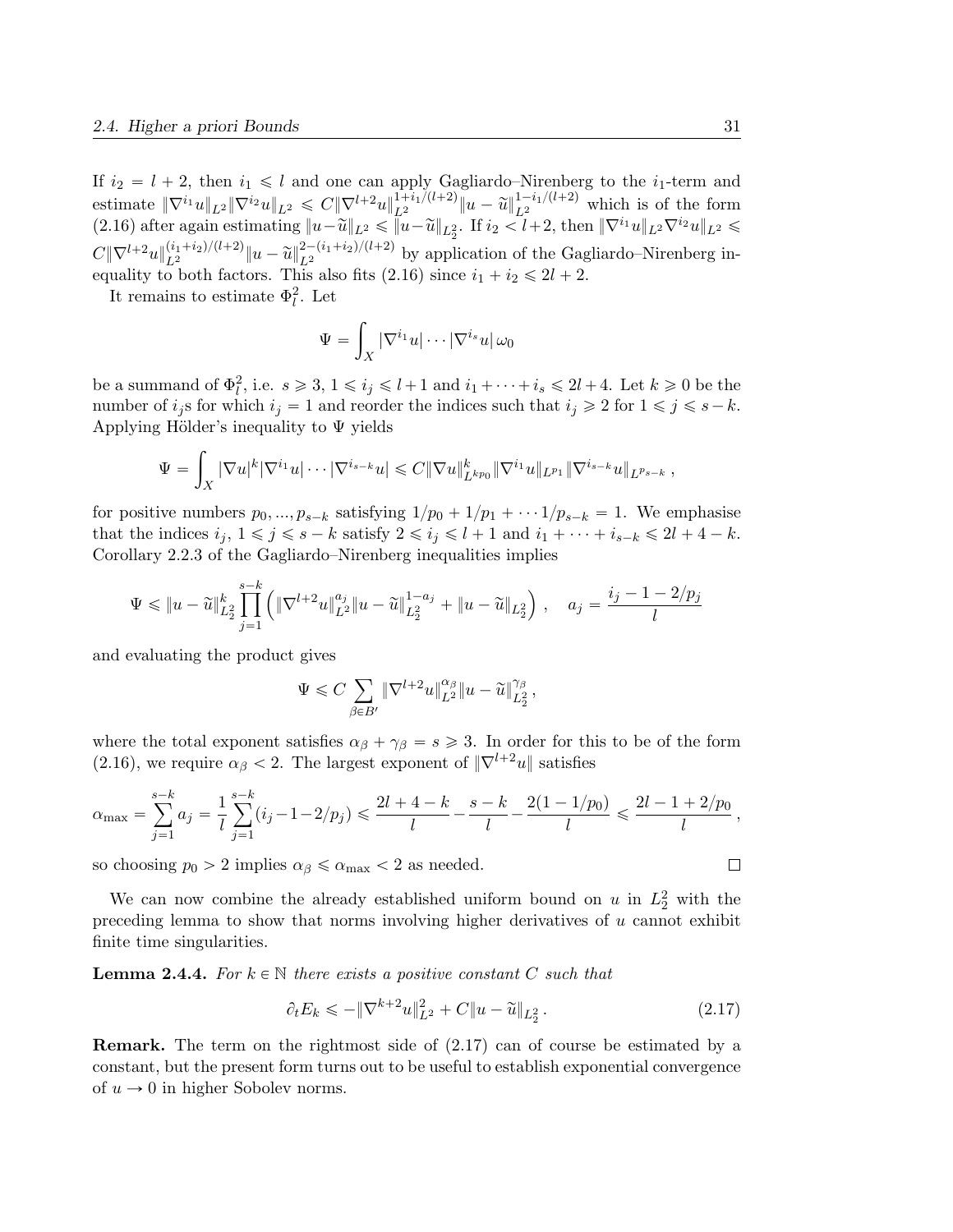*Proof.* The analysis of section 2.3 shows that u is bounded in  $L_2^2(X, g_0)$  for as long as the flow exists. By Lemma 2.4.3, the time-derivative of  $E_k$  is of the form

$$
\partial_t E_k \leqslant -2\|\nabla^{k+2} u\|_{L^2}^2 + C \sum_{\beta \in B} \|\nabla^{k+2} u\|_{L^2}^{\alpha_{\beta}} \|u - \tilde{u}\|_{L^2}^{\gamma_{\beta}} + C \|u - \tilde{u}\|_{L^2} \tag{2.18}
$$

for a finite index set B and constants  $\alpha_{\beta}, \gamma_{\beta}$  satisfying  $0 < \alpha_{\beta} < 2$  and  $\gamma_{\beta} \geq 2 - \alpha_{\beta}$ . An application of Young's inequality with  $\varepsilon$ 

$$
ab \le \varepsilon a^p + \frac{1}{q} (p\varepsilon)^{-q/p} b^q \,, \quad \frac{1}{q} + \frac{1}{p} = 1
$$

with  $p = 2/\alpha_{\beta}$  and  $q = 2/(2 - \alpha_{\beta})$  yields

$$
\|\nabla^{k+2} u\|_{L^2}^{\alpha_\beta}\|u-\widetilde u\|_{L^2_2}^{\gamma_\beta}\leqslant \varepsilon\|\nabla^{k+2} u\|_{L^2}^2+C(\varepsilon,l,\beta)\|u-\widetilde u\|_{L^2_2}^{2\gamma_\beta/(2-\alpha_\beta)}.
$$

Since  $2\gamma_{\beta}/(2-\alpha_{\beta}) \geq 2$ , one further estimates

$$
||u - \widetilde{u}||_{L_2^2}^{2\gamma_\beta/(2-\alpha_\beta)} = ||u - \widetilde{u}||_{L_2^2}^{2\gamma_\beta/(2-\alpha_\beta)-1} ||u - \widetilde{u}||_{L_2^2} \leq C'||u - \widetilde{u}||_{L_2^2}.
$$

Choosing  $\varepsilon$  sufficiently small compared to the constant appearing in (2.17) one then has

$$
C\sum_{\beta\in B}\|\nabla^{k+2}u\|_{L^2}^{\alpha_\beta}\|u-\tilde u\|_{L^2_2}^{\gamma_\beta}\leqslant \|\nabla^{k+2}u\|_{L^2}^2+C''\|u-\tilde u\|_{L^2_2}\,,
$$

so  $\partial_t E_k \leq -\|\nabla^{k+2} u\|_{L^2}^2 + C'' \|u - \tilde{u}\|_{L^2_2}$  as claimed.

**Proposition 2.4.5.** Let  $0 < T \le \infty$  and  $u \in C([0, T[, L_2^2(X, g_0))$  be a solution to twisted Calabi flow (2.10) with smooth initial data  $u(0) = u_0$ . Then

$$
\forall t \in [0, T[:\|u\|_{L^2_k} \leq C(1+t)^{\frac{1}{2}},
$$

where the constant C depends on k and the initial data. In particular, if  $T < \infty$ , then

$$
\sup_{0 \leq t < T} \|u\|_{L^2_k} < \infty
$$

for any  $k$ .

*Proof.* Since uniform boundedness of u in  $L_2^2$  implies uniform boundedness in  $C^0(X)$ , the estimate

$$
||u||_{L^2_k}^2 \leq C(|\widetilde{u}|^2 + ||\nabla^k u||_{L^2}^2) \leq C\left(1 + \sup_X e^{-2u} \int_X e^{2u} |\nabla^k u|^2 \,\omega_0\right) \leq C(1 + E_k)
$$

shows that is suffices to establish  $E_k \leq C(1+t)$ . But this follows from integrating (2.17) and the uniform boundedness of  $||u - \tilde{u}||_{L_2^2}$ .  $\Box$ 

 $\Box$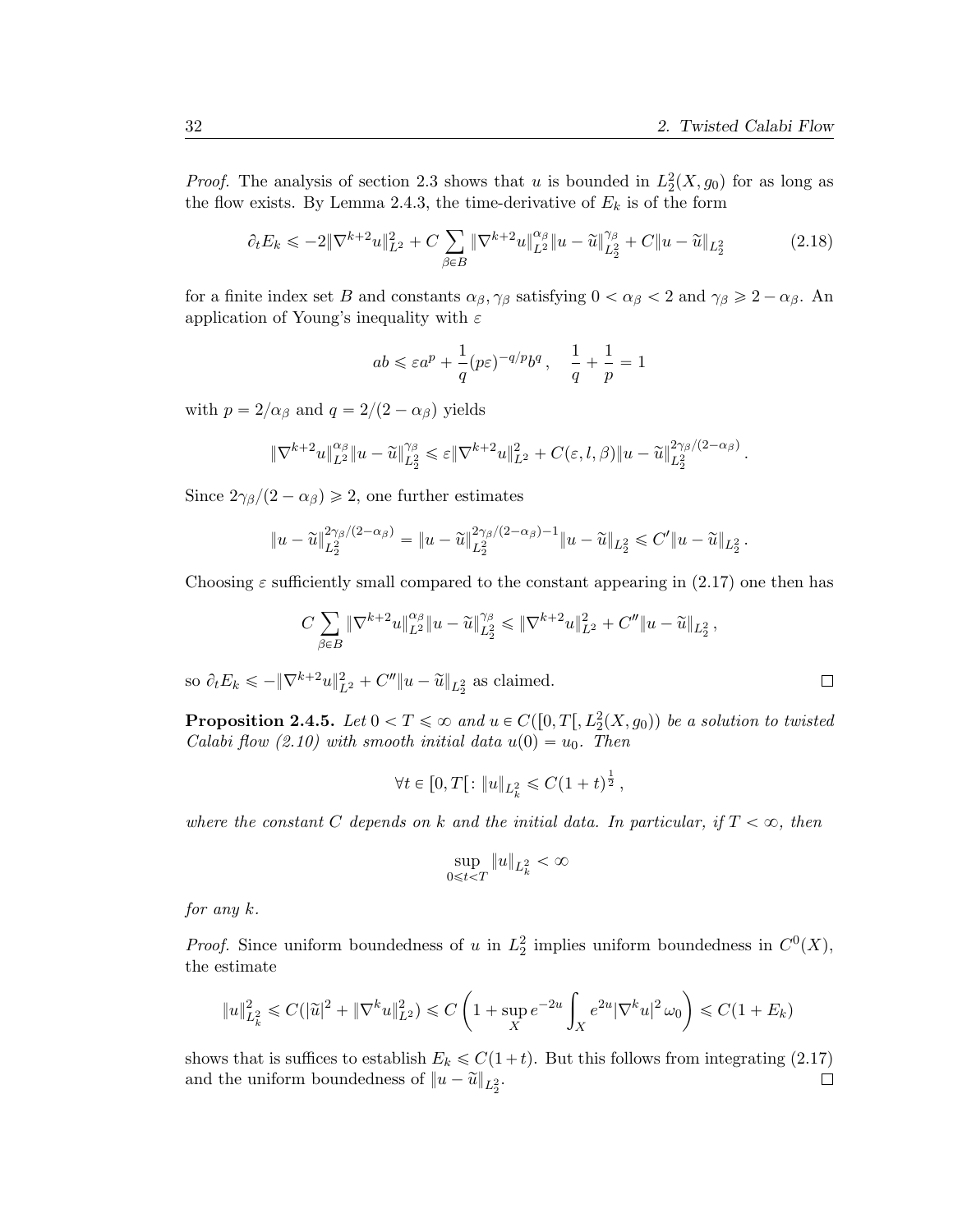Corollary 2.4.6. Under the assumptions stated in Theorem 2.2.4, twisted Calabi flow admits a unique long-time solution  $u \in C^{\infty}(X \times [0, \infty])$ .

*Proof.* For given smooth initial data, let u be the smooth unique short-time solution to  $(2.10)$  provided by standard theory of parabolic equations. Suppose u only exists on [0, T] for a maximal existence time  $T \in ]0, \infty[$ . For a sequence  $t_i$  in [0, T] converging to T consider the sequence  $u(t_i)$ . By Proposition 2.4.5 the sequence  $u(t_i)$  is bounded in  $L_k^2$  for any k and by the compactness of the embeddings  $L_{k+2}^2 \hookrightarrow C^k$  has convergent subsequences in each  $C^k$ . By passing to such a subsequence, we assume that  $u(t_i)$ converges in  $C^0$  and denote by  $u(T)$  its limit. Since u is uniformly bounded in  $C^4$ , so is  $\partial_t u$  in  $C^0$  and one has

$$
||u(t) – u(T)||_{C^0} \leq \inf_j (||u(t) – u(t_j)||_{C^0} + ||u(t_j) – u(T)||_{C^0})
$$
  
\n
$$
= \inf_j ||u(t) – u(t_j)||_{C^0}
$$
  
\n
$$
\leq \inf_j \left| \int_t^{t_j} (\partial_s u)(s) ds \right|
$$
  
\n
$$
\leq \sup_{0 \leq t < T} ||\partial_t u||_{C_0} \cdot \inf_j |t - t_j|
$$
  
\n
$$
= C \cdot \inf_j |t - t_j|,
$$

which implies that  $u(t) \to u(T)$  in  $C^0$ . In addition,  $u(T)$  has to coincide with limits of subsequences converging in  $C^k$ , so  $u(T)$  is in fact smooth (in fact the convergence  $u(t) \to u(T)$  is in  $C^{\infty}$ , which can be shown using e.g. Lemma A.2.2 in Appendix A.2). In particular  $u(T)$  can be taken as smooth initial data and the flow can be continued contradicting the maximality of T.  $\Box$ 

### 2.5. Convergence and Exponentiality

With long-time existence of twisted Calabi flow established, one can ask how a solution  $u(t)$  behaves as  $t \to \infty$ . We already know that  $||u - \tilde{u}||_{L_2^2}$  is uniformly bounded in  $t \in [0, \infty[$ and proceed to show that it in fact converges to zero at an exponential rate. Lemma 2.4.4 is then used to show that  $u(t)$  converges to zero in each  $C<sup>k</sup>$ . To lighten the presentation we refer to the solution of  $\alpha(t)$ -twisted Calabi flow for fixed initial metric and twist  $\alpha(t)$ by either  $\omega(t)$ ,  $\varphi(t)$  or  $u(t)$ , where the three are related by  $\omega(t) = (1 + \Delta_0 \varphi)\omega_0 = e^{u(t)}\omega_0$ . In addition, we write  $Ca(t)$  instead of  $Ca(\varphi(t), \alpha(t))$  for twisted Calabi energy evaluated at  $\varphi(t)$  and  $\alpha(t)$  and extend this notation to other energy functionals.

## 2.5.1. Convergence in  $L_2^2(X,g_0)$

We start out by showing that twisted Calabi energy has the right limiting behaviour.

**Lemma 2.5.1.** Twisted Calabi energy tends to zero along Calabi flow.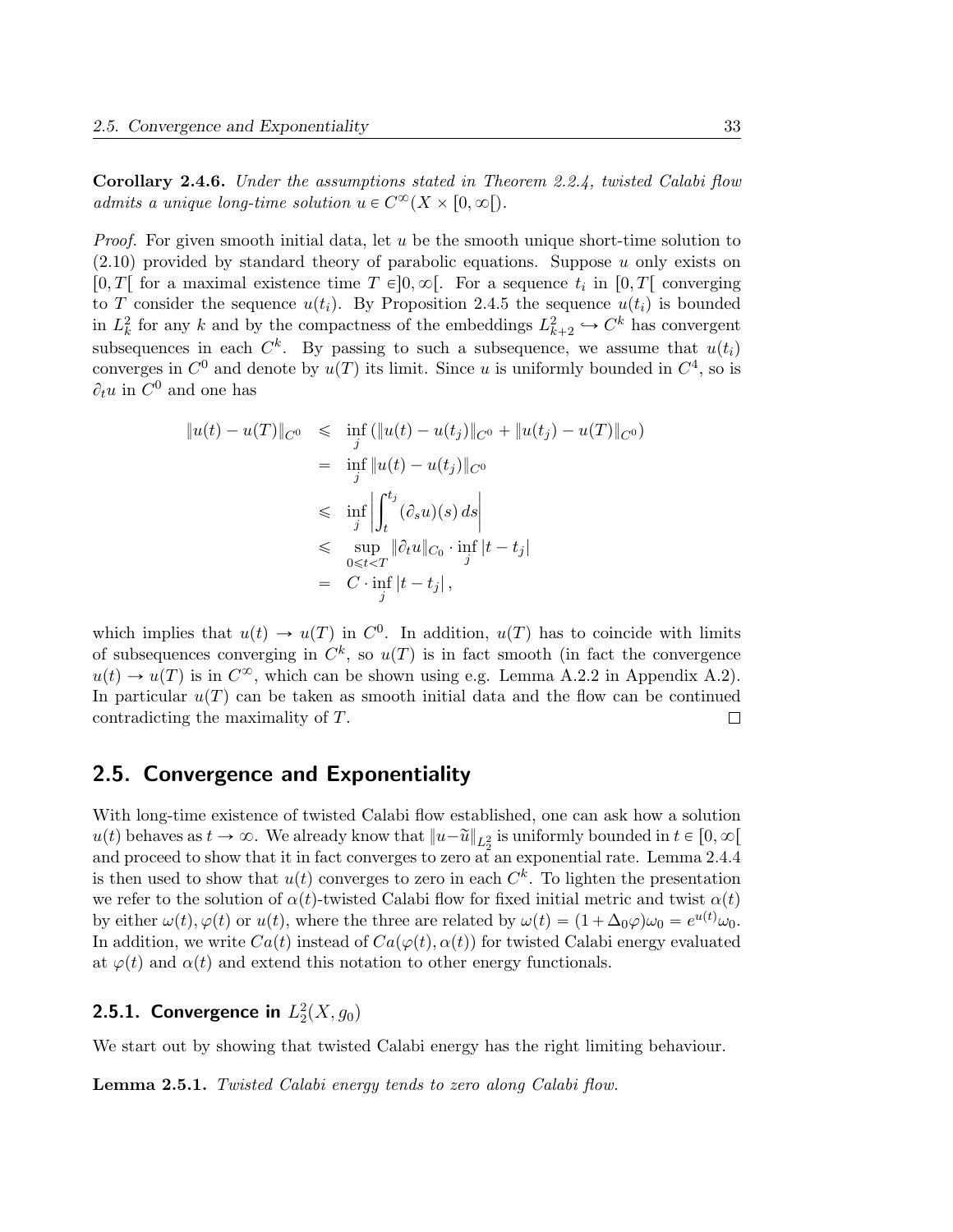Proof. Recall that twisted Mabuchi energy is bounded along Calabi flow and satisfies

$$
\partial_t Ma = -Ca + \int_X \varphi \Lambda_0 \dot{\alpha} \,\omega_0.
$$

The proof of the boundedness of twisted Mabuchi energy (Proposition 2.3.2) also shows The proot of the boundedness<br>that  $\int_0^\infty \int_X \varphi \Lambda_0 \dot{\alpha} \omega_0 dt < \infty$ , so

$$
\int_0^\infty C a(t) \, dt < \infty \, .
$$

Also recall from the proof of the boundedness of twisted Calabi energy (Proposition 2.3.7) that

$$
\partial_t C a \leqslant 2 \int_X (\operatorname{Sc}(\varphi) + \Lambda_{\varphi} \alpha - \hat{S}) \Lambda_0 \dot{\alpha} \,\omega_0
$$

and applying Cauchy–Schwarz gives the estimate  $\partial_t C a \leq 2Ca^{1/2} \sup_{X,t \geq 0} |\Lambda_0 \dot{\alpha}|$  which is bounded from above by a positive constant K. Now suppose that  $Ca(t)$  does not tend to zero as  $t \to \infty$ . Then there exists a monotone and unbounded sequence  $(t_i)$  in  $[0, \infty)$ and  $\varepsilon > 0$  such that  $Ca(t_i) \geq \varepsilon$  for all  $i \in \mathbb{N}$ . By passing to a subsequence one can assume that the intervals  $I_i := ]t_i - \varepsilon/(2K), t_i[$  are disjoint and contained in  $[0, \infty[$ . For  $s \in I_i$  we estimate

$$
Ca(t_i) - Ca(s) = \int_s^{t_i} (\partial_t Ca)(t) dt \leq K \cdot (t_i - s)
$$

which, in light of  $t_i - s < \varepsilon/(2K)$ , implies

$$
Ca(s) \geqslant Ca(t_i) - K \cdot (t_i - s) > Ca(t_i) - \varepsilon/2 \geqslant \varepsilon - \varepsilon/2 = \varepsilon/2.
$$

This construction yields infinitely many disjoint intervals  $I_i \subset [0, \infty[$  such that

$$
\int_{I_i} Ca(t) dt \geqslant \frac{\varepsilon^2}{4K},
$$

which contradicts  $\int_0^\infty Ca(t) < \infty$ .

**Corollary 2.5.2.** Along twisted Calabi flow one has  $\lim_{t\to\infty} \|\Delta_0u(t)\|_{L^2(X,q_0)} = 0$ .

 $\Box$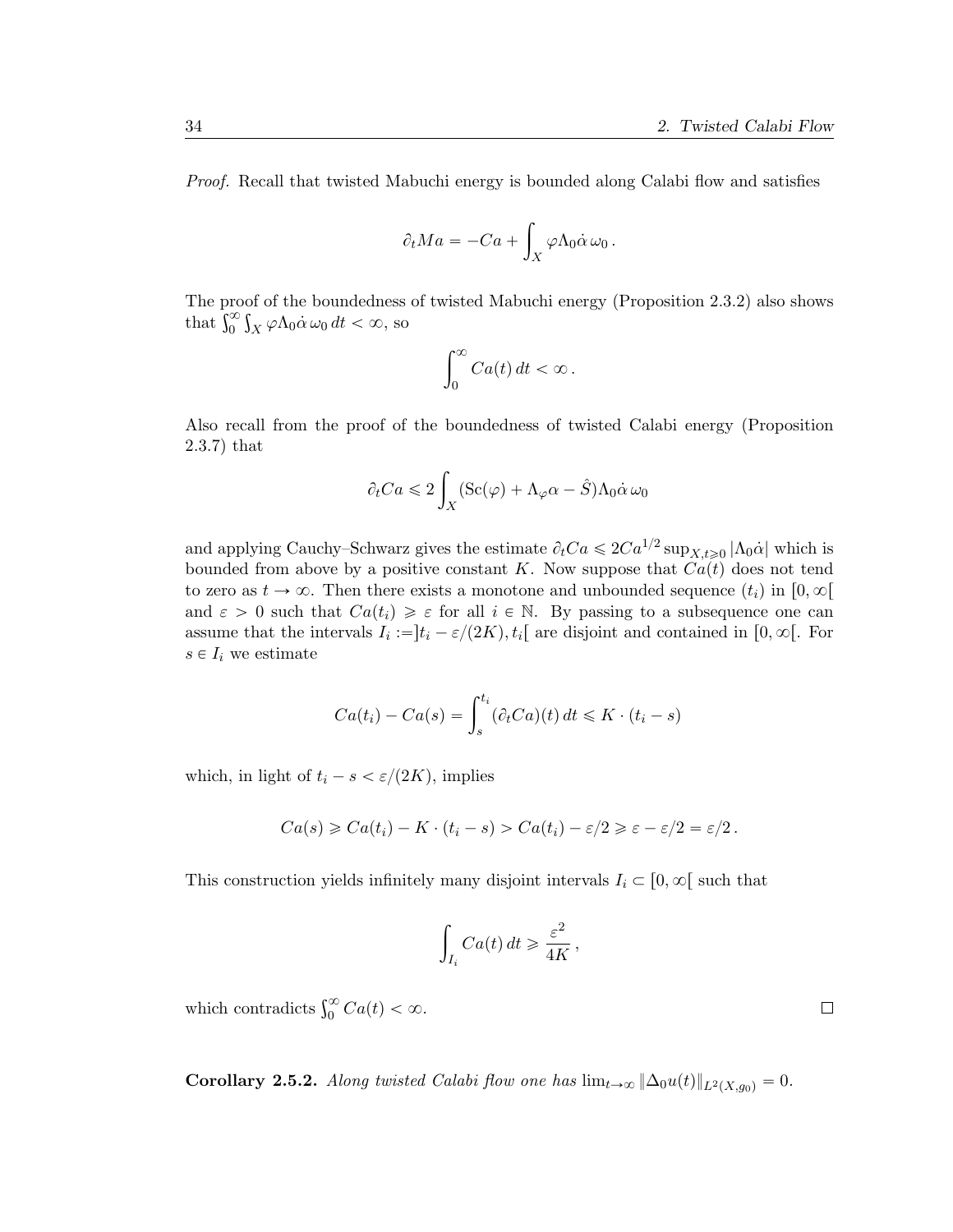*Proof.* We recall that  $Sc_0 + \Lambda_0 \alpha_\infty = \hat{S}$  with  $\hat{S} = Sc_0 + \Lambda_0 \alpha_\infty = \underline{S} + \underline{\alpha} \leq 0$  and estimate

$$
\|\Delta_0 u\|_{L^2}^2 + \int_X \Delta_0 u \cdot \Lambda_0(\alpha - \alpha_\infty) \omega_0
$$
  
\n
$$
\leq \|\Delta_0 u\|_{L^2}^2 + \int_X \Delta_0 u \cdot \Lambda_0(\alpha - \alpha_\infty) \omega_0 + \frac{1}{2}|\hat{S}| \int_X e^u |du|_0^2 \omega_0
$$
  
\n
$$
= \|\Delta_0 u\|_{L^2}^2 + \int_X \Delta_0 u \cdot \Lambda_0(\alpha - \alpha_\infty) \omega_0 - \hat{S} \int_X (e^u - 1) \Delta_0 u \omega_0
$$
  
\n
$$
= \int_X (\Delta_0 u) \left[ \Delta_0 u + \Lambda_0(\alpha - \alpha_\infty) - \hat{S}(e^u - 1) \right] \omega_0
$$
  
\n
$$
= \int_X (\Delta_0 u) \left[ \Delta_0 u + \text{Sc}_0 + \Lambda_0 \alpha - \hat{S}e^u \right] \omega_0
$$
  
\n
$$
= \int_X (\Delta_0 u) e^u \left[ \text{Sc}(\varphi) + \Lambda_\varphi \alpha - \hat{S} \right] \omega_0
$$
  
\n
$$
\leq \left( \int_X (\Delta_0 u)^2 \omega_0 \right)^{1/2} \left( \int_X e^{2u} (\text{Sc}(\varphi) + \Lambda_\varphi \alpha - \hat{S})^2 \omega_0 \right)^{1/2}
$$
  
\n
$$
\leq \|\Delta_0 u\|_{L^2} \cdot \sup_X e^{u/2} \cdot Ca^{1/2}.
$$

Bringing  $\int_X \Delta_0 u \cdot \Lambda_0(\alpha - \alpha_\infty) \omega_0$  to the right hand side, applying Cauchy–Schwarz and dividing by  $\|\Delta_0 u\|_{L^2}$  gives

$$
\|\Delta_0 u\|_{L^2} \leqslant C\left(Ca^{1/2} + \|\Lambda_0(\alpha - \alpha_\infty)\|_{L^2}\right).
$$

The right hand side tends to 0 as  $t \to \infty$  proving the claim.

**Corollary 2.5.3.** Along twisted Calabi flow,  $\lim_{t\to\infty} ||u(t) - \tilde{u}(t)||_{L_2^2(X, g_0)} = 0$  as well as  $\lim_{t\to\infty} ||u(t)||_{L_2^2(X,g_0)} = 0.$ 

*Proof.* The first part of the claim,  $\lim_{t\to\infty} ||u(t) - \tilde{u}(t)||_{L_2^2} = 0$ , follows immediately from Corollary 2.5.2 and the estimate  $||u(t) - \tilde{u}(t)||_{L_2^2} \leq C ||\Delta_0 u||_{L_2}$ . For the second part, observe that

$$
f \mapsto \log \int_X e^f \,\omega_0
$$

defines a continuous map  $L_2^2 \to \mathbb{R}$  which vanishes at 0. Applying this to  $f = u(t) - \tilde{u}(t)$ gives

$$
0 = -\lim_{t \to \infty} \log \int_X e^{u(t) - \tilde{u}(t)} \omega_0 = -\lim_{t \to \infty} (-\tilde{u}(t) + \log \int_X e^{u(t)} \omega_0 = \lim_{t \to \infty} \tilde{u}(t).
$$

Since  $||u||_{L_2^2}^2 = ||u - \tilde{u}||_{L_2^2}^2 + \tilde{u}^2$ , this implies the desired convergence  $\lim_{t\to\infty} ||u(t)||_{L_2^2} \to$ 0. $\Box$ 

 $\Box$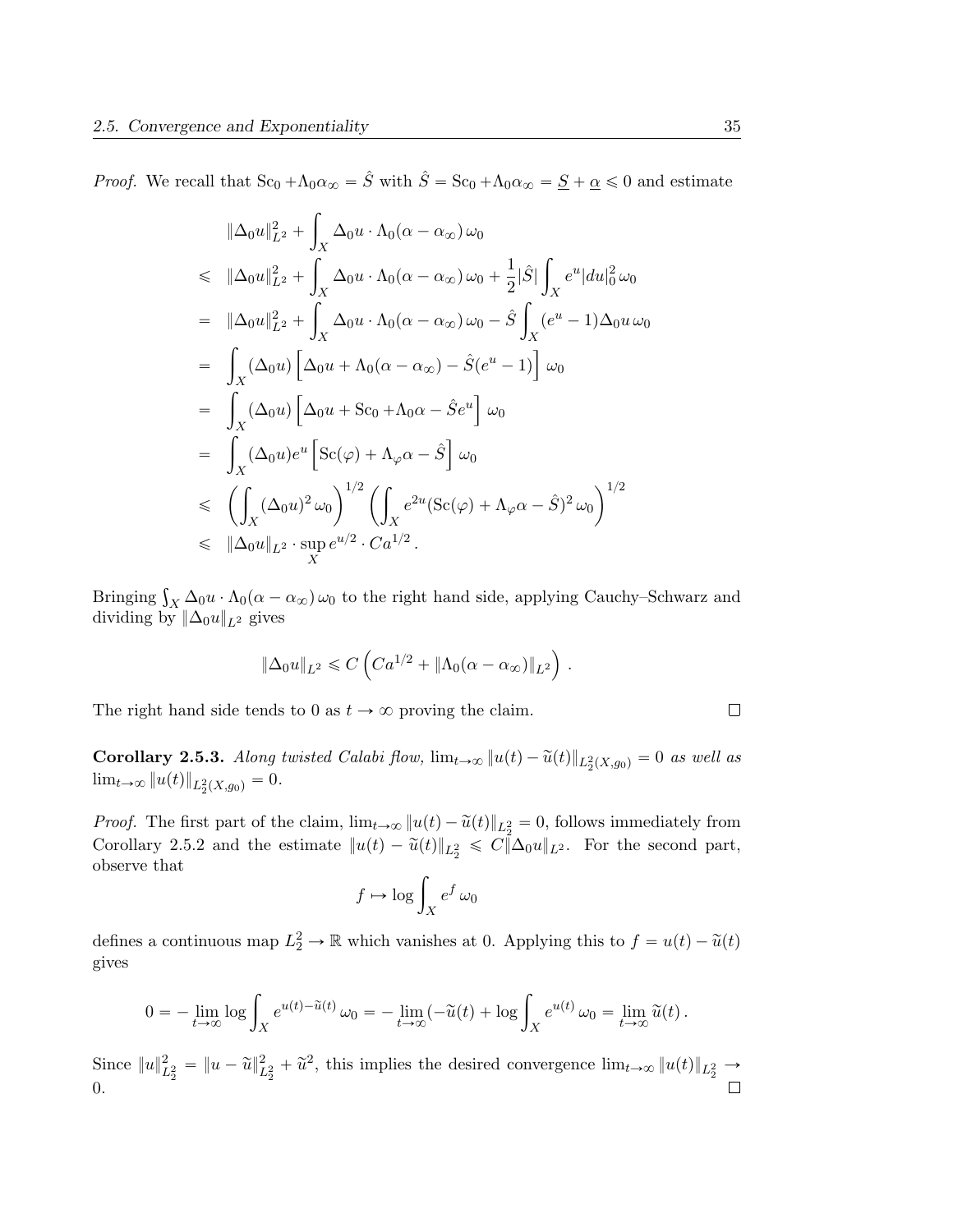## 2.5.2. Exponentiality and Convergence in  $C^k(X,g_0)$

We now proceed to show that the convergence of  $||u||_{L_2^2}$  and  $||u - \tilde{u}||_{L_2^2} \to 0$  occurs at an exponential rate. The following technical lemma in conjunction with Lemma 2.4.4 then implies exponential convergence of u to zero in  $C^k$  for any  $k \in \mathbb{N}_0$ .

**Lemma 2.5.4.** Let  $f: [0, \infty) \rightarrow [0, \infty)$  be a differentiable function satisfying the differential inequality

$$
\partial_t f \le -af + Be^{-\gamma t}
$$

for constants  $a, \gamma > 0$  and  $B \in \mathbb{R}$ . Then for any  $0 < \delta < \min\{a, \gamma\}$  there exists a C such that  $f(t) \leq Ce^{-\delta t}$ .

*Proof.* For  $B \le 0$  the nonnegativity of f implies that if  $f(t_0) = 0$ , then  $f(t) = 0$  for all  $t \geq t_0$ . For the open connected subset of  $[0, \infty)$  where  $f(t) \neq 0$  one has  $\partial_t \log f \leq -a$ and integration yields the claim for  $\delta = a$ . If  $B > 0$ , then observe that the differential inequality remains true for any  $0 < \gamma' < \gamma$ , so we can assume that  $\gamma \leq a$ . Now the estimate

$$
\partial_t(e^{\gamma t}f) \leqslant \gamma e^{\gamma t}f - ae^{\gamma t}f + B \leqslant B
$$

yields  $e^{\gamma t} f(t) \leq f(0) + B \cdot t$ , so for any  $0 < \varepsilon < \gamma$  we have

$$
f(t) \leq (f(0) + B \cdot t)e^{-\varepsilon t} \cdot e^{-(\gamma - \varepsilon)t}.
$$

Since  $(f(0) + B \cdot t)e^{-\varepsilon t}$  is bounded uniformly in t, setting  $\delta := \gamma - \varepsilon$  concludes the proof.  $\Box$ 

**Proposition 2.5.5.** Let  $\varphi(t)$  be a solution to twisted Calabi flow. Then there exist positive constants  $C, \delta$  such that  $Ca(t) \leqslant Ce^{-\delta t}$ .

*Proof.* We will show that there exist positive constants  $C, C'$  such that for sufficiently large times one has the estimate  $\partial_t C a \leq -C' C a + C ||\Lambda_0 \dot{\alpha}||_{L^2}$ . The exponential decay of  $\|\Lambda_0\dot{\alpha}\|_{L^2}$  and Lemma 2.5.4 then prove the claim.

Denote by  $o(1)$  for any smooth function of t that tends to 0 as  $t \to \infty$ . Since  $u(t) \to 0$ in  $C^0$  as  $t \to \infty$ , we have  $\sup_X e^{\pm u} = 1 + o(1)$ . Observe that for any function f and metric g, the constant a that minimises  $||f - a||_{L^2(X,g)}$  is given by the average of f with respect to the metric g. Denoting by  $\tilde{S}$  to be the average of  $Sc(\varphi) + \Lambda_{\varphi}\alpha$  with respect to the background metric  $q_0$ , one thus have the estimate

$$
Ca \leq \int_X (\mathrm{Sc}(\varphi) + \Lambda_{\varphi} - \widetilde{S})^2 \,\omega_{\varphi} \leq (1 + o(1)) \|\, \mathrm{Sc}(\varphi) + \Lambda_{\varphi}\alpha - \widetilde{S}\|^2_{L^2}.
$$

Combining the Poincaré inequality and the Cauchy–Schwarz inequality one can estimate  $||f - \tilde{f}||_{L^2} \le ||\Delta f||_{L^2}$ , which in the case at hand yields

$$
Ca \leq C(1 + o(1)) \|\Delta_0(\text{Sc}(\varphi) + \Lambda_\varphi \alpha)\|_{L^2}.
$$
\n(2.19)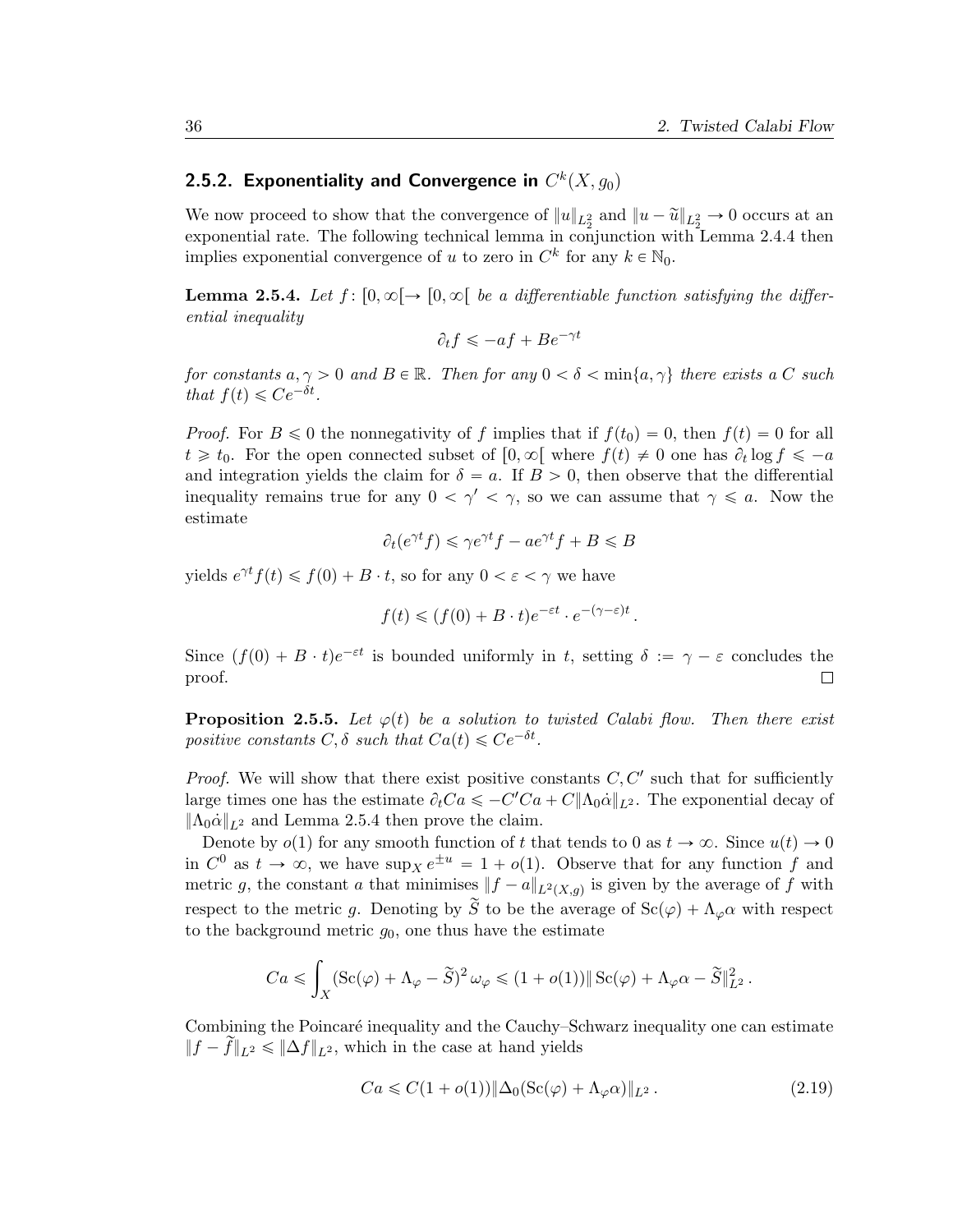Combining this estimate with  $Ca = o(1)$  and the Sobolev embedding  $L_2^2 \hookrightarrow L_1^4$  we now have

$$
\partial_t Ca = 2 \int_X (\text{Sc}(\varphi) + \Lambda_{\varphi}\alpha - \hat{S})(\Delta_{\varphi}^2 \partial_t \varphi - \text{Sc}(\varphi)\Delta_{\varphi} \partial_t \varphi - \Lambda_{\varphi}\alpha \Delta_{\varphi} \partial_t \varphi) \omega_{\varphi} \n+ \int_X (\text{Sc}(\varphi) + \Lambda_{\varphi}\alpha - \hat{S})^2 \Delta_{\varphi} \partial_t \varphi \omega_{\varphi} + 2 \int_X (\text{Sc}(\varphi) + \Lambda_{\varphi}\alpha - \hat{S})\Lambda_{\varphi} \dot{\alpha} \omega_{\varphi} \n= -2 \int_X (\Delta_{\varphi} (\text{Sc}(\varphi) + \Lambda_{\varphi}\alpha - \hat{S}))^2 \omega_{\varphi} - \int_X (\text{Sc}(\varphi) + \Lambda_{\varphi}\alpha - \hat{S})^2 \Delta_{\varphi} \partial_t \varphi \omega_{\varphi} \n-2 \hat{S} \int_X (\text{Sc}(\varphi) + \Lambda_{\varphi}\alpha - \hat{S}) \Delta_{\varphi} \partial_t \varphi \omega_{\varphi} + 2 \int_X (\text{Sc}(\varphi) + \Lambda_{\varphi}\alpha - \hat{S})\Lambda_{\varphi} \dot{\alpha} \omega_{\varphi} \n= -2 \int_X (\Delta_{\varphi} (\text{Sc}(\varphi) + \Lambda_{\varphi}\alpha))^2 \omega_{\varphi} + \int_X (\text{Sc}(\varphi) + \Lambda_{\varphi}\alpha - \hat{S})|d(\text{Sc}(\varphi) + \Lambda_{\varphi}\alpha)|_0^2 \omega_0 \n- |\hat{S}| \int_X |d(\text{Sc}(\varphi) + \Lambda_{\varphi}\alpha - \hat{S})|_{\varphi}^2 \omega_{\varphi} + 2 \int_X (\text{Sc}(\varphi) + \Lambda_{\varphi}\alpha - \hat{S})\Lambda_{\varphi} \dot{\alpha} \omega_{\varphi} \n\leq -2 \inf_C e^{-u} \|\Delta_0(\text{Sc}(\varphi) + \Lambda_{\varphi}\alpha)\|_{L^2}^2 + \|\text{Sc}(\varphi) + \Lambda_{\varphi}\alpha - \hat{S}\|_{L^2} \cdot \|d(\text{Sc}(\varphi) + \Lambda_{\varphi}\alpha)\|_{L^4}^2 \n+ 2 C a^{1/2} \|e^{-u} \Lambda_0 \dot{\alpha} \|_{L^2}
$$

for t sufficiently large such that all instances of  $o(1)$  (including that in  $(2.19)$ ) are small compared to  $1/2$ .  $\Box$ 

**Corollary 2.5.6.** Let  $u(t)$  solve twisted Calabi flow. Then there exist positive constants  $C, \delta$  such that  $||u - \tilde{u}||_{L_2^2} \leqslant Ce^{-\delta t}$  and  $||u||_{L_2^2} \leqslant Ce^{-\delta t}$ .

Proof. Recall from the proof of Corollary 2.5.2 that

$$
\|\Delta_0 u\|_{L^2} \leqslant C\left(Ca^{1/2} + \|\Lambda_0(\alpha - \alpha_\infty)\|_{L^2}\right).
$$

Proposition 2.5.5 along with the exponential convergence of  $\alpha \rightarrow \alpha_{\infty}$  implies that  $\|\Delta_0 u\|_{L^2} \to 0$  at an exponential rate and hence that

$$
||u - \widetilde{u}||_{L_2^2} \le Ce^{-\delta t}
$$

for suitable  $C, \delta < 0$ . To establish the second claim it remains to show that  $\tilde{u}(t)$  tends to zero exponentially. We write

$$
|\tilde{u}|(1+o(1)) = |\tilde{u}| \sum_{k=0}^{\infty} \frac{\tilde{u}^k}{(k+1)!} = (1 - e^{\tilde{u}}) = \int_X (e^u - e^{\tilde{u}}) \omega_0
$$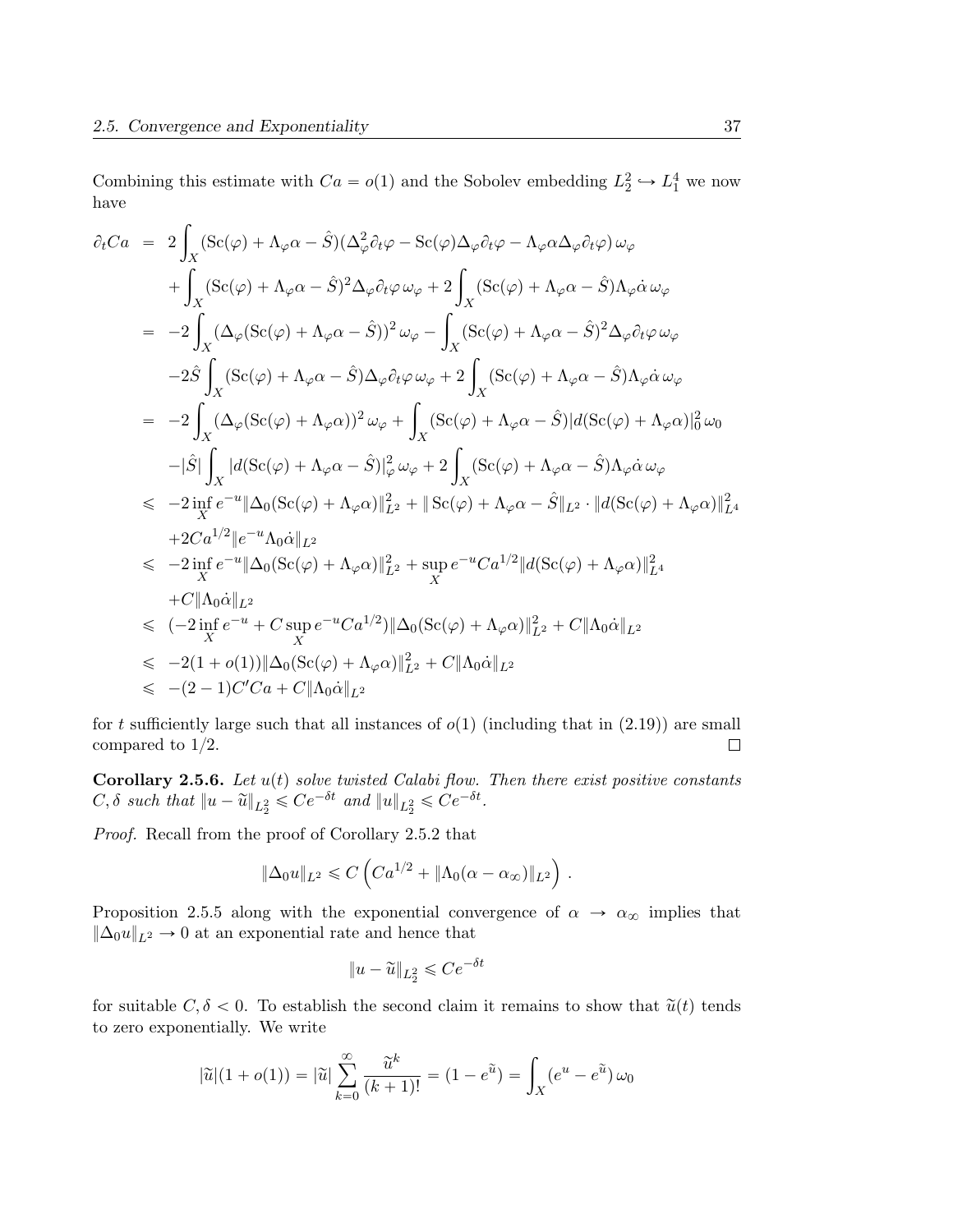$\Box$ 

and observe that  $e^x - e^y = (x - y)b(x, y)$  where  $b(x, y)$  is bounded if x, y vary within a bounded set. If t is sufficiently large, then  $o(1)$  lies in, say  $-1/2$ ,  $1/2$  and one has

$$
|\widetilde{u}| \leqslant 2\int_X (e^u - e^{\widetilde{u}}) \,\omega_0 \leqslant C \int_X |u - \widetilde{u}| \,\omega_0 \leqslant C \|u - \widetilde{u}\|_{L^2} \leqslant C' e^{-\delta t} \,.
$$

**Proposition 2.5.7.** Let  $u(t)$  solve twisted Calabi flow. Then for any  $k \in \mathbb{N}_0$  there exist positive constants  $C_k, \delta_k$  such that  $||u||_{L^2_k} < C_k e^{-\delta_k t}$ . The same is true for the  $C^k$ -norms of u.

*Proof.* From Lemma 2.4.4 we know that the time-derivative of  $E_l = ||e^{u} \nabla^l u||_{L^2}^2$ ,  $l \in \mathbb{N}$  is given by

$$
\partial_t E_l \leq -\|\nabla^{l+2} u\|_{L^2}^2 + C\|u - \widetilde{u}\|_{L^2}.
$$

By the Gagliardo–Nirenberg inequality (2.2.2) one has

$$
\|\nabla^l u\|_{L^2}^2 \leq C\|\nabla^{l+2} u\|_{L^2}^{2a} \|u - \widetilde{u}\|_{L^2}^{2(1-a)}, \quad a = l/(l+2)
$$

and applying Young's inequality with  $\varepsilon$  and  $p = 1/a$  to the right hand side gives

$$
\|\nabla^l u\|_{L^2}^2 \leqslant C\varepsilon \|\nabla^{l+2} u\|_{L^2}^2 + C'(\varepsilon) \|u - \widetilde{u}\|_{L^2}^2.
$$

Estimating  $E_l \leq \sup_X e^u \|\nabla^l u\|_{L^2}^2$  and choosing  $\varepsilon$  sufficiently small, this can be used to further estimate  $\partial_t E_l$  by

$$
\partial_t E_l \leq -E_l + C \|u - \tilde{u}\|_{L_2^2}^2 + C \|u - \tilde{u}\|_{L_2^2} \leq -E_l + C' \|u - \tilde{u}\|_{L_2^2}.
$$

The rightmost term on the right hand side decays exponentially by Corollary 2.5.6, so Lemma 2.5.4 can be applied to the above differential inequality. Since  $\|\nabla^l u\|_{L^2}^2$  $\sup_X e^{-2u} E_l$ , this shows that

$$
\|\nabla^l u\|_{L^2}^2 < Ce^{-\delta t}.
$$

By the exponential convergence  $u \to 0$  in  $L_2^2$ , this is also true for  $l = 0$ , so summing from  $l = 1$  to k and taking the smallest occurring  $\delta$  on the right hand side gives  $||u||_{L^2_k}^2 \le Ce^{-\delta t}$ as claimed. The exponential decay of u in  $C^k$ -norms follows from the Sobolev embeddings  $L^2_{k+2}(X) \hookrightarrow C^k(X).$  $\Box$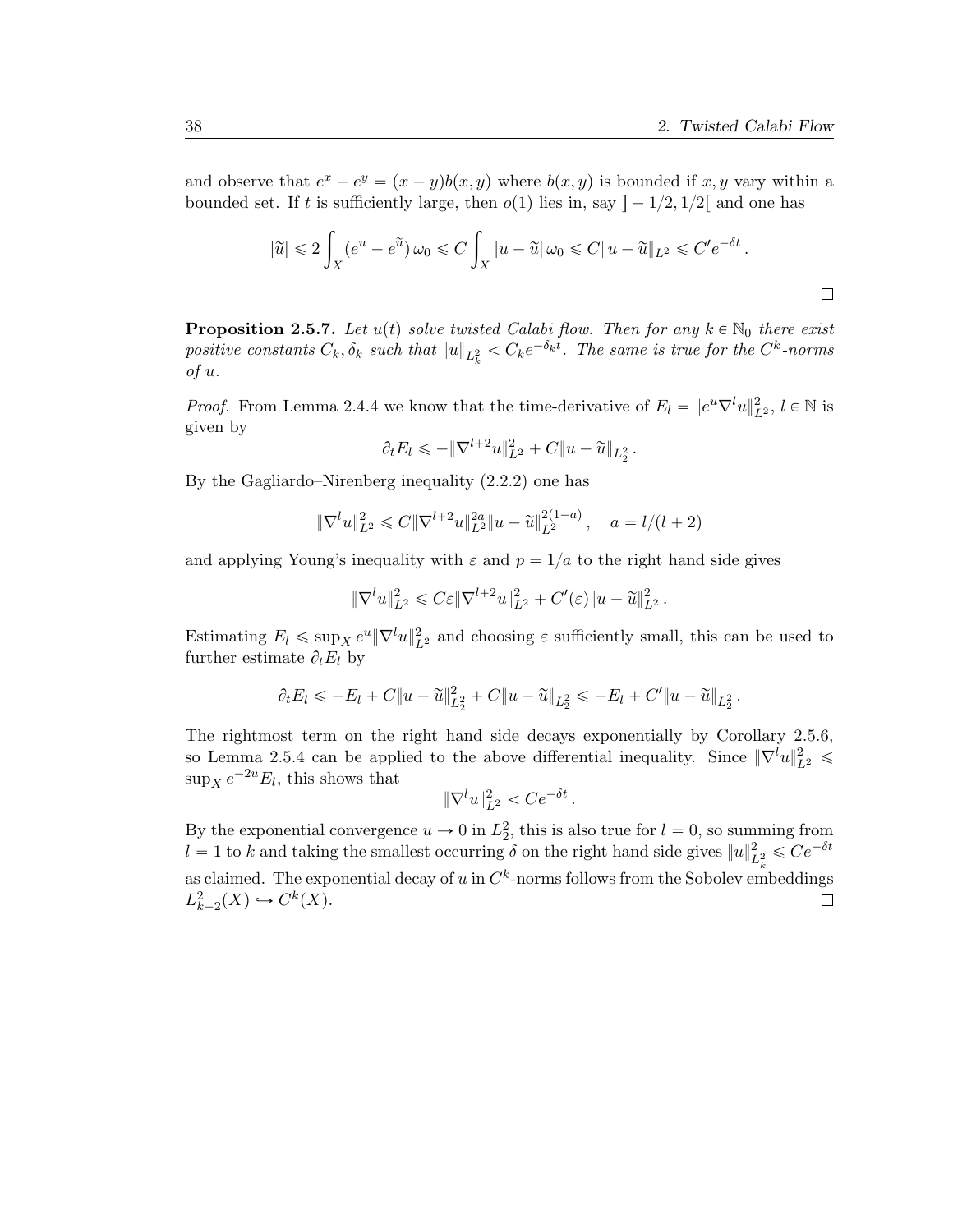# 3. Time-Dependent Hermitian Yang–Mills Flow

# 3.1. Introduction

Hermitian Yang–Mills flow is a semilinear parabolic PDE for a path of Hermitian metrics  $h(t)$  on a holomorphic vector bundle E over a Kähler manifold  $(X, \omega)$  which tries to deform an arbitrary initial metric  $h_0$  into a Hermite–Einstein metric with respect to  $\omega_X$ , i.e. a metric h whose curvature  $F_h$  satisfies  $\Lambda_\omega i F_h = \lambda \mathrm{id}_E$ . Hermite–Einstein metrics can be seen as a best Hermitian metric compatible with a given Kähler metric  $\omega_X$ , their Chern connections are instances of Yang–Mills connections which play an important role in four-manifold geometry (cf.  $[10]$ ) and gauge theory (cf. C.1 for more details). In [9] S. Donaldson used Hermitian Yang–Mills flow to give a proof of the Kobayashi–Hitchin correspondence on projective algebraic surfaces and compact complex curves, relating the solvability of the Hermite–Einstein equation — an analytic problem — to the algebrogeometric condition of Takemoto–Mumford (or slope) stability of the holomorphic bundle  $E \to X$ . The analysis in [9] shows that the flow exists for all times over holomorphic bundles on compact Kähler manifolds, independently of stability. Donaldson related convergence to the existence of a lower bound for a functional  $M$ , which we refer to as the Donaldson functional. Hermitian Yang–Mills flow can be seen as the gradient flow of M and in some sense, the Donaldson functional plays a role similar to that of Mabuchi energy for Calabi flow. Hermitian Yang–Mills flow was also used in the study of Higgs–Bundles by Simpson in [34], wherein the author also relates convergence of Hermitian Yang–Mills flow at infinity to stability of the bundle and the properties of the Donaldson functional for bundles of base manifolds with arbitrary dimension.

We are interested in the case where the Kähler metric on the base  $X$  changes in time within its cohomology class. The resulting time-dependent Hermitian Yang–Mills flow (which we sometimes simply refer to as Hermitian Yang–Mills flow or abbreviate as HYMF) arises naturally in the construction of adiabatic approximations to Calabi flow on ruled manifolds (Chapter 4 contains a detailed account). For technical reasons we restrict our attention to the case of complex dimension one. The goal of this section is to prove the following theorem.

**Theorem 3.1.1.** Let X a compact Riemann surface with a fixed Kähler class  $\kappa \in$  $H^{1,1}(X,\mathbb{R})$  and  $\omega(t), t \in [0,\infty[$  a smooth one-parameter family in  $\kappa$  converging to a limit Kähler form  $\omega_{\infty}$ . The convergence is assumed to be exponential in the sense that the logarithm  $u(t)$  of the conformal factor relating  $\omega(t)$  and  $\omega_{\infty}$  via  $\omega(t) = e^{u(t)}\omega_{\infty}$  as well as its time-derivative tend to 0 at exponential rates in  $C^k(X, g_{\infty})$  for all  $k \in \mathbb{N}_0$ . Let furthermore  $E \to X$  be a holomorphic rank r vector bundle assumed to be slope-stable with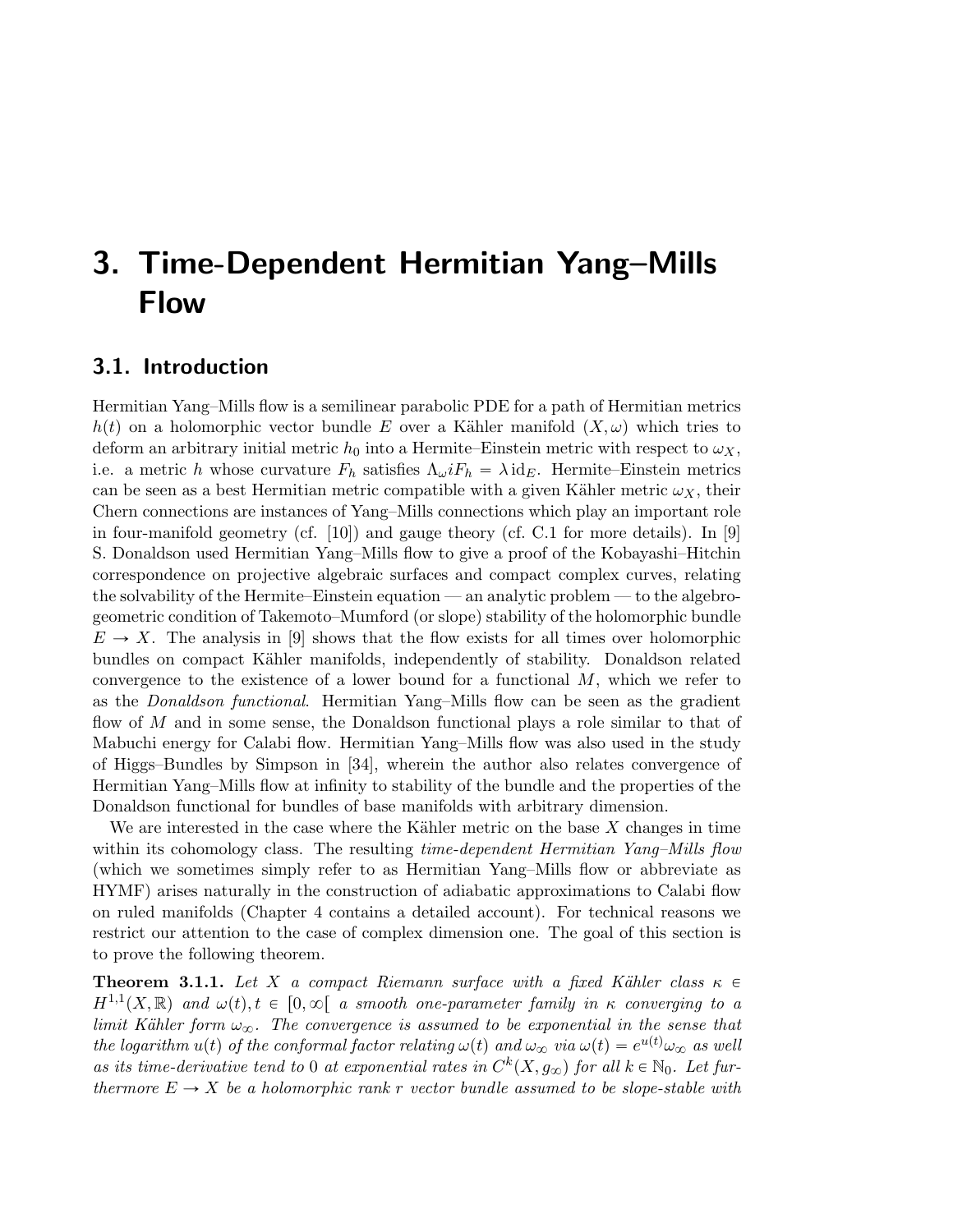respect to the class  $\kappa$ . Denote by  $F_h$  the curvature of the Chern connection associated to a Hermitian metric h on E and by  $\lambda = 2\pi \langle c_1(E), [X] \rangle / r \operatorname{Vol}(X, \Omega)$  the Hermite– Einstein constant. Then for any smooth initial Hermitian metric  $h_0$  the time-dependent Hermitian Yang–Mills flow given by

$$
h^{-1}(t)(\partial_t h)(t) = -[\Lambda_{\omega(t)} iF_{h(t)} - \lambda \mathrm{id}_E],\tag{3.1}
$$

admits a unique smooth long-time solution  $h(t)$  with  $h(0) = h_0$ . Moreover,  $h(t)$  converges exponentially fast in each  $C^k$  for  $k \in \mathbb{N}_0$  to a  $\omega_{\infty}$ -Hermite–Einstein metric  $h_{\infty}$ characterised by  $\Lambda_{\omega_{\infty}} i F_{h_{\infty}} = \lambda \mathrm{id}_E$  up to a constant factor.

After recalling some general facts, we present the proof in four steps: short-time existence, long-time existence, convergence and exponentiality of the convergence.

### 3.2. Preliminaries

### 3.2.1. Chern Connections on E and  $\text{End}(E)$

We recall some fundamental facts about Chern connections on Kähler manifolds for future reference. Let h, k be two Hermitian metrics on E. Let  $\eta \in \text{End}(E)$  be the endomorphism relating h and k via  $k(\eta \cdot, \cdot) = h(\cdot, \cdot)$  (write  $h = k\eta$ ). In a local trivialisation  $h, k$  are represented by Hermitian matrices which we also denote by  $h, k$ . In that trivialisation one has  $\eta = k^{-1}h$ .

The Chern connection  $d_h$  is the unique connection making h parallel and satisfying  $d_h^{0,1} = \overline{\partial}$ . It is locally represented by  $d_h = d + A_h$ , where the connection one-form is purely of type (1,0) and given by  $A_h = h^{-1} \partial h$ . Splitting  $d_h$  into its type components, we write  $d_h = \overline{\partial} + \partial_h$  with  $\partial_h = \partial + A_h$ . The curvature of  $(E, d_h)$  is given by  $F_h = \overline{\partial} A_h = \overline{\partial} (h^{-1} \partial h)$ . If k is another Hermitian metric on E related to h by  $\eta$  as above, then the Chern connections of h and k differ by a global  $(1, 0)$ -form with values in End(E) given by  $d_h - d_k = \eta^{-1} \partial_k \eta$ . Since this is locally just  $A_h - A_k$ , one finds

$$
F_h - F_k = \overline{\partial}(\eta^{-1}\partial_k \eta) \tag{3.2}
$$

for the difference of the curvatures.

We will frequently deal with associated data on the bundle  $\text{End}(E)$ , so we recall some basic relations here. The Hermitian product  $h$  on  $E$  induces the Hermitian product  $h'$ on End(E) which is given by  $(\phi, \psi)_h := h'(\phi, \psi) = \text{tr}(\phi \psi^h)$ , where  $\phi, \psi$  are sections of  $\text{End}(E)$  and  $\psi^h$  denotes the h-adjoint of  $\psi$ . In addition,  $\text{End}(E)$  inherits a holomorphic structure from E which we denote by  $\overline{\partial}'$ . The Chern connection  $d_{h'}$  on  $(\text{End}(E), h', \overline{\partial}')$ coincides with the connection  $d'_h$  on  $\text{End}(E)$  induced by the Chern connection on E. As before one has  $d'_h = \overline{\partial}' + \partial'_h$ , where locally  $\partial'_h = \partial + A'_h$ . The connection one-form is before one has  $d'_h = \sigma + c'_h$ , where locally  $c'_h = \sigma + A'_h$ . The connection one-form is given by  $A'_h = \text{ad}_{A_h} = [A_h, \cdot]$ , defining  $[\cdot, \cdot]$  on  $\bigoplus_k \Lambda^k T_{\mathbb{C}}^* X \otimes \text{End}(E)$  to be given by the usual commutator on the endomorphism part and the wedge product on the form part, i.e. if  $\alpha \in \Lambda^k T_{\mathbb{C}}^* X$ ,  $\beta \in \Lambda^l T_{\mathbb{C}}^* X$ ,  $\phi, \psi \in \text{End}(E)$  (all over the same base point), then  $[\alpha \otimes \phi, \beta \otimes \psi] = \alpha \wedge \beta \otimes [\phi, \psi] = (-1)^{kl+1} [\beta \otimes \psi, \alpha \otimes \phi]$ . For the curvatures one obtains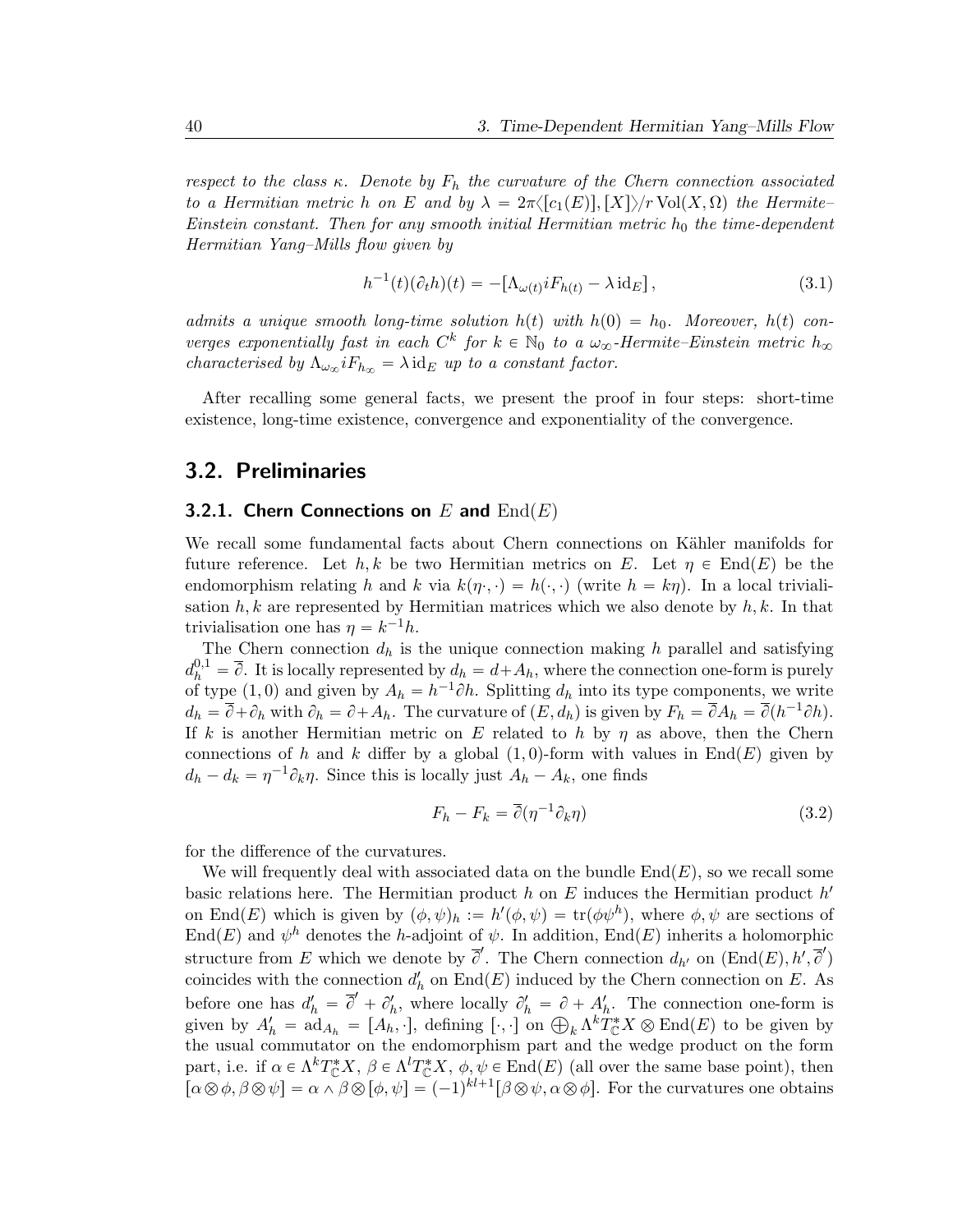$F'_{h} = \text{ad}_{F_{h}}$  and hence  $F'_{h} - F'_{k} = \text{ad}_{\overline{\partial}(\eta^{-1}\partial_{k}\eta)}$ . We also remark that for  $\phi \in \text{End}(E)$  the h'-adjoint of  $\mathrm{ad}_{\phi}$  is given by  $\mathrm{ad}_{\phi^h}$ .

To lighten the notation a bit, we shall drop primes if the context makes it clear whether we are working on E or  $\text{End}(E)$ .

### 3.2.2. Kähler Identities on Vector Bundles

The Riemannian metric g associated to the Kähler form  $\omega$  on X endows the (complexified) tangent bundle  $T_{\mathbb{C}}X$  and associated bundles — in particular  $\Lambda^k T_{\mathbb{C}}^*X$  — with Hermitian products  $(\cdot, \cdot)_{\omega}$ . These can be expressed by  $(\alpha, \beta)_{\omega} = *(\alpha \wedge * \beta)$ , where  $*$  is the Hodge-star operator associated to g. We can combine the Hermitian structures  $(\cdot, \cdot)_{\omega}$  on Hodge-star operator associated to g. We can combine the Hermitian structures  $(\cdot, \cdot)_{\omega}$  on  $\Lambda^k T_{\mathbb{C}}^* X$  and  $(\cdot, \cdot)_h$  on  $\text{End}(E)$  to a Hermitian structure  $(\cdot, \cdot)_{h,\omega}$  on  $\bigoplus_k \Lambda^k T_{\mathbb{C}}^* X \otimes \text{End}(E)$ given by linearly extending

$$
(\alpha \otimes \phi, \beta \otimes \psi)_{h,\omega} = (\phi, \psi)_h \cdot (\alpha, \beta)_{\omega}.
$$

The pointwise Hermitian structure gives rise to an  $L^2$ -product on  $\bigoplus_k \Omega^k(X,\text{End}(E))$ :

$$
\langle a, b \rangle_{h,\omega} = \int_X (a, b)_{h,\omega} d\mathrm{vol}_{\omega}.
$$

The Kähler (or Nakano) identities relate the operators  $\partial_h$ ,  $\overline{\partial}$  and their formal  $L^2$ -adjoints  $\partial^*, \overline{\partial}^*_h$  $\hat{h}$  to the metric data on the base. They read

$$
\partial^* = i[\Lambda_\omega, \overline{\partial}], \quad \overline{\partial}_h^* = -i[\Lambda_\omega, \partial_h]. \tag{3.3}
$$

Indeed,  $\partial^*$  is independent of h, justifying the omission of the subscript. A proof of the Kähler identities can be found in e.g. [23].

### 3.2.3. Relating Different Laplacians

If  $(E, h)$  is a Hermitian holomorphic vector bundle, one can define various Laplacians on the space of form-valued sections  $\Omega^k(X, E)$ :

$$
\Delta_{\partial,h,\omega} = \partial^* \partial_h + \partial_h \partial^*, \quad \Delta_{\overline{\partial},h,\omega} = \overline{\partial}_h^* \overline{\partial} + \overline{\partial} \overline{\partial}_h^*, \quad \Delta_{d,h,\omega} = d_h^* d_h + d_h d_h^*.
$$

With the help of the Kähler identities (3.3) and the relation  $F_h = d_h^2 = (\overline{\partial} \partial_h + \partial_h \overline{\partial})$  one finds

$$
\Delta_{\partial,h,\omega} + \Delta_{\overline{\partial},h,\omega} = \Delta_{d,h,\omega},
$$
  

$$
\Delta_{\partial,h,\omega} - \Delta_{\overline{\partial},h,\omega} = [\Lambda_{\omega},iF_h].
$$

Defining the corresponding Laplacians on  $\Omega^k(X, \text{End}(E))$  in the same manner, the second identity becomes  $\Delta_{\partial,h,\omega} - \Delta_{\overline{\partial},h,\omega} = [\Lambda_{\omega}, \text{ad}_{iF_h}]$  which reduces to  $\text{ad}_{\Lambda_{\omega} iF_h}$  on  $\Omega^0(X,\mathrm{End}(E)).$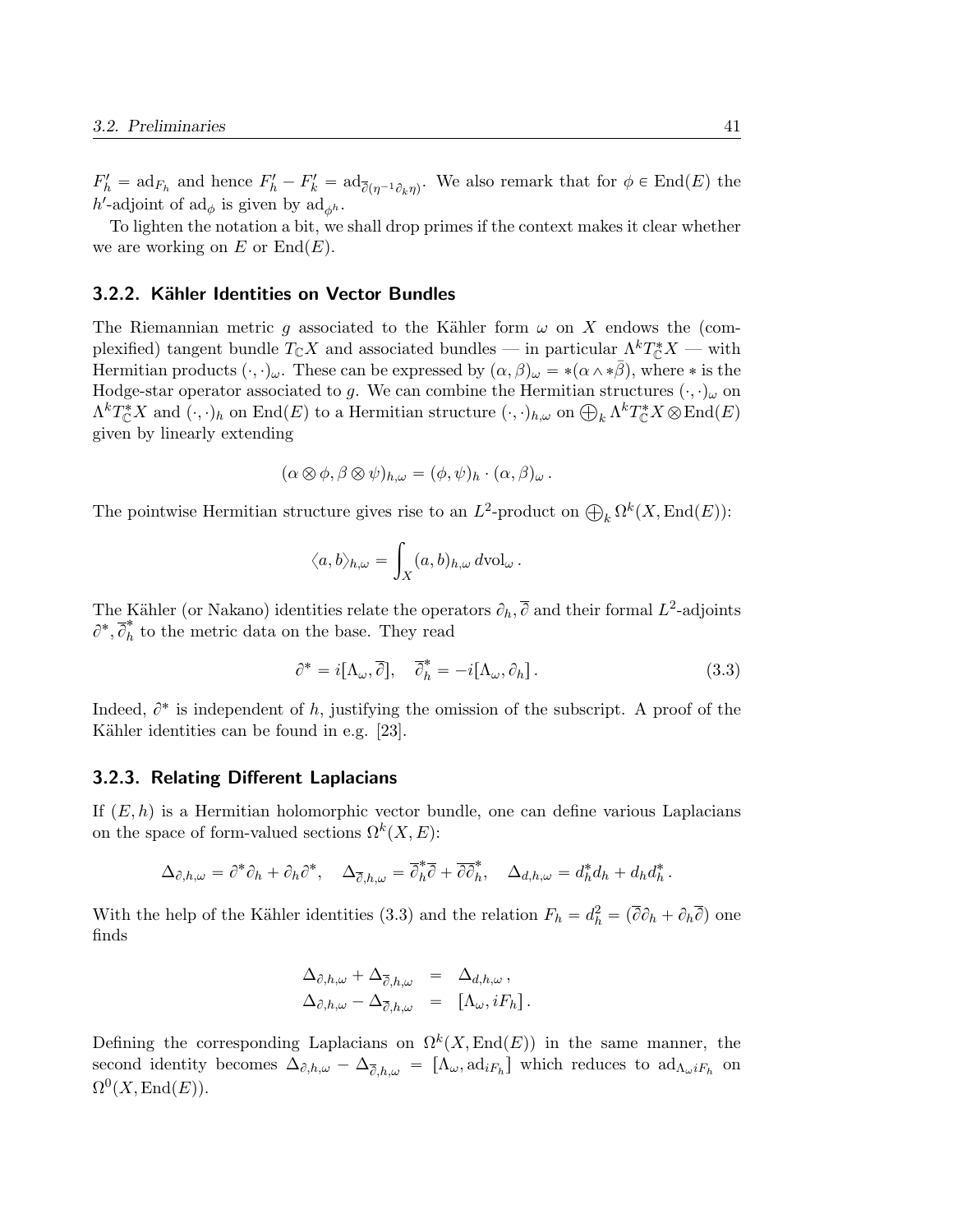It will be of importance to know how Laplacians on  $\Omega^{0}(X, \text{End}(E))$  defined by different Hermitian metrics h, k are related. For  $\varphi \in \Omega^0(X, \text{End}(E))$  compute

$$
\begin{array}{rcl}\n(\Delta_{\partial,h,\omega}-\Delta_{\partial,k,\omega})\varphi & = & i\Lambda_{\omega}\overline{\partial}(\partial_h-\partial_k)\varphi \\
& = & i\Lambda_{\omega}\overline{\partial}[\eta^{-1}\partial_k\eta,\varphi] \\
& = & i\Lambda_{\omega}[\overline{\partial}(\eta^{-1}\partial_k\eta),\varphi] - i\Lambda_{\omega}[\eta^{-1}\partial_k\eta,\overline{\partial}\varphi] \\
& = & i\Lambda_{\omega}[F_h-F_k,\varphi] - i\Lambda_{\omega}[\eta^{-1}\partial_k\eta,\overline{\partial}\varphi] \\
& = & \text{ad}_{\Lambda_{\omega}i(F_h-F_k)}\varphi - i\Lambda_{\omega}[\eta^{-1}\partial_k\eta,\overline{\partial}\varphi]\n\end{array}
$$

Performing a similar computation or simply using the relations relating  $\Delta_{\partial}$  and  $\Delta_{\overline{\partial}}$  one finds

$$
\begin{array}{rcl}\n(\Delta_{\overline{\partial},h,\omega}-\Delta_{\overline{\partial},k,\omega})\varphi &=& -i\Lambda_{\omega}[\eta^{-1}\partial_k\eta,\overline{\partial}\varphi]\,, \\
(\Delta_{d,h,\omega}-\Delta_{d,k,\omega})\varphi &=& \mathrm{ad}_{\Lambda_{\omega}i(F_h-F_k)}-2i\Lambda_{\omega}[\eta^{-1}\partial_k\eta,\overline{\partial}\varphi]\,.\n\end{array}
$$

Finally, all of the three Laplacians acting on  $\Omega^0(X, E)$  or  $\Omega^0(X, \text{End}(E))$  depend on the metric via  $\Delta_{\omega} = e^{-u} \Delta_{\omega'}$  if  $\omega = e^u \omega'$ .

# 3.3. Short-Time Existence

We merely show that the evolution equation  $(3.1)$  defines a semilinear parabolic system. The existence of a unique smooth short-time solution is then guaranteed by standard theory. Setting  $\eta(t) = h_0^{-1}h(t)$ , we express (3.1) as

$$
\partial_t \eta = -\eta [\Lambda_\omega i \overline{\partial} (\eta^{-1} \partial_{h_0} \eta) + \Lambda_\omega i F_{h_0} - \lambda i d_E] \n= -[i \Lambda_\omega \overline{\partial} \partial_{h_0} \eta - i \Lambda_\omega (\overline{\partial} \eta \wedge \eta^{-1} \partial_{h_0} \eta) + \eta \Lambda_\omega i F_{h_0} - \eta \lambda i d_E],
$$

which using the Kähler identities can be rearranged to

$$
(\partial_t + \Delta_{h_0,\omega,\partial})\eta = i\Lambda_\omega \overline{\partial}\eta \wedge \eta^{-1}\partial_{h_0}\eta - \eta[\Lambda_\omega i F_{h_0} - \lambda \mathrm{id}_E].\tag{3.4}
$$

From this we see that time-dependent Hermitian Yang–Mills flow is a semilinear parabolic PDE (the highest order piece is linear).

### 3.4. Long-Time Existence

With the exception of higher regularity estimates, most techniques used in this section are an adaptation of Donaldson's to the case of a moving base metric. Working over a Riemann surface grants us the luxury that the contracted curvature  $\Lambda_{\omega}F_h$  already controls the full curvature  $F_h$ .

To establish long-time existence we assume that the flow exists only on a maximal time interval  $[0, T], T < \infty$  and show that  $h(t)$  converges to a smooth Hermitian metric as  $t \to T$ , permitting the flow to be extended beyond the maximal existence time T,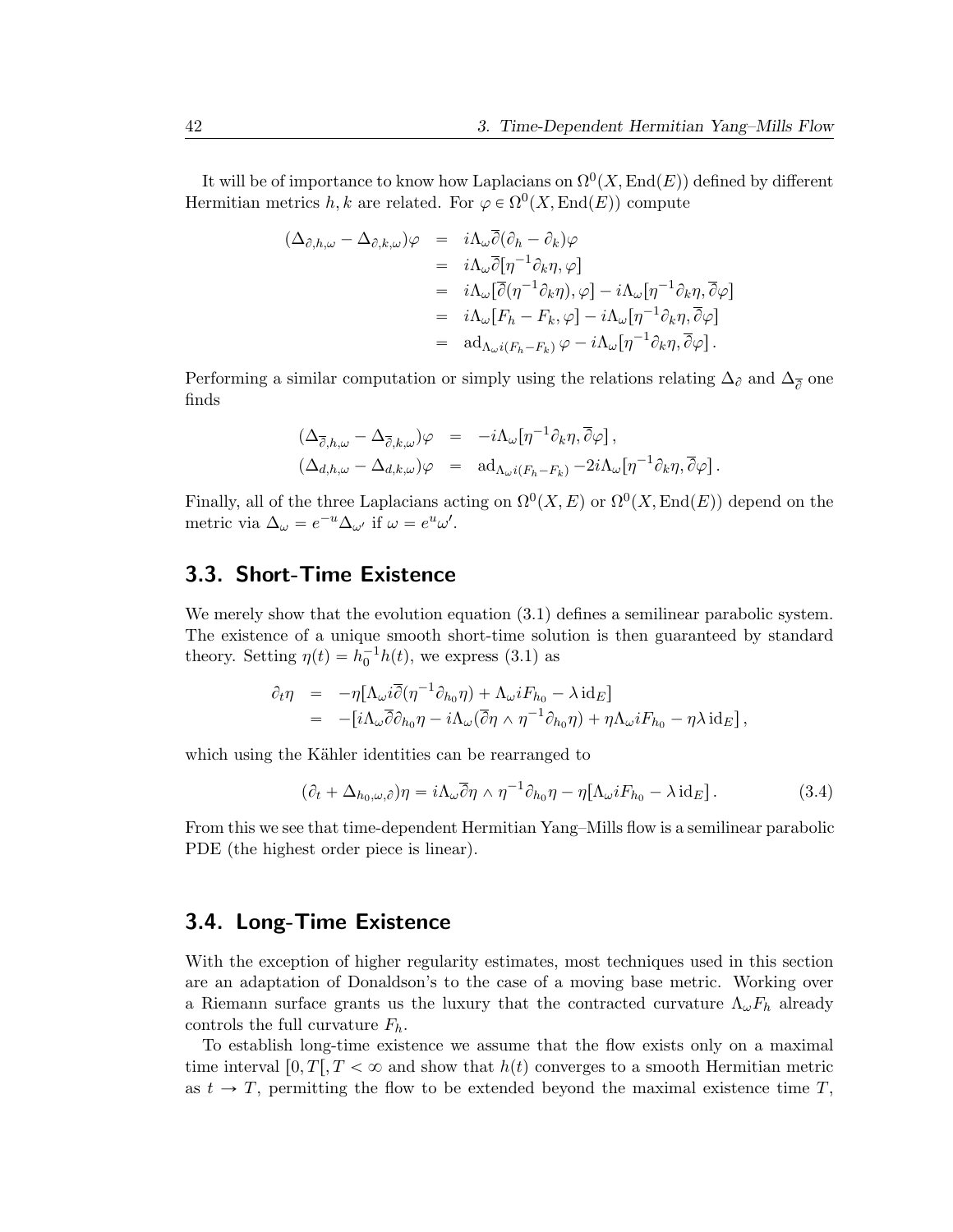hence contradicting its maximality. In the case at hand, the proof can be split into three steps. The first consists in showing that  $h(t)$  converges in  $C^0$  to a continuous metric  $h(T)$ . Using a maximum principle argument we then establish an a priori bound on  $\Lambda_{\omega} i F_h$  uniform in [0, T[, which in conjunction with the  $C^0$ -boundedness also provides a  $C<sup>1</sup>$ -bound via a blowup argument. Finally, we use a parabolic bootstrapping argument to establish that  $\Lambda_{\omega} F_h$  remains uniformly bounded in  $C^k$  and infer that this also uniformly bounds  $h(t)$  in  $C^k$  for any  $k \in \mathbb{N}_0$ . The  $C^0$ -limit  $h(T)$  then has to be smooth and the convergence of  $h(t)$  to  $h(T)$  occurs in  $C^{\infty}$ .

Remark. By maximum principle we refer to the parabolic maximum principle for heat equations on manifolds with varying metric which can be found in e.g. [40].

**Remark.** The precise argument for the boundedness in each  $C<sup>k</sup>$  in conjunction with  $C^0$ -convergence implying  $C^{\infty}$  convergence is given by Lemma A.2.2 in Appendix A.2 (set  $E = C^{k+1}$ ,  $F = C^k$  and  $G = C^0$  with  $S, T$  being the obvious inclusions).

### 3.4.1. Convergence in  $C^0$  for finite time

The first step is to establish the  $C^0$ -convergence of  $h(t)$  for  $t \to T$ . There is a natural notion of  $C^0$ -distance between two Hermitian metrics on a complex vector bundle induced by the symmetric distance of Hermitian inner products on a finite-dimensional complex vector space which we recall below.

Denote by H the set of Hermitian inner products on  $\mathbb{C}^r$ . The (right) action of  $Gl(r,\mathbb{C})$ on H given by  $(h \cdot g)(\cdot, \cdot) = h(g \cdot, g \cdot)$  is transitive and the stabiliser of a point  $h_0 \in \mathcal{H}$  (we can take  $h_0$  to be the standard Hermitian product on  $\mathbb{C}^r$  consists of those  $g \in Gl(r, \mathbb{C})$ that are unitary with respect to  $h_0$ , i.e.  $\mathcal{H} \cong U(r) \setminus Gl(r, \mathbb{C})$ . Writing  $h_0(g \cdot, g \cdot) =$  $h_0(g^*g \cdot, \cdot)$  leads to another description of H. One shows that the map  $U(r) \cdot g \mapsto$  $g^*g$  is a bijection between  $U(r)\setminus Gl(r,\mathbb{C})$  to the positive  $h_0$ -self-adjoint endomorphisms  $\text{End}^+_{h_0}(\mathbb{C}^r)$ . We can endow the homogeneous space  $\text{U}(r) \setminus \text{Gl}(r, \mathbb{C})$  with a symmetric space structure by observing that the fixed point set  $\mathrm{Gl}(r,\mathbb{C})^{\sigma}$  of the involutive automorphism  $\sigma(g) := g^{-1*}$  of Gl(r, C) is precisely U(r). At the identity, this induces the splitting  $\mathfrak{gl}(r, \mathbb{C}) = \mathfrak{u}(r) \oplus i\mathfrak{u}(r)$  as the  $\pm 1$ -eigenspaces of  $d\sigma$ . We now identify  $T_{U(r), e} U(r) \setminus Gl(r, \mathbb{C})$ with  $i\mathfrak{u}(r)$  and define an  $\text{Ad}_{U(r)}$ -invariant inner product on  $i\mathfrak{u}(r)$ , say  $(a, b) := \text{tr}(ab^*)$  $tr(ab)$  and extend this right-invariantly to a Riemannian metric on H endowing the set of Hermitian inner products with a symmetric space structure.

We are interested in the geodesic distance in  $\mathcal H$  in the  $\text{End}_{h_0}^+(\mathbb C^r)$ -picture. For  $H \in$  $\text{End}_{h_0}^+(\mathbb{C}^r)$  one has  $T_H \text{End}_{h_0}^+(\mathbb{C}^r) = \text{End}_{h_0}(\mathbb{C}^r)$  with the inner product given by

$$
\langle A, B \rangle_H = \text{tr}(AH^{-1}BH^{-1}).
$$

To see this, write  $A = (a^*a)$ ,  $B = (b^*b)$  and  $H = g^*g$  for paths  $a, b$  in  $Gl(r, \mathbb{C})$  through g. Since the tangent map of right multiplication by  $g^{-1}$  on  $U(r)\setminus Gl(r,\mathbb{C})$  is given by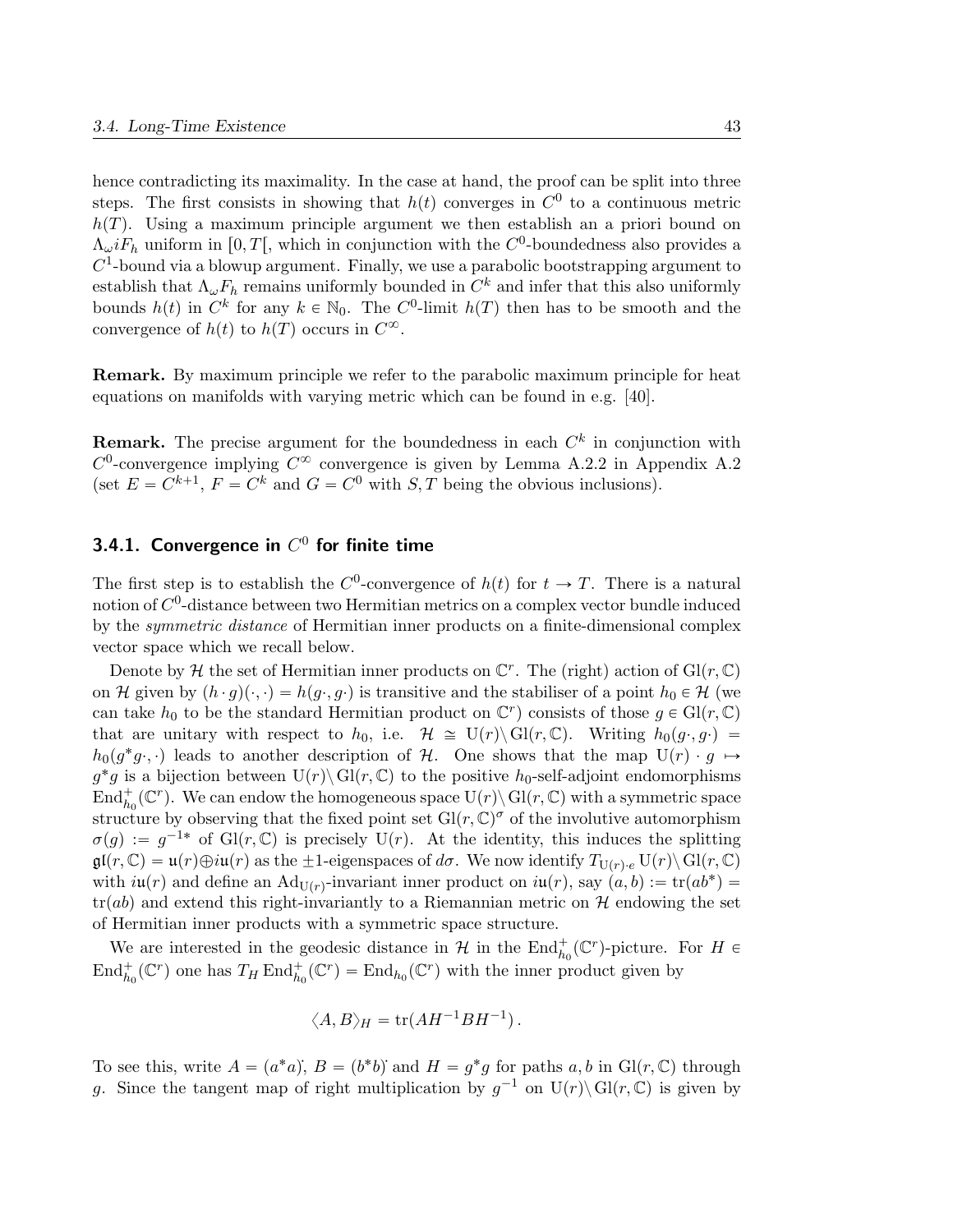.

 $\dot{a} \mapsto (ag^{-1})$  and we demanded right multiplication to be an isometry, we get

$$
\langle A, B \rangle_H = \langle (a^*a)^{\cdot}, (b^*b)^{\cdot} \rangle_{g^*g}
$$
  
=  $\langle [(ag^{-1})^*(ag^{-1})]^{\cdot}, [(bg^{-1})^*(bg^{-1})]^{\cdot} \rangle_{e^*e}$   
=  $\text{tr}(g^{-1*}a^*ag^{-1}g^{-1*}b^*bg^{-1})$   
=  $\text{tr}(AH^{-1}BH^{-1})$ 

as claimed. To compute the geodesic distances consider

$$
d(\mathbf{1}, \exp(A)) = \int_0^1 \langle A \exp(tA), A \exp(tA) \rangle_{\exp(tA)}^{\frac{1}{2}} dt = \text{tr}(A^2)^{\frac{1}{2}}.
$$

The right invariance of the Riemannian metric implies that for  $f, g \in Gl(r, \mathbb{C})$  one has  $d(g^*g, f^*f) = d(1, (fg^{-1})^*fg^{-1}).$  In the End<sub>h<sub>0</sub>-picture this means that</sub>

$$
d(H,K) = d(H^{\frac{1}{2}*}H^{\frac{1}{2}}, K^{\frac{1}{2}*}K^{\frac{1}{2}}) = d(1, (K^{\frac{1}{2}}H^{-\frac{1}{2}})^*(K^{\frac{1}{2}}H^{-\frac{1}{2}})).
$$

Taking the logarithm of the positive self-adjoint endomorphism  $(K^{\frac{1}{2}}H^{-\frac{1}{2}})^*(K^{\frac{1}{2}}H^{-\frac{1}{2}})$ and using the formula for  $d(1, \exp(A))$  one then obtains

$$
d(H,K) = \text{tr}(\log((K^{\frac{1}{2}}H^{-\frac{1}{2}})^*(K^{\frac{1}{2}}H^{-\frac{1}{2}}))^2)^{\frac{1}{2}}.
$$

In other words, if  $\lambda_i$  for  $i = 1, ..., r$  are the (positive) eigenvalues of  $(K^{\frac{1}{2}}H^{-\frac{1}{2}})^*(K^{\frac{1}{2}}H^{-\frac{1}{2}})$ , then  $\frac{1}{2}$ 

$$
d(H, K) = d(\lambda_1, ..., \lambda_r) = \left(\sum_i (\log \lambda_i)^2\right)^{\frac{1}{2}}
$$

To reassure ourselves of this computation we check by hand that  $d$  is in fact symmetric. For convenience we define the map  $\Phi: \mathcal{H} \times \mathcal{H} \to \mathcal{H}$  by  $\Phi(H, K) = (K^{\frac{1}{2}}H^{-\frac{1}{2}})^*(K^{\frac{1}{2}}H^{-\frac{1}{2}})$ and note that  $\Phi(H, K)^{-1} = \Phi(K, H)$ . Now

$$
d(K, H) = d(\lambda_1^{-1}, ..., \lambda_r^{-1}) = \left(\sum_i (\log \lambda_i^{-1})^2\right)^{\frac{1}{2}} = d(\lambda_1, ..., \lambda_r) = d(H, K).
$$

We could alternatively observe that  $d = \sqrt{\circ} \operatorname{tr} \circ^2 \circ \log \circ \Phi = \sqrt{\circ} \operatorname{tr} \circ^2 \circ \log \circ \Phi^{-1}$ .

An important feature of the metric  $d$  on  $\mathcal H$  is its completeness. However, for the purpose of obtaining a  $C^0$ -bound on  $h(t)$  under HYMF, the metric d is somewhat unwieldy and it is convenient to consider an alternative distance measure  $\sigma$  on  $\mathcal{H}$ . We define

$$
\sigma(H, K) := \text{tr}(HK^{-1}) + \text{tr}(K^{-1}H) - 2n
$$

and observe that much like d,  $\sigma$  also factors through  $\Phi$  and  $\Phi^{-1}$  in the sense that  $\sigma = \text{tr} \circ \Phi + \text{tr} \circ \Phi^{-1} - 2n$ . In terms of eigenvalues of  $\Phi(H, K)$ , we have

$$
\sigma(H, K) = \sigma(\lambda_1, ..., \lambda_r) = \sum_i (\lambda_i + \lambda_i^{-1} - 2).
$$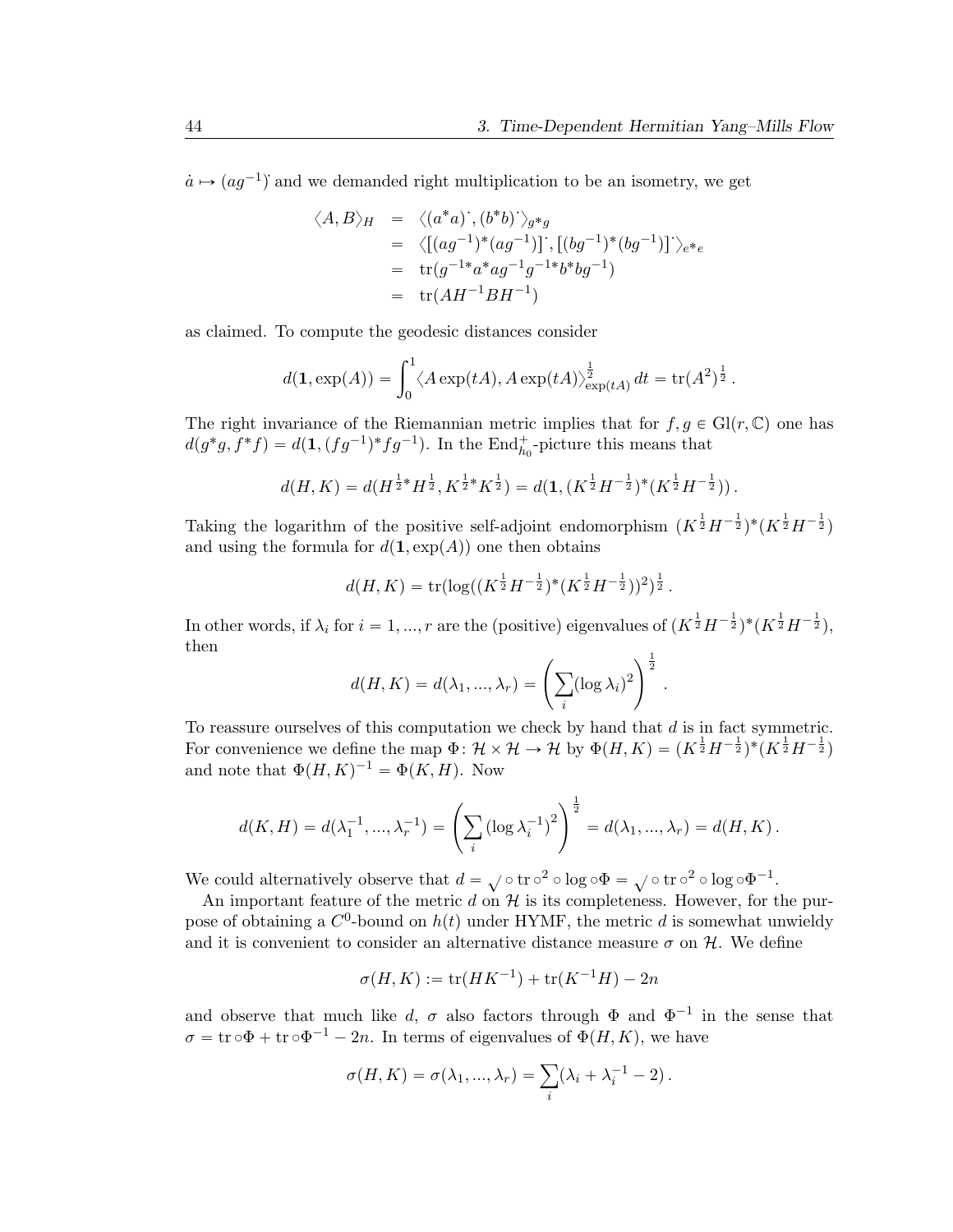Compared to d,  $\sigma$  has the disadvantage that it fails to satisfy the triangle inequality and hence does not define a genuine metric. However, d and  $\sigma$  are equivalent in the sense that they define the same topology on  $H$ . In particular,  $\sigma$  can be used to determine whether a given sequence in  $\mathcal H$  is Cauchy. We establish this equivalence by finding homeomorphisms  $\Xi$ ,  $\Theta$  of  $[0, \infty)$  such that  $d \leq \Xi \circ \sigma$  and  $\sigma \leq \Theta \circ d$ . First observe that we can assume all eigenvalues  $\lambda_i$  of  $\Phi(H, K)$  to satisfy  $\lambda_i \geq 1$  since both  $\sigma$  and d are invariant under  $\lambda_j \mapsto \lambda_j^{-1}$  for any  $1 \leq j \leq r$ . Let  $\lambda_k$  be the biggest of the  $\lambda_i \geq 1$ . Define homeomorphisms  $\phi, \psi : [1, \infty[ \rightarrow [0, \infty[$  via  $\psi(x) = \log x$  and  $\phi(x) = x + x^{-1} - 2$ . We estimate

$$
\sigma(\lambda_1, ..., \lambda_r) \leq r(\lambda_k + \lambda_k^{-1} - 2)
$$
  
=  $r(\phi \circ \psi^{-1})(\log \lambda_k)$   
=  $r(\phi \circ \psi^{-1})(\max_i |\log \lambda_i|)$   
 $\leq r(\phi \circ \psi^{-1})(\left(\sum_i (\log \lambda_i)^2\right)^{\frac{1}{2}})$   
=  $r(\phi \circ \psi^{-1})(d(\lambda_1, ..., \lambda_r))$ 

and similarly

$$
d(\lambda_1, ..., \lambda_r) \leq r \max_{i} |\log \lambda_i|
$$
  
=  $r \log \lambda_k$   
=  $r(\psi \circ \phi^{-1})(\lambda_k + \lambda_k^{-1} - 2)$   
=  $r(\psi \circ \phi^{-1})(\max_i (\lambda_i + \lambda_i^{-1} - 2))$   
 $\leq r(\psi \circ \phi^{-1})(\sum_i (\lambda_i + \lambda_i^{-1} - 2))$   
=  $r(\psi \circ \phi^{-1})(\sigma(\lambda_1, ..., \lambda_r)).$ 

Setting  $\Xi = r \cdot \psi \circ \phi^{-1}$  and  $\Theta = r \cdot \phi \circ \psi^{-1}$  yields the desired homeomorphisms of  $[0, \infty)$ .

Now let  $h(t)$ ,  $k(t)$  be two one-parameter families of Hermitian metrics on E for  $t \in$ [0, T] solving equation (3.1). For  $\eta = k^{-1}h$  it was  $F_h - F_k = \overline{\partial}(\eta^{-1}\partial_k \eta)$ . We compute

$$
\partial_t \operatorname{tr}(\eta) = -\operatorname{tr}(k^{-1}(\partial_t k)k^{-1}h) + \operatorname{tr}(k^{-1}(\partial_t h))
$$
\n
$$
= \operatorname{tr}([\Lambda_\omega i F_k - \lambda \operatorname{id}_E]\eta) - \operatorname{tr}(\eta [\Lambda_\omega i F_h - \lambda \operatorname{id}_E])
$$
\n
$$
= -\operatorname{tr}(\eta \Lambda_\omega i (F_h - F_k))
$$
\n
$$
= -\operatorname{tr}(\eta i \Lambda_\omega \overline{\partial}(\eta^{-1} \partial_k \eta))
$$
\n
$$
= \operatorname{tr}(\eta i \Lambda_\omega \eta^{-1} (\overline{\partial} \eta) \eta^{-1} \partial_k \eta)) - \operatorname{tr}(\eta i \Lambda_\omega \eta^{-1} \overline{\partial} \partial_k \eta))
$$
\n
$$
= i \Lambda_{\omega(t)} \operatorname{tr}((\overline{\partial} \eta) \eta^{-1} (\partial_k \eta)) - \operatorname{tr}(\Lambda_\omega i \overline{\partial} \partial_k \eta).
$$

The first term is nonpositive, since it can be written as  $-\text{tr}(\eta^{-1}i\Lambda_{\omega}(\partial_{k}\eta)(\overline{\partial}\eta))$ , where  $\eta^{-1}$  is k-self-adjoint and positive definite while  $i\Lambda_{\omega}(\partial_k \eta)(\overline{\partial}\eta) = i\Lambda_{\omega}(dz \wedge d\overline{z})\eta_{\partial_k}\eta_{\overline{\partial}} =$  $|dz|_{\omega}^2 \eta_{\partial_k} \eta_{\overline{\partial}}$  is k-self-adjoint and positive semidefinite (we wrote  $d_k \eta = \eta_{\partial_k} dz + \eta_{\overline{\partial}} d\overline{z}$ , where  $\eta_{\partial_k}$  and  $\eta_{\overline{\partial}}$  are k-adjoint to one another). The composition of two self-adjoint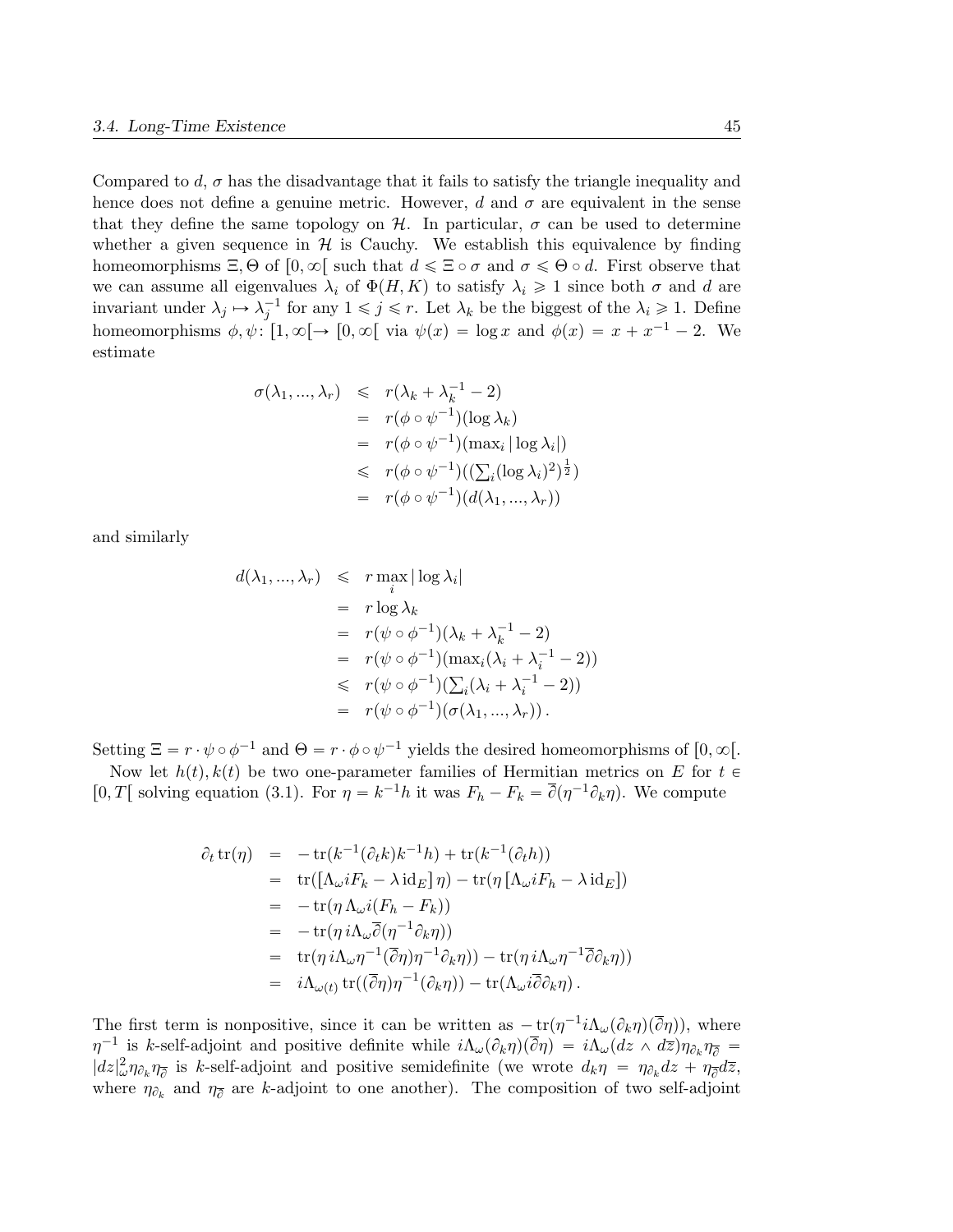positive semidefinite endomorphisms has nonnegative trace: if  $A, B$  are positive semidefinite and self-adjoint and U diagonalises A, then  ${\rm tr} AB = {\rm tr}(U^*UAU^*UB^{\frac{1}{2}}B^{\frac{1}{2}}) =$  $\text{tr}(A_{\text{diag}}UB^{\frac{1}{2}}U^*UB^{\frac{1}{2}}U^*)$  which can be seen to be nonnegative in a straightforward computation. The second term is  $-$ tr $(\Delta_{\partial,k,\omega}\eta)$ , where  $\Delta_{\partial,k,\omega} = \partial^*\partial_h$  is the  $\partial$ -bundle Laplacian defined by  $\omega(t)$  and h acting on endomorphisms of E. A quick computation shows that the trace intertwines the bundle Laplacian and the Laplacian on functions, i.e.

$$
\begin{array}{rcl}\n\text{tr}\,\Delta_{\partial,k,\omega}\eta & = & \text{tr}(\Lambda_{\omega}i\overline{\partial}\partial_{k}\eta) \\
& = & \Lambda_{\omega}i\overline{\partial}\,\text{tr}(\partial\eta + [A_{k},\eta]) \\
& = & i\Lambda_{\omega}\overline{\partial}\partial\,\text{tr}(\eta) \\
& = & \Delta_{\partial,\omega}\,\text{tr}(\eta)\n\end{array}
$$

owing to the antisymmetry of the commutator. Here  $\Delta_{\partial,\omega}$  is the  $\partial$ -Laplacian defined by the  $\omega(t)$  acting on functions. This permits to estimate

$$
(\partial_t + \Delta_{\omega(t)}) \operatorname{tr}(\eta) \leq 0.
$$

Reversing the roles of h and k shows that the same estimate holds for  $tr(\eta^{-1})$  and hence also for  $\sigma(h, k)$ . By the maximum principle we then know that  $\sup_X \sigma(h, k)$  is nonincreasing in  $t$ . As a byproduct this also reproves that solutions to  $(3.1)$  are unique: Let  $h(0) = k(0)$ , then  $\sup_X \sigma(h, k) = 0$  and hence  $h(t) = k(t)$  for all  $t \in [0, T]$ .

We now have what we need to prove

**Proposition 3.4.1.** If  $h(t)$  is a smooth solution to (3.1) on [0, T[, T  $< \infty$ , then  $h(t)$ converges to a continuous Hermitian metric  $h(T)$  as  $t \to T$ .

*Proof.* Let  $t_i$  be a sequence in  $[0, T]$  converging to T in  $[0, T]$ . The claim is that  $h(t_i)$ is Cauchy in the space of Hermitian metrics on E with the complete metric sup  $_{\mathcal{X}} d$ . Given  $\varepsilon > 0$ , find a  $\delta > 0$  such that  $\sigma(h(t), h(t')) < \varepsilon$  for any  $0 \leq t, t' < \delta$ . Then  $\sigma(h(T-t'), h(T-t)) < \varepsilon$  for any  $0 < t, t' \leq \delta$  since  $\sup_X \sigma$  is nonincreasing. Now find N such that  $i > N$  implies  $T - t_i \leq \delta$ .  $\Box$ 

# 3.4.2. An a priori  $C^0$ -bound on  $|\Lambda_\omega i F_h|_h$

The first step in controlling  $h(t)$  in higher order is to bounding the contracted curvature  $|\Lambda_{\omega(t)} iF_{h(t)}|_{h(t)}$  uniformly in  $C^0$ . This is done using the maximum principle. In order to compute  $\partial_t |\Lambda_{\omega(t)} iF_{h(t)}|_{h(t)}^2$  we need some preparation.

First we remark that since  $\Lambda_{\omega} i F_h$  is h-self-adjoint, one has  $|\Lambda_{\omega} i F_h|_h^2 = \text{tr}((\Lambda_{\omega} i F_h)^2)$ . Less conveniently, the base metric depends on the time parameter and we need to examine how contraction with the base metric behaves under taking derivates. On a Riemann surface this is not too complicated since if one writes  $\omega(t) = e^{u(t)} \omega_{\infty}$ , then  $\Lambda_{\omega(t)} = e^{-u(t)} \Lambda_{\omega_{\infty}}$ . For a (1, 1)-form  $\alpha$ , the time-derivative of  $\Lambda_{\omega} \alpha$  then simply is  $\partial_t \Lambda_\omega \alpha = -\dot{u} \Lambda_\omega \alpha.$ 

**Remark.** On a general Kähler manifold this formula becomes  $\partial_t \Lambda_\omega \alpha = \frac{1}{2} \Lambda^2_\omega \alpha \wedge \dot{\omega}$  $\Lambda_{\omega}\dot{\omega}\cdot\Lambda_{\omega}\alpha$ . If  $\alpha=iF_h$ , then the first term could potentially see the full curvature (and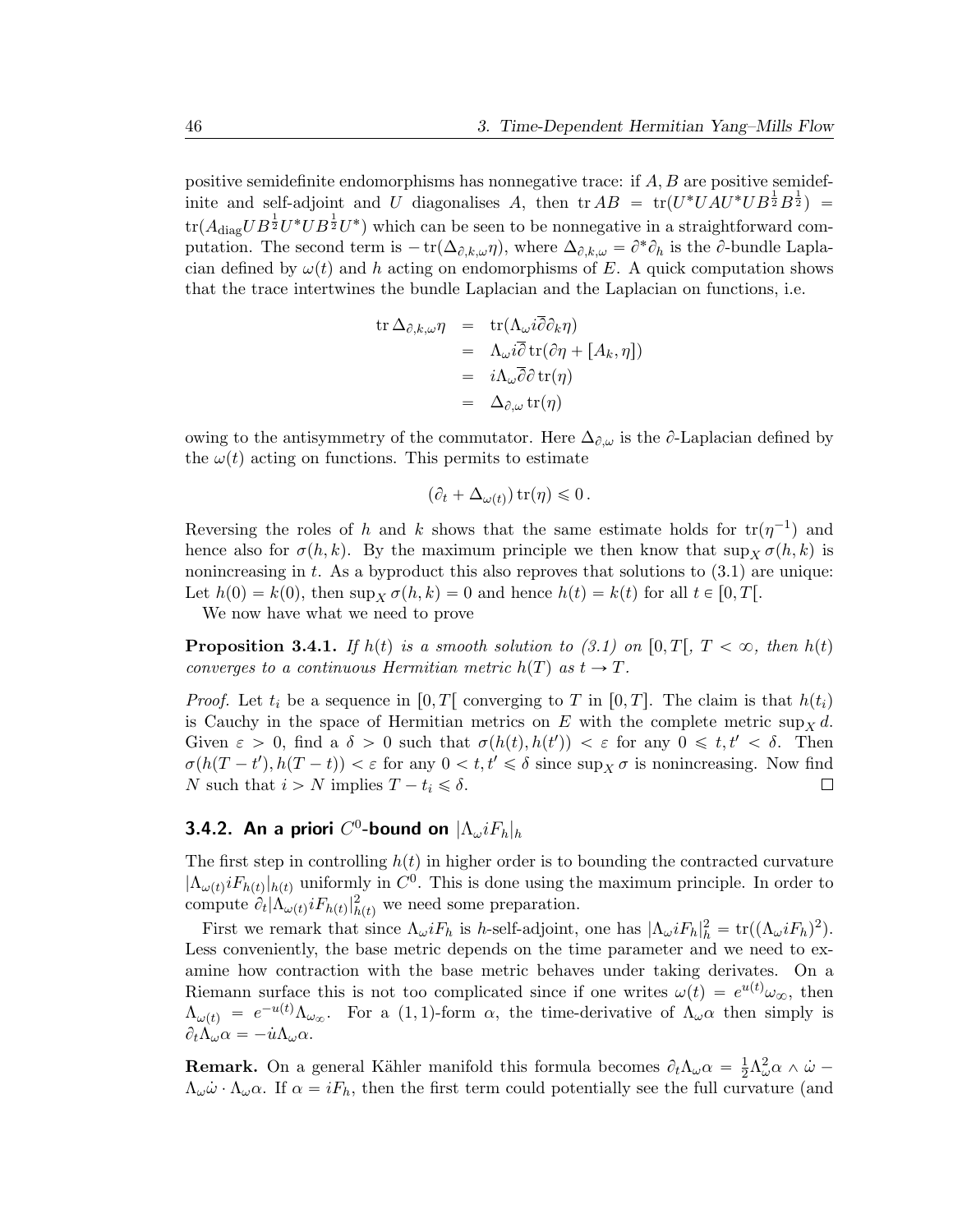not only the contracted part) preventing us from applying the maximum principle to  $|\Lambda_{\omega} F_h|^2$ . On a Riemann surface this difficulty cannot arise.

Next we compute how the curvature behaves under the flow:

$$
\partial_t F_h = \partial_t \overline{\partial} (h^{-1} \partial h)
$$
  
\n
$$
= -\overline{\partial} ((h^{-1} \partial_t h)(h^{-1} \partial h)) + \overline{\partial} (h^{-1} \partial (\partial_t h))
$$
  
\n
$$
= -\overline{\partial} ((h^{-1} \partial_t h)(h^{-1} \partial h)) + \overline{\partial} ((h^{-1} \partial h)(h^{-1} \partial_t h)) + \overline{\partial} \partial (h^{-1} \partial_t h)
$$
  
\n
$$
= \overline{\partial} ([A_h, h^{-1} \partial_t h] + \partial (h^{-1} \partial_t h))
$$
  
\n
$$
= \overline{\partial} \partial_h (h^{-1} \partial_t h)
$$
  
\n
$$
= -\overline{\partial} \partial_h \Lambda_\omega i F_h
$$
  
\n
$$
= -\Delta_{\overline{\partial}, h, \omega} F_h,
$$

where in the last two steps we have used that  $d_hF_h = 0$  (for degree reasons on a Riemann surface and by the Bianchi identity in general). The identities relating the different Laplacians derived in 3.2.3 imply  $2\Delta_{\bar{\partial},h,\omega}F_h = 2\Delta_{\partial,h,\omega}F_h = \Delta_{d,h,\omega}F_h$ , so the curvature  $F_h$  solves the bundle heat equation

$$
(\partial_t + \Delta_{\overline{\partial},h,\omega})F_h = (\partial_t + \Delta_{\partial,h,\omega})F_h = (\partial_t + 1/2 \cdot \Delta_{d,h,\omega})F_h = 0.
$$

In order to examine the behaviour of the contracted curvature under Hermitian Yang– Mills flow, we use the Kähler identities to observe

$$
\begin{array}{rcl} \Delta_{\partial,h,\omega}\Lambda_{\omega}\xi&=&\Lambda_{\omega}\Delta_{\overline{\partial},h,\omega}\xi\,,\\ \Delta_{\overline{\partial},h,\omega}\Lambda_{\omega}\xi&=&\Lambda_{\omega}\Delta_{\partial,h,\omega}\xi\,,\\ \Delta_{d,h,\omega}\Lambda_{\omega}\xi&=&\Lambda_{\omega}\Delta_{d,h,\omega}\xi \end{array}
$$

for  $\xi \in \Omega^2(X, \text{End}(E))$ . For the contracted curvature one then obtains

$$
(\partial_t + \Delta_{\partial,h,\omega})\Lambda_{\omega}iF_h = (\partial_t + \Delta_{\overline{\partial},h,\omega})\Lambda_{\omega}iF_h = (\partial_t + \frac{1}{2}\Delta_{d,h,\omega})\Lambda_{\omega}iF_h = -\dot{u}\Lambda_{\omega}iF_h.
$$

As a last preparation, we observe that for  $\varphi \in \Omega^0(X, \text{End}(E))$  there holds

$$
\begin{array}{rcl}\Delta_{\partial,h,\omega}(\varphi^2)&=&\varphi\cdot\Delta_{\partial,h,\omega}\varphi+\Delta_{\partial,h,\omega}\varphi\cdot\varphi+i\Lambda_{\omega}(\overline{\partial}\varphi\wedge\partial_h\varphi-\partial_h\varphi\wedge\overline{\partial}\varphi)\,,\\ \Delta_{\overline{\partial},h,\omega}(\varphi^2)&=&\varphi\cdot\Delta_{\overline{\partial},h,\omega}\varphi+\Delta_{\overline{\partial},h,\omega}\varphi\cdot\varphi+i\Lambda_{\omega}(\overline{\partial}\varphi\wedge\partial_h\varphi-\partial_h\varphi\wedge\overline{\partial}\varphi)\,.\end{array}
$$

We abbreviate  $\kappa := \Lambda_{\omega} i F_h$  (this in not the Kähler class containing the metrics  $\omega(t)$ which we also denoted by  $\kappa$ ) and compute

$$
(\partial_t + \Delta_{\partial,\omega})|\kappa|_h^2 = \text{tr}[(\partial_t + \Delta_{\partial,h,\omega})\kappa^2]
$$
  
\n
$$
= 2 \text{tr}[\kappa(\partial_t + \Delta_{\partial,h,\omega})\kappa + i\Lambda_{\omega}(\overline{\partial}\kappa \wedge \partial_h \kappa)]
$$
  
\n
$$
= -2\dot{u}\text{tr}[\kappa^2] + 2 \text{tr}[\dot{\Lambda}_{\omega}(\overline{\partial}\kappa \wedge \partial_h \kappa)]
$$
  
\n
$$
= -2\dot{u}|\kappa|_h^2 - |d_h \kappa|_{h,\omega}^2,
$$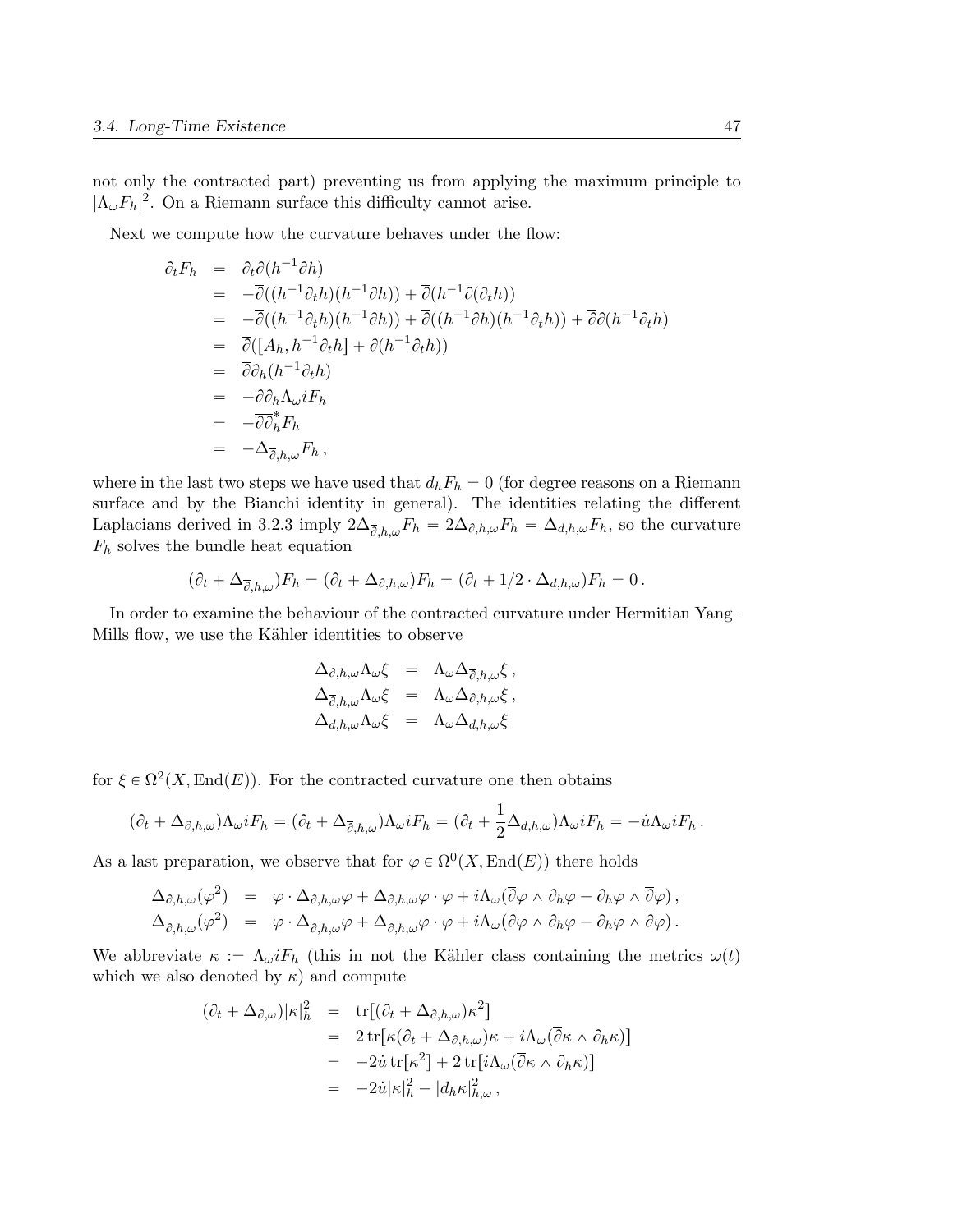where we used the identity  $2 \text{ tr} \left[ i \Lambda_\omega (\partial_h \kappa \wedge \overline{\partial} \kappa) \right] = |d_h \kappa|^2_{h,\omega}$  in the last step. Since the sign is crucial in our case, we take some space to go through the computation in detail. We prove the more general relation for self-adjoint  $\varphi, \psi \in \Omega^0(X, \text{End}(E))$ :

$$
(d_h\varphi, d_h\psi)_{h,\omega} = i \operatorname{tr}[\Lambda_{\omega}(\partial_h\varphi \wedge \partial \psi + \partial_h\psi \wedge \partial \varphi)].
$$

Write  $d_h \varphi = \varphi_{\overline{\partial}} d\overline{z} + \varphi_{\partial} dz$ . The endomorphisms  $\varphi_{\overline{\partial}}$  and  $\varphi_{\partial}$  are then h-adjoint to each other and the same holds when replacing  $\varphi$  by  $\psi$ . Recalling  $(\alpha, \beta)_{\omega} = *(\alpha \wedge * \beta)$  we compute

$$
(d_h\varphi, d_h\psi)_{h,\omega} = (\varphi_{\partial}, \psi_{\partial})_h |dz|^2_{\omega} + (\varphi_{\overline{\partial}}, \psi_{\overline{\partial}})_h |dz|^2_{\omega} = \text{tr}[\varphi_{\partial}\psi_{\overline{\partial}} + \psi_{\partial}\varphi_{\overline{\partial}}] * i(dz \wedge d\overline{z}) \quad (3.5)
$$

on the one hand and

$$
\text{tr}[i\Lambda_{\omega}(\partial_h\varphi \wedge \overline{\partial}\psi + \partial_h\psi \wedge \overline{\partial}\varphi)] = \text{tr}[\varphi_{\partial}\psi_{\overline{\partial}} + \psi_{\partial}\varphi_{\overline{\partial}}]\Lambda_{\omega}i(dz \wedge d\overline{z})
$$
(3.6)

on the other. Here,  $\Lambda_{\omega}$  and  $*$  coincide on the volume form  $\omega$  and hence on all two-forms, so combining (3.5) and (3.6) yields the result.

combining (3.5) and (3.6) yields the result.<br>The convergence assumptions on  $u(t)$  imply that  $\int_0^\infty \sup_X |u| < \infty$ , allowing the use of the maximum principle to obtain a uniform bound on  $|\kappa|^2_h$ . Indeed, the estimate

$$
(\partial_t + \Delta_{\partial,\omega})|\kappa|^2_h \leq 2 \sup_X |\dot{u}| \cdot |\kappa|^2_h
$$

implies that the solution to  $\partial_t \Phi(t) = \sup_X |\dot{u}|\Phi(t)$  satisfying the initial condition  $\Phi(0)$  =  $\sup_X |\Lambda_{\omega_0} iF_{h_0}|^2$  dominates  $|\kappa|_h^2$ , so

$$
|\kappa|_h^2 \leq \Phi(t) = \Phi(0) \exp \left( \int_0^t \sup_X |\dot{u}|(s) ds \right).
$$

By assumption, the right hand side is uniformly bounded in t. We now know  $|iF_{h(t)}|_h$ and hence the curvature  $iF_{h(t)}$  to be uniformly bounded in [0, T[, even if  $T = \infty$ . Since  $h(t)$  converges to a continuous metric  $h(T)$  for  $t \to T$ ,  $\kappa$  also remains bounded with respect to any reference metric, e.g.  $h_0$ . It follows then from the blowup argument (cf. Appendix C.3) that  $h(t)$  is in fact bounded uniformly on  $[0, T[$  in  $C^1$  with respect to some fixed  $C^1$ -structure.

### 3.4.3. Higher a priori bounds on  $\Lambda_{\omega} i F_h$

The principal ingredient in our proof for higher regularity is the fact that the contracted curvature  $\kappa = \Lambda_{\omega} i F_h$  satisfies the linear parabolic PDE

$$
\left(\partial_t + \frac{1}{2}\Delta_{d,h,\omega}\right)\kappa = -\dot{u}\kappa\,,\tag{3.7}
$$

where we consider the right hand side as an inhomogeneity which is a bounded continuous section of End(E) over  $X \times [0, T]$ . The nonautonomous generator  $2L := \Delta_{d,h,\omega}$  can be expressed as

$$
\Delta_{d,h,\omega} = \Delta_{d,h_0,\omega} + \mathrm{ad}_{\Lambda_{\omega} i(F_h - F_{h_0})} - 2i\Lambda_{\omega} [\eta^{-1} \partial_{h_0} \eta, \overline{\partial} \cdot]
$$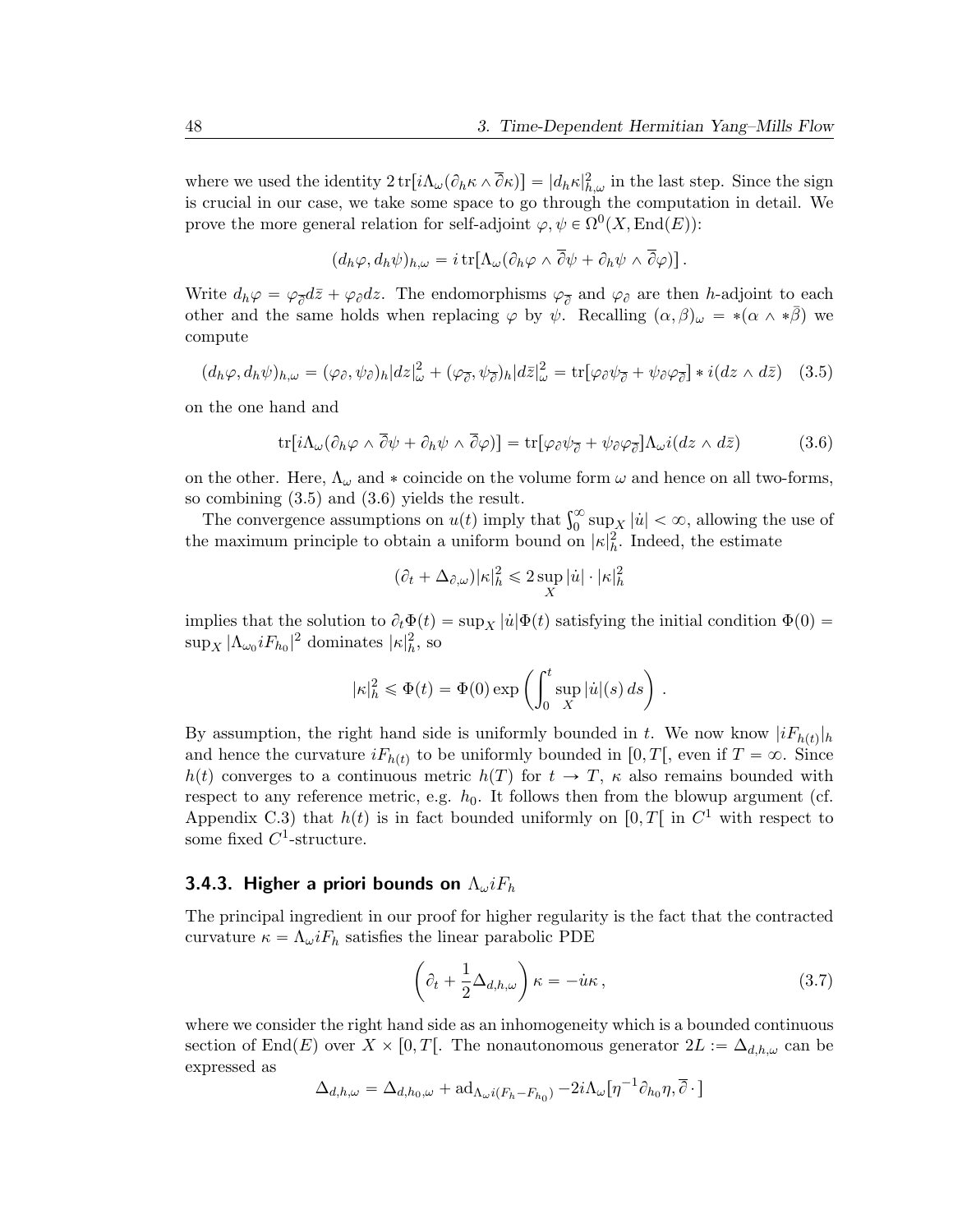for  $\eta = h_0^{-1}h$ . The a priori C<sup>0</sup>-bound on  $F_h$  and the C<sup>1</sup>-bound on h imply that the coefficients of L are bounded in  $C^0$  on  $X\times[0,T[$ . In addition, the highest order coefficient only depends on t via  $\Delta_{d,h_0,\omega} = e^{-u} \Delta_{d,h_0,\omega_\infty}$ , so a constant of ellipticity of L can be found independently of t. The idea is to use a classical inner  $L^p$  and Schauder estimates to infer boundedness of the equation's solution,  $\kappa$ , in higher parabolic Sobolev and Hölder spaces which in turn will increase control over the coefficients as well as the inhomogeneity. We will see that one can in fact bootstrap to uniformly bound  $\kappa$  in  $C^k$  for any  $k \in \mathbb{N}_0$ .

We adopt the notation and regularity result of Appendix A.4 (with  $\text{End}(E)$  taking the role of the vector bundle  $E$  in the appendix). The initial regularity results for the inhomogeneity  $-i\kappa$  and the coefficients of L establish that the hypotheses of Proposition A.4.3 are satisfied and we obtain  $\|\kappa\|_{L^p_{1,2}(X_T,\omega_\infty,h_0)} < \infty$  (technically, Proposition A.4.3) only bounds  $\|\kappa\|_{L^p_{1,2}(X'_T,\omega_\infty,h_0)}$  for  $X'_T=X\times[\varepsilon,T[,$  but for small times, say  $0\leq t\leq \varepsilon$ , smoothness of  $\kappa$  already implies boundedness in  $C^k$  for any  $k \in \mathbb{N}_0$ ). Consequently, the coefficients of L and the inhomogeneity are also bounded in  $L_1^p$  $_{1,2}^{p}$  (for any p) and hence in  $C^{0,0,\alpha}$  for a sufficiently small  $\alpha > 0$  by the parabolic Sobolev embedding A.4.5. The Schauder regularity theory in Proposition A.4.4 then implies that  $\kappa$  is bounded in  $C^{1,2,\alpha}(X,\omega_\infty, h_0)$ , again implying the same regularity on coefficients and inhomogeneity. Repeatedly using A.4.4, the argument can be iterated to show that  $\kappa$  is bounded in  $C^{k,2k,\alpha}$  for any k (the bounds may of course grow in k). In particular,  $\kappa$  is for any  $k \in \mathbb{N}_0$ bounded in  $C^k(X, \omega_\infty, h_0)$  uniformly in  $t \in [0, T[$ .

It remains to examine how the uniform boundedness of  $\kappa$  in  $C^k$  implies that of h or equivalently  $\eta = h_0^{-1}h$ , provided  $\eta$  is already bounded in  $C^1$ . The key lies in using (3.2) and the Kähler identities to write

$$
\Delta_{\partial, h_0, \omega} \eta = \eta \Lambda_{\omega} i F_h + i \Lambda_{\omega} (\overline{\partial} \eta) \eta^{-1} (\partial_{h_0} \eta) - \eta \Lambda_{\omega} i F_{h_0}
$$
\n(3.8)

and using elliptic regularity theory in a similar fashion to the parabolic theory used above to bound  $\kappa = \Lambda_{\omega} i F_h$  in  $C^k$ ,  $k \in \mathbb{N}_0$ . First observe that the right hand side is bounded in  $C^0$  which gives a bound in  $L_2^p$  $\frac{p}{2}$  of  $\eta$ . For sufficiently high  $p, L_2^p$  $_2^p$  embeds into  $C^{1+\alpha}$ , so the right hand side is in fact uniformly bounded in  $C^{0,\alpha}$ . Elliptic Schauder theory then bounds  $\eta$  in  $C^{2,\alpha}$  and the right hand side in  $C^{1,\alpha}$ . A bootstrapping argument then gives the desired uniform bound on  $\eta$  in  $C^k$ ,  $k \in \mathbb{N}_0$ .

Remark. As an alternative to the parabolic regularity theory, one can also follow Donaldson's approach and apply the maximum principle to  $|\nabla^k \kappa|_{h,\omega}$  and use induction on k to show that  $\nabla^k \kappa$  is exponentially bounded. The advantage of our method is that it also works to establish uniform  $C^k$ -bounds on  $\kappa$  uniform in  $t \in [0, \infty)$ .

## 3.5. Convergence for  $t \to \infty$

To show convergence of  $h(t)$  as  $t \to \infty$  in  $C^{\infty}$  we proceed in three steps. The first one is to show that  $h(t)$  remains bounded in  $C^0$  which is achieved by solving Hermitian Yang–Mills flow for very special initial conditions (which require slope stability of  $E$ ) yielding a convergent one-parameter family of metrics  $k(t)$  and using the fact that  $\sigma(h, k)$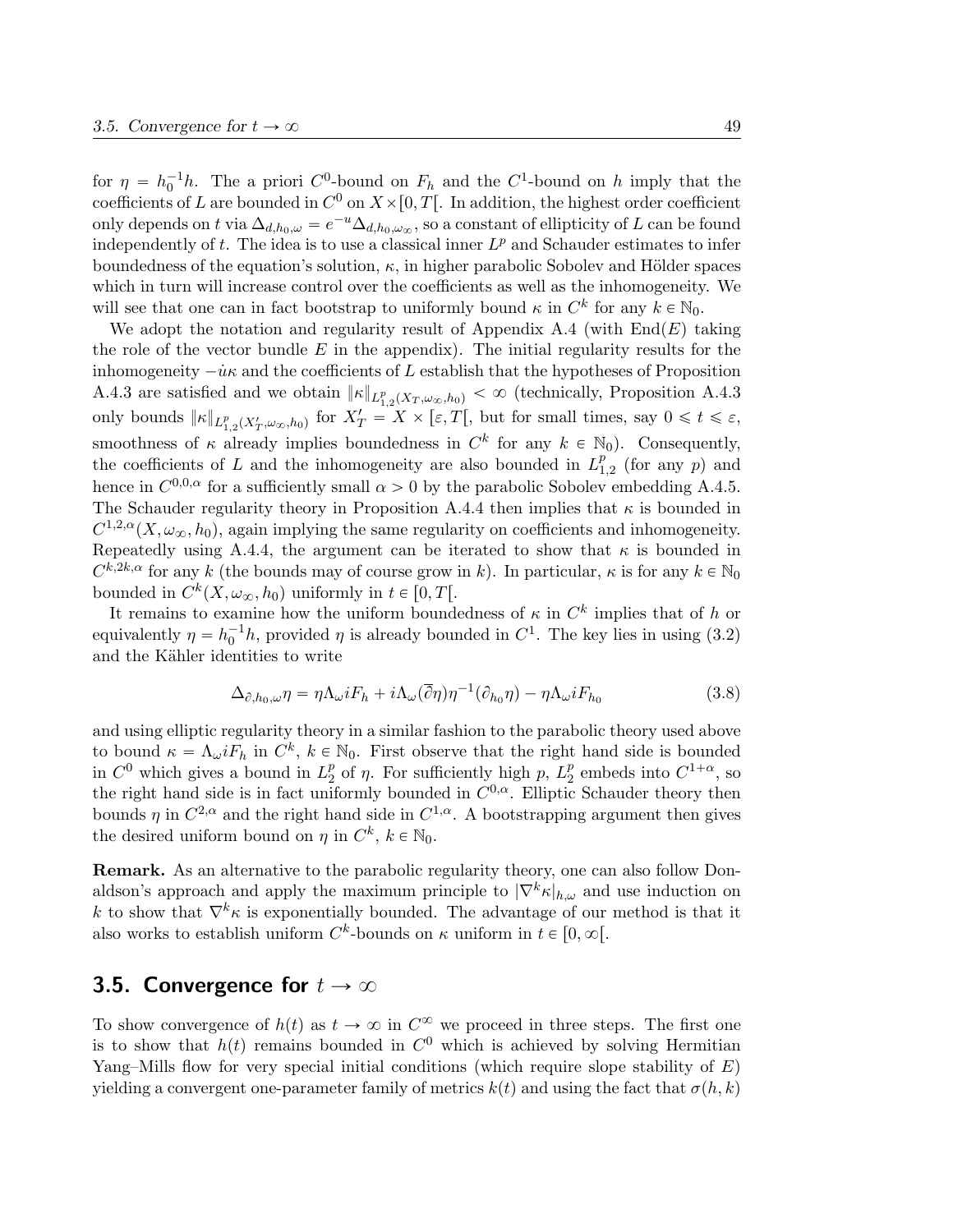is nonincreasing. In the second step we use the Donaldson functional  $M$  to construct a sequence of times  $(t_i) \to \infty$  for which  $\kappa(t_i)$  converges to  $\lambda \text{ id}_E$  in  $L^2$  and conclude that  $h(t)$  converges in  $C^1$  to a  $\omega_{\infty}$ -Hermite–Einstein  $h_{\infty}$  metric on E. Finally, a variation of the parabolic regularity argument used to show long-time existence provides uniform bounds on  $\kappa$  in  $C^k$ ,  $k \in \mathbb{N}_0$  implying that the convergence of  $h(t)$  to  $h_{\infty}$  occurs in  $C^{\infty}$ .

# 3.5.1. Uniform  $C^0$ -boundedness of  $h(t)$

We exploit that we are working over a Riemann surface by writing  $\omega(t) = e^{u(t)} \omega_{\infty}$ (as before) and the fact that  $[\omega]$ -slope stability implies the existence of a  $\omega_{\infty}$ -Hermite– Einstein metric  $h_{\infty}$ . They key observation is that the conformal class of Hermitian metrics containing  $h_{\infty}$  — that is the set of metrics  $e^f h_{\infty}$  for a smooth real valued function f on X — is stable under Hermitian Yang–Mills flow. More specifically, if  $k_0 = e^{f_0} h_{\infty}$ , then solving the original flow equation

$$
k^{-1}\partial_t k = -[e^{-u}\Lambda_{\omega_{\infty}}iF_k - \lambda \mathrm{id}_E]
$$

is equivalent to finding an  $f(t)$  satisfying

$$
(\partial_t + \Delta_{\partial,\omega(t)})f = (1 - e^{-u})\lambda, \qquad (3.9)
$$

with initial condition  $f(0) = f_0$ . Too see this, observe that  $F_{e^f h} = F_h + \partial \partial f$  id<sub>E</sub>. If f solves (3.9), set  $k = e^f h_{\infty}$  and compute

$$
k^{-1}\partial_t k = \partial_t f \, id_E
$$
  
=  $-\Delta_{\omega(t)} f \, id_E + (1 - e^{-u}) \lambda \, id_E$   
=  $-\Delta_{\omega(t)} f \, id_E - e^{-u} \Delta_{\omega_{\infty}} i F_{h_{\infty}} + \lambda \, id_E$   
=  $-\left[\Delta_{\omega(t)} (i F_{h_{\infty}} + i \overline{\partial} \partial f \, id_E) - \lambda \, id_E\right]$   
=  $-\left[\Delta_{\omega(t)} i F_{k(t)} - \lambda \, id_E\right].$ 

The evolution equation (3.9) for f is just heat flow on functions with an inhomogeneity  $(1-e^{-u})\lambda$  decaying exponentially to 0 (in  $C^{\infty}$ ), so f converges exponentially to a constant function and  $k(t)$  to a multiple of  $h_{\infty}$  in  $C^{\infty}$ . Since adding a constant to a solution of (3.9) gives a new solution, we can arrange for this multiple to be one.

Now if  $h(t)$  with arbitrary initial condition  $h_0$  is a long-time solution to HYMF, then we can consider the  $C^0$ -distance measure  $\sigma(h(t), k(t))$ , where  $k(t)$  is a solution to HYMF starting in the conformal class as  $h_{\infty}$ . We already know that  $\sigma(h(t), k(t))$  is decreasing, so we can compute

$$
d(h(t), h_{\infty}) \leq d(h(t), k(t)) + d(k(t), h_{\infty}) \leq \Xi(\sigma(h(t), k(t))) + \Xi(\sigma(k(t), h_{\infty})),
$$

where  $\Xi: \mathbb{R}_0^+ \to \mathbb{R}_0^+$  is a orientation preserving diffeomorphism comparing d to  $\sigma$ . The first term on the right hand side is decreasing and the second tends to 0, hence  $h(t)$  is bounded in  $C^0$  uniformly for  $t \in [0, \infty[$ .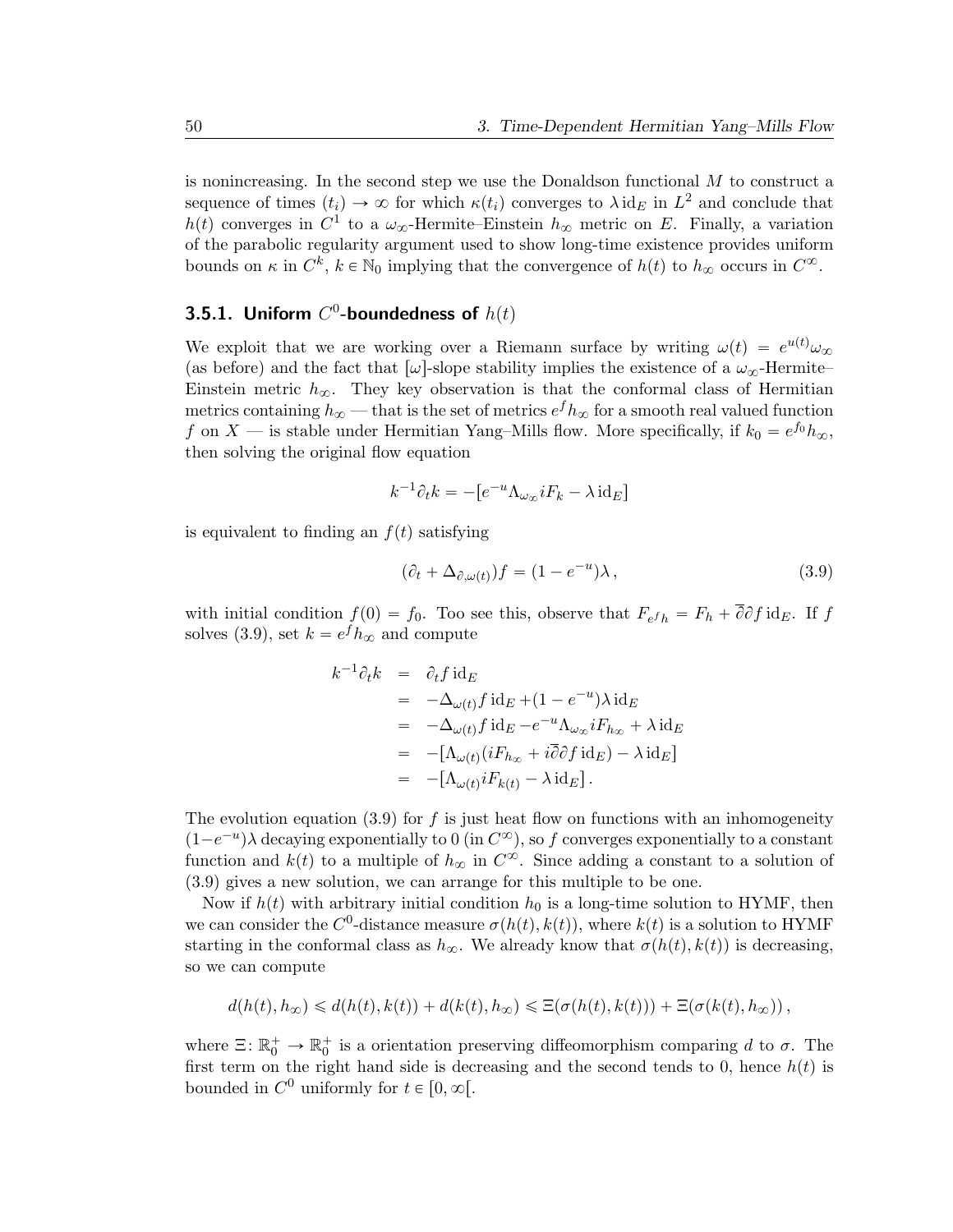# 3.5.2. Convergence of  $h(t)$  to  $h_\infty$  in  $C^1$

For the Kähler metric  $\omega_{\infty}$  we consider the *Donaldson functional M* defined on pairs of Hermitian metrics which satisfies the following properties:

• for Hermitian metrics  $h, k, l$  one has

$$
M(h,l) + M(l,k) = M(h,k),
$$

• the variational property

$$
\delta_h M(h_0, h) \cdot \eta = \int_X \text{tr}[(\Lambda_{\omega_{\infty}} iF_h - \lambda \text{ id}_E)h^{-1}\eta]\omega_{\infty}
$$

• and boundedness of  $M(h_0, h)$  from below for a fixed reference metric  $h_0$  and h varying, i.e.

$$
\inf_h M(h_0,h) \geqslant -C(h_0).
$$

The last property uses stability of the bundle  $E \to X$ . For a construction of M, see Appendix C.2.

The variation of  $M(h_0, \cdot)$  in direction of Hermitian Yang–Mills flow is

$$
\partial_t M(h_0, h(t)) = -\int_X \text{tr}[(\Lambda_{\omega_{\infty}} iF_h - \lambda \text{id}_E)(\Lambda_{\omega(t)} iF_h - \lambda \text{id}_E)] \omega_{\infty}
$$
  

$$
= -\int_X \text{tr}[(\Lambda_{\omega_{\infty}} iF_h - \lambda \text{id}_E)(\Lambda_{\omega_{\infty}} iF_h - \lambda \text{id}_E)] \omega_{\infty}
$$
(3.10)  

$$
- \int_X \text{tr}[(\Lambda_{\omega(t)} - \Lambda_{\omega_{\infty}}) iF_h(\Lambda_{\omega_{\infty}} iF_h - \lambda \text{id}_E)] \omega_{\infty}.
$$

Reexpressing  $(\Lambda_{\omega(t)} - \Lambda_{\omega_{\infty}}) = (e^{u(t)} - 1)\Lambda_{\omega_{\infty}}$  and using the Cauchy–Schwarz inequality on the trace in the second integral, we estimate

$$
\partial_t M(h_0, h(t)) \leq -\int_X \text{tr}[(\Lambda_{\omega_{\infty}} iF_h - \lambda \text{id}_E)^2] \omega_{\infty} \n+ \sup_X (e^{u(t)} - 1) \cdot \sup_{X,t} (\text{tr}[(\Lambda_{\omega_{\infty}} F_{h(t)})^2]^{\frac{1}{2}}) \int_X \text{tr}[(\Lambda_{\omega_{\infty}} iF_h - \lambda \text{id}_E)^2]^{\frac{1}{2}} \omega_{\infty} \n\leq -\int_X \text{tr}[(\Lambda_{\omega_{\infty}} iF_h - \lambda \text{id}_E)^2] \omega_{\infty} \n+ C \sup_X (e^{u(t)} - 1) \left( \int_X \text{tr}[(\Lambda_{\omega_{\infty}} iF_h - \lambda \text{id}_E)^2] \omega_{\infty} \right)^{\frac{1}{2}} \n= -A^2 + BA \n= -A(A - B)
$$

with  $A = (\int_X tr[(\Lambda_{\omega_{\infty}} iF_h - \lambda \mathrm{id}_E)^2] \omega_{\infty})^{\frac{1}{2}}$  and  $B = C \sup_X (e^{u(t)} - 1)$ . By the assumptions on the convergence properties of  $u(t)$ , one deduces  $B(t) = C \sup_X(e^{u(t)} - 1) \to 0$ . We consider two cases: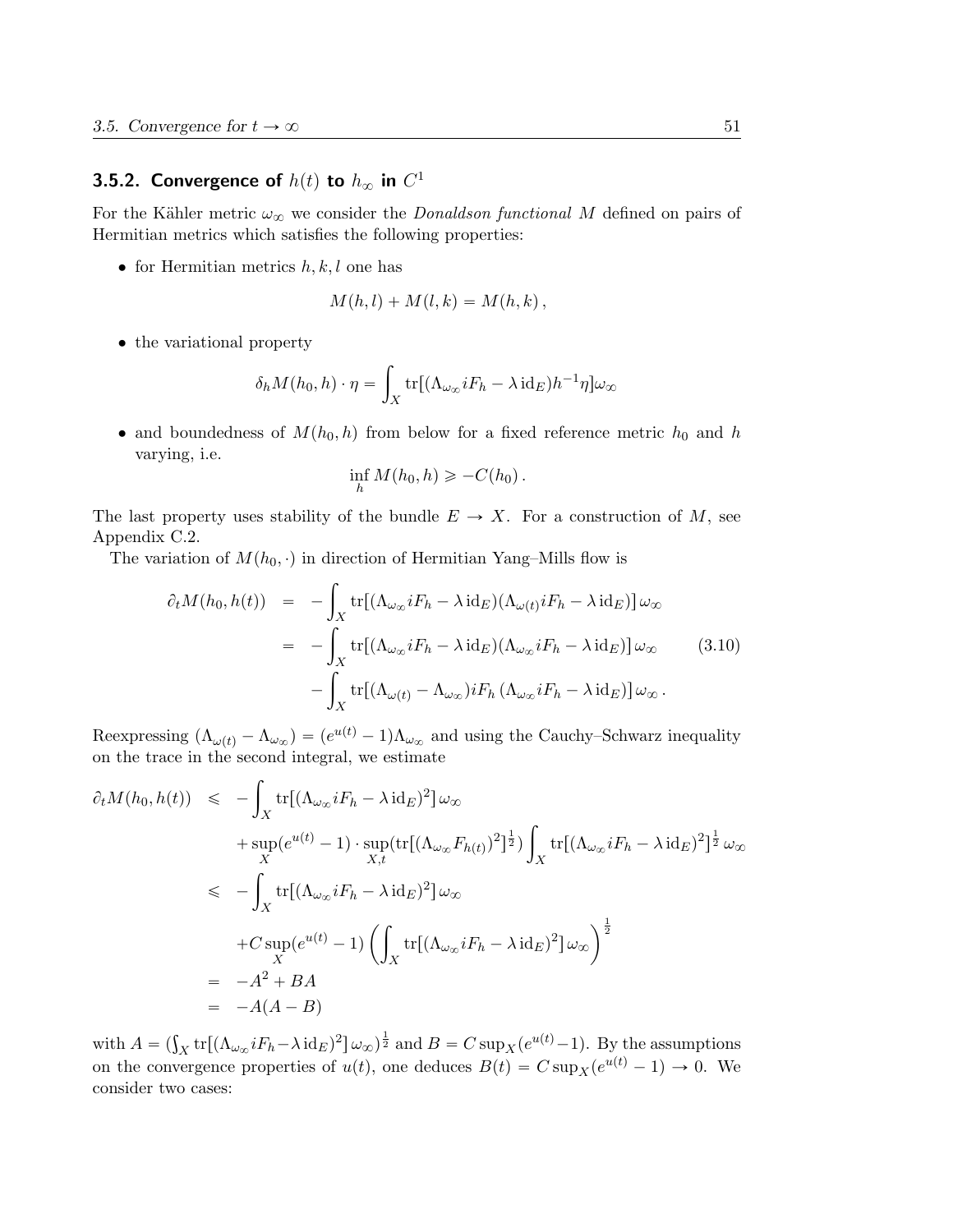- $\forall t > 0 \exists t' > t : A(t') B(t') \leq 0$ . In this case there exists a sequence of times  $t_i \to \infty$  such that  $0 \leq A(t_i) \leq B(t_i)$ , so  $A(t_i)$  converges to 0.
- $\exists t' > 0 \forall t > t' : A(t) B(t) > 0$ . In this case  $\partial_t M(h_0, h(t))$  is negative for  $t > t'$ . Since  $M(h_0, h(t))$  is bounded from below, we then know that there exists a sequence of times  $t_i \to \infty$  such that  $\partial_t M(h_0, h(t_i))$  converges to 0, but reexamining (3.10), we see this is only possible if  $A(t_i)$  goes to 0 (the other summand already tends to 0).

Either way, we find a sequence  $t_i \to \infty$ , such that  $A(t_i) = \|\Lambda_{\omega_{\infty}} iF_{h(t_i)} - \lambda \text{ id}_E\|_{L^2(X, h, \omega_{\infty})}$ converges to 0. The pointwise inner product on  $End(E)$  depends of course on h, but since  $h(t)$  remained uniformly bounded for all times, we also have  $\|\Lambda_{\omega_{\alpha}}iF_{h(t_i)}\|$  $\lambda \operatorname{id}_E ||_{L^2(X,h_0,\omega_{\infty})} \to 0.$ 

We can now rely on the usual arguments to obtain further information about  $h(t)$  as  $t \to \infty$ . Since h and  $\Lambda_{\omega} F_h$  are bounded in  $C^0$ , the blowup argument in Appendix C.3 gives boundedness of h in  $C^1$ . Recall from  $(3.8)$  that

$$
\Delta_{\partial, h_0, \omega} \eta = \eta \Lambda_{\omega} i F_h + i \Lambda_{\omega} (\overline{\partial} \eta) \eta^{-1} (\partial_{h_0} \eta) - \eta \Lambda_{\omega} i F_{h_0}.
$$

The right hand side is bounded in  $C^0$ , so by elliptic regularity it follows that  $h(t)$  is bounded in  $L_2^p$  $_2^p$  (for any p). We turn back to the sequence  $t_i \rightarrow \infty$  for which we had that  $\Lambda_{\omega_{\infty}} F_{h(t_i)} \to \lambda \text{ id}_E$  in  $L^2$ . Since  $L_2^p$  $_2^p \hookrightarrow C^1$  compactly (for sufficiently high p), we can assume  $h_i$  to be convergent in  $C^1$  by passing to a subsequence. The same formula then implies that  $\Delta_{h_0,\omega}\eta(t_i)$  converges in  $L^2$ , so by elliptic regularity  $h(t_i)$  converges in  $L_2^2$ . Since  $h(t_i)$  is a sequence satisfying  $\Lambda_\infty F_{h(t_i)} \to \lambda \text{ id}_E$  in  $L^2$ , the limit has to be a Hermite–Einstein metric  $h_{\infty}$ . Looking again at the convergence properties of  $h(t)$ , we observe that for the particular sequence  $h(t_i)$  constructed above,  $\sigma(h(t_i), k(t_i))$  converges to 0 (after a rescaling of  $k(t)$ , so that its limit is  $h_{\infty}$ ). But  $\sigma(h(t), k(t))$  is decreasing, so  $h(t)$  converges to  $h_{\infty}$  in  $C^0$ . Now since  $h(t)$  is bounded in  $L_2^p$  which embeds compactly into  $C^1$ , the convergence  $h(t) \to h_{\infty}$  occurs in  $C^1$  (by Lemma A.2.2 in Appendix A.2).

# 3.5.3. Convergence of  $h(t)$  in  $C^\infty$

In order to establish the convergence of  $h(t)$  in  $C^{\infty}$  we show boundedness of  $\kappa$  in  $C^k$ for any  $k \in \mathbb{N}_0$  by slightly modifying the argument used to show uniform boundedness of  $\kappa$  in  $t \in [0, T]$ . Recall that the maximum principle argument in 3.4.2 showed boundedness of  $\|\kappa\|_h$  uniformly for  $t \in [0, \infty[$ . Since  $h(t)$  converges in  $C^1$ , this implies uniform boundedness of  $|\kappa|_{h_0}$ . By equation (3.8)  $\Delta_{h_0}\eta$  is thus bounded uniformly in  $C^0$  for all times. Now cover  $\{t \in \mathbb{R} \mid t \geq 0\}$  by intervals  $I_j = [j, j + 2],$  $j \in \mathbb{N}_0$ . On each of the intervals we invoke the  $L_1^p$  $_{1,2}^p$  regularity estimates of Proposition A.4.3 to obtain bounds  $\|\kappa\|_{L^p_{1,2}(X\times[j+\varepsilon,j+2[\,\omega_\infty,h_0)} < C$  with a constant C independent of j. Since the intervals overlap and  $\kappa$  is bounded for finite times in any  $C^k$ , we obtain that  $\|\kappa\|_{L^p_{1,2}(X\times[j,j+2[\,\omega_\infty,h_0)} < C$ . Using the parabolic Sobolev embedding A.4.5 then gives  $\|\kappa\|_{C^{0,0,\alpha}(X\times[j,j+2[\omega_\infty,h_0)]} < C$ . Now repeating the argument with the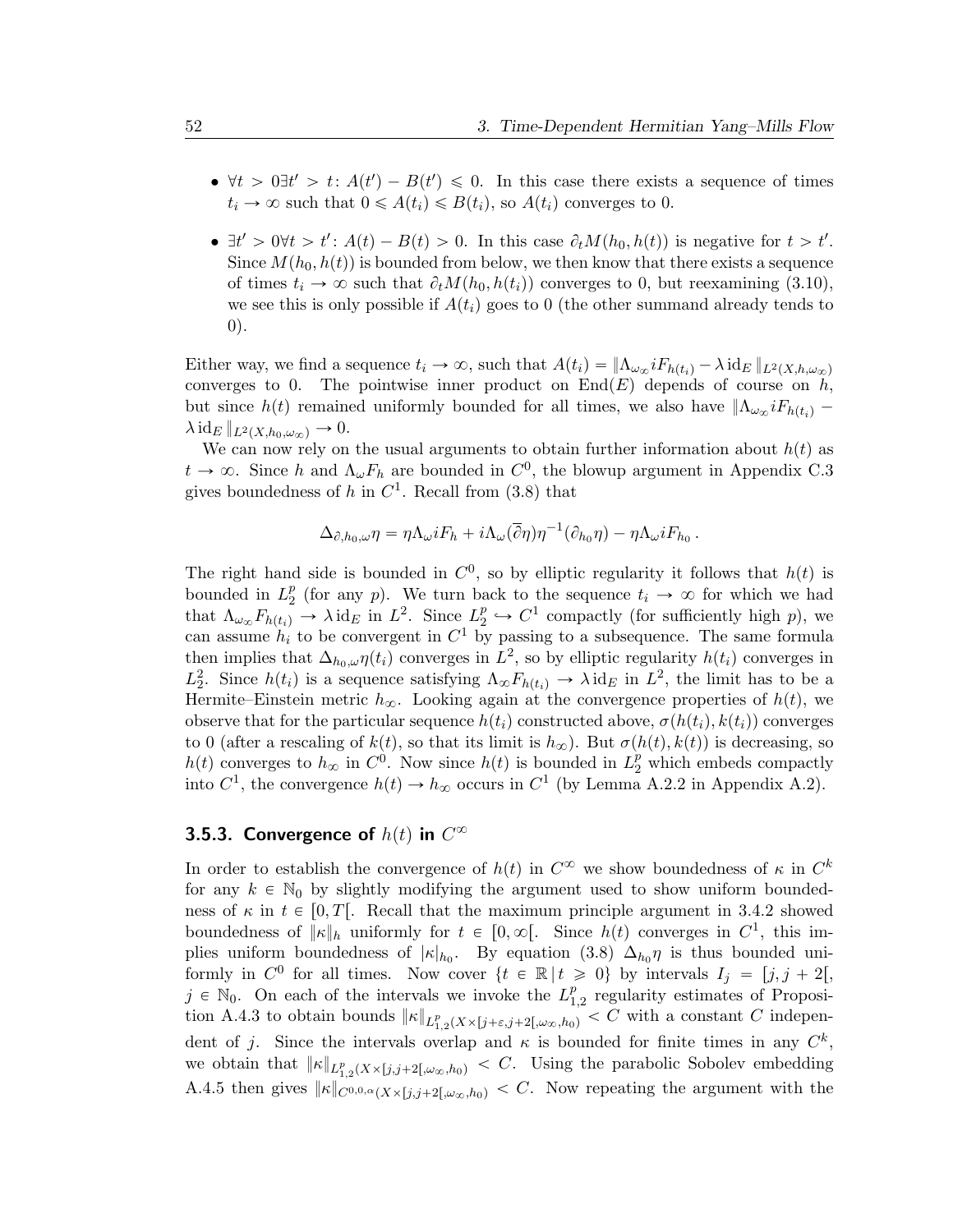Schauder estimates of Proposition A.4.3, one has  $\|\kappa\|_{C^{k,2k,\alpha}(X\times[j,j+2[\omega_\infty,h_0)} < C$  and indeed  $\|\kappa\|_{C^{k,2k,\alpha}(X\times[0,\infty[,\omega_\infty,h_0)]} for any  $k\in\mathbb{N}_0$ . In particular,  $h(t)$  is bounded in  $C^k$ .$ Lemma A.2.2 in Appendix A.2 then implies that the convergence of  $h(t)$  as  $t \to \infty$  occurs in  $C^{\infty}$ .

# 3.6. Exponentiality of Convergence

The main result of this section is the following exponentiality result:

**Proposition 3.6.1.** Under the assumptions in Theorem 3.1.1, the renormalised contracted curvature defined by a solution  $h(t)$  to time-dependent Hermitian Yang–Mills flow,  $\tilde{\kappa} := \Lambda_{\omega} i F_h - \lambda \mathrm{id}_E = \kappa - \lambda \mathrm{id}_E$ , tends to zero at an exponential rate in each  $C^l$ . More precisely, for each  $l \in \mathbb{N}$  there exist positive constants  $C_l, \alpha_l$ , such that  $\|\Lambda_\omega i F_h - \lambda \operatorname{id}_E\|_{C^l(X)} \leqslant C_l e^{-\alpha_l t}.$ 

The idea of the proof is to show that the positive  $L^2$ -products  $\langle \tilde{\kappa}, \Delta^k \tilde{\kappa} \rangle_{h,\omega}$  decay exponentially and deduce that all  $L_k^2$ -norms of  $\tilde{\kappa}$  tends to 0 exponentially fast. Sobolev embeddings into  $C<sup>l</sup>$  then give the behaviour as claimed.

Once the exponential decay of  $\tilde{\kappa}$  is established, one then deduces exponential convergence of  $h(t)$  as follows. Fix a  $k \in \mathbb{N}_0$ . Since  $h(t)$  is bounded in  $C^k$  and  $\partial_t h = -h\tilde{\kappa}$ , one obtains that  $\partial_t h$  and its  $k^{\text{th}}$  spatial derivatives tend to zero at an exponential rate. one obtains that  $\partial_t h$  and its  $k^{\text{th}}$  spatial derivatives tend to zero at an exponential rate.<br>Estimating  $h_{\infty} - h(t) = \int_t^{\infty} (\partial_t h)(s) ds$  then implies that  $h(t) - h_{\infty}$  and its  $k^{\text{th}}$  spatial derivatives also tend to zero exponentially.

Some technical preparation is required to establish the claimed decay properties of  $\tilde{\kappa}$ .

# 3.6.1. Poincaré-Inequality on  $\Omega^0(X,\operatorname{End}(E))$

Throughout this section let  $\Delta = \Delta_{d,h,\omega}$  denote the full d-Laplacian on  $\Omega^0(X,\text{End}(E))$  or occasionally on  $\Omega^1(X, \text{End}(E))$  defined by  $\omega$  and h. We claim that  $\Delta^k \tilde{\kappa}(t)$ ,  $k \geq 0$  is  $L^2$ orthogonal (with respect to the metrics  $\omega(t)$ ,  $h(t)$ ) to the kernel of  $d_h$  for any  $t \in [0, \infty)$ . For  $k > 0$  this follows from the self-adjointness of  $\Delta$  and for  $k = 0$  from the fact that the only holomorphic endomorphisms of  $\omega$ -stable bundles over compact Kähler manifolds  $(X,\omega)$  are multiples of id<sub>E</sub>. As the kernel of  $d_h$  is contained in  $H^0(X,\text{End}(E))$ , we find  $\ker d_h \colon \Omega^0(X, \text{End}(E)) \to \Omega^1(X, \text{End}(E)) = \{c \, id_E \, | c \in \mathbb{C} \}$  and compute

$$
\langle \tilde{\kappa}, \mathrm{id}_E \rangle_{h,\omega} = \int_X \mathrm{tr}(\Lambda_\omega i F_h - \lambda \mathrm{id}_E) \omega = 0
$$

to prove our claim. The importance in this observation lies in the fact that we have Poincaré-inequalities

$$
\|\Delta^k \tilde{\kappa}\|_{L^2,h,\omega} \leq C \|d_h \Delta^k \tilde{\kappa}\|_{L^2,h,\omega}, \quad \|d_h \Delta^k \tilde{\kappa}\|_{L^2,h,\omega} \leq C \|\Delta^{k+1} \tilde{\kappa}\|_{L^2,h,\omega}
$$

where the constant  $C$  can be chosen independent of  $t$  since convergence of the metrics  $h(t)$  and  $\omega(t)$  in  $C^{\infty}$  implies convergence of the spectrum of their associated Laplacians. Furthermore one has elliptic estimates of the form

$$
\|\tilde{\kappa}\|_{L^2_{2k},h,\omega}\leqslant K\|\Delta^k\tilde{\kappa}\|_{L^2,h,\omega}
$$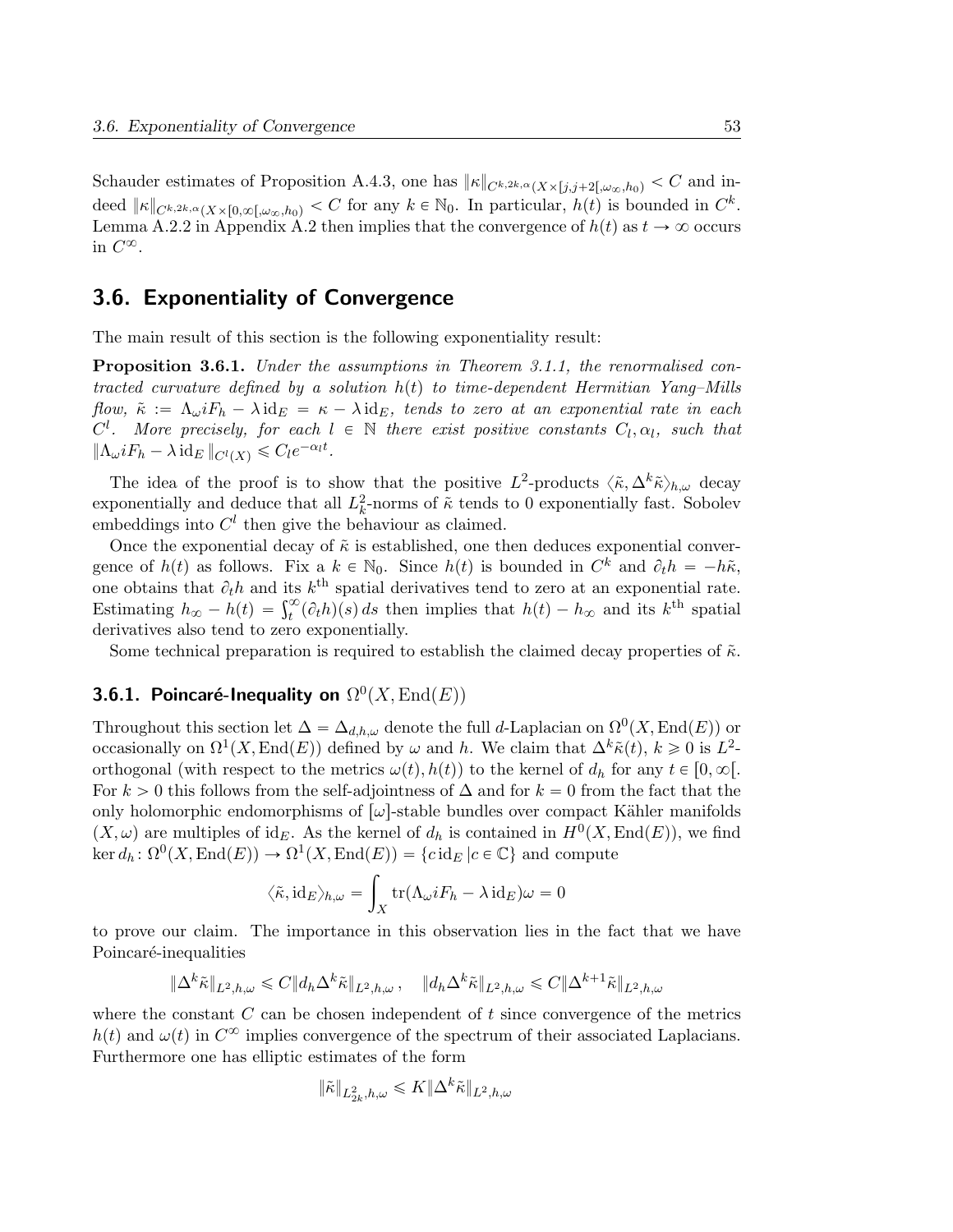where K depends on  $k$  but can again be chosen independently of  $t$ .

### 3.6.2. Time dependence of the Laplacian

When taking the pointwise inner product of endomorphisms  $\alpha, \beta \in \Omega^0(X, \text{End}(E))$ , the real part of  $(\alpha, \beta)_{h,\omega}$  is given by the product of the self-adjoint parts of  $\alpha$  and  $\beta$  while the imaginary part is the product of their skew-adjoint parts. The mixed products vanish. The same is true for the  $L^2$ -product. In our case we will only care about the real part and it is useful to split time-derivatives of  $\Delta^k \tilde{\kappa}$  into self-adjoint and skew parts.

Let  $\alpha(t)$  be a smooth one-parameter family in  $\Omega^{0}(X, \text{End}(E))$ . If h is a smooth path of Hermitian metrics on E with  $h^{-1}\partial_t h = \rho$ , then

$$
(\partial_t \alpha)^h = \partial_t (\alpha^h) + [\rho, \alpha^h].
$$

If in addition  $\alpha(t)$  is  $h(t)$ -self-adjoint for each t, then

$$
\partial_t \alpha = \left( \partial_t \alpha + \frac{1}{2} [\rho, \alpha] \right) - \frac{1}{2} [\rho, \alpha]
$$

where the first summand is the h-self-adjoint and the second the h-skew-adjoint. In our case we have  $\rho = -\tilde{\kappa}$  and a computation gives

$$
\partial_t \Delta \alpha = \left[ -\dot{u} \Delta \alpha + \Delta \left( \dot{\alpha} - \frac{1}{2} [\kappa, \alpha] \right) + i \Lambda_\omega [d_h \kappa, d_h \alpha] \right] + \frac{1}{2} [\kappa, \Delta \alpha],
$$

where the two summands represent again the self- and skew-adjoint parts. Now induction on k shows that

$$
\partial_t \Delta^k \kappa = \left[ -\frac{1}{2} \Delta^{k+1} \kappa + \sum_{j=0}^{k-1} \Delta^j i \Lambda_\omega [d_h \kappa, d_h \Delta^{k-1-j} \kappa] - \sum_{j=0}^k \Delta^j (i \Delta^{k-j} \kappa) \right] + \frac{1}{2} [\kappa, \Delta^k \kappa].
$$
\n(3.11)

Note that one can replace  $\kappa$  by  $\tilde{\kappa}$  in this formula and that the first summand is again self-adjoint while the second is skew. Using the Kähler identities we can simplify the expression  $i\Lambda_\omega[d_h\kappa, d_h\Delta^{k-1-j}\kappa]$  a bit. One finds that for  $\alpha, \beta \in \Omega^0(X, \text{End}(E))$  it is

$$
i\Lambda_{\omega}[d_h\alpha, d_h\beta] = d_h^*[(\overline{\partial}-\partial_h)\alpha, \beta] + [\mathrm{ad}_{\kappa}\alpha, \beta],
$$

which in the case at hand gives

$$
i\Lambda_{\omega}[d_h\kappa, d_h\Delta^{k-1-j}\kappa] = d_h^*[(\overline{\partial} - \partial_h)\kappa, \Delta^{k-1-j}\kappa]. \tag{3.12}
$$

# 3.6.3. Time-derivatives of  $\langle \tilde{\kappa}, \Delta^k \tilde{\kappa} \rangle_{h,\omega}$

We use (3.11) to compute the time-derivative of the positive expression  $f_k := \langle \tilde{\kappa}, \Delta^k \tilde{\kappa} \rangle_{h,\omega}$ . The positivity stems from the self-adjointness of the Laplacians which permits to write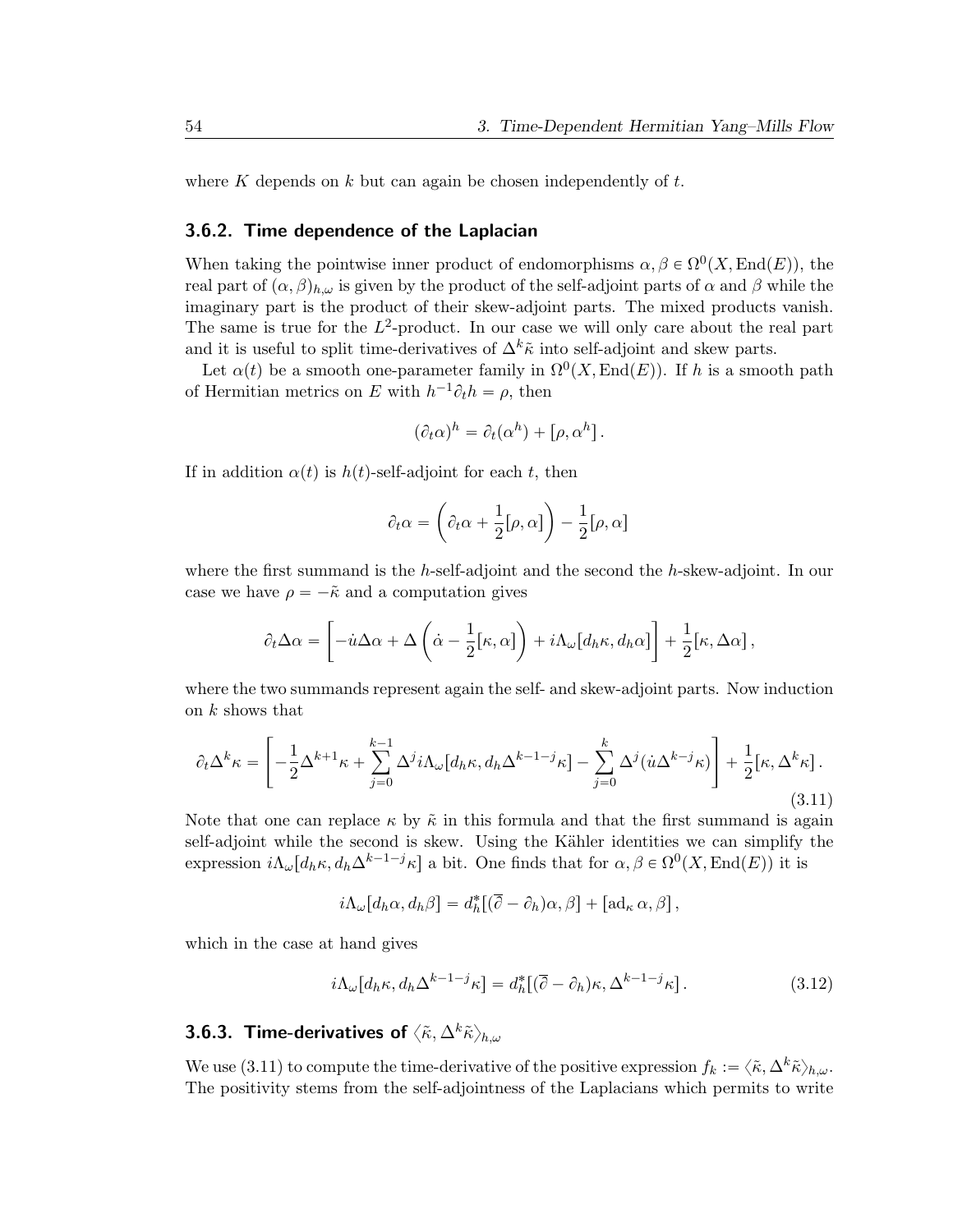the  $L^2$ -product as  $\|\Delta^{k/2}\tilde{\kappa}\|^2_{h,\omega}$  if k is even or  $\|d_h\Delta^{(k-1)/2}\tilde{\kappa}\|^2_{h,\omega}$  if k is odd. One obtains (omitting the subscripts of the pointwise inner product  $(\cdot, \cdot)$ ) that

$$
\partial_t \langle \tilde{\kappa}, \Delta^k \tilde{\kappa} \rangle_{h,\omega} = \partial_t \int_X (\tilde{\kappa}, \Delta^k \tilde{\kappa}) \omega \n= \int (\partial_t \tilde{\kappa}, \Delta^k \tilde{\kappa}) \omega + \int_X (\tilde{\kappa}, \partial_t \Delta^k \tilde{\kappa}) \omega + \int_X (\tilde{\kappa}, \Delta^k \tilde{\kappa}) \dot{u} \omega \n= - \int_X (\tilde{\kappa}, \Delta^{k+1} \tilde{\kappa}) \omega - \sum_{j=0}^k \int_X (\tilde{\kappa}, \Delta^j (i \Delta^{k-j} \tilde{\kappa})) \omega \n+ \sum_{j=0}^{k-1} \int_X (\tilde{\kappa}, \Delta^j i \Lambda_\omega [d_h \tilde{\kappa}, d_h \Delta^{k-1-j} \tilde{\kappa}]) \omega.
$$
\n(3.13)

Examining the terms a bit closer one can find the symmetries

$$
\int_{X} (\tilde{\kappa}, \Delta^{j} (\dot{u} \Delta^{k-j} \tilde{\kappa})) \omega = \int_{X} (\tilde{\kappa}, \Delta^{k-j} (\dot{u} \Delta^{j} \tilde{\kappa})) \omega \tag{3.14}
$$

via integration by parts. Less obvious are the symmetries

$$
\int_{X} (\tilde{\kappa}, \Delta^{j} i \Lambda_{\omega}[d_{h}\tilde{\kappa}, d_{h}\Delta^{k-1-j}\tilde{\kappa}]) \,\omega = \int_{X} (\tilde{\kappa}, \Delta^{k-1-j} i \Lambda_{\omega}[d_{h}\tilde{\kappa}, d_{h}\Delta^{j}\tilde{\kappa}]) \,\omega. \tag{3.15}
$$

One way to see them is to compute

$$
\partial_t \langle \Delta^l \tilde{\kappa}, \Delta^{k-l} \tilde{\kappa} \rangle_{h,\omega} = - \int_X (\tilde{\kappa}, \Delta^{k+1} \tilde{\kappa}) \omega - \sum_{m=0}^k \int_X (\tilde{\kappa}, \Delta^m (i \Delta^{k-m} \tilde{\kappa})) \omega \n+ \sum_{m=0}^{l-1} \int_X (\Delta^{k-l+m} \tilde{\kappa}, i \Lambda_\omega [d_h \tilde{\kappa}, d_h \Delta^{l-1-m} \tilde{\kappa}]) \omega \n+ \sum_{m=0}^{k-l-1} \int_X (\Delta^{l+m} \tilde{\kappa}, i \Lambda_\omega [d_h \tilde{\kappa}, d_h \Delta^{k-l-1-m} \tilde{\kappa}]) \omega.
$$

As the left hand side and the first two terms on the right hand side agree for all  $l =$  $0, \dots, k$ , so do the remaining terms. Taking their difference for  $l = j$  and  $l = j + 1$  yields the desired relations.

We now estimate the terms of  $(3.13)$  separately.

• For the leading order term  $$  $f_X(\tilde{\kappa}, \Delta^{k+1}\tilde{\kappa}) \omega = -f_{k+1}$  we simply use the Poincaréinequality  $f_k \leqslant C f_{k+1}$ , so

$$
-\int_X (\tilde{\kappa}, \Delta^{k+1}\tilde{\kappa}) \, \omega \leq -C^{-1} f_k \, .
$$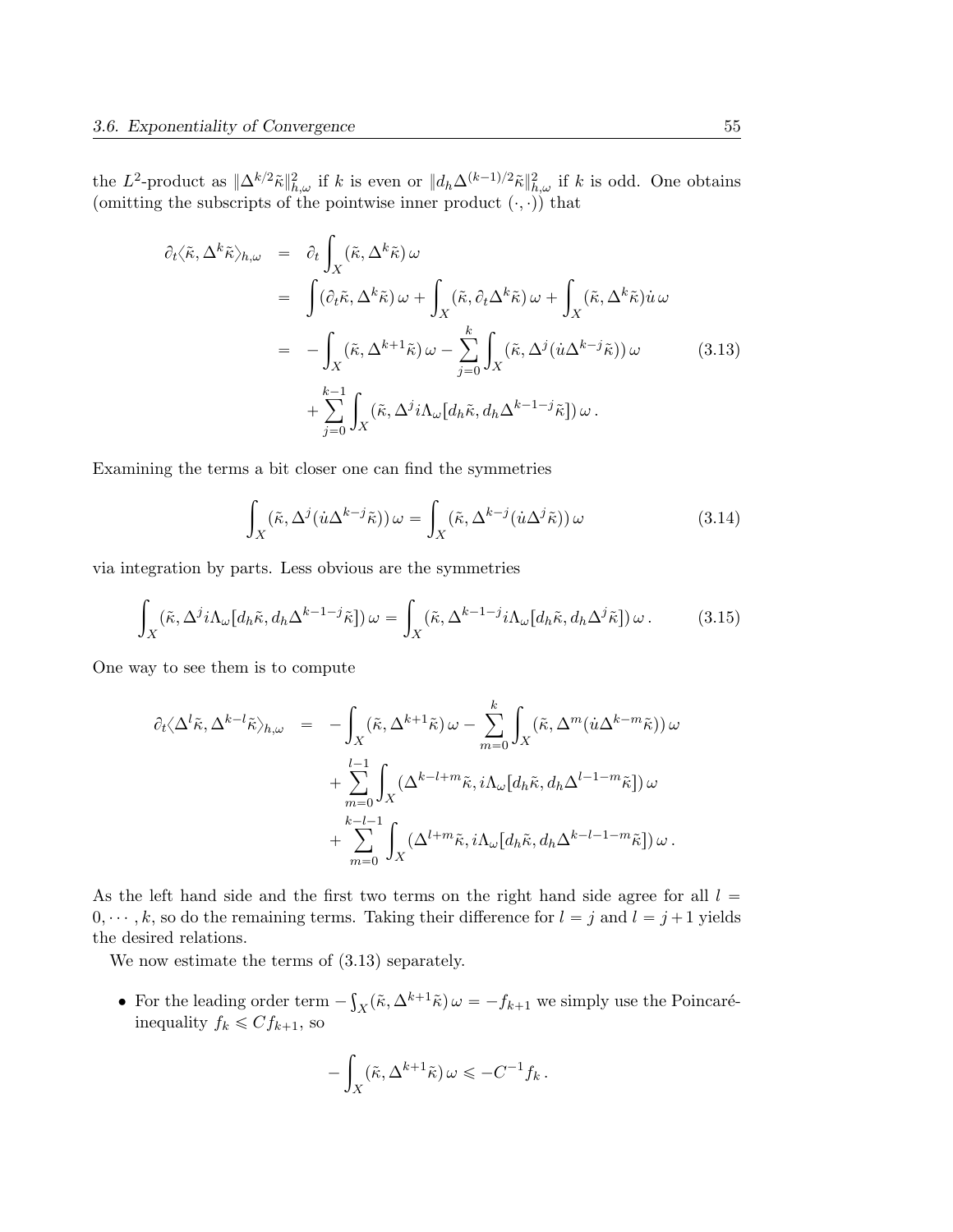$\bullet~$  To estimate the absolute value of the second term, we can estimate each summand  $\chi(\tilde{\kappa}, \Delta^j(\dot{u}\Delta^{k-j}\tilde{\kappa}))\omega$  individually. Using the symmetry (3.14) we may assume  $j \geq k/2$ . If  $k = 2q$  is even, then

$$
\begin{array}{rcl} \displaystyle\int_X(\tilde\kappa, \Delta^j(\dot u \Delta^{k-j}\tilde\kappa))\,\omega&=&\displaystyle\int_X(\Delta^q\tilde\kappa, \Delta^{j-q}(\dot u \Delta^{2q-j}\tilde\kappa))\,\omega\\&\leqslant&\|\Delta^q\tilde\kappa\,\|_{L^2}\|\Delta^{j-q}(\dot u \Delta^{2q-j}\tilde\kappa)\|_{L^2}\\&\leqslant& f_k^{1/2}\|\dot u \Delta^{2q-j}\tilde\kappa\|_{L^2_{2(j-q)}}\\&\leqslant& f_k^{1/2}c\|\dot u\|_{C^{2(j-q)}}\|\Delta^{2q-j}\tilde\kappa\|_{L^2_{2(j-q)}}\\&\leqslant& f_k^{1/2}c\|\dot u\|_{C^{2(j-q)}}\|\tilde\kappa\|_{L^2_k}\\&\leqslant& f_k^{1/2}cK\|\dot u\|_{C^{2(j-q)}}\|\Delta^q\tilde\kappa\|_{L^2}\\&=&cK\|\dot u\|_{C^{2(j-q)}}\cdot f_k\,.\end{array}
$$

Similarly, if  $k = 2q + 1$  is odd, then

$$
\int_{X} (\tilde{\kappa}, \Delta^{j}(\dot{u}\Delta^{k-j}\tilde{\kappa})) \omega = \int_{X} (d_{h}\Delta^{q}\tilde{\kappa}, d_{h}\Delta^{j-q}(\dot{u}\Delta^{2q-j}\tilde{\kappa})) \omega \n\leq \Vert d_{h}\Delta^{q}\tilde{\kappa} \Vert_{L^{2}} \Vert d_{h}\Delta^{j-q}(\dot{u}\Delta^{2q-j}\tilde{\kappa}) \Vert_{L^{2}} \n\leq f_{k}^{1/2} \Vert \dot{u}\Delta^{2q-j}\tilde{\kappa} \Vert_{L^{2}_{2(j-q)+1}} \n\leq f_{k}^{1/2} c \Vert \dot{u} \Vert_{C^{2(j-q)+1}} \Vert \Delta^{2q-j}\tilde{\kappa} \Vert_{L^{2}_{2(j-q)+1}} \n\leq f_{k}^{1/2} c \Vert \dot{u} \Vert_{C^{2(j-q)+1}} \Vert \tilde{\kappa} \Vert_{L^{2}_{k+1}} \n\leq f_{k}^{1/2} c K \Vert \dot{u} \Vert_{C^{2(j-q)+1}} \Vert d_{h}\Delta^{q}\tilde{\kappa} \Vert_{L^{2}} \n= c K \Vert \dot{u} \Vert_{C^{2(j-q)+1}} \cdot f_{k} .
$$

We keep in mind that  $||\dot{u}||_{C^l} \to 0$  as  $t \to \infty$  for any l.

• The remaining terms can be estimated quite crudely by recalling that we already know that  $|\Delta^l \tilde{\kappa}| \to 0$  as  $t \to \infty$  for any l. We use the symmetry (3.15) to assume that  $j \leqslant (k - 1)/2$ . If  $k = 2q + 1$  is odd, then using (3.12) we compute

$$
\int_{X} (\tilde{\kappa}, \Delta^{j} i \Lambda_{\omega}[d_{h}\tilde{\kappa}, d_{h}\tilde{\kappa}\Delta^{2q-j}\tilde{\kappa}]) \omega = \int_{X} (d_{h}\Delta^{j}\tilde{\kappa}, [(\bar{\partial} - \partial_{h})\tilde{\kappa}, \Delta^{2q-j}\tilde{\kappa}]) \omega
$$
\n
$$
\leqslant \|d_{h}\Delta^{j}\tilde{\kappa}\|_{L^{2}} \left(\int_{X} |ad_{\Delta^{2q-j}\tilde{\kappa}}(\bar{\partial} - \partial_{h})\tilde{\kappa}|^{2} \omega\right)^{\frac{1}{2}}
$$
\n
$$
\leqslant \|d_{h}\Delta^{j}\tilde{\kappa}\|_{L^{2}} \left(\int_{X} |ad_{\Delta^{2q-j}\tilde{\kappa}}|_{op}^{2} \cdot |d_{h}\tilde{\kappa}|^{2} \omega\right)^{\frac{1}{2}}
$$
\n
$$
\leqslant \|d_{h}\Delta^{j}\tilde{\kappa}\|_{L^{2}} \|d_{h}\tilde{\kappa}\|_{L^{2}} \sup_{X} |ad_{\Delta^{2q-j}\tilde{\kappa}}|_{op}
$$
\n
$$
\leqslant C \|d_{h}\Delta^{q}\tilde{\kappa}\|_{L^{2}} \|d_{h}\Delta^{q}\tilde{\kappa}\|_{L^{2}} \sup_{X} |ad_{\Delta^{2q-j}\tilde{\kappa}}|_{op}
$$
\n
$$
\leqslant C \sup_{X} |ad_{\Delta^{2q-j}\tilde{\kappa}}|_{op} \cdot f_{k} .
$$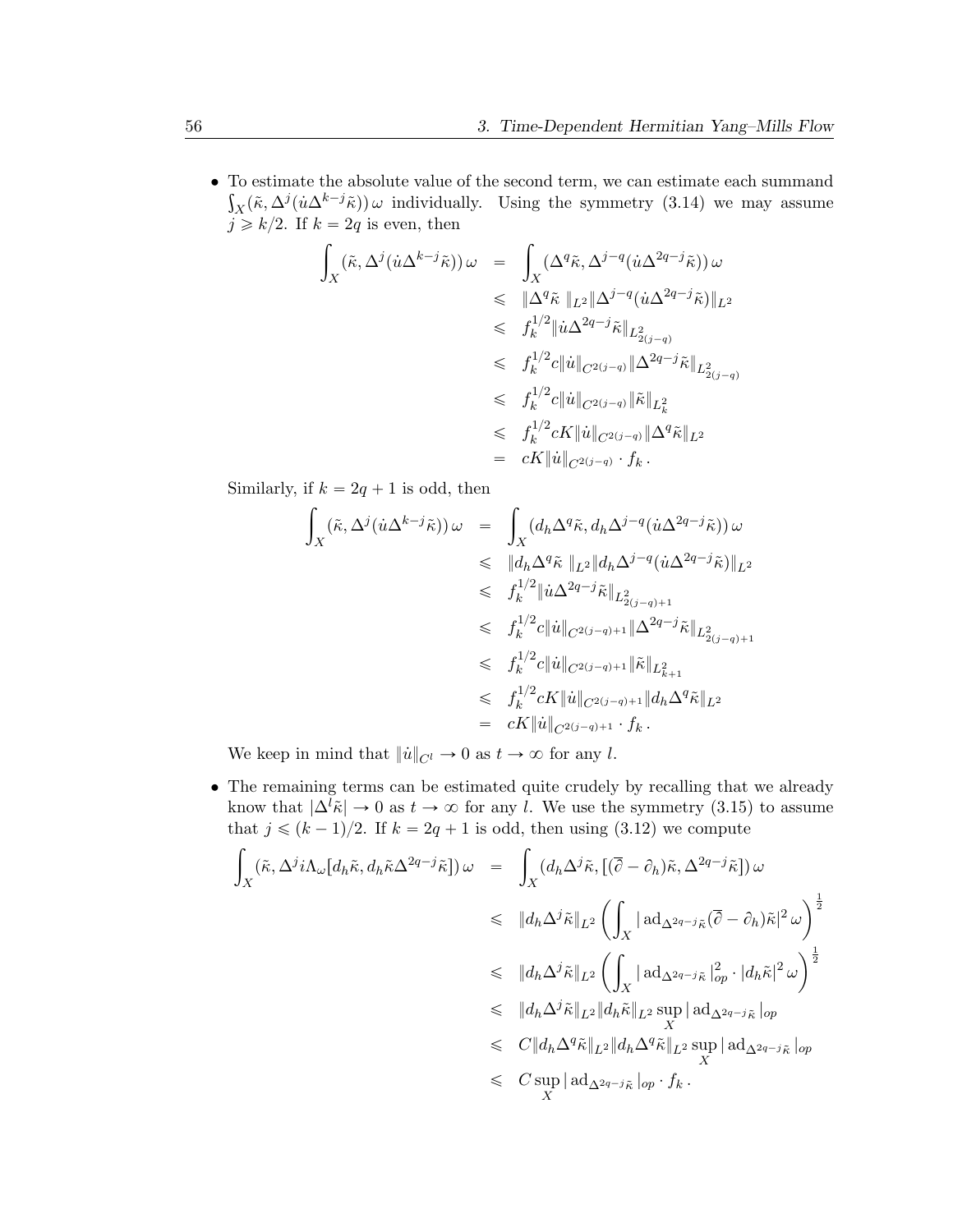If  $k = 2q$  is even and  $q \ge 1$ , it suffices to simply replace all instances of  $2q - j$  by  $2q-1-j$  in the previous computation. Note that the prefactor  $C \sup_X | \operatorname{ad}_{\Delta^2 q - j_{\tilde{K}}}|_{op}$ of  $f_k$  is also a function tending to 0 as  $t \to \infty$ .

Combing the estimates for each term one finally obtains

$$
\partial_t f_k \leqslant -C^{-1} f_k + r \cdot f_k \,,
$$

where r is a smooth function of t converging to 0 as  $t \to \infty$ . Pick t' sufficiently big such that for all  $t \geq t'$  one has  $-C^{-1} + r(t) \leqslant -C^{-1}/2$ . Then for  $t \geqslant t'$  one has

$$
\partial_t f_k \leqslant -\frac{1}{2C} f_k
$$

implying  $f_k \leq A e^{-\alpha t}$  with  $\alpha = 1/2C$  and A sufficiently big such that the inequality also holds for  $0 \leq t < t'$ . This means that  $\|\tilde{\kappa}\|_{L^2_k, h, \omega}$  tends exponentially to 0. Again,  $\omega(t)$ and  $h(t)$  converge in  $C^{\infty}$ , so  $\|\tilde{\kappa}\|_{L^2_k, h_0, \omega_{\infty}}$  exhibit the same exponential decay. Choosing k sufficiently large so that  $L_k^2 \hookrightarrow C^l$  proves exponential convergence in  $C^k$  for any  $k \in \mathbb{N}_0$ concluding the proof of Proposition 3.6.1.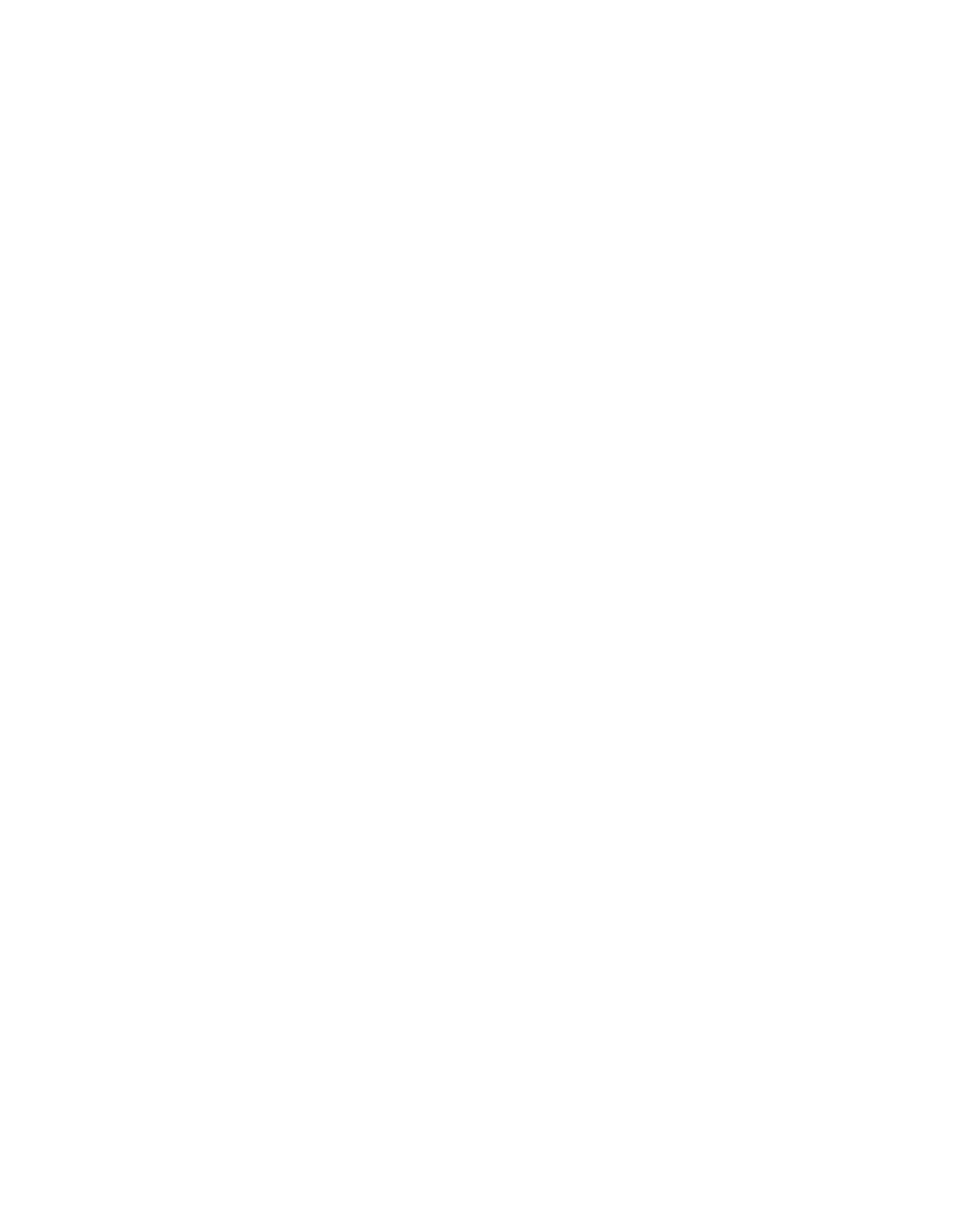# 4. Geometric Motivation and Adiabatic Limits

### 4.1. Introduction

The objective of this chapter is to motivate the development of twisted Calabi flow and time-dependent Hermitian Yang–Mills flow carried out in chapters 2 and 3 by showing that they arise naturally in the construction of adiabatic approximations to Calabi flow on certain fibrations.

Given a holomorphic submersion  $\pi: Z \to X$  between two compact complex manifolds, the fibres  $Z_x := \pi^{-1}(\{x\})$  are complex submanifolds of Z. Fibres over different points are always diffeomorphic, but need not be biholomorphic — their complex structures can change along the base. Assuming that  $X$  is Kähler and that there exists a holomorphic line bundle  $L \rightarrow Z$  admitting a Hermitian metric with fibrewise positive curvature, one can construct Kähler structures on Z as follows. Let  $\omega_X$  be a Kähler form on the base and h be a Hermitian metric on L with curvature  $F_h$  such that  $\omega_0 := iF_h/2\pi$  is positive when restricted to the fibres. For  $r \in \mathbb{R}$  sufficiently big,  $\omega_r := \omega_0 + \pi^* r \omega_X$  is a closed and positive  $(1, 1)$ -form on Z and hence Kähler. Moreover, with growing r, the base becomes approximately flat and one expects the curvature of  $(Z, \omega_r)$  to be dominated by that of the fibres. Indeed, formally expanding the scalar curvature  $S(\omega_r)$  into powers of  $r^{-1}$ , one finds that the leading order  $r^{0}$ -coefficient is given by the scalar curvature of the fibre whereas the scalar curvature of the base appears in the coefficient of  $r^{-1}$ .

If the fibres  $Z_x$  admit cscK metrics in  $c_1(L|_{Z_x})$ , one might attempt to find a cscK metric on the total space Z by having  $\omega_0$  restrict to the canonical metrics on each fibre and making r very large, hoping to be able to perturb  $\omega_r$  to a cscK metric using the inverse function theorem. However, this procedure turns out to be too naïve. The reason for its failure lies in the interplay of the adiabatic geometry of  $(Z, \omega_r)$  and the analytic details of the inverse function theorem. Roughly speaking, if  $\Phi_r : A \to B$  are the maps from a suitable Banach space A of perturbations of  $\omega_r$  to a Banach space B such that the norm of  $\Phi_r(\psi)$  measures the deficiency of the metric  $\omega_r$  perturbed by  $\psi$  having constant scalar curvature, then a cscK metric on Z corresponds to a zero of  $\Phi_r$ . The curvature analysis can be translated to  $\|\Phi_r(0)\|_B = \mathcal{O}(r^{-1})$  and provided that  $(d\Phi_r)_0$  is surjective, the inverse function theorem guarantees the existence of a ball around  $\Phi_r(0)$  onto which  $\Phi_r$  maps surjectively. It turns out that the radius of that ball decreases like  $r^{-s}$  for some  $s > 0$ , so one cannot guarantee that it contains  $0 \in B$ , no matter the size of r. In order to make the inverse function argument work, one needs to construct better approximations  $\omega_{r,k}$ , such that the corresponding maps satisfy  $\|\Phi_{r,k}(0)\|_B = \mathcal{O}(r^{-(k+1)})$  for  $k > s - 1$ .

A more precise analysis of the  $r^{-1}$  coefficient of  $S(\omega_r)$  reveals that it is the sum of the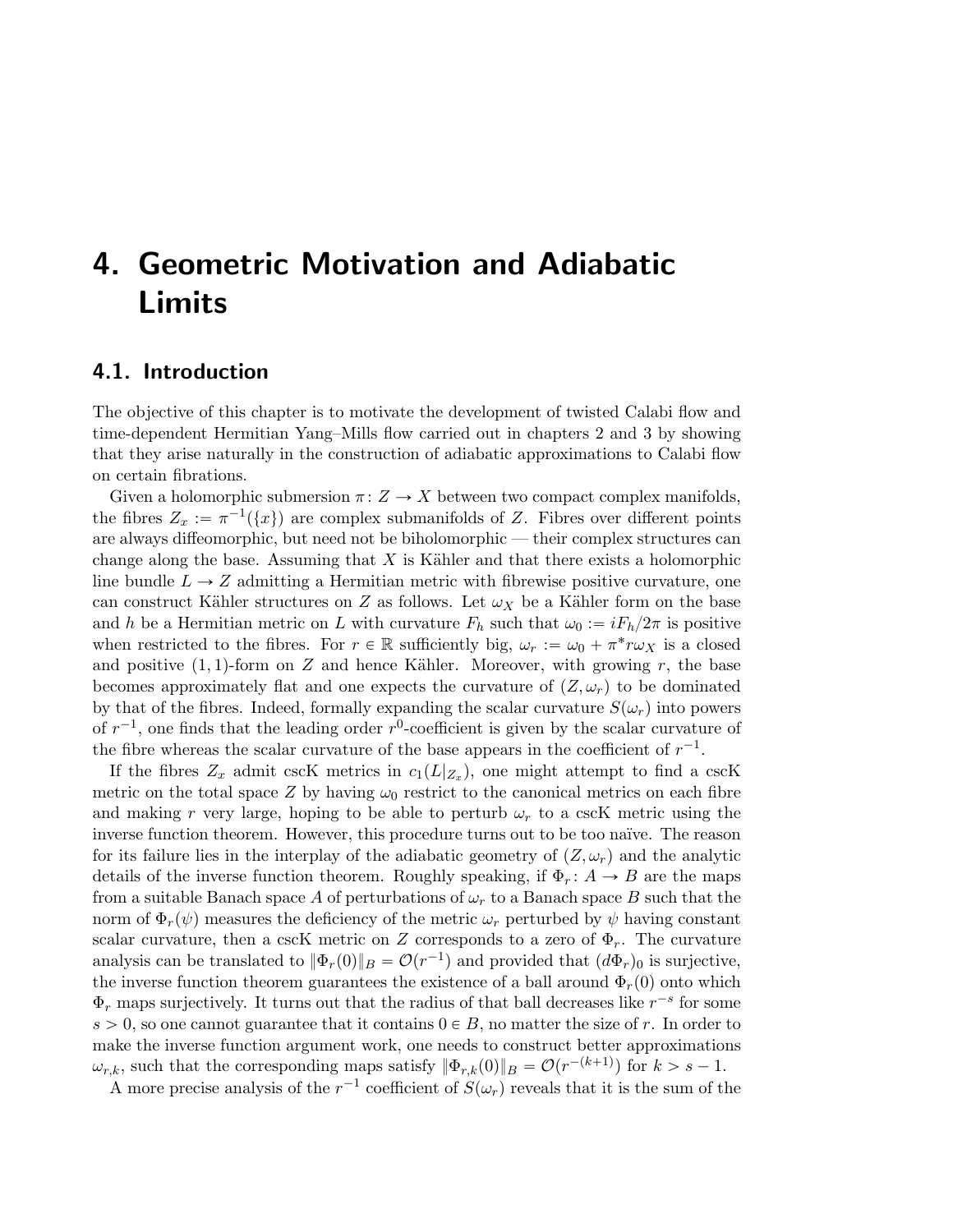scalar curvature of  $(X, \omega_X)$  and a term reflecting how the moduli and fibrewise metrics change along the base. To construct the next best approximation  $\omega_{r,1}$ , one thus needs to modify the base metric to account for this basepoint dependence of the fibrewise structures. This amounts to solving a nonlinear elliptic equation that resembles that characterising a canonical metric on the base, modified by a twist reflecting the structure of the fibres. Subsequent approximations  $\omega_{r,k}$ ,  $k > 1$  can then be obtained by solving linear elliptic PDEs.

These ideas have been exploited by Fine [13, 14] and Hong [22]. Using the above adiabatic scheme, Fine constructed cscK metrics on the total space of Kodaira surfaces, i.e. X and the fibres of  $Z \to X$  are Riemann surfaces of genus  $\geq 2$ , while Hong does the same on projectivised stable holomorphic vector bundles over compact Kähler manifolds. We consider a parabolic version of the adiabatic limits in these cases, where the elliptic problems of finding metrics  $\omega_{r,k}$  approximating a cscK metric up to order  $\mathcal{O}(r^{-k})$  are replaced by the parabolic problems of finding paths of metrics  $\omega_{r,k}(t)$  representing  $\mathcal{O}(r^{-k})$  approximations to Calabi flow on Z. The  $\omega_{r,k}(t)$  are given as exact solutions to approximative equations which are defined by demanding that the defect  $\partial_t \omega_{r,k}(t) + i\overline{\partial}\partial S(\omega_{r,t}(t))$  of  $\omega_{r,k}(t)$  solving Calabi flow be  $\mathcal{O}(r^{-(k+1)})$ . The precise forms of the approximative equations are derived below. We show that the  $1<sup>st</sup>$  order approximations  $\omega_{r,1}(t)$  naturally lead to twisted Calabi flow in the case of Kodaira surfaces<sup>1</sup> and time-dependent Hermitian Yang–Mills flow in the case of ruled manifolds (projectivised bundles).

### 4.2. General Adiabatic Setup

We want to establish a precise notion of adiabatic limits in a general context and compute a pointwise expansion of scalar curvature of the adiabatic metrics  $\omega_r$  in powers of  $r^{-1}$ . Some preparation is required.

### 4.2.1. Notation and Basic Properties

Denote by  $Z, X$  compact connected complex manifolds and by  $\pi: Z \to X$  a holomorphic submersion. The fibres  $Z_x = \pi^{-1}(\{x\})$  are complex submanifolds of Z whose holomorphic inclusions  $Z_x \hookrightarrow Z$  are denoted by  $\iota_x$ . The vertical bundle  $V := \ker d\pi$  is a holomorphic subbundle of TZ and its fibrewise restrictions  $\iota_x^*V$  are isomorphic to the tangent bundle  $TZ_x$  of the fibres. With the help of a real  $(1, 1)$ -form  $\omega_0$  on Z whose fibrewise restrictions are nondegenerate one can define a complement to  $V$  in  $TZ$ :

$$
H := \{ w \in TZ \mid \forall v \in V : \omega_0(w, v) = 0 \}.
$$

**Lemma 4.2.1.** A fibrewise nondegenerate two-form  $\omega_0$  induces a splitting  $TZ = V \oplus H$ of complex vector bundles.

<sup>1</sup>Unfortunately, the results of Chapter 2 are not strong enough. It is not evident that the twist appearing in the adiabatic analysis should be negative semidefinite. In addition, its cohomology class may vary in time.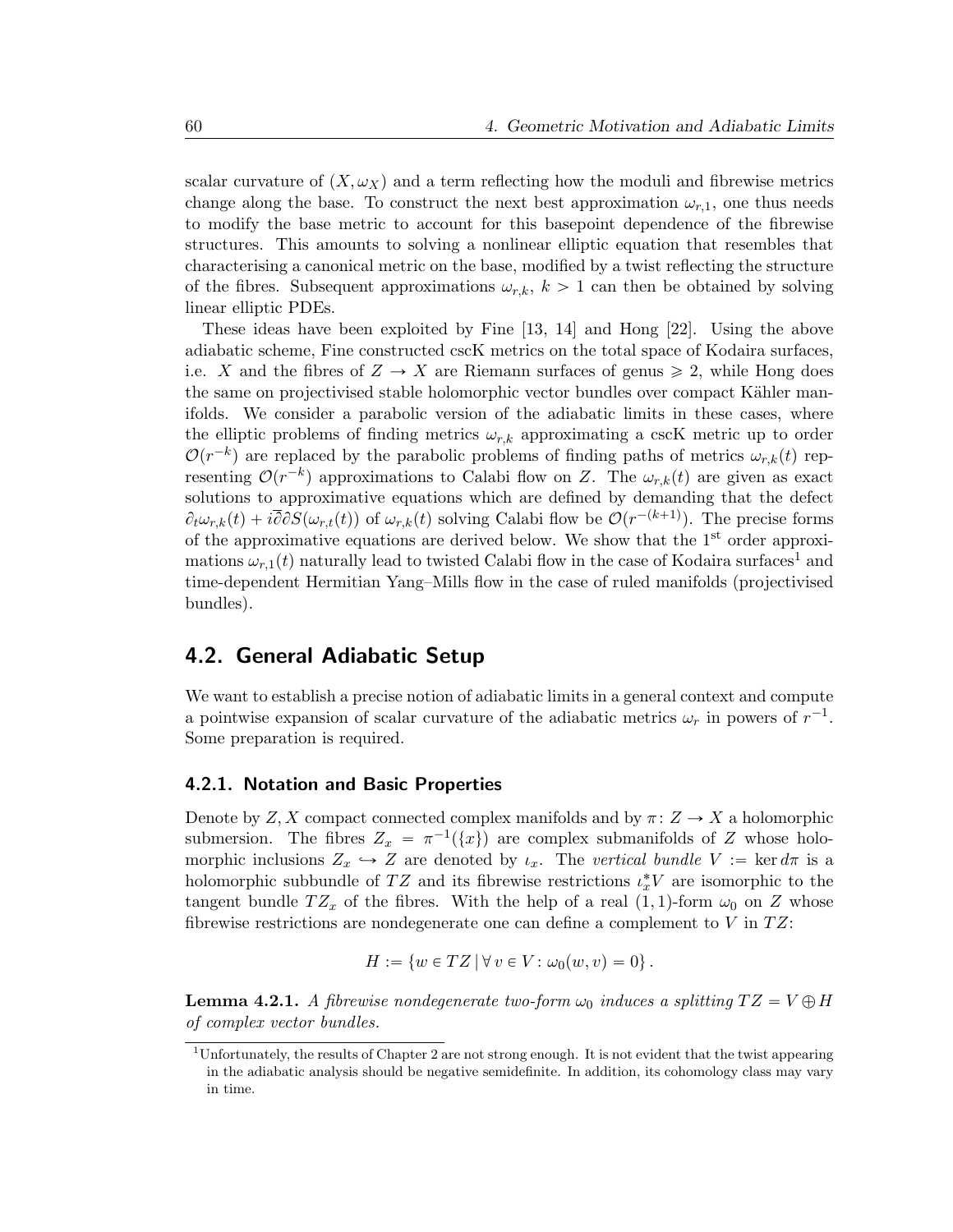*Proof.* The pointwise splittings  $TZ_x = V_x \oplus H_x$  are linear algebra, but it remains to see that the splitting is one vector bundles. As the kernel of  $d\pi$ , V is manifestly a holomorphic subbundle of TZ. Over suitable open subsets  $U \subset Z$  one can find smooth frames of V given by local sections  $\{x_j\}$  and  $\{y_j\}$  of TZ such that  $\omega_0(x_i, y_j) = \delta_{ij}$  (one way to do this is to write  $Z$  as a local product of an open set of  $X$  with the underlying real manifold N of the fibres  $Z_x$ . In product charts, one can then simply Gram–Schmidt the coordinate vector fields of the N-coordinates with respect to the pseudo Riemannian metric  $\omega_0(\cdot, J\cdot)$  with the X-coordinates as a parameter). For a tangent vector  $\zeta \in TZ$ set

$$
\text{pr}_V^U(\zeta) = \sum_i (\omega_0(x_i, \zeta) y_i - \omega_0(y_i, \zeta) x_i),
$$
  
\n
$$
\text{pr}_H^U = id - \text{pr}_V^U.
$$

This defines local projection maps of  $TZ$  to V and H respectively which in fact do not depend on the chosen coordinates so long as  $\omega_0(x_i, y_j) = \delta_{ij}$  and hence extend to smooth sections  $pr_V$  and  $pr_H$  of End(TZ). Checking that  $H = \text{ker } pr_V$  then shows that H is a real subvectorbundle of TZ. Since  $\omega_0$  is J-invariant, so is H, making it a complex subvectorbundle of  $TZ$ .  $\Box$ 

We call H the *horizontal bundle* and remark that splitting  $TZ = V \oplus H$  defines a We call *H* the *horizontal bundle* and remark that splitting  $TZ = V \oplus H$  defines a decomposition of differential forms induced by  $\Lambda^k(V^*\oplus H^*) = \bigoplus_{i+j=k} \Lambda^i V^*\otimes \Lambda^j H^*$ . For a two-form  $\alpha$  we write  $\alpha = \alpha_{VV} + \alpha_{HH} + \alpha_{VH}$  for its decomposition into vertical-vertical, horizontal-horizontal and vertical-horizontal components.

For later use we also observe that the splitting of  $TZ$  into horizontal and vertical subspaces defines a connection on the fibration  $\pi: Z \to X$ . In particular, one can define its curvature to be the two-form  $F$  on  $X$  with values in vertical vector fields (sections of V) constructed as follows. Given  $\xi_1, \xi_2 \in T_{\pi(z)}X$ , extended locally to vector fields, set  $F(\xi_1, \xi_2) := [\tilde{\xi}_1, \tilde{\xi}_2]_{vert} = [\tilde{\xi}_1, \tilde{\xi}_2] - [\tilde{\xi}_1, \tilde{\xi}_2]$ , where  $\tilde{\xi}$  denotes the unique horizontal lift of  $\xi \in TX$  to H. This corresponds to the notion of curvature as infinitesimal holonomy around loops on the base.

For the adiabatic setup, a suitable  $\omega_0$  should in addition be closed, of type  $(1, 1)$  and positive on each fibre in addition to being fibrewise nondegenerate. In the two cases we consider, such forms arise as the curvature of a holomorphic line bundle over Z:

**Definition 4.2.2.** A holomorphic line bundle  $L \rightarrow Z$  is called *relatively positive* if there exists a Hermitian structure h on L whose curvature  $\omega_0 = i/(2\pi)F_h$  is positive on each fibre  $Z_x$  of  $Z$ .

Forms  $\omega_0$  with these properties can be used to construct Kähler metrics on Z provided that the base  $X$  is Kähler.

**Lemma 4.2.3.** If  $\omega_0$  is a closed (1, 1)-form on Z which is fibrewise positive and  $\omega_X$  is a Kähler form on X, then for all sufficiently large r,  $\omega_r := \omega_0 + r \pi^* \omega_X$  defines a Kähler form on Z.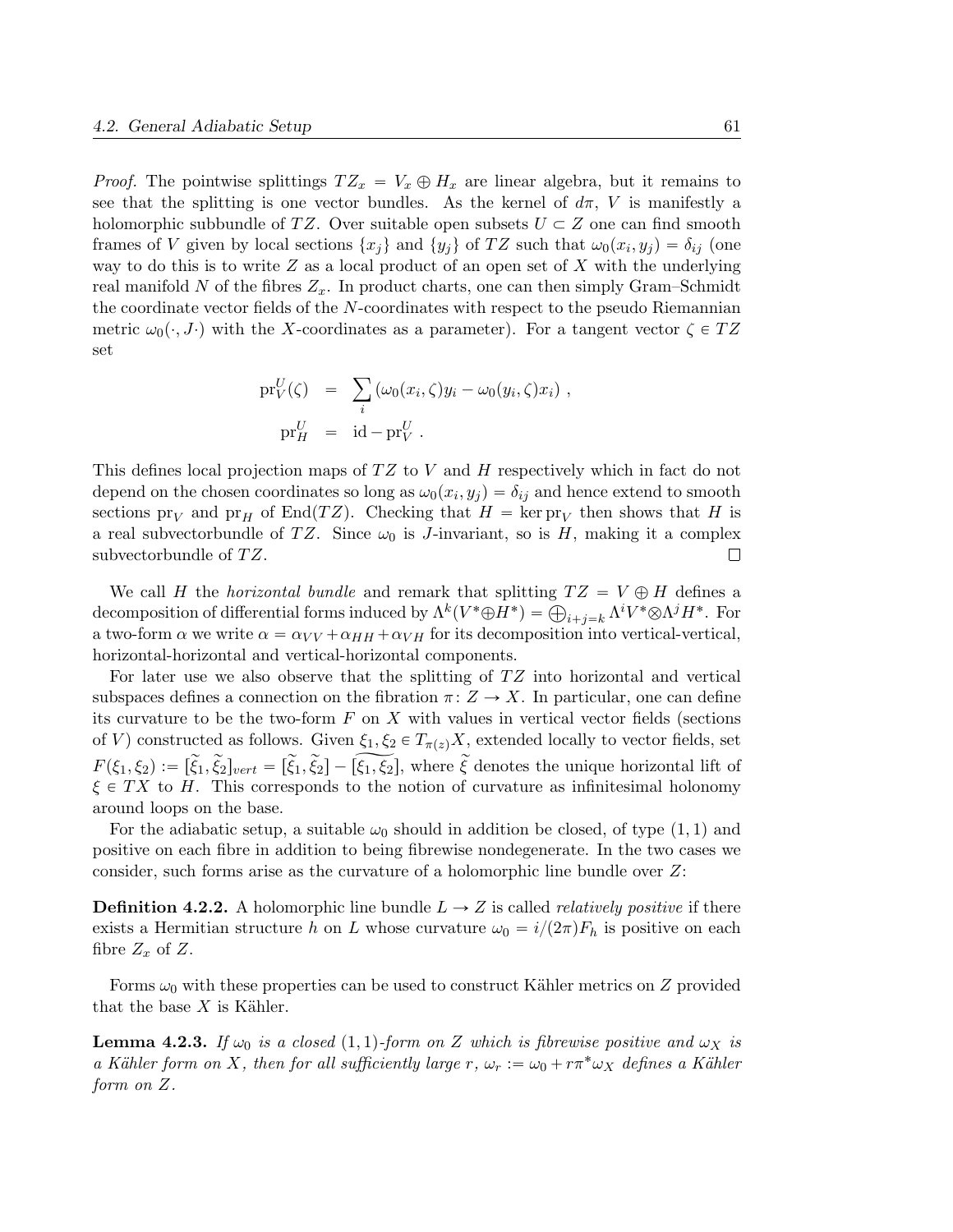*Proof.* The forms  $\omega_0$  and  $\omega_X$  are closed and J-invariant. Since  $\pi$  is holomorphic and the exterior derivative commutes with pullbacks, the same is true for  $\pi^* \omega_X$  and hence for  $\omega_r$ . The vertical-horizontal decomposition of  $\omega_r$  is given by  $\omega_r = \omega_{0VV} + (\omega_{0HH} + \omega_{0HH})$  $r\pi^*\omega_X$ . Note that by definition of H,  $\omega_r$  has no vertical-horizontal component. As the decomposition  $TZ = V \oplus H$  is J-invariant, it suffices to check that both the verticalvertical piece  $\omega_{0VV}$  and the horizontal-horizontal piece  $\omega_{0HH} + r \pi^* \omega_X$  are positive for sufficiently large r. For  $\omega_{0VV}$  this is true by assumption. For the horizontal-horizontal component consider the compact unit tangent bundle  $UTX \subset TX$  with respect to the metric  $g_X = \omega_X(\cdot, J, \cdot)$  and pull it back to  $UTX \subset H$  via horizontal lifts. Since the fibres of  $Z$  are compact, this is a compact subset of  $H$  and it suffices to check positivity of  $\omega_{0HH} + r\pi^*\omega_X$  on UTX. Denote by a the minimum of the function  $w \to \omega_{0HH}(w, Jw)$ on  $\widetilde{UTX}$  and choose  $r > -a$ . Then  $(\omega_{0HH} + r\pi^*\omega_X)(w, Jw) > 0$  on  $\widetilde{UTX}$  and hence on all of E.  $\Box$ 

The cohomology classes  $\kappa_r := [\omega_0] + r[\pi^* \omega_X]$  are called *adiabatic classes*. Assuming  $\omega_0$  is the curvature of a relatively positive line bundle  $L \to Z$  and the base X is polarised by a line bundle  $Q \to X$  such that  $\omega_X \in c_1(Q)$ , then Z is polarised by the line bundle  $L \otimes \pi^* Q^r$  and  $\kappa_r = c_1(L \otimes \pi^* Q^r)$  for r large enough to imply that  $\kappa_r$  is a Kähler class. We shall henceforth make these assumptions.

### 4.2.2. Geometry of the Vertical-Horizontal Splitting

Via the splitting  $TZ = V \oplus H$  one can define several geometric operations that are useful in computing the scalar curvature of the metrics  $\omega_r$  in terms of data on the base and on the fibres. Let n be the (complex) dimension of X and  $n + k$  that of Z. We denote by  $\sigma_x = \iota_x^* \omega_0$  the fibrewise restriction of  $\omega_0$  to  $Z_x$  and permit the occasional omission of the basepoint-specifying subscript as well as the identification  $\omega_{0VV} = \sigma$ . For  $\alpha \in \Lambda^2 V^*$ and  $\beta \in \Lambda^2 H^*$  define the vertical and horizontal contractions as

$$
\Lambda_V \alpha \quad := \quad k \frac{\alpha \wedge \sigma^{k-1}}{\sigma^k} \,,
$$
\n
$$
\Lambda_H \beta \quad := \quad n \frac{\beta \wedge \pi^* \omega_X^{n-1}}{\pi^* \omega_X^n}
$$

and the corresponding vertical and horizontal Laplacians by

$$
\Delta_V f := \Lambda_V (i \partial \partial f)_{VV}, \Delta_H f := \Lambda_H (i \overline{\partial} \partial f)_{HH}
$$

for a function f on Z. One has the compatibility rules  $\Delta_H \pi^* g = \pi^* \Delta_{\omega_X} g$  for  $g \in C^{\infty}(X)$ and  $\Delta_{\sigma_x}(t_x^*f) = t_x^*(\Delta_V f)$  for  $f \in C^{\infty}(Z)$ , where  $\Delta_{\sigma_x}$  is the Laplacian on the fibre  $Z_x$ defined by the metric  $\sigma_x$ . This is to say that  $\Delta_V$  are the fibrewise Laplacians with respect to the metrics  $\sigma$  on the fibres and  $\Delta_H$  is the pullback of the Laplacian on X. Next we examine how  $\Lambda_V$ ,  $\Lambda_H$ ,  $\Delta_V$  and  $\Delta_H$  behave under changes of the adiabatic parameter r.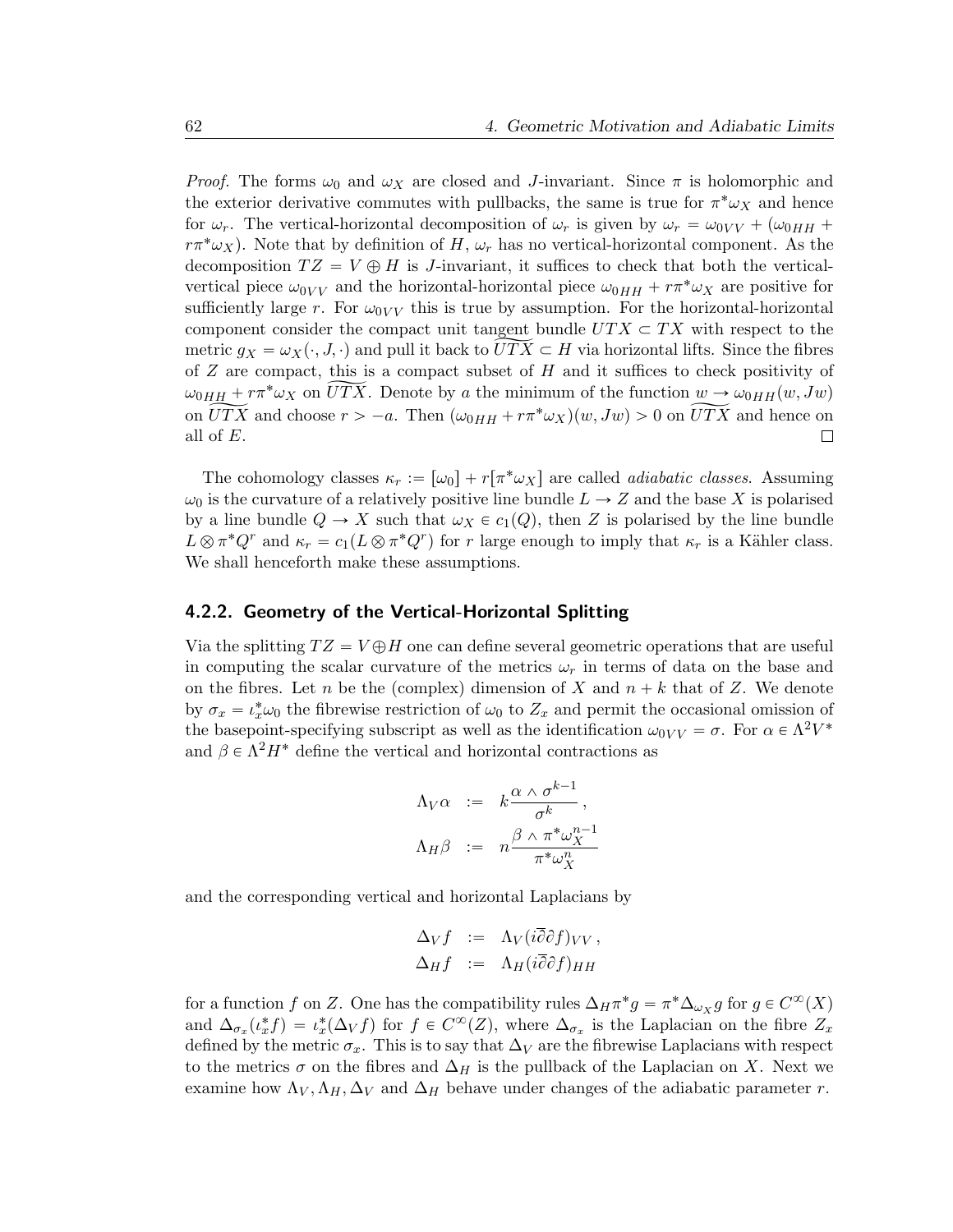## **Lemma 4.2.4.** For  $\alpha \in \Lambda^2 T^* Z$  one has

$$
\Lambda_{\omega_r} \alpha = \Lambda_V \alpha_{VV} + r^{-1} \Lambda_H \alpha_{HH} + O(r^{-2}).
$$

*Proof.* In light of the splitting  $\omega_r = \omega_{rVV} + \omega_{rHH} = \sigma + (r\pi^*\omega_X + \omega_{0HH})$  it is

$$
\omega_r^{n+k} = \binom{n+k}{k} \omega_r^k \wedge \omega_r^n H = \binom{n+k}{k} \sigma^k \wedge (r \pi^* \omega_X + \omega_{0HH})^n
$$
  

$$
\omega_r^{n+k-1} = \binom{n+k-1}{k} \sigma^k \wedge (r \pi^* \omega_X + \omega_{0HH})^{n-1}
$$
  

$$
+ \binom{n+k-1}{k-1} \sigma^{k-1} \wedge (r \pi^* \omega_X + \omega_{0HH})^n,
$$

with which one obtains

$$
\Lambda_{\omega_r} \alpha = (n+k) \frac{\alpha \wedge \omega_r^{n+k-1}}{\omega_r^{n+k}}
$$
\n
$$
= k \frac{\alpha_{VV} \wedge \sigma^{k-1} \wedge (r \pi^* \omega_X + \omega_{0HH})^n}{\sigma^k \wedge (r \pi^* \omega_X + \omega_{0HH})^n}
$$
\n
$$
+ n \frac{\alpha_{HH} \wedge \sigma^k \wedge (r \pi^* \omega_X + \omega_{0HH})^{n-1}}{\sigma^k \wedge (r \pi^* \omega_X + \omega_{0HH})^n}
$$
\n
$$
= \Lambda_V \alpha_{VV} + \Lambda_{r \pi^* \omega_X + \omega_{0HH}} \alpha_{HH}.
$$

Setting  $s = r^{-1}$  the second term can be written as

$$
n\frac{\alpha_{HH}\wedge\sigma^k\wedge(r\pi^*\omega_X+\omega_{0HH})^{n-1}}{\sigma^k\wedge(r\pi^*\omega_X+\omega_{0HH})^n}=ns\frac{\alpha_{HH}\wedge(\pi^*\omega_X+s\omega_{0HH})^{n-1}}{(\pi^*\omega_X+s\omega_{0HH})^n},
$$

from where differentiation at  $s = 0$  yields

$$
\Lambda_{r\pi^*\omega_X + \omega_{0HH}} \alpha_{HH} = r^{-1} \Lambda_H \alpha_{HH} + O(r^{-2})
$$

as claimed.

**Lemma 4.2.5.** The  $\omega_r$ -Laplacian on functions satisfies the following adiabatic expansion property:

$$
\Delta_{\omega_r} = \Delta_V + r^{-1} \Delta_H + O(r^{-2}).
$$

*Proof.* It is  $\Delta_{\omega_r} f = \Lambda_{\omega_r} i \partial \partial f$ . The claim follows from the adiabatic expansion properties of  $\Lambda_{\omega_r}$ .  $\Box$ 

### 4.2.3. Scalar Curvature Expansion of Adiabatic Metrics

We now derive the scalar curvature expansion of the adiabatic metrics  $\omega_r$  into inverse powers of the adiabatic parameter r. Recall that on a Kähler manifold  $(Y, \omega)$  of dimension n the Ricci curvature is J-invariant and defines a closed  $(1, 1)$ -form, the Kähler–Ricci form  $\rho(\omega)$ , which is related to the Ricci tensor in the same way the Kähler form  $\omega$  is

 $\Box$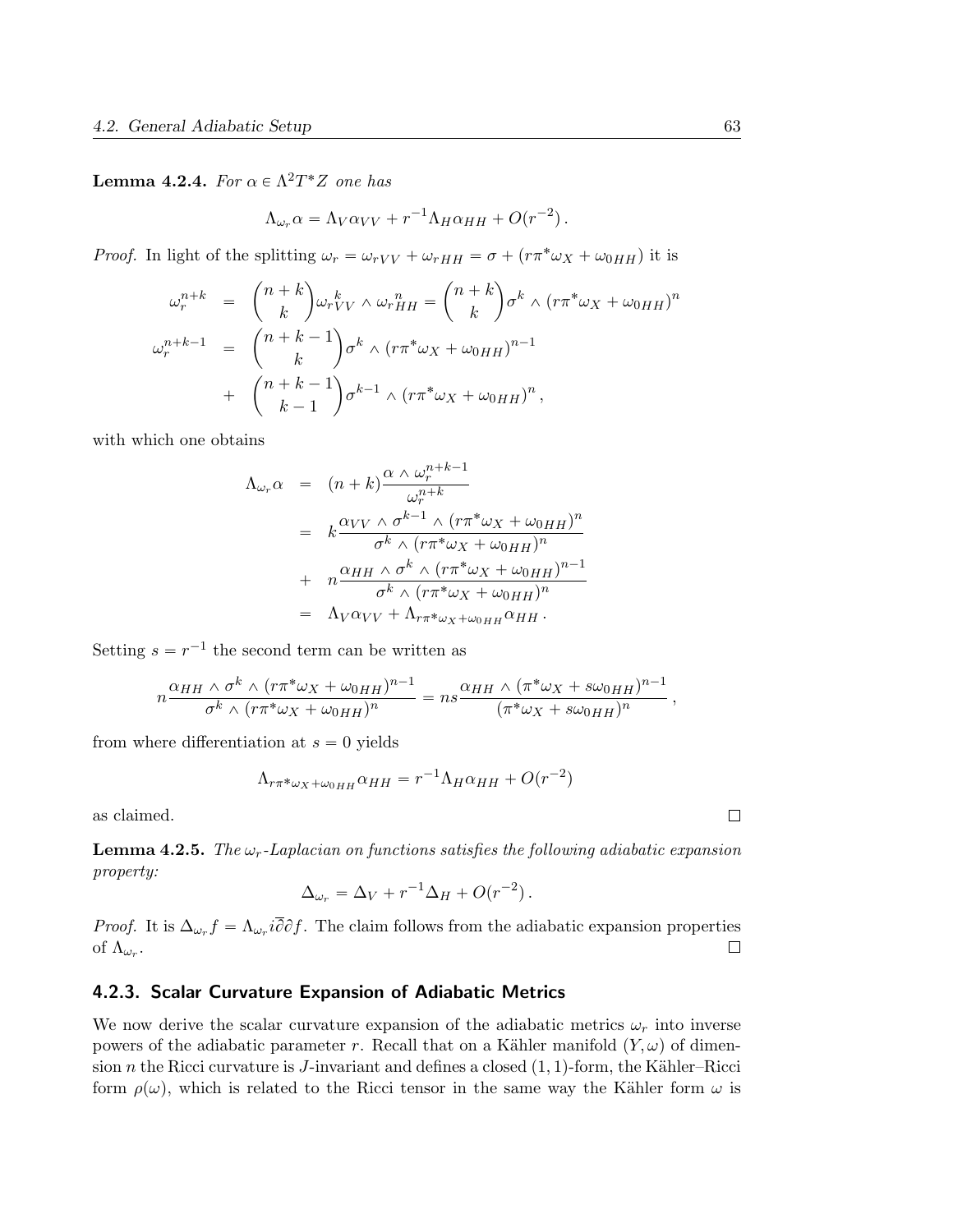$\Box$ 

related to the metric g. Moreover,  $\rho(\omega)$  can be computed as i times the curvature of the anticanonical bundle  $K^* = \Lambda^n(TY, J)$  endowed with the Hermitian metric  $h = (n!)^{-1} \omega^n$ given by the volume form seen as a section of  $K \otimes \overline{K}$  (here  $\overline{K}$  means reversing the sign of the complex structure).

**Lemma 4.2.6.** The scalar curvature of  $\omega_r$  satisfies

$$
S(\omega_r) = S(\sigma) + r^{-1} [\pi^* S(\omega_X) + \Delta_V(\Lambda_H \omega_{0HH}) + i \Lambda_H F_{\Lambda^k V, \sigma_H H}] + \mathcal{O}(r^{-2}), \qquad (4.1)
$$

where  $F_{\Lambda^k V, \sigma}$  is the curvature of the vertical anticanonical bundle  $\Lambda^k V$  with Hermitian metric induced by  $\sigma$ .

*Proof.* We define Hermitian metrics on  $\Lambda^k V$  and  $\Lambda^n H$  by

$$
h_V := (k!)^{-1} (\omega_r)_V^k = (k!)^{-1} \sigma^k ,
$$
  
\n
$$
h_H := (n!)^{-1} (\omega_r)_H^n = (n!)^{-1} (r \pi^* \omega_X + \omega_{0HH})^n ,
$$
  
\n
$$
h_X := (n!)^{-1} \pi^* \omega_X^n .
$$

The Kähler–Ricci form of Z is i times the curvature of the anticanonical bundle  $K^*$  =  $\Lambda^k V \otimes \Lambda^n H$  with Hermitian metric  $h_V \otimes h_H$  which is locally given by

$$
\rho(\omega_r) = i\partial \partial \log h_V \otimes h_H
$$
  
\n
$$
= i\overline{\partial} \partial \log h_V + i\overline{\partial} \partial \log(\pi^* \omega_X + r^{-1} \omega_{0HH})^n
$$
  
\n
$$
= i\overline{\partial} \partial \log h_V + i\overline{\partial} \partial \log((\pi^* \omega_X)^n + nr^{-1} \omega_{0HH} \wedge \omega_X^{n-1} + \mathcal{O}(r^{-2}))
$$
  
\n
$$
= i\overline{\partial} \partial \log h_V + i\overline{\partial} \partial \log([1 + r^{-1} \Lambda_H \omega_{0HH} + \mathcal{O}(r^{-2})]h_X)
$$
  
\n
$$
= i\overline{\partial} \partial \log h_V + i\overline{\partial} \partial \log h_X + r^{-1}i\overline{\partial} \partial(\Lambda_H \omega_{0HH}) + \mathcal{O}(r^{-2}).
$$

Observing that  $i\overline{\partial}\partial \log h_X = \pi^* \rho(\omega_X)$  is purely horizontal-horizontal and in light of Lemma 4.2.4 one then computes

$$
S(\omega_r) = \Lambda_{\omega_r} \rho(\omega_r)
$$
  
=  $\Lambda_V \rho(\omega_r)_{VV} + r^{-1} \Lambda_H \rho(\omega_r)_{HH} + \mathcal{O}(r^{-2})$   
=  $\Lambda_V (i\overline{\partial}\partial \log h_V)_{VV}$   
+  $r^{-1} [\Lambda_V (i\overline{\partial}\partial(\Lambda_H \omega_{0HH}))_{VV} + \Lambda_H (i\overline{\partial}\partial \log h_V)_{HH} + \Lambda_H i\overline{\partial}\partial \log h_X] + \mathcal{O}(r^{-2})$   
=  $S(\sigma) + r^{-1} [\Delta_V(\Lambda_H \omega_{0HH}) + i\Lambda_H F_{\Lambda^k V, \sigma_{HH}} + \pi^* S(\omega_X)] + \mathcal{O}(r^{-2})$ 

which is as claimed.

**Remark.** It will later occur that  $\omega_0$  and  $\omega_X$  individually depend on r. In this case, one can first use the above expansion of  $S(\omega_r)$  ignoring the individual r dependencies of  $\omega_0$  and  $\omega_X$  and subsequently expand each term still depending on r into powers of  $r^{-1}$ . Owing to the analyticity of all involved operations, the resulting terms can then be grouped according to their powers of  $r^{-1}$  to yield the full expansion of  $S(\omega_r)$ . In essence, this is just the chain rule for composite functions.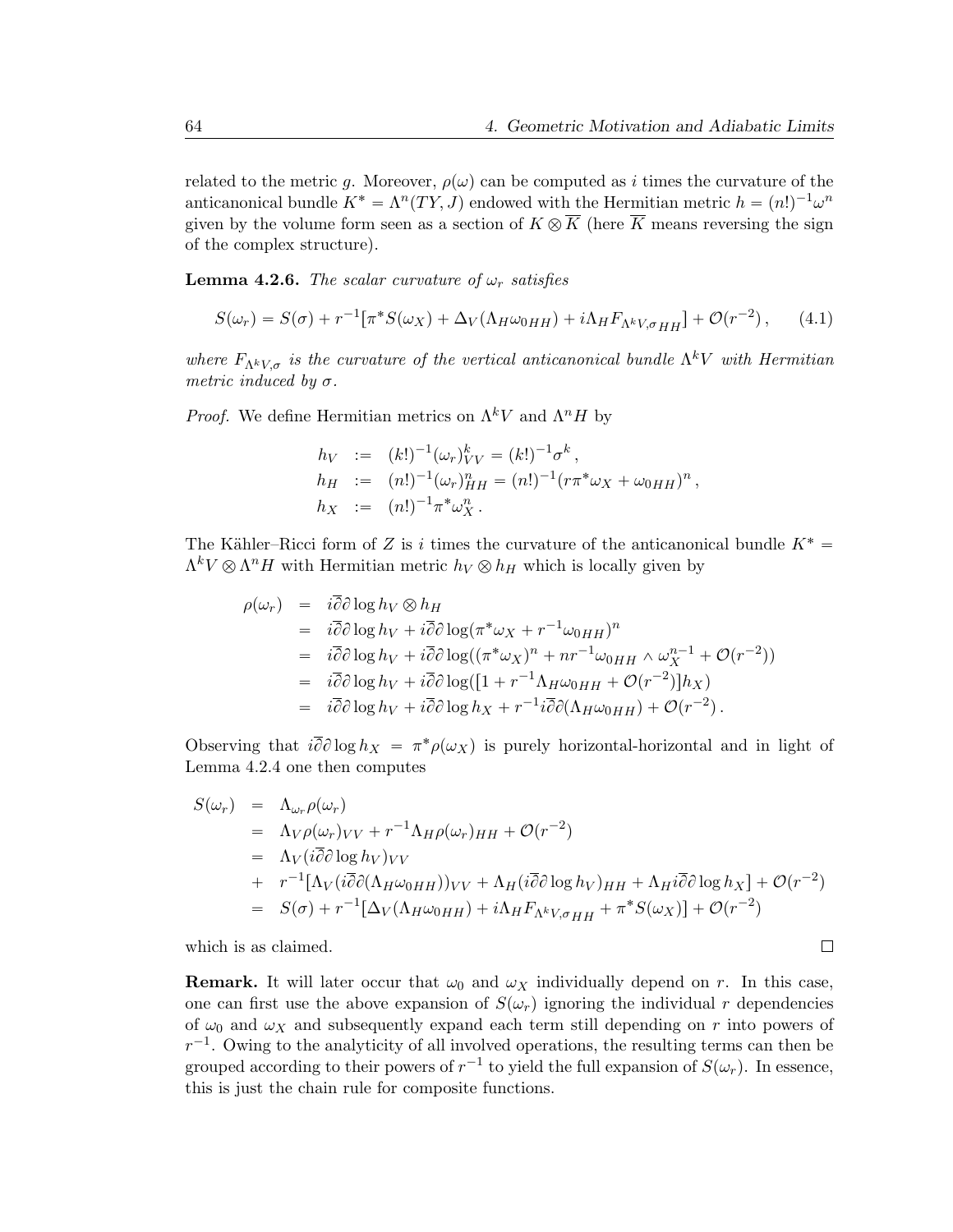We want to use this expansion to construct approximations to Calabi flow on  $Z$  in the adiabatic classes  $\kappa_r = c_1(L \otimes \pi^*Q^r)$ .

**Definition 4.2.7.** Let  $k \in \mathbb{N}_0$ . A family of smooth paths of Kähler metrics  $\omega_{r,k}(t)$  in  $\kappa_r$ is said to be a (pointwise) order k or  $\mathcal{O}(r^{-k})$  approximation to Calabi flow with initial condition  $\omega_r$  if

$$
\partial_t \omega_{r,k}(t) + i \overline{\partial} \partial S(\omega_{r,k}(t)) = \mathcal{O}(r^{-(k+1)})
$$

and  $\omega_{r,k}(0) = \omega_r$ .

Remark. The term "initial condition" might be slightly confusing in this context, as the initial metric depends on the adiabatic parameter  $r$ . However, this dependence is given by  $\omega_r = \omega_0 + r \pi^* \omega_X$  and fixing both  $\omega_0$  and  $\omega_X$  prescribes initial data  $\omega_r$  in each class  $\kappa_r$ . From here on, if no explicit mention is made to the contrary, the initial data are understood to be of this form.

The following sections exploit specific features of two types of complex manifolds Z fitting into the adiabatic framework and outline the construction of approximations to Calabi flow of arbitrary order in  $r^{-1}$  in these cases. The first type consists of Kodaira surfaces and the second of ruled manifolds. In light of the wealth of geometric data in both cases, it is useful to think of the construction of approximations  $\omega_{r,k}(t)$  in terms of a scheme indexed by r:

- A fibrewise positive two-form  $\omega_0$  and a Kähler form  $\omega_X$  on the base define the following data: the metric  $\omega_r = \omega_0 + r \pi^* \omega_X$ , the splitting  $TZ = V \oplus H$  and the corresponding contractions and operators, a family of fibrewise metrics  $\sigma$  and the scalar curvatures of the base, the fibres and the total space. The forms  $\omega_0$  and  $\omega_X$ may also individually depend on r.
- From this data elements in the tangent spaces to  $\omega_0$  and  $\omega_X$  are constructed prescribing their infinitesimal evolution. The construction of infinitesimal changes may explicitly depend on r.
- After the infinitesimal evolution, the forms  $\omega_0$  and  $\omega_X$  have changed and along with them all dependent quantities outlined in the first point, in particular  $\omega_r$ .

# 4.3. Adiabatic Scheme for Kodaira Surfaces

In [13] J. Fine used elliptic adiabatic techniques to construct cscK metrics on Kodaira surfaces, i.e. compact complex surfaces Z admitting a holomorphic submersion  $\pi: Z \rightarrow$ X to a Riemann surface. The additional requirement that the fibres have genus at least 2 ensures that the fibres admit no nonzero holomorphic vector fields and that the cscK metrics thereon are unique in each Kähler class. In an analysis similar to that of  $[13]$ , we derive for each  $k \in \mathbb{N}$  parabolic equations for families of metrics  $\omega_{r,k}(t)$  that agree (pointwise) with Calabi flow up to order k in  $r^{-k}$ .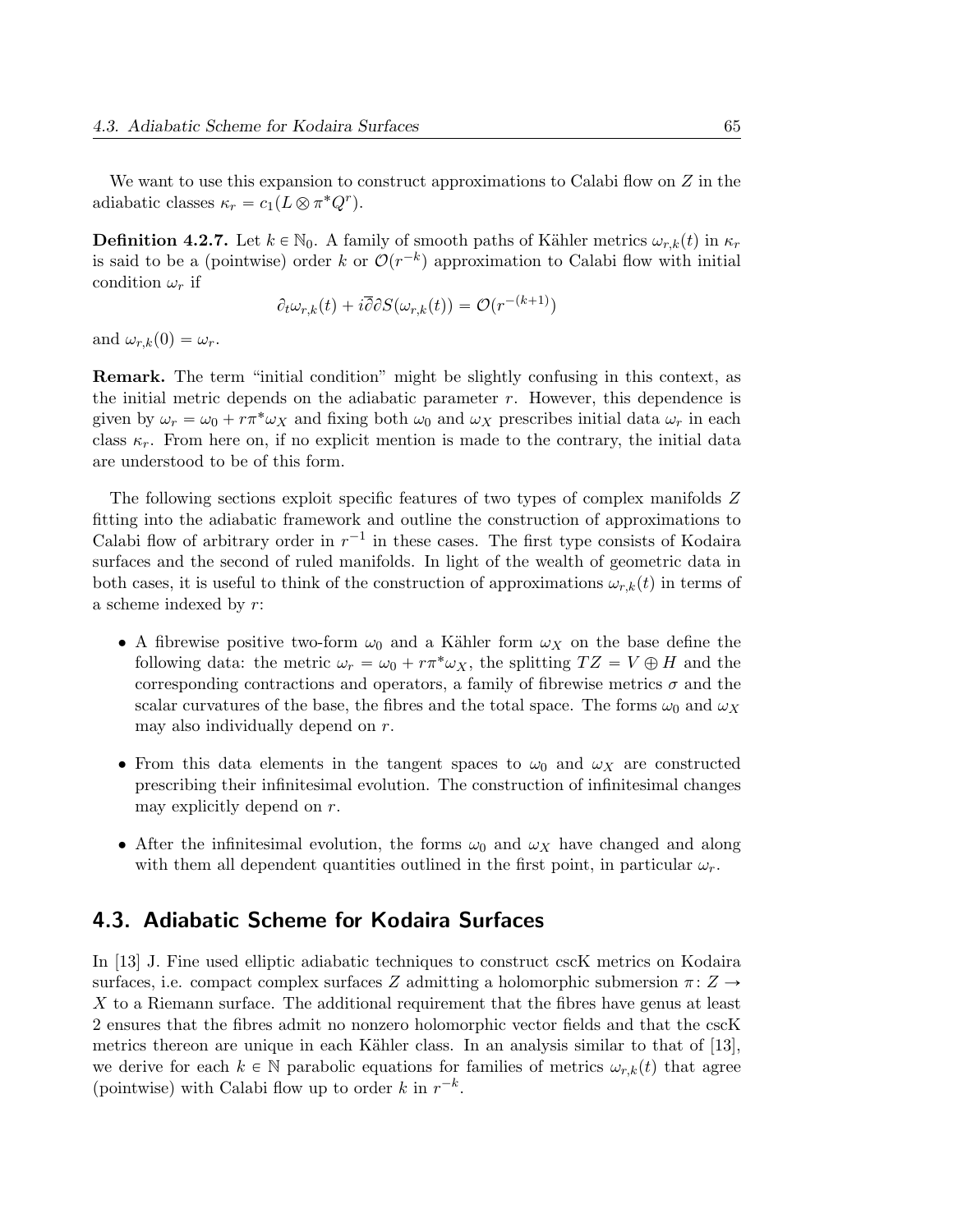For the remainder of this section  $\pi: Z \to X$  denotes such a Kodaira surface with high genus fibres and base. We begin by showing that  $Z$  admits a relatively positive line bundle and the previously presented adiabatic framework can be applied.

**Proposition 4.3.1.** Denote by  $V := \ker d\pi$  the vertical bundle of the fibration  $\pi \colon Z \to$ X. The relative canonical bundle  $V^* \to Z$  is relatively positive.

*Proof.* The restriction of  $V^*$  to a fibre  $Z_x$  is the canonical bundle of that fibre which *Proof.* The restriction of  $V^*$  to a fibre  $Z_x$  is the canonical bundle of that fibre which is positive owing to the genus assumption  $g(Z_x) \geq 2$ . Indeed, it is  $\int_{Z_x} c_1(K_{Z_x}) =$  $-\int_{Z_x} c_1(Z_x) = -2\chi(Z_x) = 4(g-1) > 0$  and hence  $c_1(K_{Z_x}) \in H^{1,1}(X,\mathbb{Z})$  is positive. By the uniformisation theorem, there exists a unique Kähler metric with constant negative scalar curvature in  $c_1(K_{Z_x})$  which can be interpreted as a negatively curved Hermitian structure on  $TZ_x$ . The induced Hermitian structure on  $K_{Z_x} = T^*Z_x$  thus is positively curved. It is standard that the constant scalar curvature metrics with given volume on a Riemann surface depend smoothly on the complex structure, so the induced Hermitian structures on  $K_{Z_x}$  smoothly piece together to a Hermitian structure on  $V^*$  (cf. e.g.  $[14]$ ).

Alternatively, one can pick any J-invariant Riemannian metric  $q$  on  $Z$  such that its fundamental two-form  $\omega$  has fibrewise restrictions  $\sigma_x := \omega|_{Z_x} \in c_1(K_{Z_x})$ . Since the restriction of g to a fibre is necessarily Kähler, one has that  $\sigma_x > 0$ . The two-form  $\omega$ itself need not be closed, but making a smooth choice of Hermitian metrics  $h_x$  on  $V^*|_{Z_x}$ such that  $i/(2\pi)F_{h_x} = \sigma_x$  and then gluing the  $h_x$  to a Hermitian metric h on  $V^*$  yields a closed two-form  $\omega_0 \in c_1(V^*)$  with fibrewise restrictions  $\sigma_x$ .  $\Box$ 

We fix an initial Hermitian metric h on  $V^*$  with curvature  $\omega_0 := i/(2\pi)F_h$  having fibrewise positive restrictions. It is also natural to assume that the initial base metric lies in  $c_1(K_X) \in H^{1,1}(X,\mathbb{Z})$  (this can be achieved by rescaling). The Kähler manifold Z is then polarised by  $V^* \otimes \pi^* K_X^r$  for large r. Lemma 4.2.6 is applicable to the metrics  $\omega_r := \omega_0 + r \pi^* \omega_X \in c_1(V^* \otimes \pi^* K_X^r)$  and the scalar curvature expansion can be used to define approximations to Calabi flow on Z.

### 4.3.1. 0<sup>th</sup> Order Approximation to Calabi Flow

The order  $\mathcal{O}(r^0)$  approximation to Calabi flow on Z is given by fibrewise Calabi flow. For  $x \in X$  denote by  $h_x$  the Hermitian product on the line bundle  $K_{X_x} \to Z_x$  obtained by restricting h and  $V^*$  to  $Z_x$ . By assumption  $\sigma_x = i/(2\pi)F_{h_x}$  is a Kähler form on  $Z_x$  and Calabi flow on that fibre is given by  $\partial_t \sigma_x = -i\overline{\partial} \partial S(\sigma_x)$ . Locally expressing the curvature of  $h_x$  as  $F_{h_x} = \overline{\partial} \partial \log h_x$ , fibrewise Calabi flow can be written as  $\partial_t h_x = 2\pi S(\sigma_x)h_x$ . By [8] and [5], that flow exists for all times and its solution  $h_x(t)$  depends smoothly on the initial conditions and the complex structure on the fibre. This implies that the  $h_x(t)$ piece together to a smooth Hermitian metric  $h(t)$  on  $V^*$ . Denote by  $\omega_0(t) = i/(2\pi)F_{h(t)}$ the rescaled curvature of  $h(t)$  and set

$$
\omega_{r,0}(t) := \omega_0(t) + r\pi^*\omega_X.
$$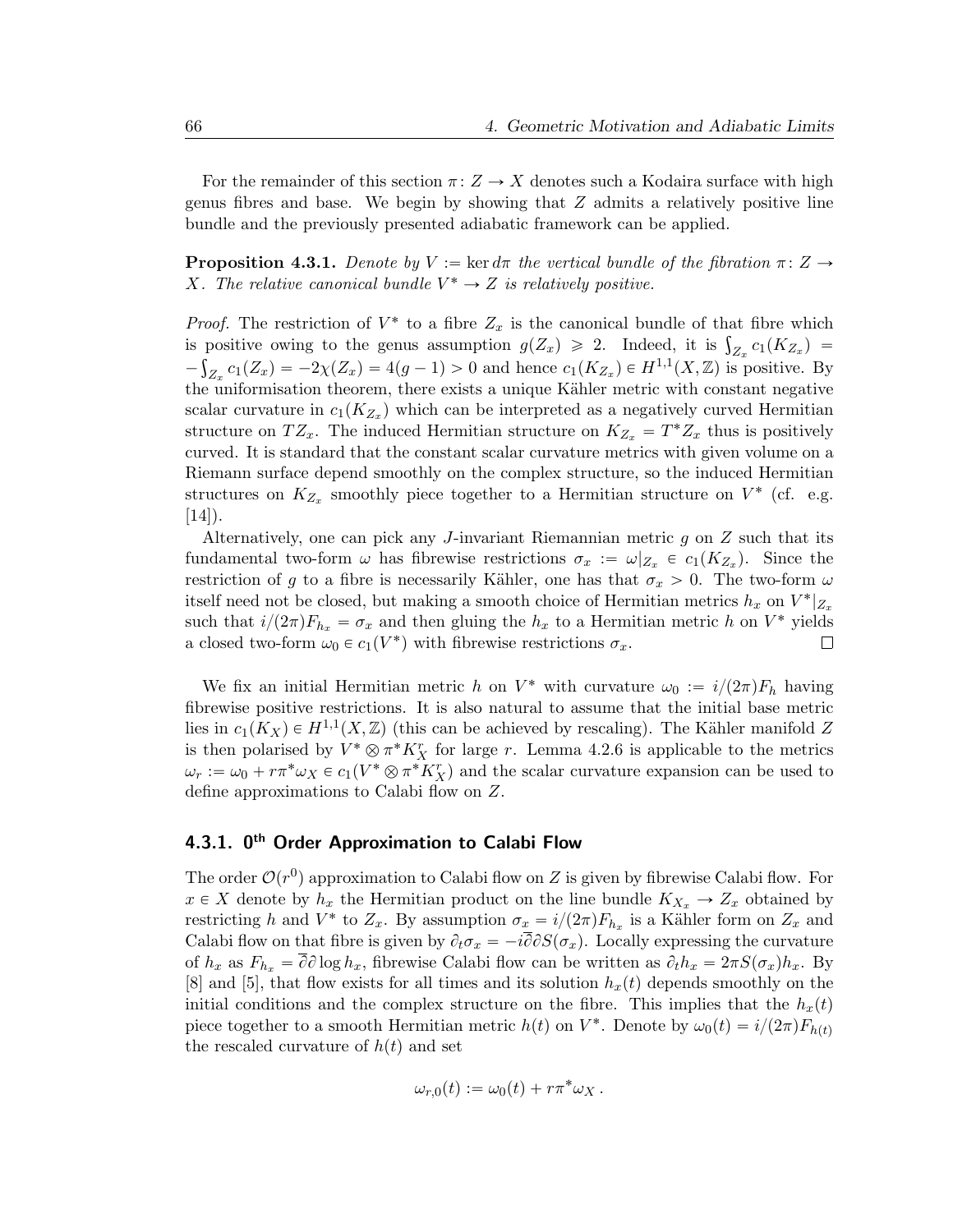It remains to check that  $\omega_{r,0}(t)$  is the desired  $\mathcal{O}(r^0)$  approximation to Calabi flow. Indeed,

$$
\partial_t \omega_{r,0}(t) + i\overline{\partial} \partial S(\omega_{r,0}(t)) = \frac{i}{2\pi} \partial_t F_h + i\overline{\partial} \partial S(\omega_{r,0}(t))
$$
  
\n
$$
= \frac{i}{2\pi} \overline{\partial} \partial \frac{\partial_t h}{h} + i\overline{\partial} \partial S(\omega_{r,0}(t))
$$
  
\n
$$
= i\overline{\partial} \partial (-S(\sigma) + S(\omega_{r,0}(t)))
$$
  
\n
$$
= \mathcal{O}(r^{-1}),
$$

where in the last step we used the scalar curvature expansion of Lemma 4.2.6. As the fibrewise restrictions  $h_x(t)$  converge for  $t \to \infty$ , so does  $h(t)$ .

**Remark.** As the horizontal-horizontal parts of  $\omega_0(t)$  can change, it is not a priori clear that  $\omega_{r,0}(t)$  remains positive for all t. However, since  $\omega_0(t)$  converges, its horizontalhorizontal part varies in a compact family. The arguments in Lemma 4.2.3 can thus be adapted to hold uniformly in t, albeit for a possibly larger threshold for  $r$ . Similar situations arise throughout the analysis and we tacitly treat them the same way without explicit mention.

### 4.3.2. 1<sup>st</sup> Order Approximation to Calabi Flow

Denote by  $\psi_1$  the  $r^{-1}$  term in the expansion of  $S(\omega_{r,0})$  which is given by

$$
\psi_1 = \pi^* S(\omega_X) + \Delta_V(\Lambda_H \omega_{0HH}) + i \Lambda_H F_{V,\sigma_{HH}}.
$$

The fibrewise metrics  $\sigma$  define an r-independent,  $L^2(Z, \omega_r)$ -orthogonal decomposition  $C^{\infty}(Z) = \pi^* C^{\infty}(X) \oplus C^{\infty}_{\perp}(Z)$  of functions on Z into functions pulling back from the base and those having fibrewise zero integral. Let  $\psi_1 = \psi_{\perp,1} + \psi_{X,1}$  be the corresponding decomposition of  $\psi$ . The part pulling back from the base is given by

$$
\psi_{X,1}(x) = \text{Vol}(Z_x)^{-1} \int_{Z_x} \psi_1 \,\sigma_x = \pi^* S(\omega_X) + \text{Vol}(Z_x)^{-1} \int_{Z_x} (\Lambda_H i F_{V,\sigma H} \, \sigma_x \,.
$$

The rightmost term can be expressed as  $A_x^{-1} \Lambda_{\omega_X} \pi_*(iF_{V,\sigma} \wedge \sigma)$ , where  $A_x = Vol(Z_x)$ and  $\pi_*$  denotes the pushdown of forms on Z to forms on X which is characterised by  $\chi \theta \wedge \pi_* \eta = \int_Z \pi^* \theta \wedge \eta$  for forms  $\theta \in \Omega^l(X)$  and  $\eta \in \Omega^{4-l}(Z)$ . We set

$$
\alpha := A_x^{-1} \pi_* (i F_{V, \sigma} \wedge \sigma) \in \Omega^2(X)
$$

and observe that  $\alpha$  depends only on the fibrewise restrictions  $\sigma$  of  $\omega_0$ . Suppose  $\omega_X$  solves the twisted Calabi flow equation

$$
(\partial_t \omega_X)(t) = -r^{-2}i\overline{\partial}\partial(S(\omega_X(t)) + \Lambda_{\omega_X(t)}\alpha(t)),
$$

then the path of Kähler metrics

$$
\omega_{r,0}':=\omega_0(t)+r\pi^*\omega_X(t)
$$

satisfies

$$
\partial_t \omega'_{r,0} + i \overline{\partial} \partial S(\omega'_{r,0}) = r^{-1} i \overline{\partial} \partial \psi_{\perp,1} + \mathcal{O}(r^{-2})
$$

and thus gives an  $\mathcal{O}(r^{-1})$  approximation to Calabi flow up to the remaining term  $\psi_{\perp,1}$ .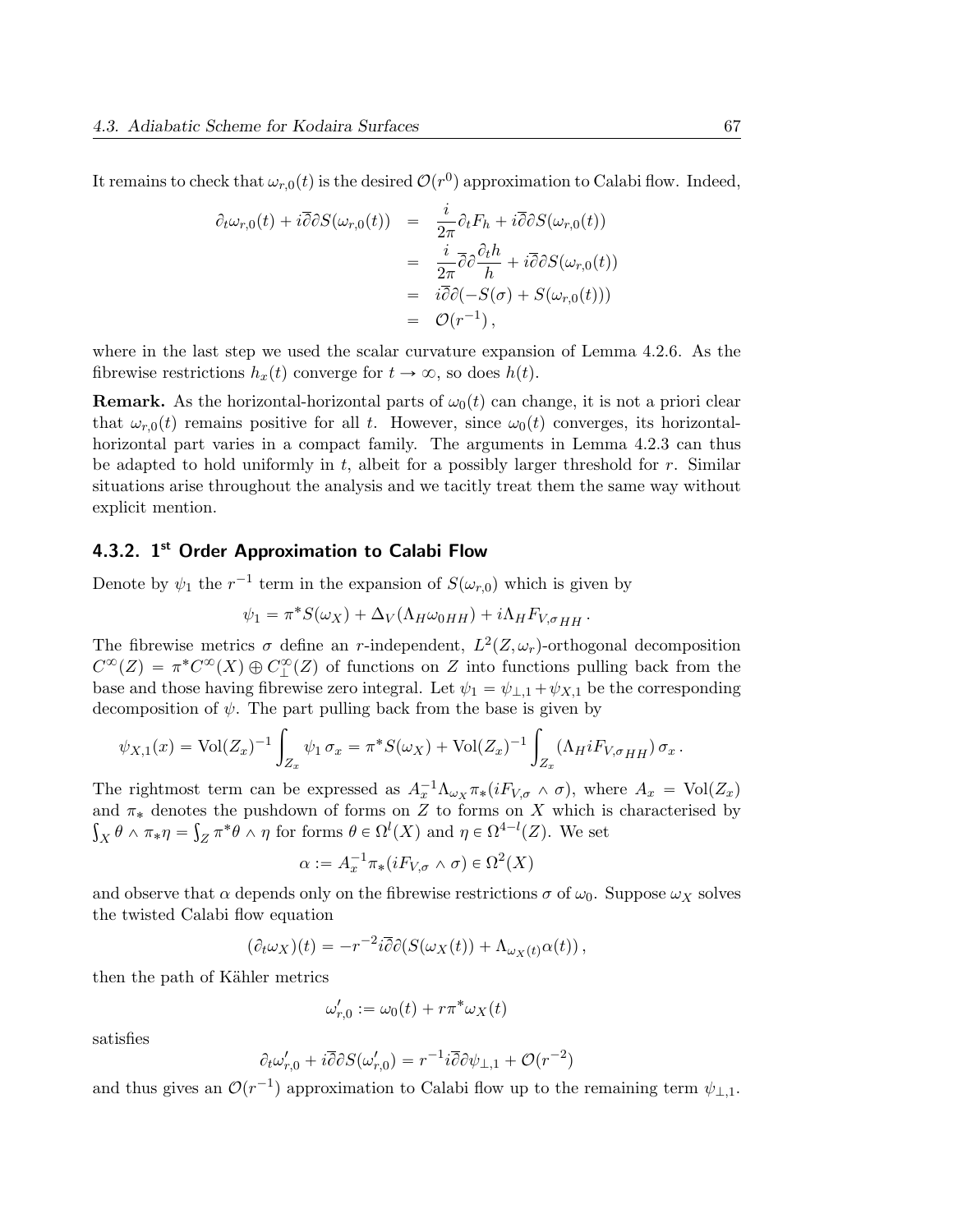Remark. Unfortunately, the results of Chapter 2 are not directly applicable, since we do not know whether the twist  $\alpha$  is pointwise nonpositive or stays within a given cohomology class.

To deal with this remaining error at  $r^{-1}$ , we add a time-dependent Kähler potential To deal with this remaining error at a<br>  $\phi_{\perp,1}$  with  $\int_{Z_x} \phi_{\perp,1} \sigma_x = 0$  to  $\omega'_{r,0}$  and set

$$
\omega_{r,1} := \omega'_{r,0} + r^{-1} i \overline{\partial} \partial \phi_{\perp,1} .
$$

The effect of adding the Kähler potential  $r^{-1}\phi_{\perp,1}$  on the scalar curvature can be determined by expanding

$$
S(\omega_{r,1}) = S(\omega'_{r,0}) + r^{-1} d S_{\omega'_{r,0}} \phi_{\perp,1} + \mathcal{O}(r^{-2}).
$$

Using the general equation for the linearisation of the scalar curvature map found in Appendix A.3 and expanding the  $r$ -dependent quantities into powers of  $r$  using Lemma 4.2.5 and the formulae in Lemma 4.2.6 one finds that

$$
d\operatorname{Sc}_{\omega'_{r,0}}\phi_{\perp,1} = \Delta^2_{\omega'_{r,0}}\phi_{\perp,1} - S(\omega'_{r,0})\Delta_{\omega'_{r,0}}\phi_{\perp,1} + 2\frac{i\overline{\partial}\partial\phi_{\perp,1}\wedge\rho(\omega'_{r,0})}{\omega'^2_{r,0}}
$$
  
=  $\Delta^2_V\phi_{\perp,1} - S(\sigma)\Delta_V\phi_{\perp,1} + \mathcal{O}(r^{-1}),$  (4.2)

so in leading order, the linearisation of the scalar curvature map is the linearised fibrewise scalar curvature. Setting  $D_0 := \Delta_V^2 - S(\sigma) \Delta_V$ , this implies  $S(\omega_{r,1}) = S(\omega_{r,0}')$  +  $r^{-1}D_0\phi_{\perp,1} + \mathcal{O}(r^{-2}),$  so if  $\phi_{\perp,1}$  solves the linear parabolic equation

$$
(\partial_t + D_0)\phi_{\perp,1} = -\psi_{\perp,1} \tag{4.3}
$$

with initial condition  $\phi_{\perp,1}(0)=0$ , then one has

$$
\partial_t \omega_{r,1} + i \overline{\partial} \partial S(\omega_{r,1}) = r^{-1} i \overline{\partial} \partial (\partial_t \phi_{\perp,1} + D_0 \phi_{\perp,1} + \psi_{\perp,1}) + \mathcal{O}(r^{-2}) = \mathcal{O}(r^{-2})
$$

and  $\omega_{r,1}$  is the desired  $\mathcal{O}(r^{-1})$  approximation to Calabi flow.

**Remark.** The fibres have no holomorphic vector fields, so generically ker  $D_0$  consists of fibrewise constant functions and the inhomogeneity  $-\psi_{\perp,1}$  is orthogonal to ker<sub>D<sub>0</sub></sub>. Moreover, as the fibrewise metrics  $\sigma(t)$  converge as  $t \to \infty$ , so does the generator  $D_0$  of (4.3). The solution  $\phi_{\perp,1}$  to (4.3) can thus be expected to converge.

## 4.3.3. 2<sup>nd</sup> Order Approximation to Calabi Flow

Denote by  $\psi_2$  the  $r^{-2}$  coefficient function of the expansion of  $S(\omega_{r,1})$  into powers of  $r^{-1}$ and by  $\psi_2 = \psi_{X,2} + \psi_{\perp,2}$  its decomposition according to  $C^{\infty}(Z) = \pi^* C^{\infty}(X) \oplus C^{\infty}_{\perp}(Z)$ defined by  $\sigma(t)$ . Each of the two terms will be dealt with by adding appropriate Kähler potentials to  $\omega_{r,1}$ . This requires more detailed knowledge of how Kähler potentials in  $\pi^* C^{\infty}(X)$  and  $C^{\infty}_{\perp}(Z)$  affect the scalar curvature.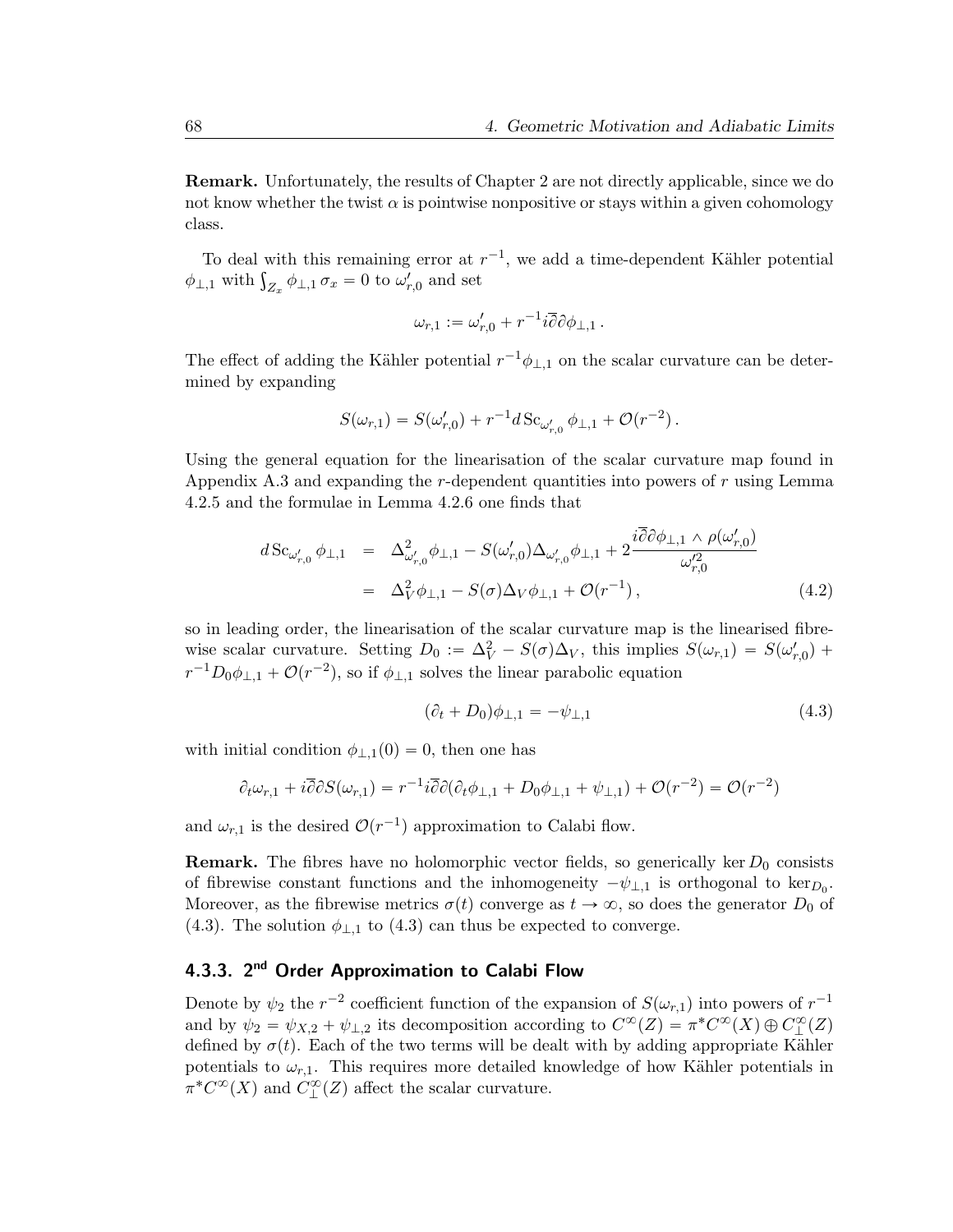Since the leading order term of the scalar curvature expansion (4.1) is the fibrewise curvature  $S(\sigma)$ , adding a potential  $r^{-j} i \overline{\partial} \partial \phi_{\perp}$  to  $\omega'_{r,0}$  with  $\phi_{\perp} \in C^{\infty}_{\perp}(Z)$  entails a change in the total scalar curvature whose lowest order contribution in  $r^{-j}$  is given by the linearisation of the fibrewise scalar curvature map, i.e.  $r^{-j}D_0\phi_{\perp} = r^{-j}(\Delta_V^2 - S(\sigma)\Delta_V)\phi_{\perp}$ . Higher orders in  $r^{-1}$  of course also undergo changes. This is merely a slight variation of the required modification for passing from  $\omega'_{r,0}$  to  $\omega_{r,1}$ .

The situation changes if the Kähler potential is pulled back from the base. Adding a potential  $i\overline{\partial}\partial\phi_X$  to  $\omega'_{r,0} = \omega_0 + r\pi^*\omega_X$  is the same as replacing the base metric  $\omega_X$ by  $\omega_X + r^{-1} i \overline{\partial} \partial f$ , where f satisfies  $\pi^* f = \phi_X$ . The lowest order in which the scalar curvature of  $\omega'_{r,0}$  is sensitive to the base metric is  $r^{-1}$ , so the addition of  $r^{-1}i\overline{\partial}\partial f$  to  $\omega_X$ affects  $S(\omega_{r,0})$  only from order  $r^{-2}$  onwards with the change being the  $r^{-2}$  part of

$$
r^{-1}\left[\pi^*S(\omega_X+r^{-1}i\overline{\partial}\partial f)+\Delta_V(\Lambda'_H\omega_{0HH})+i\Lambda'_HF_{V,\sigma HH}\right],
$$

where  $\Lambda'_H$  is horizontal contraction defined by  $\omega_X + r^{-1} i \overline{\partial} \partial f$ . Linearising the above expression shows that this  $r^{-2}$  part is given by

$$
\pi^*(\Delta_{\omega_X}^2 f - S(\omega_X)\Delta_{\omega_X} f) + (\Delta_V(\Lambda_H\omega_{0HH}) + i\Lambda_H F_{V,\sigma_{HH}})\pi^*\Delta_{\omega_X} f
$$

and we set  $D_X \phi_X$  to be the  $\pi^* C^{\infty}(X)$  part of this, i.e.

$$
D_X \phi_X = \Delta_H^2 \phi_X - \pi^* S(\omega_X) \Delta_H \phi_X + \pi^* \pi_* (\Delta_V(\Lambda_H \omega_{0HH}) + i \Lambda_H F_{V, \sigma HH}) \Delta_H \phi_X.
$$

The upshot of this analysis is that the modification of  $\omega'_{r,0}$  by  $i\overline{\partial}\partial\phi_X$  entails an  $\mathcal{O}(r^{-2})$ change in the scalar curvature, the  $\pi^* C^{\infty}(X)$ -part of which is  $D_X \phi_X$  in order  $r^{-2}$ . Adding the Kähler potential  $r^{-j} i\overline{\partial}\partial \phi_X$  instead, all changes to the scalar curvature are  $\mathcal{O}(r^{-(j+2)})$  with the order  $r^{-(j+2)}$  change in  $\pi^* C^{\infty}(X)$  being  $D_X \phi_X$ .

With these preparations we can define second and higher order order approximations to Calabi flow. Set

$$
\omega_{r,1}':=\omega_{r,1}+i\overline{\partial}\partial \phi_{X,2}
$$

with  $\phi_{X,2} \in \pi^*C^{\infty}(X)$  solving the fourth order linear parabolic equation

$$
(\partial_t + D_X)\phi_{X,2} = -\psi_{X,2}
$$
\n
$$
(4.4)
$$

with initial condition  $\phi_{X,2}(0) = 0$ . By construction one has  $\partial_t \omega'_{r,1} + i \overline{\partial} \partial S(\omega'_{r,1}) =$  $r^{-2}i\overline{\partial}\partial\psi'_{\perp,2} + \mathcal{O}(r^{-3}),$  where  $\psi'_{\perp,2}$  is the sum of  $\psi_{\perp,2}$  and the additional error term in  $C^{\infty}_{\perp}(Z)$  at  $r^{-2}$  due to the Kähler potential  $i\overline{\partial}\partial\phi_{X,2}$ . Now have  $\phi_{\perp,2}$  solve the linear parabolic equation

$$
(\partial_t + D_0)\phi_{\perp,2} = -\psi'_{\perp,2},
$$

again with initial condition  $\phi_{\perp,2}(0)=0$ . The path of Kähler metrics

$$
\omega_{r,2}:=\omega_{r,1}'+r^{-2}i\overline{\partial}\partial\phi_{\perp,2}
$$

then is an  $\mathcal{O}(r^{-2})$  approximation to Calabi flow.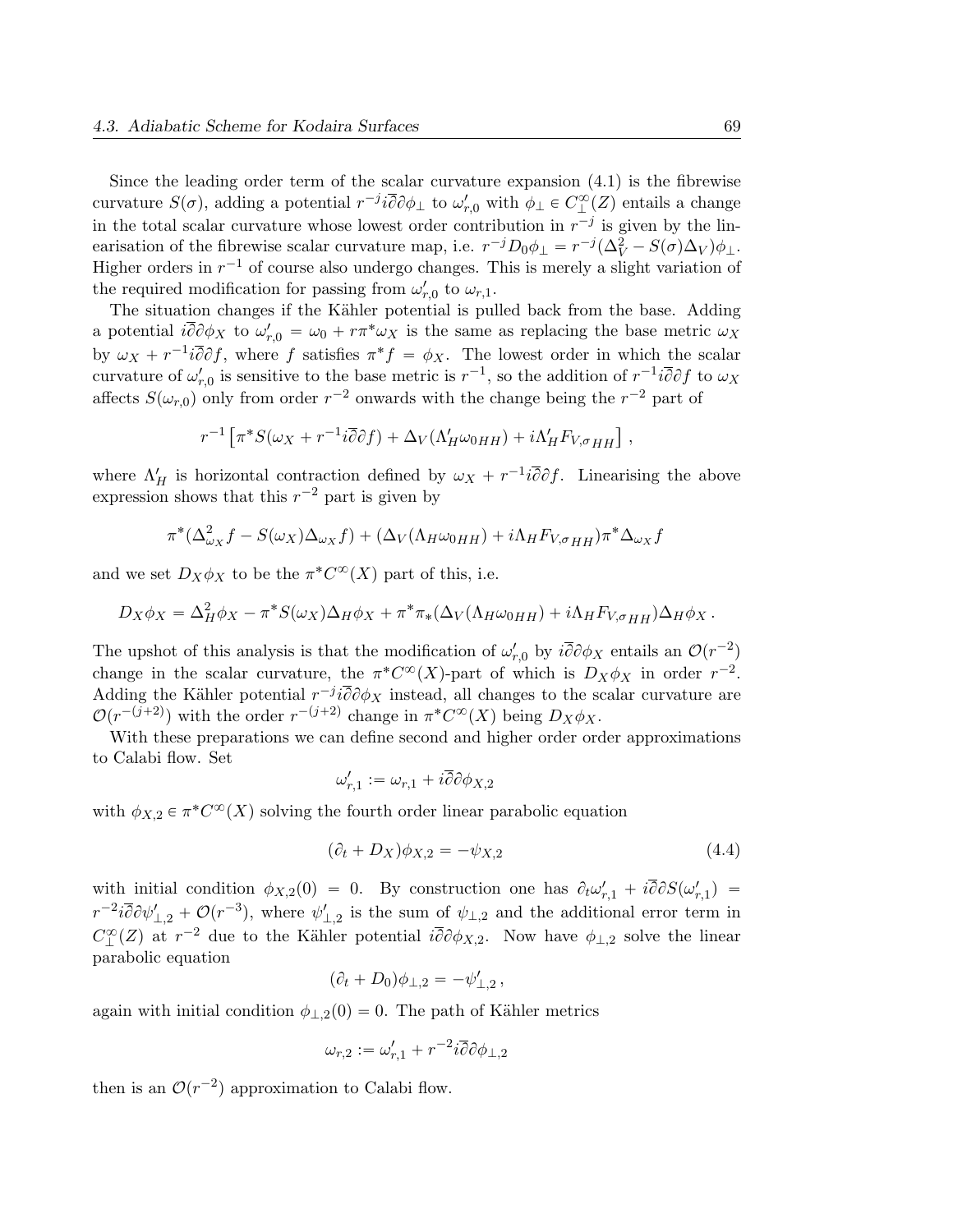### 4.3.4. Higher Order Approximation to Calabi Flow

The method for obtaining the  $2<sup>nd</sup>$  order approximation can be used inductively to construct higher order approximations. Suppose that

$$
\omega_{r,k} = \omega_{r,0}^\prime + \sum_{l=1}^k r^{-l} i \overline{\partial} \partial \phi_{\perp,l} + \sum_{l=2}^k r^{-(l-2)} i \overline{\partial} \partial \phi_{X,l}
$$

is an  $\mathcal{O}(r^{-k})$  approximation to Calabi flow, where the  $\psi_{\perp,l}$  have fibrewise zero integral and  $\phi_{X,l}$  are pulled back from the base. Denote by  $\psi_{k+1} = \psi_{X,k+1} + \psi_{\perp,k+1}$  the decomposition of the  $r^{-(k+1)}$  term in  $S(\omega_{r,k})$  into summands in  $\pi^*C^{\infty}(X)$  and  $C^{\infty}_{\perp}(Z)$ . Have  $\phi_{X,k+1}$  solve  $(\partial_t + D_X)\phi_{X,k+1} = -\psi_{X,k+1}$  with zero initial condition and set  $\omega'_{r,k} := \omega_{r,k} + r^{-(k-1)} i \overline{\partial} \partial \phi_{X,k+1}.$  As for the corresponding correction term in the 2<sup>nd</sup> order approximation, the addition of the Kähler potential  $\phi_{X,k+1}$  at order  $r^{-(k-1)}$  only affects the scalar curvature at order  $(k + 1)$  and higher in  $r^{-1}$ . Denote  $\psi'_{1,k+1}$  to be the order  $r^{-(k+1)}$  term in the scalar curvature of  $\omega'_{r,k}$  and let  $\phi_{\perp,k+1}$  be the solution to  $(\partial_t + D_0)\phi_{\perp,k+1} = -\psi'_{\perp,k+1}$ . Thenx

$$
\omega_{r,k+1} := \omega'_{r,k} + r^{-(k+1)} i \overline{\partial} \partial \phi_{\perp,k+1}
$$

is an  $\mathcal{O}(r^{-(k+1)})$  approximation to Calabi flow.

## 4.4. Adiabatic Scheme for Ruled Manifolds

Another case in which adiabatic techniques have successfully been used to construct cscK metrics is that of ruled manifolds. A ruled manifold is the projectivisation of a holomorphic vector bundle  $E \to X$ , i.e. a holomorphic fibration  $\pi: \mathbb{P}E \to X$  where the fibres are copies of complex projective space. Suppose that the base  $X$  is compact with no holomorphic vector fields and that  $\kappa$  is a Kähler class on X admitting a cscK metric. Further suppose that the bundle  $E \to X$  is slope stable with respect to  $\kappa$ . Using elliptic adiabatic techniques, Hong proved the existence of cscK metrics on  $\mathbb{P}E$ in [22]. In [21], the construction was extended to certain ruled manifolds coming from polystable bundles. Later, in [3] Brönnle considered the case of  $E$  splitting into a direct sum of stable bundles with pairwise different slopes and proved the existence of non-cscK extremal Kähler metrics on  $\mathbb{P}E$ .

With the objective of outlining a parabolic version of the adiabatic analysis, we adopt the setting in [22]. To this end, we consider a compact connected Kähler base manifold  $X$ with no nonzero holomorphic vector fields and Kähler class  $\kappa$  containing a cscK metric on which Calabi flow is assumed to admit a converging long-time solution. The holomorphic vector bundle E is assumed to be a  $\kappa$ -slope stable SU $(k+1)$ -bundle. In order to produce a suitable adiabatic class of Kähler metrics, we specify a relatively positive line bundle on  $\mathbb{P}E$ .

**Proposition 4.4.1.** The relative hyperplane bundle  $\widetilde{\mathcal{O}(1)} \rightarrow \mathbb{P}E$  obtained by gluing together the hyperplane bundles  $\mathcal{O}(1)$  over each fibre is a relatively positive holomorphic line bundle on PE.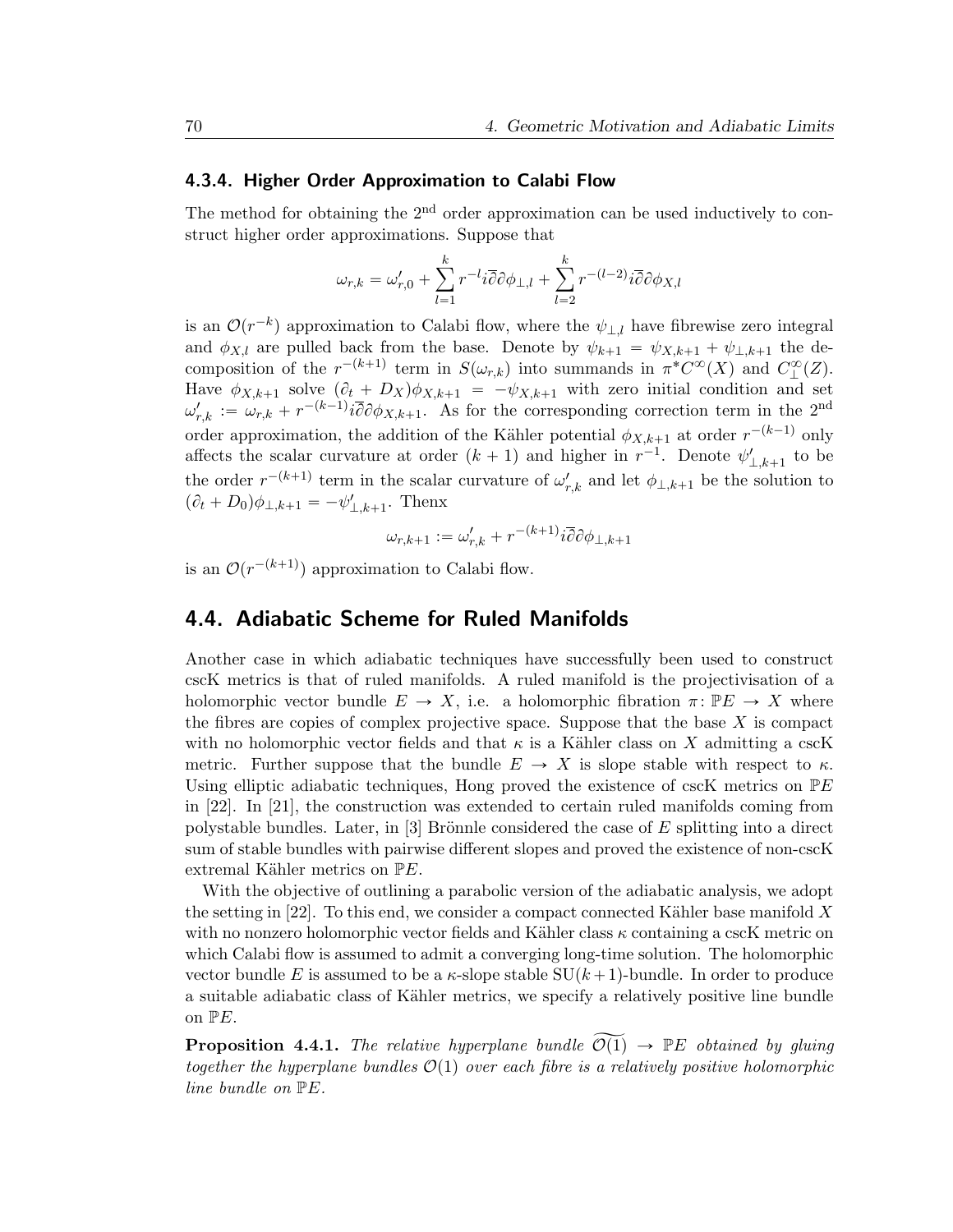*Proof.* The holomorphic local trivialisations  $E|_U \cong \mathbb{C}^{k+1} \times U$  for  $U \subset X$  open induce holomorphic local trivialisations  $\mathbb{P}E|_U \cong \mathbb{CP}^k \times U$ . Setting  $\widetilde{\mathcal{O}(1)}|_U := \mathcal{O}(1) \times U$  gives a holomorphic line bundle over  $\mathbb{P}E|_U$ . The holomorphic transition functions between local trivialisations  $E|_U$  and  $E|_V$  induce holomorphic transition functions between  $\widetilde{\mathcal{O}(1)}|_U$ and  $\widetilde{\mathcal{O}(1)}|_V$  which establishes that  $\widetilde{\mathcal{O}(1)}$  is a holomorphic line bundle. To show that  $\widetilde{\mathcal{O}(1)}$  is relatively positive, observe that a choice of Hermitian metric h in E defines a Hermitian structure  $\widetilde{h}^{-1}$  on the relative hyperplane bundle  $\widetilde{\mathcal{O}(1)} \to \mathbb{P}E$  whose curvature  $\omega_0(h) := i/(2\pi)F_{\tilde{h}^{-1}}$  restricts to the Fubini–Study metric on each fibre  $\mathbb{P}E_x$  defined by  $h$  at  $x \in X$ . h at  $x \in X$ .

**Remark.** The holomorphic submersion  $\pi: \mathbb{P}E \to X$  inducing local holomorphic trivialisations is not a generic feature. As seen in the case of Kodaira surfaces, a model holomorphic fibre need not exist. In contrast to high genus Riemann surfaces, complex projective spaces don't have moduli and  $\mathbb{CP}^n$  serves as a model fibre for  $\pi: \mathbb{P}E \to X$ .

Remark. We shall lighten the notation by also denoting the relative hyperplane bundle and its powers by  $\mathcal{O}(l), l \in \mathbb{Z}$ .

We now fix an initial Kähler metric  $\omega_X \in \kappa$  and a Hermitian metric h on E and consider the adiabatic metrics

$$
\omega_r := \omega_0(h) + r\pi^* \omega_X
$$

as initial data for the to be constructed approximations to Calabi flow. As the fibrewise metrics have constant scalar curvature, the constant path of Kähler metrics defined by  $\omega_r$  is already an  $\mathcal{O}(r^0)$  approximation to Calabi flow. Constructing higher order approximations to Calabi flow, however, is slightly more involved than in the case of Kodaira surfaces, owing to the presence of nontrivial holomorphic vector fields on the fibres. Their existence entails the nonuniqueness of fibrewise cscK metrics in their cohomology class and the kernel of the linearised fibrewise scalar curvature map contains strictly more than fibrewise constant functions. The corresponding terms in the scalar curvature expansion into powers of  $r^{-1}$  need to be treated separately when constructing approximative flows. A detailed discussion requires some background on the parametric geometry of  $\mathbb{P}E$ .

#### 4.4.1. Notation and Parametric Geometry of  $\mathbb{P} E$

We first recall some standard theory of complex projective space and its symplectic geometry. Let  $\mathbb{C}^{k+1}$  be equipped with the standard Hermitian product (inducing the standard inner product on  $\mathbb{R}^{2k+2}$  as its real part) and  $U(k + 1)$  the unitary group with respect to that Hermitian product. We consider  $\mathbb{CP}^k = (\mathbb{C}^{k+1} \setminus \{0\})/\mathbb{C}^\times$ . The U $(k+1)$ action on  $\mathbb{C}^{k+1}$  commutes with the  $\mathbb{C}^{\times}$ -action, so the action of  $U(k+1)$  descends to  $\mathbb{CP}^{k}$ . The quotient  $p: \mathbb{C}^{k+1} \setminus \{0\} \to \mathbb{CP}^k$  factors through the unit sphere  $S^{2k+1} \subset \mathbb{R}^{2k+2} \cong \mathbb{C}^{k+1}$ via

$$
\mathbb{C}^{k+1} \backslash \{0\} \stackrel{p_1}{\to} S^{2k+1} \stackrel{p_2}{\to} \mathbb{C} \mathbb{P}^k \,,
$$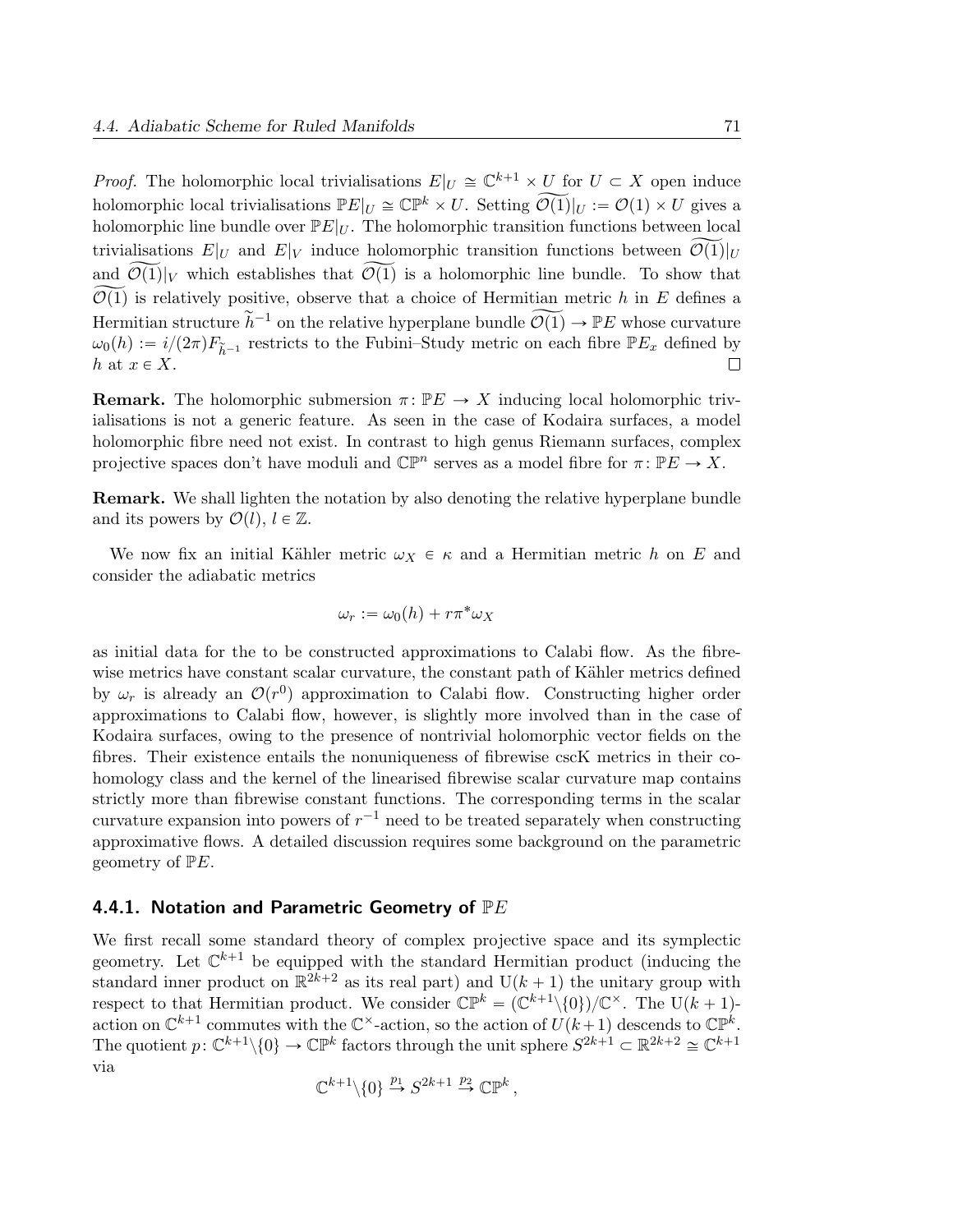where the map  $p_1$  is given by  $z \mapsto z/|z|$  and  $p_2$  is the obvious quotient map. The fibre  $p_2^{-1}(\{l\})$  in  $S^{2k+1}$  over a point  $l \in \mathbb{CP}^k$  consists of those  $z \in l$  with  $|z| = 1$  and hence is a copy of  $S^1$ . This allows for an elegant description of a Fubini–Study form in the symplectic picture. Denote by  $\Omega = \frac{i}{2}$ 2 gar $\frac{1}{\nabla^k}$  $\det_{j=0}^k d\overline{z}_j \wedge d\overline{z}_j = \sum_j^k$  $\int_{j=0}^{\kappa} dx_j \wedge dy_j$  the standard symplectic form on  $\mathbb{C}^{k+1} \cong \mathbb{R}^{2k+2}$ . The (symplectic geometric) Fubini–Study form on  $\mathbb{CP}^k$  with standard Hermitian metric is the unique  $U(k + 1)$ -invariant closed two-form such that  $p_2^*\omega' = \iota^*\Omega$ , where  $\iota: S^{2k+1} \to \mathbb{C}^{2k+2}$  is the inclusion map.

To define  $\omega'$  at  $l \in \mathbb{CP}^k$  we set  $\omega'_l(u, v) := \Omega_z(\tilde{u}, \tilde{v})$  for a choice of  $z \in p_2^{-1}(\{l\})$  and lifts  $\tilde{u}, \tilde{v}$  of  $u, v \in T_l \mathbb{CP}^k$  to  $T_z S^{2k+1}$ . We need to show that this is well defined, i.e. independent of the choice of  $z \in p_2^{-1}(\{l\}) = l \cap S^{2k+1}$  and independent of the choice of lift  $\tilde{u}, \tilde{v}$ . First fix a  $z \in l \cap S^{2k+1}$ . The orthogonal (Euclidian) complement to  $T_z S^{2k+1}$ inside  $T_z \mathbb{C}^{k+1}$  is just the real line  $\mathbb{R}z$ , so the symplectic complement with respect to  $\Omega$ is *i* $\mathbb{R}z$ . Since the  $S^1$  orbit of z is  $\{e^{i\theta}z\}$ , its tangent space at z is also given by *i* $\mathbb{R}z$ . This implies that  $\Omega_z$  as a map

$$
\Omega_z \colon T_z S^{2k+1} \times T_z S^{2k+1} \to \mathbb{R}
$$

descends to a map  $T_z S^{2k+1}/T_z S^1 \times T_z S^{2k+1}/T_z S^1 \to \mathbb{R}$ . Hence  $\Omega_z(\tilde{u}, \tilde{v})$  is independent of the choice of lifts. Furthermore, since  $\Omega$  is  $U(k + 1)$ -invariant, it is in particular  $S^1$ invariant, so  $\Omega_{e^{i\theta}z}(e^{i\theta}\tilde{u},e^{i\theta}\tilde{v}) = \Omega_z(\tilde{u},\tilde{v})$ . The relation  $p_2^*\omega' = \iota^*\Omega$  holds by construction and  $\omega'$  is U(k + 1)-invariant since  $\Omega$  is. In addition  $\omega'$  is closed since  $p_2^* d\omega' = \iota^* d\Omega = 0$ and  $p^*$  is injective. The latter injectivity also gives uniqueness of  $\omega'$  with the property  $p_2^*\omega' = \iota^*\Omega.$ 

**Remark.** It turns out that the symplectic geometric Fubini–Study form  $\omega'$  obtained this way is not the most natural from a Kähler geometric viewpoint. The description of  $\mathbb{CP}^k$  as a Riemannian quotient  $\pi_2 \colon S^{2k+1} \to \mathbb{CP}^k$  with fibre  $S^1 \subset \mathbb{R}^{2k+2}$  implies  $\text{Vol}(S^{2k+1}) = \text{Vol}(\mathbb{CP}^k, \omega') \cdot \text{Vol}(S^1)$ . Since  $\text{Vol}(S^{2k+1}) = 2\pi \cdot \pi^k/k!$ , the volume of  $\mathbb{CP}^k$ with respect to the volume form  $\omega'^k/k!$  induced by the Fubini–Study metric defined as above is  $Vol(\mathbb{CP}^k, \omega') = \pi^k/k!$ , so  $\omega'$  does not lie in an integral class. Rescaling  $\omega'$ by setting  $\omega := \omega'/\pi$  yields a Fubini–Study form satisfying  $\omega \in c_1(\mathcal{O}(1))$  which can alternatively be described as  $\omega = i/(2\pi)F$ , where F is the curvature of the Hermitian metric on  $\mathcal{O}(1)$  induced by the standard Hermitian structure of  $\mathbb{C}^{k+1}$ . From now on we shall work with the integral Fubini–Study form  $\omega$  and we remark that  $\omega$  satisfies  $p^*\omega = 1/\pi \cdot \iota^*\Omega.$ 

Next, we want to show that the U $(k+1)$ -action on  $\mathbb{CP}^k$  is Hamiltonian and describe the moment map. Let  $A \in \mathfrak{u}(k + 1)$  be a skew-Hermitian endomorphism. The infinitesimal action of A on  $\mathbb{C}^{k+1}$  is given by the vector field  $X_z^A = \partial_t|_{t=0}(e^{tA}z) = Az \in \mathbb{C}^{k+1} \cong$  $T_z \mathbb{C}^{k+1}$ . The map

$$
\langle \mu_{\mathbb{C}^{k+1}}, A \rangle \colon \mathbb{C}^{k+1} \to \mathbb{R}, \quad z \mapsto \frac{1}{2} \Omega_z(Az, z)
$$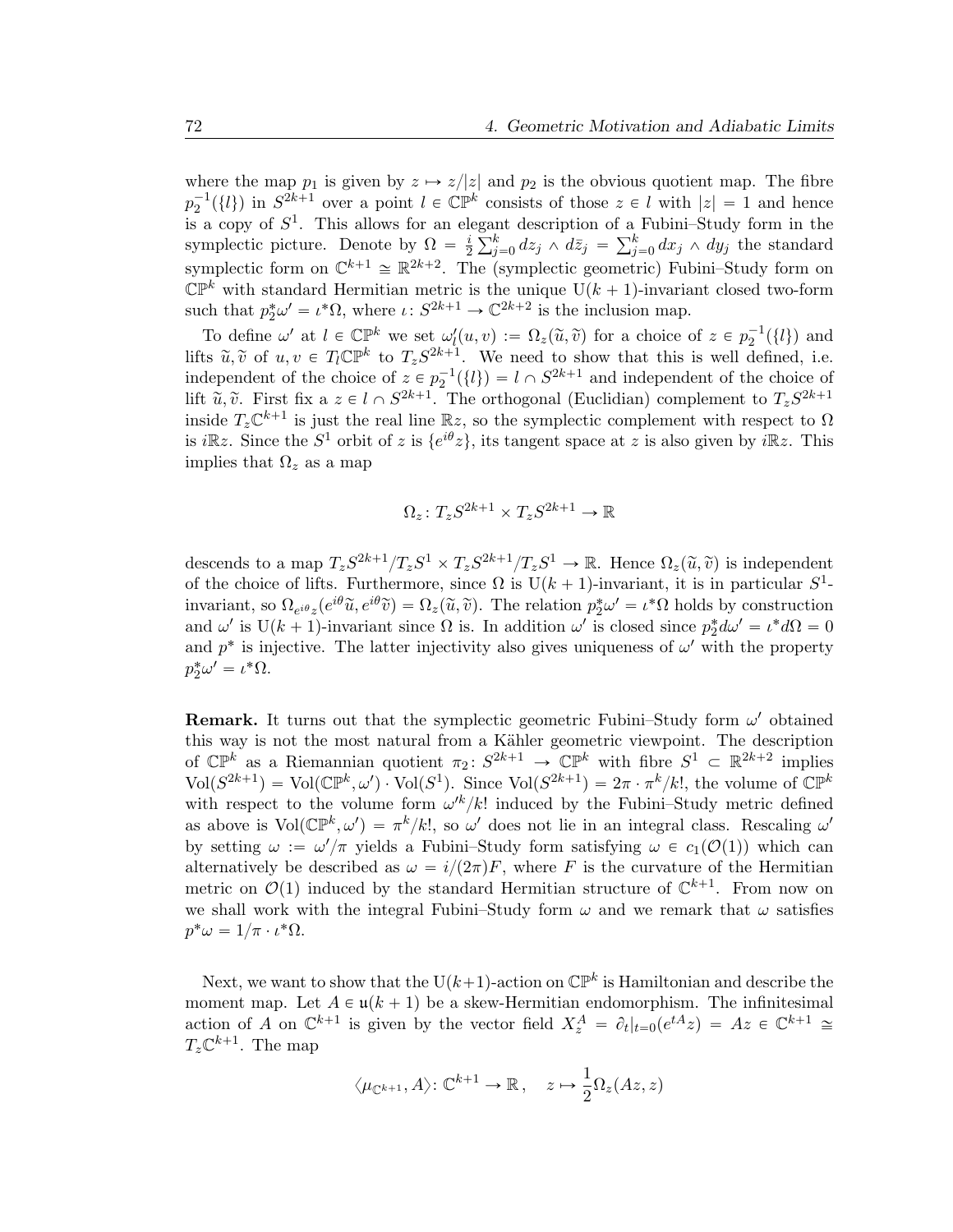defines a moment map for the U( $k + 1$ )-action on  $\mathbb{C}^{k+1}$ . One computes

$$
\begin{array}{rcl}\n(d\langle \mu_{\mathbb{C}^{k+1}}, A \rangle)_z(w) & = & \frac{1}{2} \left( \Omega_z(Aw, z) + \Omega_z(Az, w) \right) \\
 & = & \frac{1}{2} \left( \Omega_z(w, A^*z) + \Omega_z(Az, w) \right) \\
 & = & \frac{1}{2} \left( -\Omega_z(w, Az) + \Omega_z(Az, w) \right) \\
 & = & \frac{1}{2} \left( \Omega_z(Az, w) + \Omega_z(Az, w) \right) \\
 & = & \Omega_z(Az, w) \\
 & = & \Omega_z(Az, w) \\
 & = & (\iota_{X^A} \Omega)_z(w),\n\end{array}
$$

where  $\iota_{XA}$  denotes contraction with the vector field  $X^A$  (the double use if  $\iota$  as a contraction of tensors and an inclusion of  $S^{2k+1} \hookrightarrow \mathbb{C}^{k+1}$  should not cause any ambiguity). To see that  $\mu_{\mathbb{C}^{k+1}}$  is equivariant, let  $U \in U(k + 1)$  and compute

$$
\langle \mu_{C^{k+1}}(Uz), A \rangle = \frac{1}{2}\Omega(AUz, Uz) = \frac{1}{2}\Omega(U^{-1}AUz, z) = \langle \mu_{C^{k+1}}(z), \mathrm{Ad}_{U^{-1}}A \rangle.
$$

The moment map for the U( $k + 1$ )-action on  $\mathbb{C}^{k+1}$  can be used to construct one for the action on  $\mathbb{CP}^k$ . We set

$$
\langle \mu_{\mathbb{CP}^k}([z]), A \rangle := \frac{1}{2\pi} \frac{\Omega_z(Az, z)}{|z|^2} = \frac{1}{2\pi} \Omega_{p_1(z)}(Ap_1(z), p_1(z)).
$$

It is apparent that this is well defined and one has  $\mu_{\mathbb{CP}^k}([z]) = 1/\pi \cdot \mu_{\mathbb{C}^{k+1}}(p_1(z))$ . In essence, the moment map on  $\mathbb{CP}^k$  at [*z*] is given by the restriction of  $\mu_{\mathbb{CP}^{k+1}}$  to  $S^{2n+1}$ evaluated at any unit length representative of [z]. Observe that if  $w \in S^{2k+1}$ , then  $X_w^A = Aw \in T_w S^{2k+1}$ . Keeping this in mind we compute

$$
d(\langle \mu_{\mathbb{CP}^k} \circ p, A \rangle)_z = 1/\pi \cdot d(\langle \mu_{\mathbb{C}^{k+1}}, A \rangle)_{p_1(z)} \cdot (dp)_z
$$
  
\n
$$
= 1/\pi \cdot (\iota_{X^A} \Omega)_{p_1(z)} \cdot (dp_1)_z
$$
  
\n
$$
= 1/\pi \cdot (\iota_{X^A} \iota^* \Omega)_{p_1(z)} \cdot (dp_1)_z
$$
  
\n
$$
= (\iota_{X^A} p^* \omega)_{p_1(z)} \cdot (dp_1)_z
$$
  
\n
$$
= (\iota_{dpX^A} \omega)_{[z]} \cdot (dp)_z.
$$

Since  $dpX^A$  is the vector field on  $\mathbb{CP}^k$  representing the infinitesimal action of  $A \in \mathfrak{u}(k+1)$ on  $\mathbb{CP}^k$ , this affirms that  $\mu_{\mathbb{CP}^k}$  is indeed a moment map. Equivariance of  $\mu_{\mathbb{CP}^k}$  follows from the equivariance of  $\mu_{\mathbb{C}^{k+1}}$ .

A computation shows that for  $A \in \mathfrak{u}(k + 1)$  one has

$$
\int_{\mathbb{CP}^k} \langle \mu_{\mathbb{CP}^k}, A \rangle \frac{\omega^k}{k!} = \frac{i}{2\pi} \frac{\operatorname{tr} A}{(k+1)!},
$$

so the Hamiltonians of the  $SU(k + 1)$ -action on  $\mathbb{CP}^k$  have zero integral.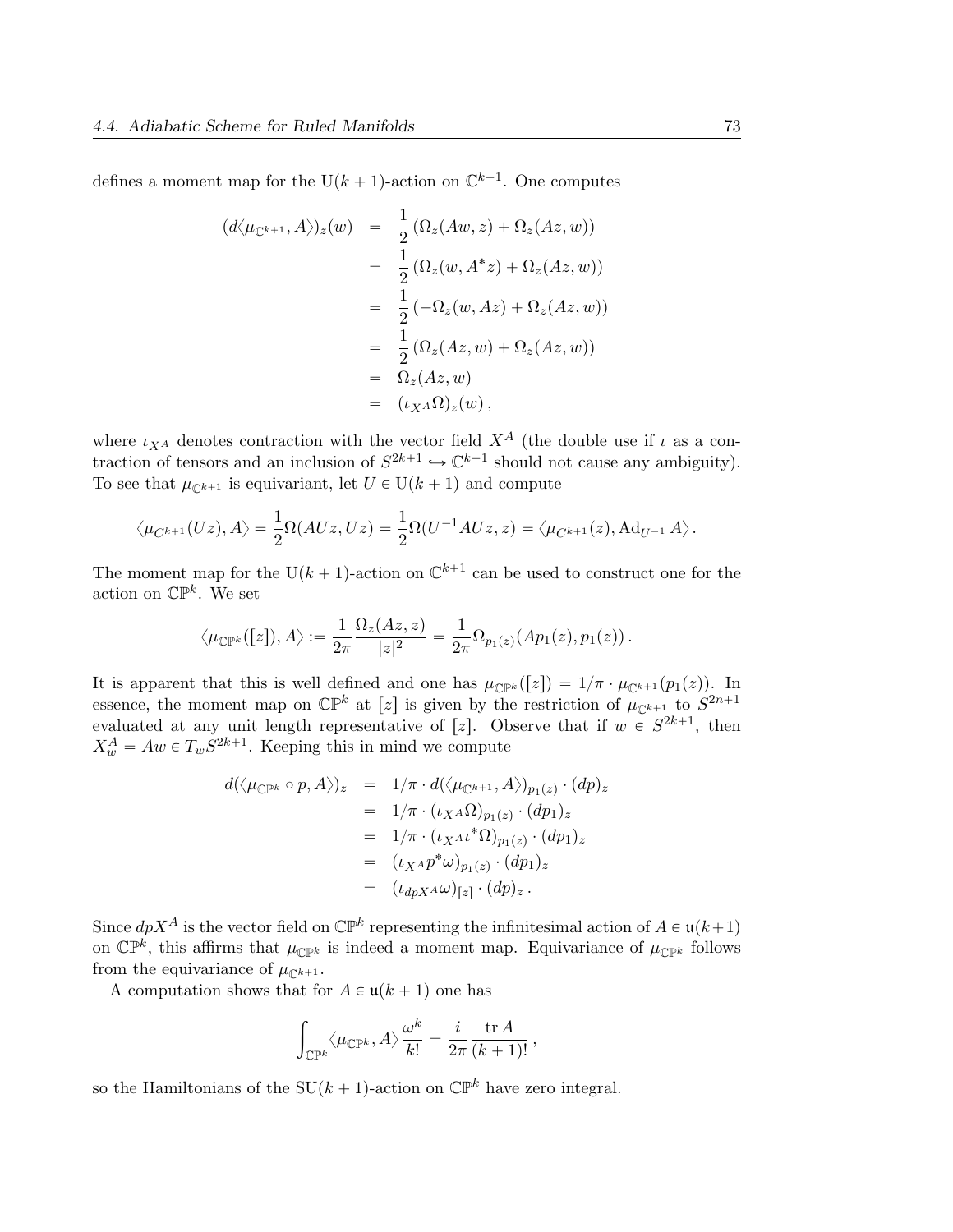Remark. The fibrewise Hamiltonians automatically having zero integral is the reason we chose to work with an  $SU(k + 1)$ -bundle E. One could modify the moment map  $\mu_{\mathbb{C}}_{\mathbb{P}^k}$ by subtracting the trace term to obtain a moment map for  $U(k + 1)$ -bundles with the same property, but as we will see this turns out to be unnatural when considering the parametric geometry of PE.

We finish this summary by C-linearly extending  $\mu_{\mathbb{CP}^k}$  to a map  $\mathbb{CP}^k \to \mathfrak{gl}_{\mathbb{C}}(k+1)^*$ (using the decomposition  $\mathfrak{gl}_{\mathbb{C}}(k + 1) = \mathfrak{u}(k + 1) \oplus i\mathfrak{u}(k + 1)$ ). Concretely, this extension is given by

$$
\langle \mu_{\mathbb{CP}^k}([z]), A \rangle = \frac{i}{2\pi} \frac{h_{std}(Az, z)}{h_{std}(z, z)},
$$

where  $h_{sdt}$  is the standard Hermitian product on  $\mathbb{C}^{k+1}$  (with  $\mathbb{C}$ -linearity in the first argument) of which  $\Omega$  is the negative imaginary part.

We now introduce a parametric moment map for the fibration  $\mathbb{P}E \to X$ , where each fibre carries the Fubini–Study metric induced by the Hermitian metric  $h$  in  $E$  on that fibre. Given an element  $u \in \Gamma(X, \mathfrak{u}(E, h)),$  i.e. a smooth section of the bundle  $\mathfrak{u}(E, h) \to$ X of h-skew-adjoint endomorphisms of E, we get fibrewise Hamiltonians  $\langle \mu_{\mathbb{P} E_x}, u_x \rangle$  with zero integral over the fibre  $\mathbb{P}E_x$  (with respect to the Fubini–Study metric induced by  $h_x$ ) for each  $x \in X$ .

**Proposition 4.4.2.** The fibrewise Hamiltonions  $\langle \mu_{\mathbb{P} E_x}, u_x \rangle$  glue to a smooth function  $M(h, u) \in C^{\infty}(\mathbb{P} E)$  on the total space.

*Proof.* Let  $U \subset X$  be an open set over which E is trivialised by a  $\Phi: E|_U \to U \times \mathbb{C}^{k+1}$ such that for each  $x \in U$  the associated fibre map  $\Phi_x : (E_x, h_x) \to (\mathbb{C}^{k+1}, h_{std})$  is a unitary isomorphism. The induced trivialisation  $\phi \colon \mathbb{P} E|_U \to U \times \mathbb{C} \mathbb{P}^k$  then has fibre maps  $\phi_x: \mathbb{P}E_x \to \mathbb{C}P^k$  that are holomorphic isometries with respect to the respective Fubini–Study metrics. We use  $\Phi$  to locally interpret u as a smooth map  $U \to U(k + 1)$ , more precisely set

$$
\hat{u} : U \to U(k+1), \quad x \mapsto \Phi_x u_x \Phi_x^{-1}.
$$

For each  $x \in U$  the action of  $\hat{u}_x$  on  $\mathbb{CP}^k$  has the zero-integral Hamiltonian

$$
\widehat{M}(h,u)_x:=\big\langle \mu_{\mathbb P E_x},u_x\big\rangle\circ\phi_x^{-1}\,.
$$

This should be clear since  $\Phi_x$  and  $\phi_x$  preserve all relevant structure. For a more detailed proof denote by  $\sigma_x, \omega$  the Fubini–Study forms on  $\mathbb{P} E_x$  and  $\mathbb{CP}^k$  respectively and compute

$$
d\widehat{M}(h, u)_x(\cdot) = d(\langle \mu_{\mathbb{P}E_x}, u_x \rangle) \cdot d\phi_x^{-1}(\cdot)
$$
  
=  $\sigma_x(X^{u_x}, d\phi_x^{-1} \cdot)$   
=  $(\phi_x^{-1*}\sigma_x)(d\phi_x X^{u_x}, \cdot)$   
=  $\omega(X^{\hat{u}_x}, \cdot)$ 

The zero integral property of  $\widehat{M}(h, u)_x$  follows from that of  $M(h, u)_x$  by the diffeomorphism invariance of the integral of forms. We observe that the right hand side of the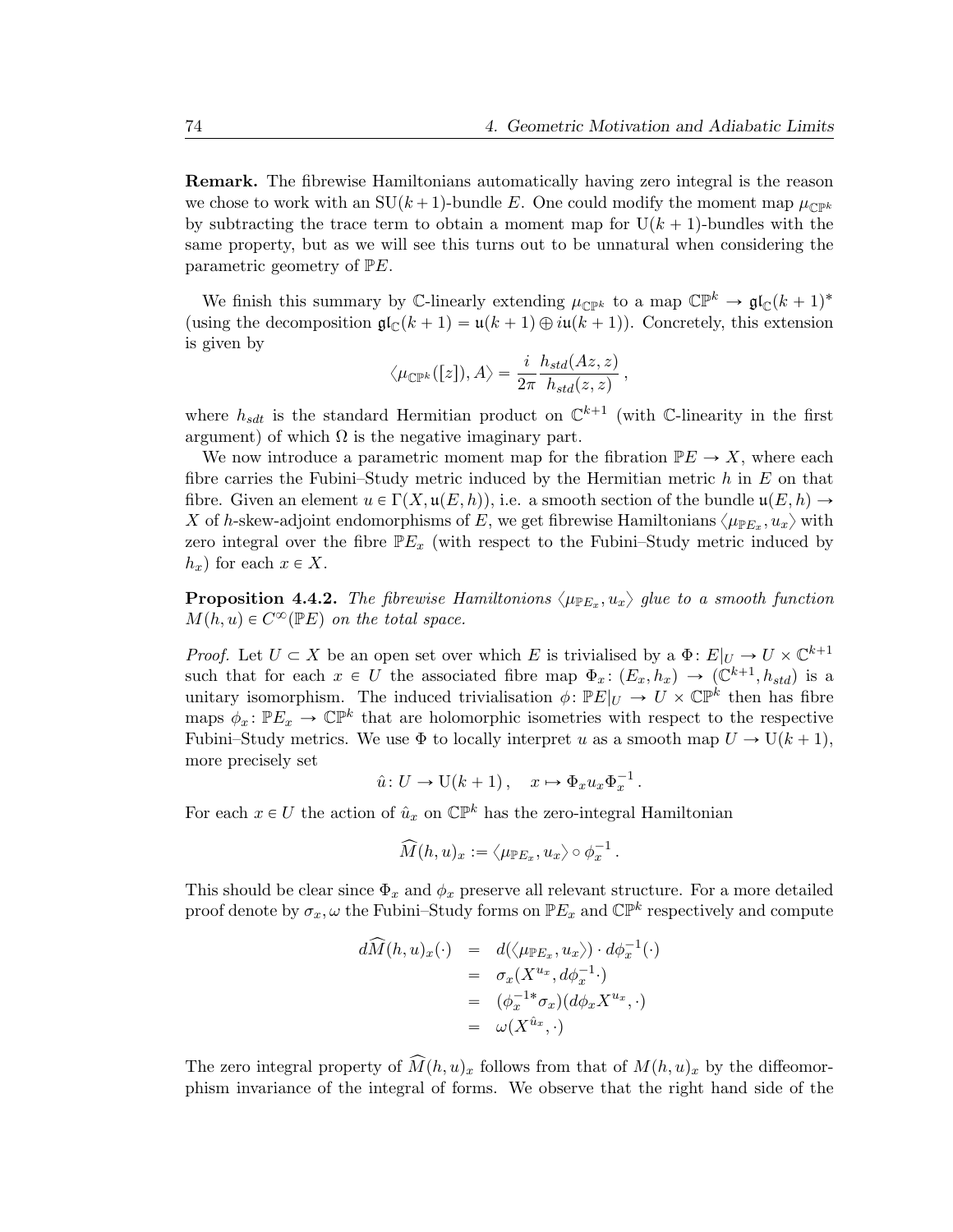moment map relation for  $\widehat{M}$  is a smooth family of one-forms on  $\mathbb{CP}^k$  indexed by U. Applying  $d^*$  (the formal  $L^2$ -adjoint of d with respect to the Fubini–Study metric on  $\mathbb{CP}^k$ ) to both sides of the equality gives

$$
\Delta \widehat{M}(h, u)_x = d^* \omega(X^{\hat{u}_x}, \cdot)
$$

and since  $\widehat{M}(h, u)_x$  has zero integral, we can invert the Laplacian and obtain

$$
\widehat{M}(h, u)_x = \Delta^{-1} d^* \omega(X^{\hat{u}_x}, \cdot).
$$

The right hand side defines a smooth function on  $U \times \mathbb{CP}^k$ , so the same is true for  $\widehat{M}(h, u)_x$ . We immediately infer that the collection of fibrewise moment maps  $M(h, u)_x :=$  $\langle \mu_{\mathbb{P}E_x}, u_x \rangle = \widehat{M}(h, u)_x \circ \phi_x$  is smooth in x. This is independent of the choice of U and  $\phi$ , so  $M(h, u) \in C^{\infty}(\mathbb{P}E)$  as claimed.  $\Box$ 

As in the nonparametric model case we can C-linearly extend  $M(h, \cdot)$  to a map

$$
M(h, \cdot): \Gamma(X, \text{End}(E)) \to C^{\infty}(\mathbb{P}E, \mathbb{C})
$$

and even more generally to a map

$$
M(h,\cdot)\colon \Omega^p(X,\operatorname{End}(E))\to \Omega^p(\mathbb{P} E)
$$

by applying  $M(h, \cdot)$  to the endomorphism factor and pulling back the form part to  $\mathbb{P}E$ .

With these preparations we can now describe  $\omega_0(h) = i/(2\pi) F_{\mathcal{O}(1),\tilde{h}^{-1}}$  in terms of the horizontal-vertical decomposition of  $T \mathbb{P} E = H \oplus V$ .

**Proposition 4.4.3.** In the decomposition  $\omega_0(h) = \omega_0(h)_{VV} + \omega_0(h)_{HH} + \omega_0(h)_{HV}$ , the vertical-vertical component  $\omega_0(h)_{VV}$  is given by the fibrewise Fubini–Study metrics  $\sigma$ defined by the Hermitian metric h. The horizontal-horizontal component is  $\omega_0(h)_{HH} =$  $-M(h, F_{E,h})$ , where  $F_{E,h} \in \Omega^2(X, \mathfrak{u}(E,h))$  is the curvature of the Chern connection on  $(E, h)$ . The mixed component vanishes.

*Proof.* The restriction of  $\omega_0(h)$  to a fibre  $\mathbb{P}E_x$  is the Fubini-Study metric on that fibre defined by  $h_x$ , i.e.  $\omega_0(h)_{VV} = \sigma$  and the mixed part vanishes by definition of the connection  $T \mathbb{P} E = H \oplus V$ . It remains to show that  $\omega_0(h)_{HH} = -M(h, F_{E,h})$ .

The calculation in Appendix D.1 computes the decomposition of  $\omega_0(h)$  in terms of the connection  $T \mathbb{P} E = H' \oplus V'$  on  $\mathbb{P} E$  that is induced by the Chern connection on  $(E, h)$ (one has  $V = V'$ , the prime merely indicates that the projections  $T \mathbb{P} E \to V$  might a priori differ). It is shown that with respect to that decomposition  $\omega_0(h)_{V'V'} = \sigma$ ,  $\omega_0(h)_{H'V'} = 0$  and  $\omega_{0H'H'} = -M(h, F_{E,h})$ . In particular, the two connections on PE coincide and  $\omega_{0HH} = -M(h, F_{E,h})$ .  $\Box$ 

We can now derive an explicit form of the scalar curvature expansion (4.2.6) for  $\omega_r = \omega_0(h) + r \pi^* \omega_X$  on  $\mathbb{P} E$ .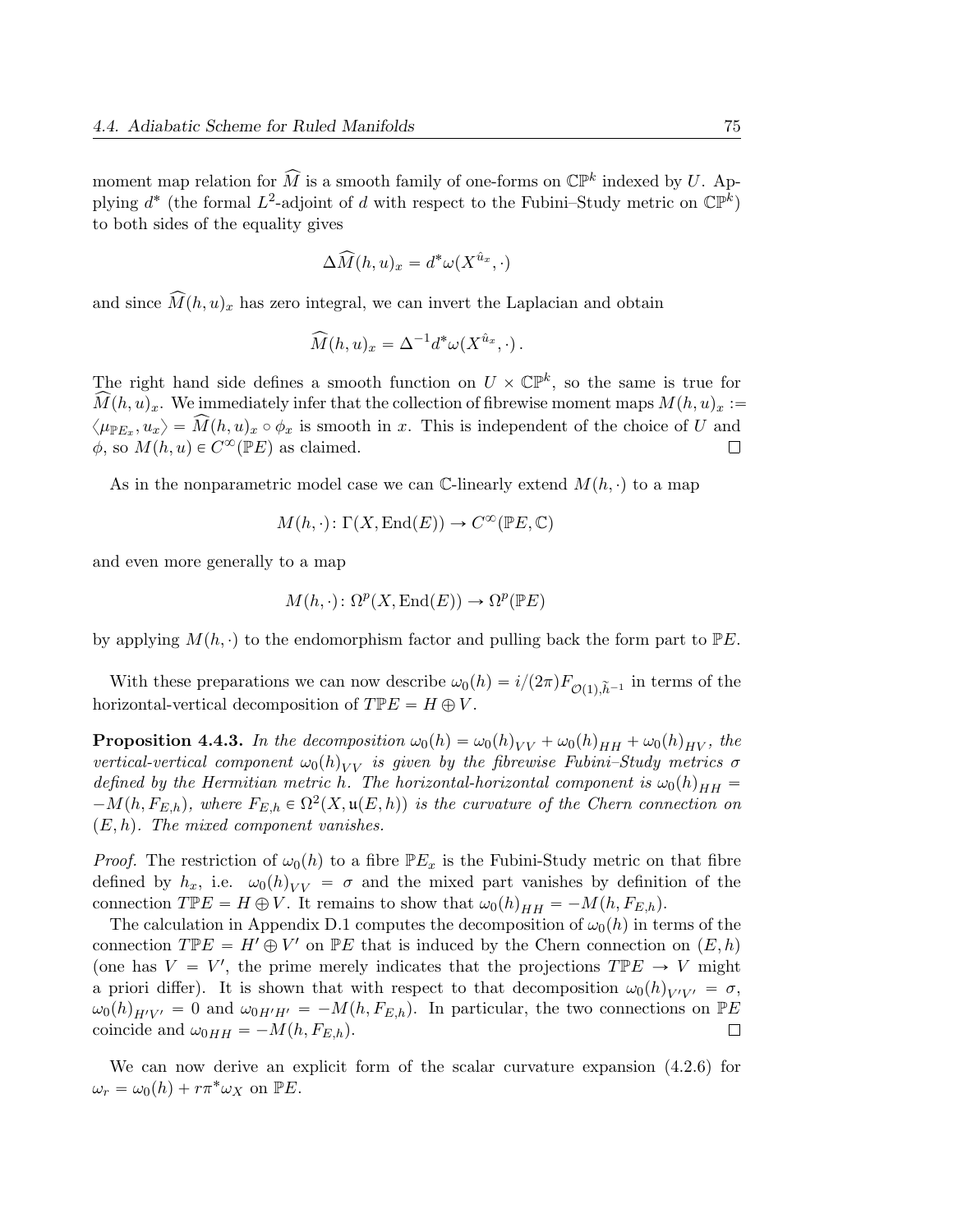**Proposition 4.4.4.** The expansion of  $\omega_r$  in powers of  $r^{-1}$  is given by

$$
S(\omega_r) = 2\pi k(k+1) + r^{-1} \left[ -4\pi (k+1) M(h, \Lambda_{\omega_X} F_{E,h}) + \pi^* S(\omega_X) \right] + \mathcal{O}(r^{-2}) \tag{4.5}
$$

*Proof.* The order  $r^0$  term is just the fibrewise scalar curvature  $S(\sigma)$ , which is constant for the Fubini–Study metric. The integral Fubini–Study metric is Kähler–Einstein with  $\rho = 2\pi (k+1)\omega$ , so  $S(\sigma) = 2\pi k(k+1)$ . Apart from the pulled back scalar curvature of the base, the  $r^{-1}$  term consists of two parts, the vertical Laplacian applied to the contracted horizontal-horizontal part of the curvature of  $\mathcal{O}(1)$ ,  $\Delta_V \Lambda_H \omega_{0HH}$ , and horizontal contraction of the curvature of the vertical anticanonical bundle  $i\Lambda_H F_{\Lambda^k V, \sigma H H}$ . Proposition 4.4.3 shows that  $\Lambda_H \omega_0(h)_{HH} = -M(h, \Lambda_{\omega_X} F_{E,h})$  and since the fibrewise SU $(k + 1)$ -Hamiltonians constitute the first eigenspace of the Fubini–Study Laplacian with eigenvalue  $2\pi (k + 1)$  (cf. Proposition D.2.2 and the following remark in Appendix D.2), one has  $\Delta_V \Lambda_H \omega_{0HH} = -2\pi(k+1)M(h,\Lambda_{\omega_X} F_{E,h})$ . For the second term, observe that  $\Lambda^k V =$  $\mathcal{O}(k+1)$  (the canonical bundle of  $\mathbb{CP}^k$  is  $\mathcal{O}(-k-1)$ ) and that the Hermitian metric on  $\Lambda^k V$  induced by  $\sigma$  corresponds to  $\tilde{h}^{-\otimes (k+1)}$ . Since by definition  $i/(2\pi)F_{\mathcal{O}(1),\tilde{h}^{-1}} = \omega_0(h)$ this implies  $i\Lambda_H F_{\Lambda^k V, \sigma H} = 2\pi (k+1)\Lambda_H \omega_0(h)_{HH} = -2\pi (k+1)M(h, \Lambda_{\omega X} F_{E,h}).$  The total  $\mathcal{O}(r^{-1})$  term is given by  $-4\pi (k+1)M(h, \Lambda_{\omega Y} F_{E,h}) + \pi^* S(\omega_X)$  as claimed. total  $\mathcal{O}(r^{-1})$  term is given by  $-4\pi(k+1)M(h,\Lambda_{\omega_X} F_{E,h}) + \pi^* S(\omega_X)$  as claimed.

#### 4.4.2. 1<sup>st</sup> Order Approximation to Calabi Flow

To define an  $\mathcal{O}(r^{-1})$  approximation to Calabi flow we first need to understand how  $\omega_0(h)$ evolves if  $h(t)$  is a smooth path of Hermitian metrics on E.

**Lemma 4.4.5.** Let  $h(t)$  be a smooth family of Hermitian metrics on E and  $u(t) :=$  $ih^{-1}(t)(\partial_t h)(t)$  (this is an element of  $\Gamma(X, \mathfrak{u}(E, h(t)))$  for each t). Then  $\omega_0(h(t))$  satisfies

$$
\partial_t \omega_0(h(t)) = i\overline{\partial} \partial M(h(t), u(t)).
$$

*Proof.* First consider the nonparametric case of  $E$  being a vector space with a family of Hermitian structures  $h(t)$  (we omit t from here on) with reference structure  $h_0$ . Each h defines a real scalar product  $g_h$  and a symplectic from  $\Omega_h$  on E via  $g_h = \text{Re } h$  and  $\Omega_h = -\text{Im } h.$  (in this convention one has  $g_h(u, v) = \Omega_h(u, iv)$  and  $\Omega_h = \sum_i dx_i \wedge dy_i$  in a  $g_h$ -orthonormal R-basis  $\{x_i, y_i\}$  with  $y_i = ix_i$ ). The moment map for the  $\dot{\mathrm{U}}(E, h)$ -action on  $\mathbb{P}E$  with integral Fubini–Study metric defined by h is given by

$$
\langle \mu_{\mathbb{P} E}, A \rangle([z]) = \frac{1}{2\pi} \frac{\Omega_h(Az, z)}{h(z, z)}.
$$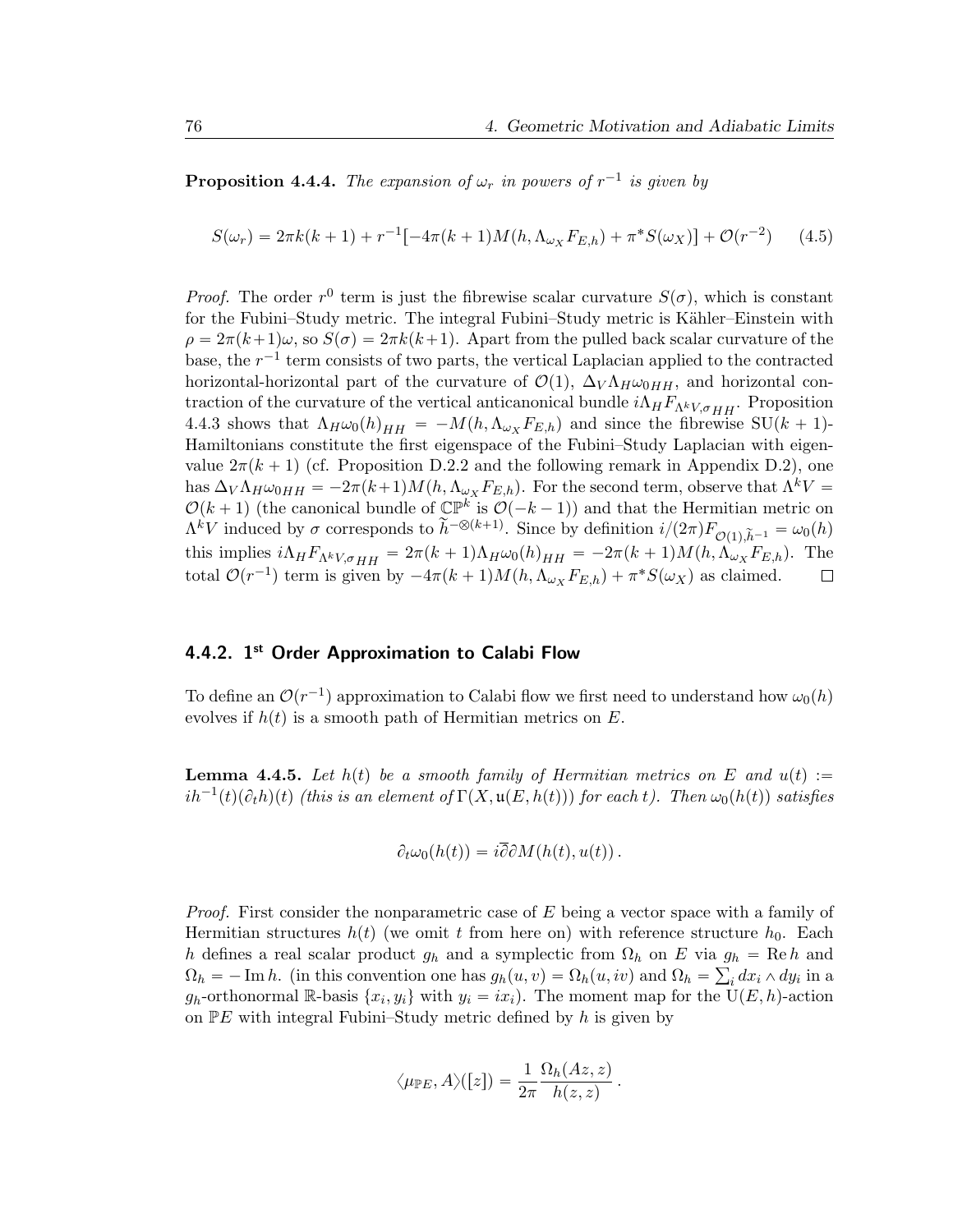If  $A = ih^{-1}(\partial_t h)$ , then

$$
\langle \mu_{\mathbb{P}E}, ih^{-1}(\partial_t h) \rangle ([z]) = \frac{1}{2\pi} \frac{\Omega_h(ih^{-1}(\partial_t h)z, z)}{h(z, z)}
$$
  
= 
$$
-\frac{1}{2\pi} \frac{\text{Im } h(ih^{-1}(\partial_t h)z, z)}{h(z, z)}
$$
  
= 
$$
-\frac{1}{2\pi} \frac{\text{Im } i(\partial_t h)(z, z)}{h(z, z)}
$$
  
= 
$$
-\frac{1}{2\pi} \frac{(\partial_t h)(z, z)}{h(z, z)}.
$$

Keeping this in mind, we define a family of positive functions  $e^{f(t)}$  on  $\mathbb{P}E$  by setting

$$
e^{f(t,[z])} = \frac{h(z,z)}{h_0(z,z)}.
$$

The derivative of  $f(t)$  with respect to the parameter t is then given by

$$
(\partial_t f)(t,[z]) = \frac{(\partial_t h)(z,z)}{h(z,z)}.
$$

If  $\tilde{h}^{-1}$  and  $\tilde{h}_0^{-1}$  denote the induced metrics on  $\mathcal{O}(1) \to \mathbb{P}E$ , then one finds that they are related by  $\widetilde{h}^{-1} = e^{-f} \widetilde{h}_0^{-1}$ , so their curvatures satisfy  $F_{\widetilde{h}^{-1}} = F_{\widetilde{h}_0^{-1}} - \overline{\partial} \partial f$ . Putting everything together one finds that

$$
\partial_t i F_{\tilde{h}^{-1}} = -i \overline{\partial} \partial (\partial_t f) = 2\pi i \overline{\partial} \partial \langle \mu_{\mathbb{P} E}, i h^{-1} (\partial_t h) \rangle.
$$

For the parametric case  $(E \to X$  now being a vector bundle), observe that the change of moment map and the change of the Hermitian metric  $\tilde{h}^{-1}$  on  $\mathcal{O}(1)$  occur fibrewise, so the nonparametric computation also applies in this case up until  $\hat{h}^{-1} = e^{-f} \tilde{h}_0^{-1}$ . The curvature relations also hold for  $\mathcal{O}(1) \to \mathbb{P}E$ , so  $\omega_0(h) = i/(2\pi)F_{\tilde{h}^{-1}} = \omega_0(h_0) - i/(2\pi)\overline{\partial}\partial f$ and

$$
\partial_t \omega_0(h) = i \overline{\partial} \partial M(h, u(t))
$$

as claimed.

We can now derive equations for paths in metrics on the base  $\omega_X(t)$  and Hermitian metrics  $h(t)$  on E whose solutions will make  $\omega_r(t) = \omega_0(h(t)) + r\pi^* \omega_X(t)$  an  $\mathcal{O}(r^{-1})$ approximation to Calabi flow. Comparing

$$
\partial_t \omega_r(t) = i \overline{\partial} \partial M(h, i h^{-1} \partial_t h) + r \pi^* \partial_t \omega_X
$$

to the scalar curvature expansion from Proposition 4.5

$$
i\overline{\partial}\partial S(\omega_r) = r^{-1}i\overline{\partial}\partial[-4\pi(k+1)M(h,\Lambda_{\omega_X}F_{E,h}) + \pi^*S(\omega_X)] + \mathcal{O}(r^{-2})
$$

 $\Box$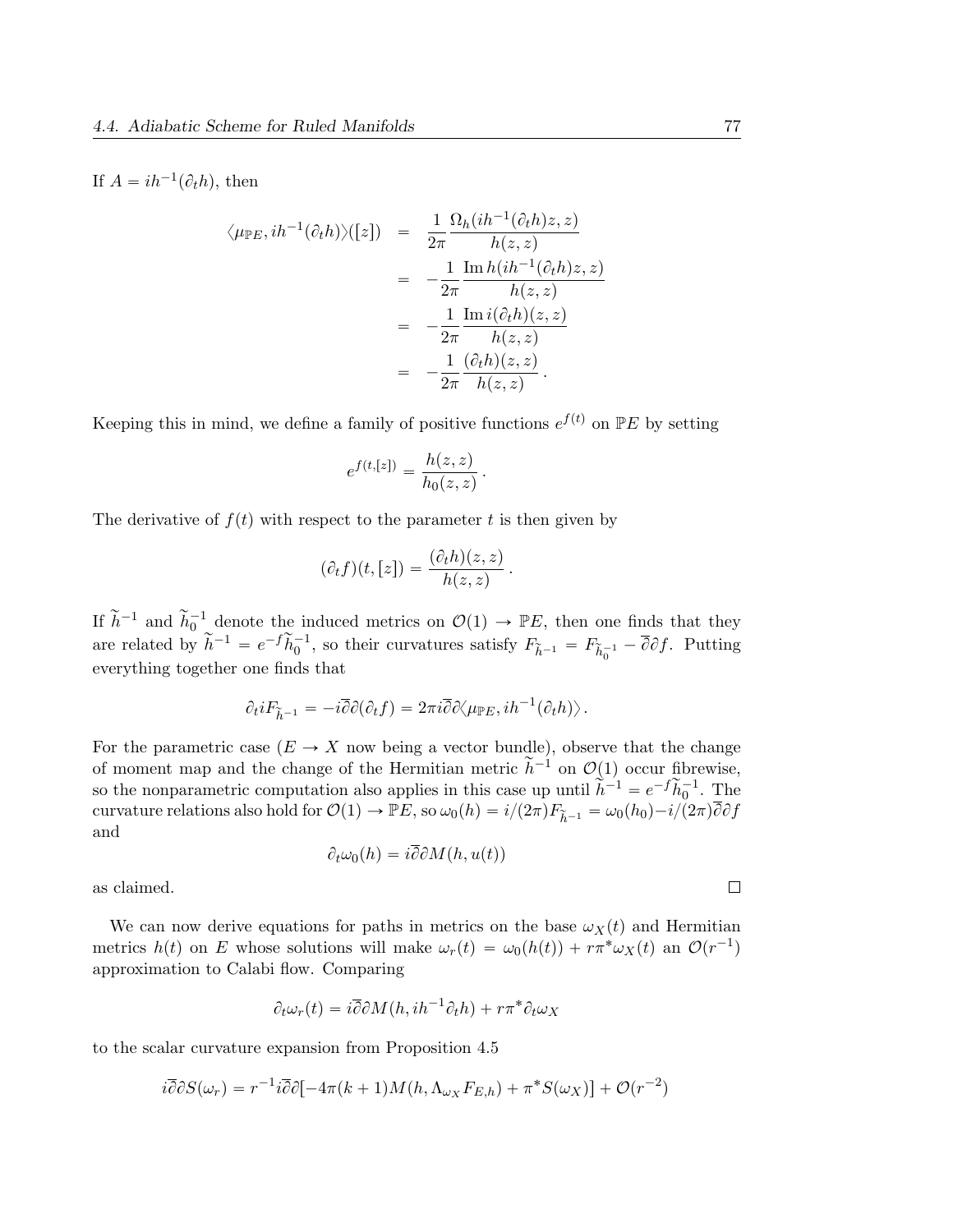shows that if  $\omega_X(t)$  solves Calabi flow on the base, i.e.  $\partial_t \omega_X = -i\overline{\partial} \partial S(\omega_X)$  and if  $h(t)$ solves the time-dependent Hermitian Yang–Mills flow

$$
ih^{-1}\partial_t h = 4\pi (k+1)\Lambda_{\omega_X(t/r)} F_{E,h}, \qquad (4.6)
$$

then

$$
\omega_{r,1} := \omega_0(h(t/r)) + r\pi^* \omega_X(t/r^2)
$$

defines the desired approximation.

**Remark.** The  $\mathcal{O}(r^{-1})$  approximation to Calabi flow being given by Hermitian Yang– Mills flow with respect to an evolving base metric is the reason why we have assumed the bundle  $E \to X$  to be slope stable. This assumption guarantees the existence and convergence of the Hermitian Yang–Mills flow, at least when the base is a Riemann surface. In the general case, slope stability is a necessary and sufficient condition for the existence of a suitable limit object (a Hermite–Einstein metric) by the Hitchin–Kobayashi correspondence.

#### 4.4.3. 2<sup>nd</sup> Order Approximation to Calabi Flow

In the adiabatic scheme for Kodaira surfaces, higher order approximations to Calabi flow in  $r^{-1}$  could be obtained by solving linear parabolic equations for two types of perturbations of  $\omega_r$ , one for each summand in the decomposition  $C^{\infty}(Z) = \pi^* C^{\infty}(X) \oplus C^{\infty}_{\perp}(Z)$ of functions on  $Z$  into functions that are fibrewise constant and those that have zero integral on each fibre. The addition of a path of Kähler potentials on the base could compensate for the failure of the  $\mathcal{O}(r^{-k})$  approximation  $\omega_{r,k}$  to be  $\mathcal{O}(r^{-(k+1)})$  in  $\pi^* C^{\infty}(X)$ and the subsequent addition of a Kähler potential with fibrewise zero integral correcting to remaining error term in  $C^{\infty}_{\perp}(X)$  would then give an  $\mathcal{O}(r^{-(k+1)})$  approximation  $\omega_{r,k+1}$ to Calabi flow.

In the case of ruled manifolds, similar techniques can be used. However, one cannot hope to correct the full failure of  $\omega_{r,1}$  being an  $\mathcal{O}(r^{-2})$  approximation to Calabi flow in the L<sup>2</sup>-complement to  $\pi^* C^{\infty}(X)$  in  $C^{\infty}(\mathbb{P} E)$  via the addition of fibrewise mean value zero Kähler potentials. The reason for this is that the cscK metrics on the fibres are not unique — the gradients of Hamiltonians for the  $U(k + 1)$ -action define holomorphic vector fields, so the pieced together fibrewise Hamiltonians for the action of sections in  $\Gamma(X, \mathfrak{u}(E, h))$  lie in the kernel of the linearised fibrewise scalar curvature map. The corresponding error terms need to be treated separately.

We split the  $\mathcal{O}(r^{-2})$  term  $\psi_2$  of  $S(\omega_{r,1}(t))$  into three parts,  $\psi_2 = \psi_{X,2} + \psi_{\mu,2} + \psi_{\mu,2}$ according to the splitting

$$
C^\infty(\mathbb{P} E) = \pi^* C^\infty(X) \oplus M(h, \Gamma(X, \mathfrak{u}(E, h))) \oplus C^\infty_{\perp, h},
$$

where the second summand consists of mean value zero Hamiltonians for infinitesimal isometries of the fibre (with respect to the Fubini–Study metric depending on  $h$ ) and the last summand is the  $L^2$  orthogonal complement to the other two. The decomposition only depends on the Hermitian metric  $h(t)$ . Each of the three  $\mathcal{O}(r^{-2})$  error terms necessitates a specific correction of  $\omega_{r,1}$ .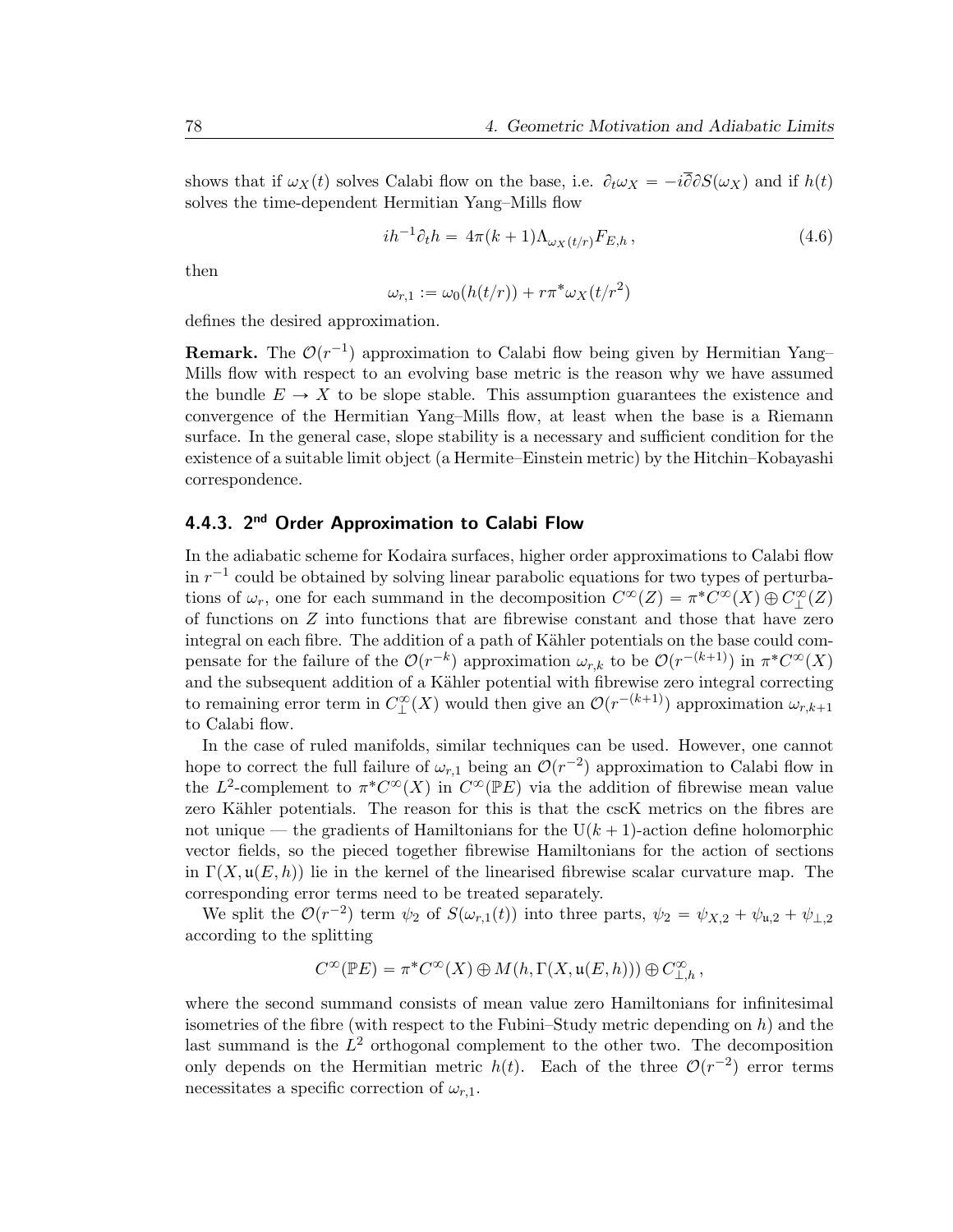- $\psi_{X,2} \in \pi^*C^{\infty}(X)$  is dealt with by perturbing Calabi flow on X. This correction introduces a new error term in  $M(h, \Gamma(X, \mathfrak{u}(E, h)))$  at  $r^{-2}$  which we subsume along with the original  $r^{-2}$  term  $\psi_{\mathfrak{u},2}$  to  $\psi_{\mathfrak{u},2}' \in M(h, \Gamma(X, \mathfrak{u}(E, h))).$
- $\psi'_{\mathfrak{u},2} \in M(h, \Gamma(X, \mathfrak{u}(E, h)))$  requires an adjustment of  $h(t)$ ,
- $\psi_{\perp,2} \in \pi^* C^{\infty}_{\perp,h}$  is compensated for by a Kähler potential in  $C^{\infty}_{\perp}(\mathbb{P}E)$ .

These changes accumulate to give the desired  $\mathcal{O}(r^{-2})$  approximation  $\omega_{r,2}$  of Calabi flow. A key features of the adjustments is that they leave the scalar curvature in lower order unchanged, i.e. the scalar curvatures of  $\omega_{r,1}$  and  $\omega_{r,2}$  agree up to (including) order  $r^{-1}$ , only their higher order parts differ.

### The  $\pi^* C^\infty(X)$ -Correction

Set  $\omega_{X,1} := \omega_X + r^{-1} i \overline{\partial} \partial f$  and  $\omega'_{r,1} := \omega_{r,1} + \pi^* i \overline{\partial} \partial f = \omega_0(h) + r \pi^* \omega_{X,1}$ . Passing from  $S(\omega_{r,1})$  to  $S(\omega_{r,1}')$  amounts to replacing  $\omega_X$  by  $\omega_{X,1}$  in the scalar curvature expansion  $(4.5)$ , so the change in scalar curvature caused by the addition of the Kähler potential  $\pi^* f$ is  $\mathcal{O}(r^{-2})$ . The precise change at  $r^{-2}$  in the scalar curvature is obtained by linearising the quantities at  $r^{-1}$  involving  $\omega_{X,1}$ . We expand

$$
S(\omega_{X,1}) = S(\omega_X) + r^{-1} (d \, \text{Sc})_{\omega_X} f + \mathcal{O}(r^{-2}),
$$
  

$$
\Lambda_{\omega_{X,1}} F_{E,h} = \Lambda_{\omega_X} F_{E,h} + r^{-1} \left[ \frac{1}{2} \Lambda_{\omega_X}^2 F_{E,h} \wedge i \overline{\partial} \partial f - \Lambda_{\omega_X} F_{E,h} \cdot \Delta_{\omega_X} f \right] + \mathcal{O}(r^{-2}),
$$

which gives

$$
S(\omega'_{r,1}) = S(\omega_{r,1}) + r^{-2} \left[ \pi^*(d \operatorname{Sc})_{\omega_X} f \right]
$$
  
- 
$$
r^{-2} 2\pi (k+1) \left[ M(h, \Lambda_{\omega_X}^2 F_{E,h} \wedge i\overline{\partial} \partial f) - 2M(h, \Lambda_{\omega_X} F_{E,h}) \cdot \pi^* \Delta_{\omega_X} f \right] + \mathcal{O}(r^{-3}).
$$

Observe that the third term lies in  $M(h, \Gamma(X, \mathfrak{u}(E, h)))$ . Now define  $g \in C^{\infty}(X)$  by  $\pi^* g = \psi_{X,2}$  and have f solve the linear parabolic PDE

$$
(\partial_t + d \, \text{Sc}_{\omega_X(t)})f = -g(r^2t)
$$

with zero initial condition. Then  $\omega'_{r,1}$  with h evaluated at  $t/r$  and  $\omega_{X,1}$  evaluated at  $t/r^2$ satisfies

$$
\partial_t \omega'_{r,1} + i \overline{\partial} \partial S(\omega'_{r,1}) = r^{-2} i \overline{\partial} \partial [\psi'_{\mathfrak{u},2} + \psi_{\perp,2}] + \mathcal{O}(r^{-3}),
$$

where  $\psi'_{\perp,2} = \psi_{\perp,2} - 2\pi(k+1)$  $M(h,\Lambda_{\omega_X}^2 F_{E,h} \wedge i\overline{\partial}\partial f) - 2M(h,\Lambda_{\omega_X} F_{E,h})\cdot \pi^*\Delta_{\omega_X} f$ ‰ .

The  $M(h, \Gamma(X, \mathfrak{u}(E, h)))$ -Correction

Adjust  $h(t)$  by setting

$$
h_1(t) := h(t)(\mathrm{id}_E + r^{-1}\vartheta(t))
$$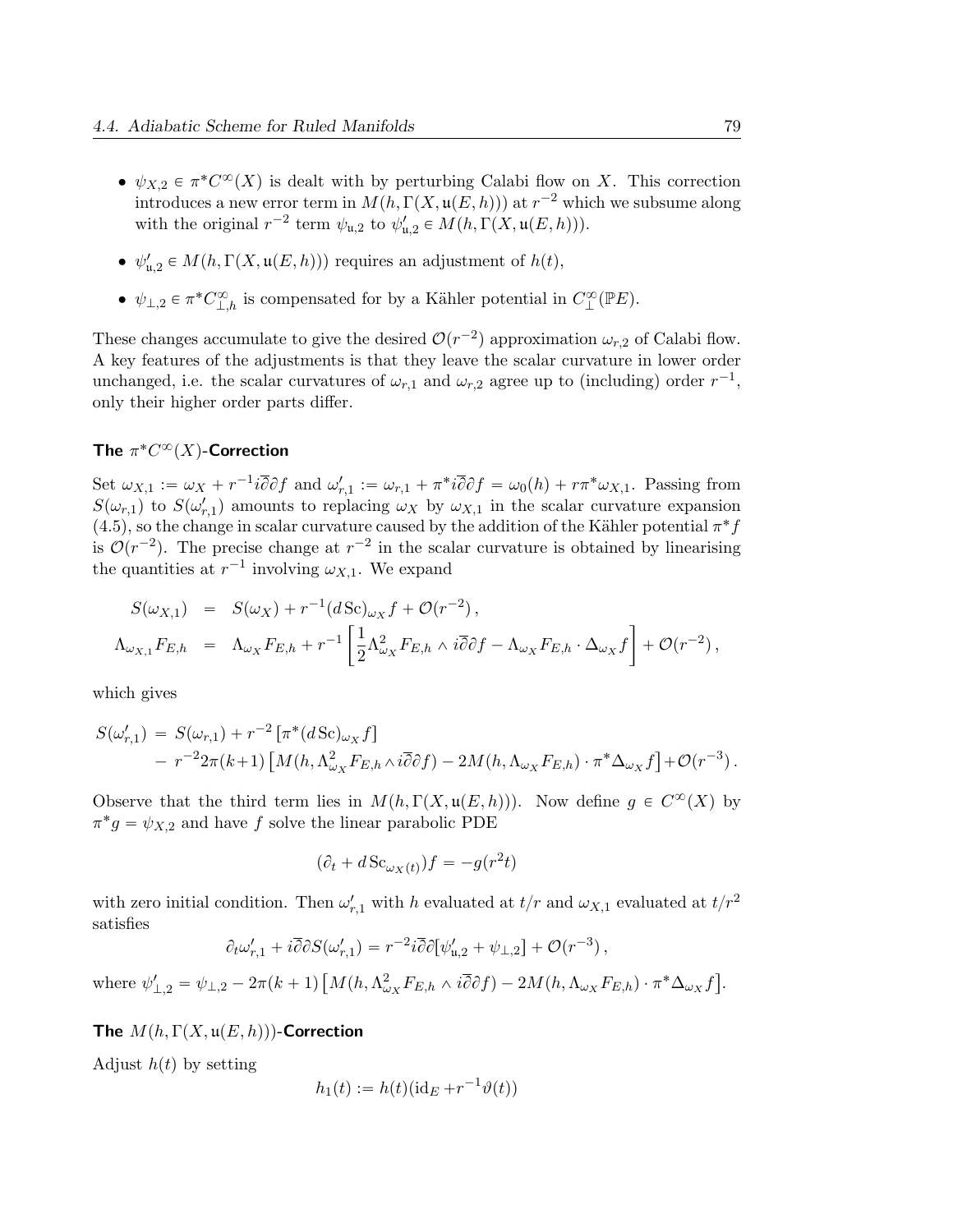for a family of  $h(t)$ -self-adjoint endomorphisms  $\vartheta(t) \in i\mathfrak{u}(E, h(t))$  of E. We derive an evolution equation for  $\vartheta$  such that the new family

$$
\omega''_{r,1}(t) := \omega_0(h_1) + r\pi^*\omega_{X,1},
$$

again with  $h_1$  evaluated at  $t/r$  and  $\omega_{X,1}$  evaluated at  $t/r^2$ , is an  $\mathcal{O}(r^{-2})$  approximation to Calabi flow up to a part in  $C_{\perp,2}^{\infty}$ . Using Lemma 4.4.5 to compare the time-derivatives of  $\omega_{r,1}'$  and  $\omega_{r,1}''$  yields

$$
\partial_t \omega_{r,1}'' - \partial_t \omega_{r,1}' = r^{-1} i \overline{\partial} \partial [M(h_1, ih_1^{-1} \partial_t h_1) - M(h, ih^{-1} \partial_t h)]. \tag{4.7}
$$

On the other hand,

$$
S(\omega_{r,1}^{"}) - S(\omega_{r,1}^{'}) = -r^{-1}4\pi(k+1)[M(h_1, \Lambda_{\omega_X}F_{E,h_1}) - M(h, \Lambda_{\omega_X}F_{E,h})] + \mathcal{O}(r^{-3}), \tag{4.8}
$$

where the remainder term is  $\mathcal{O}(r^{-3})$  because the entirety of the  $r^{-2}$  term stems from the linearisation of the  $r^{-1}$  term. Expressing the linearisations of  $M(h_1, ih_1^{-1}\partial_t h_1)$  and  $M(h', \Lambda_{\omega_X} F_{E,h_1})$  in  $r^{-1}$  as

$$
M(h_1, ih_1^{-1}\partial_t h_1) = M(h, ih^{-1}\partial_t h) + r^{-1}Q(h)(\vartheta, \partial_t \vartheta) + \mathcal{O}(r^{-2})
$$
  

$$
M(h_1, \Lambda_{\omega_X} F_{E, h_1}) = M(h, F_{E, h}) + r^{-1}P(h)(\vartheta) + \mathcal{O}(r^{-2})
$$

we can combine  $(4.7)$  and  $(4.8)$  to

$$
\partial_t \omega_{r,1}'' + i \overline{\partial} \partial S(\omega_{r,1}'') = r^{-2} i \overline{\partial} \partial [Q(h)(\vartheta, \partial_t \vartheta) - 4\pi (k+1) P(h)(\vartheta) + \psi_{\mathfrak{u},2}' + \psi_{\mathfrak{u},2}] + \mathcal{O}(r^{-3}).
$$

It remains to compute  $P$  and  $Q$  and to check that the linear equation

$$
Q(h)(\vartheta, \partial_t \vartheta) - 4\pi (k+1)P(h)(\vartheta) + \psi_{\mathfrak{u},2}' = 0 \qquad (4.9)
$$

is parabolic and can be solved. In order to do this we need to linearise  $M$  as a map

$$
M: \mathcal{H} \times \mathfrak{gl}_{\mathbb{C}}(E) \to C^{\infty}(\mathbb{P} E, \mathbb{C}),
$$

where  $\mathcal{H} = Gl_{\mathbb{C}}(E)/U(E, h_0)$  is the space of Hermitian inner products on E parametrised by the transitive  $\mathrm{Gl}_{\mathbb{C}}(E)$ -action on a reference product  $h_0$ . As M only depends on fibrewise restrictions of the relevant quantities, it suffices to think of  $E$  as a vector space.

**Remark.** The reason to look at the C-linear extension of  $M(h, \cdot)$  is that the space of arguments  $\mathfrak{gl}_{\mathbb{C}}(E) = \mathfrak{u}(E, h) \oplus i\mathfrak{u}(E, h)$  does not itself depend on h making calculations conceptionally easier.

With respect to the group action of  $\mathrm{Gl}_{\mathbb{C}}(E)$  on H via  $g \cdot h := h(g^{-1} \cdot, g^{-1} \cdot)$ , the adjoint action on  $\mathfrak{gl}_{\mathbb{C}}(E)$  and precomposition by  $\phi_{q^{-1}}$  (the action of  $\text{Gl}_{\mathbb{C}}(E)$  on  $\mathbb{P}E$ ) on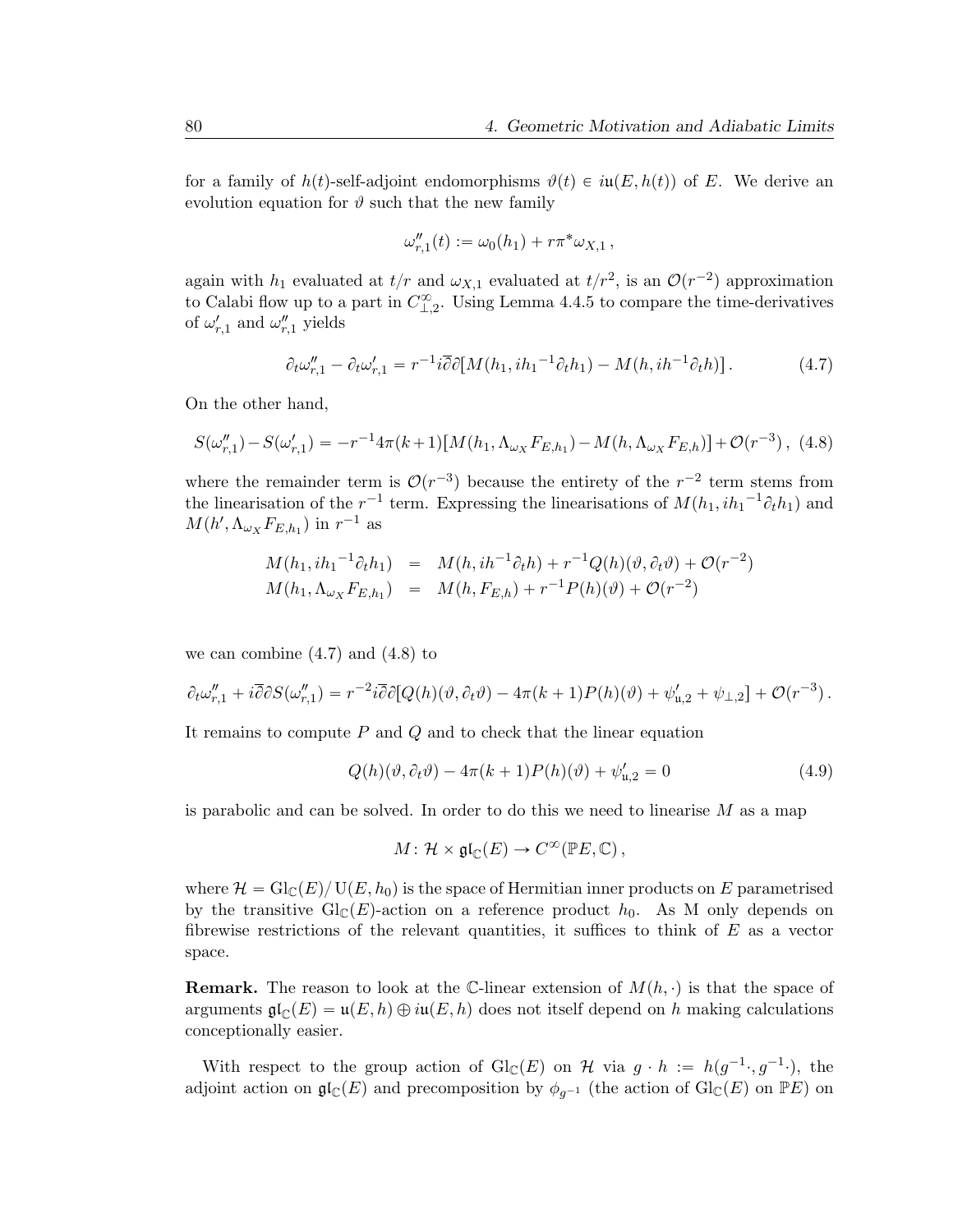$C^{\infty}(\mathbb{P} E)$ , the map M is equivariant. Recalling  $M(h, A)([z]) = i/(2\pi) \cdot h(Az, z)/h(z, z)$ one computes

$$
M(g \cdot h, \text{Ad}_g A)([z]) = \frac{i}{2\pi} \left[ \frac{(g \cdot h)(\text{Ad}_g(A)z, z)}{(g \cdot h)(z, z)} \right]
$$
  
= 
$$
\frac{i}{2\pi} \left[ \frac{h(Ag^{-1}z, g^{-1}z)}{h(g^{-1}z, g^{-1}z)} \right]
$$
  
= 
$$
M(h, A)(g^{-1} \cdot [z]).
$$

We now compute the derivatives  $D_1M$  and  $D_2M$  of M with respect to the H and the  $\mathfrak{gl}_{\mathbb{C}}(E)$ -argument. Since M is linear in the second argument, we have

$$
(D_2M)(h_0, A)(B) = M(h_0, B).
$$

Computing the derivative with respect to the first argument is done by differentiating the equivariance property. Using the transitive action  $Gl_{\mathbb{C}}(E)$  with stabiliser  $U(E, h_0)$ at  $h_0$  on H, we identify the tangent space  $T_{h_0}\mathcal{H}$  with  $i\mathfrak{u}(E, h_0)$  (Note: Instead of the transitive Gl<sub>C</sub>(E)-action one can parametrise H via  $h_0\zeta$  for a positive h<sub>0</sub>-self-adjoint  $\zeta$ . The resulting identification of  $T_{h_0}\mathcal{H}$  with  $i\mathfrak{u}(E, h)$  differs from the previous one by a factor of  $-2$ ). Let  $g_t$  be a path in  $U(k + 1)$  with  $g_0 = id_E$  and  $(\partial_t g_t)|_{t=0} = \eta = \eta_u + \eta_{iu}$  $\mathfrak{u}(E, h_0) \oplus i\mathfrak{u}(E, h_0)$ . Differentiating the left hand side of the equivariance property for  $g_t$  at  $t = 0$  yields

$$
\partial_t|_{t=0}M(g_t \cdot h_0, \text{Ad}_{g_t} A) = (D_1M)(h_0, A)(\partial_t|_{t=0}g_t \cdot h_0) + (D_2M)(h_0, A)(\partial_t|_{t=0} \text{Ad}_{g_t} A) \n= (D_1M)(h_0, A)(\eta_{\text{iu}}) + M(h_0, [\eta, A]).
$$

On the other hand

$$
\partial_t|_{t=0}M(g_t \cdot h_0, \text{Ad}_{g_t} A) = \partial_t|_{t=0} (\phi_{g^{-1}})^* M(h, A)
$$
  
=  $\partial_t|_{t=0} (\phi_g^{-1})^* M(h_0, A)$   
=  $-\mathscr{L}_{X^n}M(h_0, A),$ 

where  $X^{\eta}$  is the holomorphic vector field generated by  $\eta$  (which is Killing and symplectic if  $\eta_{i\mu} = 0$ ). Combining the two gives

$$
(D_1M)(h_0, A)(\eta_{\rm in}) = -\mathscr{L}_{X^{\eta}}M(h_0, A) - M(h_0, [\eta, A]). \qquad (4.10)
$$

It seems as if though the right hand side seems to "see more" of  $\eta$ , but this is resolved by observing that for a path  $g_t$  in  $U(E, h_0)$ , we have  $g_t \cdot h_0 = h_0$  and  $\eta = \eta_u$ . The invariance property then gives just the usual  $U(E, h_0)$ -equivariance property of the moment map  $M(h, \cdot)$  which reads

$$
\mathscr{L}_{X^{\eta_{\mathfrak{u}}}M(h_0,A)+M(h_0,[\eta_{\mathfrak{u}},A])=0\,,
$$

so (4.10) reduces to the more natural looking form

$$
(D_1M)(h_0, A)(\eta_{\rm in}) = -\mathscr{L}_{X^{\eta_{\rm in}}} M(h_0, A) - M(h_0, [\eta_{\rm in}, A]). \tag{4.11}
$$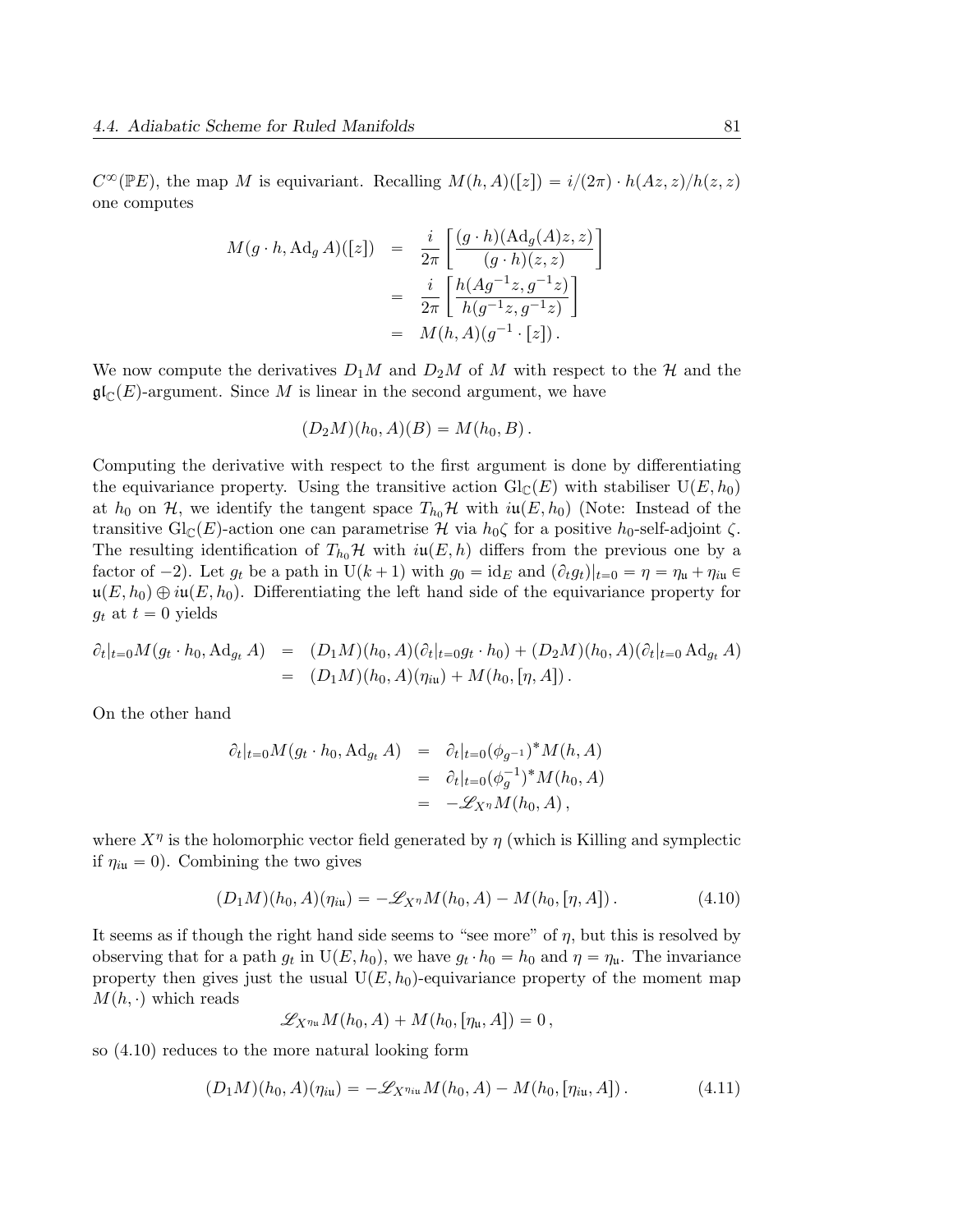Now let  $h_s$  be a family of paths in Hermitian metrics of the form  $h_s = h_0(\mathrm{id}_E + s\vartheta)$  for  $\vartheta(t) \in i\mathfrak{u}(E, h_0(t))$ . We want to compute  $\partial_s|_{s=0}M(h_s, i h_s^{-1}(\partial_t h_s))$ . Since the derivative only depends on  $h_s$  up to first order in s we can instead look at  $h_s = h_0 e^{s\vartheta}$  which has the advantage that we can write  $h_s = g_s \cdot h_0$  for  $g_s := e^{-\frac{1}{2} s \vartheta}$ . One computes

$$
\partial_s|_{s=0}M(h_s,ih_s^{-1}(\partial_t h_s)) = (D_1M)(h_0,ih_0^{-1}(\partial_t h_0))(\partial_s|_{s=0}g_s \cdot h_0) \n+ (D_2M)(h_0,ih_0^{-1}(\partial_t h_0))(\partial_s|_{s=0}ih_s^{-1}(\partial_t h_s)) \n= \frac{1}{2}\mathscr{L}_{X^{\vartheta}}M(h_0,ih_0^{-1}(\partial_t h_0)) + \frac{1}{2}M(h_0,[\vartheta,ih_0^{-1}(\partial_t h_0)]) \n+ M(h_0,[ih_0^{-1}(\partial_t h_0),\vartheta]) + M(h_0,i\partial_t\vartheta) \n= \frac{1}{2}\mathscr{L}_{X^{\vartheta}}M(h_0,ih_0^{-1}(\partial_t h_0)) + M(h_0,i\partial_t\vartheta) \n- \frac{1}{2}M(h_0,[\vartheta,ih_0^{-1}(\partial_t h_0)]).
$$

The fact that the last summand doesn't directly cancel in the computation is not a mistake, but it vanishes nonetheless. The easiest way to see this is to observe that the left hand side and all other summands on the right hand side are real, whereas the last summand is purely imaginary since  $[\theta, ih_0^{-1}(\partial_t h_0)]$  is  $h_0$ -skew-adjoint. Another way to see this is to explicitly compute

$$
\partial_s|_{s=0}M(h_s,ih_s^{-1}(\partial_t h_s))([z]) = \partial_s|_{s=0}\frac{i}{2\pi}\left[\frac{h_s(ih_s^{-1}(\partial_t h_s)z,z)}{h_s(z,z)}\right]
$$
  
\n
$$
= \frac{i}{2\pi}\left[\frac{\partial_t h_0(i\vartheta z,z)}{h_0(z,z)} - \frac{\partial_t h_0(z,z)}{h_0(z,z)}\frac{h_0(i\vartheta z,z)}{h_0(z,z)} + \frac{h_0(i\partial_t \vartheta z,z)}{h_0(z,z)}\right]
$$
  
\n
$$
= M(h_0,i\partial_t \vartheta) + \frac{i}{2\pi}\left[\frac{1}{2}\frac{d}{ds}\Big|_{s=0}\frac{i(\partial_t h_0)(e^{s\vartheta}z,e^{s\vartheta}z)}{h_0(e^{s\vartheta}z,e^{s\vartheta}z)}\right]
$$
  
\n
$$
= M(h_0,i\partial_t \vartheta) + 1/2 \cdot \mathscr{L}_{X^{\vartheta}}M(h_0,ih_0^{-1}(\partial_t h_0)).
$$

In this computation the term  $M(h_0, [\vartheta, ih_0^{-1}(\partial_t h_0)])$  does not even appear. Applied to our case this computation yields

$$
Q(h)(\vartheta, \partial_t \vartheta) = M(h, i\partial_t \vartheta) + 1/2 \cdot \mathscr{L}_{X^{\vartheta}} M(h, i h^{-1} \partial_t h).
$$
 (4.12)

In order to determine  $P$ , consider

$$
F_{E,h_s} = \overline{\partial}(h_s^{-1}\partial h_s)
$$
  
=  $F_{E,h_0} + s[-\overline{\partial}(\vartheta h_0^{-1}\partial h_0) + \overline{\partial}(h_0^{-1}\partial(h_0\vartheta))] + \mathcal{O}(s^2)$   
=  $F_{E,h_0} + s\overline{\partial}[\partial \vartheta + [h_0^{-1}\partial h_0, \vartheta]] + \mathcal{O}(s^2)$   
=  $F_{E,h_0} + s\overline{\partial}\partial_{h_0}\vartheta + \mathcal{O}(s^2)$ ,

which implies

$$
\Lambda_{\omega_X} F_{E,h_s} = \Lambda_{\omega_X} F_{E,h_0} - si \Delta_{\overline{\partial},h_0,\omega_X} \vartheta + \mathcal{O}(s^2) ,
$$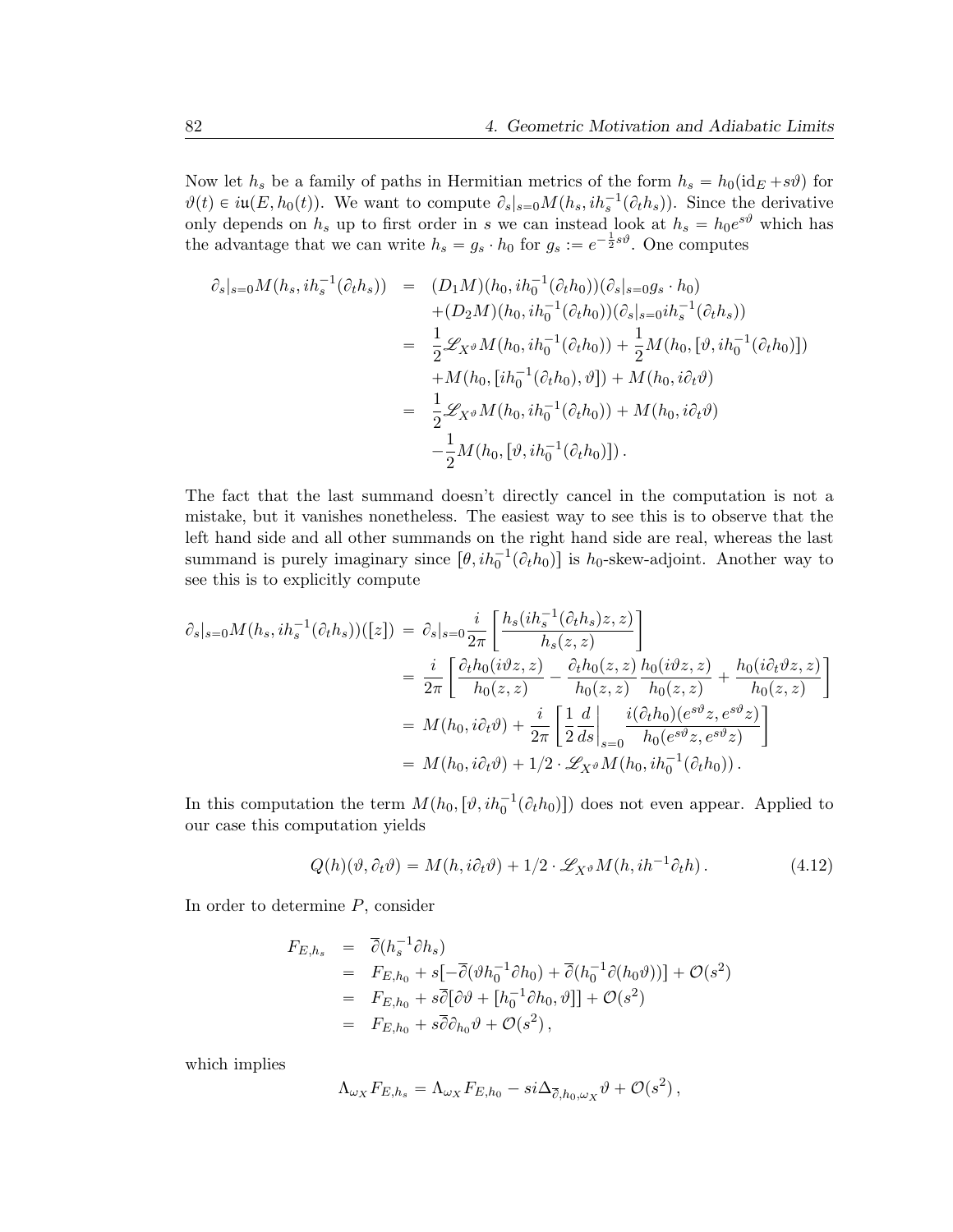where  $\Delta_{\overline{\partial},h_0,\omega_X}$  is the  $\partial$ -bundle Laplacian on End $(E)$  defined by  $\omega_X$  and  $h_0$ . Again using  $h_s = g_s \cdot h_0$  with  $g_s = e^{-\frac{1}{2}s\vartheta}$  instead of  $h_s = (\text{id}_E + s\vartheta)$ , the desired first order expansion of  $M(h_s, \Lambda_{\omega_X} F_{E,h_s})$  can be computed via

$$
\partial_s|_{s=0}M(h_s, \Lambda_{\omega_X}F_{E,h_s}) = (D_1M)(h_0, \Lambda_{\omega_X}F_{E,h_0})(\partial_s|_{s=0}g_s \cdot h_0)
$$
  
+ 
$$
(D_2M)(h_0, \Lambda_{\omega_X}F_{E,h_0})(\partial_s|_{s=0}\Lambda_{\omega_X}F_{E,h_s})
$$
  
= 
$$
\frac{1}{2}\mathscr{L}_{X^{\vartheta}}M(h_0, \Lambda_{\omega_X}F_{E,h_0}) + \frac{1}{2}M(h_0, [\vartheta, \Lambda_{\omega_X}F_{E,h_0}])
$$
  
- 
$$
M(h_0, \Delta_{\overline{\partial}, h_0, \omega_X}i\vartheta)
$$
  
= 
$$
\frac{1}{2}\mathscr{L}_{X^{\vartheta}}M(h_0, \Lambda_{\omega_X}F_{E,h_0}) - M(h_0, \Delta_{\overline{\partial}, h_0, \omega_X}i\vartheta)
$$

which yields

$$
P(h)(\vartheta) = \frac{1}{2} \mathcal{L}_{X^{\vartheta}} M(h, \Lambda_{\omega_X} F_{E,h}) - M(h, \Delta_{\overline{\partial}, h, \omega_X} i\vartheta).
$$
 (4.13)

With the expression  $(4.13)$  and  $(4.12)$  for P and Q, the equation  $(4.9)$  for the correction  $\vartheta$  becomes

$$
M(h, i\partial_t \vartheta) + 4\pi (k+1)M(h, \Delta_{\overline{\partial}, h, \omega_X} i\vartheta) + \psi'_{\mathfrak{u}, 2}
$$
  
+ 
$$
\frac{1}{2} \mathscr{L}_{X^{\vartheta}}[M(h, i h^{-1} \partial_t h) - 4\pi (k+1)M(h, \Lambda_{\omega_X} F_{E, h})] = 0
$$

and in light of (4.6) the Lie-derivative term vanishes automatically. Writing  $\psi'_{\mu,2}$  $M(h, iA(t))$ , this equation is satisfied if and only if

$$
(\partial_t + 4\pi(k+1)\Delta_{\overline{\partial},h,\omega_X})\vartheta = -A(t)\,,\tag{4.14}
$$

which is a bundle valued heat equation and indeed parabolic. If we have a solution  $\vartheta$ with initial value  $\vartheta(0) = 0$ , then the corresponding  $\omega_{r,1}''$  solves

$$
\partial_t \omega_{r,1}'' + i \overline{\partial} \partial S(\omega_{r,1}'') = r^{-2} i \overline{\partial} \partial \psi_{\perp,2} + \mathcal{O}(r^{-3}).
$$

## The  $C^{\infty}_{\perp}(\mathbb{P}E)$ -Correction

To correct the remaining deficiency of  $\omega_{r,1}''$  not solving Calabi flow up to (and including) order  $r^{-2}$ , we use the same technique as in the case of Kodaira surfaces and modify  $\omega_{r,1}''$ by a Kähler potential  $\phi \in C^{\infty}_{\perp}(\mathbb{P}E)$ . Set

$$
\omega_{r,2} := \omega_{r,1}'' + r^{-2} i \overline{\partial} \partial \phi
$$

and observe from equation  $(4.1)$  (cp. also  $(4.2)$ ) that the addition of the Kähler potential  $r^{-2}i\overline{\partial}\partial\phi$  changes the scalar curvature at order  $r^{-2}$  by the linearised fibrewise curvature  $d\mathrm{Sc}_F$ , i.e.

$$
S(\omega_{r,2})=S(\omega_{r,1}^{\prime\prime})+r^{-2}(d\operatorname{Sc}_F)_{\sigma}\phi+\mathcal{O}(r^{-3}).
$$

Observe that  $(d \, Sc_F)_{\sigma}$  restricted to  $C^{\infty}_{\perp}(\mathbb{P}E)$  has trivial kernel. This is due to  $C^{\infty}_{\perp}(\mathbb{P}E)$ being orthogonal to  $\pi^* C^{\infty}(X) \oplus M(h, \Gamma(\mathfrak{u}(E, h)))$  and the fibrewise linearisations of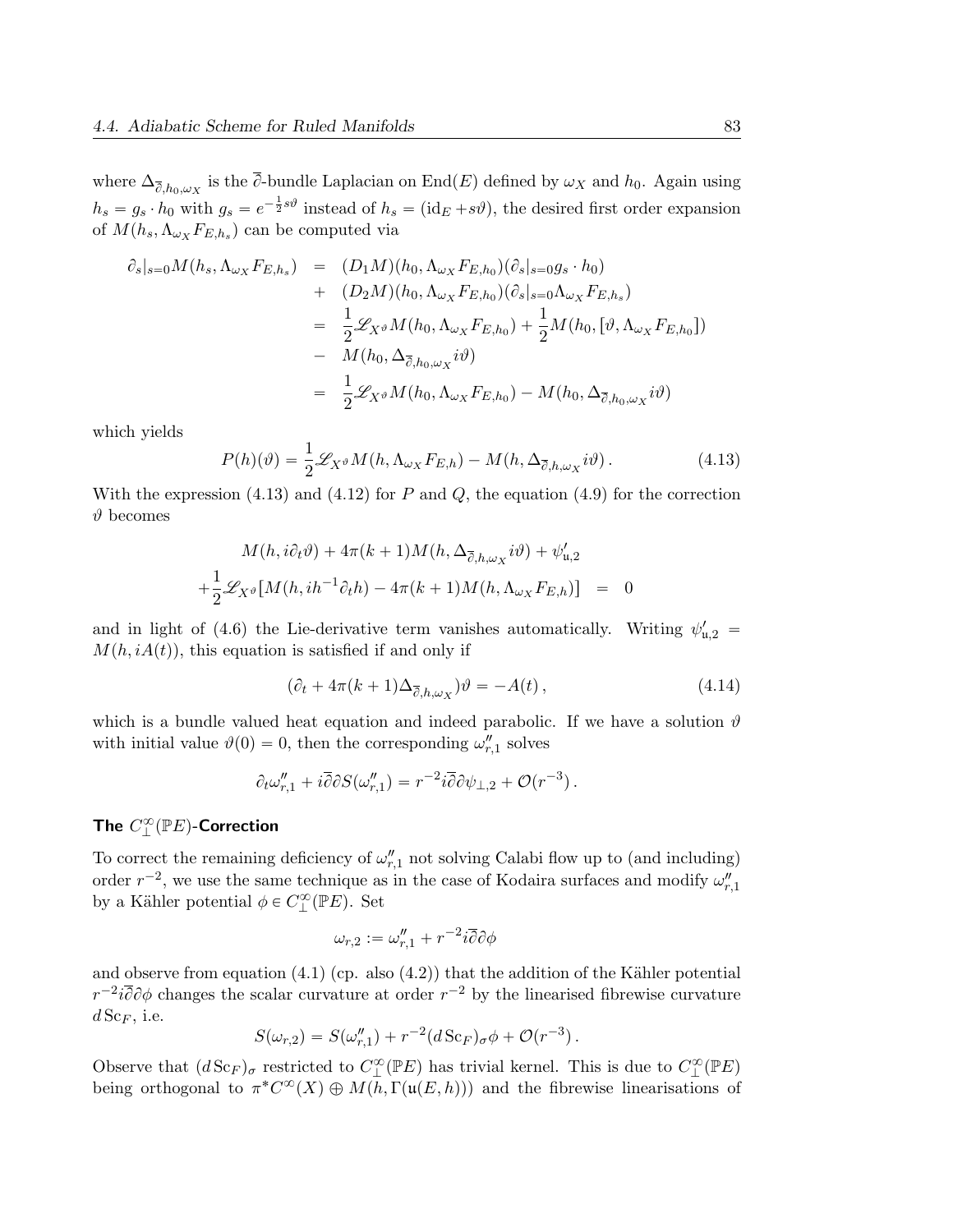the scalar curvature taking place at cscK metrics, so  $\ker(d\operatorname{Sc}_F)_{\sigma}$  is precisely  $C^{\infty}(X)\oplus$  $M(h, \Gamma(\mathfrak{u}(E, h)))$ . The linear parabolic equation

$$
(\partial_t \phi + (d \, \text{Sc}_F)_{\sigma}) \phi = -\psi_{\perp,2}
$$

should thus be solvable and taking  $\phi$  to be its solution with zero initial condition makes  $\omega_{r,2}$  the desired  $\mathcal{O}(r^{-3})$  approximation to Calabi flow.

#### 4.4.4. Higher Order Approximation to Calabi Flow

The procedure described in 4.4.3 can adapted inductively to arbitrarily high orders. Set

$$
\omega_{X,p} = \omega_X + i \overline{\partial} \partial \sum_{l=1}^p r^{-l} f_l,
$$
  
\n
$$
h_p = h \left( i d_E + \sum_{l=1}^p r^{-l} \partial_l \right),
$$
  
\n
$$
\Phi_p = r^{-1} \sum_{l=1}^p r^{-l} \phi_l
$$

and suppose that

$$
\omega_{r,p}(t) = \omega_0(h_{p-1}(t/r)) + r\pi^* \omega_{X,p-1}(t/r^2) + i\overline{\partial}\partial\Phi_{p-1}(t)
$$

solves Calabi flow up to order  $r^{-p}$ , i.e.

$$
\partial_t \omega_{r,p} + i \overline{\partial} \partial S(\omega_{r,p}) = r^{-(p+1)} i \overline{\partial} \partial (\psi_{X,p+1} + \psi_{\mathfrak{u},p+1} + \psi_{\perp,p+1}) + \mathcal{O}(r^{-(p+2)}),
$$

where the  $r^{-(p+1)}$  error has been decomposed according to  $C^{\infty} \mathbb{P} E = \pi^* C^{\infty}(X) \oplus$  $M(h, \Gamma(X, \mathfrak{u}(E, h))) \oplus C^{\infty}_{\perp}(\mathbb{P}E)$ . The corrections  $\vartheta_p$ ,  $f_p$  and  $\phi_p$  such that the corresponding  $\omega_{r,p+1}$  is an order  $r^{-(p+1)}$  approximation to Calabi flow are found exactly as before. For completeness, we state the equations that need to be solved (with zero initial conditions) and refer to the discussion of the second order approximation for details.

• Set  $\omega_{X,p} := \omega_{X,p-1} + i \overline{\partial} \partial r^{-p} f_p$  and  $\omega'_{r,p}(t) := \omega_0(h_{p-1}(t/r)) + r \pi^* \omega_{X,p}(t/r^2) +$  $i\overline{\partial}\partial\Phi_{p-1}(t)$ , write  $\psi_{X,p+1} = \pi^*g$  and have  $f_p$  solve

$$
(\partial_t + (d\,\text{Sc})_{\omega_X(t)})f_p = -g(r^2t).
$$

Then

$$
\partial_t \omega'_{r,p} + i \overline{\partial} \partial S(\omega'_{r,p}) = r^{-(p+1)} i \overline{\partial} \partial (\psi'_{\mathfrak{u},p+1} + \psi_{\mathfrak{u},p+1}) + \mathcal{O}(r^{-(p+2)}),
$$

where  $\psi'_{\perp, p+1} = \psi_{\perp, p} - 2\pi(k+1)$ "  $M(h,\Lambda_{\omega_X}^2F_{E,h}\wedge i\overline{\partial}\partial f_p-2\Lambda_{\omega_X}F_{E,h}\Delta_{\omega_X}f_p)$ ‰ .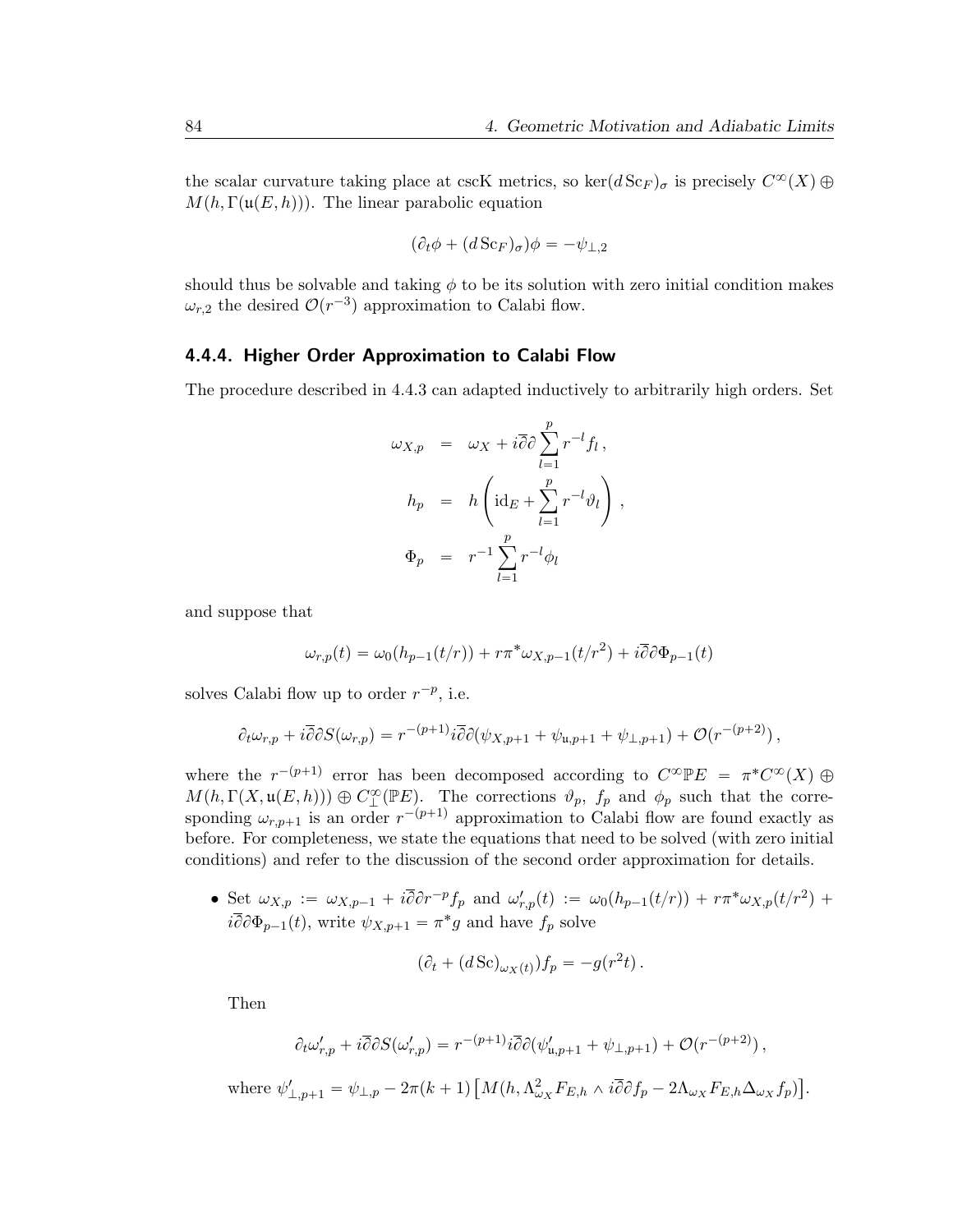• Set  $h_p := h_{p-1} + r^{-p}h\vartheta_p$  and  $\omega_{r,p}''(t) := \omega_0(h_p(t/r)) + r\pi^*\omega_{X,p}(t/r^2) + i\overline{\partial}\partial\Phi_{p-1}(t)$ , write  $\psi_{\mathfrak{u},p+1}' = M(h, iA)$  and have  $\vartheta_p$  solve

$$
(\partial_t + 4\pi(k+1)\Delta_{\overline{\partial},h,\omega_X})\vartheta = -A.
$$

Then

$$
\partial_t \omega_{r,p}'' + i \overline{\partial} \partial S(\omega_{r,p}'') = r^{-(p+1)} i \overline{\partial} \partial \psi_{\perp,p+1} + \mathcal{O}(r^{-(p+2)})\,.
$$

• Set  $\Phi_p := \Phi_{p-1} + r^{-(p+1)}\varphi_p$  and  $\omega_{r,p+1}(t) := \omega_0(h_p(t/r)) + r\pi^*\omega_{X,p}(t/r^2) + i\overline{\partial}\partial\Phi_p(t)$ . Having  $\phi_p$  solve

$$
(\partial_t + (d \, \text{Sc}_F)_{\sigma}) \phi_p = -\psi_{\perp, p+1}
$$

gives the desired  $\mathcal{O}(r^{-(p+1)})$  approximation to Calabi flow:

$$
\partial_t \omega_{r,p+1} + i \overline{\partial} \partial S(\omega_{r,p+1}) = \mathcal{O}(r^{-(p+2)})\,.
$$

### 4.5. Outlook

The adiabatic analysis presented here does not constitute a complete proof of the existence and convergence of Calabi flow on Kodaira surfaces and projectivised stable bundles with initial condition given by  $\omega_r$  for sufficiently large r; it has been included in this thesis to motivate the development of twisted Calabi flow and time-dependent Hermitian Yang–Mills flow in the previous chapters. However, it should be possible to extend the analysis to give a full proof. We present a brief account of the work required to fill in the gaps.

#### 4.5.1. The Inverse Function Theorem

The Banach space version of the inverse function theorem states that if  $\Phi: A \to B$  is a continuously differentiable map between Banach spaces  $A, B$  and  $d\Phi_0$  is an isomorphism, then there exists an open ball  $B_\delta(\Phi(0)) \subset B$  and an open neighbourhood  $U \subset A$  of 0, such that  $\Phi|_U: U \to B_\delta(\Phi(0))$  is bijective. Moreover, the size of  $\delta$  is controlled by  $\|(d\Phi)_0^{-1}\|_{op}$  — the smaller  $\|(d\Phi)_0^{-1}\|_{op}$ , the larger  $\delta$ .

As outlined in the introduction, the intended application of the inverse function theorem is to perturb a sufficiently good approximation  $\omega_{r,k}$  to Calabi flow to a genuine solution. Writing the approximative metrics as  $\omega_{r,n} = \omega_r(0) + i\overline{\partial}\partial\varphi_{r,n}(t)$ , define the map  $\Phi_{r,n}$  by

$$
\Phi_{r,n}(\psi) = \partial_t(\varphi_{r,n} + \psi) + \text{Sc}(\varphi_{r,n} + \psi) - \underline{S}_r,
$$

where Sc denotes the scalar curvature map of the background metric  $\omega_r(0)$  and  $\underline{S}_r$  is the average scalar curvature of the adiabatic class  $\kappa_r$ . By construction  $\Phi_{r,n}(\psi)$  measures the failure of  $\omega_{r,n} + i\overline{\partial}\partial\psi$  to satisfy Calabi flow. To invoke the inverse function theorem, the  $\Phi_{r,n}$  need to be set up as maps between suitable Banach spaces  $A_{r,n}$  and  $B_{r,n}$  such that the following criteria are satisfied:

1. The maps  $\Phi_{r,n} : A_{r,n} \to B_{r,n}$  are differentiable with invertible derivative at 0.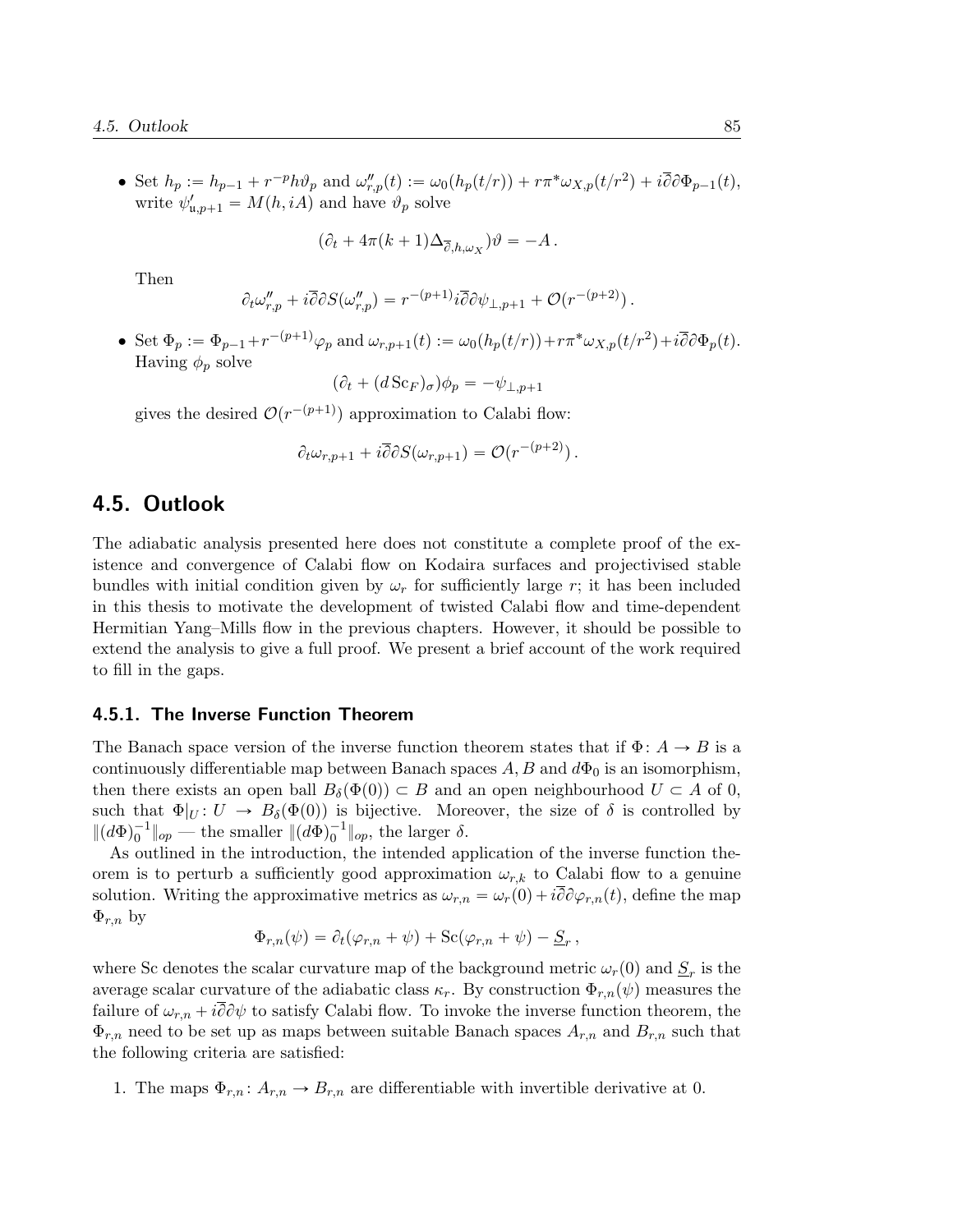- 2. The sequences  $\Phi_{r,n}(0)$  measuring how close  $\omega_{r,n}$  is to being a solution to Calabi flow in  $B_{r,n}$  satisfy  $\|\Phi_{r,n}(0)\|_{B_r} \leqslant Cr^{-(n-a)}$  for constants  $C, a$  independent of r and n.
- 3. The operator norms of the inverse of  $(d\Phi_{r,n})_0$  (controlling the size  $\delta_{r,n}$  of the balls onto which  $\Phi_{r,n}$  maps surjectively) grow at most at a rate such that  $\delta_{r,n} \geqslant Cr^{-b}$ with constants  $C, b$  independent of r and n.
- 4. The topologies of  $A_{r,n}$  and  $B_{r,n}$  are strong enough to ensure that  $\Phi_{r,n}(\psi) = 0$ implies that  $\omega_{r,n} + i\partial\partial\psi$  is a classical solution to Calabi flow.

The first three conditions ensure that by choosing  $n > a + b$  one has that  $\delta$ -balls around  $\Phi_{r,n}(0)$  onto which a suitable restriction of  $\Phi_{r,n}$  maps bijectively contain 0 for all sufficiently large  $r$ . The last condition then implies that the metric given by the preimage of 0 defines a classical solution to Calabi flow.

Good candidates for  $A_{r,n}$  and  $B_{r,n}$  are parabolic Sobolev spaces  $P_{k+1}^0$  (the upper 0 means zero initial value) and  $P_k$  whose norms are comprised of  $L^2$ -norms of mixed derivatives up to order 4k, where a time-derivative counts for four spatial derivatives and the spatial  $L^2$ -norms are taken with respect to  $\omega_{r,n}$  (an exponential damping term in t is possibly necessary to account for the noncompactness of  $[0, \infty)$ . For sufficiently high k, parabolic Sobolev embeddings guarantee that condition 4 is satisfied. Condition 1 can be verified by setting up the theory of linear parabolic PDEs in a suitable matter. Condition 2 requires the translation of the pointwise estimates for the  $\mathcal{O}(r^{-n})$  approximations  $\omega_{r,n}$ to genuine estimates in  $P_k$ . In the elliptic case, this can be achieved by estimates in suitably constructed local models (see  $[13]$  and also  $[3]$ ) and a similar construction should work in the parabolic case. One of the difficulties lies in the fact that most corrections used to define the approximative flows depend themselves on  $r - a$  nuisance we clandestinely ignored in our analysis (for instance  $h(t)$  defined via (4.6) depends on r via the rescaling of time in  $\omega_X$ ). The construction of the local model requires that this dependence can be controlled uniformly in  $r$ . In many cases this can be reduced to analysing the behaviour of solutions to linear parabolic PDEs under rescaling of the time parameter in the inhomogeneity and the elliptic generator at different rates. Lastly, condition 3 amounts to controlling the operator norm of  $(d\Phi_{r,n})_0^{-1}$ . For this, one has to solve the linear parabolic PDEs  $\partial_t \psi + (d \, \text{Sc})_{\varphi_{r,n}} \cdot \psi = f$  and establish estimates of the form  $\|\psi\|_{A_{r,n}} \leqslant C'r^{b'}\|f\|_{B_{r,n}}$ , which requires precise control over the coefficients of the generator  $(d\, \text{Sc})_{\varphi_{r,n}}$  and the norms on both sides. The resulting estimate  $\|(d\Phi_{r,n})_0^{-1}\|_{op} \leq$  $C'r^{b'}$  then needs to be translated into the desired control over  $\delta_{r,n}$  with  $C, b$  depending on  $C', b'.$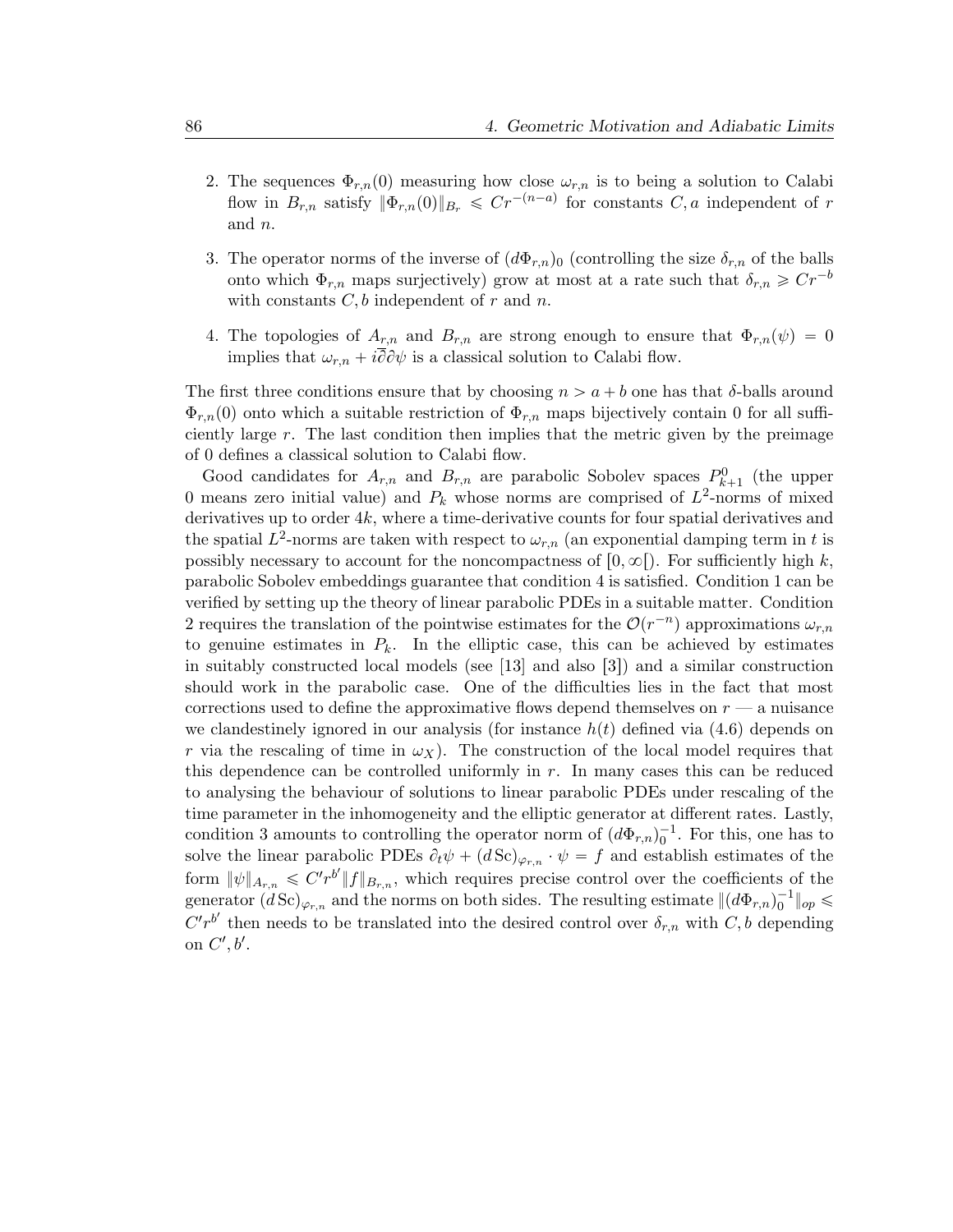# 5. Symplectic Curvature Flow

### 5.1. Introduction

In this chapter we present explicit non-Kähler solutions to symplectic curvature flow (or SCF) recently introduced by J. Streets and G. Tian in [37]. Symplectic curvature flow on an almost Kähler manifold  $(M, \omega_0, J_0)$  of real dimension 2n is given by a system of coupled evolution equations for the symplectic structure  $\omega$  and the almost complex structure J with initial conditions  $\omega(0) = \omega_0$ ,  $J(0) = J_0$ . Explicitly,

$$
\begin{array}{rcl}\n\partial_t \omega &=& -2P \,, \\
\partial_t J &=& -2g^{-1} \left[ P^{(2,0)+(0,2)} \right] + \mathcal{R} \, .\n\end{array}
$$

Here,  $P$  denotes the Chern–Ricci form given by  $2i$  times the curvature of the Chern connection on the almost anticanonical bundle  $\Lambda^{n,0}(TM)$  and  $P^{(2,0)+(0,2)}$  is the sum of the  $(2, 0)$  and  $(0, 2)$ -part of P. The musical isomorphism  $g^{-1}$  raises the second index, i.e.  $g(g^{-1}P^{(2,0)+(0,2)}\xi,\eta) = P^{(2,0)+(0,2)}(\xi,\eta)$ . Finally,  $\mathcal{R} := [Rc,J]$  is the J-antilinear part of Rc, where Rc denotes the Riemann–Ricci curvature tensor Ric viewed as an endomorphism of the tangent bundle via g.

Key properties of this flow proved in [37] include parabolicity, short-time existence and preservation of the almost Kähler property of  $\omega$  and J. Furthermore, if the initial  $J_0$  is integrable, i.e.  $(M, \omega_0, J_0)$  is Kähler, then P is the Kähler–Ricci form and  $\partial_t J = 0$ , so in this case SCF reduces to Kähler–Ricci flow.

Seeing symplectic curvature flow as a generalisation of Kähler–Ricci flow to almost Kähler geometry, one might hope to study canonical structures on almost Kähler manifolds in terms of limiting objects of the flow. In section 5.2 we show that SCF on certain twistor fibrations over hyperbolic space leads to compact non-Kähler static solutions, thus providing first examples to limiting structures of symplectic curvature flow that are genuinely outside the realm of Kähler geometry and Kähler–Ricci flow. Section 5.3 concerns certain invariant structures on nilmanifolds for which the flow equations reduce to an ODE. For these structures we solve the flow explicitly and compute the asymptotic behaviour of the Riemann and the Nijenhuis tensors.

### 5.2. Compact non-Kähler Static Solutions to SCF

The SCF equations can be readily solved if  $\partial_t \omega = \lambda \omega_0$ ,  $\partial_t J = 0, \lambda \in \mathbb{R}$ , in which case the flow acts by rescaling the metric:  $\omega(t) = (1 + \lambda t)\omega_0$ ,  $J(t) = J_0$ . Such solutions are called static and in the Kähler setting this behaviour is exhibited by Kähler–Einstein metrics.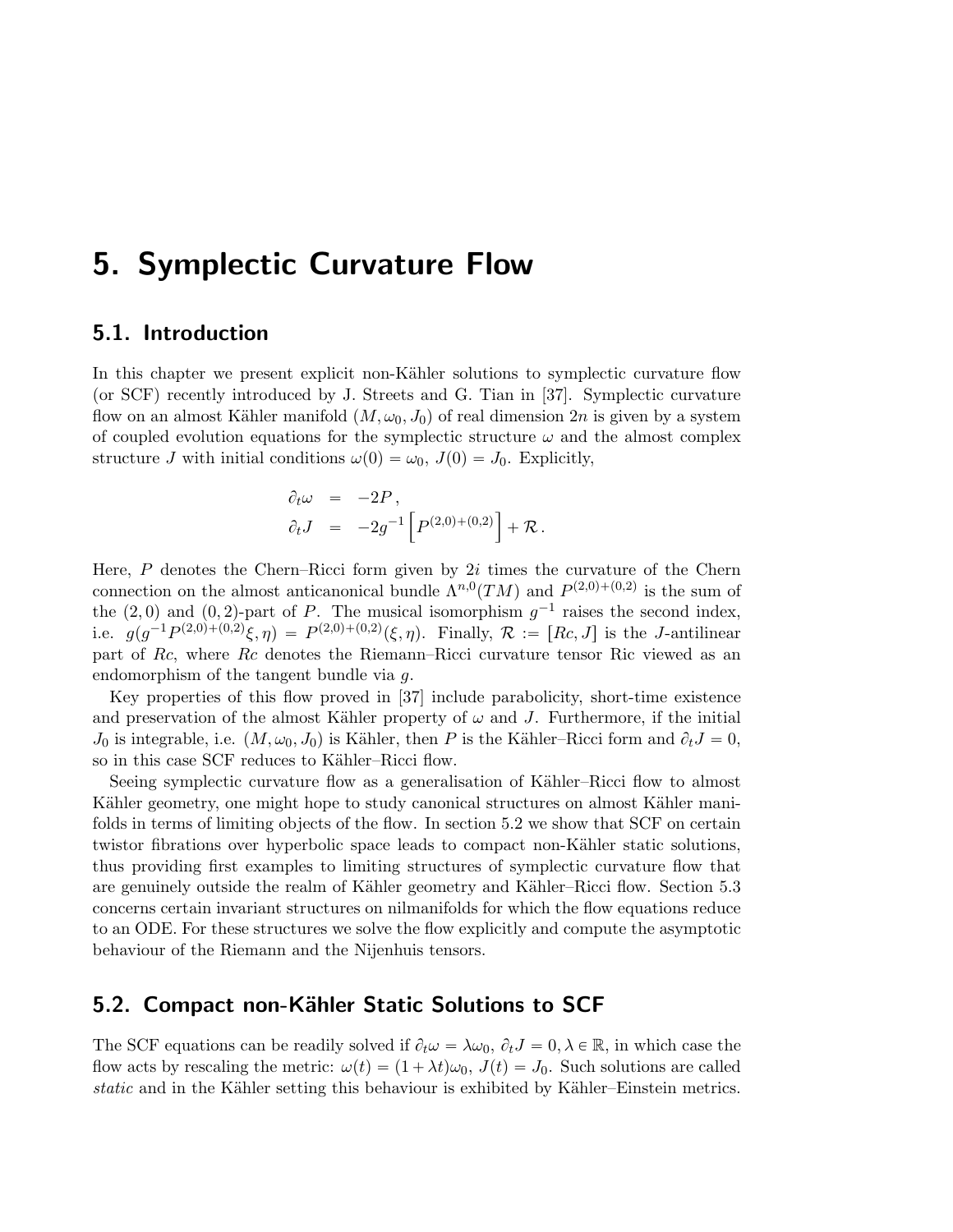We present examples of compact static solutions to SCF in dimensions  $n(n + 1)$  which cannot be Kähler if  $n > 1$ . They are constructed from the twistor fibrations

$$
\pi\,:\,Z_{2n}\to H^{2n}\,,
$$

where the fibre over each point in 2n-dimensional hyperbolic space  $H^{2n}$  consists of all almost complex structures compatible with the standard hyperbolic metric on  $H^{2n}$  and inducing a fixed orientation. These spaces are examples of symplectic twistor spaces described by A. Reznikov in [32]. J. Fine and D. Panov showed in [15] that  $Z_{2n}$  can be realised as a coadjoint orbit. We follow their approach to define a symplectic structure  $\omega$  and a compatible almost complex structure I on  $Z_{2n}$  and show that  $(Z_{2n}, \omega, I)$  is a static solution to SCF. Furthermore, these static solutions descend to compact quotients of  $Z_{2n}$  with hyperbolic fundamental group which cannot support any Kähler structures if  $n > 1$ . We find that the flow shrinks the metric if  $n > 2$ , expands it if  $n = 1$  and leaves it invariant in the case  $n = 2$ .

#### 5.2.1. Coadjoint Orbit Description

Consider SO(2n, 1), the identity component of the group of isometries of  $\mathbb{R}^{2n+1}$  with Lorentzian metric. Its Lie algebra is given by

$$
\mathfrak{so}(2n,1) = \left\{ (\mathbf{u}, A) := \begin{pmatrix} 0 & \mathbf{u}^t \\ \mathbf{u} & A \end{pmatrix} \middle| \mathbf{u} \in \mathbb{R}^{2n}, A \in \mathfrak{so}(2n) \right\}.
$$

In this description,  $SO(2n)$  can be seen as a subgroup of  $SO(2n, 1)$  defined as the stabiliser of  $(1,0) \in \mathbb{R} \times \mathbb{R}^{2n} = \mathbb{R}^{2n+1}$ . A choice of almost complex structure  $J_0 \in \mathfrak{so}(2n)$  on  $\mathbb{R}^{2n}$ defines an element

$$
\xi_0 := \begin{pmatrix} 0 & 0 \\ 0 & J_0 \end{pmatrix} \in \mathfrak{so}(2n, 1)
$$

and singles out a copy of  $U(n)$  inside  $SO(2n) \subset SO(2n, 1)$  as the stabiliser of  $\xi_0$  under the adjoint action (the matrices in  $SO(2n, 1)$  commuting with  $\xi_0$  are precisely those  $A \in SO(2n) \subset SO(2n, 1)$  with  $AJ_0 = J_0A$ . Denote by

$$
\mathcal{O}(\xi_0) \cong \text{SO}(2n,1)/\text{U}(n)
$$

the adjoint orbit of  $\xi_0$ . The Killing form on  $\mathfrak{so}(2n, 1)$  is nondegenerate and defines an isomorphism  $\mathfrak{so}(2n,1) \cong \mathfrak{so}(2n,1)^*$  intertwining the adjoint and coadjoint action of  $SO(2n, 1)$ , so  $\mathcal{O}(\xi_0)$  can be seen as a coadjoint orbit. Standard theory then endows  $\mathcal{O}(\xi_0)$ with a  $SO(2n, 1)$ -invariant symplectic structure  $\omega$ .

An explicit description of the tangent space of  $\mathcal{O}(\xi_0)$  can be given with the help of the following lemma.

**Lemma 5.2.1.** As a  $U(n)$  representation space,  $\mathfrak{so}(2n, 1)$  admits the equivariant decomposition

$$
\mathfrak{so}(2n,1) \cong \mathfrak{u}(n) \oplus \Lambda^2(\mathbb{C}^n)^* \oplus \mathbb{C}^n,
$$

where  $\mathbb{C}^n = (\mathbb{R}^{2n}, J_0)$ .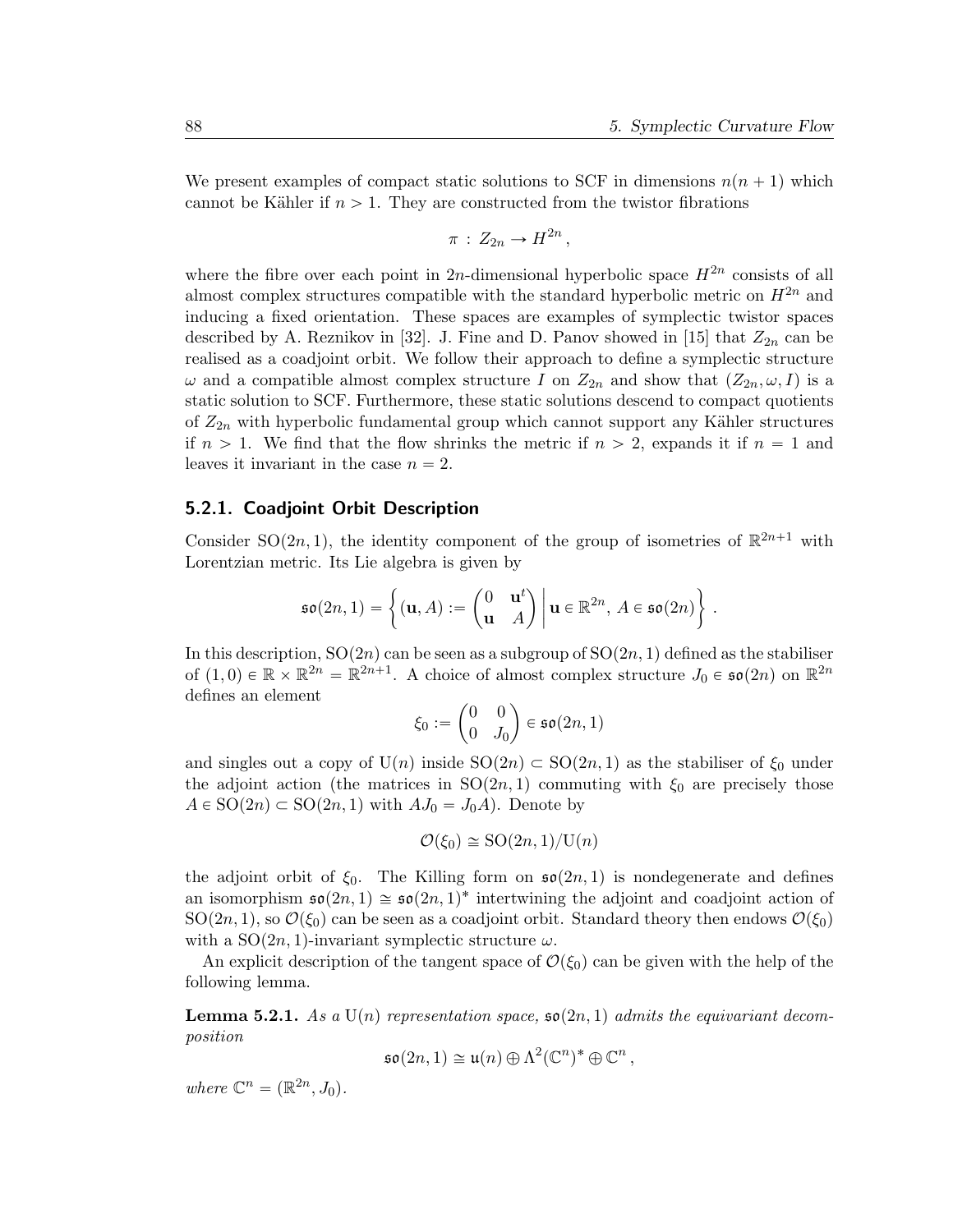*Proof.* We only sketch the proof here and refer to [15] for details. Let  $U \in U(n)$  $SO(2n) \subset SO(2n, 1)$ . The adjoint action of U on  $\mathfrak{so}(2n, 1)$  is given by

$$
\mathrm{Ad}_U \begin{pmatrix} 0 & \mathbf{u}^t \\ \mathbf{u} & A \end{pmatrix} = \begin{pmatrix} 0 & (U\mathbf{u})^t \\ U\mathbf{u} & UAU^{-1} \end{pmatrix},
$$

i.e.  $\text{Ad}_U(\mathbf{u}, A) = (U\mathbf{u}, \text{Ad}_U A)$ , from which the equivariant splitting  $\mathfrak{so}(2n, 1) \cong \mathfrak{so}(2n) \oplus$  $\mathbb{C}^n$  can be inferred. Those elements in  $\mathfrak{so}(2n)$  commuting with  $J_0$  constitute  $\mathfrak{u}(n)$  as a subset of  $\mathfrak{so}(2n)$ . The U(n)-invariant complement of  $\mathfrak{u}(n)$  in  $\mathfrak{so}(2n)$  can be naturally identified with  $\Lambda^2(\mathbb{C}^n)^*$  giving the desired decomposition.  $\Box$ 

Viewing  $\mathcal{O}(\xi_0)$  as  $\text{SO}(2n, 1)/\text{U}(n)$ , the lemma implies that

$$
T_{\xi_0} \mathcal{O}(\xi_0) \cong T_{E \cdot U(n)}(\mathrm{SO}(2n,1)/U(n)) \cong T_E \mathrm{SO}(2n,1)/T_E \mathrm{U}(n) \cong \Lambda^2(\mathbb{C}^n)^* \oplus \mathbb{C}^n,
$$

where E denotes the identity in  $SO(2n, 1)$ . It is apparent that the (real) dimension of  $\mathcal{O}(\xi_0)$  is  $n(n + 1)$ . Since  $\mathcal{O}(\xi_0)$  is a homogeneous space, the same description is valid for the tangent spaces at other points as well. However, the almost complex structure J determining the identification  $\mathbb{C}^n \cong (\mathbb{R}^{2n}, J)$  will depend on the chosen point. The following consideration makes this clearer.

Observe that the different points in the adjoint orbit of  $\xi_0$  under  $SO(2n) \subset SO(2n, 1)$ are of the form

$$
\xi = \begin{pmatrix} 0 & 0 \\ 0 & J \end{pmatrix} ,
$$

where  $J = AJ_0A^{-1}$  with  $A \in SO(2n)$ . The stabiliser of  $\xi$  under the SO(2n)-action is again  $U(n)$ , so the orbit is given by  $SO(2n)/U(n)$ , which amounts to all possible choices of orientation preserving almost complex structures compatible with the given inner product on  $\mathbb{R}^{2n}$ .

From a slightly different point of view this can be formulated as follows: The inclusion  $U(n) \to SO(2n)$  induces a fibre map  $\pi : \mathcal{O}(\xi) \cong SO(2n, 1)/U(n) \to SO(2n, 1)/SO(2n) \cong$  $H^{2n}$  with fibre isomorphic to  $SO(2n)/U(n)$ ; the adjoint orbit  $\mathcal{O}(\xi_0)$  fibres over hyperbolic space with the fibre over a point  $x \in H^{2n}$  consisting of all almost complex structures compatible with the hyperbolic metric on  $H^{2n}$  at x. This gives the identification  $Z_{2n} \cong \mathcal{O}(\xi_0)$ . From here on,  $Z_{2n}$  will be used to denote the adjoint orbit  $\mathcal{O}(\xi_0)$ , the corresponding coadjoint orbit, the homogeneous space  $SO(2n, 1)/U(n)$  and the total space of the twistor fibration  $\pi : Z_{2n} \to H^{2n}$ .

If  $(x, J) \in Z_{2n}$  with  $x \in H^{2n}$  and J in the fibre over x, the tangent space at  $(x, J)$  is

$$
T_{(x,J)}Z_{2n} \cong \Lambda^2(\mathbb{C}^n)^* \oplus \mathbb{C}^n , \quad \mathbb{C}^n = (\mathbb{R}^{2n}, J) .
$$

We endow  $Z_{2n}$  with an almost complex structure I by demanding this identification to be C-linear with respect to the usual linear complex structure on  $\mathbb{C}^n$  and the signreversed linear complex structure on  $\Lambda^2(\mathbb{C}^n)^*$ . The resulting almost complex structure is the "Eells-Salamon" structure of the twistor space  $Z_{2n} \to H^{2n}$ . (cf. [11]).

As a coadjoint orbit,  $Z_{2n}$  has already been endowed with  $SO(2n, 1)$ -invariant symplectic form  $\omega$ . It follows from homogeneous space description that  $SO(2n, 1)$ -invariant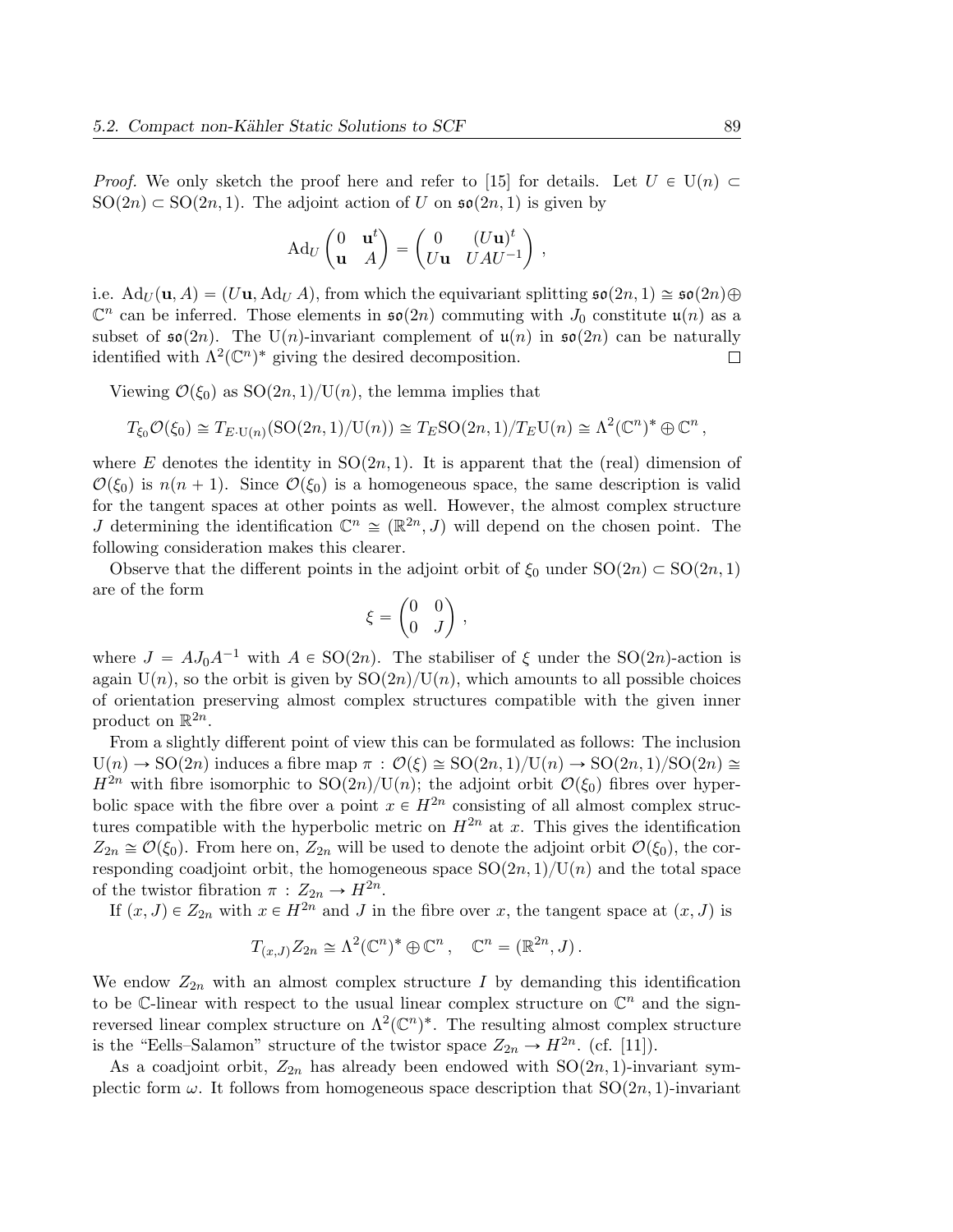forms on  $Z_{2n}$  are in one-to-one correspondence with U(n)-invariant forms on  $T_{\xi_0}Z_{2n} \cong$  $\Lambda^2(\mathbb{C}^n)^* \oplus \mathbb{C}^n$ . In the following, we will show that the space of closed U(n)-invariant real two-forms on  $\Lambda^2(\mathbb{C}^n)^* \oplus \mathbb{C}^n$  is one-dimensional.

**Lemma 5.2.2.** For  $n > 1$  the space of  $U(n)$ -invariant real two-forms on  $\mathbb{C}^n \oplus \Lambda^2(\mathbb{C}^n)^*$ is two-dimensional. Invariant forms are linear combinations of the standard Hermitian forms on  $P := \mathbb{C}^n$  and on  $Q := \Lambda^2(\mathbb{C}^n)^*$ . If  $n = 1$ ,  $U(n)$ -invariant real two-forms are multiples of the standard Hermitian form on P.

*Proof.* Let  $\Omega$  be a real invariant two-form on  $P \oplus Q$ . In the obvious notation  $\Omega$  can be written as ˆ

$$
\Omega = \left( \begin{array}{c|c} \Omega_{P \times P} & \Omega_{Q \times P} \\ \hline \Omega_{P \times Q} & \Omega_{Q \times Q} \end{array} \right) .
$$

As  $U(n)$  is compact, P and Q are equivalent to their dual representations. Furthermore, if  $n > 1$ , P and Q are irreducible and inequivalent, so by Schur's lemma we have  $\Omega_{Q\times P} = 0$ ,  $\Omega_{P\times Q} = 0$  and  $\Omega_{P\times P} = \lambda_1 \Omega_1$  and  $\Omega_{Q\times Q} = \lambda_2 \Omega_2$ , where  $\Omega_1$  and  $\Omega_2$  are the standard Hermitian forms on P and Q respectively. Since  $\Omega$  is real, so are  $\lambda_1, \lambda_2$ .

If  $n = 1$ , then  $Q = 0$  and the above argument shows that  $\Omega = \lambda_1 \Omega_1$  for  $\lambda_1 \in \mathbb{R}$ .  $\Box$ 

**Lemma 5.2.3.** The "Eells-Salamon" almost complex structure I on  $Z_{2n}$  is compatible with the symplectic structure  $\omega$ .

**Remark.** If  $n = 2$ , this is a special case of Theorem 4.4 in [16].

*Proof.* At  $\xi_0$ , I is given by the U(n)-invariant linear complex structure of  $(\Lambda^2(\mathbb{C}^n)^*, -i) \oplus$  $(\mathbb{C}^n, i)$ , with respect to which the standard Hermitian forms on  $\Lambda^2(\mathbb{C}^n)^*$  and  $\mathbb{C}^n$  are invariant. Being a linear combination of the latter two,  $\omega$  is *I*-invariant at  $\xi_0$ .

A direct computation shows that  $\omega_{\xi_0}(I\cdot, \cdot)$  is positive definite. More precisely, for  $(\mathbf{u}, A), (\mathbf{v}, B) \in \mathfrak{so}(1, 2n)$  one finds

$$
\omega_{\xi_0}(I(\mathbf{u},A),(\mathbf{v},B)) = 2(2n-1)[\langle \mathbf{u}, \mathbf{v} \rangle + \operatorname{tr} AB^t],
$$

so  $\omega$  is compatible with I at  $\xi_0$ . By SO(2n, 1)-invariance of  $\omega$  and I, the compatibility  $\Box$ is global.

**Proposition 5.2.4.** The space of closed  $SO(2n, 1)$ -invariant real two-forms on  $Z_{2n}$  is one-dimensional consisting of real multiples of the standard symplectic form  $\omega$  on the adjoint orbit  $Z_{2n}$ .

*Proof.* Standard theory endows the adjoint orbit  $Z_{2n} = \mathcal{O}(\xi_0)$  with a SO $(2n, 1)$ -invariant symplectic form  $\omega$  and a moment map  $\mu$  :  $Z_{2n} \rightarrow \mathfrak{so}(2n, 1)$  which is the inclusion of the adjoint orbit. Let  $\omega'$  be another  $SO(2n,1)$ -invariant symplectic form on  $Z_{2n}$  and assume it is not a real multiple of  $\omega$ . As  $SO(2n, 1)$  is semisimple, its symplectic action on the simply connected space  $(Z_{2n}, \omega')$  admits a moment map  $\mu' : Z_{2n} \to \mathfrak{so}(2n, 1)$ whose image is the adjoint orbit of  $\xi_0' := \mu'(\xi_0)$ . The elements  $\xi_0$  and  $\xi_0'$  are linearly independent in  $\mathfrak{so}(2n,1)$  for  $\xi_0' = \lambda \xi_0$  would imply  $\mu' = \lambda \mu$  and hence  $\omega' = \lambda \omega$ . Their span is a two-dimensional subspace of  $\mathfrak{so}(2n, 1)$  on which the isotropy group  $U(n)$  of  $\xi_0$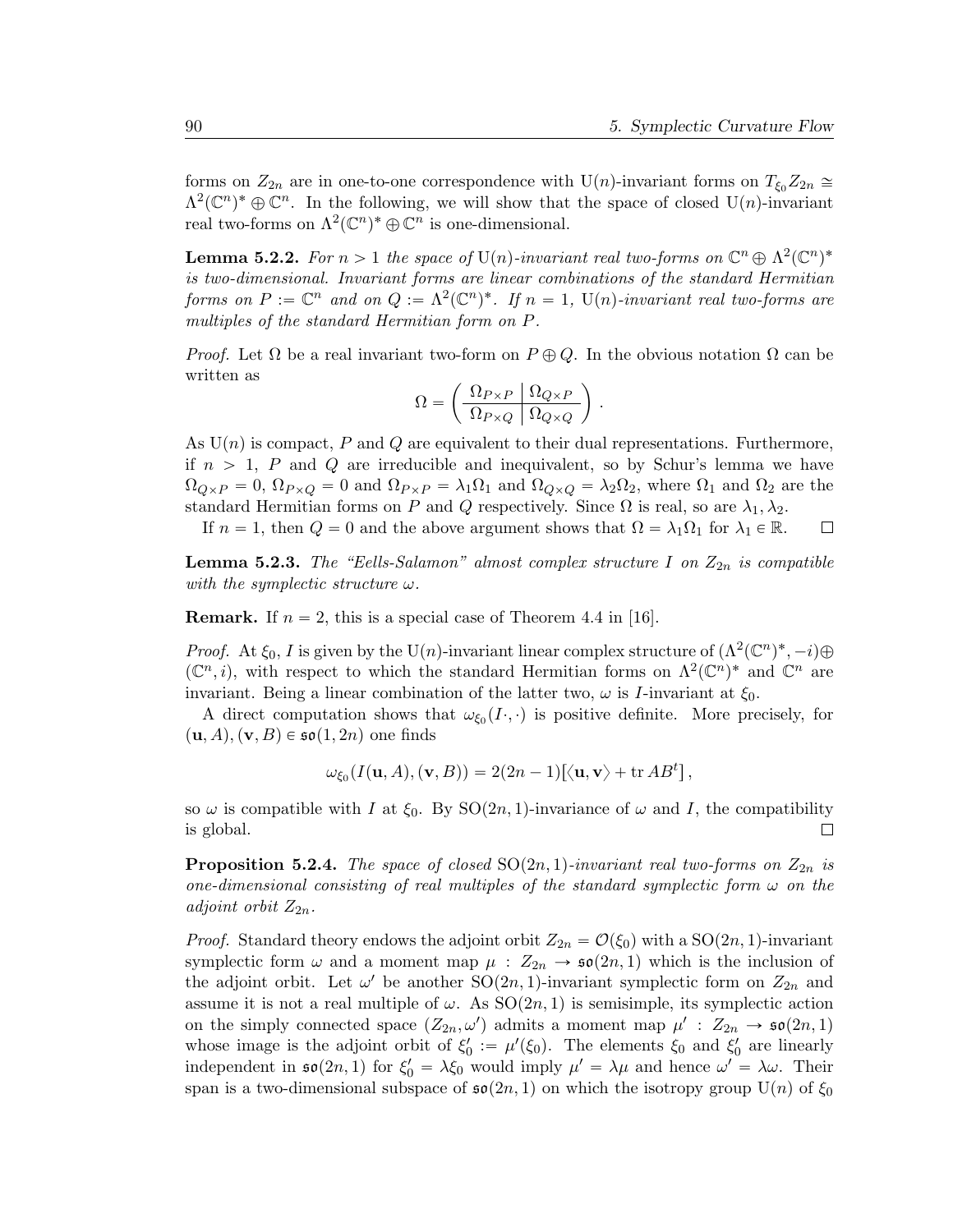acts trivially, but the space of all elements in  $\mathfrak{so}(2n, 1)$  on which  $U(n)$  acts trivially is onedimensional, consisting of imaginary multiples of the identity matrix in  $\mathfrak{u}(n) \subset \mathfrak{so}(2n, 1)$ (cf. Lemma 5.2.1). This is a contradiction, so  $\omega'$  is a real multiple of  $\omega$ .<sup>1</sup>

In terms of U(n)-invariant real two-forms  $\Omega = \lambda_1 \Omega_1 + \lambda_2 \Omega_2$  on  $\mathbb{C}^n \oplus \Lambda^2(\mathbb{C}^n)^*$  for  $n > 1$ , this means that closedness imposes a fixed ratio between  $\lambda_1$  and  $\lambda_2$ . In particular, neither  $\Omega_1$  nor  $\Omega_2$  can be closed and the only closed invariant real two-forms are real multiples of  $\omega$ . The case  $n = 1$  is trivial. П

#### 5.2.2. Symplectic Curvature Flow on  $(Z_{2n}, \omega)$

In order to run SCF on  $Z_{2n}$  with the SO $(2n, 1)$ -invariant almost Kähler structure  $(\omega, I)$ serving as initial data, the Chern–Ricci curvature and the I-anti-invariant part of the Riemann–Ricci tensor need to be determined.

The Riemann–Ricci tensor Ric is determined by a  $U(n)$ -invariant metric, so it is itself invariant. This is enough to see that Ric has to be *I*-invariant: If multiplication by  $(-i, i)$ on  $\Lambda^2(\mathbb{C}^n)^*\oplus \mathbb{C}^n$  were represented by an element in  $U(n)$  this would be immediate. This is not the case, but there is an easy work-around. Set  $z^{ij} := z^i \wedge z^j$  and consider the basis  $(z^{ij}, z_k)$  of  $\Lambda^2(\mathbb{C}^n)^* \oplus \mathbb{C}^n$ . Since Ric is symmetric bilinear, it is determined by its values on  $((z^{ij},0),(z^{i'j'},0)), ((0,z_k),(0,z_{k'}))$  and  $((z^{ij},0),(0,z_k))$ . For each of these pairs of arguments there exists an element  $diag(e^{i\lambda_1},...,e^{i\lambda_n}) \in \mathbb{T}^n \subset U(n)$  acting by multiplication by  $(-i, i)$ , so Ric has to be I-invariant. Consequently,  $\mathcal{R} = [Rc, I] = 0$ .

The Chern–Ricci tensor P is a closed  $SO(2n, 1)$ -invariant two-form, so by Proposition 5.2.4, P is a multiple of  $\omega$ . In [15] J. Fine and D. Panov determined the first Chern class of  $Z_{2n}$ :  $c_1(Z_{2n}) = (n-2)[\omega]$ . As  $(1/4\pi)P$  represents the first Chern class (P is 2i times the curvature of the Chern connection on the anticanonical bundle,  $i/2\pi$  times which represents the first Chern class), we have  $P = 4\pi (n - 2) \cdot \omega$ . In particular, P has no  $(2, 0)$  and  $(0, 2)$ -parts.

With this result, SCF for  $(Z_{2n}, \omega)$  becomes

$$
\partial_t \omega(t) = 8\pi (2 - n) \cdot \omega(0) , \qquad \partial_t I = 0 .
$$

It is manifest that SCF collapses  $(Z_{2n}, \omega)$  in finite time if  $n > 2$ , expands it if  $n = 1$  and leaves the almost Kähler structure unchanged if  $n = 2$ .

#### 5.2.3. Non-Kähler Quotients

The symplectic form  $\omega$  and the almost complex structure I on  $Z_{2n}$  are  $SO(2n, 1)$ invariant, so the almost Kähler structure will descent to quotients of  $Z_{2n}$  by subgroups  $\Gamma \subset SO(2n, 1)$ . In the adjoint orbit description of  $Z_{2n}$ ,  $\Gamma$  acts by conjugation. Viewing  $Z_{2n} \cong SO(2n, 1)/U(n)$  (U(n) acting from the right), this corresponds to Γ acting by left multiplication, so the actions of  $U(n)$  and  $\Gamma$  on  $SO(2n, 1)$  commute.

Choosing  $\Gamma \subset SO(2n, 1)$  to be the fundamental group of a compact hyperbolic manifold M of dimension 2n, one obtains two quotients:  $\Gamma \backslash H^{2n} \cong \Gamma \backslash \text{SO}(2n, 1)/\text{SO}(2n) =: M$ 

<sup>&</sup>lt;sup>1</sup>We thank M. Cahen for this moment map trick.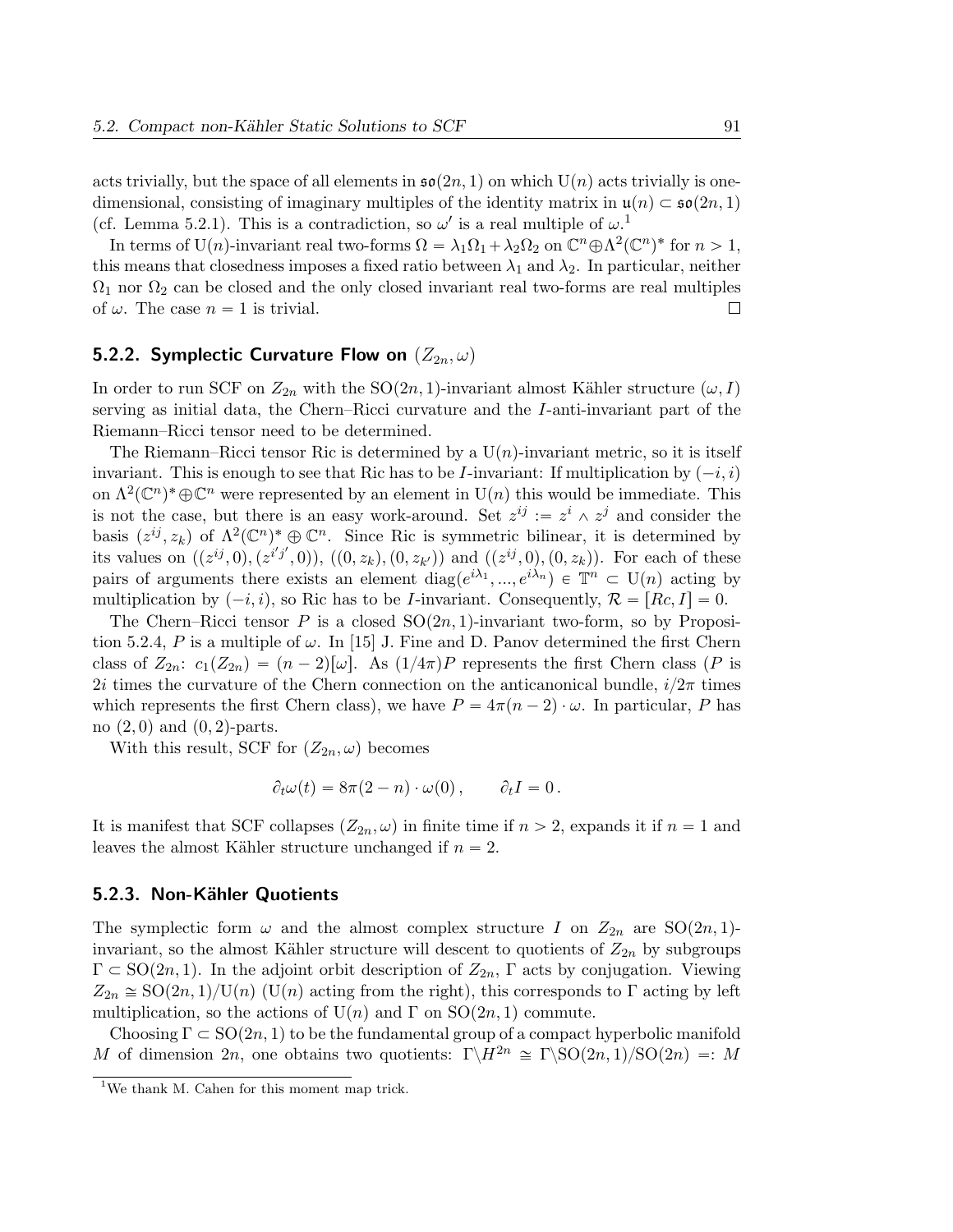and  $\Gamma \backslash Z_{2n} \cong \Gamma \backslash \mathrm{SO}(2n,1)/\mathrm{U}(2n)$ . The action of  $\Gamma$  on  $Z_{2n}$  and  $H^{2n}$  commutes with the projection  $\pi: Z_{2n} \to H^{2n}$ , so  $\Gamma \backslash Z_{2n}$  fibres over M with fibre  $\mathrm{SO}(2n)/\mathrm{U}(n)$ . This shows that  $\Gamma \backslash Z_{2n}$  is a fibre bundle with compact base and fibre, so it is itself compact. Furthermore, the fibre  $SO(2n)/U(n)$  is connected and simply connected, so  $\Gamma\backslash Z_{2n}$  and M have isomorphic fundamental groups  $\pi_1(\Gamma \backslash Z_{2n}) \cong \pi_1(M) \cong \Gamma$ , but compact Kähler manifolds cannot have fundamental group isomorphic to that of a compact hyperbolic manifold in dimension greater than 2 (see e.g. [39]). Hence,  $\Gamma \backslash Z_{2n}$  cannot be Kähler if  $n > 1$ .

### 5.3. SCF on Left-invariant Structures on Select Nilmanifolds

In the case of left-invariant almost Kähler structures on a nilpotent Lie group, SCF reduces to an ODE on the corresponding nilpotent Lie algebra. Moreover, if the structure coefficients of a connected, simply connected Lie group's Lie algebra can be chosen rational, the Lie group admits cocompact lattices (Theorem 7 in [27]). As non-abelian nilpotent Lie algebras are never (cf. [20]), taking quotients by such lattices results in compact non-Kähler manifolds on which we can hope to explicitly solve SCF.

This section presents such explicit solutions for SCF on three different nilalgebras. For the computations involved, the expression for the Chern–Ricci form provided in the following lemma is useful.

**Lemma 5.3.1.** Let  $(M, g, J, \omega)$  be an almost Kähler manifold. Denote by A the connection one-form of the Levi–Civita connection in a local complex frame (a local frame in which  $J$  is constant). In that frame the Chern–Ricci form has the following expression:

$$
P = d \operatorname{tr}(AJ).
$$

*Proof.* The Chern connection on an almost Hermitian manifold  $(M, g, J, \omega)$  is the unique connection  $\nabla$  with respect to which g and J are parallel and whose torsion has vanishing (1, 1)-part. In the almost Kähler case it is given by  $\nabla_X Y = D_X Y - \frac{1}{2}$  $\frac{1}{2}J(D_XJ)Y$ , where D denotes the Levi–Civita connection. If A and C are the connection one-forms of the Levi–Civita connection and the Chern connection in a local complex frame, then the formula for the Chern connection can be expressed as

$$
C = A - \frac{1}{2}J(DJ) = A - \frac{1}{2}J[A, J] = \frac{1}{2}(A - JAJ)
$$

Denote by F the full curvature tensor of  $\nabla$  given by the endomorphism-valued twoform  $F = dC + C \wedge C$ . The Chern–Ricci tensor is derived from F via  $P_{kl} = \omega^{ij} F_{ijkl}$ , where  $i\dot{j}$  are the endomorphism indices (i lowered via the metric) and kl the form indices. Omitting the form indices, a brief calculation yields

$$
P = \omega^{st} F_{st} = \omega_{it} F^{it} = g_{jt} J_i^j F^{it} = J_i^j F_j^i = \text{tr}(JF) .
$$

Application of the two-form  $C \wedge C$  to a pair of tangent vectors u, v gives  $(C \wedge C)(u, v) =$  $[C_u, C_v]$ . The fact that for two endomorphisms A, B one has  $tr(AB) = tr(BA)$  in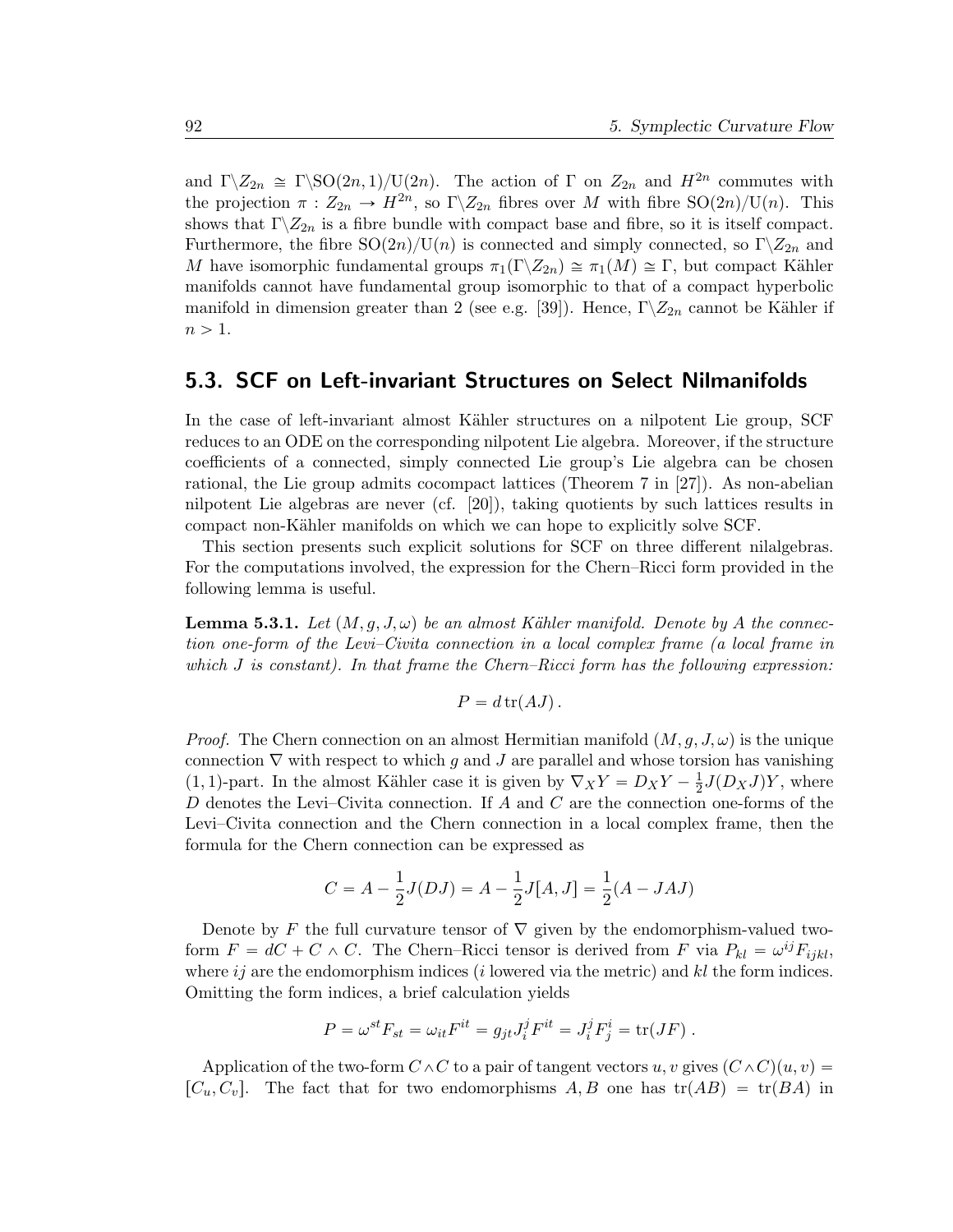conjunction with  $[J, C] = 0$  implies

$$
(\operatorname{tr} JC \wedge C)(u, v) = \operatorname{tr}(J[C_u, C_v]) = \operatorname{tr}(JC_u C_v) - \operatorname{tr}(JC_v C_u) = 0,
$$

i.e.  $tr(JC \wedge C) = 0$ . Since  $dJ = 0$ , the remaining contribution to the Chern–Ricci form is

$$
P = \text{tr}(JdC) = d\,\text{tr}(JC) = \frac{1}{2}d\left[\text{tr}(JA) + \text{tr}(AJ)\right] = d\,\text{tr}(AJ)
$$

as claimed.

We want to apply this result to left-invariant almost Kähler structures on Lie groups, in which case left-invariant frames are complex frames. With the help of the next lemma, the Chern–Ricci form P can be expressed directly in terms of the Lie algebra and the almost complex structure.

**Lemma 5.3.2.** Let G be a Lie group and  $(q, J, \omega)$  a left-invariant almost Kähler structure. If A is the connection one-form of the Levi–Civita connection in a left-invariant frame, then for any left-invariant vector field  $Z \in \mathfrak{g}$  one has

$$
\operatorname{tr} A_Z J = \frac{1}{2} \operatorname{tr} (\operatorname{ad}_Z \circ J + J \circ \operatorname{ad}_Z) - \operatorname{tr} \operatorname{ad}_{JZ}.
$$

*Proof.* Viewing the almost Kähler structure  $(g, J, \omega)$  as algebraic data on the Lie algebra g of G, the condition that the alternating bilinear form  $\omega = g(J \cdot, \cdot)$  be closed means that  $0 = d\omega(X, Y, Z) = -\omega([X, Y], Z) + \omega([X, Z], Y) - \omega([Y, Z], X)$  for any  $X, Y, Z \in \mathfrak{g}$ .

Now let  $(e_i)$  be an orthonormal left-invariant frame of g. Using the Koszul formula

$$
2g(Y, A_Z X) = g([Z, X], Y) - g([Z, Y], X) - g([X, Y], Z),
$$

the desired result follows from a straightforward computation:

$$
2 \text{ tr } A_Z J = 2 \sum_i g(e_i, A_Z Je_i)
$$
  
=  $\sum_i g([Z, Je_i], e_i) - g([Z, e_i], Je_i) - g([Je_i, e_i], Z)$   
=  $\sum_i g(\text{ad}_Z \circ J(e_i), e_i) + g(J \circ \text{ad}_Z(e_i), e_i) - g([Je_i, e_i], Z)$   
=  $\text{tr}(\text{ad}_Z \circ J + J \circ \text{ad}_Z) - \sum_i g([Je_i, e_i], Z).$ 

We use the closedness of  $\omega$  to express the second term on the right as  $-2 \text{ tr } \text{ad}_JZ$ :<br>  $\sum_j g([Je_i, e_i], Z) = \sum_i \omega([Je_i, e_i], JZ)$ 

$$
\sum_{i} g([Je_i, e_i], Z) = \sum_{i} \omega([Je_i, e_i], JZ)
$$
  
\n
$$
= \sum_{i} \omega([Je_i, JZ], e_i) - \omega([e_i, JZ], Je_i)
$$
  
\n
$$
= \sum_{i} g(J[Je_i, JZ], e_i) - g(J[e_i, JZ], Je_i)
$$
  
\n
$$
= \sum_{i} g(\text{ad}_{JZ} Je_i, Je_i) + g(\text{ad}_{JZ} e_i, e_i)
$$
  
\n
$$
= 2 \text{tr } \text{ad}_{JZ} .
$$

 $\Box$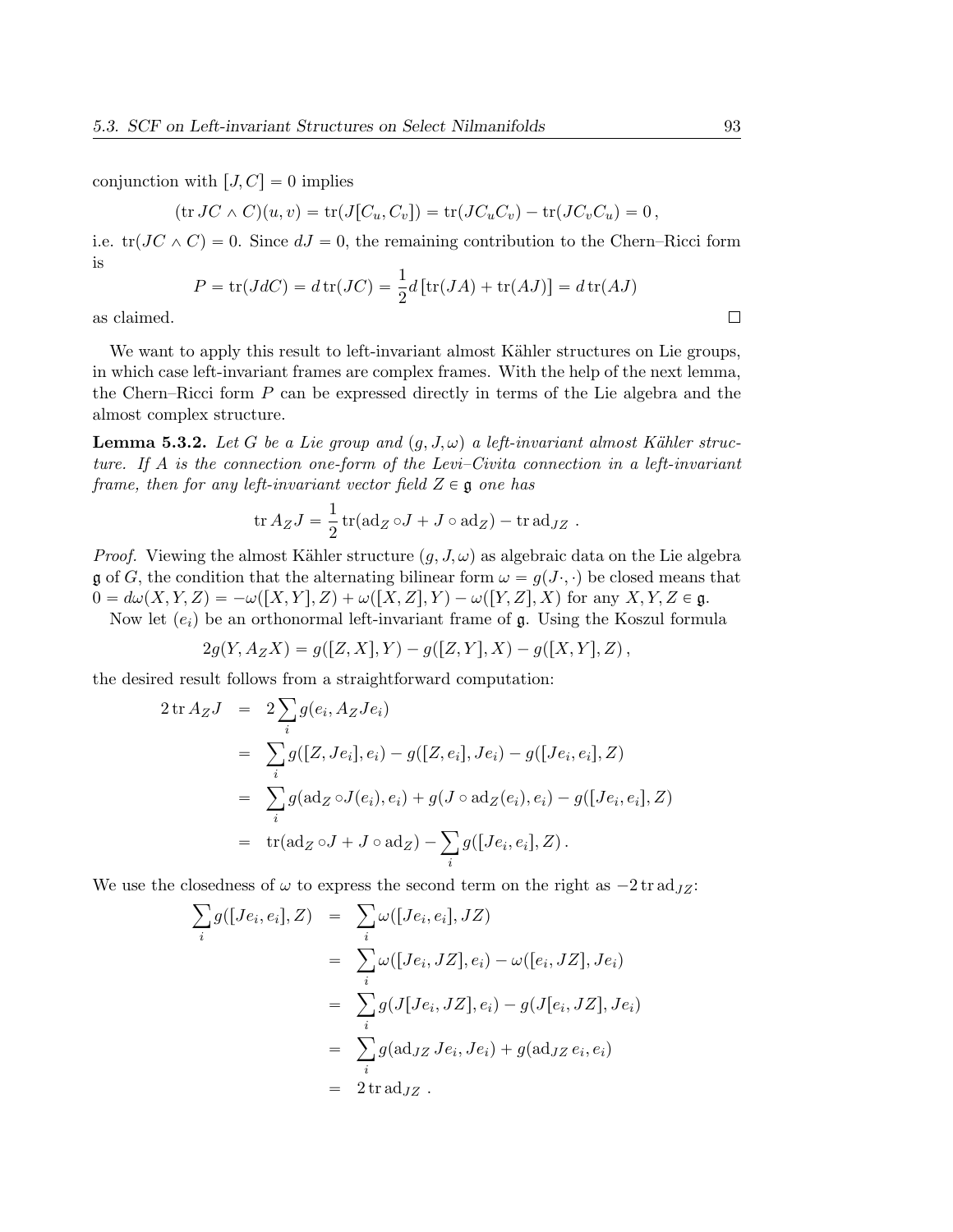Since for any left-invariant one-form  $\theta \in \mathfrak{g}^*$  and  $X, Y \in \mathfrak{g}$  the relation  $d\theta(X, Y) =$  $-\theta([X, Y])$  holds, Lemmas 5.3.1 and 5.3.2 combine to

$$
P(X,Y) = (d \operatorname{tr} AJ)(X,Y) = - \operatorname{tr} A_{[X,Y]}J = -\frac{1}{2} \operatorname{tr}(\operatorname{ad}_{[X,Y]} \circ J + J \circ \operatorname{ad}_{[X,Y]}) + \operatorname{tr} \operatorname{ad}_{J[X,Y]}.
$$

This has a very useful consequence:

**Proposition 5.3.3.** (L. Vezzoni)<sup>1</sup> All left-invariant almost Kähler structures on twostep nilpotent Lie groups are Chern–Ricci flat.

*Proof.* Let G be a two-step nilpotent Lie group with fixed almost Kähler structure and  $\mathfrak{g}$ the Lie algebra of G. The assumption that G is two-step then means that  $\lceil \mathfrak{g}, \mathfrak{g} \rceil$ ,  $\mathfrak{g} \rceil = 0$ , i.e. for any  $X, Y \in \mathfrak{g}$  we have  $\text{ad}_{[X, Y]} = 0$ , so

$$
P(X,Y) = -\frac{1}{2}\operatorname{tr}(\operatorname{ad}_{[X,Y]} \circ J + J \circ \operatorname{ad}_{[X,Y]}) + \operatorname{tr} \operatorname{ad}_{J[X,Y]} = + \operatorname{tr} \operatorname{ad}_{J[X,Y]}.
$$

Now choose an orthonormal basis  $(e_i)$  of g with the property that each  $e_i$  lies either in  $[\mathfrak{g}, \mathfrak{g}]$  or in  $[\mathfrak{g}, \mathfrak{g}]^{\perp}$ . Then the summands of

$$
\mathrm{tr}\,\mathrm{ad}_Z=\sum_i g([Z,e_i],e_i)
$$

vanish since either  $e_i \in [\mathfrak{g}, \mathfrak{g}]$  and therefore  $[\cdot, e_i] = 0$  (two-step property) or  $e_i \in [\mathfrak{g}, \mathfrak{g}]^{\perp}$ and  $g([\cdot, e_i], e_i) = 0$ .  $\Box$ 

It should be noted that on manifolds with Chern–Ricci flat almost Kähler structure symplectic curvature flow reduces to anti-complexified Ricci flow introduced by H.V. Le and G. Wang in [25].

#### 5.3.1. Kodaira–Thurston Manifold

The simplest example of a symplectic nilmanifold is the Kodaira–Thurston manifold which can be realised as a product of  $S<sup>1</sup>$  and the quotient of the three-dimensional Heisenberg group

$$
H_3 := \left\{ \begin{pmatrix} 1 & x_1 & x_3 \\ 0 & 1 & x_2 \\ 0 & 0 & 1 \end{pmatrix} \middle| x_1, x_2, x_3 \in \mathbb{R} \right\}
$$

by the obvious integral lattice  $\Gamma := H_3 \cap Gl(3, \mathbb{Z}) \subset H_3$ . Topologically, the Kodaira– Thurston manifold is a  $S^1$ -bundle over a three-torus where the fibers are given by the central direction in  $H_3$  and the base by the two unpreferred directions in  $H_3$  and the additional  $S^1$ -direction.

 $\Box$ 

<sup>1</sup>This was brought to the our attention by Luigi Vezzoni in a private conversation. His proof will be published in A note on canonical Ricci forms on 2-step nilmanifolds in Proc. AMS.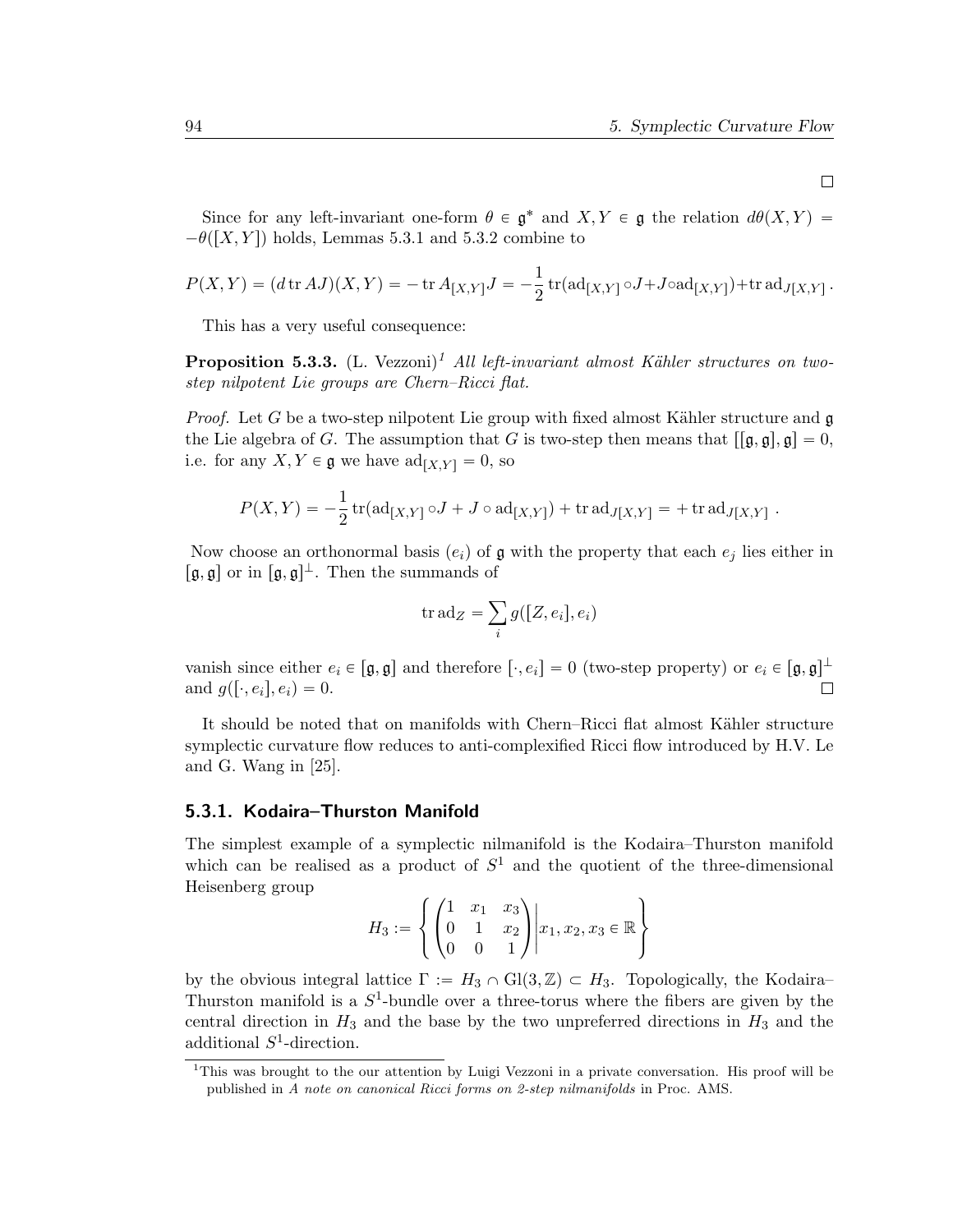The Lie algebra  $\mathfrak{h}_3 \oplus \mathbb{R}$  of  $H_3 \times \mathbb{R}$  is given by generators  $e_1, ..., e_4$  with  $[e_1, e_2] = e_3$ as the only nontrivial Lie bracket. Equivalently, of the dual basis vectors  $e^1, ..., e^4$  of  $(\mathfrak{h}_3 \oplus \mathbb{R})^*$  the only one whose corresponding left invariant one-form is not closed is  $e^3$  with  $de^{3} = -e^{1} \wedge e^{2}$ . By Proposition 5.3.3, any left-invariant almost Kähler structure defined on the 2-step nilalgebra  $\mathfrak{h}_3 \oplus \mathbb{R}$  is Chern–Ricci flat and SCF leaves the symplectic form of an initial left-invariant almost Kähler structure unchanged. The evolution equation then is just  $\partial_t J = \mathcal{R}$  or equivalently  $\partial_t g = -Ric + Ric(J \cdot, J \cdot)$  (the equivalence can be seen by observing  $0 = \partial_t \omega = (\partial_t g)(J \cdot, \cdot) + g(\partial_t J \cdot, \cdot)$ .

Consider the following two-parameter family of almost Kähler structures (matrices interpreted in the  $e_i/e^j$  basis) with positive parameters  $\alpha, \beta$ :

$$
\omega = e^1 \wedge e^3 - e^2 \wedge e^4,
$$
  
\n
$$
J = (J_j^i) = \begin{pmatrix} 0 & 0 & -\alpha & 0 \\ 0 & 0 & 0 & \beta \\ \alpha^{-1} & 0 & 0 & 0 \\ 0 & -\beta^{-1} & 0 & 0 \end{pmatrix} \quad g = (g_{ij}) = \begin{pmatrix} \alpha^{-1} & 0 & 0 & 0 \\ 0 & \beta^{-1} & 0 & 0 \\ 0 & 0 & \alpha & 0 \\ 0 & 0 & 0 & \beta \end{pmatrix}.
$$

Computing the connection one-form A of the Levi–Civita connection D via the Koszul formula gives ¨

$$
A = \frac{1}{2} \begin{pmatrix} 0 & \alpha^2 e^3 & \alpha^2 e^2 & 0 \\ -\alpha \beta e^3 & 0 & -\alpha \beta e^1 & 0 \\ -e^2 & e^1 & 0 & 0 \\ 0 & 0 & 0 & 0 \end{pmatrix}.
$$

The Ricci Tensor is then given by  $\text{Ric}_{jk} = R_{jkl}^k$ , where  $R = dA + A \wedge A$  is the full Riemann curvature tensor: ˛

$$
Ric = \frac{1}{2} \begin{pmatrix} -\alpha \beta & 0 & 0 & 0 \\ 0 & -\alpha^2 & 0 & 0 \\ 0 & 0 & \alpha^3 \beta & 0 \\ 0 & 0 & 0 & 0 \end{pmatrix}.
$$

Finally, SCF is determined by  $\partial_t g = -\text{Ric} + \text{Ric}(J \cdot, J \cdot)$ , so

$$
\partial_t \begin{pmatrix} \alpha^{-1} & 0 & 0 & 0 \\ 0 & \beta^{-1} & 0 & 0 \\ 0 & 0 & \alpha & 0 \\ 0 & 0 & 0 & \beta \end{pmatrix} = \frac{1}{2} \begin{pmatrix} 2\alpha\beta & 0 & 0 & 0 \\ 0 & \alpha^2 & 0 & 0 \\ 0 & 0 & -2\alpha^3\beta & 0 \\ 0 & 0 & 0 & -\alpha^2\beta^2 \end{pmatrix}.
$$

The resulting equations  $\partial_t \alpha = -\alpha^3 \beta$ ,  $\partial_t \beta = -\frac{1}{2}$  $\frac{1}{2}\alpha^2\beta^2$  can easily be integrated observing that  $\partial_t(\alpha^{-\frac{2}{3}}\beta^{\frac{4}{3}})=0$ . The general solution for initial values  $\alpha(0)=\alpha_0$ ,  $\beta(0)=\beta_0$  is given by ˆ

$$
\alpha(t) = \alpha_0 \left( 1 + \frac{5}{2} \alpha_0^2 \beta_0 \cdot t \right)^{-\frac{2}{5}}, \quad \beta(t) = \beta_0 \left( 1 + \frac{5}{2} \alpha_0^2 \beta_0 \cdot t \right)^{-\frac{1}{5}}.
$$

Geometrically, this means that symplectic curvature flow shrinks the central directions of  $H_3 \times \mathbb{R}$  while expanding the unpreferred directions at inverse rates. The shrinking of the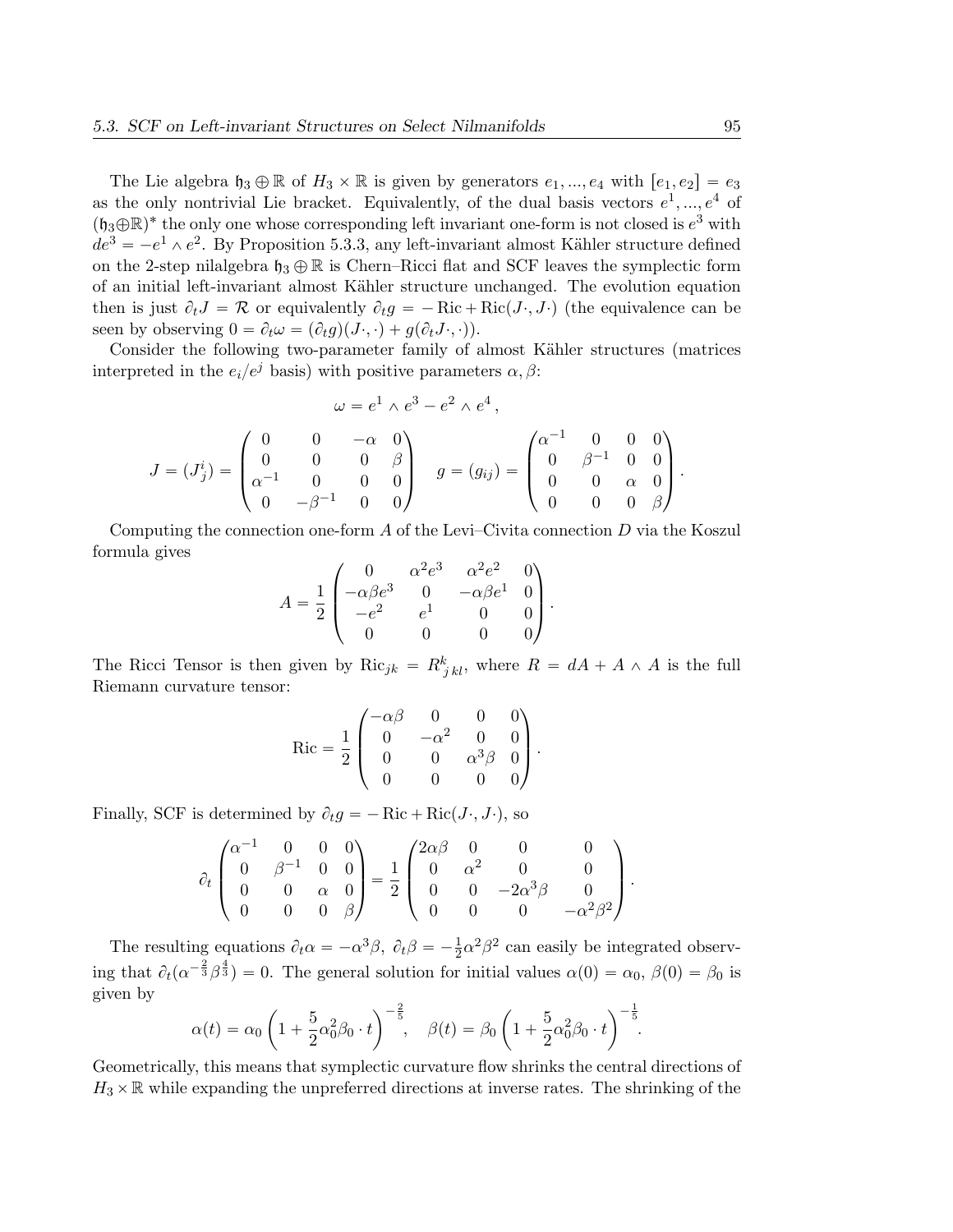central direction in  $H_3$  and that of R occur at different rates, the former collapsing faster than the latter. The corresponding unequal expansion of the unpreferred directions  $e_1, e_2$ is due to the choice of symplectic form which couples  $e_1, e_3$  and  $e_2, e_4$ .

Two quantities whose behaviour under SCF might be of interest are the (pointwise) norms of the Nijenhuis tensor and the Riemann curvature tensor. One finds

$$
||N||^2 = 8\alpha^2\beta = \frac{8\alpha_0^2\beta_0}{1 + \frac{5}{2}\alpha_0^2\beta_0 \cdot t}, \quad ||R||^2 = \frac{11}{4}\alpha^4\beta^2 = \frac{11}{4}\frac{\alpha_0^4\beta_0^2}{(1 + \frac{5}{2}\alpha_0^2\beta_0 \cdot t)^2}.
$$

Symplectic curvature flow on the Kodaira–Thurston manifold has also been considered in [25] as an instance of anti-complexified Ricci flow, but it appears the example therein is faulty (e.g. the given solution does not satisfy the initial conditions) and we felt it would be worth including our own computation.

#### 5.3.2. Sum of two Heisenberg algebras

The computation is similar for the product of two Heisenberg groups. The generators  $e_1, ..., e_6$  of its Lie algebra can be chosen such that  $[e_1, e_2] = e_5$  and  $[e_3, e_4] = e_6$ . The Lie algebra  $\mathfrak{h}_3 \oplus \mathfrak{h}_3$  is two-step, so Lemma 5.3.3 can be applied. In the following, all matrices are with respect to the  $e_i/e^j$  basis.

Consider the following three-parameter family of almost Kähler structures for positive parameters  $\alpha$ ,  $\beta$ ,  $\gamma$ :

$$
\omega = e^{1} \wedge e^{5} + e^{2} \wedge e^{4} + e^{3} \wedge e^{6},
$$
\n
$$
g = \alpha^{-1}e^{1} \otimes e^{1} + \beta^{-1}e^{2} \otimes e^{2} + \gamma^{-1}e^{3} \otimes e^{3} + \beta e^{4} \otimes e^{4} + \alpha e^{5} \otimes e^{5} + \gamma e^{6} \otimes e^{6},
$$
\n
$$
J = \begin{pmatrix}\n0 & -\alpha & 0 \\
0 & -\beta & 0 & 0 \\
0 & \beta^{-1} & 0 & 0 \\
\alpha^{-1} & 0 & 0 & 0 \\
0 & 0 & \gamma^{-1}\n\end{pmatrix}.
$$

As in the case of  $\mathfrak{h}_3\oplus \mathbb{R}$ , the flow equation of SCF can be written as  $\partial_t g = -\text{Ric} + \text{Ric}(J\cdot, J\cdot)$ , where the Ricci tensor is computed from the connection one-form of the Levi–Civita connection via the full Riemann curvature tensor. We obtain

$$
\operatorname{Ric} = \frac{1}{2} \begin{pmatrix} -\alpha\beta & 0 & 0 & 0 & 0 & 0 \\ 0 & -\alpha^2 & 0 & 0 & 0 & 0 \\ 0 & 0 & -\gamma\beta^{-1} & 0 & 0 & 0 \\ 0 & 0 & 0 & -\gamma^2 & 0 & 0 \\ 0 & 0 & 0 & 0 & \alpha^3\beta & 0 \\ 0 & 0 & 0 & 0 & 0 & \gamma^3\beta^{-1} \end{pmatrix}
$$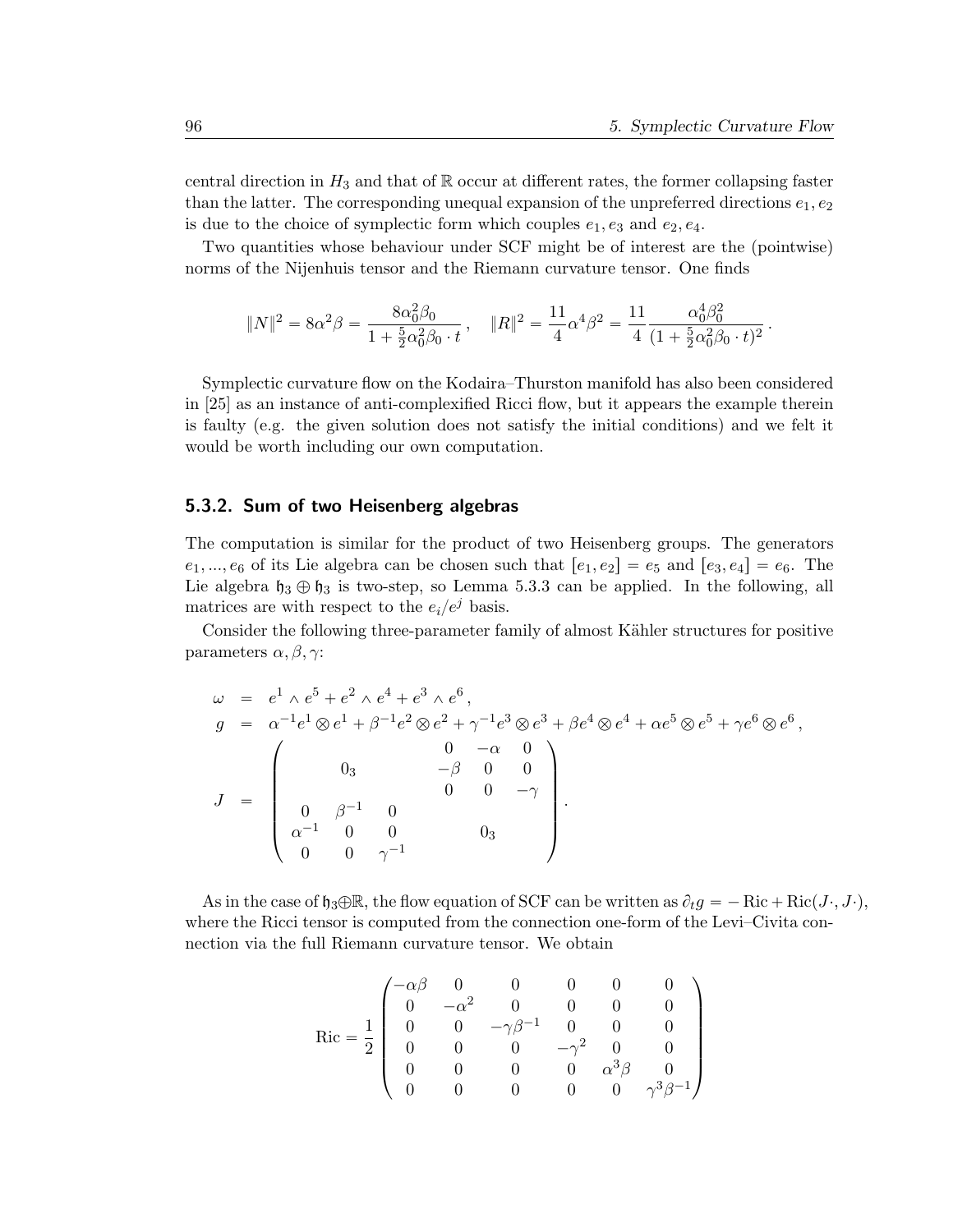and

$$
\partial_t g = \frac{1}{2} \begin{pmatrix} 2\alpha\beta & 0 & 0 & 0 & 0 & 0 \\ 0 & -\gamma^2\beta^{-2} + \alpha^2 & 0 & 0 & 0 & 0 \\ 0 & 0 & 2\gamma\beta^{-1} & 0 & 0 & 0 \\ 0 & 0 & 0 & -\alpha^2\beta^2 + \gamma^2 & 0 & 0 \\ 0 & 0 & 0 & 0 & -2\alpha^3\beta & 0 \\ 0 & 0 & 0 & 0 & 0 & -2\gamma^3\beta^{-1} \end{pmatrix}.
$$

The resulting equations for  $\alpha, \beta, \gamma$  are

$$
\partial_t \alpha = -\alpha^3 \beta
$$
,  $\partial_t \beta = -\frac{1}{2} \alpha^2 \beta^2 + \frac{1}{2} \gamma^2$ ,  $\partial_t \gamma = -\gamma^3 \beta^{-1}$ 

with initial conditions  $\alpha(0) = \alpha_0, \beta(0) = \beta_0, \gamma(0) = \gamma_0$ . The equation for  $\partial_t \beta$  can be rewritten as  $2\partial_t \log \beta = \partial_t \log \alpha/\gamma$ , so  $\beta/\beta_0 = (\alpha/\alpha_0)^{\frac{1}{2}}(\gamma/\gamma_0)^{-\frac{1}{2}}$ . With this expression for  $\beta$  the other two equations read

$$
\partial_t \alpha = -L\alpha^{\frac{7}{2}}\gamma^{-\frac{1}{2}}, \qquad \partial_t \gamma = -L^{-1}\gamma^{\frac{7}{2}}\alpha^{-\frac{1}{2}},
$$

where  $L = \beta_0(\gamma_0/\alpha_0)^{\frac{1}{2}}$ .

In the case  $\beta_0 = \gamma_0/\alpha_0$ , these equations can be integrated without much difficulty and the solutions are

$$
\alpha(t) = \alpha_0 (1 + 2\alpha_0 \gamma_0 \cdot t)^{-\frac{1}{2}}, \qquad \beta(t) = \beta_0, \qquad \gamma(t) = \gamma_0 (1 + 2\alpha_0 \gamma_0 \cdot t)^{-\frac{1}{2}}.
$$

As on the Kodaira–Thurston manifold, symplectic curvature flow shrinks the central directions in each of the copies of  $H_3$  and expands the base direction coupled to the central ones by the symplectic form at the inverse rate.

For general initial conditions, integration of the equations for  $\alpha$  and  $\gamma$  becomes more difficult. One may substitute  $\xi := L^{-1} \alpha^{-3}$ ,  $\eta := L \gamma^{-3}$ . Then  $\partial_t \xi = \partial_t \eta$ , so  $\xi = \eta + c$ , where  $c = L^{-1} \alpha_0^{-3} - L \gamma_0^{-3}$ . The case  $c = 0$  corresponds exactly to the "easy" case considered previously. The equation for  $\eta$  reads

$$
\partial_t \eta = 3\eta^{\frac{1}{6}}(\eta + c)^{\frac{1}{6}}.
$$

Integration is possible in terms of hypergeometric series, but we have not pursued the analysis. Qualitatively, the behaviour is expected to be similar to the easy case with the central directions collapsing, the two base directions coupled to the central directions by the symplectic form expanding at inverse rates and the remaining two base directions coupled to each other tending to a finite scale.

The pointwise norms of the Nijenhuis and Riemann tensors are given by

$$
||N||^2 = 8(\alpha^2 \beta + \gamma^2 \beta^{-1}), \quad ||R||^2 = \frac{11}{4}(\alpha^4 \beta^2 + \gamma^4 \beta^{-2}).
$$

In the case where  $\beta_0 = \gamma_0/\alpha_0$ , these reduce to

$$
||N||^2 = 16\alpha\gamma = 16\frac{\alpha_0\gamma_0}{1 + 2\alpha_0\gamma_0 \cdot t}, \quad ||R||^2 = \frac{11}{2} \frac{\alpha_0^2\gamma_0^2}{(1 + 2\alpha_0\gamma_0 \cdot t)^2}
$$

.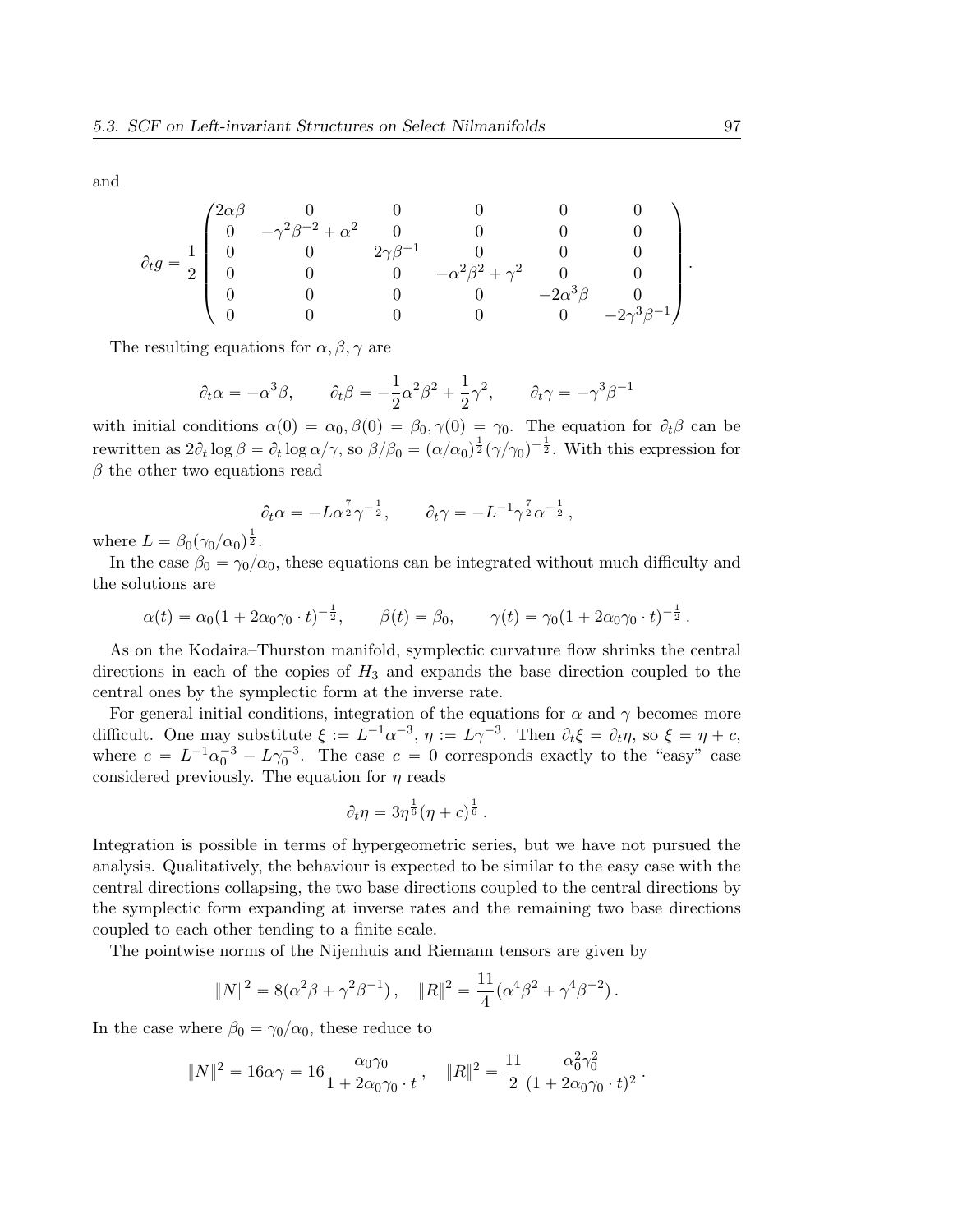#### 5.3.3. The Nilalgebra  $n_4$

The situation changes for the nilalgebra  $\mathfrak{n}_4$  with generators  $e_1, ..., e_4$  and  $[e_1, e_2] = e_3$ and  $[e_2, e_3] = e_4$  as the only nonvanishing commutators. This nilalgebra is three-step, so Lemma 5.3.3 does not hold and SCF turns out to evolve both  $\omega$  and J nontrivially.

The initial almost Kähler structure considered is  $\omega_0 = e^1 \wedge e^3 + e^2 \wedge e^4$  and  $J_0 =$  $e_3 \otimes e^1 + e_4 \otimes e^2 - e_1 \otimes e^3 - e_2 \otimes e^4$ ,  $e^i \in \mathfrak{n}_4^*$ . The symplectic form  $\omega_0$  is closed since  $de^1 = de^2 = 0$  and  $de^3 = -e^1 \wedge e^2$  and  $de^4 = -e^2 \wedge e^3$ .

To run symplectic curvature flow,  $\partial_t(\omega, J)$  needs to be known on a sufficiently large space of almost Kähler structures on  $\mathfrak{n}_4$ . For computational convenience the following familiy of almost Kähler structures was chosen:

$$
\omega = e^1 \wedge e^3 + e^2 \wedge e^4 + \gamma e^1 \wedge e^2, \quad J = \begin{pmatrix} 0 & a' & b' & 0 \\ a & 0 & 0 & c' \\ b & 0 & 0 & d' \\ 0 & c & d & 0 \end{pmatrix}.
$$

The matrix J is to be understood as an endomorphism of  $\mathfrak g$  in the  $e_i/e^j$  basis. The fact that J is an almost complex structure imposes algebraic relations on  $a, b, c, d, a', b', c', d'$ :

$$
aa' + bb' = -1, \t ac + bd = 0
$$
  
\n
$$
aa' + cc' = -1, \t a'c' + b'd' = 0
$$
  
\n
$$
bb' + dd' = -1, \t ab' + c'd = 0
$$
  
\n
$$
cc' + dd' = -1, \t a'b + cd' = 0.
$$

The equations on the right hand side are all equivalent in light of the ones on the left, of which only three are independent. Furthermore, the compatibility condition  $\omega(J \cdot, J \cdot) = \omega$  fixes  $\gamma$  by  $b' \gamma = a' + d$ , so the above defines a four-dimensional space of almost Kähler structures on  $\mathfrak{n}_4$ .

The metric associated to  $\omega$ , J in the  $e_i/e^j$  basis is given by

$$
(g_{ij}) = \begin{pmatrix} g_{11} & 0 & 0 & g_{14} \\ 0 & g_{22} & g_{23} & 0 \\ 0 & g_{23} & g_{33} & 0 \\ g_{14} & 0 & 0 & g_{44} \end{pmatrix} = \begin{pmatrix} b + \gamma a & 0 & 0 & -a \\ 0 & c - \gamma a' & -a' & 0 \\ 0 & -a' & -b' & 0 \\ -a & 0 & 0 & -c' \end{pmatrix}.
$$

Infinitesimal changes of these almost Kähler structures under SCF are determined by the Chern–Ricci form and the Ricci curvature (more precisely, the  $(2, 0) + (0, 2)$ -part of the Ricci curvature, since  $2g^{-1}$  Ric<sup>(2,0)+(0,2)</sup> =  $J\mathcal{R}$ ).

To compute them, let D denote the Levi–Civita connection of the left-invariant metric g. Its connection one-form A in the  $e_i/e^j$  is the element of  $\text{End}(\mathfrak{n}_4) \otimes \mathfrak{n}_4^*$  given by

$$
2g(e_k, D_{e_j}e_i) = 2g(e_k, A_{ij}^l e_l) = g([e_j, e_i], e_k) - g([e_j, e_k], e_i) - g([e_i, e_k], e_j)
$$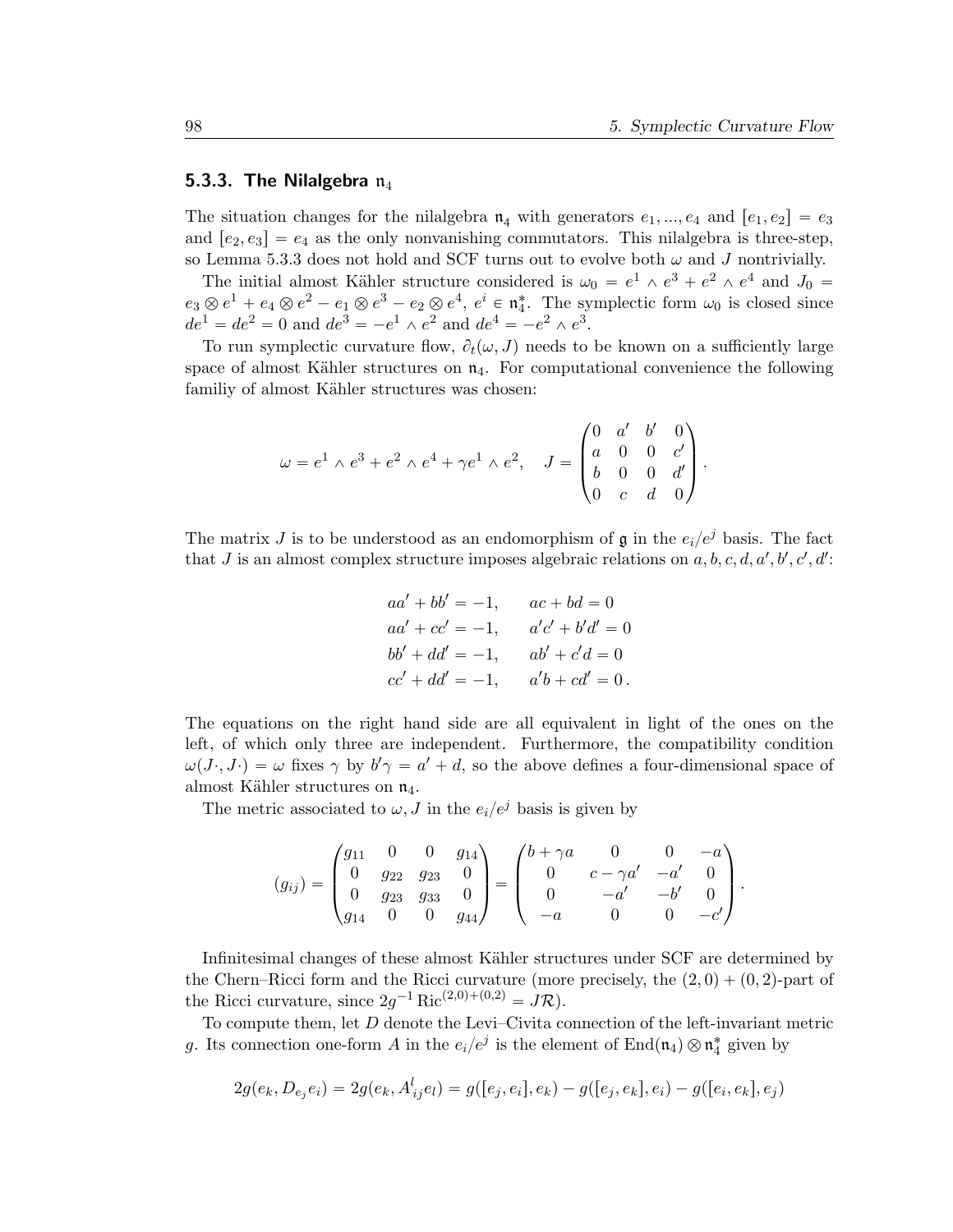#### or, more explicitly, by

$$
2d_{14}d_{23}A = \begin{pmatrix} 0 & 0 & 0 & 0 \\ 0 & -g_{23}(g_{33} - g_{14})d_{14} & -g_{33}(g_{33} - g_{14})d_{14} & 0 \\ 0 & g_{22}(g_{33} - g_{14})d_{14} & g_{23}(g_{33} - g_{14})d_{14} & 0 \\ 0 & 0 & 0 & 0 \end{pmatrix} e^{1}
$$
  
+ 
$$
\begin{pmatrix} 0 & 0 & 0 & 0 \\ 0 & g_{23}g_{44}d_{14} & g_{33}g_{44}d_{14} & 0 \\ 0 & -g_{22}g_{44}d_{14} & -g_{23}g_{44}d_{14} & 0 \\ 0 & 0 & 0 & 0 \end{pmatrix} e^{4}
$$
  
+ 
$$
\begin{pmatrix} 0 & 2g_{23}g_{44}d_{23} & g_{33}g_{44}d_{23} & 0 \\ -g_{23}(g_{33} - g_{14})d_{14} & 0 & 0 & g_{23}g_{44}d_{14} \\ -(d_{23} + g_{22}g_{14} - g_{23}^2)d_{14} & 0 & 0 & -g_{22}g_{44}d_{14} \\ 0 & -2g_{23}g_{14}d_{23} & (d_{14} - g_{14}g_{33})d_{23} & 0 \\ -g_{33}(g_{33} - g_{14})d_{14} & 0 & 0 & g_{33}g_{44}d_{14} \\ g_{23}(g_{33} - g_{14})d_{14} & 0 & 0 & -g_{23}g_{44}d_{14} \\ 0 & -(d_{14} + g_{14}g_{33})d_{23} & 0 & 0 \end{pmatrix}
$$

Here  $d_{14} = g_{11}g_{44} - g_{14}^2$  and  $d_{23} = g_{22}g_{33} - g_{23}^2$ . Observe  $d_{14}d_{23} = \det g_{ij} = \det \omega_{ij} \cdot \det J$ . For  $\omega$ , J in the considered family, it is det  $\omega = 1$  and det  $J = \det J_0 = 1$ , so  $d_{14}d_{23} = 1$ .

With  $A$  known, the Riemann curvature  $F_D$  is then given by the endomorphism valued two-form  $A \wedge A + dA$ . The Ricci curvature viewed as an endomorphism of  $\mathfrak{n}_4$  by means of g turns to out to be

$$
Rc = g^{-1} \operatorname{Ric} = \begin{pmatrix} -g_{33}^2 g_{44} & 0 & 0 & 0 \\ 0 & -g_{44}(g_{33}^2 + d_{14}) & 0 & 0 \\ 0 & 2g_{23}g_{33}g_{44} & g_{44}(g_{33}^2 - d_{14}) & 0 \\ g_{14}(g_{33}^2 + d_{14}) & 0 & 0 & g_{44}d_{14} \end{pmatrix}.
$$

Computing the commutator  $[Rc, J]$  and expressing the  $g_{ij}$  in terms of entries of J yields for 2R:

$$
\begin{pmatrix}\n0 & a'c'(b'^2 - d_{14}) & b'c'(2b'^2 - d_{14}) & 0 \\
ac'(b'^2 + 2d_{14}) & 0 & 0 & c'^2(b'^2 + 2d_{14}) \\
-2aa'b'c' - bc'(2b'^2 - d_{14}) + ad'(b'^2 + d_{14}) & 0 & 0 & -2ca'b'c' - d'c'(b'^2 - 2d_{14}) \\
0 & -aa'(b'^2 + d_{14}) - cc'(b'^2 + 2d_{14}) + 2da'b'c' & -ab'(b'^2 + d_{14}) + dc'(b'^2 - 2d_{14}) & 0\n\end{pmatrix}
$$
\n(5.1)

The second quantity required to write out the SCF equations explicitly is the Chern– Ricci tensor  $P$ , for which a convenient expression was derived in Lemma 5.3.1:

$$
P = \text{tr}(JdA).
$$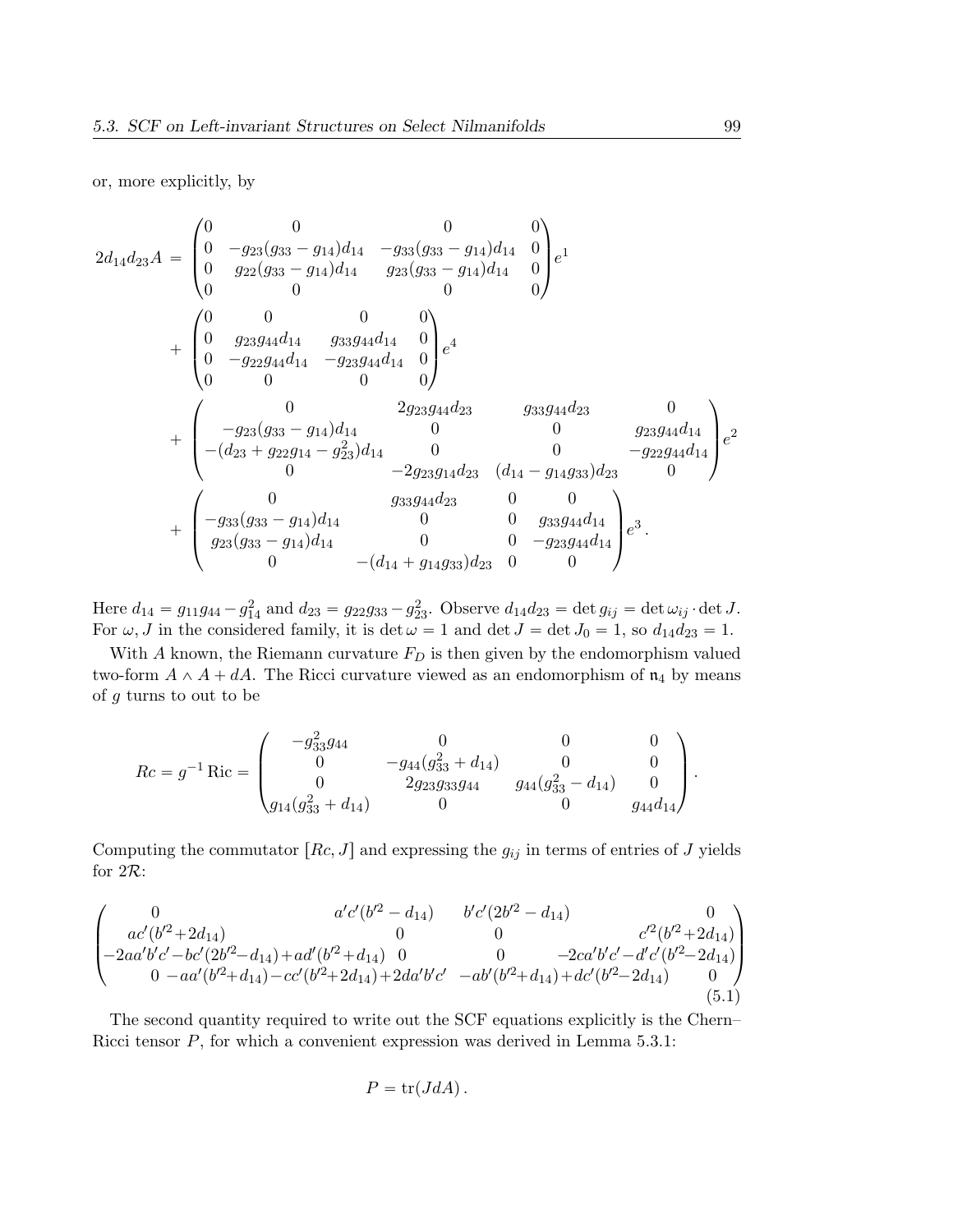With the A given above it is  $P = c'e^1 \wedge e^2$ . Furthermore,

$$
-2g^{-1}P^{(2,0)+(0,2)} = \begin{pmatrix} 0 & -b'c' & 0 & 0 \ c'^2 & 0 & 0 & 0 \ d'c' + ac' & 0 & 0 & c'^2 \ 0 & b'd' + ab' & -b'c' & 0 \end{pmatrix}.
$$
 (5.2)

Along with the expression for  $R$  found in equation (5.1) this constitutes the evolution equation  $\partial_t J = -2g^{-1} P^{(2,0)+(0,2)} + \mathcal{R}$ . Setting  $y(t) = (1 + 5/2 \cdot t)^{1/5}$ , the explicit solution to this ODE with the initial condition  $J(0) = J_0$  is given by

$$
a = y^{-1} - y^{-3}, \t b = 2y^{-1} - y^{-3},
$$
  
\n
$$
c = 2y - y^{-1}, \t d = -y + y^{-1},
$$
  
\n
$$
a' = -y + y^{-1}, \t b' = -y^{-1},
$$
  
\n
$$
c' = -y^{-3}, \t d' = y^{-1} - y^{-3}.
$$

For the evolution of  $\omega$  according to  $\partial_t \omega = -2P$  with  $\omega(0) = \omega_0$  one obtains

$$
\omega(t) = e^1 \wedge e^3 + e^2 \wedge e^4 + 2(y^2 - 1)e^1 \wedge e^2
$$

and the metric evolves as

$$
(g_{ij}) = g(e_i, e_j) = \begin{pmatrix} 2y - 2y^{-1} + y^{-3} & 0 & 0 & -y^{-1} + y^{-3} \\ 0 & 2y^3 - 2y + y^{-1} & y - y^{-1} & 0 \\ 0 & y - y^{-1} & y^{-1} & 0 \\ -y^{-1} + y^{-3} & 0 & 0 & y^{-3} \end{pmatrix}.
$$

The Nijenhuis tensor  $(N_{ij})$  in the  $e_i/e^j$  basis is given by

$$
\begin{pmatrix} 0 & (2y^{-4}-y^{-6})(e_2+e_3) & -(y^{-4}-y^{-6})(e_2+e_3) & y^{-4}(e_1-e_4) \\ -(2y^{-4}-y^{-6})(e_2+e_3) & 0 & -y^{-2}(e_1-e_4) & -(y^{-4}-y^{-6})(e_2+e_3) \\ (y^{-4}-y^{-6})(e_2+e_3) & y^{-2}(e_1-e_4) & 0 & -y^{-6}(e_2+e_3) \\ -y^{-4}(e_1-e_4) & (y^{-4}-y^{-6})(e_2+e_3) & y^{-6}(e_2+e_3) & 0 \end{pmatrix}
$$

from which its norm can be computed with a bit of work. The leading order turns out to be  $y^{-5}$  or equivalently  $t^{-1}$  as in the Kodaira–Thurston case.

### 5.4. Outlook

It has been conjectured in [37] that SCF exists for as long as long as the cohomology class of  $\omega(t)$  stays inside the symplectic cone  $\mathcal{C} \subset H^2(X,\mathbb{R})$ . In the case of left-invariant almost Kähler structures on Lie groups, the tangent bundle is trivial and the first Chern class, represented by a multiple of  $P$ , vanishes. This means that the symplectic class is stable under SCF and the conjecture then says that the flow should exist for all times. We have confirmed the long-time existence for the examples examined in the second part of this chapter and it would be interesting to see whether this is true in general for SCF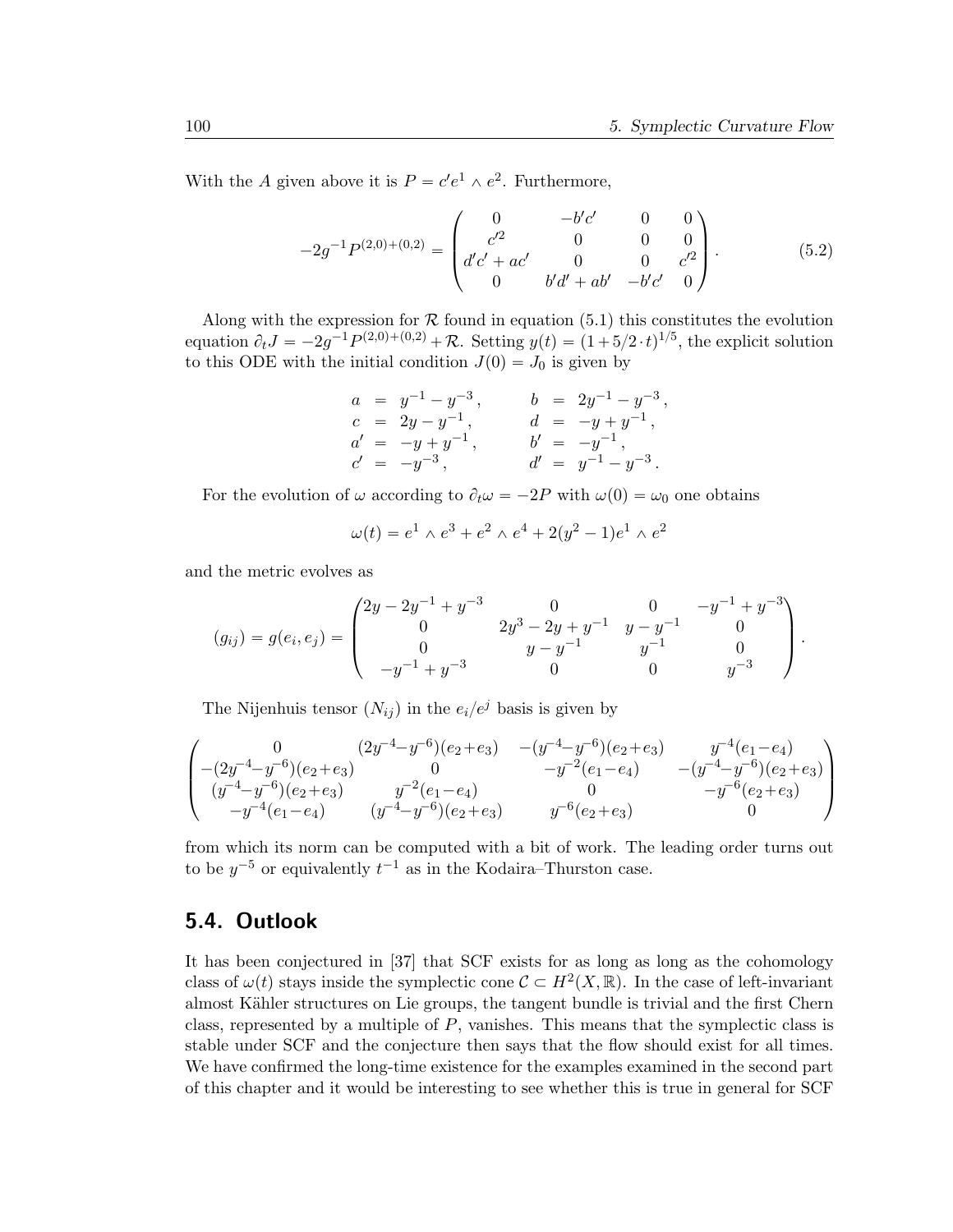on left-invariant almost Kähler structures on Lie groups. In any case, one might hope to express the limiting structure or the singularity formation in terms of the initial data, ideally of the symplectic class and the Lie algebra.

Is is known that, topologically, compact Nilmanifolds are iterated torus bundles (cf [33]). In the cases examined in this chapter, it seems that — in some imprecise sense these fibres collapse under SCF. Studying the interaction between the iterated bundle structure and the flow might help answer the questions on the limiting structures and long-time existence of SCF.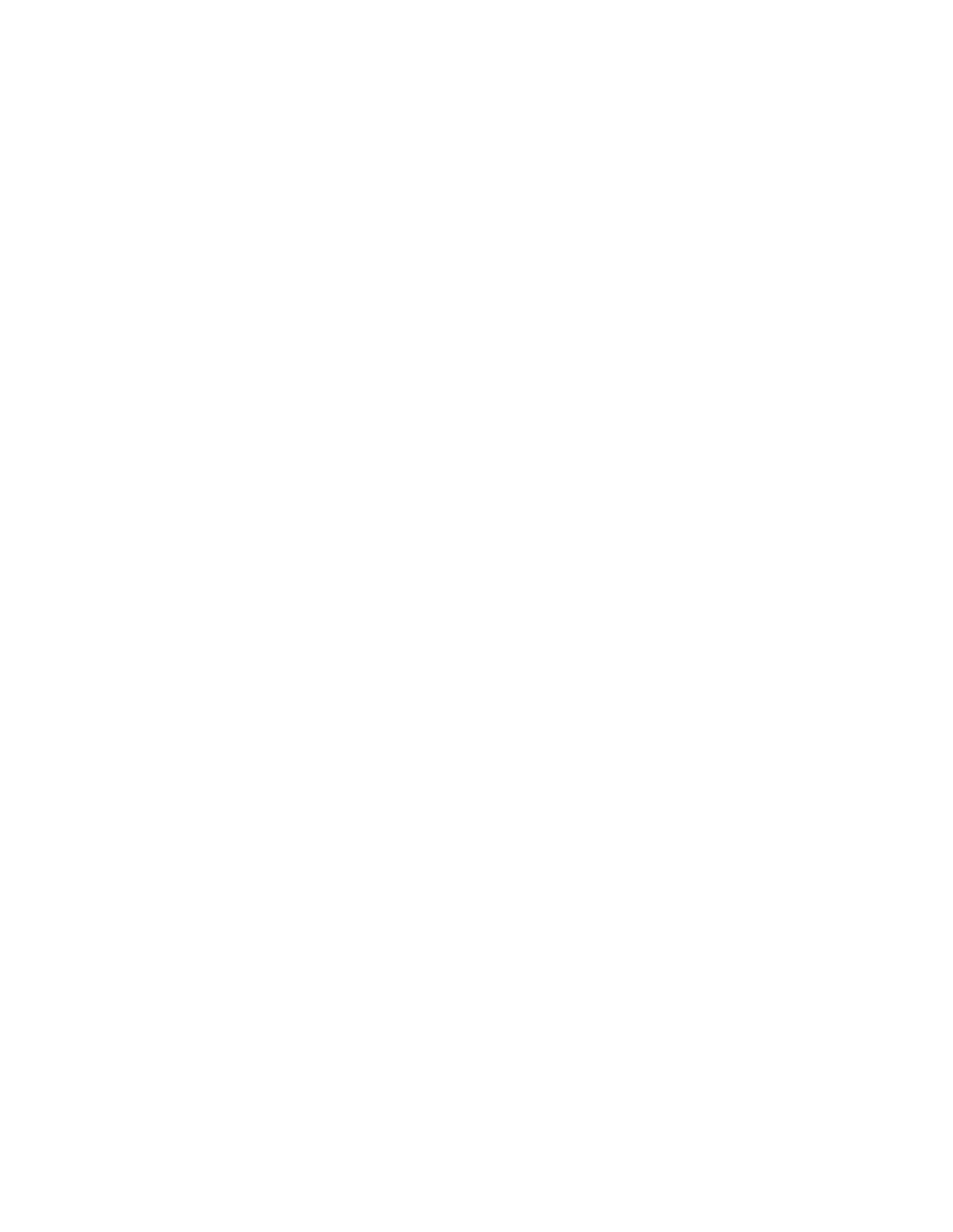## A. Background Material

The material presented here is standard. It can be found in textbooks or is folklore.

### A.1. Some Riemannian Geometry

Let  $(M, g)$  be a Riemannian manifold. Using summation convention, a  $(p, q)$ -tensor in local coordinates is given by

$$
T = T^{i_1 \cdots i_p}_{j_1 \cdots j_q} \partial_{x_{i_1}} \otimes \cdots \partial_{x_{i_p}} \otimes dx^{j_1} \cdots \otimes dx^{j_q}.
$$

When dealing with tensors, abstract index notation is used, i.e. indices of  $T_{i_1\ldots i_n}^{i_1\ldots i_p}$  $j_1...j_q$  are interpreted as open arguments of  $T$ . When a given quantity does not define a tensor, indices are interpreted as concrete indices, i.e. coefficients of a coordinate representation. Let  $\nabla$  be the Levi–Civita connection on M. Locally, the connection one-form is given by the Christoffel symbols

$$
\Gamma_{ij}^k = \frac{1}{2} (\partial_i g_{jl} + \partial_j g_{il} - \partial_l g_{ij})
$$

(this does not define a tensor). With this, the covariant derivative of a  $(p, q)$ -tensor T is

$$
\nabla_m T_{j_1 \cdots j_q}^{i_1 \cdots i_p} = \partial_m T_{j_1 \cdots j_q}^{i_1 \cdots i_p} + \sum_{k=1}^p T_{j_1 \cdots j_q}^{i_1 \cdots i_{k-1} l i_{k+1} \cdots i_p} \Gamma_{ml}^{i_k} - \sum_{k=1}^q T_{j_1 \cdots j_{k-1} l j_{k+1} \cdots j_q}^{i_1 \cdots i_p} \Gamma_{mj_k}^l.
$$

Note that even though not every term on the right hand side defines a tensor, their sum does. The Riemannian curvature tensor is given by

$$
R_{ijk}^{\ \ l} = \partial_i \Gamma_{jk}^l - \partial_j \Gamma_{ik}^l + \Gamma_{im}^l \Gamma_{jk}^m - \Gamma_{jm}^l \Gamma_{ik}^m
$$

from which the Ricci and scalar curvature are derived via

$$
R_{jk} = R_{ljk}{}^l, \quad R = g^{jk} R_{jk} = R_l^l.
$$

If M is a surface, the full Riemannian curvature is already determined by the scalar curvature. One has

$$
R^l_{ijk} = \frac{1}{2} (\delta^l_i g_{jk} - \delta^l_j g_{ik}), \quad R_{jk} = \frac{1}{2} R g_{jk}.
$$

The following relations concern commutators of covariant derivatives

$$
\nabla_i \nabla_j T_{j_1 \cdots j_q}^{i_1 \cdots i_p} - \nabla_j \nabla_i T_{j_1 \cdots j_q}^{i_1 \cdots i_p} = \sum_{k=1}^p R_{ijl}^{i_k} T_{j_1 \cdots j_q}^{i_1 \cdots i_{k-1} l i_{k+1} \cdots i_p} - \sum_{k=1}^q R_{ijj_k}^{i_k} T_{j_1 \cdots j_{k-1} l j_{k+1} \cdots j_q}^{i_1 \cdots i_p}.
$$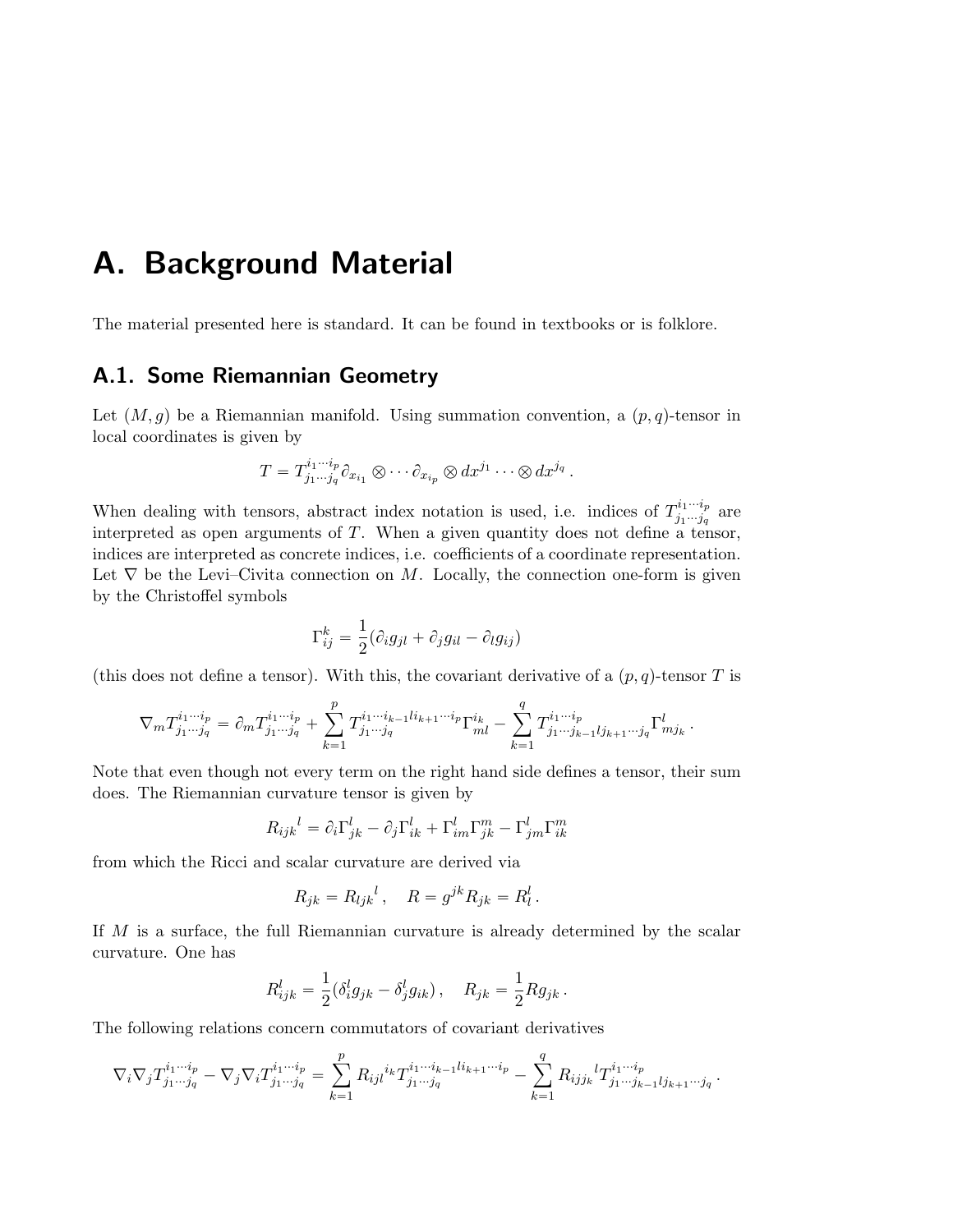.

Observe that the left hand side is a priori second order in  $T$ , but the left hand side is in fact zeroth order. The tensor-Laplacian (or rough Laplacian) is defined by

$$
\Delta T = -g^{ij}\nabla_i\nabla_j T^{i_1\cdots i_p}_{j_1\cdots j_q} = -\nabla^i\nabla_j T^{i_1\cdots i_p}_{j_1\cdots j_q}.
$$

It is possible to commute (higher) covariant derivatives and the rough Laplacian acting on tensors and in general the difference

$$
\nabla_{k_1}\cdots\nabla_{k_r}\Delta T^{i_1\cdots i_p}_{j_1\cdots j_q}-\Delta\nabla_{k_1}\cdots\nabla_{k_r}T^{i_1\cdots i_p}_{j_1\cdots j_q}
$$

will be an expression depending on the curvature, its covariant derivatives and linearly on T in up to r covariant derivatives.

The pointwise inner product induced on  $(p, q)$ -tensors by the metric g is given by

$$
(T,S)_g = g^{j_1 j'_1} \cdots g^{j_q j'_q} g_{i_1 i'_1} \cdots g_{i_p i'_p} T^{i_1 \cdots i_p}_{j_1 \cdots j_q} S^{i'_1 \cdots i'_p}_{j'_1 \cdots j'_q}
$$

Of special interest is the case where one of the tensors is a covariant derivative of a  $(p, q - 1)$ -tensor. For notational convenience we omit the covariant indices and the corresponding contraction with the metric. If T is a  $(p, q - 1)$ -tensor and S a  $(p, q)$ tensor, then

$$
g^{i_1i'_1} \nabla_{i_1} (g^{i_2i'_2} \cdots g^{i_qi'_q} T_{i_2 \cdots i_q} S_{i'_1 \cdots i'_q}) = (\nabla T, S)_g + (T, \delta S)_g,
$$

where  $\delta S$  is the  $(0, q-1)$  tensor given by  $g^{i_1 i'_1} \nabla_{i_1} S_{i'_1 \cdots i'_q}$ . Defining the vector field  $X^{i_1}$  =  $g^{i_1i'_1}\cdots g^{i_qi'_q}T_{i_2\cdots i_q}S_{i'_1\cdots i'_q}$ , the left hand side can be written as div  $X = \nabla_i X^i$  and a computation shows that div  $X \cdot dVol_g = d(\iota_X dvol_g)$ . Stoke's theorem then implies the relation

$$
\int_M (\nabla T, S)_g d\text{Vol}_g = -\int_M (T, \delta S)_g d\text{Vol}_g,
$$

which is valid for  $(p, q)$ -tensors S and  $(p, q - 1)$ -tensors T. A consequence of this is that for  $(p, q)$ -tensors S and T one has

$$
\int_M (\Delta T, S)_g \, d\text{Vol}_g = \int_M (\nabla T, \nabla S)_g \, d\text{Vol}_g
$$

and in particular the rough Laplacian is self-adjoint. Suppressing superfluous indices, the formulae for commuting covariant derivatives and integrating by parts imply that the difference

$$
\int_{M} (\Delta T, \Delta S)_{g} - (\nabla^{2} T, \nabla^{2} S)_{g} \text{Vol}_{g}
$$
\n
$$
= \int_{M} g^{ab} g^{a'b'} [(\nabla_{a} \nabla_{b} T, \nabla_{a'} \nabla_{b'} S)_{g} - (\nabla_{a} \nabla_{a'} T, \nabla_{b} \nabla_{b'} S)_{g}] dVol_{g}
$$
\n(A.1)

is an expression of two orders lower involving the curvature of the metric  $q$ .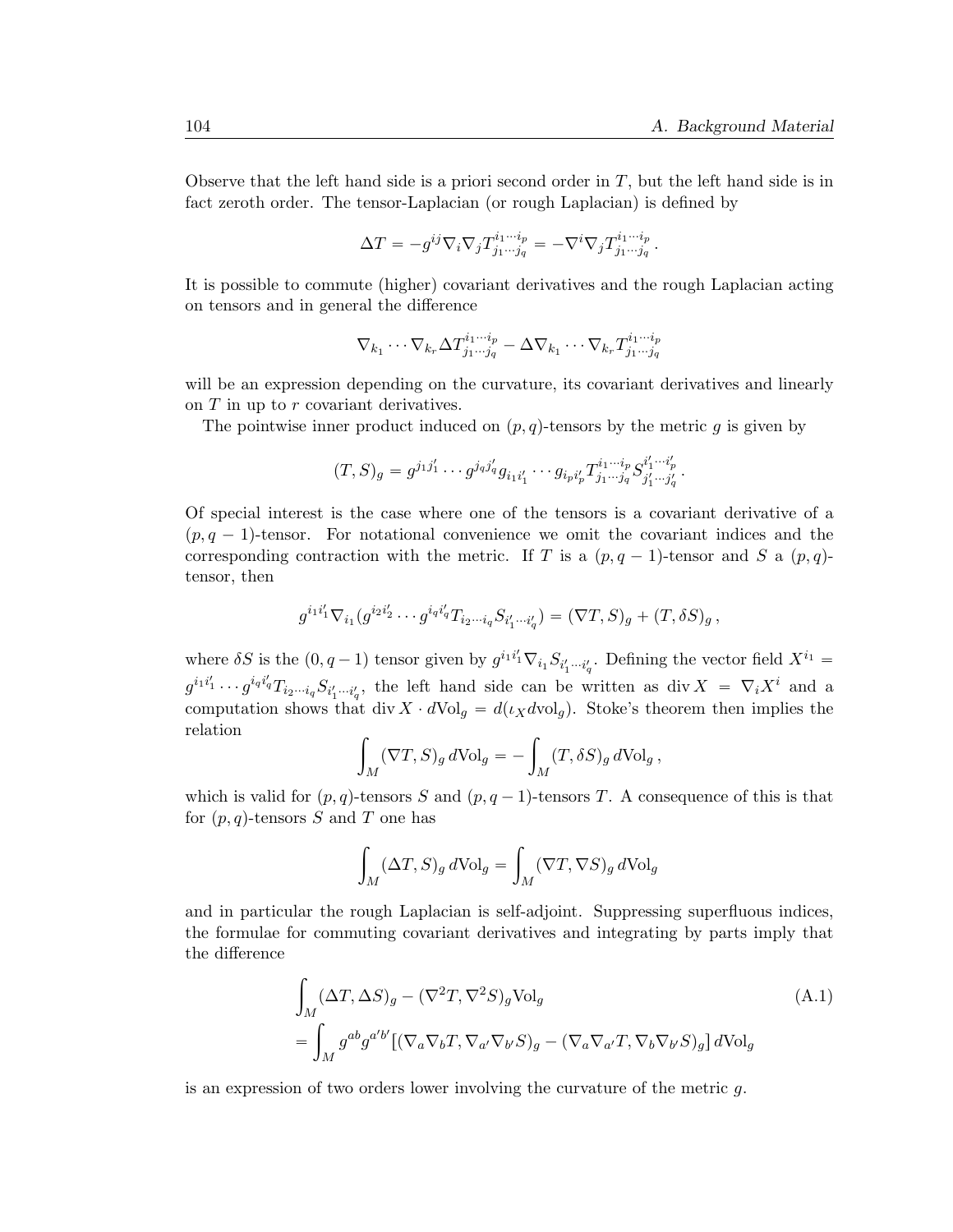### A.2. Some Functional Analysis

**Lemma A.2.1.** Let E be a Banach space,  $x \in E$  and  $(x_i)$  a sequence in E such that every subsequence of  $(x_i)$  has a subsequence converging to x. Then  $(x_i)$  converges to x.

*Proof.* Suppose  $(x_i)$  does not converge to x, i.e. there exists  $\varepsilon > 0$  and a subsequence  $(x_{i_j})$  such that  $||x_{i_j} - x|| \geq \varepsilon$  for all j. But  $(x_{i_j})$  has a subsequence converging to x, a contradiction.  $\Box$ 

**Lemma A.2.2.** Let E, F, G be Banach spaces,  $T: E \rightarrow F$  a compact operator and  $S: F \to G$  a linear bounded injection. If  $(x_i)$  is a bounded sequence in E such that  $(STx_i)$  converges in G, then  $(Tx_i)$  converges in F.

*Proof.* Denote  $z \in G$  the limit of  $(STx_i)$ . By compactness of T, any subsequence of  $(T x_i)$  has a convergent subsequence in F whose limit point maps to z under S owing to the continuity of S. By injectivity of S, the limit points of  $(Tx_i)$  have to be  $y := S^{-1}(z)$ and hence  $(T x_i)$  converges to y by Lemma A.2.1.  $\Box$ 

### A.3. Linearisation of the Scalar Curvature Map

We compute the linearisation of the scalar curvature as a map

$$
\text{Sc}\colon \mathcal{H} \to C^{\infty}(X) \,, \quad \text{Sc}(\varphi) := S(\omega_0 + i\overline{\partial}\partial\varphi)
$$

from Kähler potentials  $\mathcal H$  on a n-dimensional compact Kähler manifold X with reference metric  $\omega_0$  to  $C^{\infty}(X)$ . A metric  $\omega_{\varphi} = \omega_0 + i \overline{\partial} \partial \varphi$  induces a volume form  $\Omega_{\varphi} := 1/n! \cdot \omega_{\varphi}^n$ which can be seen as a Hermitian metric on the anticanonical bundle  $K^* = \Lambda^n T^{(1,0)}X$ . The Kähler–Ricci form  $\rho_{\varphi}$  of  $\omega_{\varphi}$  is then given by the curvature of the Chern connection of  $\Omega_{\varphi}$ , i.e.  $\rho_{\varphi} = i\overline{\partial}\partial \log \Omega_{\varphi}$ , and the scalar curvature by  $Sc(\varphi) = \Lambda_{\varphi}\rho_{\varphi}$ . We fix a tangent direction  $\psi$  at  $\varphi = 0 \in \mathcal{H}$  and note that for small enough s, the function s $\psi$  defines a Kähler potential. Using the subscript s instead of  $s\psi$  we expand  $\Omega_s$  and  $\Lambda_s$  into powers of s:

$$
\Omega_s = 1/n! \cdot (\omega_0 + si\overline{\partial}\partial\psi)^n = \Omega_0 + s\Lambda_0 i\overline{\partial}\partial\psi \cdot \Omega_0 + \mathcal{O}(s^2) = \Omega_0 + s\Delta_0\psi \cdot \Omega_0 + \mathcal{O}(s^2) ,
$$

$$
\Lambda_s \alpha = n \frac{\alpha \wedge \omega_s^{n-1}}{\omega_s^n}
$$
\n
$$
= \Lambda_0 \alpha + s \left[ n(n-1) \frac{\alpha \wedge i \overline{\partial} \partial \psi \wedge \omega_0^{n-2}}{\omega_0^n} - n^2 \frac{\alpha \wedge \omega_0^{n-1}}{\omega_0^n} \frac{i \overline{\partial} \partial \psi \wedge \omega_0^{n-1}}{\omega_0^n} \right] + \mathcal{O}(s^2)
$$
\n
$$
= \Lambda_0 \alpha + s \left[ 1/2 \cdot \Lambda_0^2 \alpha \wedge i \overline{\partial} \partial \psi - \Lambda_0 \alpha \cdot \Delta_0 \psi \right] + \mathcal{O}(s^2),
$$

which is valid for any two-form  $\alpha$ . We have also used that the  $k^{\text{th}}$  power of the adjoint of wedging with  $\omega$  is given by

$$
1/k! \cdot \Lambda_{\omega}^{k} \alpha_{1} \wedge \cdots \wedge \alpha_{k} = \frac{n!}{(n-k)!} \frac{\alpha_{1} \wedge \cdots \alpha_{k} \wedge \omega^{n-k}}{\omega^{n}}
$$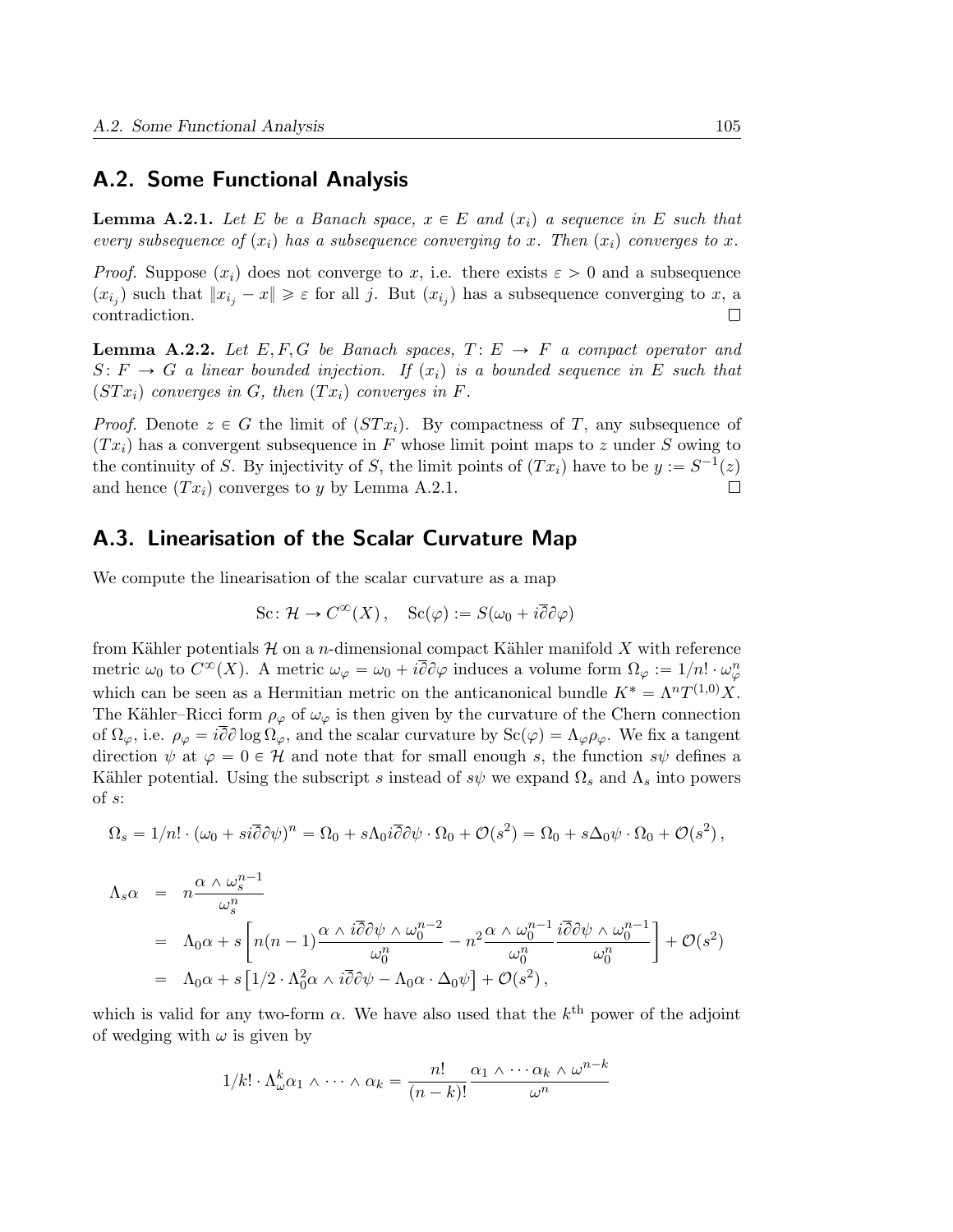.

for two-forms  $\alpha_1, ..., \alpha_k$ . This follows from the linear algebra in e.g. [23]. For the scalar curvature one can compute locally

$$
\begin{split}\n\text{Sc}_{s} &= \Lambda_{s}i\overline{\partial}\partial\log\Omega_{s} \\
&= \Lambda_{s}\left[i\overline{\partial}\partial\log\Omega_{0} + si\overline{\partial}\partial\Delta_{0}\psi + \mathcal{O}(s^{2})\right] \\
&= \Lambda_{0}i\overline{\partial}\partial\log\Omega_{0} + s\left[\Delta_{0}^{2}\psi + 1/2 \cdot \Lambda_{0}^{2}i\overline{\partial}\partial\log\Omega_{0} \wedge i\overline{\partial}\partial\psi - \Lambda_{0}i\overline{\partial}\partial\log\Omega_{0} \cdot \Delta_{0}\psi\right] + \mathcal{O}(s^{2}) \\
&= \text{Sc}_{0} + s\left[\Delta_{0}^{2}\psi - \text{Sc}_{0}\Delta_{0}\psi + 1/2 \cdot \Lambda_{0}^{2}\rho_{0} \wedge i\overline{\partial}\partial\psi\right] + \mathcal{O}(s^{2}),\n\end{split}
$$

so

$$
(d\,\mathrm{Sc})_0\cdot\psi=\Delta_0^2\psi-\mathrm{Sc}_0\,\Delta_0\psi+1/2\cdot\Lambda_0^2\rho_0\wedge i\overline{\partial}\partial\psi.
$$

### A.4. Parabolic Hölder and Sobolev Norms on Manifolds

The role of this appendix is to outline a proof of how to transfer parabolic estimates in Sobolev and Schauder spaces (adapted to  $2<sup>nd</sup>$  order equations) from flat domains in  $\mathbb{R}^n$  to compact manifolds. We denote by  $(X, g)$  a compact n-dimensional Riemannian manifold with Levi–Civita connection  $\nabla^g$  and by  $(E, h)$  a rank m vector bundle over X with inner product h and a connection  $\nabla^h$  with respect to which h is parallel. For  $T > 0$ set  $X_T := X \times [0, T[$  and define  $\Gamma(X_T, E \otimes (T^*X)^{\otimes k})$  to be smoothly time-dependent  $C^{\infty}$ -sections of  $E \otimes (T^*X)^{\otimes k}$  over X. On  $\Gamma(X_T, E \otimes (T^*X)^{\otimes k})$  we have the norms  $\|\cdot\|_{L^p(X_T, q,h)}$  defined by

$$
\|s\otimes P\|_{L^p(X_T,g,h)} := \left(\int_0^T\int_X (|s\otimes P|_{g,h})^p \,d\mathrm{vol}_g \,dt\right)^{1/p}
$$

for s a section of E and P a section of  $(T^*X)^{\otimes k}$ . Here  $|\cdot|_{g,h}$  denotes the pointwise norm on  $E \otimes (T^*X)^{\otimes k}$  given by  $|s \otimes P|_{g,h} = |s|_h|P|_g$ . The Levi–Civita connection  $\nabla^g$ and the connection  $\nabla^h$  induce a connection on  $E \otimes (T^*X)^{\otimes k}$  denoted by  $\nabla$ . We define the parabolic Sobolev space  $L_1^p$  $P_{1,2}^p(X_T, g, h)$  as the completion of  $\Gamma(X_T, E)$  with respect to the norm

$$
\|s\|_{L^p_{1,2}(X_T,g,h)}:=\Bigg(\|\partial_t s\|^p_{L^p(X_T,g,h)}+\sum_{k\leqslant 2}\|\nabla^k s\|^p_{L^p(X_T,g,h)}\Bigg)^{1/p}
$$

Remark. The generalisation to higher regularity parabolic Sobolev spaces is straightforward, though mixed derivatives have to be allowed with one time-derivative counting for two spatial ones. We only need  $L_1^p$  $_{1,2}^p$ , however.

Defining parabolic Hölder spaces takes a bit more preparation. We first set the spaces  $C^{k,2k}(X_T, g, h)$  to be the completions of  $\Gamma(X_T, E)$  with respect to the norms

$$
\|s\|_{C^{k,2k}(X_T,g,h)} := \sum_{0 \leq 2j+l \leq 2k} \sup_{X_T} |\partial_t^j \nabla^l s|_{g,h}.
$$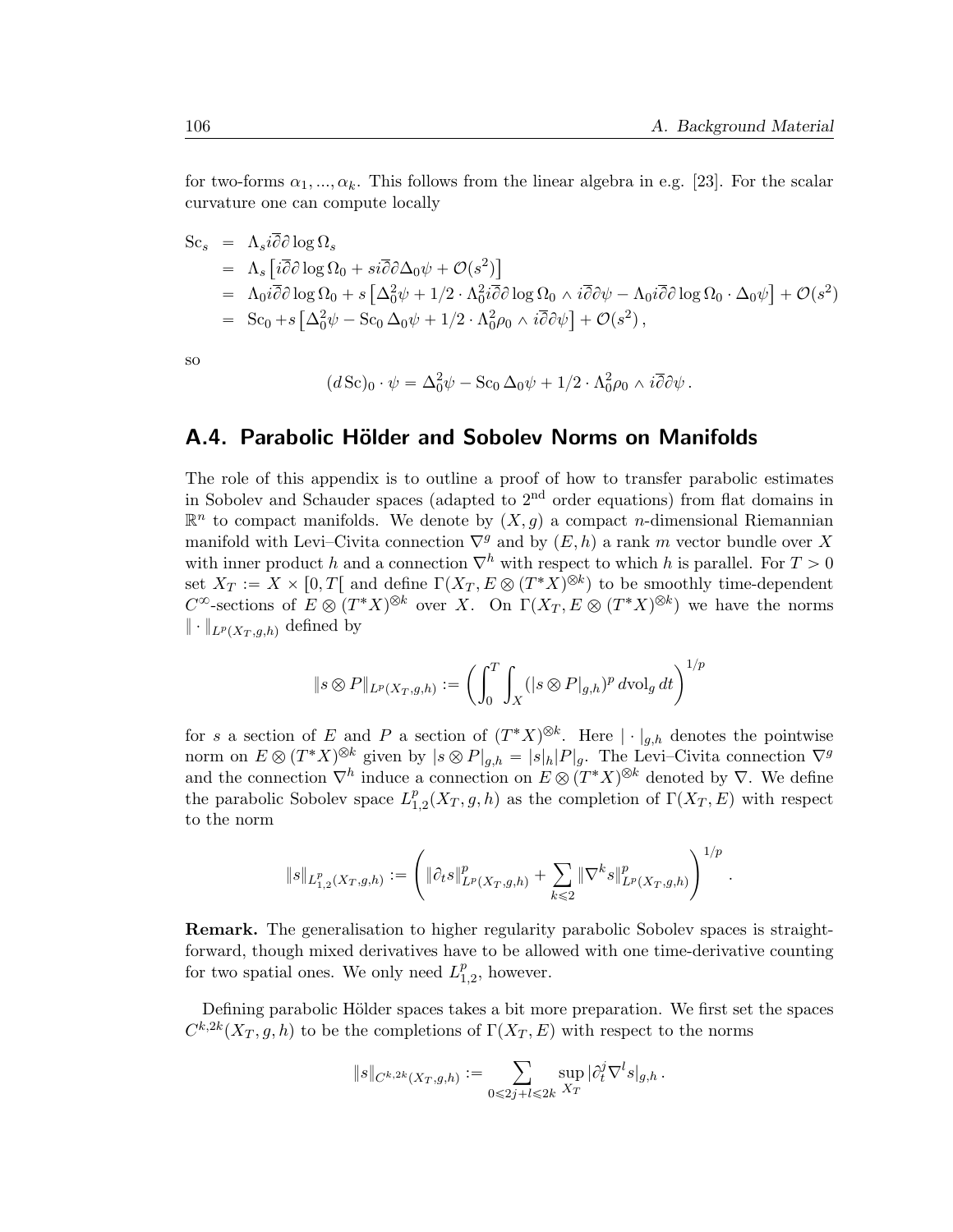The parabolic distance between points  $(x, t_x), (y, t_y) \in X_T$  is defined by  $d((x, t_x), (y, t_y)) :=$  $(d_g(x, y)^2 + |t_x - t_y|)^{1/2}$ , where  $d_g$  is the geodesic distance on X defined by g. The connection  $\nabla$  on  $E \otimes (T^*X)^{\otimes k}$  defines a parallel transport maps for paths on X. We denote by  $\Xi_{x,y}$ :  $E_x \otimes (T^*X)^{\otimes k}_x \to E_y \otimes (T^*X)^{\otimes k}_y$  the parallel transport maps along a minimising geodesic joining x to y. Should y lie in the cut locus of x, this might not be well defined, but for the purpose of defining Hölder norms, the only relevant case is that of  $y$ being close to x. For  $\alpha \in ]0,1[$  and s, P sections as above, we can now define the Hölder seminorms as

$$
[s \otimes P]_{\alpha, X_T, g, h} := \sup_{(x, t_x) \neq (y, t_y) \in X_T} \frac{|(s \otimes P)_{(x, t_x)} - \Xi_{x, y}^{-1} \cdot (s \otimes P)_{(y, t_y)}|_{g, h}}{d((x, t_x), (y, t_y))^{\alpha}}
$$

and obtain parabolic Hölder spaces  $C^{k,2k,\alpha}(X_T,g,h)$  as the completion of  $\Gamma(X_T, E)$  with respect to the norms

$$
\|s\|_{C^{k,2k,\alpha}(X_T,g,h)} := \|s\|_{C^{k,2k}(X_T,g,h)} + \sum_{2j+l=2k} [\partial_t^j \nabla^l s]_{\alpha,X_T,g,h}.
$$

Observe that both parabolic Sobolev and Hölder norms makes sense when replacing X by a geodesically convex subset  $U \subset X$ . The main ingredient in transferring estimates on open sets in  $\mathbb{R}^n$  to M is the following lemma:

**Lemma A.4.1.** For  $k \in \mathbb{N}_0$  there exists a finite collection of points  $x_i$ , coordinate charts  $\varphi_i: U_i \to \Omega_i$  about the points  $x_i$  and trivialisations  $\Phi_i: E|_{U_i} \to \mathbb{R}^m \times U_i$  and a constant K such that the  $U_i$  are geodesically convex with smooth boundary and there holds

$$
1/K\|s_{\Phi_i,\varphi_i}\|_{C^{k,2k,\alpha}(\Omega_{iT})}\leqslant \|s\|_{C^{k,2k,\alpha}(U_{iT},g,h)}\leqslant K\|s_{\Phi_i,\varphi_i}\|_{C^{k,2k,\alpha}(\Omega_{iT})}
$$

for all  $s \in \Gamma(X_T, E)$ . Here  $s_{\Phi_i, \varphi_i} = \text{pr}_1 \circ \Phi_i \circ s \circ \varphi_i^{-1} \colon \Omega_i \to \mathbb{R}^m$  is the section s locally understood as a function on  $\Omega_i$  with values in  $\mathbb{R}^m$  via the chart  $\varphi_i$  and the trivialisation  $\Phi_i$ . The norms  $C^{k,2k,\alpha}(\Omega_{iT})$  are the parabolic Hölder norms on functions from  $\Omega_{iT}$  to  $\mathbb{R}^m$  with respect to the Euclidian metric  $g_0$  on  $\mathbb{R}^n$  and the standard inner product  $h_0$  on  $\mathbb{R}^m$ .

Proof. We only give a detailed outline of the proof and use a less precise, but also less convoluted notation. About each point  $x \in X$  construct charts  $\varphi: U_i \to \Omega$  via geodesic coordinates. These charts have the property that g coincides with  $g_0$  at x and that the connection one-form of the Levi–Civita connection (Christoffel symbols) vanishes at  $x \in X$ . Making the charts U smaller if necessary, one can then use parallel transport on E along outward geodesics to construct a trivialisation  $\Phi: E|_U \to \mathbb{R}^m \times U$  such that the connection one-form of  $\nabla^h$  vanishes at x (i.e. TU corresponds to the horizontal subspace at x). By the continuity of g, h and the connections, given  $\delta > 0$ , one can make the U yet smaller such that on each chart  $\varphi$  with trivialisation  $\Phi$  of E one has that

- 1.  $g_0$  and  $g$  are  $\delta$ -close in  $C^0$  (with respect to say  $g_0$ ),
- 2.  $h_0$  and h are  $\delta$ -close in  $C^0$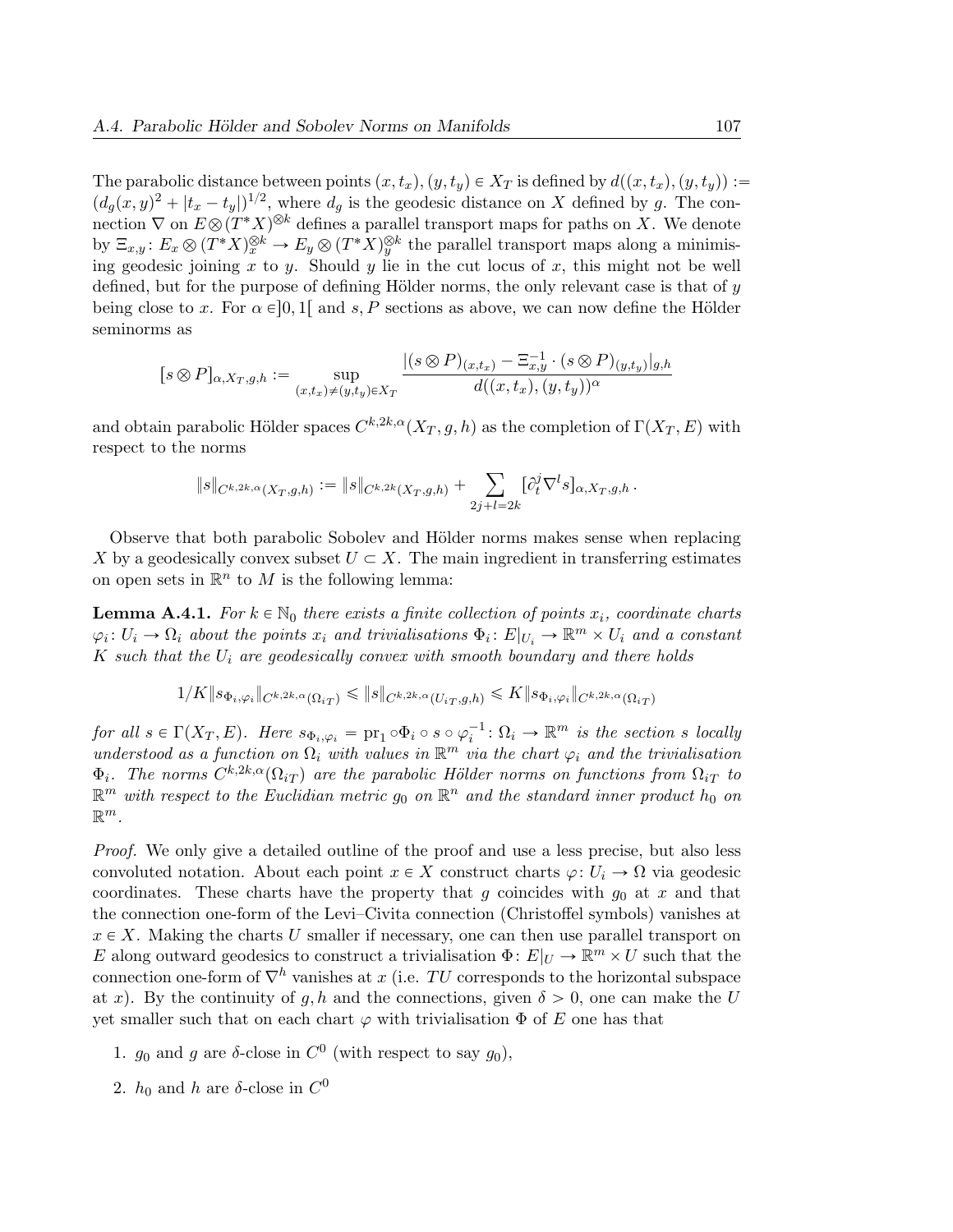3. The connection one-forms of the Levi–Civita connection and the connection on E are  $\delta$ -close to zero in  $C^0$ .

Here g and h are to be understood as the structures of X and E transferred to  $\Omega_i$  via  $\varphi_i$  and  $\Phi_i$ . By compactness of X we can choose finitely many points  $x_i$  such that the corresponding  $U_i$  with  $\varphi_i$  and  $\Phi_i$  satisfy the above property. The properties 1 and 2 guarantee that for sufficiently small  $\delta$  in each of the  $(U_i, \varphi_i, \Phi_i)$ , the pointwise norms on time-dependent sections  $s \otimes P$  of  $E \otimes (T^*M)^{\otimes k}$  defined by  $g, h$  and  $g_0, h_0$  are uniformly equivalent on  $\Omega_{iT}$ , i.e.

$$
1/C \sup_{\Omega_{iT}} |s \otimes P|_{g_0,h_0} \leq \sup_{\Omega_{iT}} |s \otimes P|_{g,h} \leq C \sup_{\Omega_{iT}} |s \otimes P|_{g_0,h_0},
$$

where we have identified  $s \otimes P$  with a function  $\Omega_i \to \mathbb{R}^m \times \mathbb{R}^{kn}$  using  $\varphi_i$  and  $\Phi_i$ . The local difference between ordinary derivative and covariant derivative  $Ds - \nabla s$  is an algebraic expression in s and the connection one-form. It follows by induction that the local expressions for  $\nabla^l s - D^l s$  are a sum of derivatives of connection one forms and derivatives of s up to order  $l - 1$ , where the derivatives of s can be expressed either as ordinary or as covariant derivatives. Applying the pointwise estimates then gives

$$
\sup_{\Omega_{iT}}|\nabla^l s|_{g,h} \leqslant K \sup_{\Omega_{iT}}\sum_{i=0}^l|D^is|_{g_0,h_0}\,,\quad \sup_{\Omega_{iT}}|D^l s|_{g_0,h_0}\leqslant K \sup_{\Omega_{iT}}\sum_{i=0}^l|\nabla^is|_{g,h}\,,
$$

where the constant  $K$  arises as a product of the constant  $C$  in the pointwise estimates and the supremum over derivatives of the connection one form up to order  $l - 1$ . The same estimates holds true for time-derivatives of s and one obtains

$$
1/K \sum_{0 \leqslant 2j + l \leqslant 2k} \sup_{\Omega_{iT}} |\partial_t^j D^l s|_{g_0,h_0} \leqslant \sum_{0 \leqslant 2j + l \leqslant 2k} \sup_{\Omega_{iT}} |\partial_t^j \nabla^l s|_{g,h} \leqslant K \sum_{0 \leqslant 2j + l \leqslant 2k} \sup_{\Omega_{iT}} |\partial_t^j D^l s|_{g_0,h_0} \, .
$$

As presented, the constants  $K$  depend on  $i$ , but taking their supremum over the finitely many indices shows that they can be chosen independently of the *i*. Comparing  $[\partial_t^j \nabla^l s]_{\alpha,g,h}$ to  $[\partial_t^j D^l s]_{\alpha,g_0,h_0}$  is slightly more complicated, owing to the involvement of parallel transport and geodesic distances. However, parallel transport is localy defined via an ordinary differential equation whose coefficients are given by the connection one-form of  $\nabla$ . By property 3 they can be assumed to be arbitrarily small, so parallel transport in the charts  $(U_i, \varphi_i, \Phi_i)$  can be uniformly compared to the trivial transport defined by the flat connections on  $T\Omega_i$  and  $\mathbb{R}^m$ . The same argument works for geodesic distances. This can be used to show that

$$
1/K[\partial_t^j D^l s]_{\alpha,g_0,h_0} \leqslant [\partial_t^j \nabla^l s]_{\alpha,g,h} \leqslant K[\partial_t^j D^l s]_{\alpha,g_0,h_0}
$$

proving the claim.

An analogous result holds for  $L_1^p$  $_{1,2}^p$ -norms.  $\Box$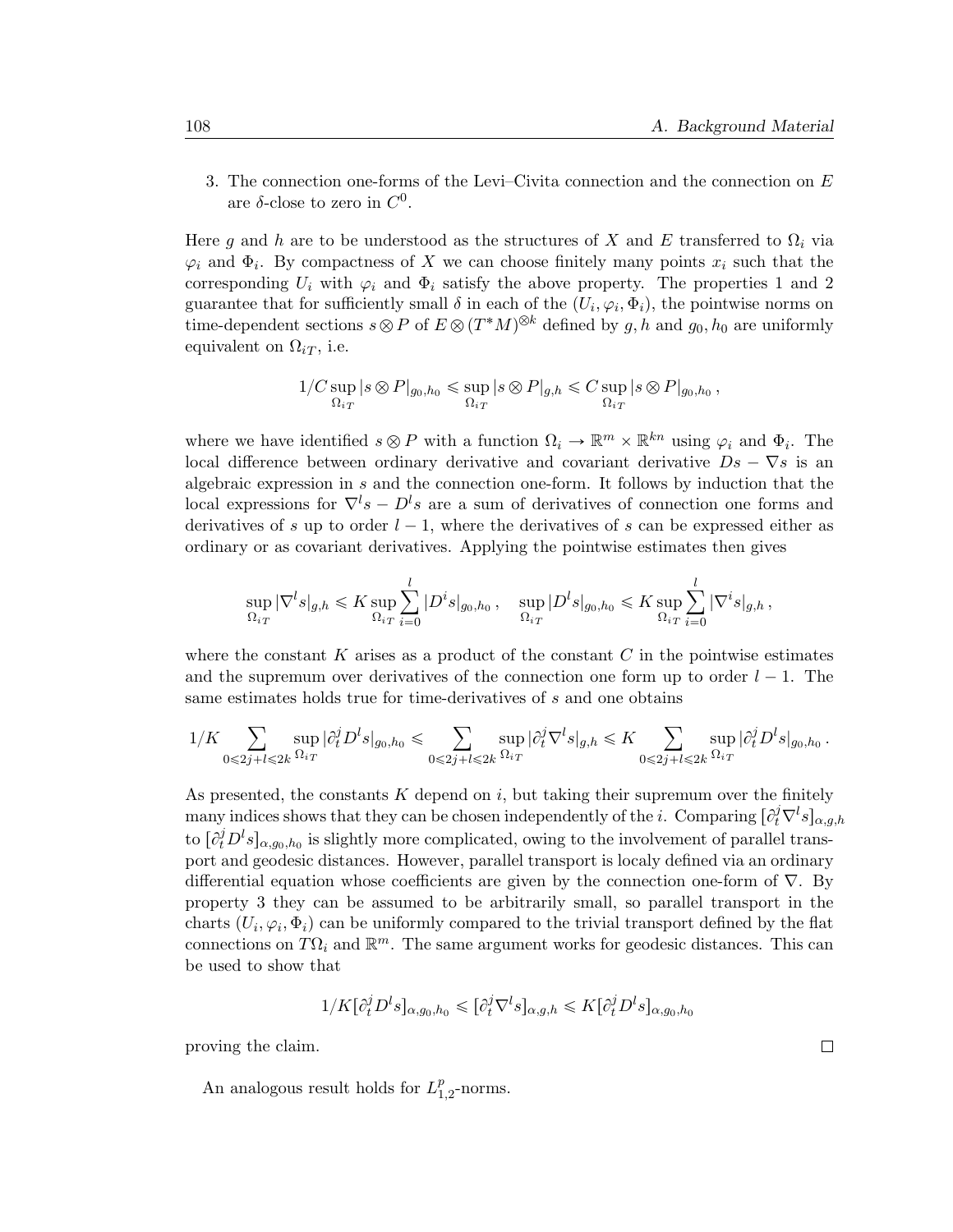**Lemma A.4.2.** For  $k \in \mathbb{N}_0$  there exists a finite collection of points  $x_i$ , coordinate charts  $\varphi_i: U_i \to \Omega_i$  about the points  $x_i$  and trivialisations  $\Phi_i: E|_{U_i} \to \mathbb{R}^m \times U_i$  and a constant K such that the  $U_i$  have smooth boundary and there holds

$$
1/K \|s_{\Phi_i, \varphi_i}\|_{L^p_{1,2}(\Omega_{iT})} \leqslant \|s\|_{L^p_{1,2}(U_{iT}, g, h)} \leqslant K \|s_{\Phi_i, \varphi_i}\|_{L^p_{1,2}(\Omega_{iT})}
$$

for all  $s \in \Gamma(X_T, E)$ . Here  $L_1^p$  $_{1,2}^{p}(\Omega_{iT})$  is defined with respect to  $\mathbb{R}^{n}$  and  $\mathbb{R}^{m}$  carrying their canonical structures.

Proof. The proof of A.4.1 can be adapted to this case (as there is no parallel transport, it is not even necessary to work with local geodesic coordinates). We merely remark that the volume forms on  $U_{iT}$  defined by g and  $g_0$  differ by functions which are uniformly bounded from above and from below by a positive constant.  $\Box$ 

We now proceed to show that local parabolic regularity results also apply to compact manifolds.

**Proposition A.4.3.** Denote by  $\cdot$  contraction in tensor indices. Let  $L(x, t) = A_2(x, t) \cdot$  $\nabla^2 + A_1(x, t) \cdot \nabla + A_0(x, t)$  be a strongly elliptic linear second order operator acting on sections of E. Assume the coefficients  $A_l$  to be bounded continuous sections of  $\text{End}(E)\otimes$  $(TX)^{\otimes l}$  over  $X_T$ . Then there exists a constant C such that for all strong solutions  $u \in L_1^p$  $_{1,2}^{p}(X_{T},g,h)_{loc}$  (the subscript loc indicates that  $u$  has the required regularity, but that we do not assume a priori boundedness of the global  $L_1^p$  $_{1,2}^{p}\text{-norm}$ ) of the linear parabolic equation  $(\partial_t + L)u = f$  on  $X_T$  for a continuous section f of E over  $X_T$ , one has the estimate

$$
||u||_{L^p_{1,2}(X'_T,g,h)} \leqslant C(||u||_{L^p(X_T,g,h)} + ||f||_{L^p(X_T,g,h)}),
$$

where  $X'_T$  is a set of the form  $X \times \in \mathbb{R}$ . There  $\varepsilon > 0$ .

*Proof.* We glue local versions of interior parabolic  $L_1^p$  $_{1,2}^p$ -estimates which can be found in e.g. [31]. The results therein concern parabolic systems on domains in  $\Omega \subset \mathbb{R}^n$ assumed to have BMO (bounded mean oscillation) coefficients and inhomogeneity in  $L^p$ . The bounded continuous coefficients and inhomogeneity satisfy these assumptions and the result in [31] of relevance to us can be phrased as follows: If  $A_2^{i,j}$  $_2^{i,j}$ ,  $A_1^i$  and  $A_0$  are bounded continuous functions from  $\Omega_T \to \text{End}(\mathbb{R}^m)$  for  $1 \leq i, j \leq m$ , where  $A_2$  satisfies the ellipticity condition

$$
(-A_2^{i,j}\xi_i\xi_jv,v)\geqslant \lambda |\xi|^2|v^2|,\quad \forall \xi\in\mathbb{R}^n,v\in\mathbb{R}^n\,,
$$

for a fixed  $\lambda > 0$  uniformly in  $\Omega_T$  and  $\Omega'_T \subset \Omega_T$  is of the form  $\Omega'_T = \Omega' \times \infty$ ,  $T$  for an open subset  $\Omega'$  such that the closure of  $\Omega'$  is contained in  $\Omega$  (what matters here is that  $\Omega'_T$  is at a positive distance from the parabolic boundary  $\Omega \times \{0\} \cup \partial \Omega \times [0, T[)$ , then for strong solutions u of the equation

$$
\left(\partial_t + \sum_{i,j=1}^n A_2^{i,j} \partial_i \partial_j + \sum_{i=1}^n A_1^i \partial_i + A_0\right) u = f
$$
\n(A.2)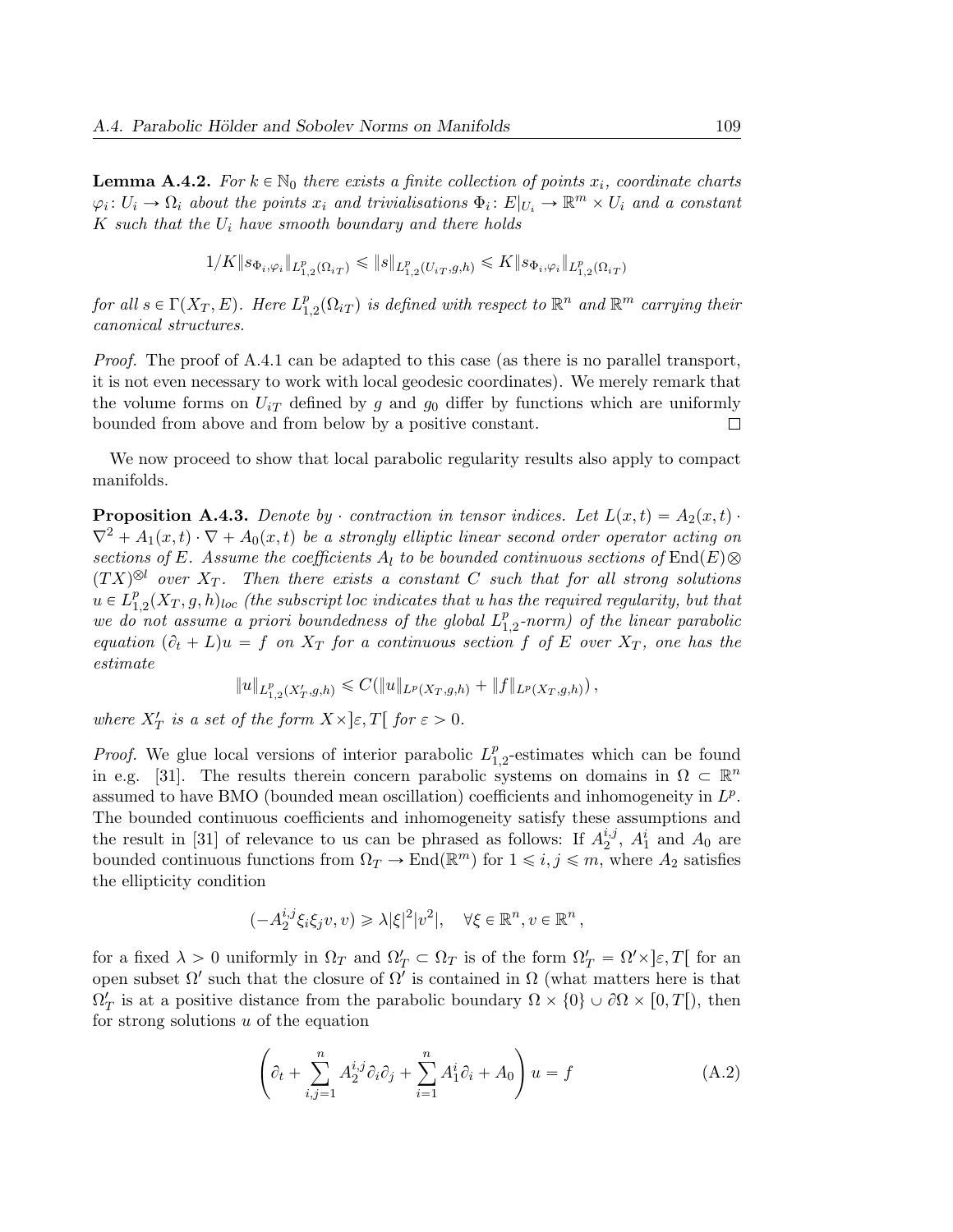with  $f: \Omega_T \to \mathbb{R}^m$  a bounded continuous function, one has the estimate

$$
||u||_{L_{1,2}^p(\Omega_T')} \leqslant C(||u||_{L^p(\Omega_T)} + ||f||_{L^p(\Omega_T)}).
$$
\n(A.3)

Now let  $u \in L_1^p$  $_{1,2}^{p}(X_T, g, h)$  be a solution of  $(\partial_t + L)u = f$  as in the hypothesis. We cover X by finitely many charts and trivialisations  $(U_i, \varphi_i, \Phi_i)$  in which the metric estimates of Lemma A.4.2 hold and find open subsets  $U_i'$  with closure contained in  $U_i$  which still cover X. Denote the corresponding domains in  $\mathbb{R}^n$  by  $\Omega_i$  and  $\Omega'_i$ . The sections  $u_{\varphi_i,\Phi_i}$  in local charts solve equations of the form  $(A.2)$  and the estimates  $(A.3)$  hold, where the constant can be taken to be independent of *i*. Set  $U'_{iT} := U'_{i} \times \mathcal{E}$ ,  $T[$ , and  $\Omega'_{i} := \Omega'_{i} \times \mathcal{E}$ ,  $T[$ and estimate

$$
\|u\|_{L_{1,2}^p(X_T',g,h)} \leqslant \sum_i \|u\|_{L_{1,2}^p(U_{i_T}',g,h)} \n\leqslant K \sum_i \|u_{\varphi_i,\Phi_i}\|_{L_{1,2}^p(\Omega_{i_T}',g_0,h_0)} \n\leqslant CK \sum_i \left( \|u_{\varphi_i,\Phi_i}\|_{L^p(\Omega_{i_T},g_0,h_0)} + \|f_{\varphi_i,\Phi_i}\|_{L^p(\Omega_{i_T},g_0,h_0)} \right) \n\leqslant C' \left( \|u\|_{L^p(X_T,g,h)} + \|f\|_{L^p(X_T,g,h)} \right)
$$

which proves the claim.

**Remark.** The author of [31] makes assumptions on the dimension of  $\Omega$  restricting attention to odd  $n \geq 3$ . These restrictions can be circumvented by adding a phantom direction  $z \in ]-\varepsilon,\varepsilon[$  and extending  $u, f$  to  $u', f'$  trivially in that direction in the case of even  $n \ge 2$ . The operator L is extended parabolically to L' by adding  $-\partial_z^2$ . If u solves  $(\partial_t + L)u = f$ , then  $(\partial_t + L')u' = f'$  and the estimates can be applied to the latter systems. Estimates for the primed quantities translate directly to estimates for the unprimed ones.

 $\Box$ 

The analogous estimates hold for parabolic Hölder spaces.

**Proposition A.4.4.** Let  $L(x, t) = A_2(x, t) \cdot \nabla^2 + A_1(x, t) \cdot \nabla + A_0(x, t)$  be a strongly elliptic linear second order operator taking sections of  $E$  to sections of  $E$ . Assume that for  $k \in \mathbb{N}_0$  the coefficients  $A_l$  lie in  $C^{k,2k,\alpha}(X_T,g,h)$  (with the natural extension of the definition of parabolic Hölder spaces to sections of  $\text{End}(E) \otimes (TX)^{\otimes l}$ ). Then there exists a constant C such that for all strong solutions  $u \in C^{k+1,2k+2,\alpha}(X_T,g,h)_{loc}$  (here the subscript loc indicates that  $\partial_t^j \nabla^l u$  for  $2j + l \leq 2l + 1$  are Hölder continuous with coefficient  $\alpha$ , but no boundedness assumption of the global  $C^{k+1,2k+2,\alpha}$ -norm is made) of the linear parabolic equation  $(\partial_t + L)u = f$  on  $X_T$  for  $f \in C^{k,2k,\alpha}(X_T,g,h)$ , one has the estimate

$$
||u||_{C^{k+1,2k+2,\alpha}(X'_T,g,h)} \leq C \left( ||u||_{C^{k,2k,\alpha}(X_T,g,h)} + ||f||_{C^{k,2k,\alpha}(X_T,g,h)} \right),
$$

where  $X'_T$  is defined as in Proposition A.4.3.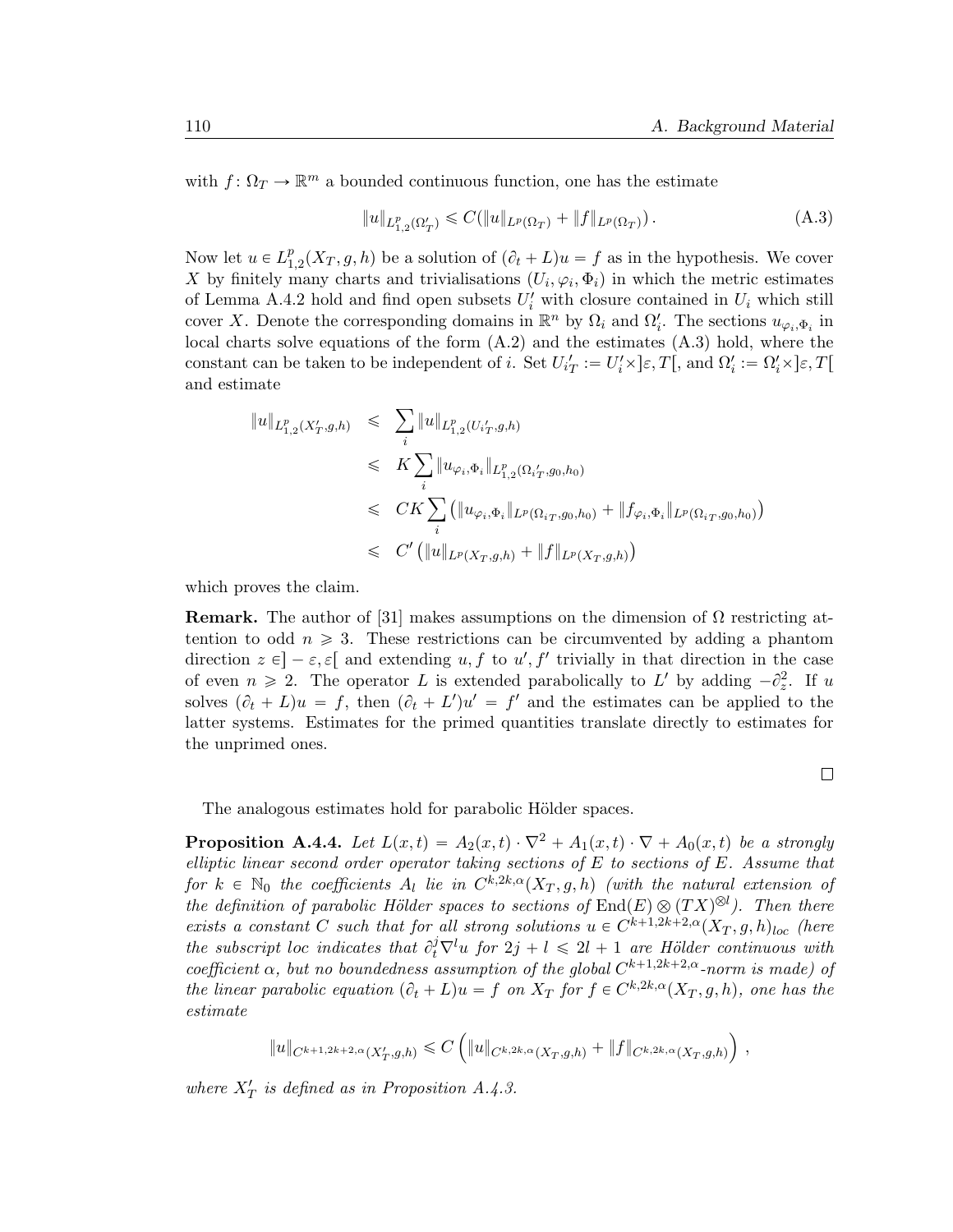*Proof.* The statement of this theorem for domains  $\Omega \subset \mathbb{R}^n$  can be found in the classical paper [18]. Though stated slightly differently (see the remark below), the results [18] imply that replacing bounded continuity of the coefficients  $A_l^{i,j}$  $\ell_l^{i,j}$  and the inhomogeneity  $f$  in the domain estimates in the proof of Proposition A.4.3 by the condition that they be in  $C^{k,2k,\alpha}$  (with values in End $(\mathbb{R}^m)$  and  $\mathbb{R}^m$  respectively), on has estimates analogous to the  $L^p$  case, i.e.

$$
||u||_{C^{k+1,2k+2,\alpha}(\Omega'_T)} \leqslant C \left( ||u||_{C^{k,2k,\alpha}(\Omega_T)} + ||f||_{C^{k,2k,\alpha}(\Omega_T)} \right),
$$

where  $u \in C^{k+1,2k+2,\alpha}(\Omega_T)$  is a classical solution the parabolic equation on  $\Omega_T$  defined by the  $A_l$  with inhomogeneity f. As in the  $L^p$  case,  $\mathbb{R}^n$  and  $\mathbb{R}^m$  are endowed with their canonical structures. The transfer of the domain estimates to estimates on  $X$  now works exactly as in the proof of Proposition A.4.3, with one additional subtlety: the seminorms  $[s \otimes P]_{\alpha,q,h}$  are not local in the sense that their definition involves taking a supremum over  $X_T \times X_T \backslash \Delta$  ( $\Delta$  being the diagonal). One has

$$
\|u\|_{C^{k+1,2k+2}(X'_T,g,h)} \leq \sum_{i} \|u\|_{C^{k+1,2k+2}(U'_{i,T},g,h)} \n\leq K \sum_{i} \|u_{\varphi_i,\Phi_i}\|_{C^{k+1,2k+2}(\Omega_{i'_T,g_0,h_0)} \n\leq K \sum_{i} \|u_{\varphi_i,\Phi_i}\|_{C^{k+1,2k+2,\alpha}(\Omega_{i'_T,g_0,h_0)} \n\leq CK \sum_{i} \left( \|u_{\varphi_i,\Phi_i}\|_{C^{k,2k,\alpha}(\Omega_{i_T,g_0,h_0)} + \|f_{\varphi_i,\Phi_i}\|_{C^{k,2k,\alpha}(\Omega_{i_T,g_0,h_0)} \right) \n\leq C' \left( \|u\|_{C^{k,2k,\alpha}(X_T,g,h)} + \|f\|_{C^{k,2k,\alpha}(X_T,g,h)} \right).
$$
\n(A.4)

For the Hölder seminorms we distinguish two cases. Denote by  $\delta$  the infimum of the radii r about points in  $x \in X$  such that the geodesic distance ball of radius r about x is entirely contained in one of the  $U_i'$ . By compactness of X,  $\delta$  is strictly positive. Now if  $(x, t_x), (y, t_y) \in X'_T$  such that  $0 < d((x, t_x), (y, t_y)) < \delta$ , then we can suppose that both points are contained in the same  $U'_{iT}$  and estimate for  $2j + l = 2k + 2$ 

$$
\frac{|(\partial_t^j \nabla^k u)_{(x,t_x)} - \Xi_{x,y}^{-1}(\partial_t^j \nabla^k u)_{(y,t_y)}|_{g,h}}{d((x,t_x),(y,t_y))^{\alpha}} \leq \|u\|_{C^{k+1,2k+2,\alpha}(U_{i_T}^{'},g,h)} \leq K \|u\|_{C^{k+1,2k+2,\alpha}(\Omega_{i_T}^{'},g_0,h_0)} \leq CK \left( \|u\|_{C^{k,2k,\alpha}(\Omega_{i_T}^{'},g_0,h_0)} + \|f\|_{C^{k,2k,\alpha}(\Omega_{i_T}^{'},g_0,h_0)} \right) \leq CK^2 \left( \|u\|_{C^{k,2k,\alpha}(U_{i_T},g,h)} + \|f\|_{C^{k,2k,\alpha}(U_{i_T},g,h)} \right) \leq C' \left( \|u\|_{C^{k,2k,\alpha}(X_T,g,h)} + \|f\|_{C^{k,2k,\alpha}(X_T,g,h)} \right).
$$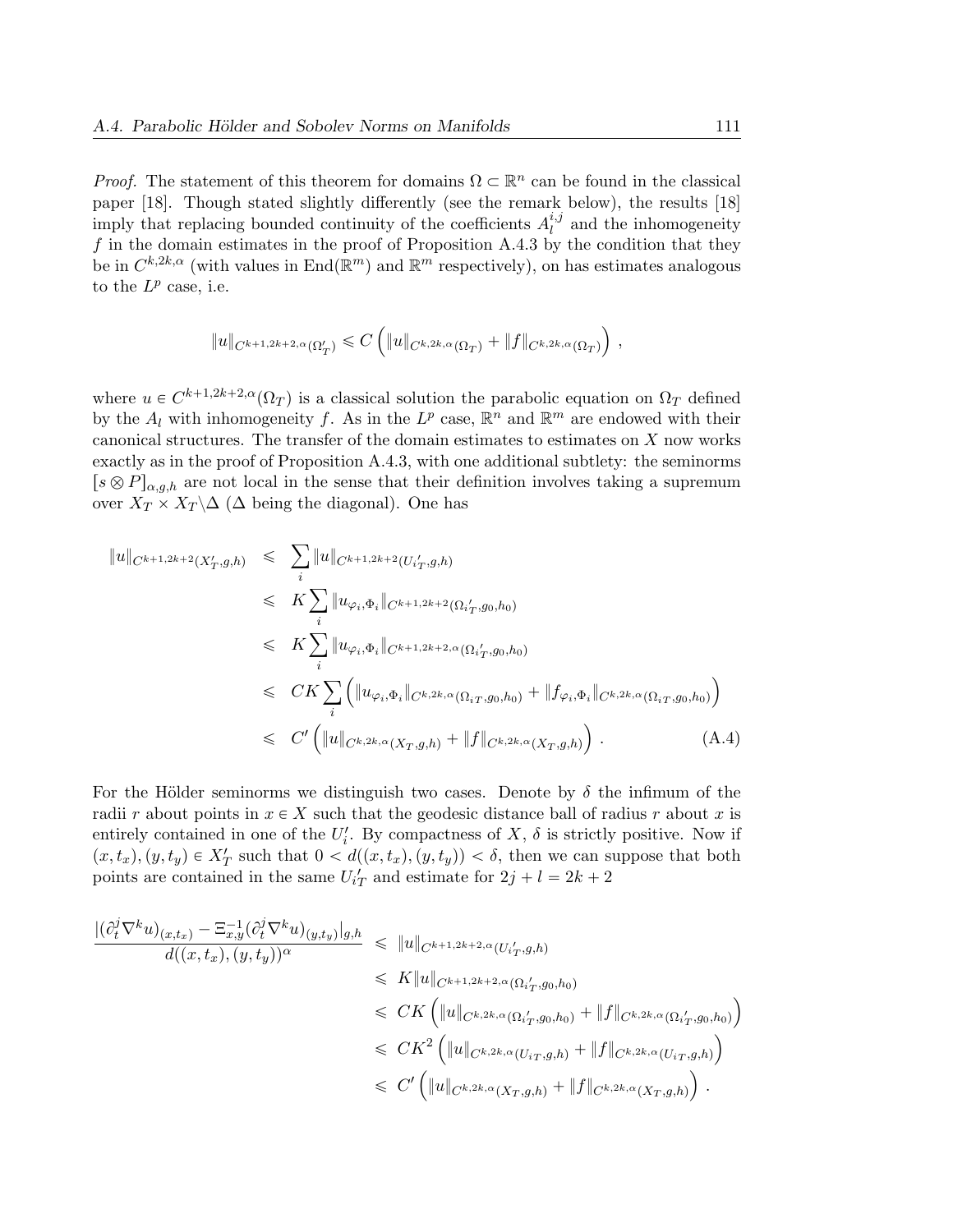On the other hand, if  $d((x, t_x), (y, t_y)) \ge \delta$ , then using (A.4) yields

$$
\frac{|(\partial_t^j \nabla^k u)_{(x,t_x)} - \Xi_{x,y}^{-1} (\partial_t^j \nabla^k u)_{(y,t_y)}|_{g,h}}{d((x,t_x), (y,t_y))^{\alpha}} \leq \|u\|_{C^{k+1,2k+2}(X_T',g,h)} \cdot \delta^{-\alpha} \leq C' \left( \|u\|_{C^{k,2k,\alpha}(X_T,g,h)} + \|f\|_{C^{k,2k,\alpha}(X_T,g,h)} \right).
$$

Combing the two cases, taking the supremum over  $X'_T \times X'_T \backslash \Delta$ , summing over  $2j + l =$  $2k + 21$  and adding  $(A.4)$  one obtains

$$
||u||_{C^{k+1,2k+1,\alpha}(X'_T,g,h)} \leq C \left( ||u||_{C^{k,2k,\alpha}(X_T,g,h)} + ||f||_{C^{k,2k,\alpha}(X_T,g,h)} \right)
$$

as claimed.

**Remark.** The parabolic Hölder norms in [18] explicitly take into account the distance of a given point to the parabolic boundary. Working with the domains  $\Omega_{iT}$  which are a fixed distance away from the parabolic boundary of  $\Omega_{iT}$  allows translation of Friedman's parabolic Hölder estimates on domains to the ones used in the above proof.

 $\Box$ 

Lastly, we translate a certain parabolic Sobolev embedding to compact manifolds.

**Proposition A.4.5.** Let  $p > (n + 2)/2$  and  $0 < \alpha < \min\{1, 2 - (n + 2)/p\}$ . Then  $L_1^p$  $_{1,2}^{p}(X_T, g, h)$  embeds continuously into  $C^{0,0,\alpha}(X_T, g, h)$ .

Proof. This follows directly from the metric estimates in Lemmas A.4.3, A.4.4 and the corresponding domain result found in e.g. [41] (page 27, theorem 1.4.1). $\Box$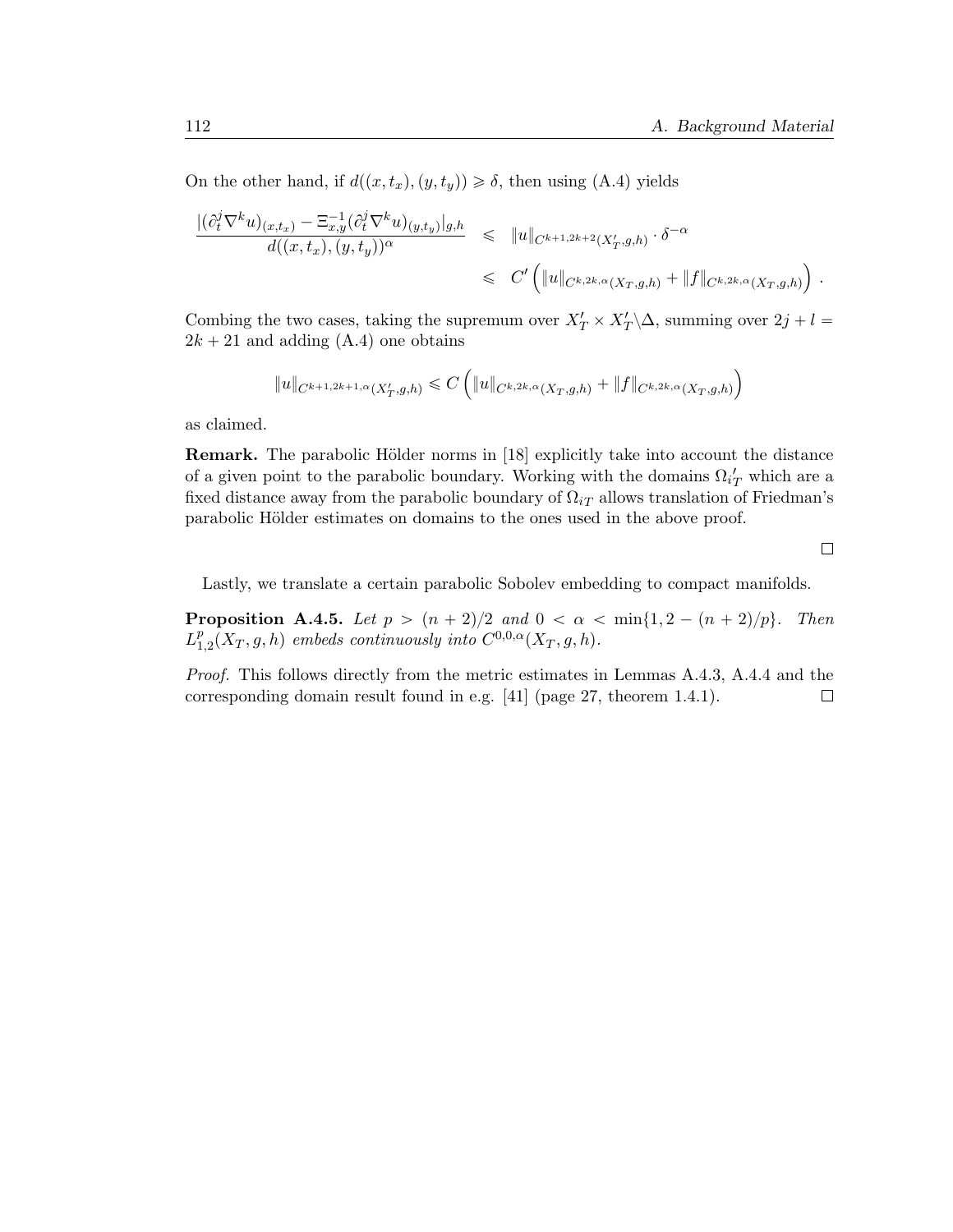## B. Supplement to Chapter 2

#### B.1. Twisted cscK Metrics on Riemann Surfaces

For the sake of completeness we prove the existence and uniqueness of twisted cscK metrics with unit volume on compact Riemann surfaces of positive genus. These twisted cscK metrics serve as limit objects for twisted Calabi flow and a priori knowledge of their existence is assumed in several proofs of Chapter 2 concerning the flow's longtime behaviour. The existence and uniqueness proofs of twisted cscK metrics closely resemble those of the uniformisation theorem and can be found e.g. in the doctoral thesis of J. Fine.

**Theorem B.1.1.** Let  $X$  be a compact Riemann surface of positive genus with smooth reference Kähler-metric  $\omega_0$  and  $\alpha \in \Omega^2(X, \mathbb{R})$  a smooth two-form with nonpositive integral. Then there exists a unique smooth Kähler-metric  $\omega$  in the cohomology class of  $\omega_0$ such that  $S(\omega) + \Lambda_{\omega} \alpha = \hat{S}$  is constant (twisted cscK metric).

The cohomological constant  $\hat{S}$  is given by  $\hat{S} \cdot \text{Vol} =$  $\int_X \rho(\omega) + \alpha$  and in particular  $\hat{S} \leq 0$ . Parametrising metrics in the class  $\omega_0$  via  $e^{\mu}\omega_0$ , the twisted cscK equation is equivalent to

$$
\Delta_0 u + |\hat{S}| e^u = -(\text{Sc}_0 + \Lambda_0 \alpha) , \qquad (B.1)
$$

where the subscript 0 indicates that the corresponding quantity is defined by the refwhere the subscript 0 indicates that the corresponding quantity is defined by the reference metric  $\omega_0$ . If  $\hat{S} = 0$ , then  $\int_X Sc_0 + \Lambda_0 \alpha \omega_0 = 0$  and the equation (B.1) can be uniquely solved by inverting the Laplacian. From now on we assume  $\hat{S} \neq 0$  and rescale the metrics such that  $\hat{S} = -1$ . We consider the map

$$
F: L_4^2(X, g_0) \to L_2^2(X, g_0), \quad F(u) = \Delta_0 u + \exp(u)
$$

and need to solve the nonlinear elliptic problem  $F(u) = \phi$  for  $\phi \in A$ , where

$$
A := \left\{ \phi \in L_2^2 \middle| \int_X \phi \, \omega_0 > 0 \right\}.
$$

This is done via a continuity argument: We show that im  $F \subset A$  is open, closed and nonempty, so by connectedness of  $A$ , im  $F$  then has to be  $A$ .

**Remark.** Sobolev multiplication works in  $L_k^2$  for  $k \ge 2$  and  $u^l \in L_k^2$  if  $u \in L_k^2$  for any  $l \in \mathbb{N}_0$ . Moreover,  $\sum_{l=0}^{\infty} u^l/l!$  is absolutely convergent in  $L_k^2$ , so  $\exp(u) \in L_k^2$  if  $u \in L_k^2$ . By rescaling the  $L_k^2$ -norms one can achieve that  $||e^u||_{L_k^2} \leq e^{||u||_{L_k^2}}$ .

We first show uniqueness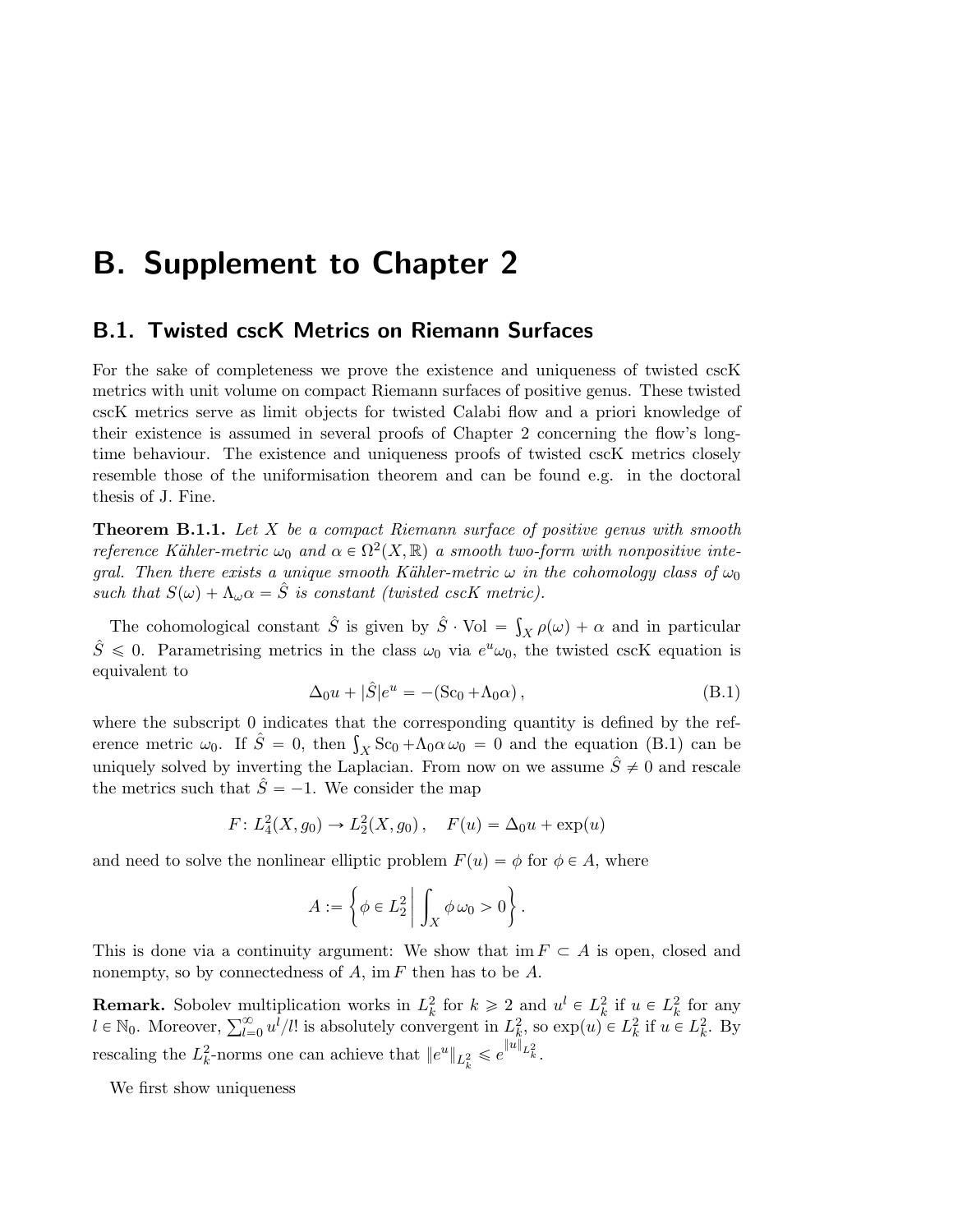**Lemma B.1.2.** The map  $F: L_4^2 \to L_2^2$  is injective, i.e. solutions to  $F(u) = \phi$  are unique.

*Proof.* There are Sobolev embeddings  $L_4^2(X) \hookrightarrow C^2(X)$  and  $L_2^2(X) \hookrightarrow C^0(X)$ , so it suffices to show that classical solutions to  $F(u) = \phi$  are unique. Let  $\phi_-, \phi_+ \in C^0(X)$ and  $u_-, u_+ \in C^2$  solutions  $F(u_\pm) = \phi_\pm$ . We claim that if  $\phi_- \leq \phi_+$ , then  $u_- \leq u_+$ , where  $\leq$  means consistently either  $\lt$  or  $\leq$ . Indeed,  $\Delta u_{\pm} + e^{u_{\pm}} = \phi_{\pm}$  and  $\phi_{-} \leq \phi_{+}$ imply  $\Delta(u_--u_+) \leq e^{u_+}-e^{u_-}$ . Now if  $(u_--u_+)$  attains a global maximum at  $x_0 \in X$ , then  $\Delta(u_--u_+)(x_0)\geq 0$  and hence  $e^{u_-}(x_0)\leq e^{u_+}(x_0)$  which is equivalent to  $u_-(x_0)$  $u_+(x_0) \lesssim 0$ . But  $x_0$  was a global maximum of  $u_--u_+$ , so  $u_--u_+ \leq (u_--u_+)(x_0) \lesssim 0$ and thus  $u_-\lesssim u_+$ . The claimed uniqueness follows from this.  $\Box$ 

**Lemma B.1.3.** The image of  $F$  is open in  $A$ .

Proof. This can be proved by an inverse function theorem argument. We show that  $F: L_4^2 \to L_2^2$  is a submersion and hence locally surjective thus proving the claim. We first observe that the Laplacian as a map

$$
\Delta \colon L_4^2 \to L_2^2
$$

is bounded linear and hence Fréchet differentiable with derivative  $(d\Delta)_u v = \Delta v$  at any  $u \in L_4^2$ . A small calculation for  $u, v \in L_4^2$  shows that

$$
\exp(u+v) - \exp(v) = \exp(u) \cdot v + \exp(u) \left(\sum_{k=0}^{\infty} \frac{v^k}{(k+1)!}\right) \cdot v^2.
$$

The linear map  $v \mapsto \exp(u) \cdot v$  from  $L_4^2$  to  $L_2^2$  is bounded and the remainder term The linear map  $v \nightharpoonup \rho_u(v) := \exp(u) \sum_{k=1}^{\infty}$  $\sum_{k=0}^{\infty} v^k/(k+1)! \cdot v^2$  satisfies  $\|\rho_u(v)\|_{L_2^2}/\|v\|_{L_4^2} \to 0$  for  $v \to 0$  in  $L_4^2$ . Hence  $u \mapsto \exp(u)$  is Fréchet differentiable with derivative  $(d \exp)_u v = \exp(u) \cdot v$ . Also observe that  $(d \exp)_u : L_4^2 \to L_2^2$  is compact since it factors as a bounded linear map  $L_4^2 \rightarrow L_4^2$  composed with the compact inclusion  $L_4^2 \rightarrow L_2^2$ . We conclude that F is Fréchet differentiable with

$$
(dF)_uv = \Delta v + \exp(u) \cdot v
$$

being a compact perturbation of the zero-index Fredholm operator  $\Delta: L_4^2 \to L_2^2$  and thus is itself Fredholm with index zero. In particular  $(dF)_u$  is surjective if and only if it is injective, so it remains to show that the equation

$$
\Delta v + \exp(u) \cdot v = 0
$$

has  $v = 0$  as a unique solution. The uniqueness can be established by a slight modification of the maximum principle argument used to prove Lemma B.1.2.  $\Box$ 

**Lemma B.1.4.** The image of  $F$  is closed in  $A$ .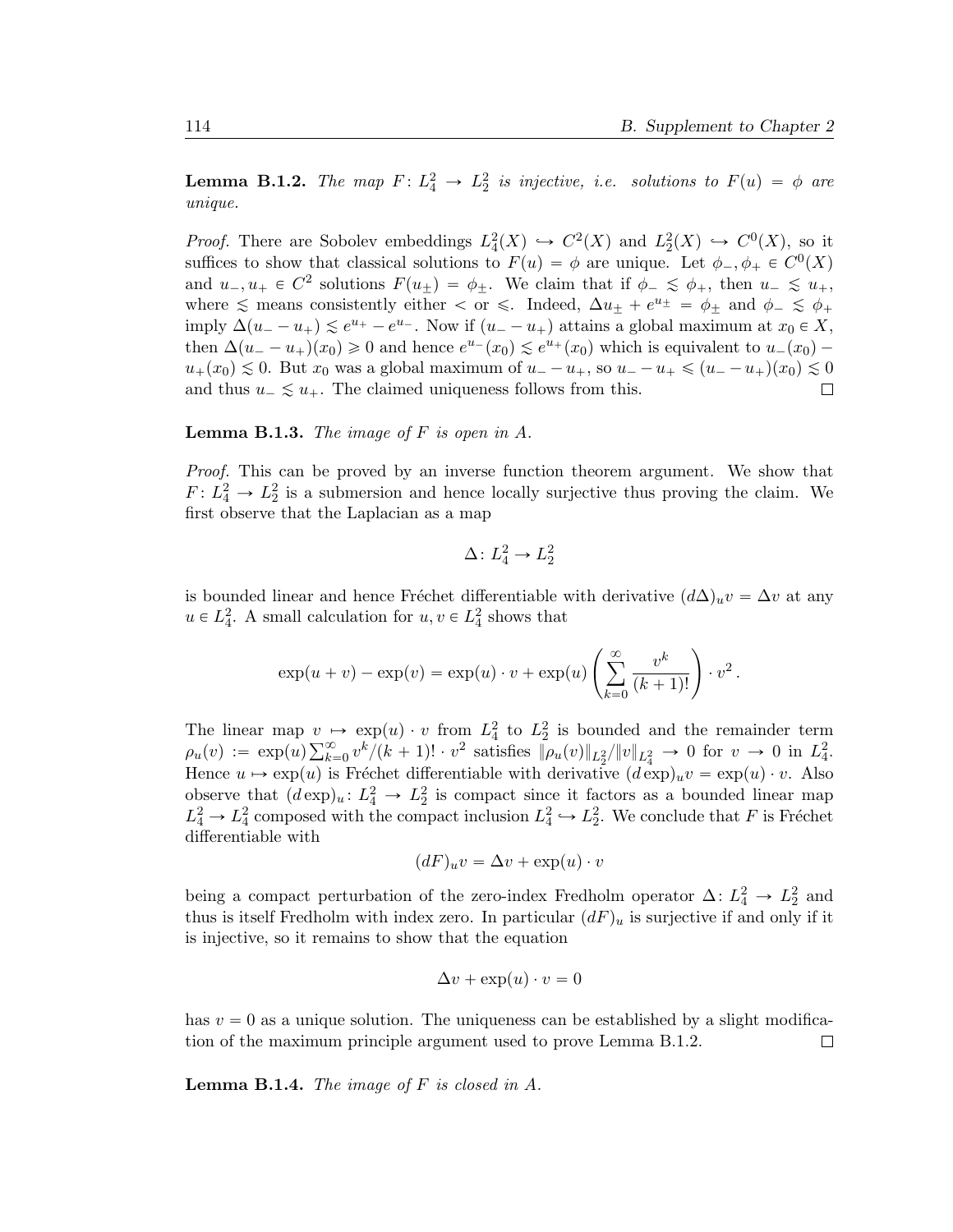*Proof.* Let  $(\phi_i)$  be a sequence in im F converging to  $\phi \in A$ . The claim is that  $\phi \in \text{im } F$ . Let  $(u_i)$  be a sequence in  $L_4^2$  such that  $F(u_i) = \phi_i$ . We shall show that a subsequence of the  $(u_i)$  converges to a limit u in  $L_4^2$  and that  $F(u) = \phi$ . This amounts to establishing appropriate a priori bounds on  $(u_i)$  and using compactness of Sobolev embeddings to extract a convergent subsequence.

tract a convergent subsequence.<br>We begin by showing that  $(u_i)$  and  $e^{u_i}$  are bounded in  $L^2.$  Denote by  $\widetilde{\phi} := \int$  $\chi \phi \omega_0 / \text{Vol} >$ We begin by showing that  $(u_i)$  and  $e^{-i}$  are bounded in  $L^2$ . Denote by  $\varphi := \int_X \varphi \omega_0 / \text{vol} \ge 0$  the average of  $\phi$  and by  $g \in L^2_4$  the unique solution to  $\Delta g = \phi - \widetilde{\phi}$  with  $\int_X g \omega_0 = 0$ . Set

$$
u_{-} := g - \max_{X} g - 1 + \log \widetilde{\phi},
$$
  

$$
u_{+} := \log(\max_{X} \phi + 1).
$$

The functions  $u_-, u_+ \in C^2$  are constructed to satisfy  $F(u_-) < \phi$  and  $F(u_+) > \phi$ . Indeed one has

$$
F(u_{-}) = \Delta g + e^{g - \max_{X} g - 1 + \log \widetilde{\phi}} = \phi - \widetilde{\phi} + e^{g - \max_{X} g - 1} \widetilde{\phi} < \phi \quad \text{and}
$$

$$
F(u_{+}) = e^{\log(\max_{X} \phi + 1)} > \max_{X} \phi \ge \phi.
$$

Note that  $\phi_i \to \phi$  in  $L_2^2$  implies convergence in  $C^0$ , so for almost all  $i \in \mathbb{N}$  one has the estimate  $F(u_{-}) < \phi_i < F(u_{+})$ . Applying the arguments in the proof of Lemma B.1.2 this implies  $u_- < u_i < u_+$ , so the sequences  $u_i$  and  $e^{u_i}$  are bounded in  $C^0$  and in particular in  $L^2$ .

From here standard elliptic estimates for the Laplacian can be used to bound  $u_i$  in  $L_4^2$ . Via

$$
||u_i||_{L_2^2} \leq C(||\Delta u_i||_{L^2} + ||u_i||_{L^2}) \leq C(||\phi_i||_{L^2} + ||e^{u_i}||_{L^2} + ||u_i||_{L^2})
$$

one sees that  $(u_i)$  is bounded in  $L_2^2$ . Since  $||e^{u_i}||_{L_2^2} \leq e^{||u_i||_{L_2^2}}$ , the same holds true for  $e^{u_i}$ . From here one can use

$$
||u_i||_{L_4^2} \leq C(||\Delta u_i||_{L_2^2} + ||u_i||_{L^2}) \leq C(||\phi_i||_{L_2^2} + ||e^{u_i}||_{L_2^2} + ||u_i||_{L^2})
$$

to see that  $(u_i)$  is bounded in  $L_4^2$ . By compactness of the embedding  $L_4^2 \hookrightarrow L_2^2$ , one can extract from  $u_i$  a subsequence (also denoted by  $u_i$ ) converging in  $L_2^2$  to a limit u. Since  $\exp: L_2^2 \to L_2^2$  is continuous,  $e^{u_i}$  converges to  $e^u$ . The estimate

$$
\|u_i - u_j\|_{L^2_4} \leq C(\|\phi_i - \phi_j\|_{L^2_2} + \|e^{u_i} - e^{u_j}\|_{L^2_2} + \|u_i - u_j\|_{L^2})
$$

implies that  $(u_i)$  is Cauchy in  $L_4^2$  and hence that  $(u_i) \to u$  in  $L_4^2$ . Lastly, by continuity of  $F: L_4^2 \to L_2^2$ , one has  $F(u) = F(\lim u_i) = \lim F(u_i) = \lim \phi_i = \phi$ .  $\Box$ 

The Lemmas B.1.2, B.1.3 and B.1.4 imply that the equation  $F(u) = \phi$  admits a unique solution  $u \in L_4^2$  whenever  $\phi \in L_2^2$  has positive integral. With this we can prove Theorem B.1.1.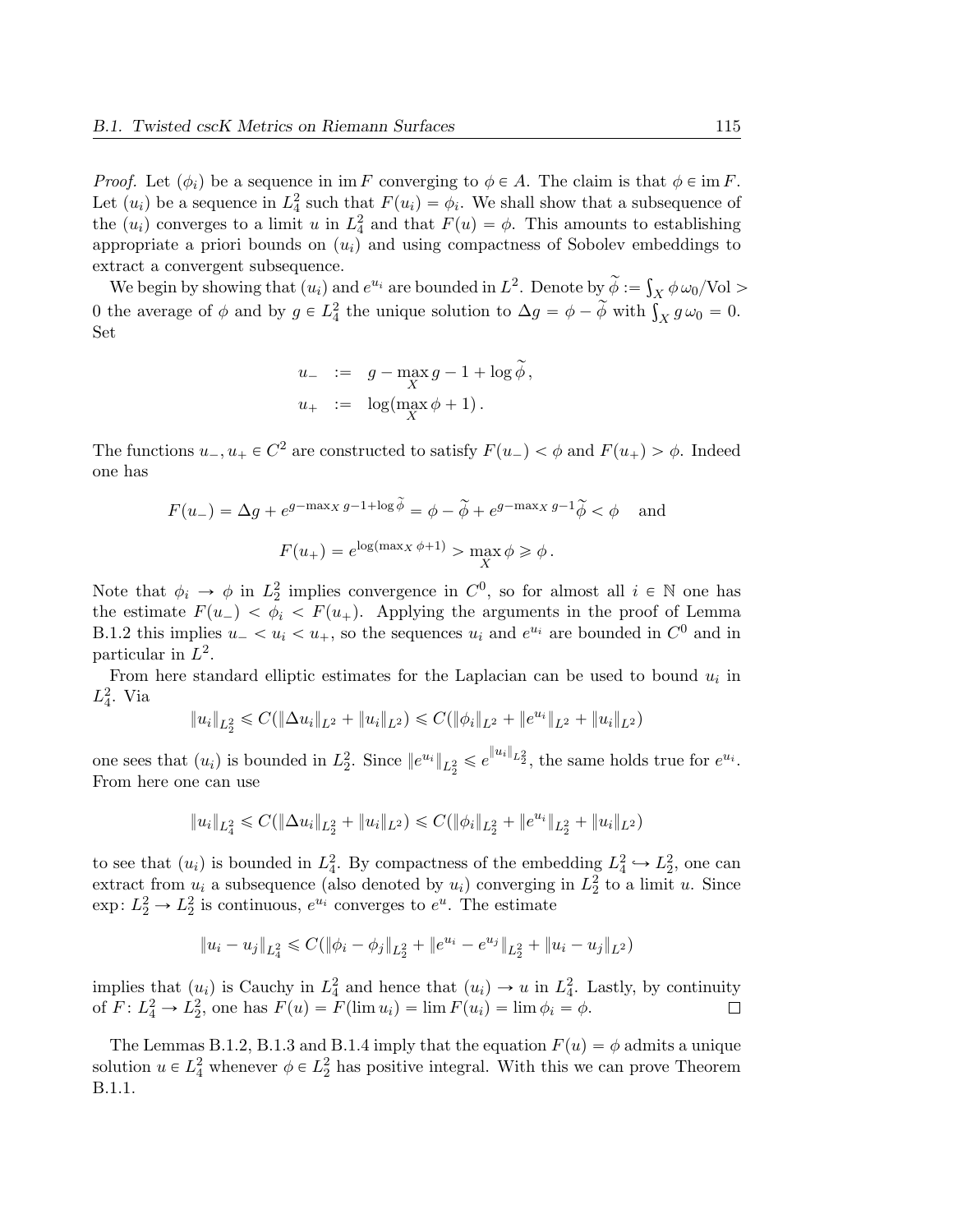*Proof.* By assumption the smooth function  $\phi := -(\text{Sc}_0 + \Lambda_\alpha)$  has nonnegative integral *Proof.* By assumption the smooth function  $\phi := -(\text{Sc}_0 + \Lambda_\alpha)$  has nonnegative integral and the case of zero integral was already treated. If  $\int_X \phi \omega_0 > 0$ , there exists a unique  $u \in L_4^2$ , such that

$$
\Delta_0 u + |\hat{S}| e^u = \phi
$$

and the metric  $e^u \omega_0$  is twisted cscK. It remains to show that u is in fact smooth. This is a local property, so we can – at the cost of replacing  $\Delta$  by a general elliptic second order operator L with smooth coefficients – assume that u and  $\phi$  are functions on an open ball  $B_1(0) \subset \mathbb{R}^2$ . Let  $\varphi_{\varepsilon}$  be a family of mollifiers with support in the closure of the ball  $B_{\varepsilon}(0)$ . We also assume again that  $\hat{S} = -1$ . For  $n \geq 2$ , the smoothened functions  $u_n := u * \varphi_{1/n}$  and  $\phi_n := \phi * \varphi_{1/n}$  satisfy  $Lu_n + e^{u_n} = \phi_n$  on  $B_{1/2}(0)$ . Moreover  $(u_n) \to u$ in  $L_4^2$  and  $(\phi_n) \to \phi$  in  $L_k^2$  for any k. Let  $U_l \subset \mathbb{R}^2$  be a family of open sets satisfying  $B_{1/4}(0) \subset U_l \subset B_{1/2}(0)$  and  $U_{l+1} \subset U_l$ . Interior elliptic estimates for L give

$$
\|u_n - u_m\|_{L^2_{k+2}(U_{k+2})} \leq C_k (\|L(u_n - u_m)\|_{L^2_k(U_k)} + \|u_n - u_m\|_{L^2(U_k)})
$$
  

$$
\leq C_k (\|\phi_n - \phi_m\|_{L^2_k(U_k)} + \|e^{u_n} - e^{u_m}\|_{L^2_k(U_k)} + \|u_n - u_m\|_{L^2(U_k)})
$$

and an induction argument starting at  $k = 4$  shows that  $(u_n)$  is Cauchy in any  $L_k^2(B_{1/4}(0))$ . It follows that  $u \in L_k^2(B_{1/4}(0))$  for any k. In particular u is smooth.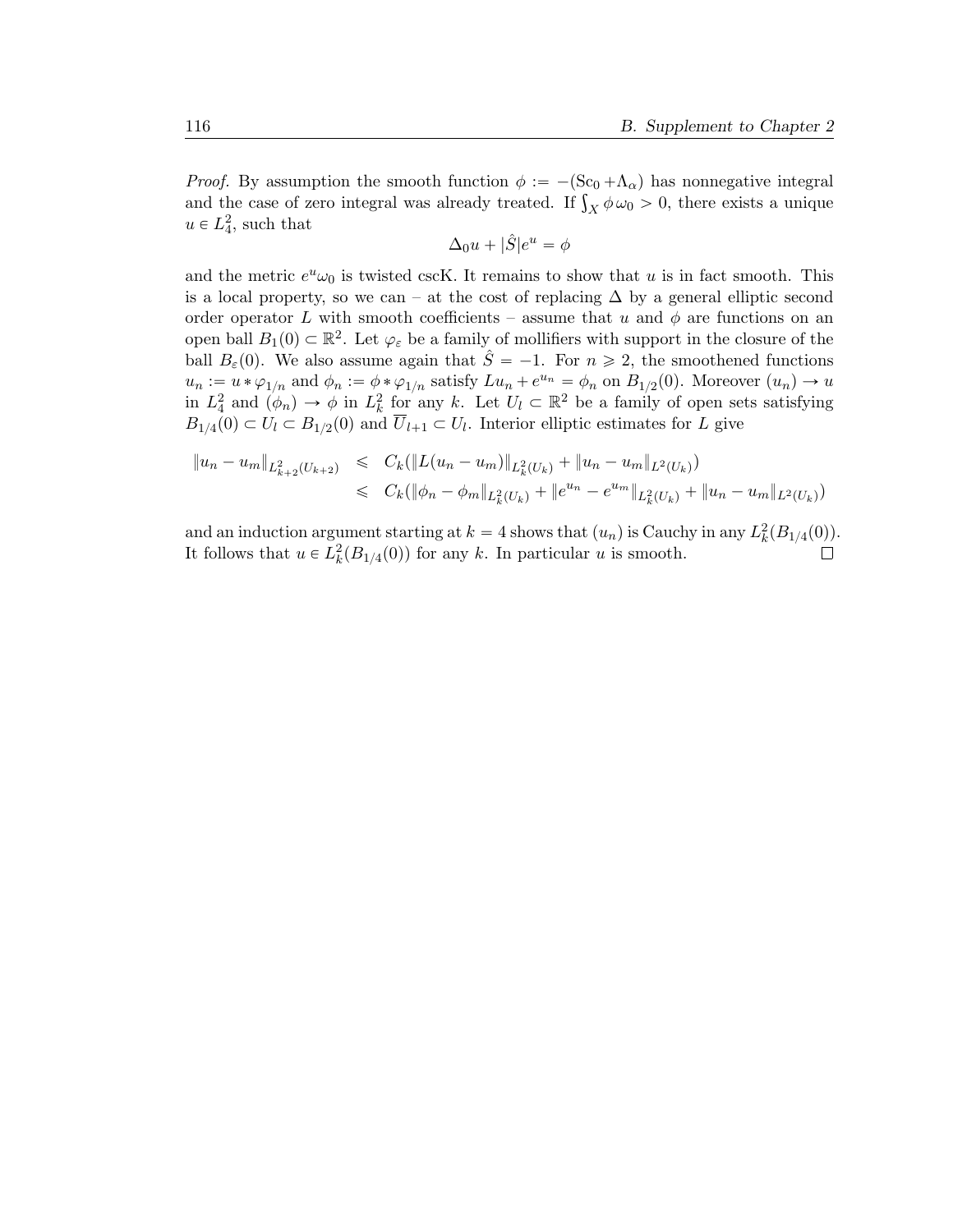## C. Supplement to Chapter 3

### C.1. Relation Between Yang–Mills Flow and Hermitian Yang–Mills Flow

Hermitian Yang–Mills flow can be seen a gauge fixed version of Yang–Mills flow on Kähler manifolds. We loosely follow the discussion in [10]. Let  $(X, q)$  be a compact Riemannian manifold and  $(E, h)$  a complex vector bundle with fixed Hermitian structure. One can define a best connection in the space  $\mathcal{A}_h$  of h-unitary connections on  $(E, h)$  to be a critical point of the Yang–Mills functional

$$
YM: \mathcal{A}_h \to \mathbb{R}, \quad YM(A) := \int_X |F_A|_{g,h}^2 \, d\mathrm{vol}_g
$$

Recall that  $\mathcal{A}_h$  is an affine space over the space  $\Omega^1(X, \mathfrak{u})$  of one-forms on X with values in the Lie algebra of the group of unitary gauge transformations  $U$ . The variation of the Yang–Mills functional in direction of  $a \in \Omega^1(X, \mathfrak{u})$  is given by

$$
(dYM)_A \cdot a = 2 \int_X (d_A^* F_A, a)_h \, d\text{vol}_g,
$$

where  $(\cdot, \cdot)_h$  denotes the real inner product on End(E)-valued forms induced by  $h, g$ and  $d_A^*$  the adjoint of the extension  $d_A$  of the connection to  $\Omega^{\bullet}(X, \text{End}(E))$ . It follows that critical points A of the Yang–Mills functional are characterised by the Yang–Mills equation  $d_A^* F_A = 0$ . In order to find critical points, one can consider Yang–Mills flow, the downward gradient flow of  $YM$ , which (up to a factor) is given by

$$
\partial_t A + d_A^* F_A = 0. \tag{C.1}
$$

If  $u \in \mathcal{U}$  is a unitary gauge transformation of  $(E, h)$ , then u acts on unitary connection by pullback, i.e.  $u(A) = uAu^{-1}$  and it turns out that the Yang–Mills functional and thus the Yang–Mills equation are invariant under this action. In particular, the Yang–Mills equation is not elliptic and the Yang–Mills flow not parabolic. The gauge invariance, however, is the only obstruction to parabolicity of the Yang–Mills flow and one can construct parabolic flows on  $A_h$  that induce the same flow on gauge equivalence classes  $A_h/\mathcal{U}$  via gauge fixing. The classical way of doing this is to write  $A(t) = A_0 + a(t)$  for a path  $a(t)$  in  $\Omega^1(X, \mathfrak{u})$  and consider the equation

$$
\partial_t A + d_A^* F_A + d_A d_A^* a = 0 \tag{C.2}
$$

which can be shown to be parabolic and to be gauge equivalent to  $(C.1)$  (The tangent space of gauge orbits is given by  $T_A \mathcal{U} A = d_A \Omega^0(X, \mathfrak{u})$ . In addition, it is possible to pass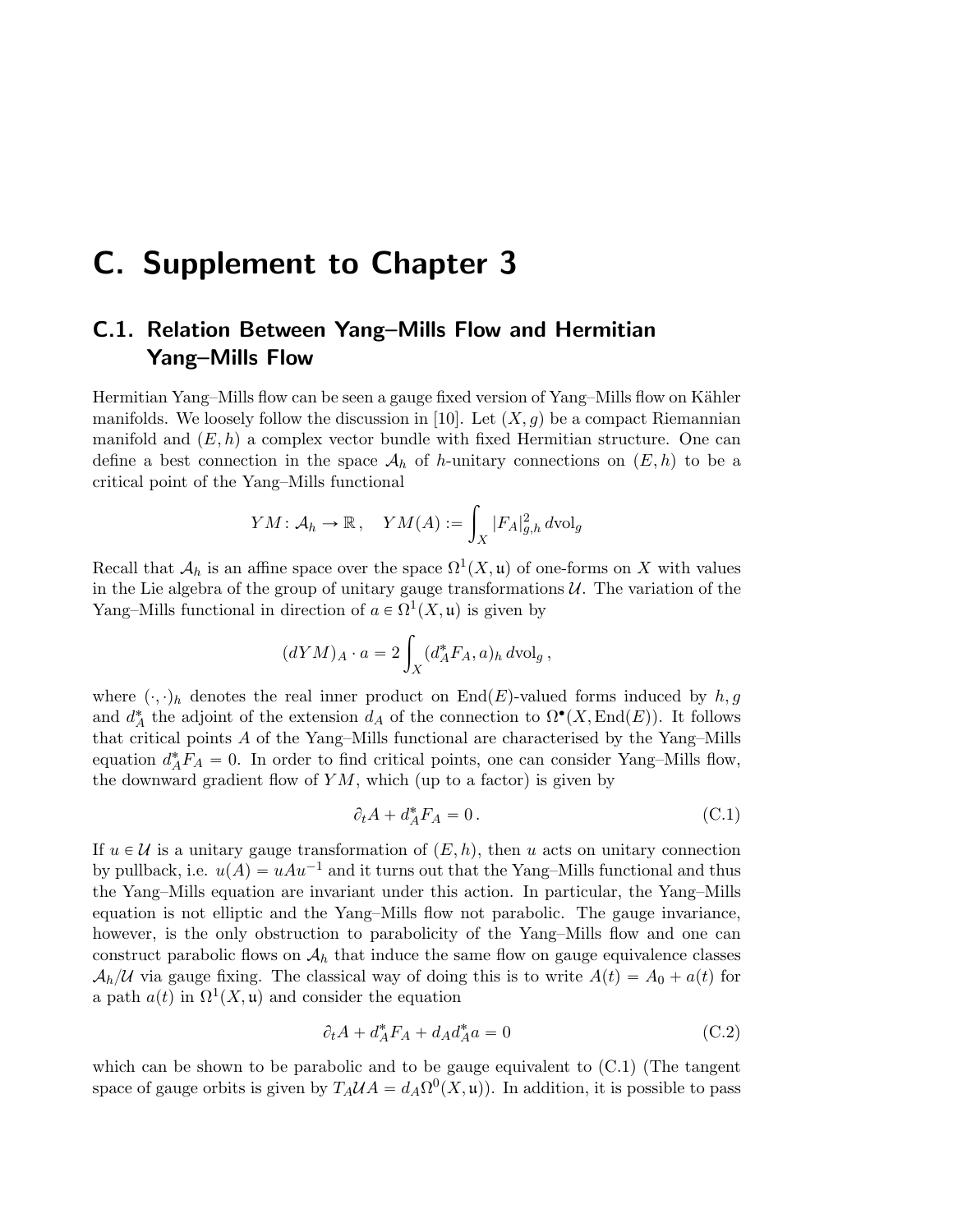from a solution  $B(t)$  of (C.2) to a solution  $A(t)$  of (C.1) by endowing the U-principal fibration  $\mathcal{A} \to \mathcal{A}_h/\mathcal{U}$  (some additional technical assumptions are required for the action to be free) with the connection given by defining the horizontal space in  $T_A\mathcal{A}_h$  to be the  $L^2$ -orthogonal complement to  $T_A\mathcal{U}A$  and setting  $A(t)$  to be the horizontal lift of the path  $[B(t)]$  in  $\mathcal{A}_h/\mathcal{U}$ .

In the Kähler case, this gauge fixing can be achieved by considering Hermitian Yang– Mills flow which in a suitable sense is gauge equivalent to Yang–Mills flow. To illustrate this, let  $(X, \omega)$  be compact Kähler and denote by  $\mathcal{A}_h^{1,1}$  $h^{1,1}$  the set of h-unitary connections whose curvature lies in  $\Omega^{1,1}(X,\mathfrak{u})$ . Observe that  $\overline{\partial}_A := A^{0,1}$  for  $A \in \mathcal{A}_h^{1,1}$  $h^{1,1}$  defines a holomorphic structure on E and that  $A = A_{h,\overline{6}_A}$  is the Chern connection with respect to that structure and h. Conversely, a holomorphic structure  $\overline{\partial}$  on E defines a Chern connection  $A_{h,\overline{\partial}}$ , so  $\mathcal{A}_h^{1,1}$  $h<sup>1,1</sup>$  is in one-to-one correspondence with holomorphic structures on E. The gauge group U acts by pullback on  $\mathcal{A}_h^{1,1}$  $h^{1,1}$  and since  $uA_{h,\overline{\partial}}u^{-1} = A_{u \cdot h,u\overline{\partial}u^{-1}} =$  $A_{h,u\overline{\partial}u^{-1}}$ , the induced action on holomorphic structures is given by  $u(\overline{\partial}) = u\overline{\partial}u^{-1}$ . The complexified gauge group  $\mathcal G$  of all invertible endomorphisms of  $E$  covering the identity on X does not act by pullback on  $\mathcal{A}_h^{1,1}$  $h_h^{1,1}$ , since a  $g \in \mathcal{G}$  need not preserve h. It does however act by pullback on holomorphic structures on E and we define the action of G on  $\mathcal{A}_h^{1,1}$ h by setting  $g(A_{h,\overline{\partial}}) := A_{h,g(\overline{\partial})}$ . We remark that Yang–Mills flow leaves  $\mathcal{A}_h^{1,1}$  $h^{1,1}$ -invariant and a more detailed analysis shows that if  $A(t)$  solves (C.1), with  $A(0) = A_0$  then  $A(t) =$  $g(t)(A_0)$  for a suitable path  $g(t)$  in G starting at the identity. The equation for Yang– Mills flow in terms of  $g(t)$  (using that X is Kähler) is given by  $(\partial_t g)g^{-1} = -i\Lambda_\omega F_{g(A)}$ , which after conjugating by g and expressing  $A = A_{h, \overline{\partial}}$  can be written as

$$
g\partial_t g = -i\Lambda_\omega F_{A_{g^{-1}\cdot h,\overline{\partial}}} \, .
$$

The action of  $g^{-1}$  on h is given by  $g^{-1} \cdot h = h(g \cdot, g \cdot) = h(g^*g \cdot, \cdot)$ . Setting  $h(t) = h(g^*g \cdot, \cdot)$ , one finds that  $h(t)$  evolves according to

$$
h^{-1}(t)(\partial_t h)(t) = -2i\Lambda_\omega F_{A_{h(t)},\overline{\partial}}\,,
$$

which up to a scalar factor and the normalising term  $\lambda$  id<sub>E</sub> is precisely Hermitian Yang– Mills flow. Conversely, if  $h(t)$  satisfies the Hermitian Yang–Mills equation in its above form, then  $h(0)^{-1}h(t)$  should correspond to  $g^*g$  for a path  $g(t)$  defining a solution to Yang–Mills flow via  $A(t) = g(t)(A_0)$ . Indeed,  $\tilde{g}(t) := (h(0)^{-1}h(t))^{\frac{1}{2}}$  defines a path of connections  $B(t) := \tilde{g}(t)(A_0)$  which is gauge equivalent the solution  $A(t)$  of (C.1) and  $[B(t)]$  can be lifted horizontally to  $A(t)$ . This permits to vary the Hermitian metric whilst keeping the complex structure fixed instead varying a Chern connection via the complex structure on  $E$  for fixed  $h$ .

### C.2. Construction of the Donaldson functional

In [9] Donaldson constructs the functional M using Chern–Weil theory. The essence of this construction is explained in the following. Given a holomorphic rank  $r$  bundle  $E$  over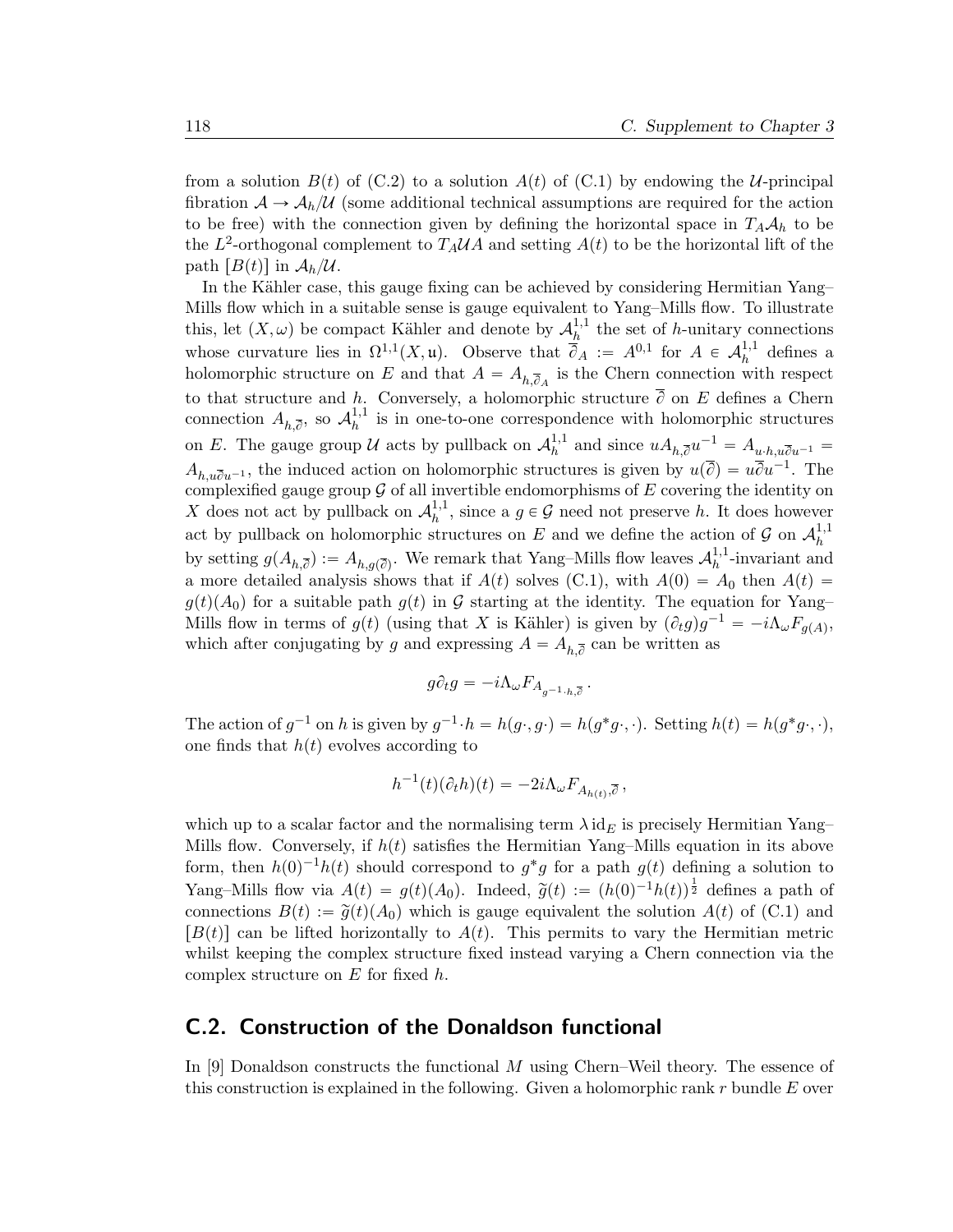a complex manifold X and an  $\text{Ad}_{\text{Gl}_{\mathbb{C}}(r)}$ -invariant p-linear totally symmetric function  $\varphi$ on  $\mathfrak{gl}(r,\mathbb{C})$ , one can define a characteristic class representative for any Hermitian metric  $h$  on  $E$ :

$$
\varphi(iF_h) := \varphi(iF_h, ..., iF_h) \in \Omega^{p,p}(X) .
$$

It is possible to construct a primitive of  $\varphi(iF_h)$  in the following sense.

**Proposition C.2.1.** Denote by k, h any pair of Hermitian metrics on E. There exists

$$
R(h,k) \in \Omega^{p-1,p-1}(X)/(\operatorname{Im} \partial + \operatorname{Im} \overline{\partial})
$$

with the following properties:

1. For any three Hermitian metrics  $h, k, l$  on E there holds

$$
R(h,l) + R(l,k) = R(h,k).
$$

2. If  $h(t)$  is a smooth one-parameter family of metrics and k is another metric on E, then

$$
\partial_t R(k, h(t)) = -p\varphi(h^{-1}\dot{h}, iF_h, ..., iF_h).
$$

3. There holds

$$
i\overline{\partial}\partial R(k,h) = \varphi(iF_k) - \varphi(iF_h) \in \Omega^{p,p}(X) .
$$

*Proof.* We just give an outline. If  $\mathcal{H}$  is the space of Hermitian metrics on  $E$ , one defines a one-form on H (with values in  $\Omega^{p-1,p-1}(X)$ ) by

$$
\theta_h(\eta) = -p\varphi(h^{-1}\eta, iF_h, ..., iF_h).
$$

The idea is to pick a reference point  $k \in \mathcal{H}$ , set  $R(k, k) = 0$  and define  $R(h, k)$  to be the integral of  $\theta$  along a piecewise smooth path joining k and h. For this to be well defined modulo  $\text{Im}\,\partial + \text{Im}\,\overline{\partial}$ , the integral of  $\theta$  along closed loops needs to be in Im  $\partial$  + Im  $\overline{\partial}$ . By Stokes' theorem, this is case if  $d\theta$  (this is a two-form with values in  $\Omega^{p-1,p-1}(X)$  evaluated on any two tangent vectors  $\eta, \xi$  (an element of  $\Omega^{p-1,p-1}(X)$ ) lies in  $\partial(\Omega^{p-2,p-1}(X)) + \overline{\partial}(\Omega^{p-1,p-2}(X))$ . Using the invariant formula for the exterior derivative, the Bianchi identity for  $iF_h$  and the invariance of  $\varphi$  one checks that this is indeed the case. This establishes the existence of  $R$  with properties 1 and 2. Using  $\partial_t i F_h = i \overline{\partial} \partial_h (h^{-1} \dot{h})$  one checks

$$
\partial_t \varphi(iF_h, ..., iF_h) = p\varphi(i\overline{\partial}\partial_h(h^{-1}\dot{h}), iF_h, ..., iF_h)
$$
  
=  $i\overline{\partial}\partial p\varphi(h^{-1}\dot{h}, iF_h, ..., iF_h)$   
=  $-\partial_t(i\overline{\partial}\partial R(k, h(t)))$ 

and then integrates along a path from k to h in  $\mathcal H$  to obtain property 3.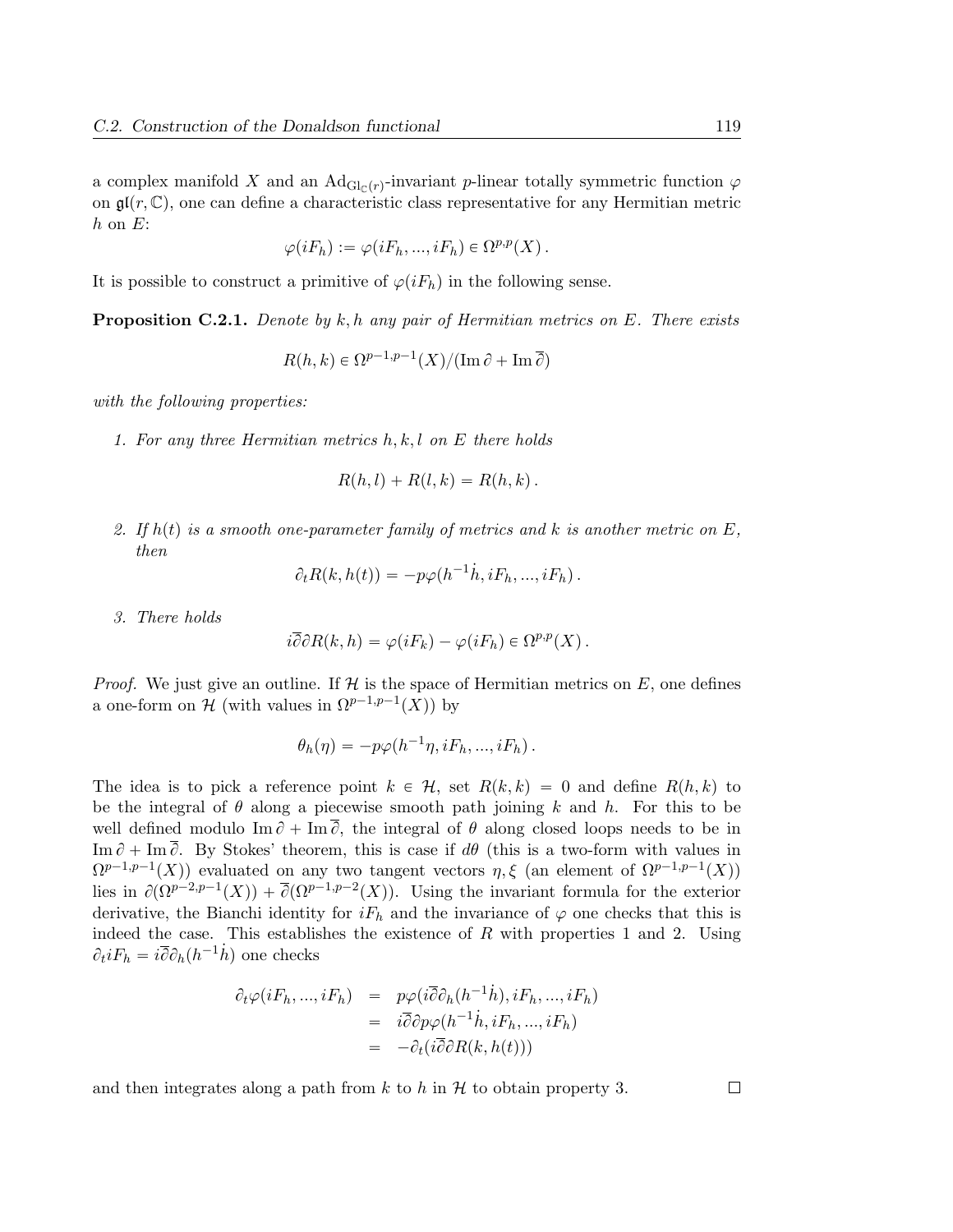We can now define the Donaldson functional for a holomorphic vector bundle  $E$  on a Riemann surface  $(X, \omega)$ . Let  $\varphi_1(A) := \text{tr}(A)$  and  $\varphi_2(A, B) = \text{tr}(AB)$  and let  $R_1, R_2$  be the primitives associated to  $\varphi_1$  and  $\varphi_2$  as constructed above. Set

$$
M(k,h):=\int_X -\frac{1}{2}R_2(k,h)+\lambda R_1(k,h)\wedge\omega\,.
$$

To see that this is well defined (recall that R was only defined up to  $\text{Im } \partial + \text{Im } \overline{\partial}$ ), we use Stokes' theorem and the fact that  $\omega$  is closed. Obviously  $M(k, l) + M(l, h) = M(k, h)$ holds. To check the variation property, we compute

$$
\partial_t M(k, h(t)) = \int_X -\frac{1}{2} \partial_t R_2(k, h(t)) + \partial_t \lambda R_1(k, h(t)) \wedge \omega
$$
  
\n
$$
= \int_X \varphi_2(h^{-1}h, iF_h) - \lambda \varphi_1(h^{-1}h)) \wedge \omega
$$
  
\n
$$
= \int_X \text{tr}(iF_h h^{-1}h) - \lambda \text{tr}(h^{-1}h) \wedge \omega
$$
  
\n
$$
= \int_X \text{tr}[(\Lambda_\omega i F_h - \lambda \text{id}_E)h^{-1}h] \omega.
$$

It remains to show that for a fixed reference Hermitian metric k, the functional  $M(k, \cdot)$  is bounded from below provided that the bundle  $E \to X$  is stable. This is a consequence of a convexity property of M. Set  $h(t) = h_0 \exp(t\eta)$  for self-adjoint section  $\eta$ . By the varia convexity property of M. Set  $h(t) = h_0 \exp(t\eta)$  for self-adjoint section  $\eta$ . By the variational property one then has  $\partial_t M(k, h(t)) = \int_X tr([iF_{h(t)} - \lambda id_E \omega)\eta]$ . Differentiating again yields

$$
\partial_t^2 M(k, h(t)) = \int_X i \operatorname{tr}(\eta \overline{\partial} \partial_{h(t)} \eta) = \int_X i \operatorname{tr}(\overline{\partial} \eta \wedge \partial_{h(t)} \eta) = \frac{1}{2} \cdot \| d_{h(t)} \eta \|_{h(t), \omega}^2 \ge 0,
$$

where we have used that  $\partial_t F_h = \overline{\partial} \partial_h (h^{-1} \partial_t h)$ . This implies that choosing  $h_0$  to be a critical point of  $M(k, \cdot)$  (which exists by assumption of stability) minimises the Donaldson functional. Indeed, if h is any Hermitian metric, one can pick  $\eta = \log h_0^{-1} h$  and finds  $M(k, h_0) \leq M(k, h)$  by integration.

**Remark.** If  $d_{h(t)}\eta = 0$ , then  $\eta$  is a holomorphic section of End(E) and hence a multiple of the identity. Consequently,  $\partial_t M(k, h(t)) > 0$  unless  $h(t)$  is a rescaling of  $h_0$ . In particular, this shows that Hermite–Einstein metrics are unique up to scale.

### C.3. Blowup Argument

**Proposition C.3.1.** Let X be a compact n-dimensional Kähler manifold and  $I \subset \mathbb{R}$ an interval of the form  $[0, T]$  for  $0 < T \leq \infty$ . Let  $h(t)$  a smooth family of Hermitian metrics on  $E \to X$  and  $q(t)$  a smooth convergent family of uniformly equivalent Kähler metrics with Kähler forms  $\omega(t)$  on X for  $t \in I$ . Then if  $h(t)$  and  $\Lambda_{\omega(t)}F_{h(t)}$  are uniformly bounded in  $C^0$  for  $t \in I$ ,  $h(t)$  is uniformly bounded in  $C^1$  for  $t \in I$ .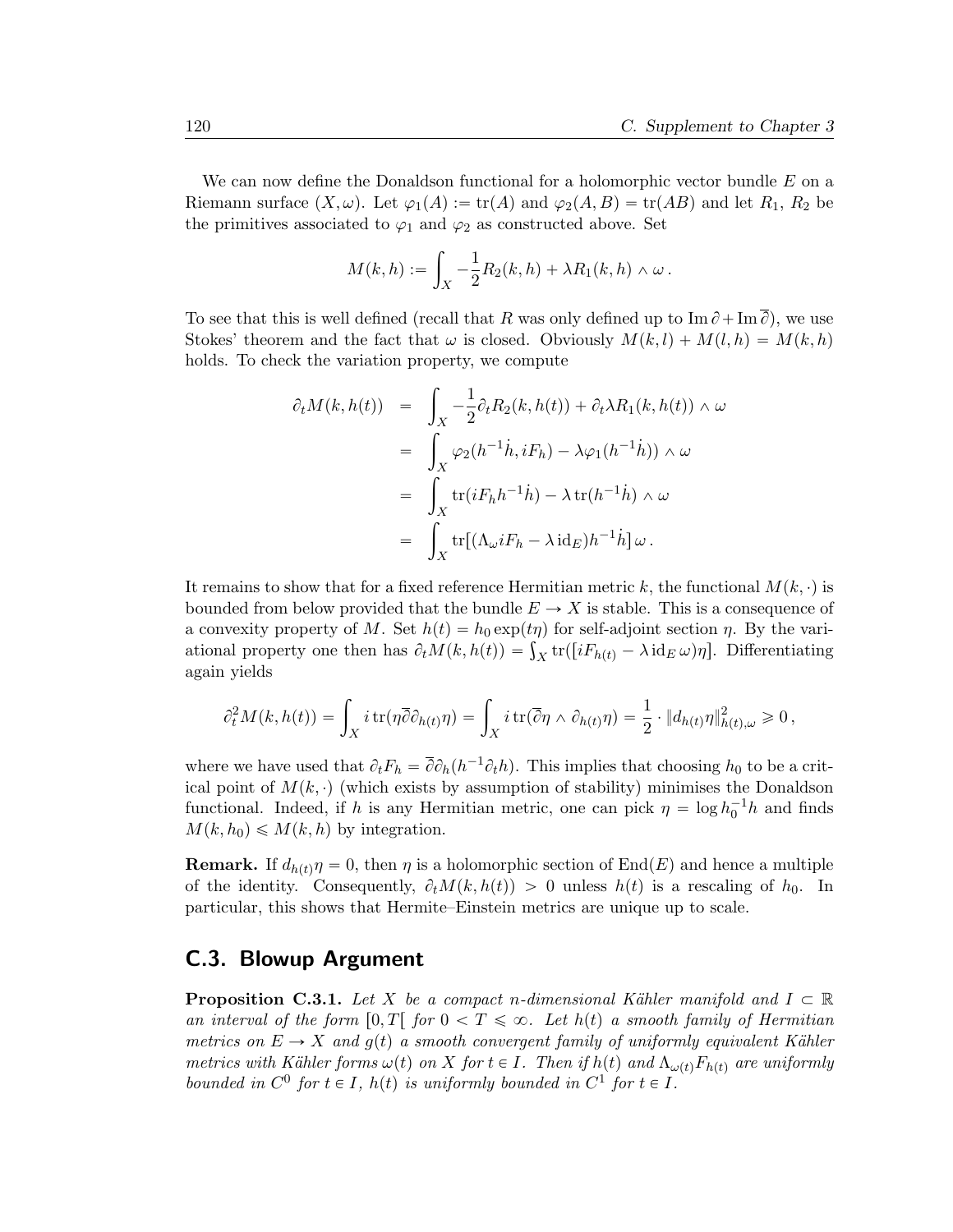Proof. This proof is a more detailed version of Donaldson's in [9]. We start by clarifying a technicality.

**Remark.** There is no natural  $C^1$ -structure on the space of Hermitian metrics, so we pick finitely many holomorphic trivialisations (local finiteness would suffice)  $E|_{U_i}$  of E with the  $U_i$  covering X. In each of the trivialisations  $h(t)$  is a family of Hermitian matrices  $H(t)$  smoothly varying in  $U_i$  and we can take the gradient  $\nabla H_i$  with respect to the metrics  $g(t)$  on X. We then set  $|\nabla h(t)|_{g(t)}(x) := \sup\{|\nabla H_i(t)|_{g(t)}(x) | U_i \ni x\}$ . A different choice of holomorphic trivialisations gives other norms, but the same topology.

The  $C^0$ -topology for the Hermitian matrices  $H(t)$  locally representing  $h(t)$  used in the following proof is that induced by the Euclidian inner product on the space of square matrices over C. The arguments in the main text show that  $H(t)$  has uniformly bounded distance from a reference point in the symmetric space metric on Hermitian matrices. We check that symmetric boundedness implies Euclidean boundedness. Using the triangle inequality, we can assume that the reference point is the identity matrix 1. Denote by  $d_e$  the Euclidean and by  $d_s$  the symmetric distance on the space of Hermitian matrices. If  $\lambda_i$  are the eigenvalues of H, then one finds  $d_s(1, H)^2 = \text{tr}(\log H)^2 = \sum_i (\log \lambda_i)^2$ and  $d_e(1, H)^2 = \text{tr}(H - 1)^2 = \sum_i (\lambda_i - 1)^2$ . The claim then follows from comparing  $x \mapsto (\log x)^2$  to  $x \mapsto (x-1)^2$ . It is also true that convergence with respect to  $d_s$  implies convergence with respect to  $d_e$ .

Suppose the claim of the proposition is false. Then one can find an increasing sequence  $(t_i)$  in I and a sequence  $(x_i)$  of points in X such that for

$$
m_i := \sup_{\substack{x \in X \\ t \le t_i}} |\nabla h(t)|_{g(t)}(x) = |\nabla h(t_i)|_{g(t_i)}(x_i)
$$

one has  $m_i \to \infty$ . In addition, the compactness of X allows us to assume that  $(x_i)$ converges to an  $x \in X$ . Now define a sequence of metrics on X by

$$
g_i := m_i^2 g(t_i) \, .
$$

With the rescaling, we have

$$
\sup_{\substack{x \in X \\ t \le t_i}} |\nabla h(t)|_{g_i}(x) = |\nabla h(t_i)|_{g_i}(x_i) = 1
$$

Set  $g_0$  to be the limit metric of the family  $g(t)$ . We would like to work with open sets in  $\mathbb{C}^n$ . In order to do so, fix a  $\rho > 0$  sufficiently small such that

- 1. on the geodesic ball  $B_{\rho}(x, g_0)$  the vector bundle E is holomorphically trivial and
- 2. there is a holomorphic chart  $\mu: B_{\rho}(x, g_0) \to V \subset \mathbb{C}^n$  such that  $\mu(x) = 0$  and  $d\mu_x \colon (T_x X, g_{0x}) \to (\mathbb{C}^n, g_{std})$  is an isometry.

Set  $\mu_i := \mu - \mu(x_i)$  and let  $S_i := m_i$  id be a rescaling of  $\mathbb{C}^n$ . Since the  $\mu(x_i)$  converge to 0, there exists a neighbourhood D of  $0 \in \mathbb{C}^n$  that is contained in the images of all  $\mu_i$  for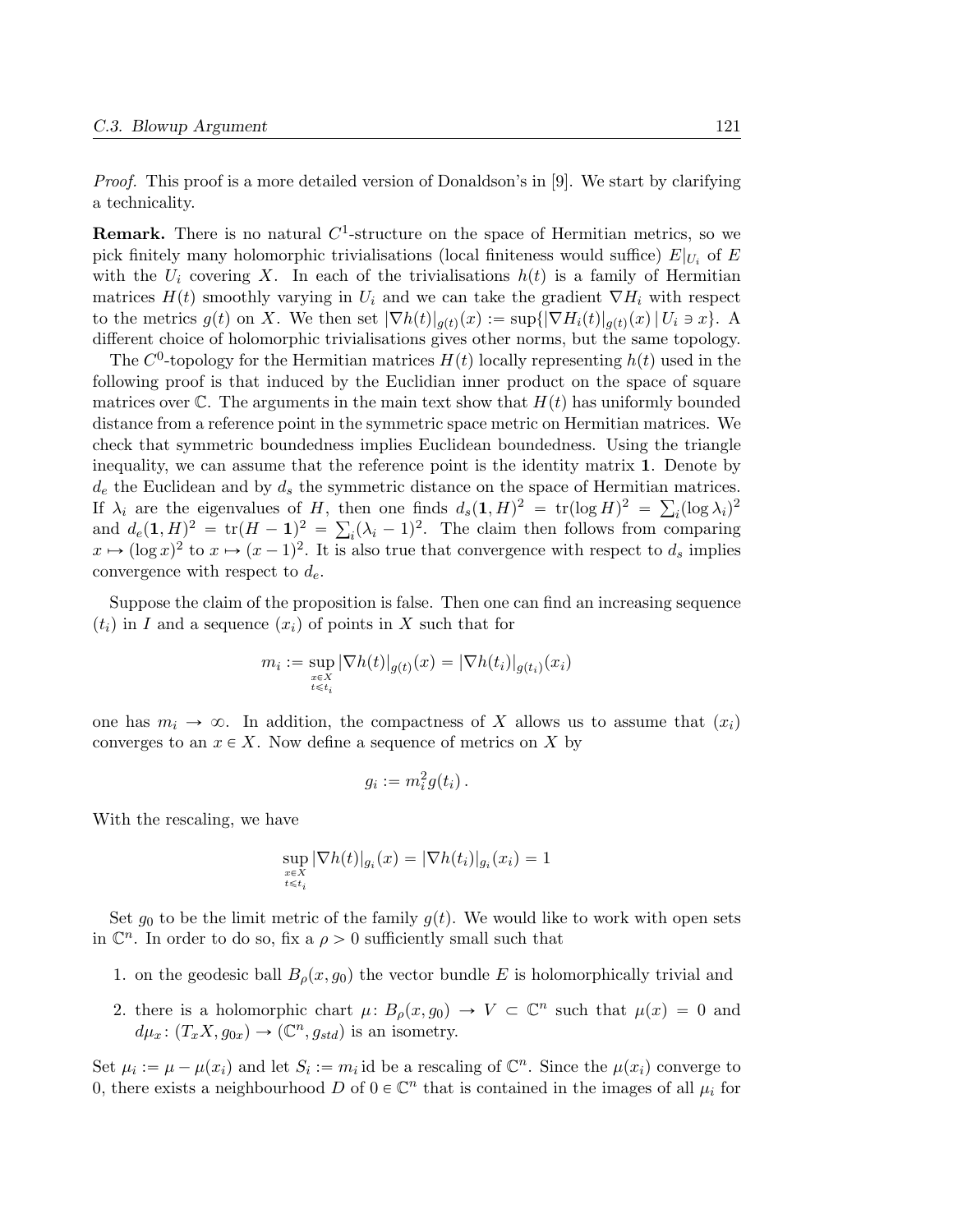sufficiently large i. By changing the chart  $\mu$  we can assume that D is the Euclidean ball  $\{z \in \mathbb{C}^n \mid |z|_{std} < 1\}$ . Now define  $\phi_i := (S_i \circ \mu_i)^{-1} |D \phi_i$  can also be defined on  $m_i D$ , but we assume  $m_i \geq 1$  and restrict to D). A computation yields  $(\phi_i^* g_i)_z = (\mu^{-1*} g(t_i))_{z/m_i + \mu(x_i)}$ for  $z \in D$  and it is convenient to consider  $\phi_i^* g_i$  as a composition of  $b_i : z \mapsto m_i^{-1} z + \mu(x_i)$ with  $\mu^{-1*}g: w \mapsto (\mu^{-1*}g(t_i))_w$ . Making i large, the maps  $b_i$  send D to arbitrarily small neighbourhoods of  $0 \in \mathbb{C}^n$  in which  $g_{std}$  is increasingly well approximated by  $\mu^{-1*}g(t_i)$ in  $C^0$ . We see that  $\phi_i^* g_i - g_{std}$  converges to 0 in  $C^0$  uniformly on D. Taking spatial derivatives of  $\mu^{-1*}g(t_i) \circ b_i$  gives

$$
\partial^{\alpha}(\mu^{-1*}g(t_i)\circ b_i)=m_i^{-|\alpha|}(\partial^{\alpha}\mu^{-1*}g(t_i))\circ b_i,
$$

where  $\alpha$  is a multiindex. The derivative  $\partial^{\alpha} \mu^{-1*} g(t_i)$  is bounded on a neighbourhood of  $0 \in \mathbb{C}^n$ , so if  $\alpha \neq 0$  then  $\partial^{\alpha} \phi_i^* g_i \to 0$  uniformly on D. This means that  $\phi_i^* g_i \to g_{std}$  in  $C^{\infty}$  on D.

Next, fix a holomorphic trivialisation

$$
\Psi \colon E|_{B_{\rho}(x,g_0)} \to \mathbb{C}^r \times B_{\rho}(x,g_0)
$$

of E over  $B_{\rho}(x, g_0)$  and let  $\Psi_y : E_y \to \mathbb{C}^r$  be the associated isomorphisms of vector spaces for  $y \in B_\rho(x, g_0)$ . Now define

$$
\Phi_i := \Psi^{-1} \circ (\mathrm{id} \times \phi_i) \colon \mathbb{C}^r \times D \to E|_{\phi_i(D)}.
$$

For  $z \in D$  we compute

$$
(\Phi_i^* h(t_i))_z = (\Psi^{-1*} h(t_i))_{\phi_i(z)} = ((\mathrm{id} \times \mu \circ \Psi)^{-1*} h(t_i))_{z/m_i + \mu(x_i)}
$$

and express this as a composition of the maps  $b_i$  and  $(id \times \mu \circ \Psi)^{-1*} h(t_i): w \mapsto ((id \times \mu \circ$  $\Psi$ )<sup>-1\*</sup>h(t<sub>i</sub>))<sub>w</sub>. Since h(t<sub>i</sub>) is by assumption bounded in  $C^0$ , we can argue that the  $C^0$ distances between  $\Phi_i^* h(t_i)$  and the constant Hermitian metrics  $((id \times \mu \circ \Psi)^{-1*} h(t_i))_0$ become arbitrarily small uniformly on D. As tacitly done before, given  $\varepsilon > 0$  find a neighbourhood V of  $0 \in \mathbb{C}^n$  on which  $|((id \times \mu \circ \Psi)^{-1*}h(t_i))_w - ((id \times \mu \circ \Psi)^{-1*}h(t_i))_0| < \varepsilon$ independently of i (using any norm on the vector space of Hermitian matrices). Then find N big enough such that for  $i > N$  the maps  $b_i$  map D into V.

Continuing preparations, fix a background Hermitian structure  $h_0$  on E, write  $\eta$  =  $h_0^{-1}h$  and recall

$$
\Delta_{\partial,h_0,\omega}\eta=\eta\Lambda_{\omega}iF_h+i\Lambda_{\omega}(\overline{\partial}\eta)\eta^{-1}(\partial_{h_0}\eta)-\eta\Lambda_{\omega}iF_{h_0}.
$$

Setting  $H_i := \Phi_i^* h(t_i)$  and choosing  $h_0$  to correspond to the standard Hermitian metric on  $\mathbb{C}^r$  in the trivialisation  $\Psi$  we get

$$
\Delta_{\partial, H_0, \phi_i^* \omega_i} H_i = H_i \Lambda_{\phi_i^* \omega_i} i F_{H_i} + i \Lambda_{\phi_i^* \omega_i} [(\overline{\partial} H_i) H_i^{-1}(\partial H_i)]
$$

over  $D \subset \mathbb{C}^n$ . Using that  $H_i$  and  $\phi_i^* \omega_i$  are uniformly bounded in i and that by construction  $|\nabla H_i|_{\phi_i^* g_i} = 1$ , we can infer

$$
|\Delta_{\partial, H_0, \phi_i^* g_i} H_i| \leqslant C \,,
$$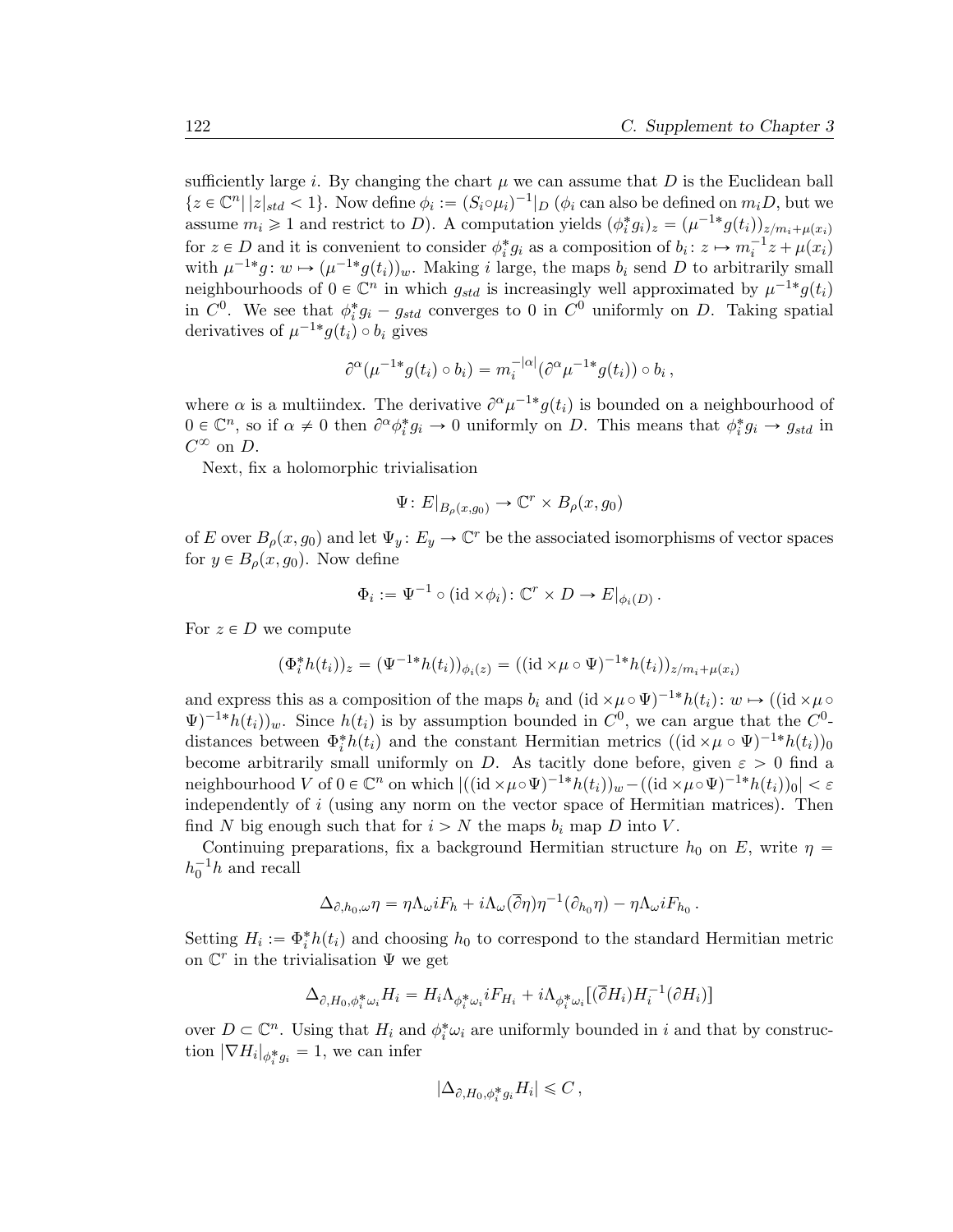since in the rescaled metrics,  $|\nabla H_i|_{\phi_i^* \omega_i} = 1$ . Because  $H_0$  was chosen to be standard,  $\Delta_{\partial, H_0, \phi_i^* \omega_i}$  on  $\mathbb{C}^r$ -valued functions on D is just 1/2 times the componentwise d-Laplacian  $\Delta_{\phi_i^* g_i}^{\phi_i, \mu_i, \mu_i}$  defined by the metric  $\phi_i^* g_i$ . The lowest eigenvalue of the  $\phi_i^* g_i$  is bounded from below uniformly in i and  $x \in D$ , so the same holds true for the constants of ellipticity of the associated Laplacians. In addition, the coefficients of these Laplacians are bounded uniformly in  $C^{\infty}$ , so in particular the highest order coefficients are bounded in  $C^1$  and the lower order ones in  $L^{\infty}$ . One can then use the interior elliptic estimates for the operators  $\Delta_{\phi_i^* g_i}$  with a constant independent of i (see e.g. [19] p. 235, Theorem 9.11. Note that a common modulus of continuity of the highest order coefficients can be found since their uniform boundedness in  $C<sup>1</sup>$  guarantees equicontinuity):

$$
||u||_{L_2^p(D', g_{std})} \leq C(||\Delta_{\phi_i^* g_i(t)} u||_{L^p(D, g_{std})} + ||u||_{L^p(D, g_{std})}),
$$

where  $D' \subset D$  is a slightly smaller disc. Applying this to  $u = H_i$  and the fact that the  $H_i$  are uniformly bounded in  $C^0$  we get that they are in fact uniformly bounded in  $L_2^p$  ${}_{2}^{p}(D',g_{std}).$ 

With these preparatory considerations we derive a contradiction as follows. For sufficiently high  $p$  there is a compact embedding  $L_2^p$  $Z_2^p \hookrightarrow C^1$ , so a subsequence of the  $H_i$ converges in  $C^1$  (on a slightly smaller set) and in particular in  $C^0$ . By the previous considerations, the  $C^0$ -limit is necessarily constant, but the  $C^1$ -limit cannot be constant since  $|\nabla H_i|_{\phi_i^* g_i} = 1$ .  $\Box$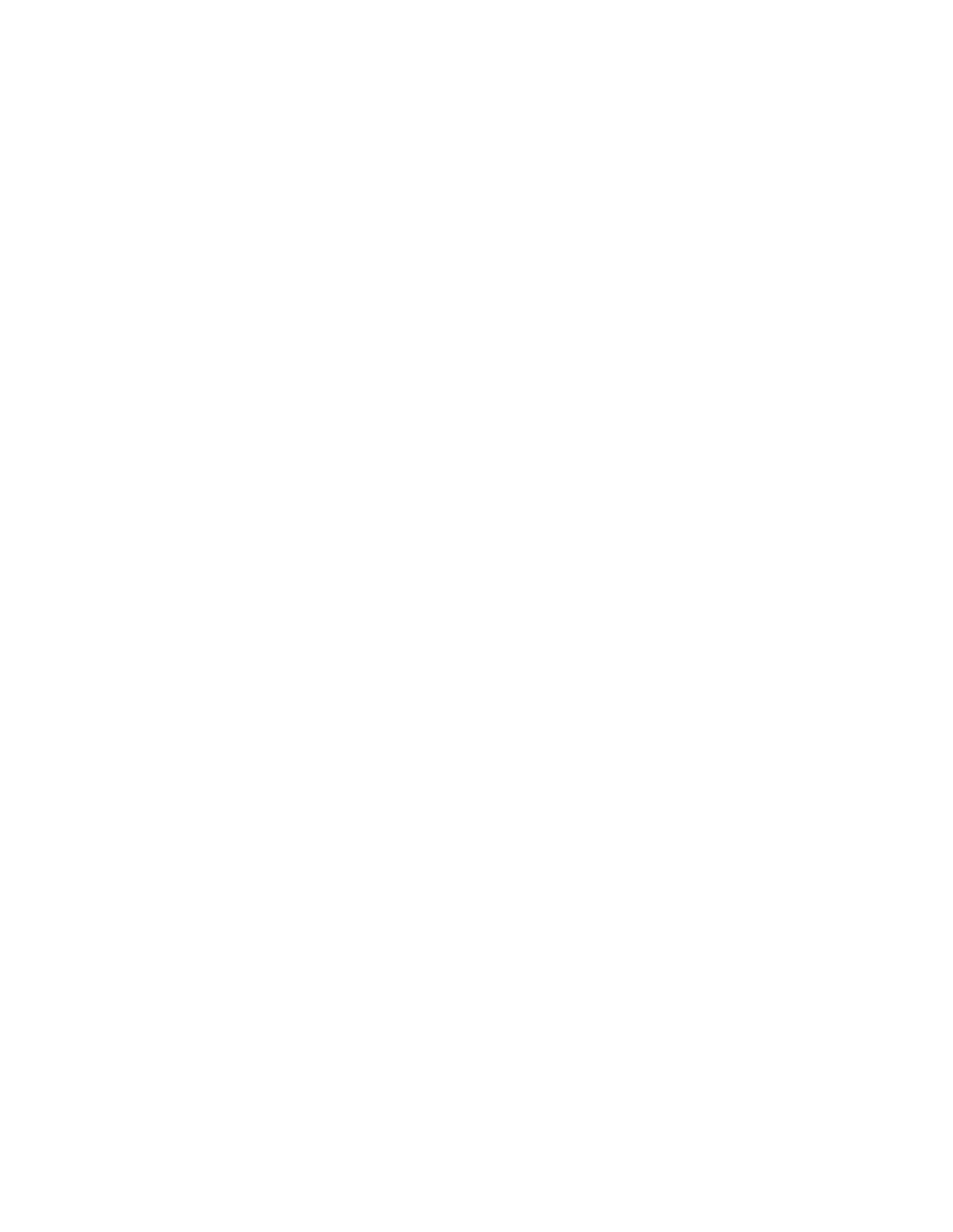### D. Supplement to Chapter 4

### D.1. Direct Computation of the Curvature of  $\mathcal{O}(1) \rightarrow \mathbb{P}E$

Consider a complex manifold X with a holomorphic vector bundle  $\pi: E \to X$  of rank  $k + 1$  equipped with a Hermitian metric h. Let  $U \subset X$  be an open set over which E is holomorphically trivialised as  $E|_U \cong U \times \mathbb{C}^{k+1}$ . The covariant derivative associated to the Chern connection on  $(E, h)$  locally takes the form  $\nabla |U = d + A$  with  $A = h^{-1}\partial h$ , where by abuse of notation we also denote by  $h$  the family of Hermitian matrices defined by the Hermitian metric in the local trivialisation. One can describe the Chern connection in terms of a decomposition of  $TE$  into horizontal and vertical parts as follows.

A tangent vector  $\zeta = (\xi, v) \in TE_{(x,z)} \cong T_xU \times T_z\mathbb{C}^{k+1} \cong T_xU \times \mathbb{C}^{k+1}$  is vertical precisely if it lies in the kernel of  $d\pi$ . This is the case if  $\xi = 0$ . A tangent vector  $(\xi, v)$  at  $(x, z)$  is horizontal if it can be realised geometrically as the derivative of a path  $p(x(t), z(t))$  through x, z at  $t = 0$ , such that if we interpret  $z(t)$  as a section of  $E|_U$  over  $x(t)$ , then  $\nabla_{x'(t)} z(t)|_{t=0} = z'(0) + A_{x'(t)} z(t)|_{t=0} = v + A_{\xi} z = 0$ . This is equivalent to  $v = -A_{\xi}z$ . We recapitulate:  $(\xi, v) \in TE_{(x,z)}$  is

- vertical if and only if  $\xi = 0$  and
- horizontal if and only if  $v = -h^{-1}(\partial_{\xi}h)z$ .

Next, denote by 0 the zero section of  $E$ . One has the commutative diagram

$$
E \setminus 0 \xrightarrow{\pi} X
$$
  
\n
$$
\downarrow p
$$
  
\n
$$
\uparrow p
$$
  
\n
$$
\uparrow p
$$
  
\n
$$
\uparrow p
$$
  
\n
$$
\uparrow p
$$
  
\n
$$
\uparrow p
$$

Consider the relative hyperplane bundle  $\mathcal{O}(1) \rightarrow \mathbb{P}E$  which inherits a Hermitian metric  $\tilde{h}^{-1}$ . We are interested in its curvature  $F_{\mathcal{O}(1),\tilde{h}^{-1}}$ . Instead, we compute  $F_{\mathcal{O}(-1),\tilde{h}}$ which differs from  $F_{\mathcal{O}(1),\tilde{h}^{-1}}$  only by a sign. For computational convenience we pull back  $(\mathcal{O}(-1), \tilde{h})$  via  $p: E\backslash 0 \to \mathbb{P}E$ . In the trivialisation  $E|_U \cong U \times \mathbb{C}^{k+1}$ , the fibre of  $p^*(\mathcal{O}(-1), \tilde{h})$  over  $(x, z), z \neq 0$  is the line in  $\mathbb{C}^{k+1}$  containing z with Hermitian metric given by the restriction of h to that line. We trivialise  $p^*O(-1)$  over  $E\setminus 0|_U$  by the section  $(x, z) \mapsto z$ , i.e.

$$
p^* \mathcal{O}(-1)|_U \cong U \times \mathbb{C}^{k+1} \backslash 0 \times \mathbb{C},
$$

where the point in the line defined by z is given by  $\lambda z$ . In this holomorphic trivialisation the Hermitian metric  $\tilde{h}$  is a family of Hermitian 1×1-matrices indexed by  $U \times \mathbb{C}^{k+1} \setminus 0$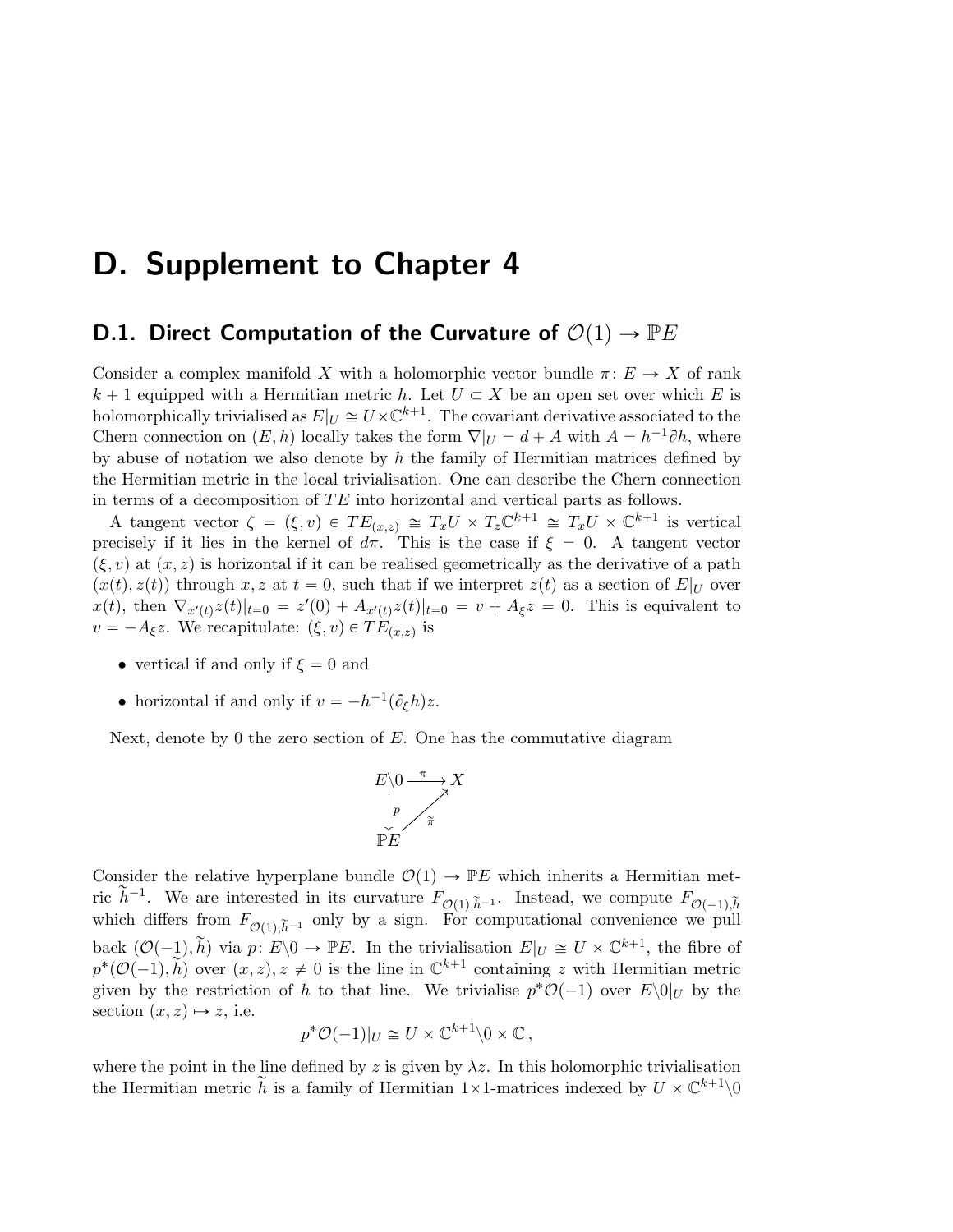given by the function  $h(z, z)$  (where h depends on the U-variable x). The curvature of  $p^*(\mathcal{O}(-1), \tilde{h})$  is given by

$$
F_{p^*(\mathcal{O}(-1),\widetilde{h})} = \overline{\partial} \partial \log h(z,z) .
$$

We write this as  $d\alpha$  for  $\alpha = \partial \log h(z, z)$  and use the invariant formula for the exterior derivative to express the curvature as

$$
(d\alpha)(\zeta_1,\zeta_2)=d(\alpha(\zeta_2))(\zeta_1)-d(\alpha(\zeta_1))(\zeta_2)-\alpha([\zeta_1,\zeta_2]),
$$

where  $\zeta_1, \zeta_2 \in TE_{(x,z)}$  are locally extended to smooth vector fields. We want to consider the cases where both arguments lie in  $V$  or both in  $H$  or one in  $V$  and one in  $H$ . If  $\zeta = (0, v)$  is vertical, we extend  $\zeta$  to a local vector field by demanding v be constant in  $(x, z)$ . If  $\zeta = (\xi, -h^{-1}(\partial_{\xi}h)z)$  is horizontal, we extend  $\zeta$  to a local vector field by demanding  $\xi$  be constant in  $(x, z)$ . Note that the extension remains horizontal and that quantities involving h depend on x. It is helpful to observe that  $H \subset \text{ker } \alpha$ . To see this, simply compute

$$
\alpha(\xi, v) = \frac{\partial_{\xi}h(z, z) + h(v, z)}{h(z, z)}
$$

where we have used  $\partial_v h(z, z) = h(v, z)$  (this is since  $h(z, z) = h_{ij} z^i \overline{z}^j$ ). Clearly this vanishes if  $v = -h^{-1}(\partial_{\xi}h)z$ . We now individually examine the three aforementioned cases.

• First case:  $\zeta_1 = (0, v) \in V$  and  $\zeta_2 = (\xi, -h^{-1}(\partial_{\xi}h)z) \in H$ .

We have already seen that  $d(\alpha(\zeta_2))(\zeta_1) = 0$ . In addition, it is  $\alpha(\zeta_1) = \frac{h(v,z)}{h(z,z)}$ , so

$$
d(\alpha(\zeta_1))(\zeta_2) = \frac{\partial_{\zeta_2}h(v,z)}{h(z,z)} - \frac{h(v,z)}{h(z,z)^2}\partial_{\zeta_2}h(z,z) + \frac{\overline{\partial}_{\zeta_2}h(v,z)}{h(z,z)} - \frac{h(v,z)}{h(z,z)^2}\overline{\partial}_{\zeta_2}h(z,z)
$$
  
= 
$$
\frac{\partial_{\zeta_2}h(v,z)}{h(z,z)} + \frac{\overline{\partial}_{\zeta_2}h(z,v)}{h(z,z)} - \frac{h(v,z)}{h(z,z)^2}\overline{\partial_{\zeta_2}h(z,z)}
$$
  
= 
$$
\frac{\partial_{\zeta_2}h(v,z)}{h(z,z)},
$$

where we used that  $\partial_{\zeta_2} h(z, v) = \partial_{\zeta_2} h(z, z) = 0$  (for the same reason that  $\alpha(\zeta_2) = 0$ ). Finally,  $[\zeta_1, \zeta_2] = (0, -h^{-1}(\partial_{\xi}h)v)$ , so

$$
\alpha([\zeta_1,\zeta_2]) = -\frac{\partial_{\xi}h(v,z)}{h(z,z)},
$$

from which we see that  $(d\alpha)(\zeta_1, \zeta_2) = 0$ , i.e. the horizontal-vertical component of  $F_{p^*(\mathcal{O}(-1),\tilde{h})}$  vanishes.

**Remark.** Since the map  $p: E\backslash 0 \to \mathbb{P}E$  is a submersion, we obtain that  $iF_{\mathcal{O}(1),\tilde{h}^{-1}}$ has no horizontal-vertical component for the connection on  $\mathbb{P}(E)$  induced by the Chern connection on E.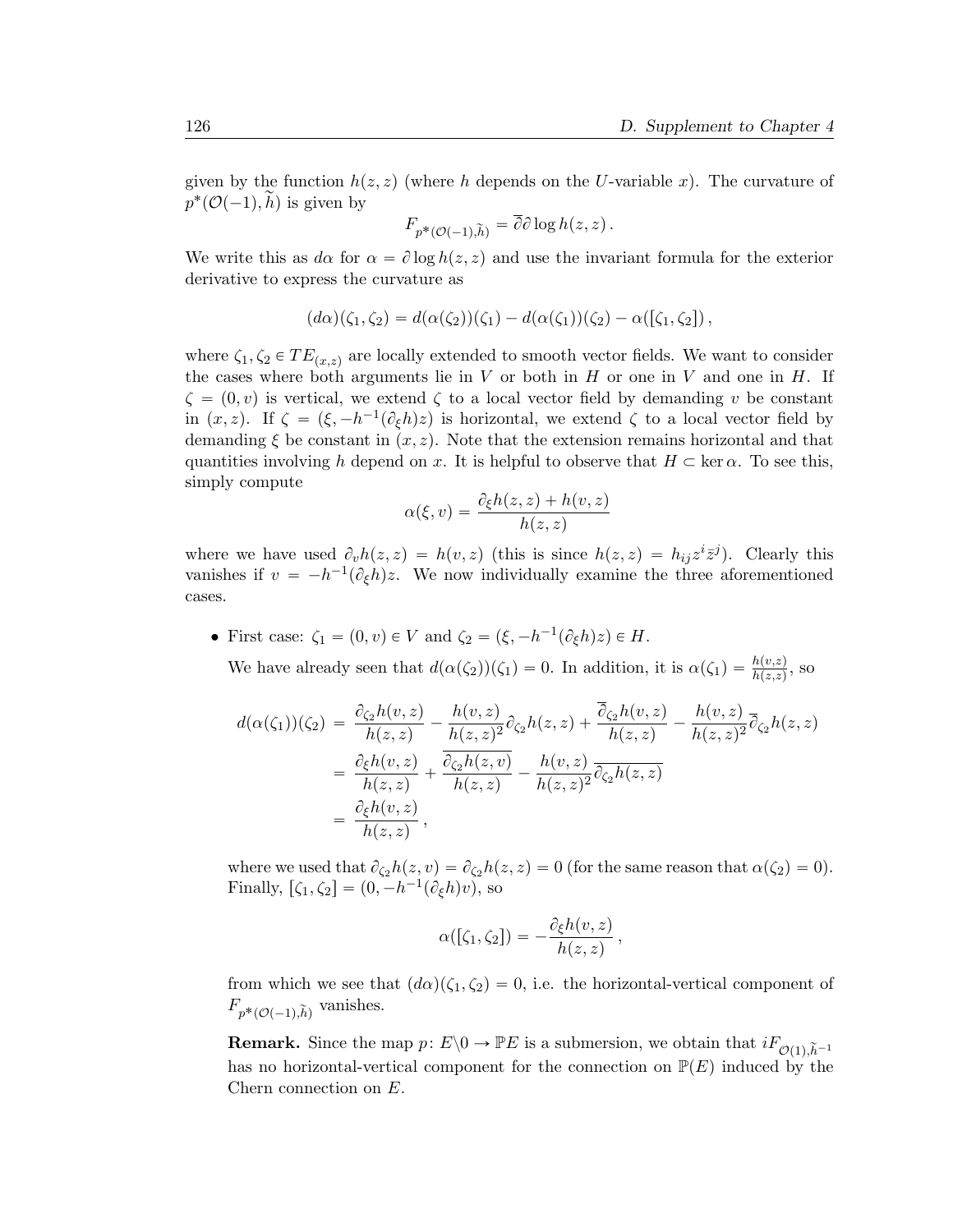• Second case:  $\zeta_1 = (\xi_1, -h^{-1}(\partial_{\xi_1} h)z) \in H$  and  $\zeta_2 = (\xi_2, -h^{-1}(\partial_{\xi_2} h)z) \in H$ . All terms, but the commutator term vanish. A direct computation yields

$$
[\zeta_1, \zeta_2] = (0, d_{\xi_1}(-h^{-1}\partial_{\xi_2}h)z + d_{-h^{-1}(\partial_{\xi_1}h)z}(-h^{-1}(\partial_{\xi_2}h)z))
$$
  
\n
$$
-(1 \leftrightarrow 2)
$$
  
\n
$$
= (0, -\overline{\partial}_{\xi_1}(h^{-1}(\partial_{\xi_2}h)z) - \partial_{\xi_1}(h^{-1}(\partial_{\xi_2}h)z) + h^{-1}(\partial_{\xi_2}h)h^{-1}(\partial_{\xi_1}h)z)
$$
  
\n
$$
-(1 \leftrightarrow 2)
$$
  
\n
$$
= (0, -[\overline{\partial}_{\xi_1}(h^{-1}(\partial_{\xi_2}h))]z) + [h^{-1}(\partial_{\xi_1}h)h^{-1}(\partial_{\xi_2}h) + h^{-1}(\partial_{\xi_2}h)h^{-1}(\partial_{\xi_1}h)]z)
$$
  
\n
$$
-(1 \leftrightarrow 2)
$$
  
\n
$$
= (0, -[\overline{\partial}_{\xi_1}(h^{-1}(\partial_{\xi_2}h)) - \overline{\partial}_{\xi_2}(h^{-1}(\partial_{\xi_1}h))]z)
$$
  
\n
$$
= (0, -F_{(E,h)}(\xi_1, \xi_2)z)
$$

and hence

$$
F_{p^{*}(\mathcal{O}(-1),\widetilde{h})}(\zeta_{1},\zeta_{2})=-\alpha([\zeta_{1},\zeta_{2}])=\frac{h(F_{E,h}(\xi_{1},\xi_{2})z,z)}{h(z,z)}.
$$

Recalling that the standard fibrewise moment map on  $\mathbb{P}E$  was given by

$$
M(h, A)([z]) = \frac{i}{2\pi} \frac{h(Az, z)}{h(z, z)}
$$

one obtains

$$
i/(2\pi) \cdot F_{\mathcal{O}(1),\tilde{h}^{-1}}(\xi_1^\#, \xi_2^\#) = -M(h, F_{E,h}(\xi_1, \xi_2)),
$$

where  $\xi^{\#}$  denotes the horizontal lift of  $\xi \in TX$  to  $T \mathbb{P} E$  (a tangent vector of the base at  $x \in X$  gives a horizontal vector field on the fibre of  $\mathbb{P}E_x$ ).

• Third case:  $\zeta_1 = (0, v_1) \in V$  and  $\zeta_2 = (0, v_2) \in V$ .

The commutator term vanishes. For the rest we obtain

$$
(d\alpha)(\zeta_1, \zeta_2) = d(\alpha(\zeta_2))(\zeta_1) - d(\alpha(\zeta_1))(\zeta_2)
$$
  
\n
$$
= d_{v_1} \frac{h(v_2, z)}{h(z, z)} - (1 \leftrightarrow 2)
$$
  
\n
$$
= \frac{h(v_2, v_1)}{h(z, z)} - \frac{h(v_2, z)h(v_1, z)}{h(z, z)^2} - \frac{h(v_2, z)h(z, v_1)}{h(z, z)^2} - (1 \leftrightarrow 2)
$$
  
\n
$$
= \frac{h(v_2, v_1) - h(v_1, v_2)}{h(z, z)} + \frac{h(v_1, z)h(z, v_2) - h(v_2, z)h(z, v_1)}{h(z, z)^2}
$$
  
\n
$$
= 2i \frac{-\text{Im } h(v_1, v_2)}{h(z, z)} + 2i \frac{\text{Im } h(v_1, z)h(v_2, z)}{h(z, z)^2}
$$
  
\n
$$
= 2i \frac{\Omega_h(v_1, v_2)}{|z|_h^2} - 2i \frac{\Omega_h(v_1, z)g_h(v_2, z) + \Omega_h(v_2, z)g_h(v_1, z)}{|z|_h^4}
$$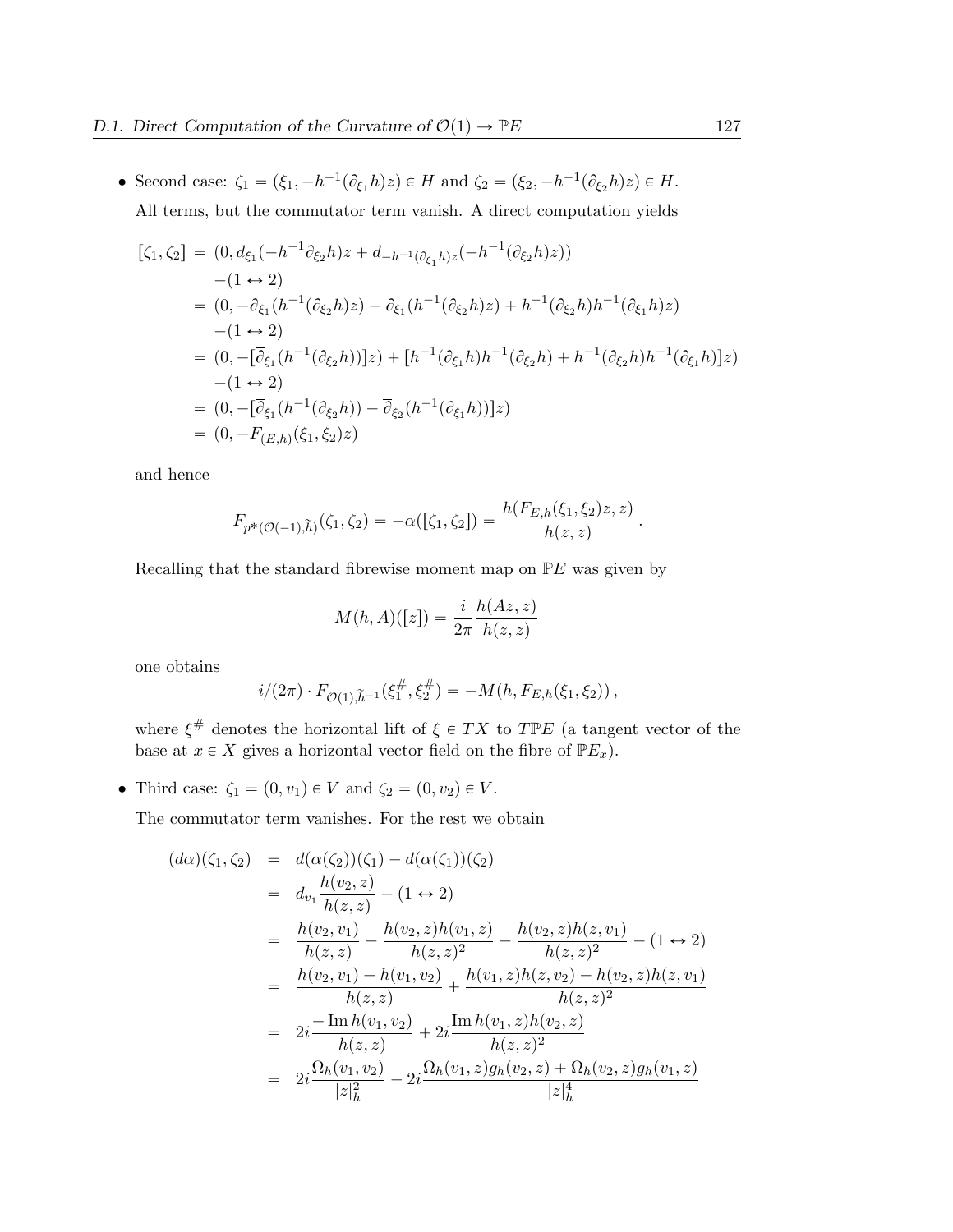and hence

$$
p^* F_{\mathcal{O}(1),\tilde{h}^{-1}}(\zeta_1,\zeta_2) = -2i \frac{\Omega_h(v_1,v_2)}{|z|_h^2} + 2i \frac{\Omega_h(v_1,z)g_h(v_2,z) + \Omega_h(v_2,z)g_h(v_1,z)}{|z|_h^4}.
$$

Compare this to the characterising relation  $\hat{p}^* \sigma_h = 1/\pi \cdot \iota^* \Omega_h$  for the collection of Fubini–Study metrics on the fibres of  $\mathbb{P}E$ , where  $\hat{p}$  is the projection from the unit sphere bundle of  $(E, h)$  to PE and  $\iota$  is the inclusion of the unit sphere bundle of  $(E, h)$  into E. By restricting the right hand side to points on the h-unit sphere (i.e.  $|z|_h^2 = 1$ ) and tangent vectors  $v_1, v_2$  tangent to the unit sphere (this implies  $\Omega_h(v_i, z) = 0$ , one obtains

$$
\hat{p}^* F_{\mathcal{O}(1),\tilde{h}^{-1}}(\zeta_1,\zeta_2) = -2i\Omega_h(v_1,v_2) = -2\pi i \,\hat{p}^* \sigma_h(\zeta_1,\zeta_2)
$$

which then implies that  $i/(2\pi) \cdot F_{\mathcal{O}(1),\tilde{h}^{-1}}$  evaluated on two vertical vectors (with respect to the connection on  $\mathbb{P}E$  induced by the Chern connection on  $(E, h)$  is the Fubini–Study metric on that fibre.

### D.2. Eigenvalues of the Laplacian on  $S^n$  and  $\mathbb{CP}^k$

We need the eigenvalues of the Fubini–Study Laplacian on  $\mathbb{CP}^k$  for the adiabatic expression of the scalar curvature of  $\omega_r$  on PE. As a preparation we perform the analysis for the round metric Laplacian on  $S<sup>n</sup>$ .

#### D.2.1. Eigenvalues and Eigenfunctions of the Laplacian of the Round Metric on  $S^n$

**Proposition D.2.1.** The eigenfunctions of  $\Delta_{S^n}$  on  $S^n$  equipped with the radius 1 round metric are in one-to-one correspondence with harmonic homogeneous polynomials of degree l on  $\mathbb{R}^{n+1}$ . If P is a harmonic homogeneous degree l polynomial on  $\mathbb{R}^{n+1}$ , then  $\Delta_{S^n}P|_{S^n} = l(l+n-1)P|_{S^n}$ . Conversely, if  $\Delta_{S^n} f = \lambda f$ , then f extends homogeneously to a harmonic polynomial on  $\mathbb{R}^{n+1}$ . In particular, one has  $\operatorname{spec}(\Delta_{S^n}) = \{l(l+n-1)|l \in \mathbb{N}_0\}.$ 

*Proof.* We view  $S^n \subset \mathbb{R}^{n+1}$  as the unit sphere with respect to the standard inner product. In polar coordinates  $(r, \Theta)$  the Laplacian on  $\mathbb{R}^{n+1}$  is given by

$$
\Delta_{\mathbb{R}^{n+1}} = -\partial_r^2 - \frac{n}{r}\partial_r + \frac{1}{r^2}\Delta_{S^n},\tag{D.1}
$$

so if P is a harmonic degree l polynomial on  $\mathbb{R}^{n+1}$ , then

$$
0 = (r^{2} \Delta_{\mathbb{R}^{n+1}} P)|_{S^{n}} = (-l(l-1) - nl)P|_{S^{n}} + \Delta_{S^{n}} P,
$$

i.e.  $\Delta_{S^n} P|_{S^n} = l(l+n-1)P|_{S^n}$ .

Conversely, for  $\lambda \in \mathbb{R}$ , suppose that f is a solution to  $\Delta_{S^n} f = \lambda f$ . By ellipticity of  $\Delta_{S^n}$  –  $\lambda$  id<sub>Sn</sub> the solution f is automatically smooth, so there is a unique and smooth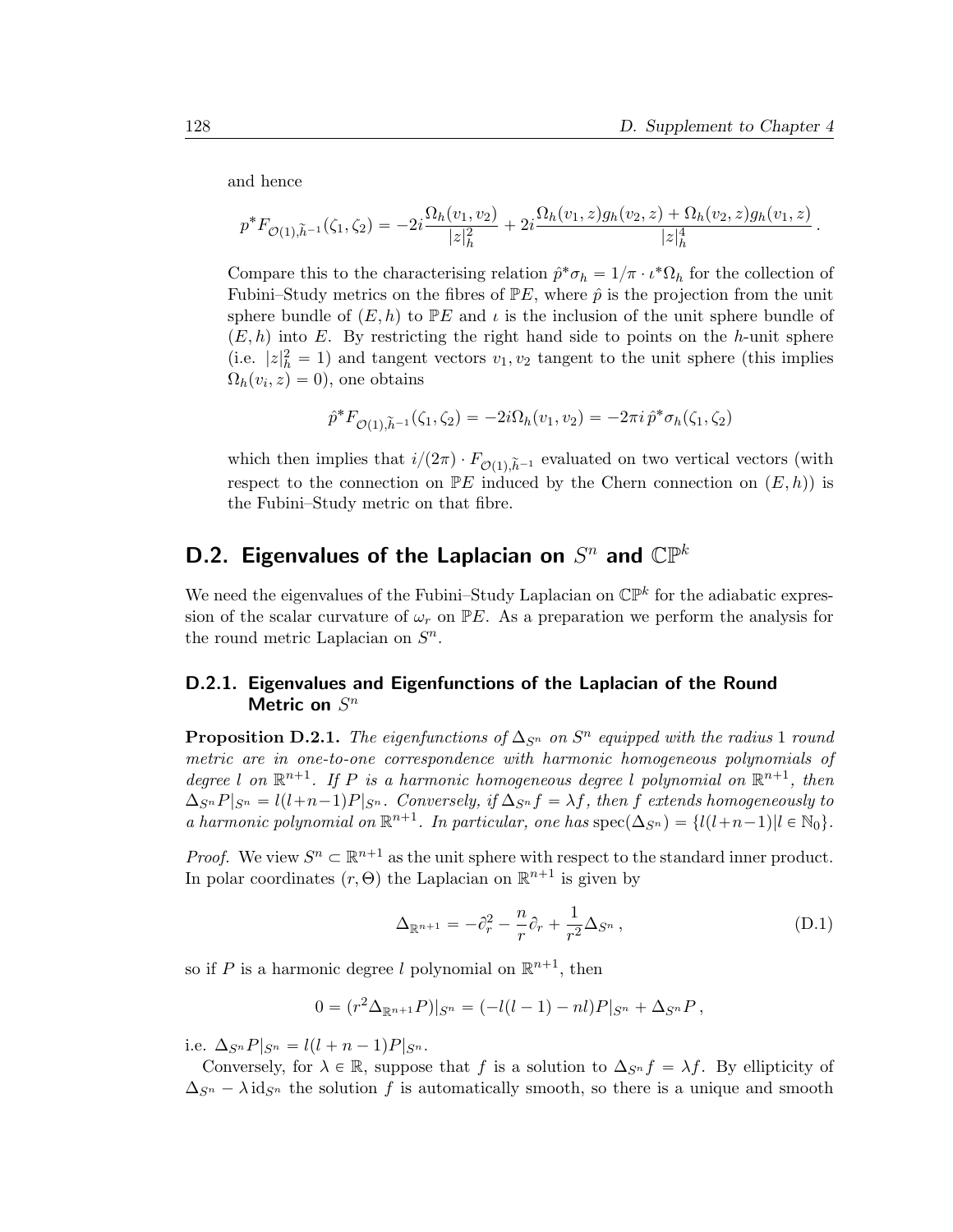solution u to the Dirichlet problem on the unit ball  $\Delta_{\mathbb{R}^n} u = 0$ ,  $u|_{S^n} = f$ . We explicitly construct u using the product ansatz  $u(r, \Theta) = R(r)f(\Theta)$ . First remark that by selfadjointness of  $\Delta_{S^n}$  the eigenvalue  $\lambda$  is nonnegative. If  $\lambda = 0$ , then  $f = 0$ . From now on assume  $\lambda > 0$ . Equation (D.1) and the eigenfunction equation imply that the radial factor of a product solution has to satisfy the Euler type equation

$$
[r^2 \partial_r + nr \partial_r - \lambda]R(r) = 0
$$

provided f is not 0 everywhere, which cannot happen since  $\lambda > 0$ . Substituting  $q = \ln r$ we find that

$$
[\partial_q^2 + (n-1)\partial_q - \lambda]R(q) = 0
$$

for which the general solution is

$$
R(q) = a_+ \cdot e^{\mu_+ q} + a_- \cdot e^{\mu_- q} , \quad \mu_{\pm} = \pm \sqrt{\lambda_+ ((n-1)/2)^2} - (n-1)/2
$$

or equivalently

$$
R(r) = a_+ r^{\mu_+} + a_- r^{\mu_-}.
$$

Since  $\mu$  is always negative, the continuity of u at the origin forces  $a = 0$ . Furthermore  $a_+ = 1$ , since u has to agree with f if  $r = 1$ , so

$$
u(r,\Theta) = r^{\sqrt{\lambda + ((n-1)/2)^2} - (n-1)/2} f(\Theta).
$$
 (D.2)

One verifies that u is continuous on  $\mathbb{R}^n$  with  $u(0) = 0$  and smooth away from 0 where it satisfies  $\Delta_{\mathbb{R}^n} u = 0$ . Singularity lifting for harmonic functions then implies that u is harmonic on all of  $\mathbb{R}^n$  and is indeed the solution to the Dirichlet problem. A generalised version of Liouville's theorem states that polynomially bounded harmonic functions on  $\mathbb{R}^{n+1}$  are themselves polynomials (cf. e.g. [12], p. 342f for a proof). Equation (D.2) also shows that  $u$  is polynomially bounded, so  $u$  has to be a homogeneous polynomial of degree  $l := \mu_+$ . In particular l has to be an integer, i.e.  $\lambda = l(n + l - 1)$ .  $\Box$ 

#### D.2.2. Eigenvalues and Eigenfunctions of the Fubini–Study Laplacian on  $\mathbb{CP}^k$

**Proposition D.2.2.** The eigenfunctions of  $\Delta_{\mathbb{CP}^k}$  on  $\mathbb{CP}^k$  equipped with the Fubini–Study metric are in one-to-one correspondence with harmonic homogeneous  $S^1$ -invariant real polynomials on  $\mathbb{C}^{k+1} = \mathbb{R}^{2(k+1)}$ . The spectrum of  $\Delta_{\mathbb{CP}^k}$  is  $\text{spec}(\Delta_{\mathbb{CP}^n}) = \{4l(k+l)|l \in$  $\mathbb{N}_0$ .

*Proof.* We view  $\mathbb{CP}^k$  as the quotient of  $S^{2k+1}$  with the radius 1 round metric by the isometric  $S^1$ -action  $\theta \cdot z = e^{i\theta}z$ . The Fubini-Study metric on  $\mathbb{CP}^k$  is the quotient metric induced by the round metric on  $S^{2k+1}$  (Reminder: Define  $g_{\mathbb{CP}^k}(X,Y)_{[z]}$  by choosing a  $z \in [z] \cap S^{2k+1}$  and lifting  $X, Y$  to  $\widetilde{X}, \widetilde{Y} \in (T_zS^1)^{\perp} \subset T_zS^{2k+1}$ . The lifts are unique. Then set  $g_{\mathbb{CP}^k}(X, Y)_{[z]} := g_{S^{2k+1}}(\widetilde{X}, \widetilde{Y})_z$ . Since  $S^1$  acts isometrically, this is independent of the choice of  $z \in [z] \cap S^{2k+1}$ . Functions on  $\mathbb{CP}^k$  are in one-to-one correspondence with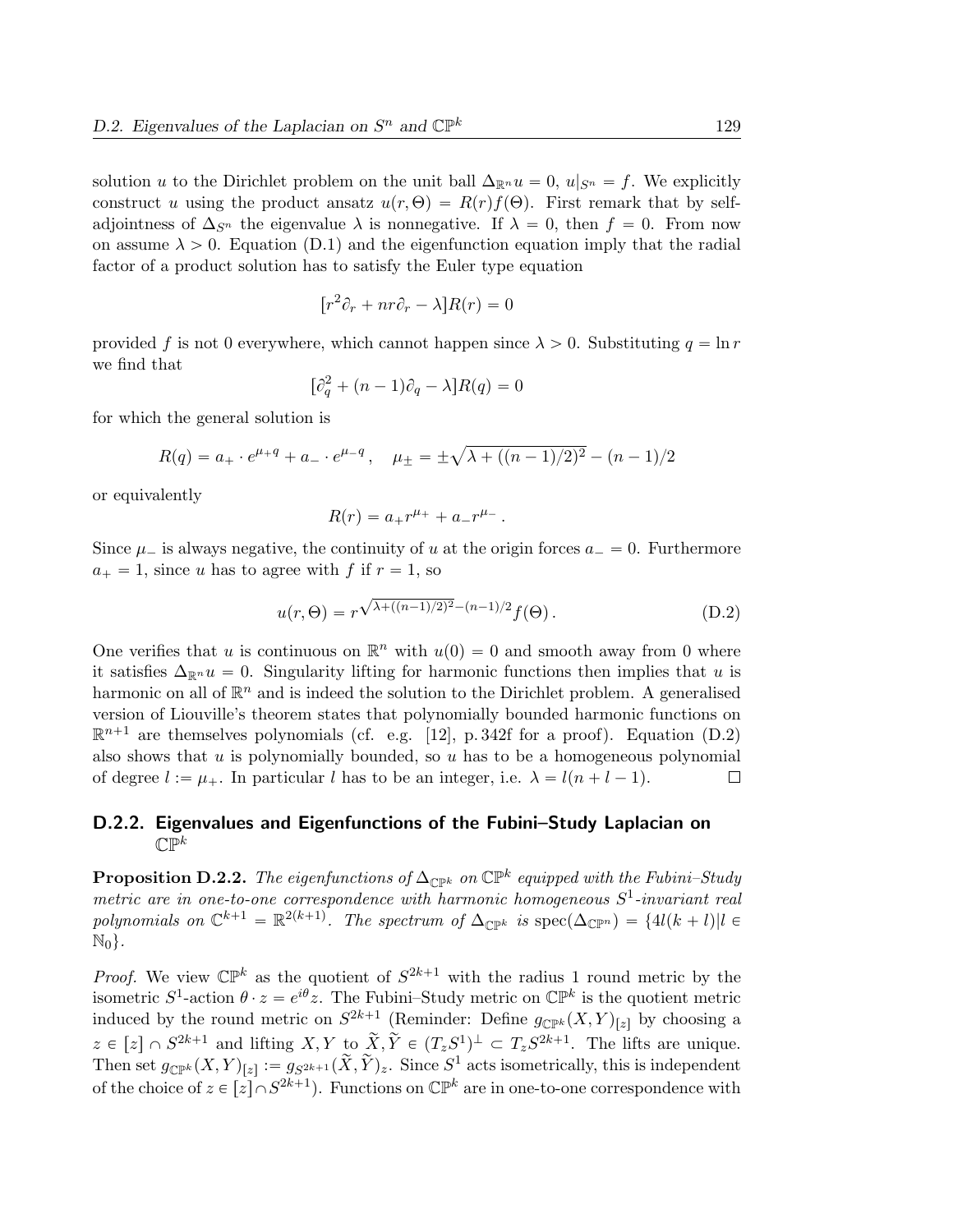S<sup>1</sup>-invariant functions on  $S^{2k+1}$  (functions pulled back from  $\mathbb{CP}^k$  via  $\pi: S^{2k+1} \to \mathbb{CP}^k$ ). One can check that for  $f \in C^{\infty}(\mathbb{CP}^k)$  one has  $\pi^* \Delta_{\mathbb{CP}^k} f = \Delta_{S^{2k+1}} \pi^* f$  (e.g. by using the local expression  $\Delta f = -|g|^{-1/2} \partial_i (|g|^{1/2} g^{ij} \partial_j f)$  and choosing local coordinates on  $S^{2k+1}$ such that the S<sup>1</sup>-direction corresponds to  $\partial_1$ ). This shows that  $\Delta_{\mathbb{CP}^k}$ -eigenfunctions on  $\mathbb{CP}^k$  are in one-to-one correspondence with  $S^1$ -invariant eigenfunctions of  $\Delta_{S^{2k+1}}$  on  $S^{2k+1}.$ 

We can write any homogeneous polynomial on  $\mathbb{R}^{2(k+1)}$  as  $P =$  $|\alpha|+|\beta|=l A_{\alpha,\beta}z^{\alpha}\bar{z}^{\beta},$ where the sum is over multiindices  $\alpha = (\alpha_0, ..., \alpha_n)$  and  $z^{\alpha} = z_0^{\alpha_0} \cdots \overline{z_n^{\alpha_n}}'$  (similarly for  $\overline{z}$ ) and  $\beta$ ). In this form it is manifest that the  $S^1$ -invariant homogeneous polynomials are those for which one only has summands with  $|\alpha| = |\beta| = l/2$ . In particular l needs to be even and one obtains that  $spec(\Delta_{\mathbb{CP}^k}) \subset \{2j(2j + (2k + 1) - 1)|j \in \mathbb{N}_0\} = \{4j(k + j)|j \in \mathbb{N}_0\}$  $\mathbb{N}_0$ . To show that this is in fact already the entire spectrum, we remark that for every  $k \in \mathbb{N}, l \in \mathbb{N}_0$  one can find  $S^1$ -invariant homogeneous harmonic real polynomials on  $\mathbb{C}^{k+1} = \mathbb{R}^{2(k+1)}$ . For instance, consider

$$
P = \sum_{i=0}^{k} a_i z^{(k-i,i,0,\dots,0)} \overline{z}^{(k-i,i,0,\dots,0)}, \quad a_{i+1} = -\left(\frac{k-i}{i+1}\right)^2 a_i \quad \text{for} \quad i = 1,..,k-1, \quad a_0 = 1.
$$

Remark. The computations here use the full Riemannian d-Laplacian of the Fubini– Study metric with volume  $\pi^k/k!$ . In the main text we mainly use the  $\overline{\partial}$ -Laplacian which is half of the d-Laplacian and the integral Fubini–Study metric in  $c_1(\mathcal{O}(1))$  with volume  $1/k!$ . The spectrum of the  $\overline{\partial}$ -Laplacian of the integral Fubini–Study metric is

$$
\operatorname{spec}_{\Delta_{\mathbb{CP}^k}} = \{2\pi j(k+j) \, | \, j \in \mathbb{N}_0 \} \, .
$$

We now explicitly describe the eigenspace of the first nonzero eigenvalue in detail.

**Proposition D.2.3.** The eigenspace of the first nonzero eigenvalue of  $\Delta_{\mathbb{CP}^k}$  are precisely zero integral Hamiltonians for the  $SU(k + 1)$ -action on  $\mathbb{CP}^k$ .

Proof. We have seen that the eigenspace of the first nonzero eigenvalue can naturally be identified with  $S^1$ -invariant degree 2 homogeneous harmonic real polynomials on  $\mathbb{C}^{k+1}$ by pulling the eigenfunction up to  $S^{2k+1}$  and extending harmonically. These polynomials are of the form

$$
P = \frac{i}{2} \sum_{p,q=0}^{k} A_{qp} z_p \overline{z}_q ,
$$

where harmonicity forces tr $A = \sum_{p=0}^{k} A_p$  $p_{p=0}^{\kappa} A_{pp} = 0$  and real-valuedness  $A_{pq} = -A_{qp}$ . This means that  $A \in \mathfrak{su}(k+1)$ . Next we see that P as a function on  $\mathbb{C}^{k+1}$  is a Hamiltonian for the action of A on  $\mathbb{C}^{k+1}$ . This is a simple computation (rescaling the metric rescales

 $\Box$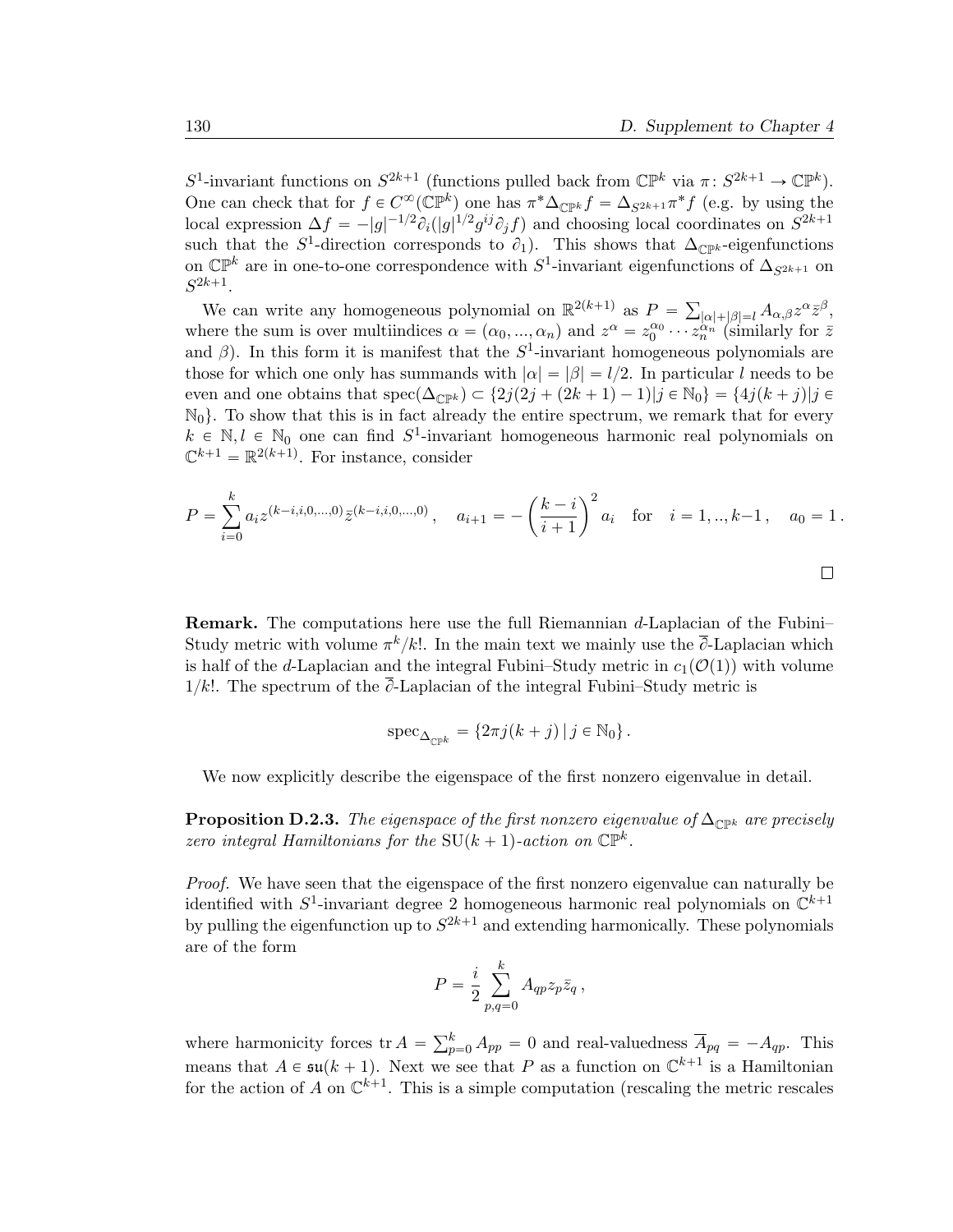the moment map by the same factor):

$$
\langle \mu_{\mathbb{C}^{k+1}}, A \rangle(z) = \frac{1}{2} \Omega(Az, z)
$$
  
\n
$$
= \frac{i}{4} \sum_{q=0}^{k} dz_q \wedge d\overline{z}_q(Az, z)
$$
  
\n
$$
= \frac{i}{4} \sum_{q,p=0}^{k} A_{qp} z_p \overline{z}_q - \overline{A}_{qp} \overline{z}_p z_q
$$
  
\n
$$
= \frac{i}{2} \sum_{p,q=0}^{k} A_{qp} z_p \overline{z}_q
$$
  
\n
$$
= P(z).
$$

By construction, P restricted to  $S^{2k+1}$  descends to the Hamiltonian  $\langle \mu_{\mathbb{CP}^k}, A \rangle$  on  $\mathbb{CP}^k$ . Since  $A$  is traceless, that Hamiltonian integrates to 0. This shows that each eigenfunction of  $\Delta_{\mathbb{CP}^k}$  to the first nonzero eigenvalue is a Hamiltonian for the infinitesimal action of  $A \in \mathfrak{su}(k+1)$ . Conversely, such a Hamiltonian is of the form  $\langle \mu_{\mathbb{CP}^k}, A \rangle([z]) = i \sum_{k} k$   $A \times \overline{z} / |z|^2$  which is induced by the  $S^1$ -invariant homogeneous harmonic real  $\overline{2}$  $\frac{\text{ctio}}{\nabla^k}$  $p_{p,q=0}^k A_{qp} z_p \bar{z}_q/|z|^2$  which is induced by the  $S^1$ -invariant homogeneous harmonic real polynomial  $\frac{i}{2}$  $\frac{p \nsim q}{\nabla^k}$  $p_{p,q=0}^{\kappa} A_{qp}z_p\bar{z}_q$ , so  $\langle \mu_{\mathbb{CP}^k} , A \rangle$  is an eigenfunction for the first nonzero eigenvalue of  $\Delta_{\mathbb{CP}^k}$ .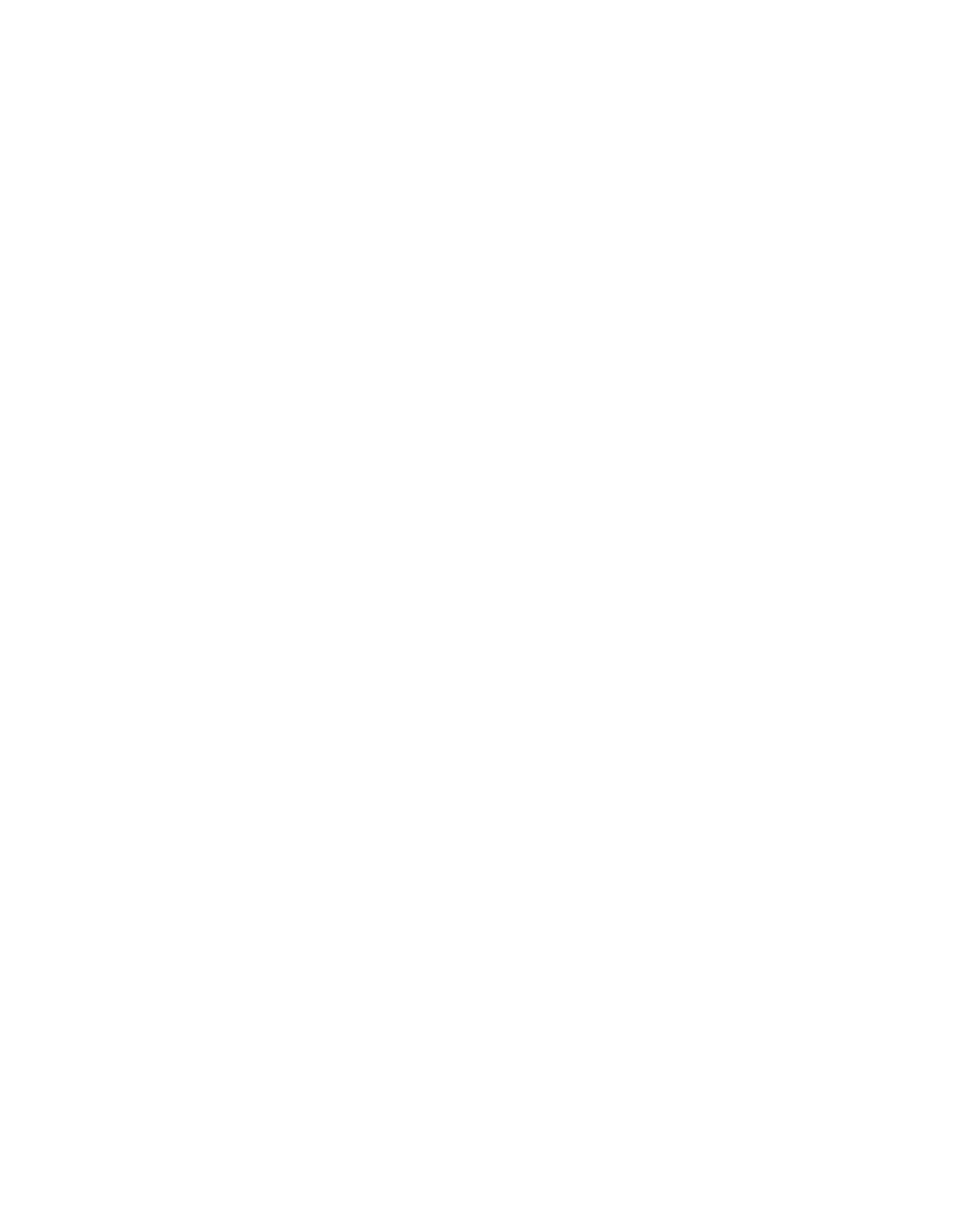# Bibliography

- [1] T. Aubin, *Nonlinear Analysis on Manifolds, Monge–Ampère Equations.* Grundlehren, Springer, 1982.
- [2] S. Boucksom, P. Eyssidieux and V. Guedj (Eds.), An Introduction to the Kähler– Ricci Flow. Lecture Notes in Mathematics, vol. 2086, Springer, 2013.
- [3] T. Brönnle, Extremal Kähler Metrics on Projectivised Vector Bundles. arXiv:1301.7045, 2013.
- [4] S.-C. Chang, The 2-Dimensional Calabi Flow. Nagoya Math. J., vol. 181, p. 63–73, 2006.
- [5] X.X. Chen, Calabi Flow in Riemann Surfaces Revisited: A New Point of View. Int. Math. Res. Not., vol. 6, p. 275–297, 2001.
- [6] X.X. Chen, *The Space of Kähler Metrics.* J. Differential Geom., vol. 56, p. 189–234, 2000.
- [7] X.X. Chen and G. Tian, Geometry of K¨ahler Metrics and Holomorphic Foliations by Discs. arXiv:0409433, 2004.
- [8] P. Chrusciel, Semi-global Existence and Convergence of Solutions of the Robinson-Trautman (2-Dimensional Calabi) Equation. Comm. Math. Phys., vol. 137, p. 289– 313, 1991.
- [9] S. K. Donaldson, Anti Self-Dual Yang–Mills Connections Over Complex Algebraic Surfaces and Stable Vector Bundles. Proc. London Math. Soc., vol. s3-50 (1), p. 1–26, 1985.
- [10] S. Donaldson, P. Kronheimer, The Geometry of Four-Manifolds. Oxford University Press, 1990.
- [11] J. Eells, S. Salamon, Twistorial Construction of Harmonic Maps of Surfaces Into Four-Manifolds. Ann. Scuola Norm. Sup. Pisa Cl. Sci. 4, vol. 12 (4), p. 589–640, 1985.
- [12] H. Fischer, H. Maul, *Mathematik für Physiker II* (German). Teubner, 2004.
- [13] J. Fine, Constant Scalar Curvature K¨ahler Metrics on Fibred Complex Surfaces. J. Differential Geom., vol. 68 (3), p. 397–432, 2004.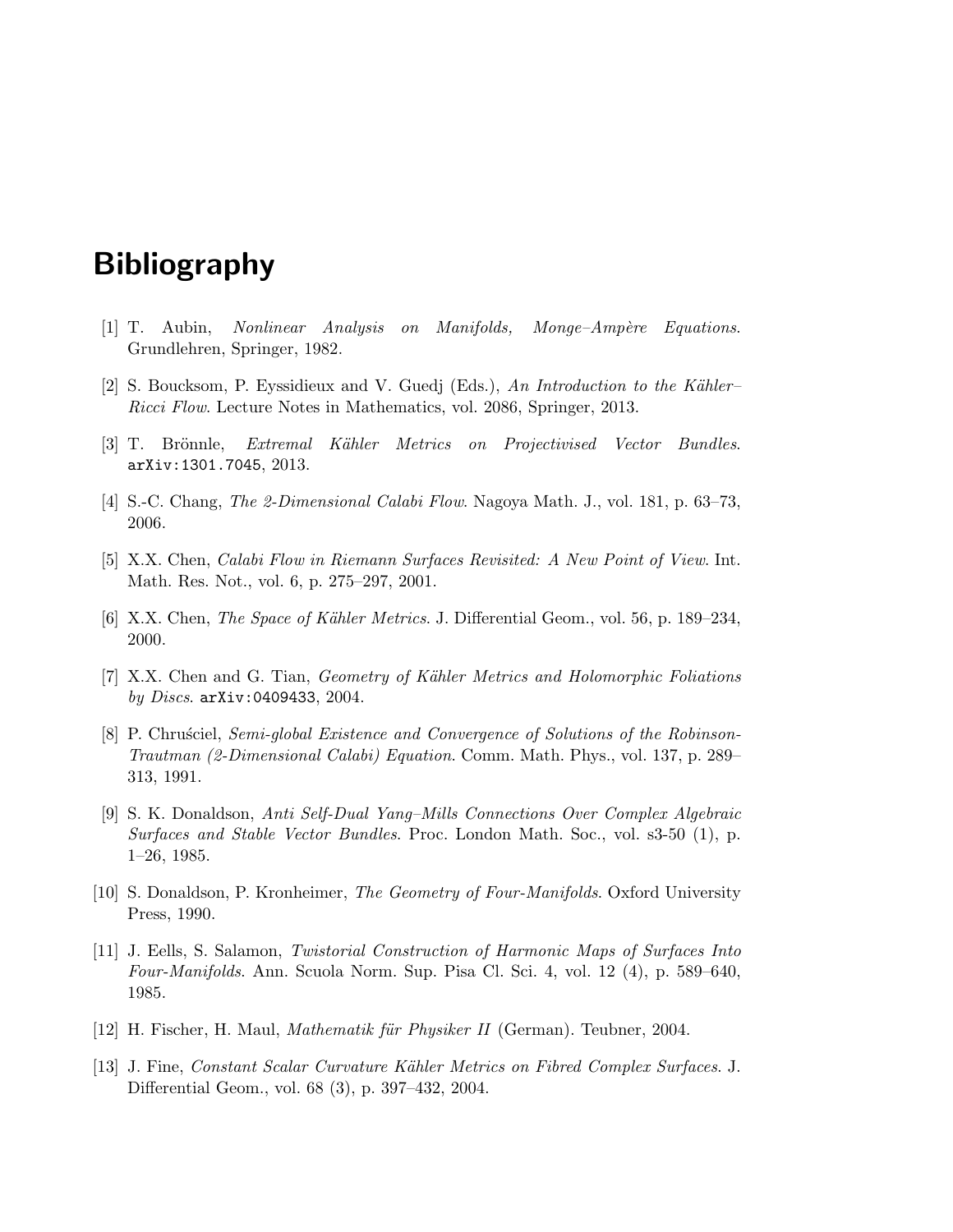- [14] J. Fine, Fibrations with Constant Scalar Curvature Kähler Metrics and the CM-Line Bundle. Math. Res. Lett., vol. 14 (2), p. 239–247, 2007.
- [15] J. Fine, D. Panov, *Hyperbolic Geometry and non-Kähler Manifolds with Trivial* Canonical Bundle. Geom. Topol., vol 14 (3), p. 1723–1763, 2010.
- [16] J. Fine, D. Panov, Symplectic Calabi–Yau Manifolds, Minimal Surfaces and the Hyperbolic Geometry of the Conifold. J. Differential Geom., vol. 82 (1), p. 155–205, 2009.
- [17] J. Fine, D. Panov, The Diversity of Symplectic Calabi–Yau Six-Manifolds. J. Topology, vol. 6 (1), p. 644–658, 2013.
- [18] A. Friedman, Interior Estimates for Parabolic Systems of Partial Differential Equations. J Math. and Mech., p. 393–417, 1958.
- [19] D. Gilbarg, N. Trudinger, Elliptic Partial Differential Equations of Second Order. Grundlehren, Springer, 1984.
- [20] K. Hasegawa, Minimal Models of Nilmanifolds. Proc. Amer. Math. Soc., vol. 106, p. 65–71, 1989.
- [21] Y.-J. Hong, Constant Hermitian Scalar Curvature Equations on Ruled Manifolds. J. Differential Geom., vol. 53 (3), p. 465–516, 1999.
- [22] Y.-J. Hong, Ruled Manifolds with Constant Hermitian Scalar Curvature. Math. Res. Lett., vol. 5 (5), p. 657–673, 1998.
- [23] D. Huybrechts, Complex Geometry: An Introduction. Universitext, Springer, 2004.
- [24] B. Kleiner and J. Lott, Notes on Perelman's Papers. arXiv:math/0605667v5, 2006.
- [25] H. Le, G. Wang, Anti-Complexified Ricci Flow on Compact Symplectic Manifolds. J. Reine Angew. Math., vol. 530, p. 17–31, 2001.
- [26] U. Mayer, Gradient Flows on Nonpositively Curved Metric Spaces and Harmonic Maps. Analysis and Geometry, vol. 6 (2), p. 199–253, 1998.
- [27] A. I. Mal'cev, On a Class of Homogeneous Spaces (Russian). Izvestiya Akad. Nauk. SSSR. Ser. Mat., vol. 13, p. 9–32, 1949.
- [28] J. Morgan and G. Tian, *Ricci Flow and the Poincaré Conjecture*. Clay Mathematics Monographs, vol. 3, AMS, 2007.
- [29] J. Morgan and G. Tian, Completion of the proof of the Geometrization Conjecture. arXiv:0809.4040v1, 2008.
- [30] D. Phong, J. Sturm, Lectures on Stability and Constant Scalar Curvature. arXiv:0801.4179v2, 2008.